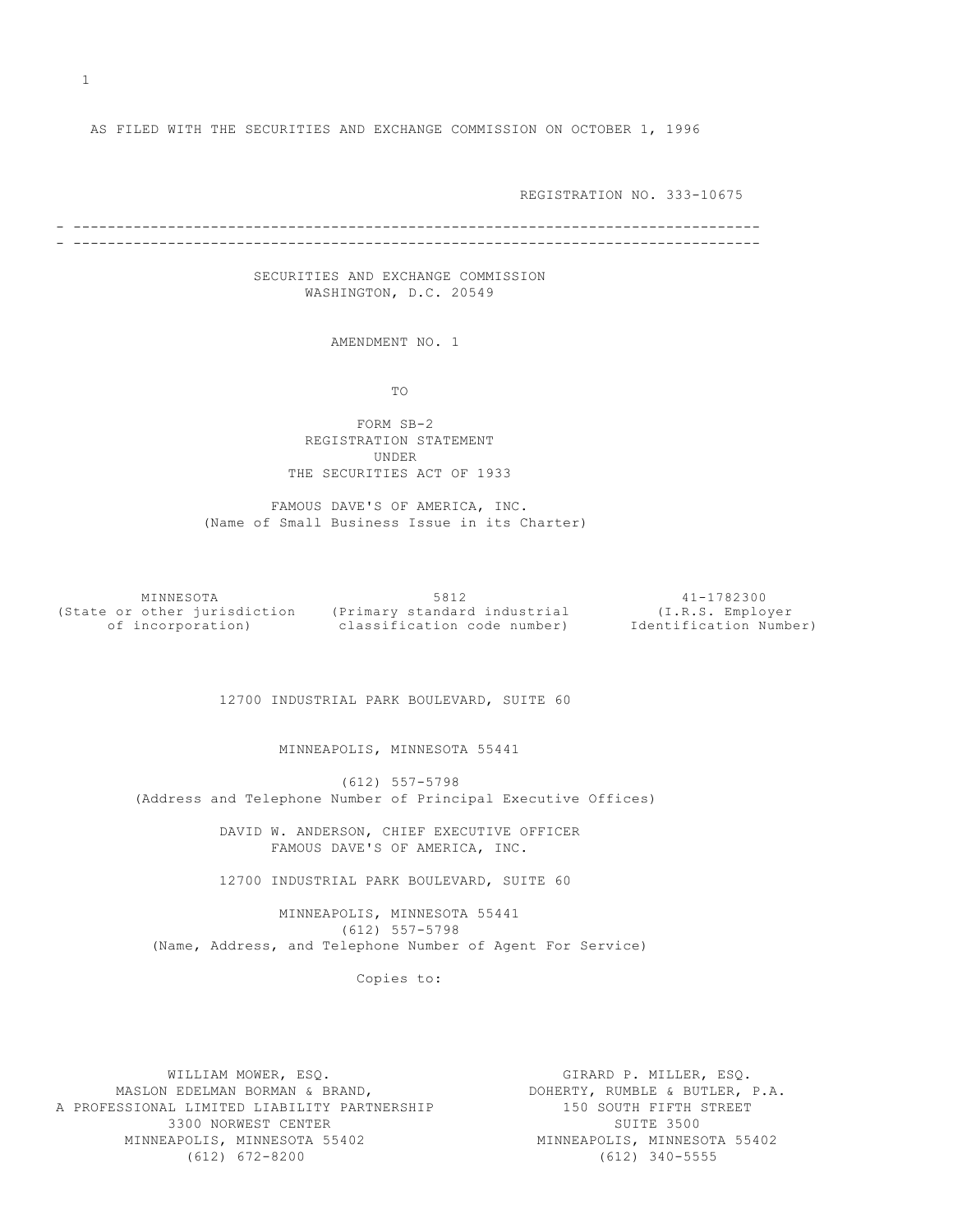APPROXIMATE DATE OF PROPOSED SALE TO THE PUBLIC: As soon as practicable after the effective date of this Registration Statement.

 If this Form is filed to register additional securities for an offering pursuant to Rule 462(b) under the Securities Act, please check the following box and list the Securities Act registration statement number of the earlier effective registration statement for the same offering. / /

 If this Form is a post-effective amendment filed pursuant to Rule 462(c) under the Securities Act, check the following box and list the Securities Act registration statement number of the earlier effective registration statement for the same offering. / /

 If delivery of the prospectus is expected to be made pursuant to Rule 434, please check the following box. / /

CALCULATION OF REGISTRATION FEE

- -------------------------------------------------------------------------------- - --------------------------------------------------------------------------------

| TITLE OF EACH CLASS<br>OF SECURITIES TO<br>BE REGISTERED                                                                              | AMOUNT TO BE<br>REGISTERED(1) | PROPOSED MAXIMUM<br>OFFERING PRICE<br>PER UNIT(2) | PROPOSED MAXIMUM<br>AGGREGATE<br>OFFERING PRICE | AMOUNT OF<br>REGISTRATION FEE |
|---------------------------------------------------------------------------------------------------------------------------------------|-------------------------------|---------------------------------------------------|-------------------------------------------------|-------------------------------|
| Units each consisting of one share<br>of Common Stock, \$.01 par value,<br>and one Class A Warrant to<br>purchase one share of Common |                               | \$6.50                                            | \$17,192,500                                    | \$5,928.45(4)                 |
| Common Stock, $$.01$ par value(5)                                                                                                     | 2,645,000 Shares              | \$8.50                                            | \$22,482,500                                    | \$7,752.59(4)                 |

- ------------------------------------------------------------------------------------------------------------------

- (1) Pursuant to Rule 415 under the Securities Act of 1933, as amended, this registration statement also covers such additional securities as may become issuable upon exercise of Class A Warrants.
- (2) Estimated solely for the purpose of calculating the registration fee in accordance with Rule 457 under the Securities Act of 1933, as amended.
- (3) Includes 345,000 Units subject to an option granted to the Underwriter to cover over-allotments, if any.
- (4) A registration fee aggregating \$11,500 was previously paid to the Commission in connection with the Company's August 23, 1996 filing of the Registration Statement, leaving a balance of \$2,181.04 to be paid herewith.

(5) Issuable upon exercise of the Class A Warrants.

 THE REGISTRANT HEREBY AMENDS THIS REGISTRATION STATEMENT ON SUCH DATE OR DATES AS MAY BE NECESSARY TO DELAY ITS EFFECTIVE DATE UNTIL THE REGISTRANT SHALL FILE A FURTHER AMENDMENT WHICH SPECIFICALLY STATES THAT THIS REGISTRATION STATEMENT SHALL THEREAFTER BECOME EFFECTIVE IN ACCORDANCE WITH SECTION 8(A) OF THE SECURITIES ACT OF 1933 OR UNTIL THE REGISTRATION STATEMENT SHALL BECOME EFFECTIVE ON SUCH DATE AS THE COMMISSION, ACTING PURSUANT TO SAID SECTION 8(A), MAY DETERMINE.

------------------------

- -------------------------------------------------------------------------------- - --------------------------------------------------------------------------------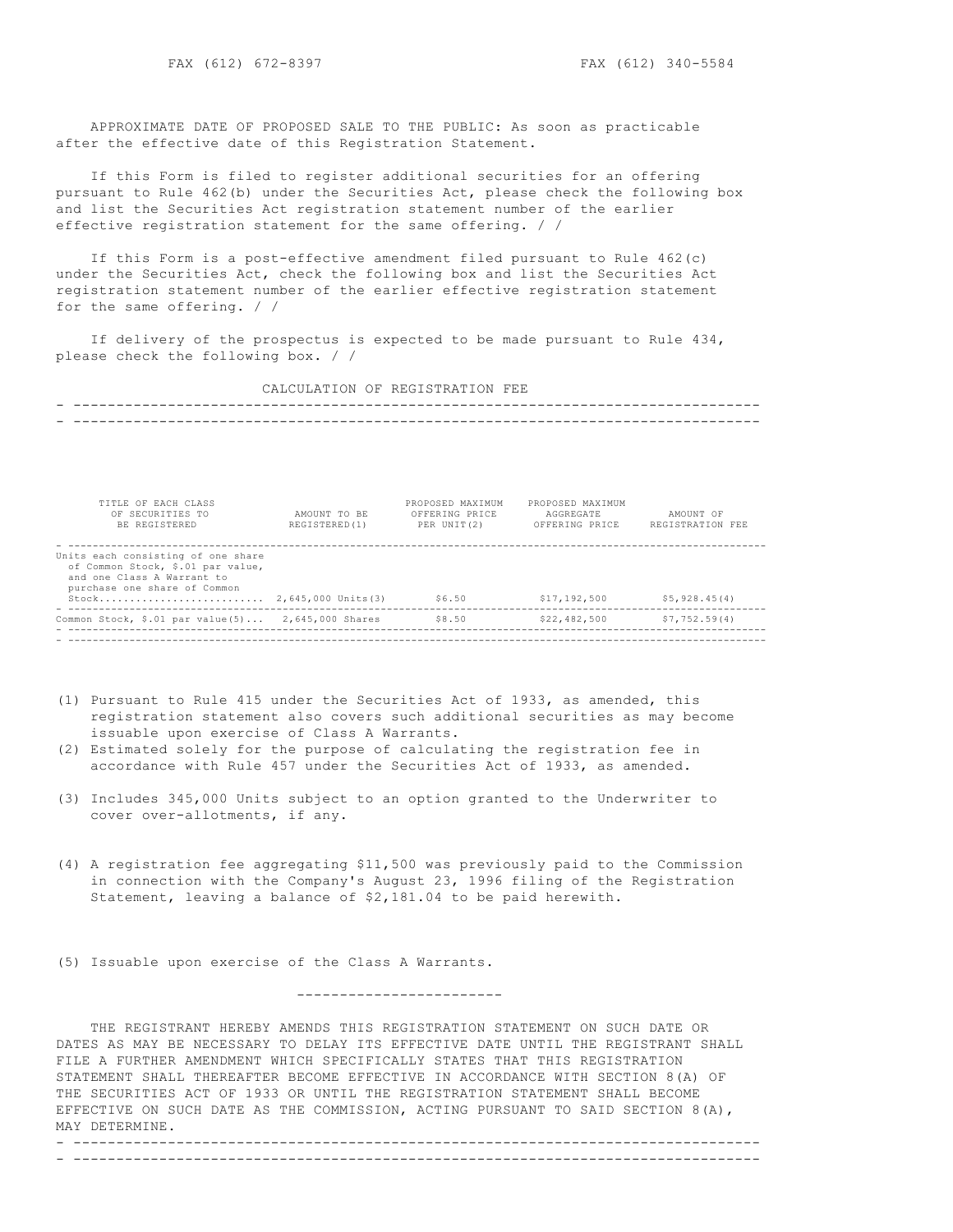# FAMOUS DAVE'S OF AMERICA, INC. CROSS REFERENCE SHEET PURSUANT TO RULE 404

|                                  | ITEM NUMBER IN<br>FORM SB-2 AND TITLE OF ITEM                                                                                  | CAPTION OR<br>LOCATION IN PROSPECTUS                                                                                                           |
|----------------------------------|--------------------------------------------------------------------------------------------------------------------------------|------------------------------------------------------------------------------------------------------------------------------------------------|
|                                  |                                                                                                                                |                                                                                                                                                |
|                                  | Item 1. Front of Registration Statement and<br>Outside Front Cover of Prospectus                                               | Front of the Registration Statement and<br>Outside Front Cover Page of the<br>Prospectus                                                       |
| Item 2.                          | Inside Front and Outside Back Cover<br>Pages of Prospectus                                                                     | Inside Front and Outside Back Cover                                                                                                            |
| Item 3.                          | Summary Information and Risk Factors                                                                                           | Pages of Prospectus; Additional<br>Information<br>Prospectus Summary; Risk Factors                                                             |
| Item 4.<br>Item 5.               | Use of Proceeds<br>Determination of Offering Price                                                                             | Use of Proceeds<br>Outside Front Cover Page; Risk Factors;<br>Underwriting                                                                     |
| Item 6.<br>Item 7.               | Dilution<br>Selling Security Holders                                                                                           | Risk Factors; Dilution<br>Not applicable                                                                                                       |
| Item 8.<br>Item 9.<br>Item 10.   | Plan of Distribution<br>Legal Proceedings<br>Directors, Executive Officers, Promoters                                          | Outside Front Cover Page; Underwriting<br><b>Business</b>                                                                                      |
| Item 11.                         | and Control Persons<br>Security Ownership of Certain Beneficial<br>Owners and Management                                       | Management                                                                                                                                     |
| Item 12.                         | Description of Securities                                                                                                      | Principal Shareholders<br>Prospectus Summary; Dividend Policy;<br>Description of Securities                                                    |
| Item 14.                         | Item 13. Interest of Named Experts and Counsel<br>Disclosure of Commission Position on<br>Indemnification for Securities Act   | Legal Matters; Experts                                                                                                                         |
| Item 15.                         | Liabilities<br>Organization Within Last Five Years                                                                             | Underwriting<br>Business; Management's Discussion and<br>Analysis of Financial Condition and<br>Results of Operations; Certain<br>Transactions |
| Item 16.<br>Item 17.             | Description of Business<br>Management's Discussion and Analysis or                                                             | <b>Business</b>                                                                                                                                |
|                                  | Plan of Operation                                                                                                              | Management's Discussion and Analysis of<br>Financial Condition and Results of<br>Operations                                                    |
| Item 18.<br>Item 19.             | Description of Property<br>Certain Relationships and Related                                                                   | <b>Business</b>                                                                                                                                |
| Item 20.                         | Transactions<br>Market for Common Equity and Related<br>Stockholder Matters                                                    | Certain Transactions<br>Outside Front Cover Page of Prospectus;                                                                                |
|                                  |                                                                                                                                | Risk Factors; Description of Securities;<br>Underwriting                                                                                       |
| Item 21.<br>Item 22.<br>Item 23. | Executive Compensation<br>Financial Statements<br>Changes in and Disagreements with<br>Accountants on Accounting and Financial | Management<br>Financial Statements                                                                                                             |
|                                  | Disclosure                                                                                                                     | Not applicable                                                                                                                                 |

3

 INFORMATION CONTAINED HEREIN IS SUBJECT TO COMPLETION OR AMENDMENT. A REGISTRATION STATEMENT RELATING TO THESE SECURITIES HAS BEEN FILED WITH THE SECURITIES AND EXCHANGE COMMISSION. THESE SECURITIES MAY NOT BE SOLD NOR MAY OFFERS TO BUY BE ACCEPTED PRIOR TO THE TIME THE REGISTRATION STATEMENT BECOMES EFFECTIVE. THIS PROSPECTUS SHALL NOT CONSTITUTE AN OFFER TO SELL OR THE SOLICITATION OF AN OFFER TO BUY, NOR SHALL THERE BE ANY SALE OF THESE SECURITIES IN ANY STATE IN WHICH SUCH OFFER, SOLICITATION OR SALE WOULD BE UNLAWFUL PRIOR TO REGISTRATION OR QUALIFICATION UNDER THE SECURITIES LAWS OF ANY SUCH STATE.

SUBJECT TO COMPLETION; DATED OCTOBER 1, 1996

Famous Dave's Logo

FAMOUS DAVE'S OF AMERICA, INC.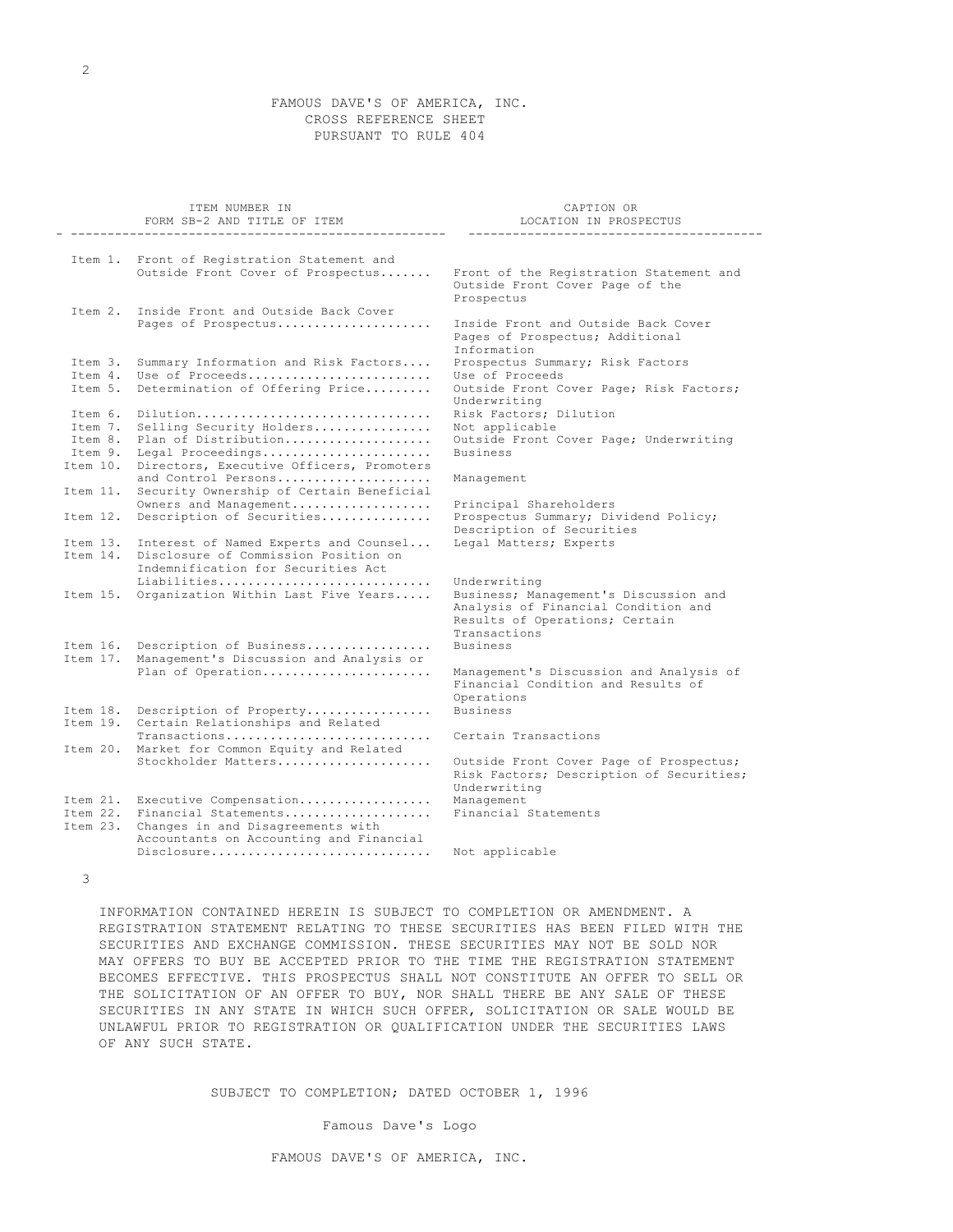# 2,300,000 UNITS

Consisting of 2,300,000 Shares of Common Stock

 and 2,300,000 Redeemable Class A Warrants -------------------------

 Famous Dave's of America, Inc. (the "Company") is offering 2,300,000 units (the "Offering"), each unit consisting of one share of Common Stock (a "Share") and one redeemable Class A Warrant at an initial public offering price of \$6.50 per unit (a "Unit"). The Class A Warrants are immediately exercisable and, commencing ten trading days after the Effective Date (as hereinafter defined), transferable separate from the Common Stock. Each Class A Warrant entitles the holder to purchase at any time until four years following the date that the Registration Statement relating to this Prospectus has been declared effective by the Securities and Exchange Commission (the "Effective Date"), one share of Common Stock at an exercise price of \$8.50 per warrant, subject to adjustment. The Class A Warrants are subject to redemption by the Company for \$.01 per warrant at any time 90 days after the Effective Date, on 30 days' written notice, provided that the average closing bid price of the Common Stock exceeds 120% of the Exercise Price (subject to adjustment) for any 10 consecutive trading days prior to such notice. See "Description of Securities."

 Prior to this Offering, there has been no market for the Company's securities. See "Underwriting" for information relating to the factors considered in determining the Price to Public. The Company has applied for listing its Common Stock, Class A Warrants and Units on the Nasdaq SmallCap Market under the symbols DAVE, DAVEW, and DAVEU, respectively. -------------------------

 THIS OFFERING INVOLVES A HIGH DEGREE OF RISK AND SUBSTANTIAL DILUTION. SEE "RISK FACTORS" COMMENCING ON PAGE 6 AND "DILUTION" ON PAGE 11. -------------------------

THESE SECURITIES HAVE NOT BEEN APPROVED OR DISAPPROVED BY THE SECURITIES AND EXCHANGE COMMISSION OR ANY STATE SECURITIES COMMISSION NOR HAS THE SECURITIES AND EXCHANGE COMMISSION OR ANY STATE SECURITIES COMMISSION PASSED UPON THE ACCURACY OR ADEQUACY OF THIS PROSPECTUS. ANY REPRESENTATION TO THE CONTRARY IS A CRIMINAL OFFENSE. THESE ARE SPECULATIVE SECURITIES.

|                | PRICE TO PUBLIC | UNDERWRITING<br>DISCOUNT (1) | PROCEEDS TO<br>COMPANY (2) |
|----------------|-----------------|------------------------------|----------------------------|
| Per Unit       | \$6.50          | \$0.52                       | \$5.98                     |
| Total $(3)(4)$ | \$14,950,000    | \$1,196,000                  | \$13,754,000               |
|                |                 |                              |                            |

(1) The Underwriter will receive a sales commission equal to 8% of the Total Price to Public from the sale of the Units. The Company has also agreed to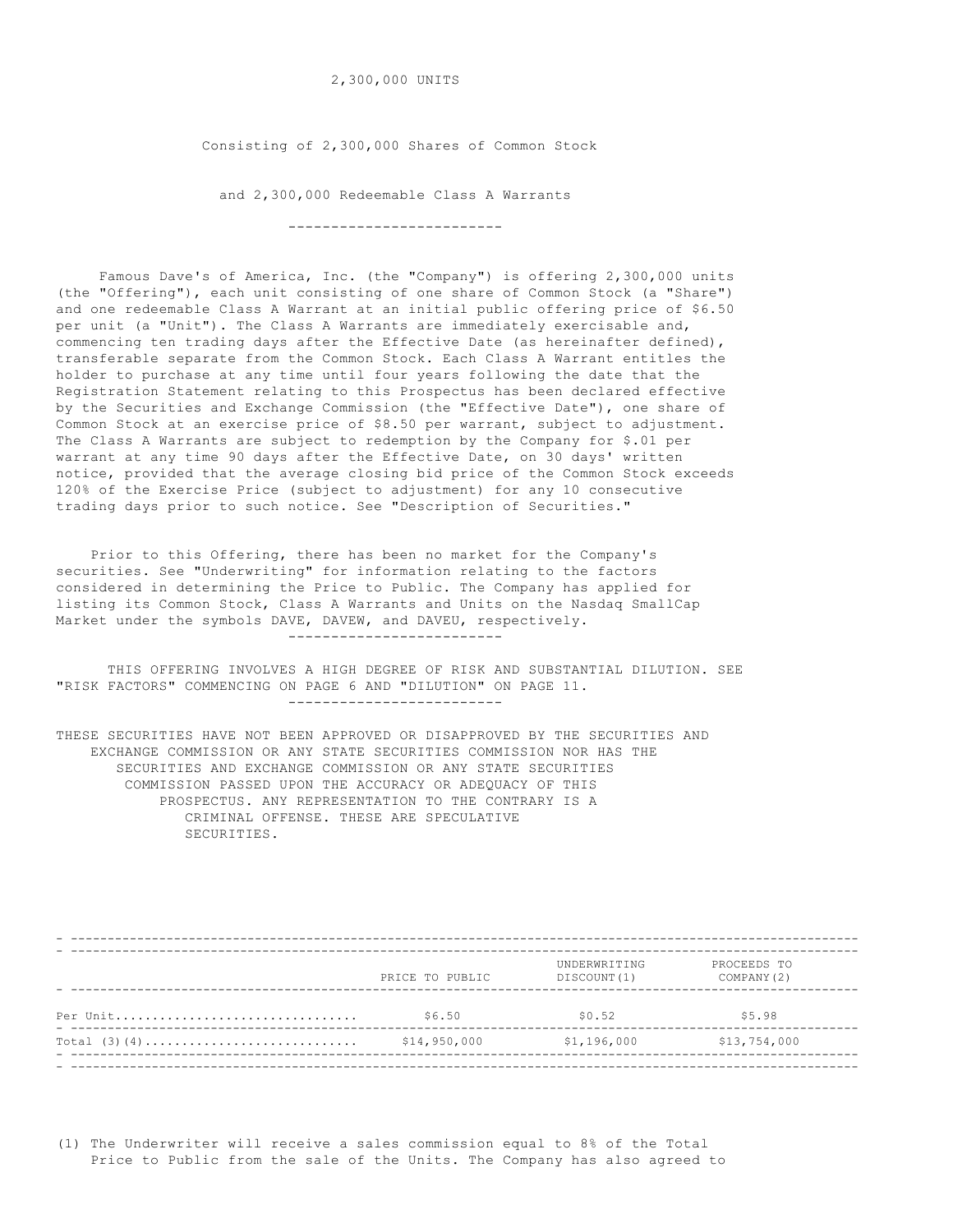pay the Underwriter a nonaccountable expense allowance equal to 2% of the Total Price to Public. The Company has also agreed to sell to the Underwriter, for nominal consideration, a 5-year warrant to purchase up to 230,000 shares at 140% of the Price to Public (the "Underwriter's Warrant"). In addition, the Company has agreed to indemnify the Underwriter against certain liabilities. See "Underwriting."

- (2) Before deducting expenses of the offering estimated at \$220,000, which does not include the 2% nonaccountable expense allowance described in Note 1 above and assumes no exercise of the Underwriter's over-allotment option.
- (3) The Underwriter has been granted a 45-day option to purchase up to 345,000 additional Units from the Company for the purpose of covering over-allotments. If the Underwriter purchases all of the Units under the over-allotment option, the Total Price to Public, Total Underwriting Discount and Total Proceeds to Company will be \$17,192,500, \$1,375,400 and \$15,817,100, respectively. See "Underwriting."
- (4) At the request of the Company, up to 15% of the Units offered hereby may be reserved for sale to persons designated by the Company at the Price to Public.

 The Units are offered by the Underwriter, subject to receipt and acceptance by it, its right to reject orders in whole or in part and to certain other conditions. It is expected that delivery of certificates representing the Units will be made on or about , 1996 in Minneapolis, Minnesota.

 RJ Steichen & Company Logo The date of this Prospectus is  $\overline{1996}$ . 4

[Narrative description of photographs that appear on the inside front cover page of prospectus]

- Picture #1 -- In the foreground of this photograph taken inside the Company's Linden Hills Unit, David W. Anderson, the Chairman and Chief Executive Officer of the Company, is holding a large three-dimensional version of Wilbur(TM), the pink pig which is one of the Company's trademarks, behind a display of the Company's barbecued ribs, corn on the cob and wedges of watermelon. In the background can be seen the whimsically decorated counter where diners order their meals. Caption: "Famous Dave and Wilbur."
- Picture #2 -- A photograph of the exterior of the Company's Roseville Unit taken at dusk. Caption: "Exceptional locations."
- Picture #3 -- A photograph of two stainless-steel smoking ovens filled with ribs, beef brisket and chicken under a sign which reads, "Famous Dave's BBQ Pit." Caption: "Slow-smoked over smoldering-hickory."
- Picture #4 -- An up-close photograph of steaming ribs over a flaming barbecue pit. Caption: "Award winning ribs made us famous."
- Picture #5 -- A photograph of one of the Company's popular family-size entrees, the "garbage can lid," featuring a real garbage can lid loaded with ribs, herb-roasted chicken, fried chicken, beef brisket, french fries, corn bread muffins, and bowls of cole slaw and "Wilbur"(TM) beans, flanked by a bottle of Famous Dave's BBQ Sauce. Caption: "A mouth watering all-American feast."
- Picture #6 -- A photograph of the interior of the Company's Linden Hills Unit which shows the typical roadhouse decor, with red and white plaid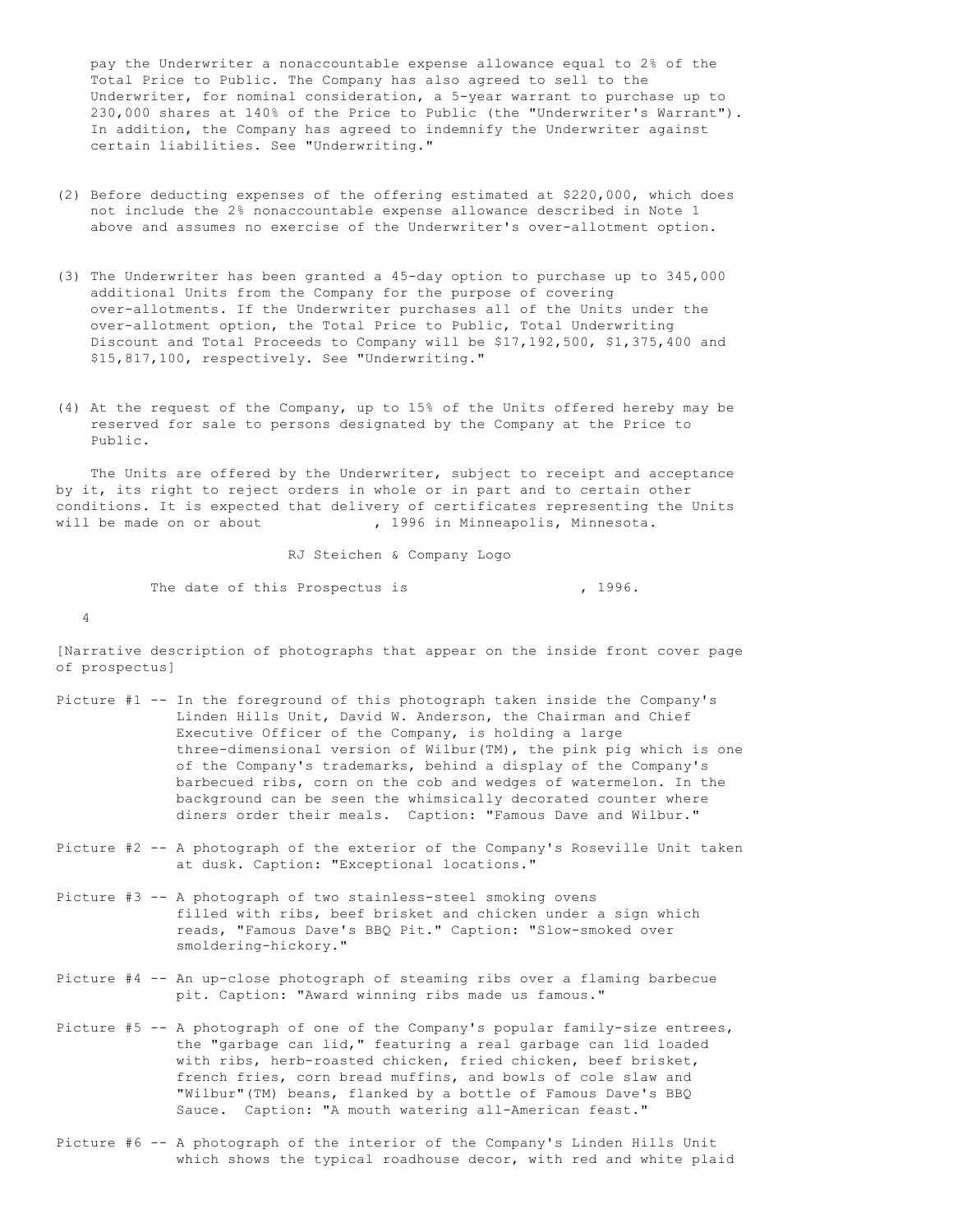oilcloth tablecloths, casually mismatched wooden chairs, wooden floor, weathered barn timber walls, items of Americana from the '20s and '30s on the walls along with painted murals, and red and white gingham plaid cafe curtains. Caption: "Interiors are warm and friendly."

 IN CONNECTION WITH THIS OFFERING, THE UNDERWRITER MAY OVER-ALLOT OR EFFECT TRANSACTIONS WHICH STABILIZE OR MAINTAIN THE MARKET PRICE OF THE COMMON STOCK, THE CLASS A WARRANTS AND/OR THE UNITS AT A LEVEL ABOVE THAT WHICH MIGHT OTHERWISE PREVAIL IN THE OPEN MARKET. SUCH STABILIZING, IF COMMENCED, MAY BE DISCONTINUED AT ANY TIME.

5

#### PROSPECTUS SUMMARY

 The following summary is qualified in its entirety by the more detailed information and financial statements (including the notes thereto) appearing elsewhere in this Prospectus. Unless otherwise indicated, the information in this Prospectus assumes no exercise of Class A Warrants offered hereby or of the Underwriter's over-allotment option. Investors should carefully consider the information set forth under the caption "Risk Factors."

# THE COMPANY

 The business of Famous Dave's of America, Inc. (the "Company") is to develop, own and operate American roadhouse-style barbeque restaurants under the name "Famous Dave's Bar-B-Que Shack." The Company presently owns and operates three restaurants, one located in the Linden Hills neighborhood of Minneapolis (the "Linden Hills Unit"), one in Roseville, Minnesota (the "Roseville Unit") and the third in Calhoun Square in Minneapolis (the "Calhoun Blues Joint" and, collectively with the Linden Hills and Roseville Units, the "Existing Units"). The Calhoun Blues Joint opened in early September 1996 and features live blues music during certain evenings and an authentic Chicago blues decor. The Company is planning to develop three additional restaurants, to be located in Minnetonka, Minnesota (the "Minnetonka Unit"), on West 7th Street near the Highland Park area of St. Paul (the "Highland Park Unit") and in Maple Grove, Minnesota (the "Maple Grove Unit"). These three additional units are expected to open in the first half of 1997.

 While the Company's primary theme for its restaurants is the roadhouse-style decor, various other themes have been identified and developed. The Linden Hills and Roseville Units were designed to be reminiscent of roadhouse-style barbeque "joints." The Company's nostalgic roadside shack theme is promoted by the abundant use of rustic antiques and items of Americana from the '20s and '30s. Two additional themes have been developed, including the larger Calhoun Blues Joint with live blues music several nights a week, and a north woods lodge decor. Consistent in all themes is the use of recorded or live blues music and award-winning barbeque.

 Each restaurant features an assortment of menu items, such as hickory-smoked St. Louis-style spareribs, Texas beef brisket, herb-roasted chicken, barbeque sandwiches, and char-grilled burgers, as well as honeybuttered corn bread, potato salad, cole slaw and "Wilbur"(TM) beans. Homemade desserts, including Famous Dave's homemade bread pudding, Kahlua(TM) brownies and strawberry shortcake, are a specialty. The Company's Famous Dave's BBQ Sauces, which are provided in four regional variations (Rich-N-Sassy(TM), Texas Pit(TM), Georgia Mustard(TM) and Hot Stuff(TM)), represent signature items for the Company.

 The Company opened the Linden Hills Unit, a 2,900-square-foot facility with approximately 60 indoor and 40 patio seats, in June 1995 in the primarily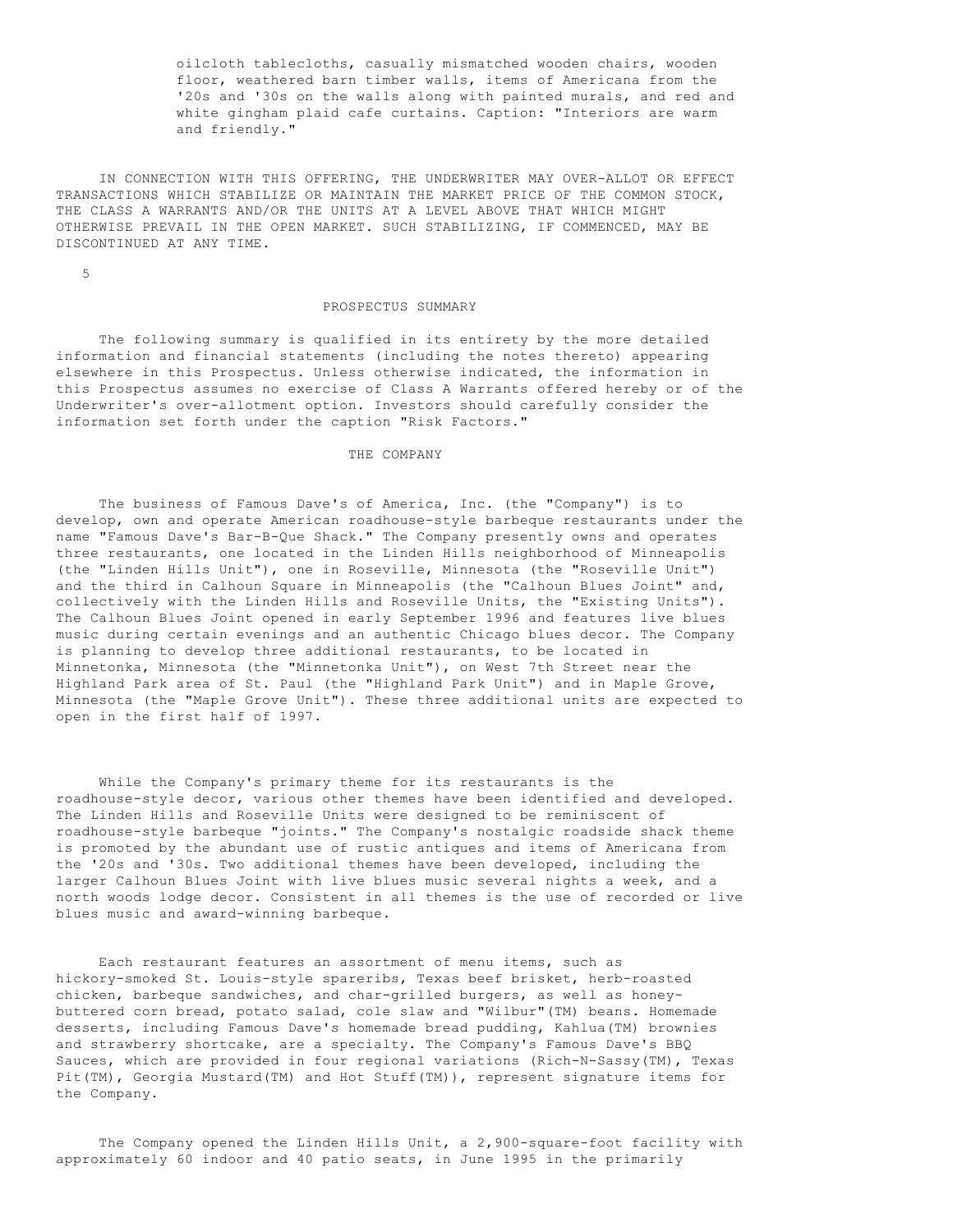residential Linden Hills neighborhood of south Minneapolis. The Company opened its second restaurant, a 4,800-square-foot facility with approximately 100 seats, in suburban Roseville, Minnesota, in June 1996. The Calhoun Blues Joint, an approximately 250-seat, 10,500-square-foot live blues music facility, opened in Calhoun Square in the Uptown area of Minneapolis in September 1996. Three additional restaurants are being planned for development in the Minneapolis/St. Paul area which are scheduled to open in the first half of 1997.

 The Company was incorporated in March 1994 as a Minnesota corporation. Its executive offices are located at 12700 Industrial Park Boulevard, Suite 60, Minneapolis, Minnesota 55441 and its telephone number is 612-557-5798.

3

#### THE OFFERING

- Securities Offered............ 2,300,000 Units, each Unit consisting of one share of Common Stock and one redeemable Class A Warrant at an initial public offering price of \$6.50 per Unit. Each Class A Warrant is immediately exercisable and, commencing ten trading days after the Effective Date, transferable separately from the Common Stock. Each Class A Warrant entitles the holder to purchase at any time until four years after the Effective Date, one share of Common Stock at an exercise price of \$8.50 per Warrant, subject to adjustment. The Class A Warrants are subject to redemption by the Company for \$.01 per Warrant at any time 90 days after the Effective Date, on 30 days written notice, provided that the average closing bid price of the Common Stock exceeds 120% of the Exercise Price (subject to adjustment) for any 10 consecutive trading days prior to such notice.
- Common Stock Outstanding Before this Offering........ 3,356,250 shares
- Common Stock Outstanding After this Offering......... 5,656,250 shares(1)

Proposed Nasdaq SmallCap Market Symbols:

6

| Common Stock | DAVE.        |
|--------------|--------------|
| Warrants     | <b>DAVEM</b> |
| Units        | DAVEU        |

Use of Proceeds............... The Company intends to utilize the proceeds to develop and open as few as five or as many as ten new units. The Company intends to apply the balance of the net proceeds, if any, for working capital purposes.

- -------------------------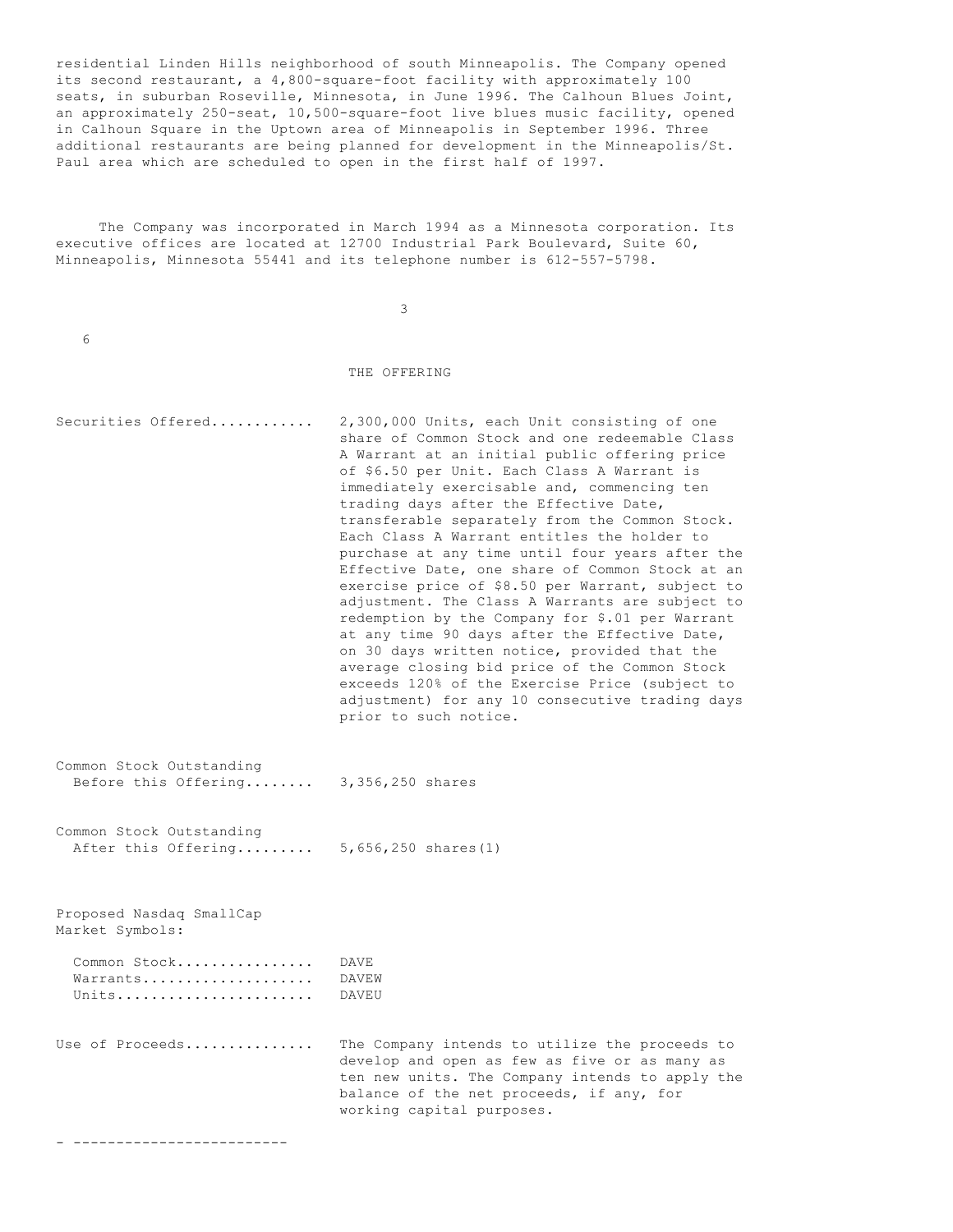(1) Does not include (i) 345,000 Units subject to the Underwriter's over-allotment option; (ii) 230,000 shares of Common Stock issuable upon exercise of the Underwriter's Warrant at 140% of the Price to Public; (iii) 2,300,000 shares of Common Stock which are issuable upon the exercise of the Class A Warrants at an exercise price of \$8.50 per warrant; (iv) 700,000 shares of Common Stock reserved for issuance under the Company's 1995 Stock Option and Compensation Plan, of which 338,000 have been granted; and (v) 50,000 shares of Common Stock issuable upon exercise of directors' stock options at an exercise price of \$4.33 per share.

4

7

### SUMMARY FINANCIAL INFORMATION

|                                                                                                                                                     | MARCH 14, 1994<br>(INCEPTION) TO<br>YEAR ENDED |                         |  | TWENTY-SIX WEEKS ENDED                                                                          |  |                                                                                              |  |                                                  |  |
|-----------------------------------------------------------------------------------------------------------------------------------------------------|------------------------------------------------|-------------------------|--|-------------------------------------------------------------------------------------------------|--|----------------------------------------------------------------------------------------------|--|--------------------------------------------------|--|
|                                                                                                                                                     |                                                | DECEMBER 31,<br>1994(1) |  | DECEMBER 31,<br>1995(1)                                                                         |  | JUNE 30,<br>1995(1)                                                                          |  | JUNE 30, 1996<br>-----------                     |  |
| STATEMENT OF OPERATIONS DATA:<br>Cost of sales                                                                                                      | S                                              | $\circ$                 |  | \$481,510<br>169.789                                                                            |  | \$23,601<br>13,278                                                                           |  | \$1,015,856<br>336,600                           |  |
| Gross profit<br>Restaurant operating expenses<br>Depreciation and amortization<br>General, administrative and development<br>Other (income) expense |                                                | $\Omega$                |  | 311,721<br>302,217<br>17,009 2,000<br>332,331<br>(33, 646)                                      |  | 10,323<br>45,991<br>57,040                                                                   |  | 679,256<br>391,232<br>36,289<br>634,460<br>5,477 |  |
| Net loss                                                                                                                                            | Š.                                             | $\Omega$                |  | \$(306, 190)<br>$=$ = = = = = = = = =                                                           |  | \$ (94, 708)<br>==========                                                                   |  | \$(388, 202)<br>==========                       |  |
| Net loss per share                                                                                                                                  |                                                | 0.00<br>==========      |  | $S \t(0.14)$<br>$\begin{array}{cccccccccc} = & = & = & = & = & = & = & = & = & = & \end{array}$ |  | \$ (0.04)<br>$\begin{array}{cccccccccc} = & = & = & = & = & = & = & = & = & = & \end{array}$ |  | \$ (0.18)<br>$=$ = = = = = = = = =               |  |
| Shares used in per share calculation                                                                                                                | 2,135,417                                      |                         |  | 2,135,417<br>==========                                                                         |  | 2,135,417<br>==========                                                                      |  | 2, 135, 417<br>==========                        |  |

|                              | JUNE 30, 1996   |                 |                               |  |
|------------------------------|-----------------|-----------------|-------------------------------|--|
|                              | ACTUAL          | PROFORMA<br>(2) | PROFORMA AS<br>ADJUSTED(2)(3) |  |
| BALANCE SHEET DATA:          |                 |                 |                               |  |
| Working capital (deficiency) | \$(2, 239, 340) | \$1,965,660     | \$15,282,984                  |  |
|                              | 3,511,524       | 7.716.524       | 20,951,524                    |  |
|                              | 3,205,916       | 3,205,916       | 3,205,916                     |  |
|                              | (694, 392)      | (694.392)       | (694, 392)                    |  |
| Stockholders' equity         | 305,608         | 4,510,608       | 17,745,608                    |  |

- -------------------------

- (1) The Company began operations at the Linden Hills Unit in June 1995. Prior to such time, the Company had no operations.
- (2) Assumes completion on June 30, 1996 of the sale of 1,356,250 shares of Common Stock at \$3.50 per share for net proceeds of approximately \$4,200,000 that actually occurred in July 1996.
- (3) As adjusted for the sale of the Units offered hereby and the anticipated application of the net proceeds therefrom. Does not include: (i) 345,000 Units subject to the Underwriter's over-allotment option; (ii) 230,000 shares of Common Stock issuable upon exercise of the Underwriter's Warrant at 140% of the Price to Public; (iii) 2,300,000 shares of Common Stock which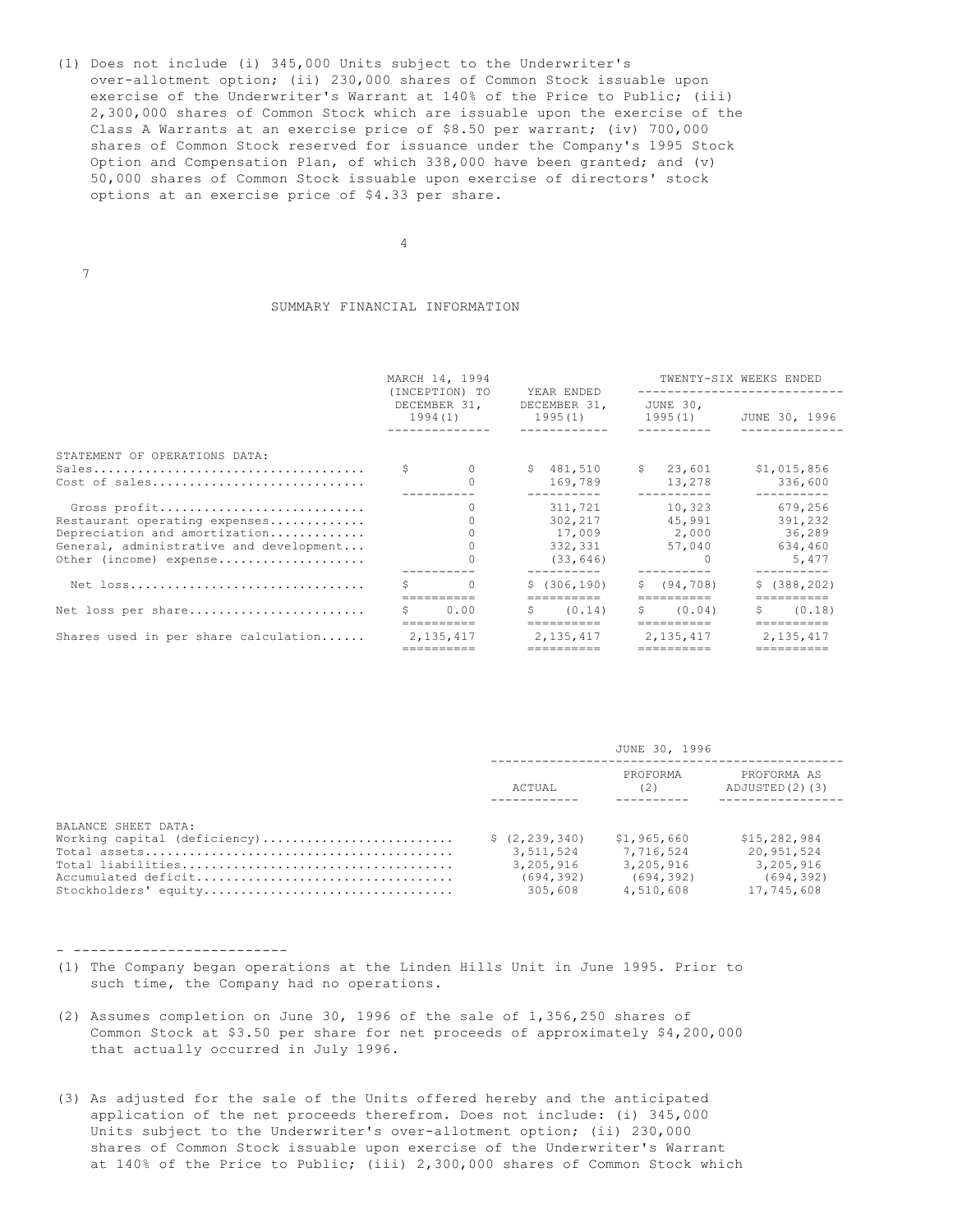are issuable upon the exercise of the Class A Warrants at an exercise price of \$8.50 per warrant; (iv) 700,000 shares of Common Stock reserved for issuance under the Company's 1995 Stock Option and Compensation Plan, of which 338,000 have been granted; and (v) 50,000 shares of Common Stock issuable upon exercise of directors' stock options at an exercise price of \$4.33 per share.

 $\sim$  5

8

# RISK FACTORS

 An investment in the Units offered hereby is highly speculative and involves a high degree of risk. Investors could lose their entire investment. Prospective investors should carefully consider the following factors, along with the other information set forth in this Prospectus, in evaluating the Company, its business and prospects before purchasing the Units.

LACK OF PROFITABILITY; LACK OF OPERATING HISTORY

 The Company opened its first restaurant in June 1995. The Company had a net loss of \$388,202 during the 26 weeks of operations ended June 30, 1996, and a net loss of \$306,190 for the year ended December 31, 1995. The Company had a working capital deficit of \$2,239,340 and an accumulated deficit of \$694,392 at June 30, 1996. Prior to the opening of the Linden Hills Unit, the Company had no operations or revenues. Accordingly, the Company's operations are subject to all of the risks inherent in the establishment of a new business enterprise, including the lack of operating history. The likelihood of success of the Company must be considered in light of the problems, expenses, difficulties, complications and delays frequently encountered in connection with the establishment of any company. There can be no assurance that future operations of such restaurants, or any future restaurants, will be profitable. Future revenues and profits, if any, will depend upon various factors, including the market acceptance of the Company's roadhouse and other concepts, the quality of restaurant operations, and general economic conditions. Frequently, restaurants, particularly theme-oriented restaurants, experience a decline of revenue growth or of actual revenues as the restaurant's "initial honeymoon" period expires and consumers tire of the related theme. There is no assurance that the Company can operate profitably or that it will successfully implement its expansion plans, in which case the Company will continue to be dependent on the revenues of the Existing Units. Furthermore, to the extent that the Company's expansion strategy is successful, the Company must manage the transition to multiple site operations, higher volume operations, the control of overhead expenses and the addition of necessary personnel.

### LIMITED MANAGEMENT EXPERIENCE/NEED FOR ADDITIONAL MANAGEMENT

 The success of the Company will depend upon the Company's ability to attract and retain a highly qualified management team. David W. Anderson, the Company's Chairman and Chief Executive Officer, has limited restaurant and multi-location restaurant management experience. William L. Timm, the Company's President, has no previous restaurant experience. Mark A. Payne, the Company's Vice President, Finance and Chief Financial Officer, has significant financial and accounting experience but has no prior restaurant-related experience. The Company will also need to hire other corporate level and management employees to help implement and operate its expansion plans, including a chief operating officer with significant multi-unit restaurant experience. The failure to obtain, or delays in obtaining, key employees could have a material adverse effect on the Company. See "Management."

# LIMITED BASE OF OPERATIONS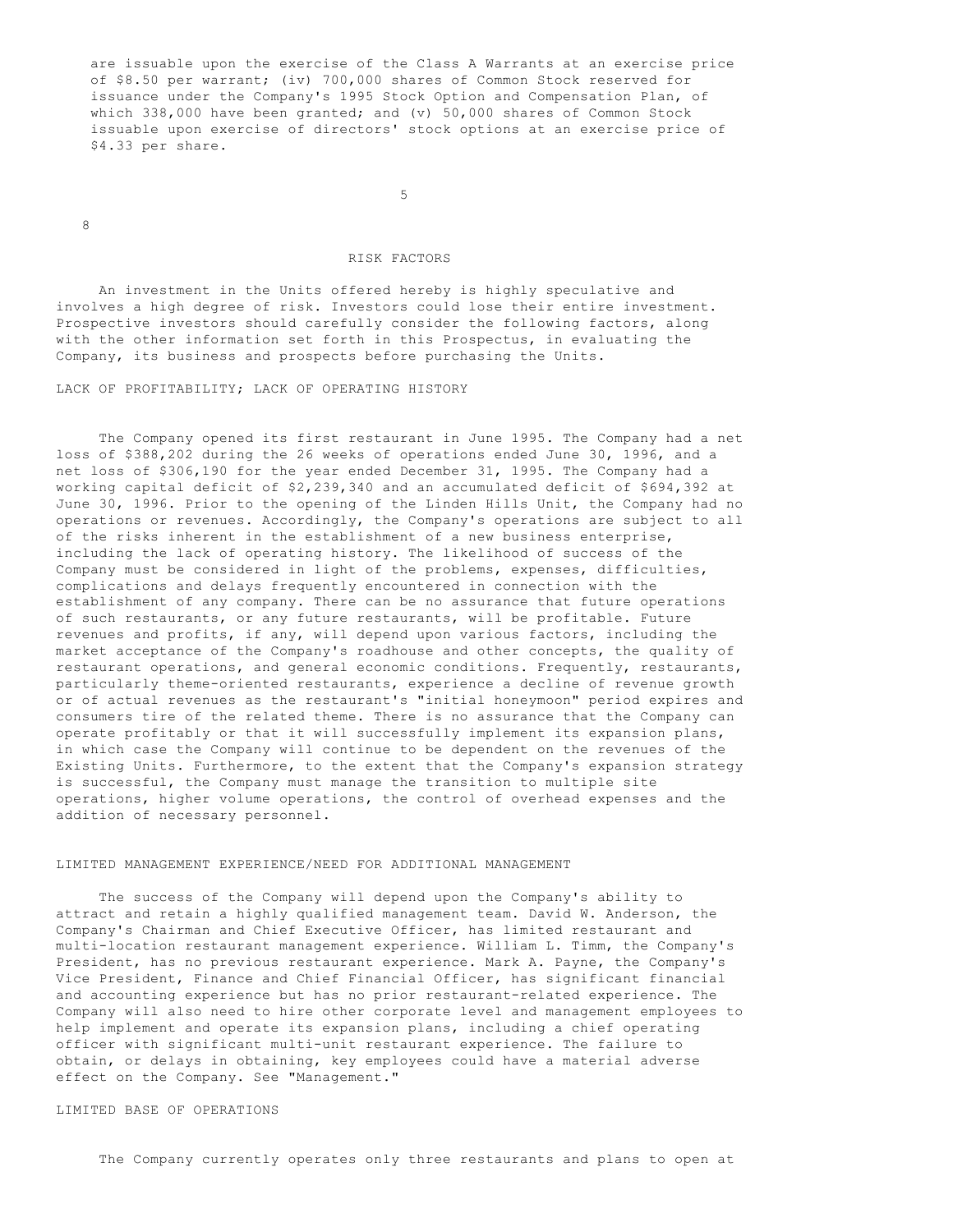least three additional restaurants in 1997. The combination of the relatively small number of locations and the significant investment associated with each new unit may cause the operating results of the Company to fluctuate significantly and adversely affect the profitability of the Company. Due to this relatively small number of current and planned locations, poor operating results at any one unit or a delay in the planned opening of a unit could materially affect the profitability of the entire Company. Future growth in revenues and profits will depend to a substantial extent on the Company's ability to increase the number of its restaurants. Additionally, the Company's history does not provide any basis for prediction as to whether individual units will tend to show increases or decreases in comparable unit sales.

 $\sim$  6

9

LIMITED FINANCIAL RESOURCES; ADEQUACY OF PROCEEDS AND NEED FOR ADDITIONAL FINANCING

 The Company's ability to execute its business strategy depends to a significant degree on its ability to obtain substantial equity capital to finance the development of additional restaurants. The proceeds of this Offering will provide the Company with the financing required to develop and open five to ten additional restaurants and for working capital purposes. The total cost of developing the Linden Hills Unit was approximately \$425,000, which included \$282,000 for the design and construction, \$131,000 for equipment, furniture and fixtures, and \$12,000 for other costs. The total cost of developing the Roseville Unit was approximately \$1,110,000, which included \$734,000 for the design and construction, \$310,000 for equipment, furniture and fixtures, and \$66,000 for other costs. The Company estimates that the costs of developing three additional restaurants presently planned for the Minneapolis/St. Paul area will be approximately \$4.0 million. Although the Company estimates that the proceeds from this Offering will be sufficient to develop and open at least five additional units, there can be no assurance that such facilities can be developed at such estimated costs. If the proceeds of this Offering are not sufficient to develop such units, the Company may be required to seek additional funds through an additional offering of the Company's equity securities. If additional funds are required, there can be no assurance that any additional funds will be available on terms acceptable to the Company or its shareholders. New investors may seek and obtain substantially better terms than were granted its present investors and the issuance of such securities would result in dilution to the existing shareholders. Furthermore, as the Company prepares to open additional units, it will expend a relatively higher amount on administrative expenses than would a mature Company with such operations.

# EXPANSION STRATEGY

 The Company's ability to open and successfully operate additional units will also depend upon the hiring and training of skilled restaurant management personnel and the general ability to successfully manage growth, including monitoring restaurants and controlling costs, food quality and customer service. The Company's present senior management has little experience developing and operating multi-unit facilities. The Company anticipates that the opening of additional units will give rise to additional expenses associated with managing operations located in multiple markets. Furthermore, the Company believes that competition for unit-level management has become increasingly intense as additional restaurant chains expand to new markets. Achieving consumer awareness and market acceptance will require substantial efforts and expenditures by the Company. An extraordinary amount of management's time may be drawn to such matters and negatively impact operating results. There can be no assurance that the Company will be able to enter into any other contracts for development of additional units on terms satisfactory to the Company. Accordingly, there can be no assurance that the Company will be able to open new units or that, if opened, those units can be operated profitably. See "Business -- Expansion Strategy."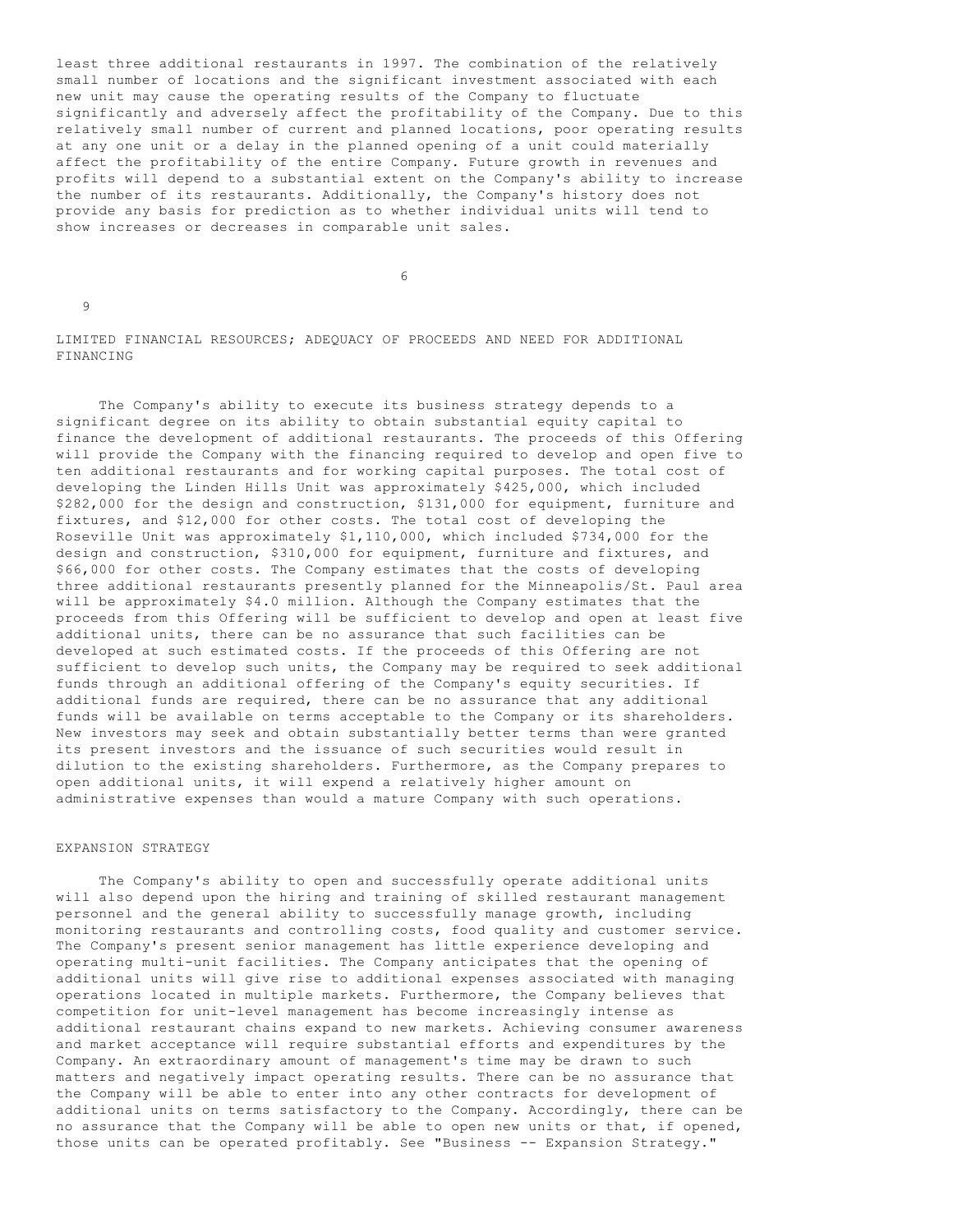### THE RESTAURANT INDUSTRY AND COMPETITION

 The restaurant industry is highly competitive with respect to price, service, quality and location and, as a result, has a high failure rate. There are numerous well-established competitors, including national, regional and local restaurant chains, possessing substantially greater financial, marketing, personnel and other resources than the Company. Furthermore, to the extent that barbeque restaurants are frequently viewed as "local," the Company may experience intense competition or lack of consumer acceptance if it expands into areas with existing barbeque restaurants. There can be no assurance that the Company will be able to respond to various competitive factors affecting the restaurant industry. The restaurant industry is also generally affected by: changes in consumer preferences, national, regional and local economic conditions, and demographic trends. The performance of restaurant facilities may also be affected by factors such as traffic patterns, demographic considerations, and the type, number and location of competing facilities. In addition, factors such as inflation, increased labor and employee benefit costs, and a lack of availability of experienced management and hourly employees may also adversely affect the restaurant industry in general and the Company's restaurants in particular. Restaurant operating costs are further affected by increases in the minimum hourly wage, unemployment tax rates and similar matters over which the Company has no control. Finally, by the nature of its business, the Company would be subject to potential liability from serving contaminated or improperly prepared food.

7

#### CONCEPT EVOLUTION

10

 The Company presently intends that most of its future restaurants will feature the roadhouse theme similar to the Linden Hills and Roseville Units. However, the Famous Dave's concept is evolving and a number of factors could change this theme as applied in different locations. These factors include demographic and regional differences, locations that have more or less traffic than the areas in which those units are located, type of available floor space, and the availability of specialty items such as antiques. Accordingly, future units could be larger or smaller than those units, could vary in the mix of retail/restaurant operations, and could have differences in the application of the Famous Dave's theme.

#### LONG-TERM, NON-CANCELABLE LEASES

 The Company has entered into long-term leases or subleases with S&D Land Holdings, Inc., a Minnesota corporation which is wholly-owned by David W. Anderson relating to its Existing Units and certain planned units. These leases and subleases are non-cancelable by the Company (except in limited circumstances) and range in term from seven to ten years. The leases and subleases do not permit assignment or subleasing without the prior approval of S&D Land Holdings. Additional facilities developed by the Company are likely to be subject to similar long-term, non-cancelable leases, although the Company currently expects, subject to available financial resources, that such leases will be entered into with unrelated parties. If an existing or future unit does not perform at a profitable level, and the decision is made to close the restaurant, the Company may nonetheless be committed to perform its obligations under the applicable lease or sublease, which would include, among other things, payment of the respective base rent for the balance of the respective lease term. If such a restaurant closing were to occur at one of these locations, the Company would lose a unit without necessarily receiving an adequate return on its investment. See "Business -- Property and Unit Locations" and "Certain Transactions."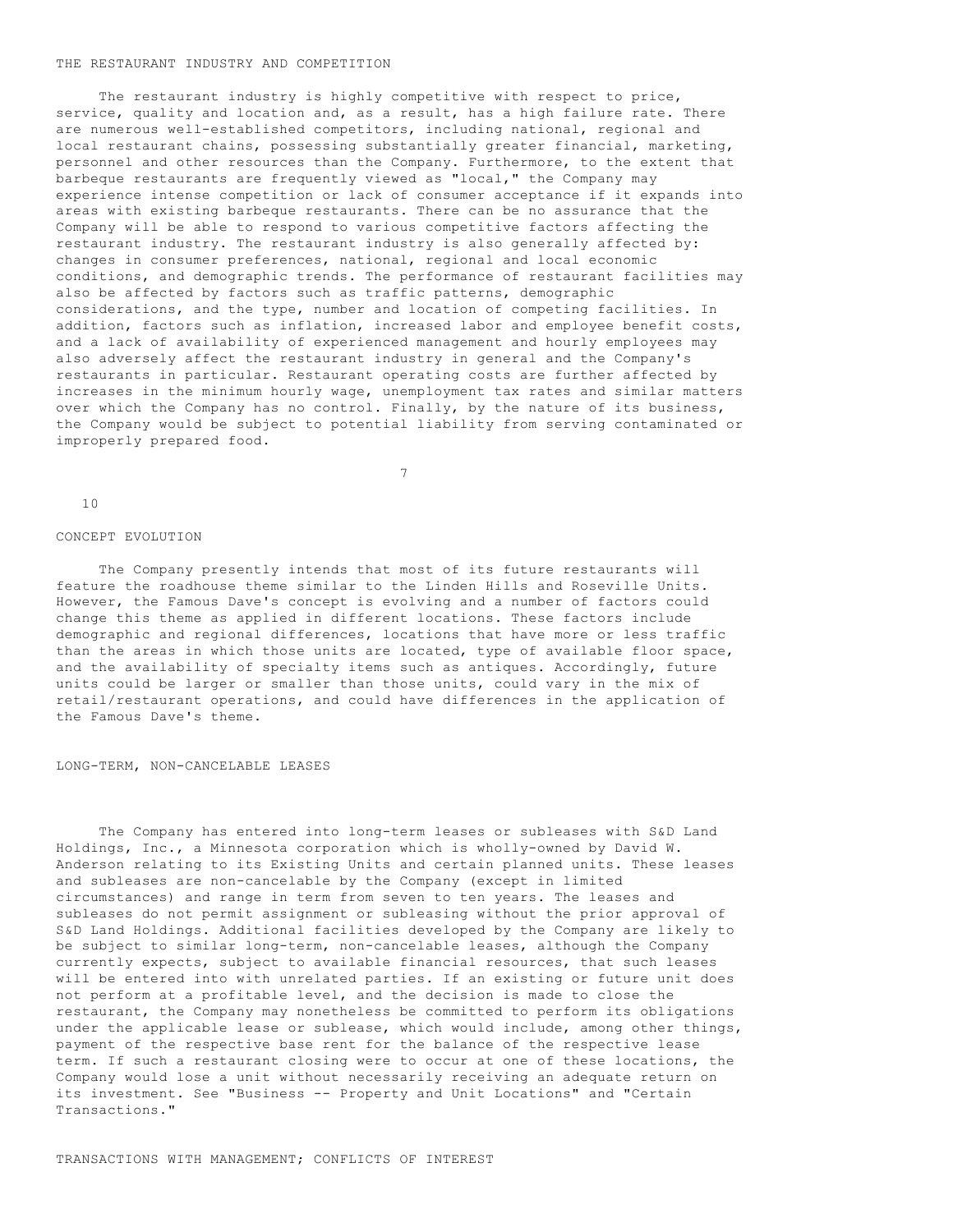There are several transactions between the Company and David W. Anderson, its Chairman and Chief Executive Officer, that present a conflict of interest. In addition, Mr. Anderson is a director of Rainforest Cafe, Inc., a theme restaurant with associated retail operations primarily located in high traffic shopping malls and theme parks throughout the world. Martin J. O'Dowd, a director of the Company, is also the President, Chief Operating Officer and a director of Rainforest Cafe, Inc. and a director of Elephant & Castle Group, Inc. In the future these two companies may potentially compete against the Company when and if one of the Company's restaurants are developed in a market that contains a restaurant operated by one of these two other companies or vice versa. Therefore, the directorships of Messrs. Anderson and O'Dowd could constitute a conflict of interest. See "Certain Transactions."

### CONTROL OF THE COMPANY; DEPENDENCE ON KEY PERSONNEL

 Following this offering, David W. Anderson will control approximately 35.4% of the Company's Common Stock. Therefore, Mr. Anderson will have the ability to direct its operations and financial affairs and to substantially influence the election of members of the Board of Directors of the Company. The Company is also presently highly dependent upon the personal efforts and abilities of its Chief Executive Officer, David W. Anderson. The Company has a two-year employment agreement with Mr. Anderson. The loss of the services of Mr. Anderson could have a substantial adverse effect on the Company's ability to achieve its objectives. The Company currently has no key man insurance on Mr. Anderson.

## GOVERNMENT REGULATION

 The restaurant business is subject to various federal, state and local government regulations, including those relating to the sale of food and alcoholic beverages. The failure to maintain food and liquor licenses would have a material adverse effect on the Company's operating results. In addition, restaurant operating costs are affected by increases in the minimum hourly wage, unemployment tax rates, sales taxes and similar costs over which the Company has no control. Many of the Company's restaurant personnel will be paid at

8

11

rates based on the federal minimum wage. Recent increases in the minimum wage are not expected to materially impact the Company's labor costs. The Company will be subject to "dram shop" statutes in certain states, including Minnesota, which generally allow a person injured by an intoxicated person to recover damages from an establishment that served alcoholic beverages to such intoxicated person. The Company has obtained liability insurance against such potential liability.

#### TRADEMARKS

 The Company's ability to successfully implement its Famous Dave's concept will depend in part upon its ability to protect its trademarks. The Company has filed a trademark application with the United States Patent and Trademark Office to register the "Famous Dave's" mark and design. There can be no assurance that the Company will be granted trademark registration for any or all of the proposed uses in the Company's applications. In the event the Company's mark is granted registration, there can be no assurance that the Company can protect such mark and design against prior users in areas where the Company conducts operations. There is no assurance that the Company will be able to prevent competitors from using the same or similar marks, concepts or appearance.

### SUBSTANTIAL DILUTION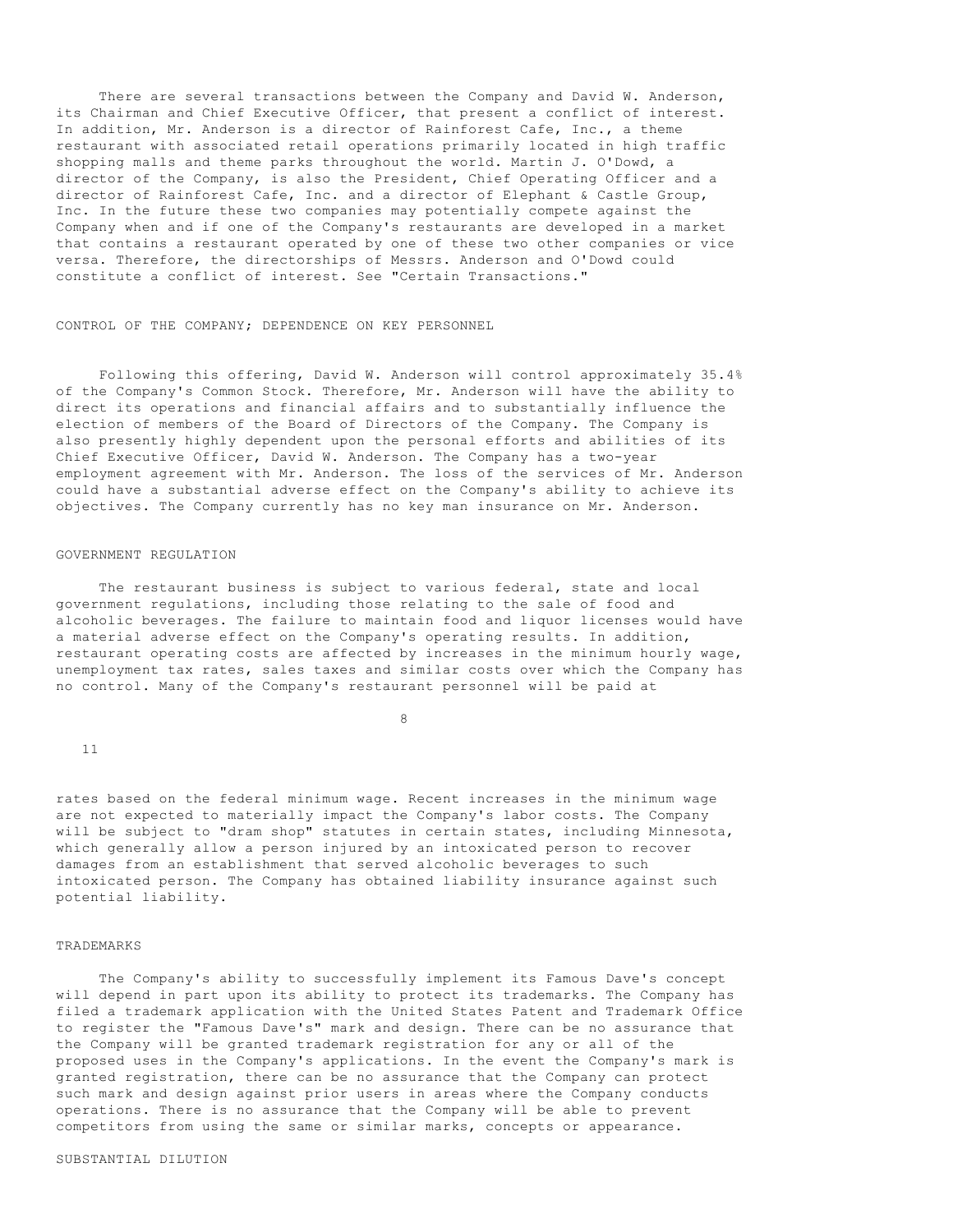Purchasers of the securities offered hereby will experience immediate substantial dilution of \$3.36 per Share in the net tangible book value per share of Common Stock. See "Dilution."

### ABSENCE OF DIVIDENDS

 At the present time, the Company intends to use any earnings which may be generated to finance further growth of the Company's business. Accordingly, investors should not purchase the shares with a view towards receipt of cash dividends from any Shares.

LACK OF PUBLIC MARKET; DETERMINATION OF OFFERING PRICE

 Prior to this Offering, there has been no public market for the Company's securities. Although the Company has applied for listing of the Units on the Nasdaq SmallCap Market, there can be no assurance that an active public market will develop or be sustained. In addition, the SmallCap Market may be significantly less liquid than the Nasdaq National Market. If the Company fails to maintain the standards for quotation, the Company's securities could be removed from the market and traded in the over-the-counter market. As a result, an investor would find it more difficult to dispose of, or obtain accurate quotations as to the price of, the securities.

 The offering price of the Units offered hereby has been arbitrarily determined by negotiation between the Company and the Underwriter and bears no relationship to the Company's current operating results, book value, net worth or financial statement criteria of value. The factors considered in determining the offering price included an evaluation by management of the history of and prospects for the industry in which the Company competes and the prospects for earnings of the Company. Such factors are largely subjective, and the Company makes no representation as to any objectively determinable value of the Units offered hereby. See "Underwriting."

 In addition, if the Company fails to maintain its qualification for its Units to trade on the Nasdaq SmallCap Market, the Units will be subject to certain rules of the Securities and Exchange Commission relating to "penny stocks." Such rules require broker-dealers to make a suitability determination for purchasers and to receive the purchaser's prior written consent for a purchase transaction, thus restricting the ability of purchasers and broker-dealers to sell the stock in the open market.

9

12

CURRENT PROSPECTUS AND STATE REGISTRATION REQUIRED TO EXERCISE WARRANTS; POSSIBLE REDEMPTION OF WARRANTS

 Purchasers of Units will be able to exercise the Class A Warrants only if a current prospectus relating to the shares of Common Stock underlying the Class A Warrants is then in effect and only if such securities are qualified for sale or exempt from qualification under the applicable securities laws of the states in which the various holders of Class A Warrants reside. Although the Company will use its best efforts to (i) maintain the effectiveness of a current prospectus covering the shares of Common Stock underlying the Class A Warrants and (ii) maintain the registration of such Common Stock under the securities laws of the states in which the Company initially qualifies the Units for sale in the Offering, there can be no assurance that the Company will be able to do so. The Company will be unable to issue shares of Common Stock to those persons desiring to exercise their Class A Warrants if a current prospectus covering the shares issuable upon the exercise of the Class A Warrants is not kept effective or if such shares are not qualified nor exempt from qualification in the states in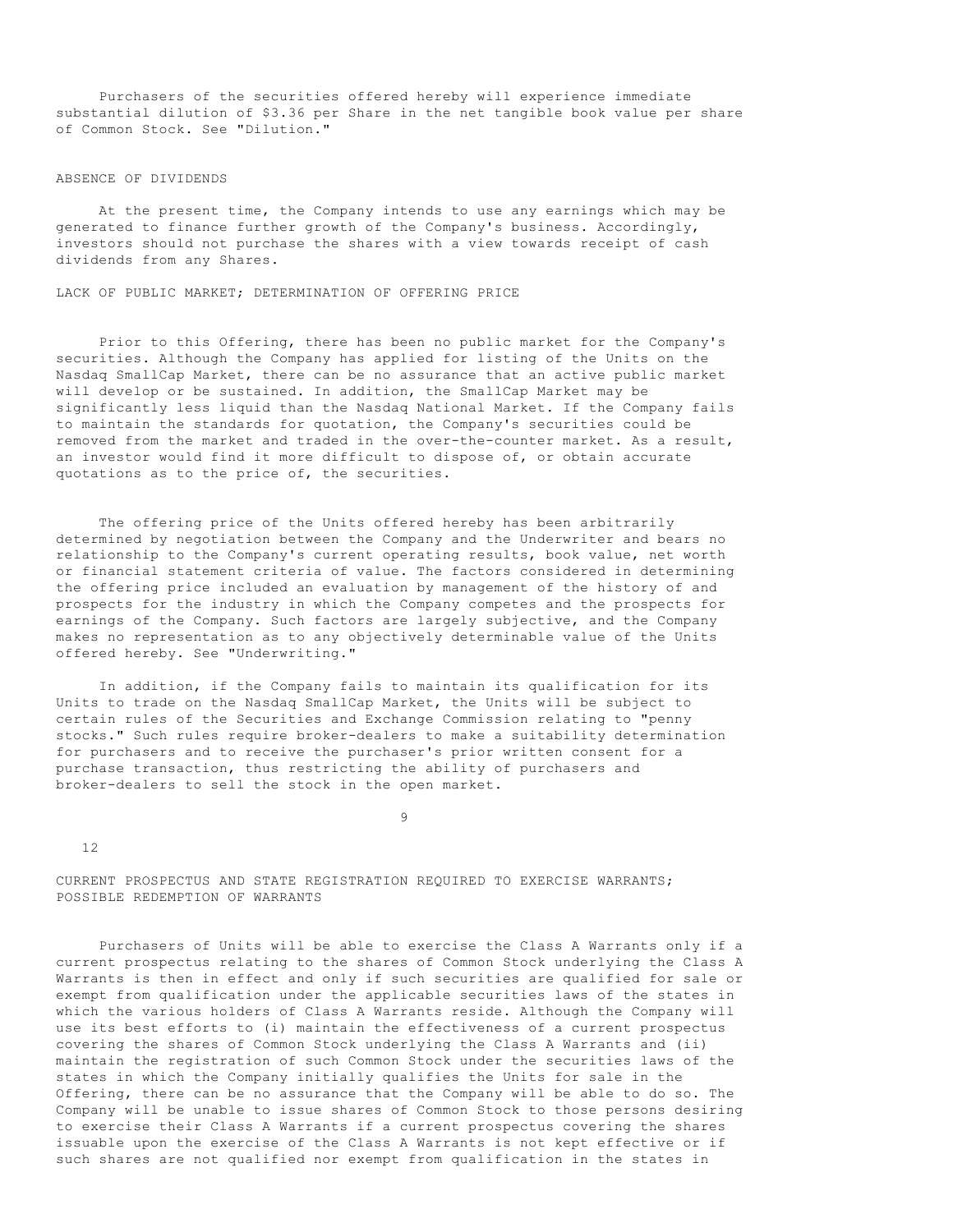which the holders of the Warrants reside. The Class A Warrants are subject to redemption at any time by the Company at \$.01 per Warrant 90 days after the Effective Date, on 30 days prior written notice, if the average closing bid price of the Common Stock shall exceed 120% of the Exercise Price (subject to adjustment), for 10 consecutive trading days, at any time prior to such notice and provided a current prospectus covering the shares is then effective under federal securities laws. If the Class A Warrants are redeemed, Warrant holders will lose their right to exercise the Warrants except during such 30-day redemption period. Redemption of the Class A Warrants could force the holders to exercise the Class A Warrants at a time when it may be disadvantageous for the holders to do so or to sell the Class A Warrants at the then market price or accept the redemption price, which is likely to be substantially less than the market value of the Class A Warrants at the time of redemption. See "Description of Securities -- Class A Warrants."

# UNDERWRITER'S WARRANT

 The Company has agreed to sell to the Underwriter, for nominal consideration, a five-year warrant to purchase up to 230,000 shares of Common Stock at 140% of the Price to Public. As long as the Underwriter's Warrant or other outstanding warrants remain unexercised, the Company's ability to raise additional capital may be adversely affected. See "Underwriting."

## UNDESIGNATED STOCK

 The Company's authorized capital consists of 100,000,000 shares of capital stock. The Board of Directors, without any action by the Company's stockholders, is authorized to designate and issue shares in such classes or series (including classes or series of preferred stock) as it deems appropriate and to establish the rights, preferences and privileges of such shares, including dividends, liquidation and voting rights. The Company currently has 3,356,250 shares of Common Stock outstanding and has authorized the issuance of an additional 2,645,000 shares of Common Stock in contemplation of this Offering. A further 3,625,000 shares of Common Stock have been authorized for the following: (i) 2,300,000 shares issuable upon the exercise of the Class A Warrants being issued as part of this Offering (2,645,000 if the Underwriter's over-allotment option is exercised in full), (ii) 230,000 shares issuable upon the exercise of warrants to purchase one share of Common Stock being issued to the Underwriter, (iii) 700,000 shares for issuance under the Company's 1995 Stock Option and Compensation Plan, of which 338,000 have been granted, and (iv) 50,000 shares of Common Stock issuable upon exercise of Directors' Stock Options. No other class of common stock or preferred stock is currently designated and there is no current plan to designate or issue any such securities. The rights of holders of preferred stock and other classes of common stock that may be issued may be superior to the rights granted to the holders of the Shares. Further, the ability of the Board of Directors to designate and issue such undesignated shares could impede or deter an unsolicited tender offer or takeover proposal regarding the Company and the issuance of additional shares having preferential rights could adversely affect the voting power and other rights of holders of Common Stock. See "Management -- Stock Option and Compensation Plan" and "Description of Securities."

10

13

SHARES ELIGIBLE FOR FUTURE SALE

 The sale, or availability for sale, of substantial amounts of Common Stock in the public market subsequent to this offering may adversely affect the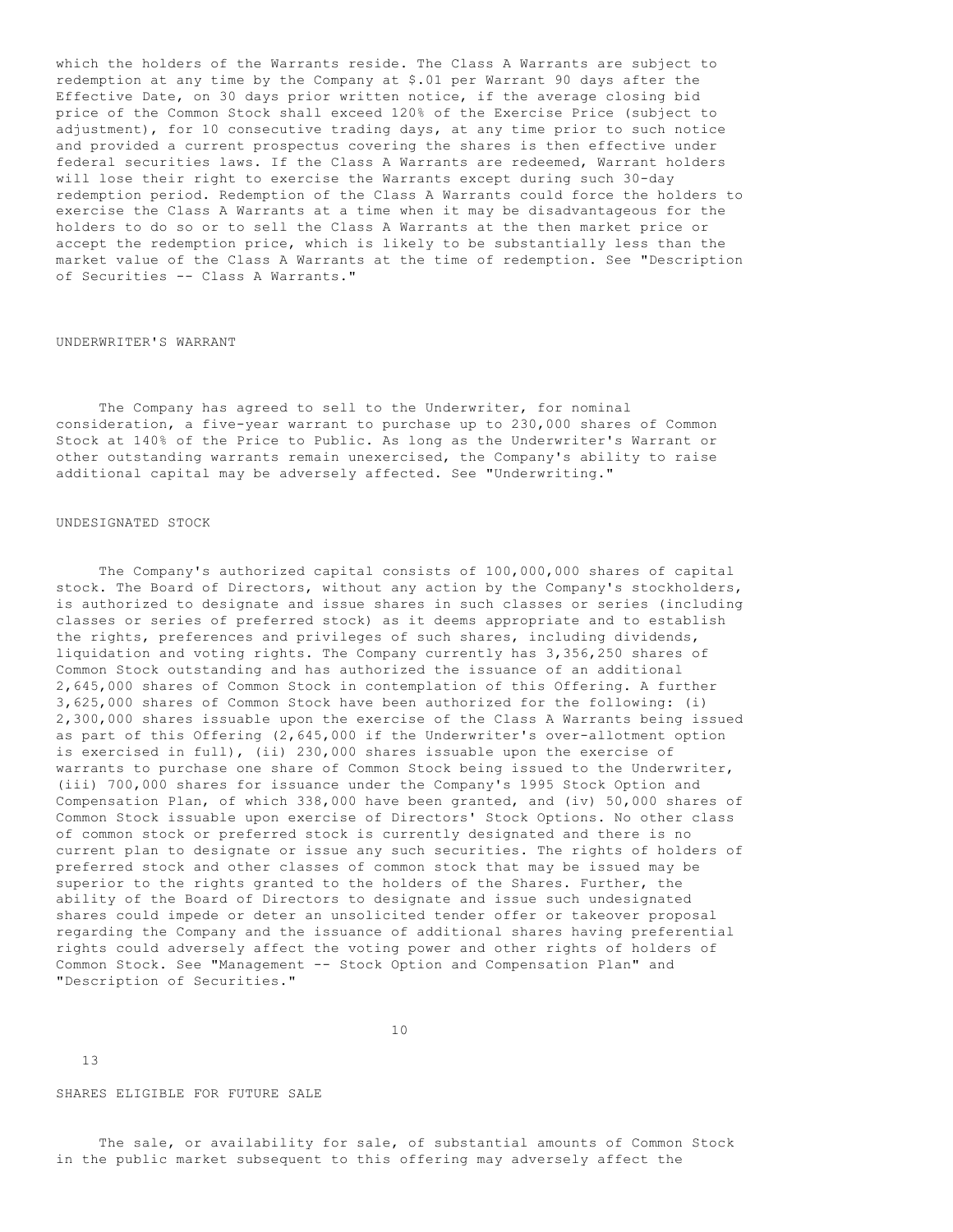prevailing market price of Common Stock and may impair the Company's ability to raise additional capital by the sale of its equity securities. David W. Anderson, Chairman and Chief Executive Officer of the Company, has agreed that he will not sell, grant any option for the sale of, or otherwise dispose of any equity securities of the Company (or any securities convertible into or exercisable or exchangeable for equity securities of the Company) for 365 days after the Effective Date without the prior written consent of the Underwriter. The Company's other executive officers and directors have agreed to be subject to the same restrictions for a period of 180 days. See "Description of Securities -- Shares Eligible for Future Sale." It is expected that 1,356,250 shares of the Company's Common Stock which were sold in reliance on "private placement" exemptions under the Securities Act of 1933, as amended (the "Act") will become eligible for sale as early as fourth quarter 1997. See "Description of Securities -- Shares Eligible for Future Sale."

### MINNESOTA ANTI-TAKEOVER LAW

 The Company is subject to Minnesota statutes regulating business combinations and restricting voting rights of certain persons acquiring shares of the Company, which may hinder or delay a change in control of the Company. See "Description of Securities."

### USE OF PROCEEDS

 The net proceeds to be received by the Company from this Offering, after deducting estimated costs and expenses of the Offering, are estimated to be approximately \$13,235,000 (\$15,253,250 if the Underwriter's over-allotment option is exercised in full). The number of units the Company is able to develop with the proceeds will depend on the per-unit development cost. Per-unit development costs will be affected by: (i) whether the unit is developed on leased or purchased land, (ii) the amount of landlord contributions, if any, and (iii) the mix of developed units among the roadhouse, BBQ & Blues and north woods lodge concepts. The Company estimates the per-unit costs of developing each of its currently contemplated concepts to be as follows:

|  |  |  | $$1,000,000 - $2,000,000$ |  |
|--|--|--|---------------------------|--|

The Company intends to utilize the proceeds to develop and open as few as five or as many as ten new units. The Company intends to apply the balance of the net proceeds, if any, for working capital purposes.

 Pending the use of proceeds as described above, the net proceeds will be invested in short-term, investment-grade, interest-bearing securities.

#### 11

14

### DILUTION

 At June 30, 1996, the Company's net tangible book value was \$269,621 or approximately \$0.13 per share of Common Stock. "Net tangible book value" represents the tangible assets of the Company less all liabilities. Without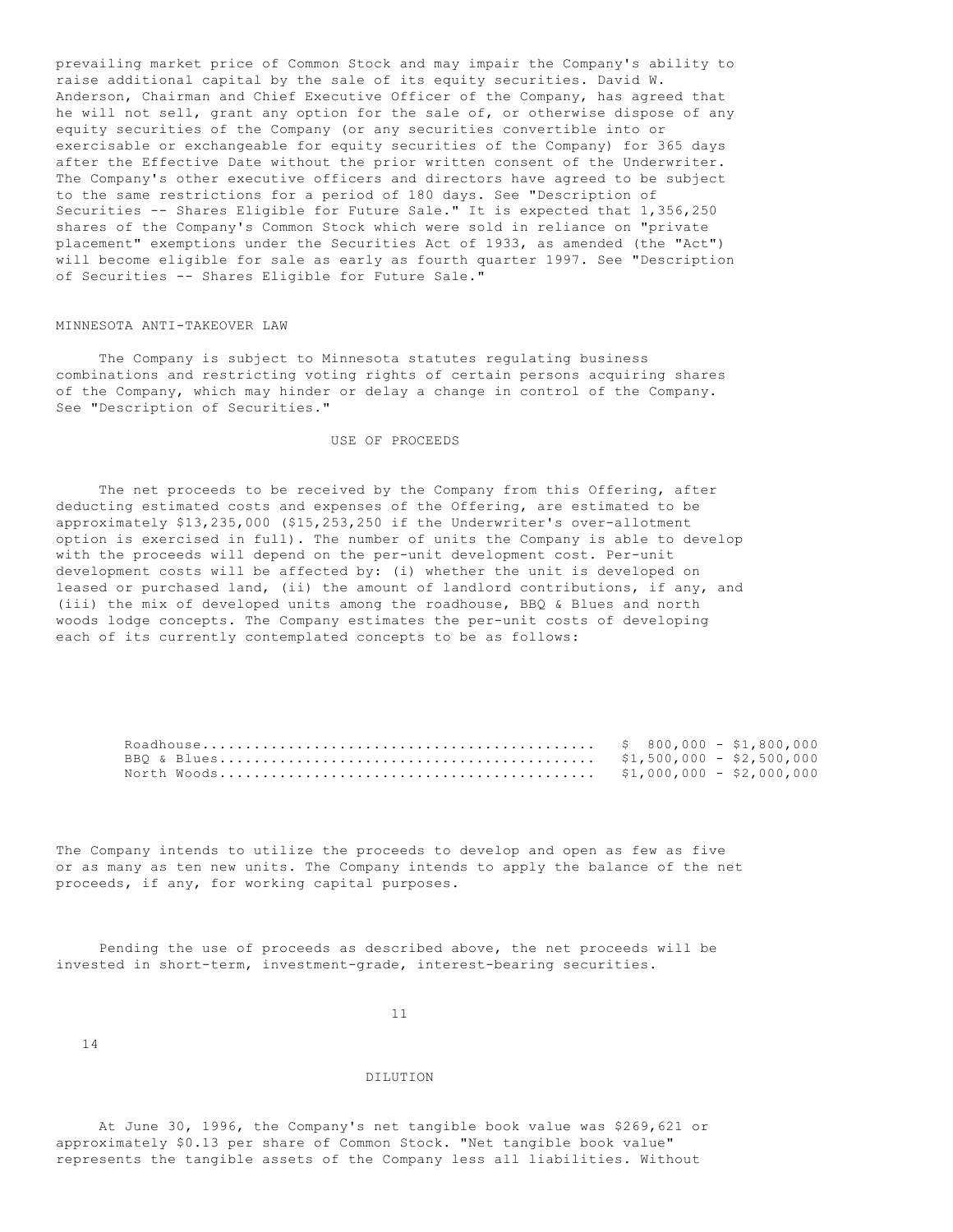taking into account any further changes in net tangible book value after June 30, 1996, other than to give effect to (i) the sale of all of the Units offered hereby and (ii) the application of the net proceeds therefrom, the proforma net tangible book value as of such date would have been \$13,504,621 or approximately \$3.14 per share, assuming the Units are sold. This represents an immediate increase to existing shareholders in net tangible book value of approximately \$3.01 per share and an immediate dilution to new Shareholders of \$3.36 per share. "Dilution" represents the difference between the amount per share paid by purchasers in this Offering and proforma net tangible book value per share of the Common Stock after this Offering. The following table illustrates the dilution in net tangible book value per share to new investors as of June 30, 1996.

|                                                                                                    |        | <b>AMOUNT</b> |
|----------------------------------------------------------------------------------------------------|--------|---------------|
| Net tangible book value before offering<br>Increase in net tangible book value attributable to new | \$0.13 | \$6.50        |
|                                                                                                    | 3.01   |               |
| Proforma net tangible book value after offering                                                    |        | 3.14          |
| Dilution in net tangible book value to new investors $(1)$                                         |        | \$3.36        |

- -------------------------

(1) The dilution in net tangible book value per share to new investors, assuming the Underwriter's over-allotment option is fully exercised, would be \$3.16.

 The following tables summarize the differences between the existing shareholders and the new investors with respect to the number of shares of Common Stock purchased from the Company, the total cash consideration paid by each group, and the average cash consideration per share of Common Stock paid by each group (assuming the entire offering price of the Units is allocated to the Common Stock).

|                                                                      | SHARES PURCHASED                    |                         | TOTAL CONSIDERATION<br>--------------------- |                        | AVERAGE<br>PRICE       |  |
|----------------------------------------------------------------------|-------------------------------------|-------------------------|----------------------------------------------|------------------------|------------------------|--|
|                                                                      | NUMBER                              | PERCENT                 | AMOUNT                                       | PERCENT                | PER SHARE              |  |
| Existing Shareholder<br>Private Placement Investors<br>New Investors | 2,000,000<br>1,356,250<br>2,300,000 | 35.4%<br>24.0%<br>40.6% | \$1,000,000<br>4,746,875<br>14,950,000       | 4.8%<br>22.9%<br>72.3% | \$0.50<br>3.50<br>6.50 |  |
| $Total(1)$                                                           | 5,656,250                           | 100.0%                  | \$20,696,875                                 | 100.0%                 |                        |  |

- -------------------------

(1) The foregoing table takes into account the July 1996 sale of 1,356,250 shares of Common Stock at \$3.50 per share but does not take into consideration: (i) 345,000 Units subject to the Underwriter's over-allotment option; (ii) 230,000 shares of Common Stock issuable upon exercise of the Underwriter's Warrant at 140% of the initial public offering price; (iii) 2,300,000 shares of Common Stock (2,645,000 shares if the Underwriter's over-allotment option is exercised in full) which are issuable upon the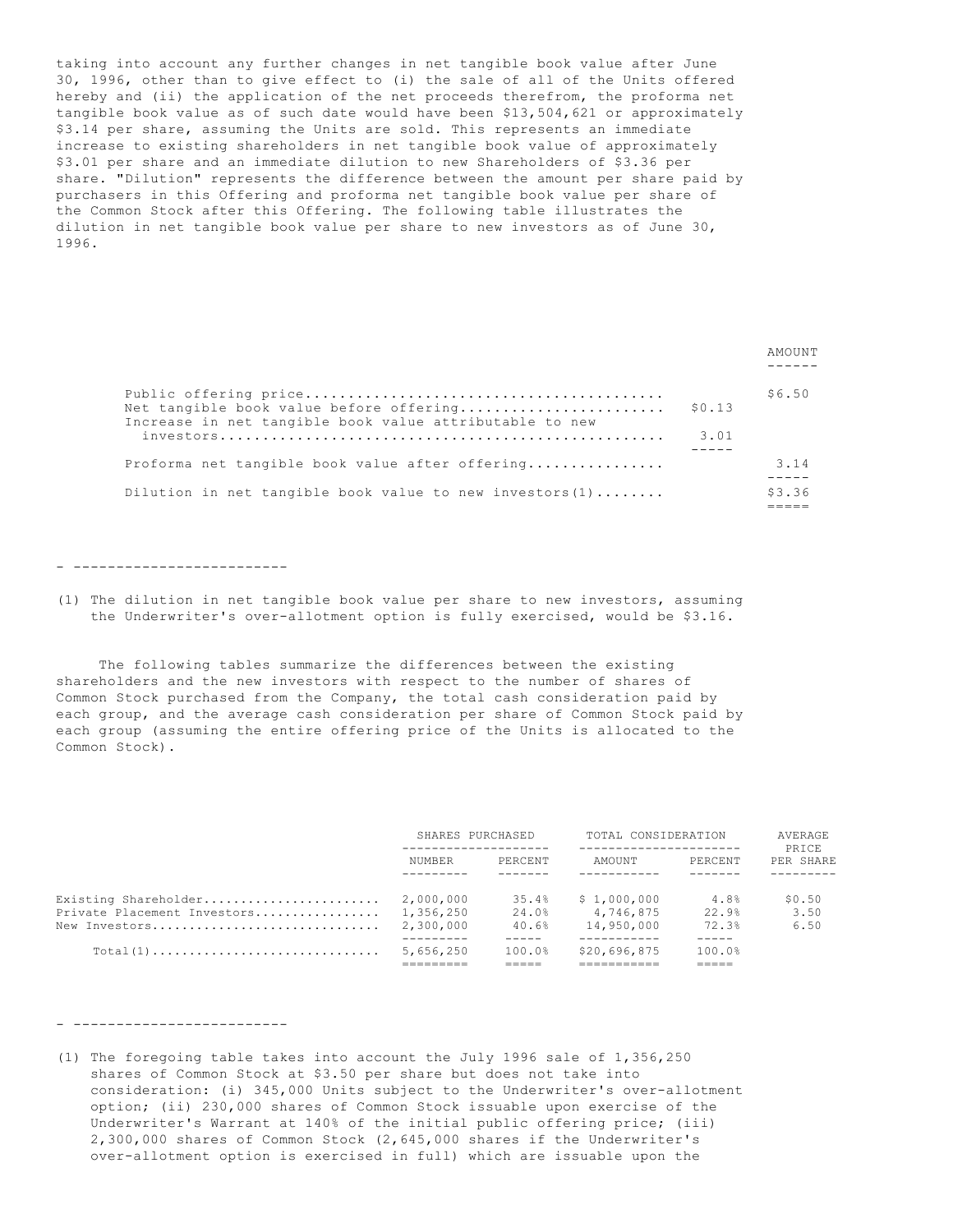exercise of the Class A Warrants at an exercise price of \$8.50 per warrant; (iv) 700,000 shares of Common Stock which are reserved for issuance under the Company's 1995 Stock Option and Compensation Plan, of which 338,000 have been granted; and (v) 50,000 shares of Common Stock issuable upon exercise of directors' stock options at an exercise price of \$4.33 per share.

## DIVIDEND POLICY

 The Company has never declared or paid any cash dividends on its Common Stock, and the Board of Directors presently intends to retain all earnings, if any, for use in the Company's business for the foreseeable future. Any future determination as to declaration and payment of dividends will be made at the discretion of the Board of Directors.

12

15

- -------------------------

#### CAPITALIZATION

 The following table sets forth the capitalization of the Company as of June 30, 1996, as further adjusted to give effect to the sale of the Units offered hereby and the anticipated application by the Company of the proceeds therefrom. See the Consolidated Financial Statements.

|                                                                                                                                                                            |                                 | AT JUNE 30, 1996                  |                                    |
|----------------------------------------------------------------------------------------------------------------------------------------------------------------------------|---------------------------------|-----------------------------------|------------------------------------|
|                                                                                                                                                                            | ACTUAL                          | PROFORMA(1)                       | PROFORMA<br>AS ADJUSTED (2)        |
| Stockholders' equity:<br>Common Stock, \$.01 par value, 100,000,000 shares<br>authorized, 2,000,000 shares issued and<br>outstanding; 3,356,250 shares proforma; 5,656,250 | \$251,981                       | \$251,981                         | -S<br>251,981                      |
| shares as adjusted<br>Additional paid-in capital                                                                                                                           | 20,000<br>980,000<br>(694, 392) | 33,563<br>5,171,437<br>(694, 392) | 56,563<br>18,383,437<br>(694, 392) |
| Total stockholders' equity                                                                                                                                                 | 305,608                         | 4,510,608                         | 17,745,608                         |
| Total capitalization                                                                                                                                                       | \$557.589                       | \$4,762,589                       | \$17.997.589                       |

(1) Assumes completion on June 30, 1996 of the sale of 1,356,250 shares of Common Stock at \$3.50 per share for net proceeds of approximately \$4,200,000 which was completed in July 1996.

(2) As adjusted for the sale of the Units offered hereby and the anticipated application of the net proceeds therefrom. Does not include (i) 345,000 Units subject to the Underwriter's over-allotment option; (ii) 230,000 shares of Common Stock issuable upon exercise of the Underwriter's Warrant at 140% of the Price to Public; (iii) 2,300,000 shares of Common Stock which are issuable upon the exercise of the Class A Warrants at an exercise price of \$8.50 per warrant; (iv) 700,000 shares of Common Stock reserved for issuance under the Company's 1995 Stock Option and Compensation Plan, of which  $338,000$  have been issued; and (v)  $50,000$  shares of Common Stock issuable upon exercise of directors' stock options at an exercise price of \$4.33 per share.

(3) Long-term debt does not include capital lease financing which was obtained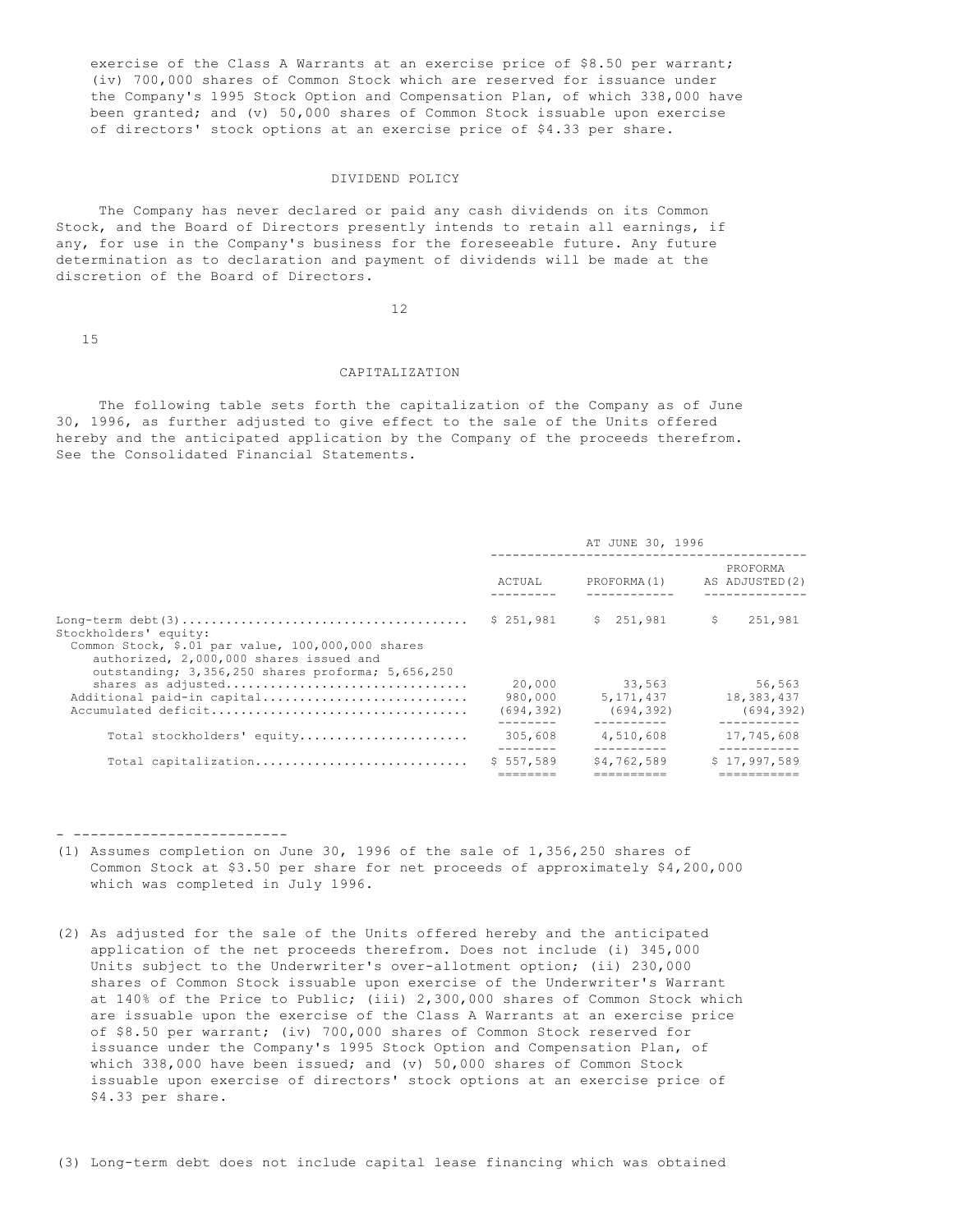in August 1996 for up to \$1,100,000 for equipment, furniture, fixtures and leasehold improvements. As of September 30, 1996, approximately \$950,000 of the \$1,100,000 in lease financing had been funded.

13

16

# MANAGEMENT'S DISCUSSION AND ANALYSIS OF FINANCIAL CONDITION AND RESULTS OF OPERATIONS

#### OVERVIEW

 The Company was formed in March 1994 to develop, own and operate American roadhouse-style barbeque restaurants under the name "Famous Dave's Bar-B-Que Shack". The Company opened its first restaurant in the Linden Hills neighborhood of Minneapolis in June 1995. Prior to opening the Linden Hills Unit, the Company had no revenues and its activities were devoted solely to development.

 The Company opened its second unit in June 1996 in Roseville, Minnesota, a suburb of Minneapolis/ St. Paul and is presently developing three additional units in the Minneapolis/St. Paul area.

 Future revenues and profits, if any, will depend upon various factors, including market acceptance of the Famous Dave's concept, the quality of the restaurant operations, the ability to expand to multi-unit locations and general economic conditions. The Company's present sources of revenue are limited to its Existing Units. There can be no assurances the Company will successfully implement its expansion plans, in which case it will continue to be dependent on the revenues from the Existing Units. The Company also faces all of the risks, expenses and difficulties frequently encountered in connection with the expansion and development of a new and expanding business. Furthermore, to the extent that the Company's expansion strategy is successful, it must manage the transition to multiple site operations, higher volume operations, the control of overhead expenses and the addition of necessary personnel.

 At January 1, 1996, the Company elected a fiscal year ending on the Sunday nearest December 31. Prior to January 1, 1996, the Company used a fiscal year ending on December 31.

RESULTS OF OPERATIONS FOR THE YEAR ENDED DECEMBER 31, 1995 AND FOR THE TWENTY SIX WEEKS ENDED JUNE 30, 1996

 The Company had no revenues or operations during the period from March 14, 1994 (Inception) to June 19, 1995 (the opening of the Linden Hills Unit). Accordingly, comparisons with periods prior to June 19, 1995 are not meaningful.

Total Revenues -- The Linden Hills Unit opened in June 1995. The Roseville Unit opened in June 1996. For the year ended December 31, 1995, the Company had total sales of \$481,510 compared with \$1,015,856 for the 26 weeks ended June 30, 1996. Sales increases are largely attributed to increased guest counts and the June 1996 opening of the Roseville Unit.

Costs and Expenses -- For the year ended December 31, 1995, the Company had a net loss of \$306,190 compared with a net loss of \$388,202 for the 26 weeks ended June 30, 1996. The net loss for each period is largely attributable to additional expenses incurred as the Company increases its Corporate overhead structure for the development of additional locations supported by revenues from primarily a single operating unit. On March 4, 1996, the Company entered into employment agreements with two of its executive officers requiring the payment of annual compensation totaling \$200,000 per year. On August 12, 1996, the Company entered into an employment agreement with an executive officer providing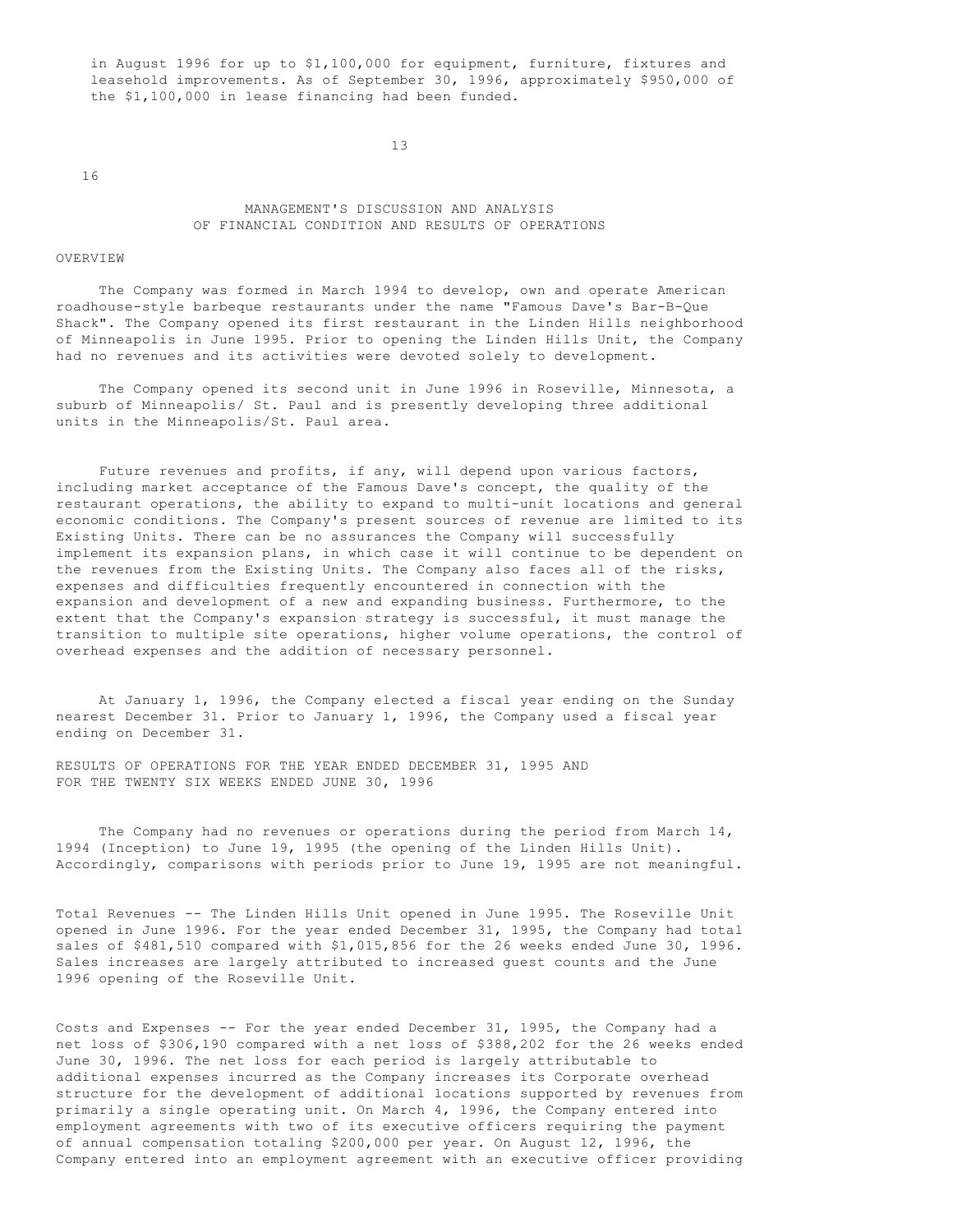for a base annual salary of \$125,000 per year plus bonuses. These agreements will impact general and administrative expenses on an ongoing basis.

Results of the Linden Hills Unit -- The following table sets forth the unit level results from the Company's Linden Hills Unit. Unit level results include food and beverage costs, unit operating expenses and unit level

14

17

depreciation and amortization, but do not include any portion of the Company's general, administrative and development expenses or any allocation of interest expense.

|                                                | PERIOD FROM<br>COMMENCEMENT<br>OF OPERATIONS<br>(JUNE 19, 1995)<br>1995 | TO DECEMBER 31,                    | 26 WEEKS ENDED<br>JUNE 30, 1996           |                                      |
|------------------------------------------------|-------------------------------------------------------------------------|------------------------------------|-------------------------------------------|--------------------------------------|
|                                                | AMOUNT PERCENT                                                          |                                    | AMOUNT                                    | PERCENT                              |
| Food and beverage costs                        | \$481,510<br>169.789<br>--------                                        | $100.0\%$<br>35.3<br>$- - - - - -$ | \$778.968<br>256,336<br>$- - - - - - - -$ | 100.0%<br>32.9<br>$- - - - -$        |
| Depreciation and amortization                  | 311,721<br>302,217<br>17,009                                            | 64.7<br>62.8<br>3.5                | 522,632<br>305,006<br>16,760              | 67.1<br>39.2<br>2.2<br>$- - - - - -$ |
| Unit level income $(\text{loss})$ \$ $(7,505)$ |                                                                         | $(1.6)$ %                          | \$200,866                                 | 25.7%                                |

 During the period from the commencement of Linden Hills operations (June 19, 1995) to December 31, 1995, food and beverage costs were \$169,789 or 35.3% of sales compared with \$256,336 or 32.9% of sales for the June 30, 1996 period. The improvement in food and beverage costs as a percentage of sales is due primarily to improved operating efficiencies.

 Restaurant operating expenses were \$302,217 or 62.8% of sales during the period from the commencement of Linden Hills operations (June 19, 1995) to December 31, 1995 compared to \$305,006 or 39.2% of sales during the 26 weeks ended June 30, 1996. This improvement in restaurant operating expenses as a percentage of sales is due primarily to improved labor management and other operating efficiencies and increased sales.

 Although no assurances can be given, management believes that the Linden Hills Unit's current level of sales, trained workforce and general operational improvements will improve unit level income in future periods.

# LIQUIDITY AND CAPITAL RESOURCES

 The Company has met its capital requirements through revenues from operations, the sale of Common Stock to and borrowings from its sole shareholder, David W. Anderson, and the private placement of debt and common stock. During the period from March 14, 1994 (Inception) through December 31, 1995, the Company sold to Mr. Anderson 2,000,000 shares of Common Stock at \$.50 per share. Pursuant to the subscription agreement relating to such purchase,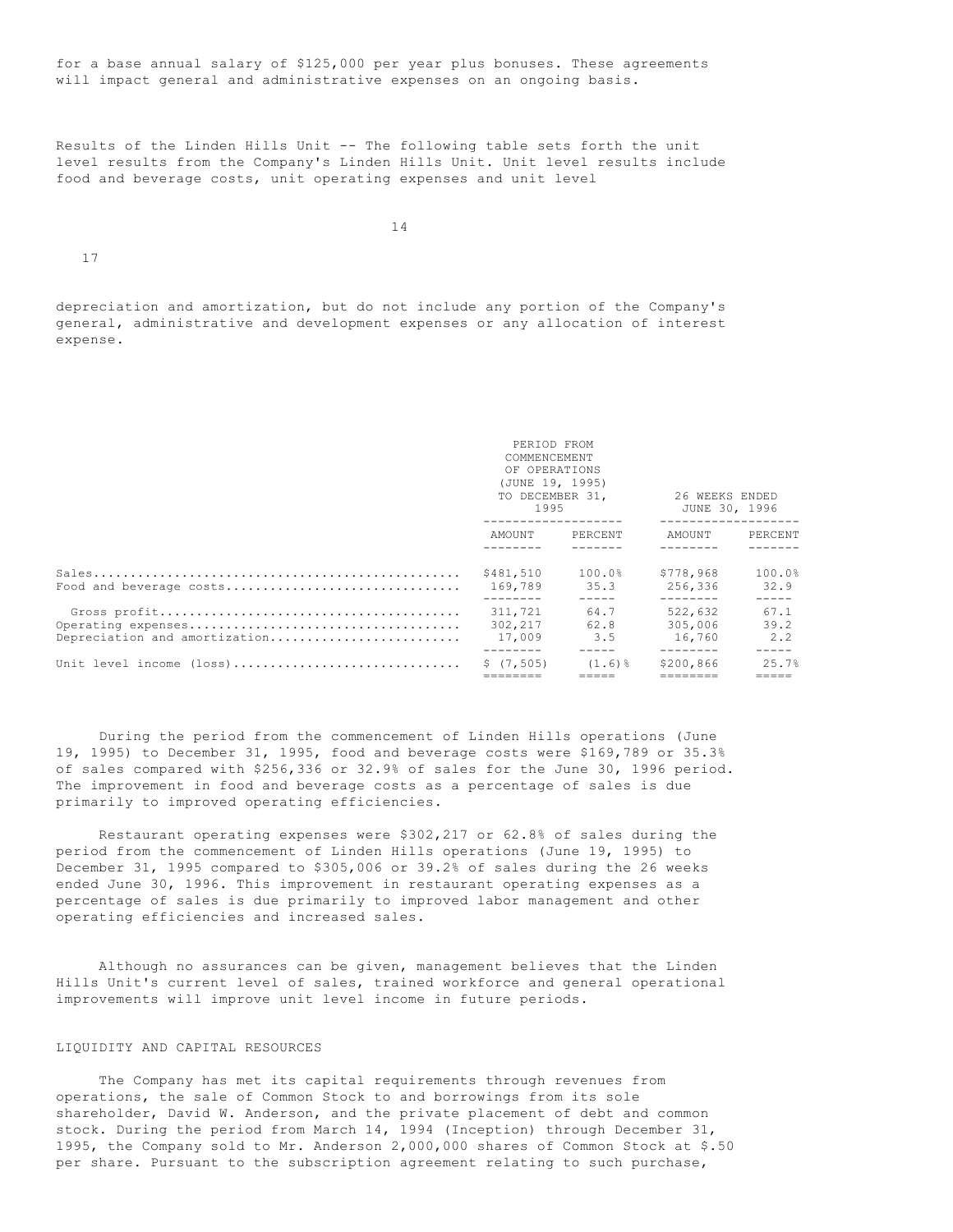payments were made totaling \$425,270 during part-year 1994 and \$574,730 during the year ended December 31, 1995. Additionally, the Company entered into a revolving promissory note with Mr. Anderson allowing for advances of up to \$2,000,000. As of June 30, 1996, the Company had outstanding advances totaling \$359,349 under this arrangement. This note was paid in full in August 1996.

 In July 1996, the Company completed a private placement of 1,356,250 shares of Common Stock at \$3.50 per share. The net proceeds to the Company were approximately \$4.2 million. Such proceeds have been, and will be, used for additional unit development and working capital.

 For the year ended December 31, 1995, the Company used \$227,069 in cash flow for operating activities and during the 26 weeks ended June 30, 1996, the Company used \$163,899 in cash flow for operating activities.

 Since Inception, the Company's principal capital requirements have been the funding of (i) the development of the Company and the Famous Dave's concept, (ii) the construction of the Linden Hills and Roseville Units and the acquisition of the furniture, fixtures and equipment therein and (iii) towards the development of additional units as described below. Total capital expenditures for the Linden Hills and Roseville Units were approximately \$425,000 and \$1,110,000, respectively.

15

18

 The Company is developing additional restaurants in the Minneapolis/St. Paul area. The Company had incurred approximately \$995,000 in the development of these units as of June 30, 1996. When completed, the Company estimates that capital expenditures for these additional units will be approximately \$6 million. The units are expected to be complete by the first half of 1997.

 In addition to construction in progress, the Company has capitalized approximately \$39,000 of direct costs relating to the Roseville Unit and units under construction. It is the Company's policy to amortize the direct costs of hiring and training the initial work force and other direct costs associated with opening a new Unit over a twelve-month period, beginning when the facility is opened, if the recoverability of such costs can be reasonably assured. Accordingly, initial costs related to the Linden Hills Unit were expensed as incurred due to the developmental nature of the Unit.

 In August 1996, the Company secured access to \$1,100,000 of capital lease financing. This lease financing will be used for equipment, furniture, fixtures and leasehold improvements. As of September 30, 1996, approximately \$950,000 of the \$1,100,000 in lease financing had been funded.

 After the completion of these expansion plans, future development and expansion will be financed through cash flow from operations and other forms of financing such as the sale of additional equity and debt securities, capital leases and other credit facilities. There are no assurances that such financing will be available on terms acceptable or favorable to the Company.

16

19

BUSINESS

#### **OVERVIEW**

 The primary business of the Company is to develop, own and operate American roadhouse-style barbeque restaurants under the name "Famous Dave's Bar-B-Que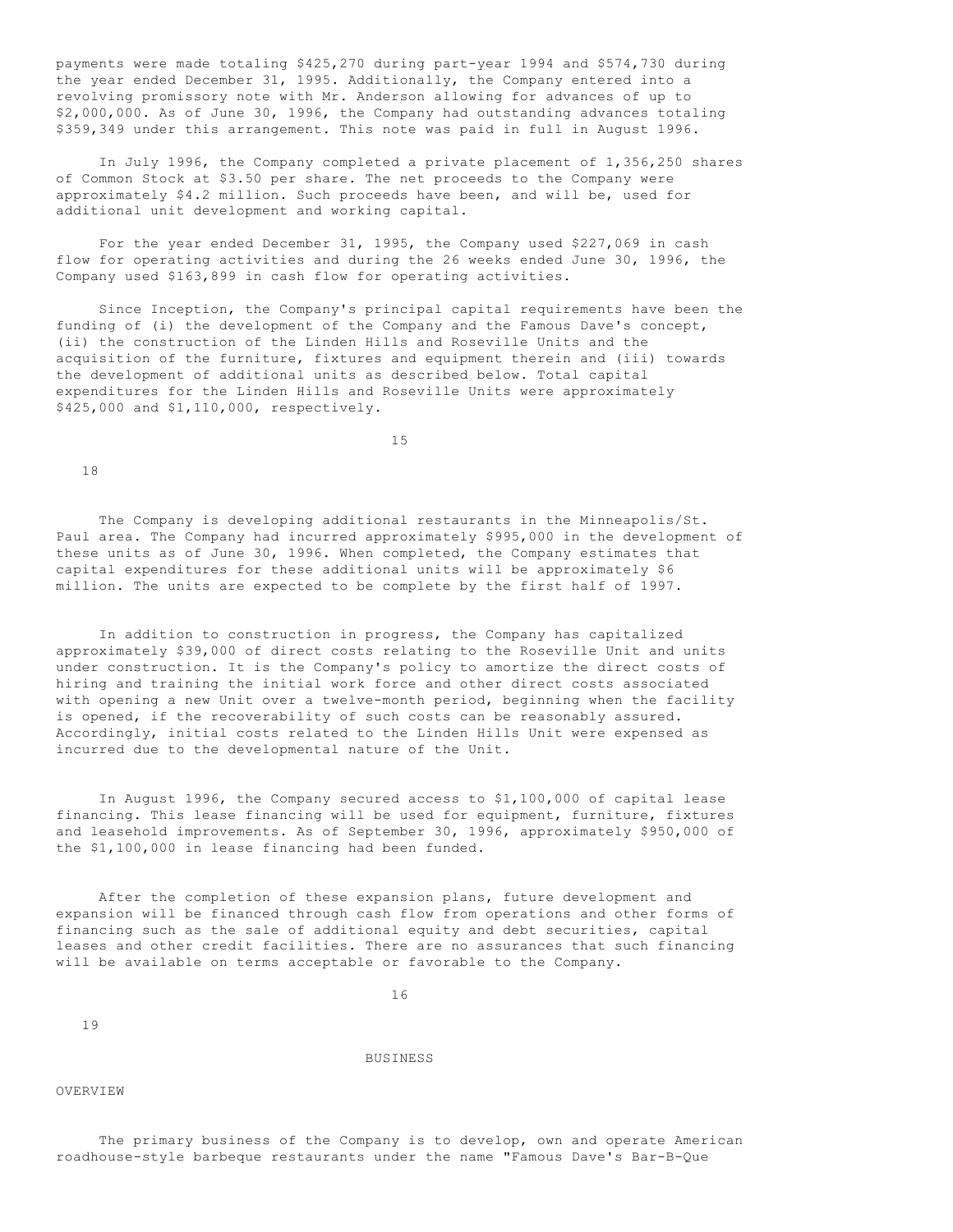Shack." The Company presently owns and operates three restaurants, one located in the Linden Hills neighborhood of Minneapolis (the "Linden Hills Unit"), one in Roseville, Minnesota (the "Roseville Unit") and the third in Calhoun Square in Minneapolis (the "Calhoun Blues Joint" and, collectively with the Linden Hills and Roseville Units, the "Existing Units"). The Calhoun Blues Joint opened in early September 1996, and features live blues music during certain evenings and an authentic Chicago blues decor. The Company is developing three additional restaurants: in Minnetonka, Minnesota, on West 7th Street near the Highland Park area of St. Paul, Minnesota and in Maple Grove, Minnesota. These last three units are expected to open during the first half of 1997.

### THE FAMOUS DAVE'S CONCEPT AND STRATEGY

### Concept Development

 The Company was founded by David W. Anderson in March 1994. As a cooking enthusiast, Mr. Anderson has spent more than 20 years analyzing seasonings, barbeque sauces, rib recipes, cooking techniques and equipment in the development of his barbeque. In addition, Mr. Anderson has traveled extensively throughout the United States, visiting hundreds of barbeque restaurants for the purposes of researching regional tastes, ambiance, decor, menu development, plate presentation, and restaurant design before opening his first restaurant in Hayward, Wisconsin in June 1994 (the "Hayward Facility"). The Hayward Facility, which is part of a larger resort complex, is not owned by the Company but by a company wholly-owned by David W. Anderson.

 Famous Dave's concept was developed around favorable memories associated with backyard barbecues. In identifying a potential market niche, Mr. Anderson has studied the development of certain restaurants that have capitalized on the growing trend of home replacement meals taking the place of home cooked meals. The Company hopes to capitalize on this trend, both for dine-in and take-out meals. The Company believes that the comfortable, appealing decor of its restaurants and the universal appeal of down-home cooking and barbecue will be significant advantages in its attempts to penetrate this niche market.

# Competitive Differentiation

 On a national scale, the Company believes that it faces two major competitors, Tony Roma's and Damon's. Both restaurant chains feature baked, as opposed to pit smoked, ribs on a white platter. The Company believes that the setting of such restaurants is more formal and has a masculine ambiance.

 Famous Dave's specializes in real hickory pit smoked barbeque served in colorful picnic-style baskets in a themed roadhouse-style restaurant with a warm and inviting family atmosphere.

#### The Menu

 The Company's primary focus is its food. The Company's mission is to deliver the best barbeque in America. Each restaurant features a limited assortment of menu items, such as hickory-smoked St. Louis-style spareribs, Texas beef brisket, herb-roasted chicken, barbeque sandwiches, and char-grilled burgers, as well as honey-buttered corn bread, potato salad, cole slaw and "Wilbur"(TM) beans. Homemade desserts, including Famous Dave's bread pudding, Kahlua(TM) brownies and strawberry shortcake, are a specialty. The Company's Famous Dave's BBQ Sauces, which are provided in four regional variations (Rich-N-Sassy(TM), Texas Pit(TM), Georgia Mustard(TM) and Hot Stuff(TM)), represent signature items of the Company. The Company's Rich-N-Sassy(TM) Famous Dave's BBQ Sauce was awarded first place in the mild tomato division of the 1995 Kansas City American Royal Barbeque Contest.

 Lunch entrees range from \$6 to \$8 and dinner entrees from \$10 to \$12. The average guest check for the five-week period ending September 29, 1996 was approximately \$11 per person. Food portions are generous to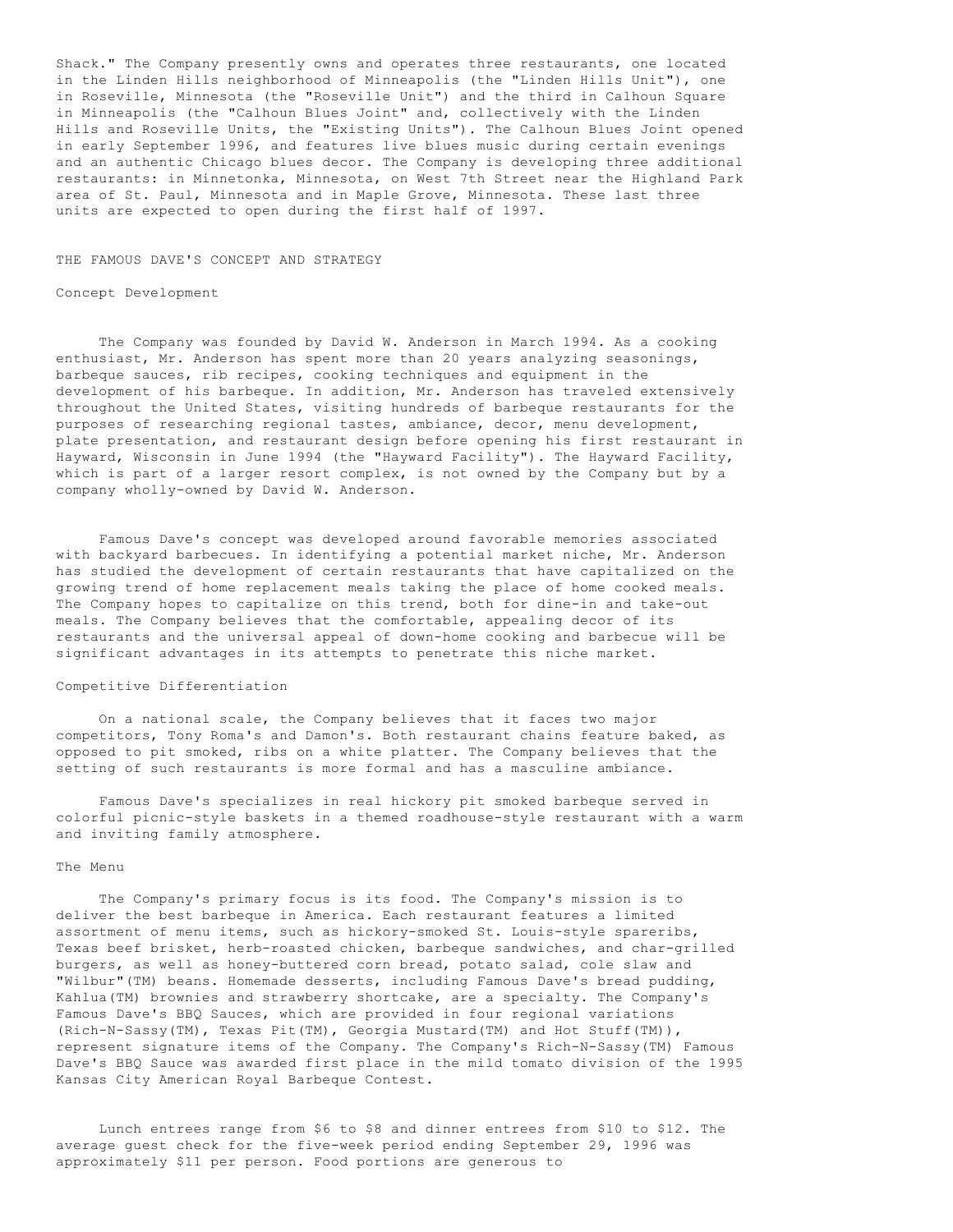increase the perceived value. Management believes that the Company's food, together with each restaurant's distinctive decor, have resulted in a high level of repeat business. Presently, approximately 34% of the Company's business is take-out at the Linden Hills Unit.

 The Company intends to obtain a beer and wine license for most of its restaurants, with the intention that such beverages will be served along with meals. The Company does not intend to emphasize sales of beer and wine apart from meals in most of its restaurants, primarily because the Company feels that it reduces the number of table turns and therefore profitability. In addition to a beer and wine license, the Company has obtained a liquor license for the Calhoun Blues Joint.

#### Awards and Recognition

 The Company's food and restaurants have won the following awards during the past year:

First place (mild tomato category) Best Ribs American Royal Barbeque Contest Critic's Choice Award Kansas City, Missouri Minnesota Monthly October 1995 May 1996

January 1996 **Rib Buddies Cookoff** 

1996 Diner's Choice Award May 1996 Best New Restaurant Mpls/St. Paul Magazine April 1996

Best Bar-B-Que Joint First Place Award, Mpls/St. Paul Magazine Best Barbeque Beef Brisket St. Paul, Minnesota

 In addition, Governor Arne Carlson of Minnesota proclaimed Wednesday, September 4, 1996, to be "Famous Dave's BBQ & Blues Day," to coincide with the Grand Opening of the Calhoun Blues Joint.

### Food Preparation and Delivery

 The Company believes that ease of food preparation and delivery will be one key to its success. While some restaurants require highly compensated and extensively trained chefs, the food served at each restaurant is prepared in a basic three-step process that requires minimal training time. Mr. Anderson has developed prepared seasonings, sauces, bread mixes and other ingredients, which allow each menu item to be served with minimal preparation. The Company views this efficient and effective process as critical for its national expansion.

Focus on Customer Satisfaction

 The Company is committed to staffing each unit with an experienced management team and providing its customers with prompt, friendly and efficient service. The customer's experience is also enhanced by the attitude and attention of restaurant personnel. The Company recognizes that, in order to

 $20$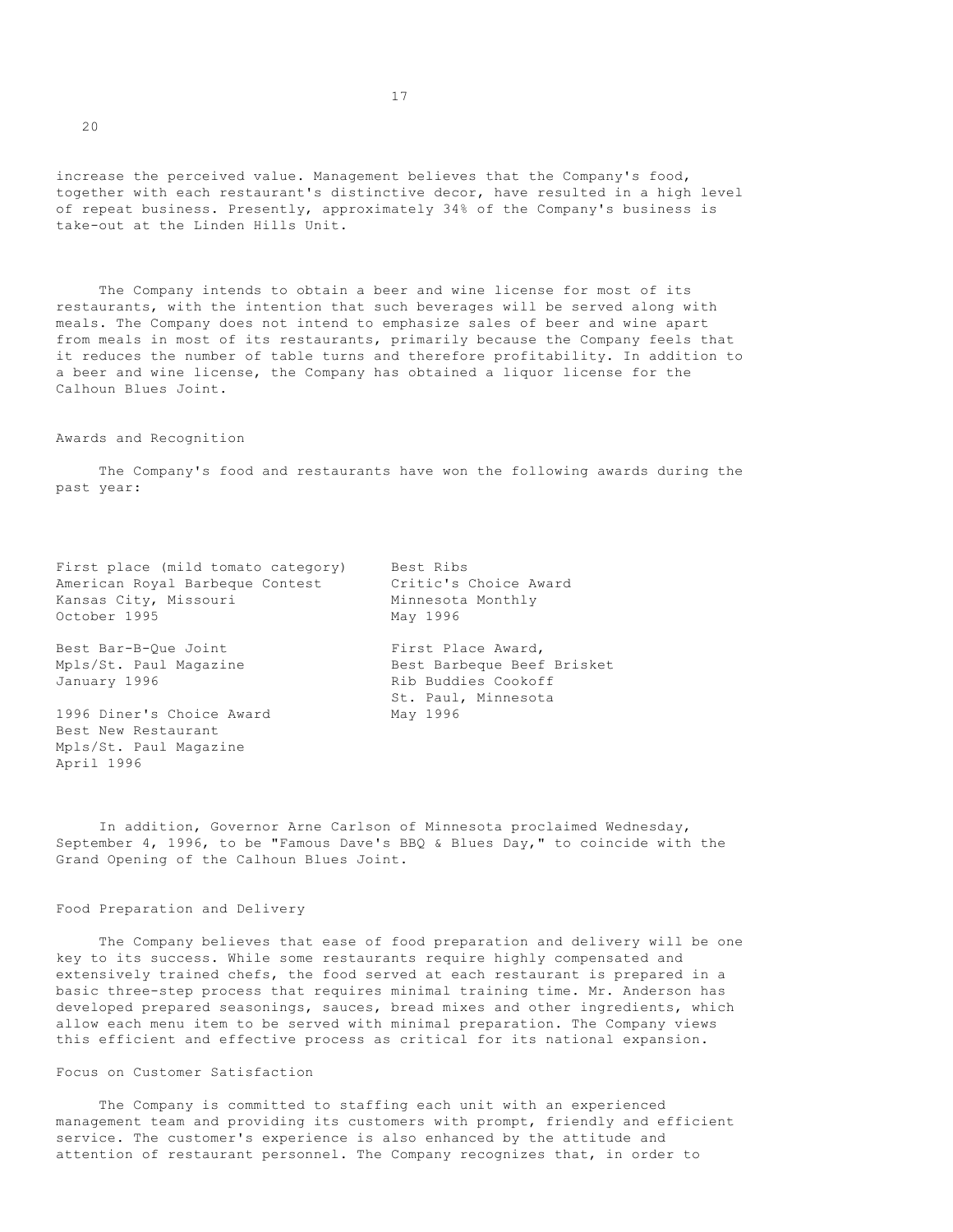maintain a high level of repeat customers and to attract new business, it must provide superior customer service.

 Famous Dave's maintains a mission statement that its goal is to strive for "delighted" guests rather than just "satisfied" guests. The Company believes that a customer establishes his or her opinion within the first seven seconds. To this end, the Company has focused its property development to maximize first impressions of sight, smell, sound, and feel. The Company accomplishes this through the wonderful smell of hickory-smoked barbeque, the lively sounds of juke joint blues music, the colorful and nostalgic decor, and the varied textures of rough cut pine, corrugated tin roofs, and antiques.

18

21

Distinctive Roadhouse Decor

 The Linden Hills and Roseville Units are "real" barbeque joints, reminiscent of the old country-style roadhouse barbeque "joints" that dotted rural America 50 years ago. The Company's nostalgic roadside shack theme is promoted by the use of antiques and items of Americana from the '20s and '30s in a rustic environment. The weathered barn wood walls, cozy, antique-filled Southern country shack decor, overhead tin roofing and blues tunes in the air are intended to convey the feeling of a down-home backyard barbeque.

 Each restaurant table is covered with a red and white checkered oilcloth and features salt, pepper and barbeque sauces stored in a six-pack beer container. A large roll of paper towels accompanies every meal.

The Blues Component

 The roadhouse theme is further enhanced by the use of blues music which, together with the restaurant's decor, provides an entertaining dining environment. Each restaurant features taped blues music that contributes to the roadhouse theme. Mr. Anderson's attention to detail includes personal selection of all music that is played in the restaurants. In addition, the Company's Blues Joint features live blues music featuring the Famous Dave's Blues All-Stars (the "Blues Band"). The Company believes that the Blues Band, which will have music on CD's available for sale at each restaurant, will provide significant marketing exposure for the Company.

# PROPERTY AND UNIT LOCATIONS

 The following table sets forth certain information about the Company's existing and planned restaurants:

| <b>LOCATION</b>                   | APPROXIMATE<br>SOUARE<br>FOOTAGE | APPROXIMATE<br>RESTAURANT<br><b>SEATS</b> | <b>THEME</b>      | DATE OPENED OR<br>PLANNED TO BE OPENED |
|-----------------------------------|----------------------------------|-------------------------------------------|-------------------|----------------------------------------|
| Linden Hills                      | 2,900                            | $60 + 40$                                 | Roadhouse         | June 1995                              |
| Minneapolis, MN                   |                                  | patio seats                               |                   |                                        |
| Roseville, MN                     | 4,800                            | 100                                       | Roadhouse         | June 1996                              |
| Calhoun Square<br>Minneapolis, MN | 10,500                           | 250                                       | BBO & Blues       | September 1996                         |
| Maple Grove, MN                   | 4,800                            | $80 - 90$                                 | Roadhouse         | Spring 1997                            |
| Highland Park<br>St. Paul, MN     | 4,800                            | $80 - 90$                                 | Roadhouse         | Spring 1997                            |
| Minnetonka, MN                    | 9,000                            | $150 - 200$                               | North woods lodge | Spring 1997                            |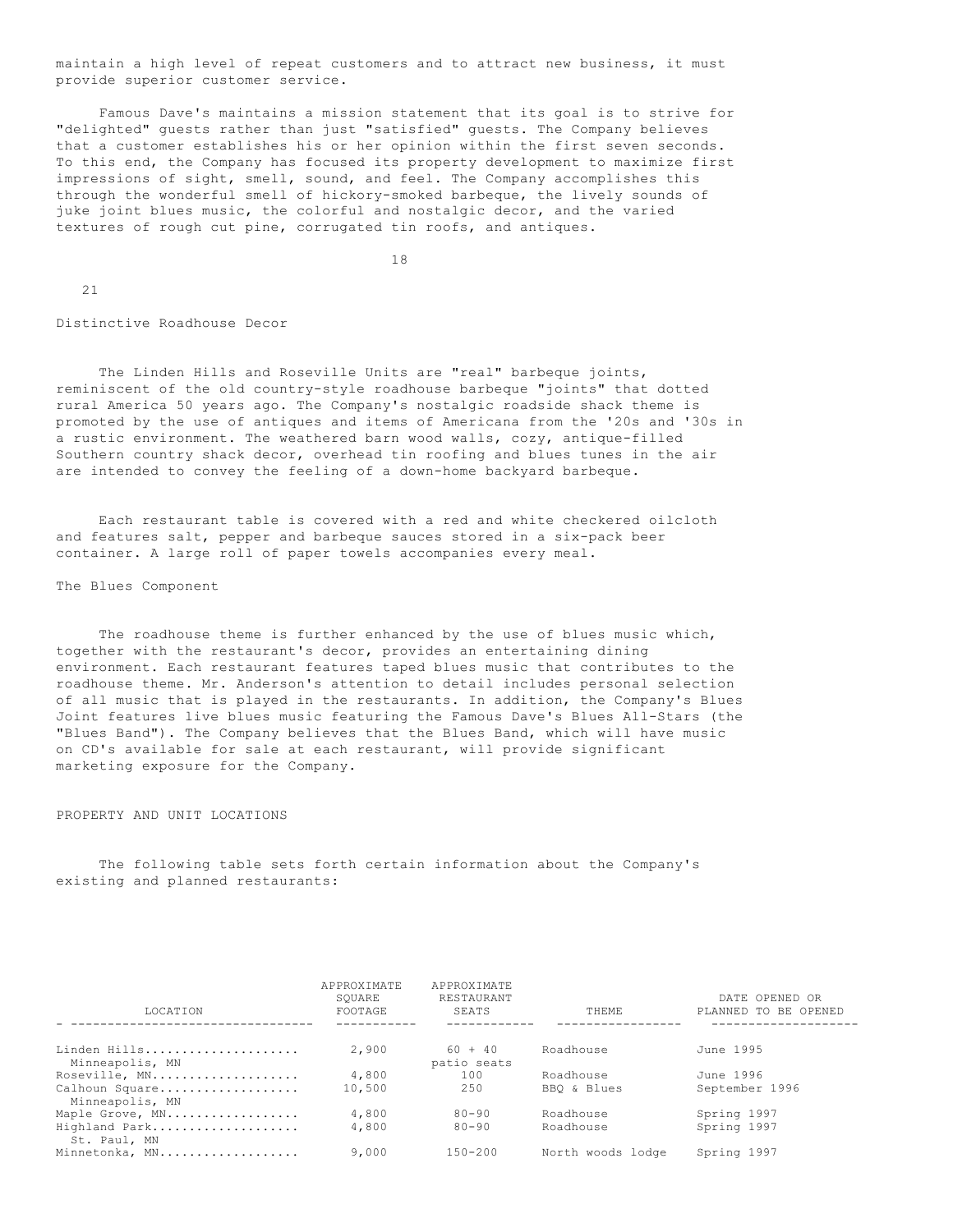The following units are leased or subleased from S&D Land Holdings, Inc., ("S&D") a Minnesota corporation wholly-owned by David W. Anderson, the Company's Chairman and Chief Executive Officer, pursuant to the following terms:

- 1. Linden Hills. The Linden Hills site contains approximately 2,900 square feet of restaurant space, including the patio area. The site is subject to a lease from S&D effective January 1, 1996 for a 10-year term with base rent of \$48,800 per year with annual increases based upon increases in the consumer price index ("CPI"). The Company also has the right to extend the term for two five-year periods. In addition to base rent, the Company is responsible for the payment of all operating costs and real estate taxes.
- 2. Roseville. S&D is the tenant under an Agreement of Lease and Agreement Concerning Sublease (collectively, "Lease"). S&D has subleased the Roseville site to the Company effective January 1, 1996 for \$82,200 per year with annual increases based upon increases in the CPI. The initial term under the Sublease is seven years. The Company has the right to extend the term for an additional five-year period. Should the Company so elect to extend, the Company is obligated to pay percentage rent of 1% of gross sales as additional rent. The improvements located on the site may revert to the landlord at the termination of the Sublease. Assignment or subletting of any interest in the Sublease requires the prior written approval

19

 $22$ 

 of the landlord. In addition to base rent and percentage rent, the Company is responsible for the payment of all operating costs and real estate taxes.

- 3. Minnetonka. The Minnetonka site is a former restaurant located on approximately 2.3 acres of land. The Minnetonka site has been leased effective January 15, 1996 from S&D for a 10-year term with base rent of \$124,129 per year with annual increases based upon increases in the CPI. The Company has the right to extend the term for two five-year periods. The Company has the right to develop and/or remodel the existing building with the prior written consent of S&D. In addition to base rent, the Company is responsible for the payment of all operating costs and real estate taxes.
- 4. Highland Park. The Highland Park site contains approximately 2.3 acres of vacant land and was leased from S&D effective January 1, 1996 for a 10-year term with base rent of \$44,900 per year with annual increases based upon increases in the CPI. The Company also has the right to extend the term for two five-year periods. The lease allows the Company to develop the site as a restaurant at the Company's cost and with the prior written consent of S&D. In addition to base rent, the Company is responsible for the payment of all operating costs and real estate taxes.

The above-mentioned leases are non-cancelable by the Company. The Company or a subsidiary also has entered into leases or subleases for the following properties:

- 5. Calhoun Square -- Lake and Hennepin BBQ & Blues, Inc., a Minnesota corporation and a wholly-owned subsidiary of the Company ("LHBB") has entered into a lease for the Calhoun Square site with Calhoun Square Associates dated January 5, 1996. The lease runs for a term of 15 years and LHBB has the right to extend the term for two five-year periods. LHBB is obligated to pay base rent of \$13,293 per month plus percentage rent of 5% of gross sales over \$3,190,320. In addition to base rent and percentage rent, the Company is responsible for the payment of its pro-rata share of operating costs and real estate taxes.
- 6. Corporate Office -- The Company has assumed a lease effective as of August 31, 1996 for 7,800 square feet of office/warehouse space at 12700 Industrial Park Boulevard in Plymouth, Minnesota. Rent payments due under the lease are \$3,951 per month, which exclude prorations for operating expenses and real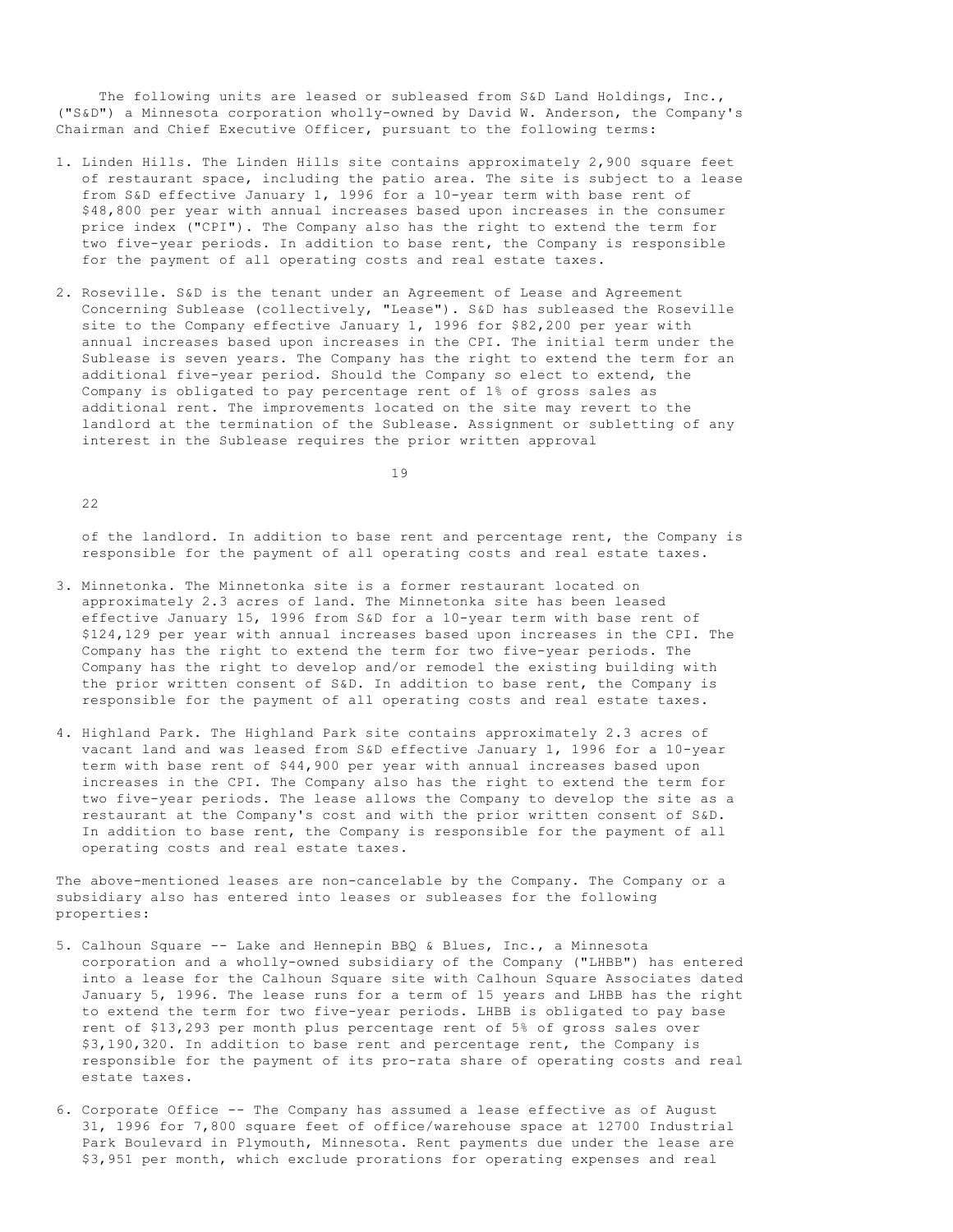estate taxes. The lease terminates on August 31, 1998.

 The Hayward Facility, which is part of a larger resort complex, is not owned by the Company but by a company wholly-owned by David W. Anderson. See "Business -- The Famous Dave's Concept and Strategy -- Concept Development."

## EXPANSION STRATEGY

 The Company intends to identify sites to locate its restaurants based on a variety of factors including local market demographics, site viability, competition and projected economics of each unit. Initial plans are to continue to identify and finalize future site opportunities in the Minneapolis/St. Paul area via land purchases, building and land purchases, land leases and building and land leases. The Company believes the Minneapolis/St. Paul area can support up to approximately 10 units, and expects to open at least three additional units in the Minneapolis/St. Paul area in 1997.

 Simultaneously, the Company intends to predominantly target additional major metropolitan markets to broaden and enhance the recognition value of the concept. Specific cities for expansion will be identified and analyzed as to potential compatibility with the concept.

# OPERATIONS, MANAGEMENT AND EMPLOYEES

 The Company's ability to manage multi-location units will be central to its overall success. The Company's management has very limited restaurant and multi-unit restaurant experience. See "Risk Factors -- Limited Management Experience/Need for Additional Management." The Company believes that its management must include skilled personnel at all levels. The Company also intends to hire other corporate level and management employees to help implement and operate its expansion plans, including a chief operating officer with significant multi-unit restaurant experience. At the unit level, the Company places

20

23

specific emphasis on the position of general manager ("General Manager") and seeks employees with significant restaurant experience and management expertise. The General Manager of each restaurant reports directly to the President. The Company strives to maintain quality and consistency in each of its units through the careful training and supervision of personnel and the establishment of, and adherence to, high standards relating to personnel performance, food and beverage preparation, and maintenance of facilities. The Company believes that it has been able to attract high quality, experienced restaurant and retail management and personnel with its competitive compensation and bonus programs. Staffing levels vary according to the time of day and size of the restaurant. In general, each unit has between 30 and 50 employees.

 All managers must complete a training program, during which they are instructed in areas such as food quality and preparation, customer service, and employee relations. The Company has also prepared operations manuals relating to food and beverage quality and service standards. New staff members participate in approximately three weeks of training under the close supervision of Company management. Management strives to instill enthusiasm and dedication in its employees, regularly solicits employee suggestions concerning Company operations, and endeavors to be responsive to employees' concerns. In addition, the Company has extensive and varied programs designed to recognize and reward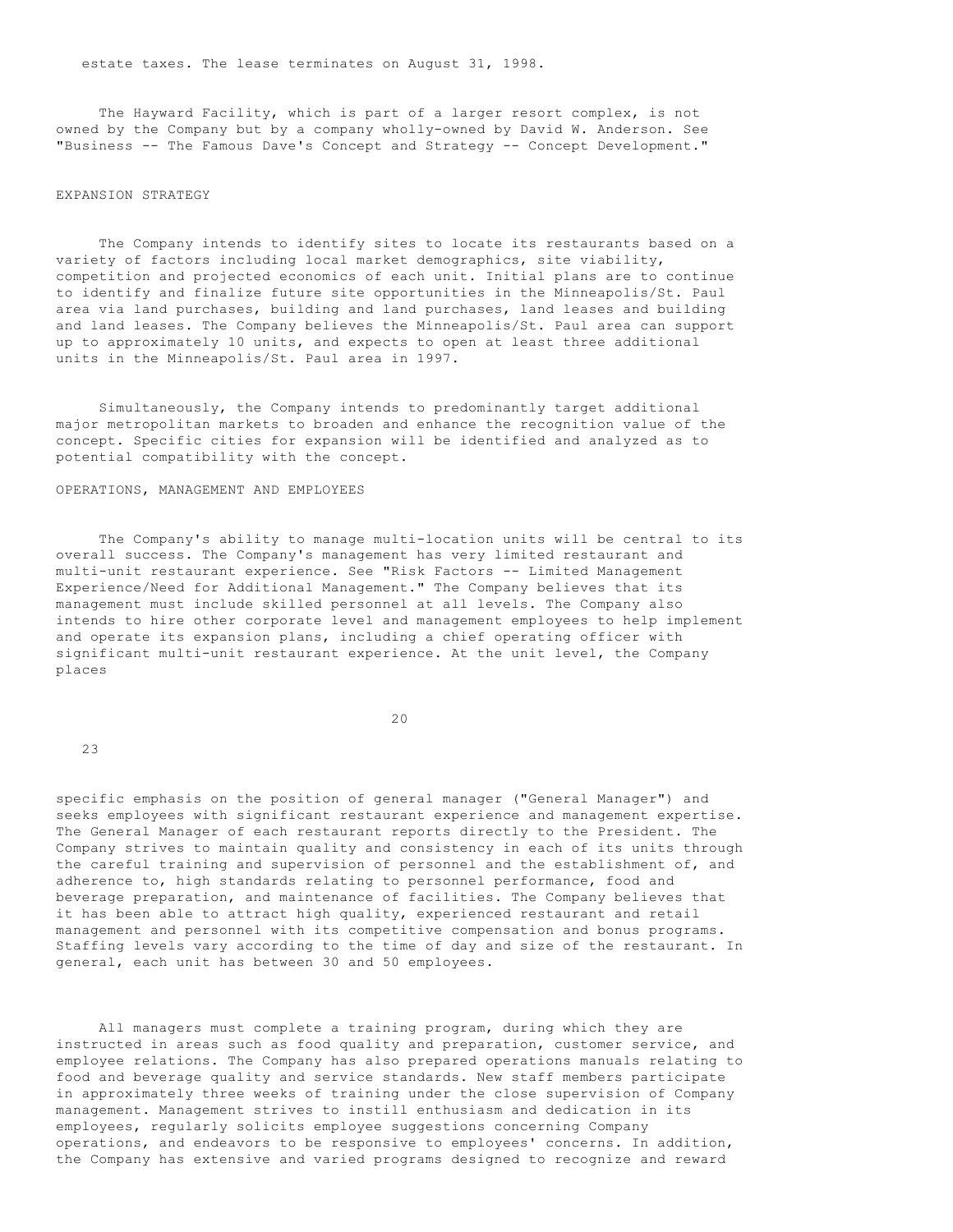employees for superior performance. As of September 22, 1996, the Company had approximately 300 employees, 60 of which were full-time. The Company believes that its relationship with its employees is good.

# PURCHASING

 The Company strives to obtain consistent quality items at competitive prices from reliable sources. Any discontinuance of such favorable pricing could negatively impact the Company's purchasing abilities. In order to maximize operating efficiencies and to provide the freshest ingredients for its food products while obtaining the lowest possible prices for the required quality, each unit's management team determines the daily quantities of food items needed and orders such quantities from major suppliers at prices often negotiated directly with the Company's corporate office. Food and supplies are shipped directly to the restaurants, although the Company may develop a centralized food preparation commissary. The Company purchases perishable food products locally.

# MARKETING AND PROMOTION; THE RIBMOBILE

 To date, the Company has relied primarily upon advertising, publicity and "word of mouth" advertising to attract customers to its restaurants. The Company also utilizes distinctive exterior signage and off-site billboards. In addition, the Company has attempted to create equity in its "Famous Dave's" name by offering items such as Famous Dave's Bar-B-Que sauces for retail sale at its restaurants and in approximately 50 grocery stores in the Twin Cities area. The Company also sells T-shirts, caps and sweatshirts bearing its logo in its restaurants.

 The Company utilizes the Famous Dave's Ribmobile to participate in local rib festivals and barbeque contests. The Company currently participates in seven or eight "ribfests" a year. The Company has found that such festivals and concepts result in favorable publicity.

## TRADEMARKS

 The Company's ability to successfully implement its Famous Dave's concept will depend in part upon its ability to protect its trademarks. The Company has filed a trademark application with the United States Patent and Trademark Office to register the mark "Famous Dave's" and design. There can be no assurance that the Company will be granted trademark registration for any or all of the proposed uses in the Company's applications. In the event the Company's mark is granted registration, there can be no assurance that the Company can protect such mark and design against prior users in areas where the Company conducts operations. There is no assurance that the Company will be able to prevent competitors from using the same or similar marks, concepts or appearance.

21

24

# LEGAL PROCEEDINGS

 The Company is not a party to any material litigation and is not aware of any threatened litigation that would have a material adverse effect on its business.

### COMPETITION

 The food service industry is intensely competitive with respect to food quality, concept, location, service and price. In addition, there are many well-established food service competitors with substantially greater financial and other resources than the Company and with substantially longer operating histories. The Company believes that it competes with other full-service dine-in restaurants, take-out food service companies, fast-food restaurants, delicatessens, cafeteria-style buffets, and prepared food stores, as well as with supermarkets and convenience stores. Competitors include national,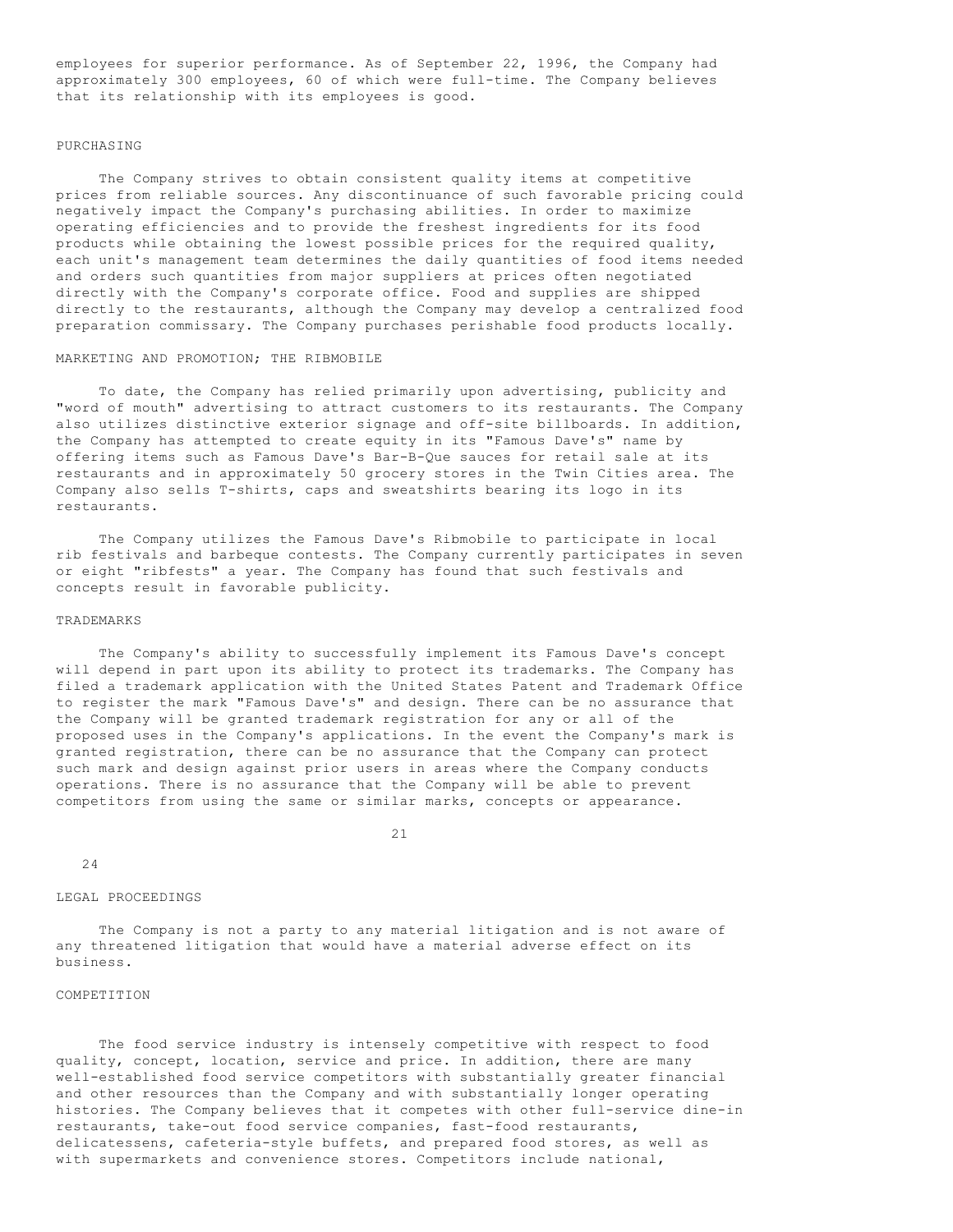regional, and local restaurants, purveyors of carry-out food, and convenience dining establishments.

 Primary national and regional competitors of the Company include such other "family-oriented" comparable restaurants as Applebee's, TGI Friday's, Chili's, Ground Round, Bennigan's and barbeque-related restaurants such as Tony Roma's, Red Hot & Blue, Damon's and Sonny's. The Company believes that it can effectively compete in this market by offering superior food taste, an attractive highly-themed family atmosphere, and superior ambiance provided by carefully chosen blues music and an "open kitchen" smell of real barbeque.

 Competition in the food service business is often affected by changes in consumer tastes, national, regional, and local economic and real estate conditions, demographic trends, traffic patterns, the cost and availability of labor, purchasing power, availability of product, and local competitive factors. The Company attempts to manage or adapt to these factors, but it should be recognized that some or all of these factors could cause the Company to be adversely affected.

 In addition, to the extent that barbeque restaurants are frequently viewed as "local," the Company may experience intense competition or lack of consumer acceptance if it expands into areas with existing barbeque restaurants.

# REGULATION

 Restaurants are subject to licensing and regulation by state and local health, sanitation, safety, fire, and other authorities and are also subject to state and local licensing and regulation of the sale of alcoholic beverages and food. Difficulties in obtaining or failure to obtain required licenses and approvals will result in delays in, or cancellation of, the opening of restaurants. The food and liquor licenses are also subject to suspension or non-renewal if the granting authority determines that the conduct of the holder does not meet the standards for initial grant or renewal. The Company believes that it is in compliance with all licensing and other regulations.

 The federal Americans With Disabilities Act prohibits discrimination on the basis of disability in public accommodations and employment. The Company could be required to expend funds to modify its restaurants in order to provide service to or make reasonable accommodations for disabled persons. The Company's restaurants are currently designed to be accessible to the disabled. The Company believes it is in substantial compliance with all current applicable regulations relating to accommodations for the disabled.

22

25

## MANAGEMENT

# DIRECTORS AND EXECUTIVE OFFICERS

 The following table sets forth certain information with respect to each of the directors and executive officers of the Company.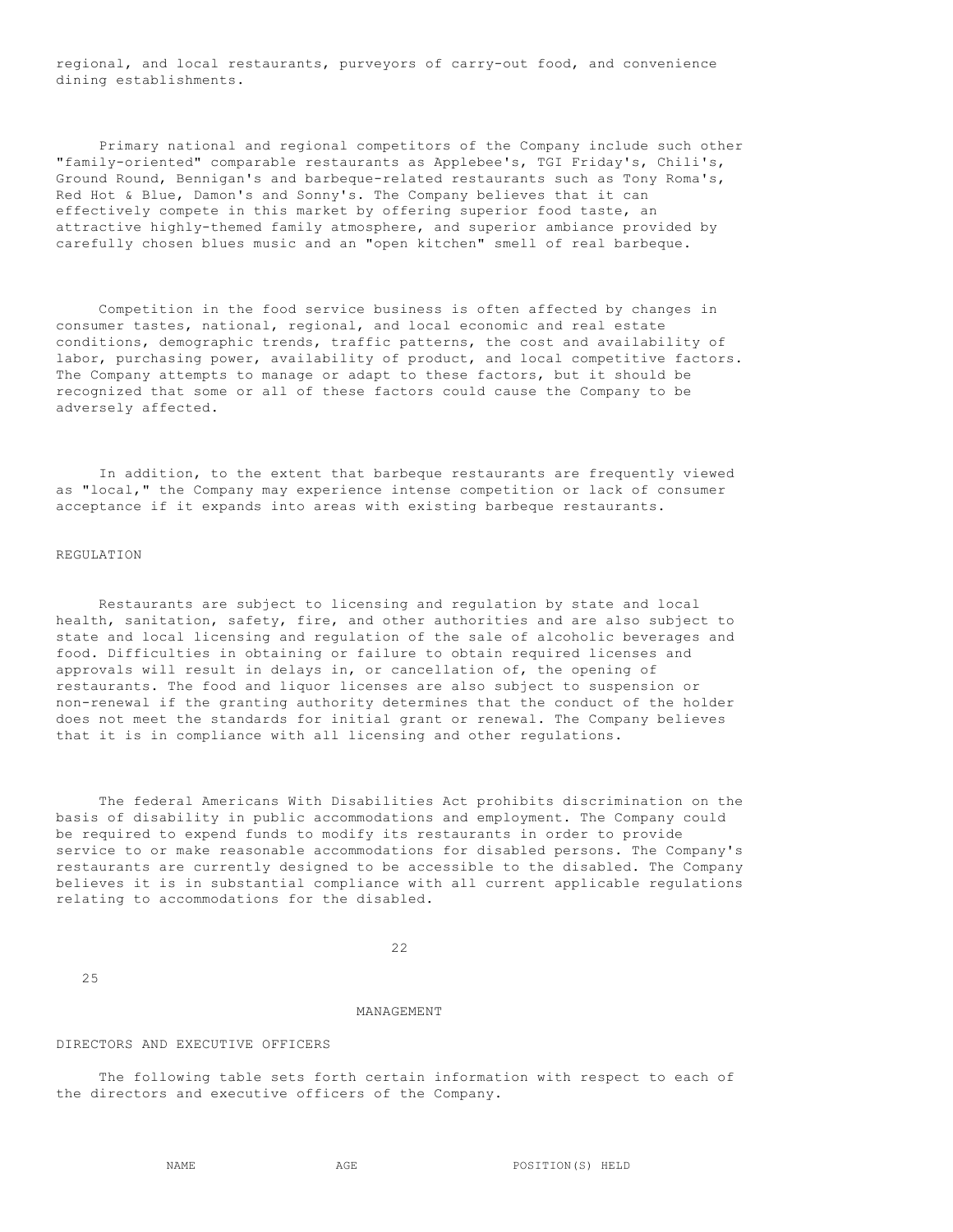|                              | David W. Anderson 42 Chairman of the Board and Chief Executive Officer |
|------------------------------|------------------------------------------------------------------------|
| William L. Timm 36           | President                                                              |
|                              | Secretary and Treasurer                                                |
| Martin J. O'Dowd 48          | Director                                                               |
| Thomas J. Brosig 47 Director |                                                                        |

 David W. Anderson, founder of the Company, has been the Chairman of the Board since its formation. Mr. Anderson is also a founder and a director of Rainforest Cafe, Inc. In October 1990, Mr. Anderson co-founded Grand Casinos, Inc. and through March 1996 served as a director and Executive Vice President.

 William L. Timm has been President of the Company since March 1996. From February 1987 to December 1995, Mr. Timm was a self-employed, independent contractor working as a National Marketing Director for National Safety Associates International, Inc., an international distribution network of consumer products, including water and air filtration systems and nutritional products. In this position, Mr. Timm was appointed to the Executive President's Advisory Council as one of the top 1% earners for National Safety Associates.

 Mark A. Payne has been Vice President, Finance, Chief Financial Officer, Secretary and Treasurer since August 1996. Previously, and since August 1995 he was Senior Vice President, Business Development and Acquisitions of ValueVision International, Inc., a television home shopping network. Prior to that and since December 1990, he served as Vice President, Finance and Chief Financial Officer at ValueVision.

 Martin J. O'Dowd has been a director of the Company since August 1996. Since May 1995, Mr. O'Dowd has served as President and Chief Operating Officer of Rainforest Cafe, Inc. In June 1995 he became a director and Secretary of Rainforest Cafe, Inc. From July 1987 to May 1995, Mr. O'Dowd was Corporate Director, Food and Beverage Services, for Holiday Inn Worldwide. From August 1985 to July 1987, Mr. O'Dowd was Vice President and General Operations Manager for the Hard Rock Cafe in New York. Mr. O'Dowd is also a director of Elephant & Castle Group, Inc.

 Thomas J. Brosig has been a director of the Company since August 1996. Since August 1994, Mr. Brosig has served as Executive Vice President - Investor Relations and Special Projects of Grand Casinos, Inc. From its inception until May 1995, Mr. Brosig served as Secretary of Grand Casinos, Inc., and from May 1993 until August 1994, Mr. Brosig served as its President. Mr. Brosig also served as Grand Casinos, Inc.'s Chief Operating Officer from October 1991 until May 1993, and as its Chief Financial Officer from its inception until January 1992. Mr. Brosig is also a director of G-III Apparel Group Ltd., a manufacturer and distributor of leather apparel, and Game Financial, Inc., which provides funds transfer services to casino customers.

### EXECUTIVE COMPENSATION

 The following table sets forth all cash and non-cash compensation paid by the Company for the period from March 14, 1994 (Inception) through December 31, 1995 to the Company's executive officer: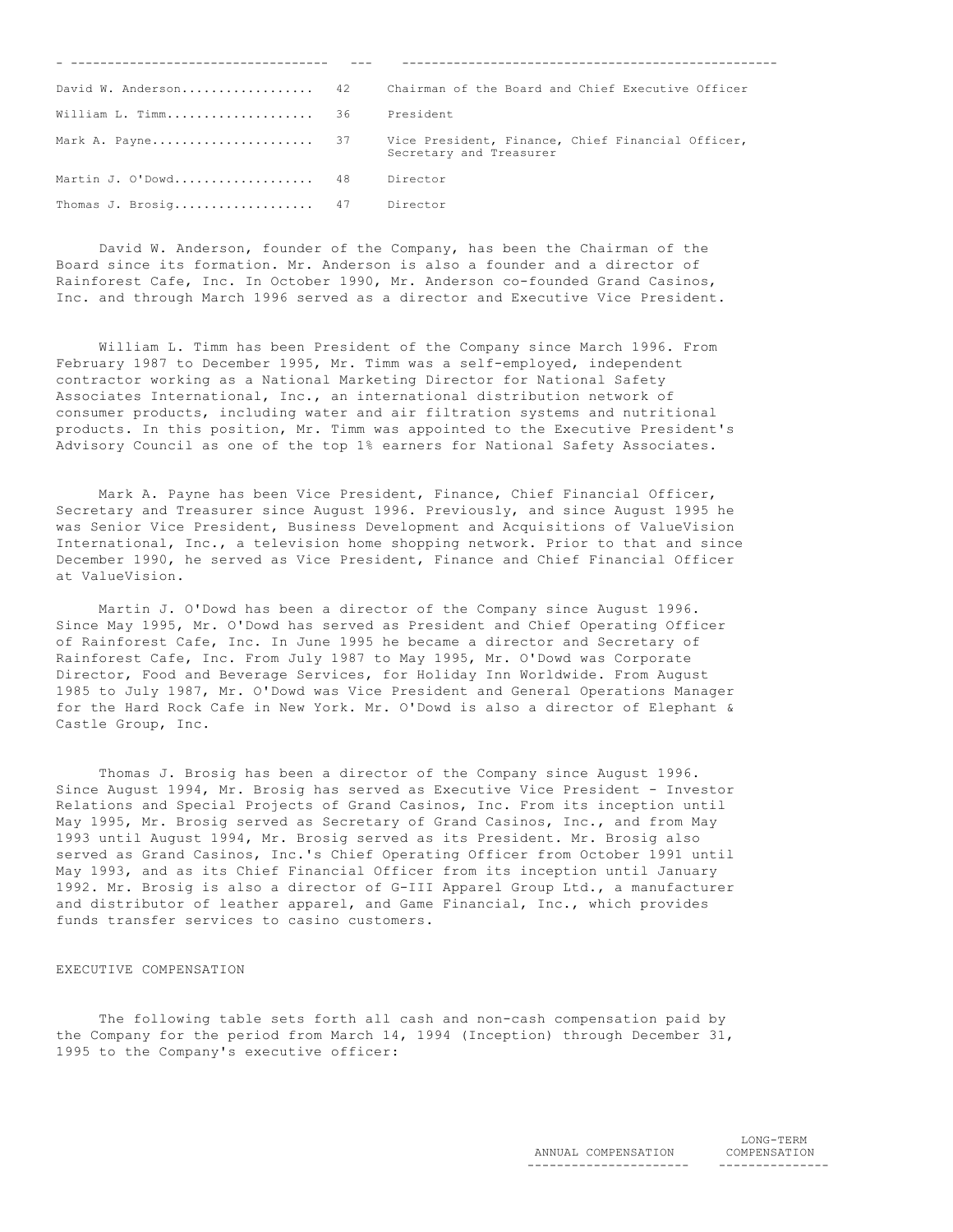| NAME OF INDIVIDUAL | POSITION                                             | SALARY |    | AWARD<br>OPTIONS GRANTED |  |
|--------------------|------------------------------------------------------|--------|----|--------------------------|--|
| David W. Anderson  | Chairman of the Board and<br>Chief Executive Officer | SΩ     | SΩ | $ -$                     |  |

23

26

#### EMPLOYMENT AGREEMENTS

 David W. Anderson has been retained pursuant to a two-year employment agreement dated as of March 4, 1996, subject to early termination for variety of reasons, including voluntary termination by Mr. Anderson. Mr. Anderson will receive a base salary of \$100,000 per year during the first year of employment, and such subsequent amounts as may be determined by the Company's Board of Directors. Such agreement also provides that Mr. Anderson will receive six months' severance if terminated by the Company for a reason other than "cause," as defined therein. Mr. Anderson will also receive medical, dental and other customary benefits. The employment agreement provides that Mr. Anderson will not compete with the Company for two years if he resigns or is terminated for cause.

 William L. Timm has been retained pursuant to a two-year employment agreement dated as of March 4, 1996, subject to early termination for a variety of reasons. Mr. Timm will receive a base salary of \$100,000 during the first year of employment and such subsequent amounts as may be determined by the Company's Board of Directors. Such agreement also provides that Mr. Timm will receive six months' severance if terminated by the Company for a reason other than "cause," as defined therein. Mr. Timm will also receive medical, dental and other customary benefits. The employment agreement provides that Mr. Timm will not compete with the Company for two years if he resigns or is terminated for cause.

 Mark A. Payne has been retained pursuant to a three-year employment agreement dated as of August 12, 1996, subject to early termination for a variety of reasons. Mr. Payne will receive a base salary of \$125,000 during the first year of employment and such subsequent amounts as may be determined by the Company's Board of Directors. Mr. Payne will also receive \$25,000 upon the closing of the Company's initial public offering. Such agreement also provides that Mr. Payne will receive six months severance if terminated by the Company for a reason other than "cause," as defined therein, within the first year of his employment and 12 months severance if terminated by the Company for a reason other than cause after the first year of employment. Mr. Payne will also receive medical, dental and other customary benefits. The employment agreement provides that Mr. Payne will not compete with the Company for two years if he resigns or is terminated for cause.

 The Company intends to retain other management employees pursuant to employment and consulting agreements. The Company intends to offer stock options to such employees. The Company has no current plans to pay cash compensation to its directors.

# STOCK OPTION AND COMPENSATION PLAN

 The Company has reserved for issuance 700,000 shares of Common Stock pursuant to its 1995 Stock Option and Incentive Compensation Plan (the "Stock Option Plan"). As of the date of this Prospectus, the Company has granted an aggregate of 338,000 options, 167,500 of which were granted subsequent to June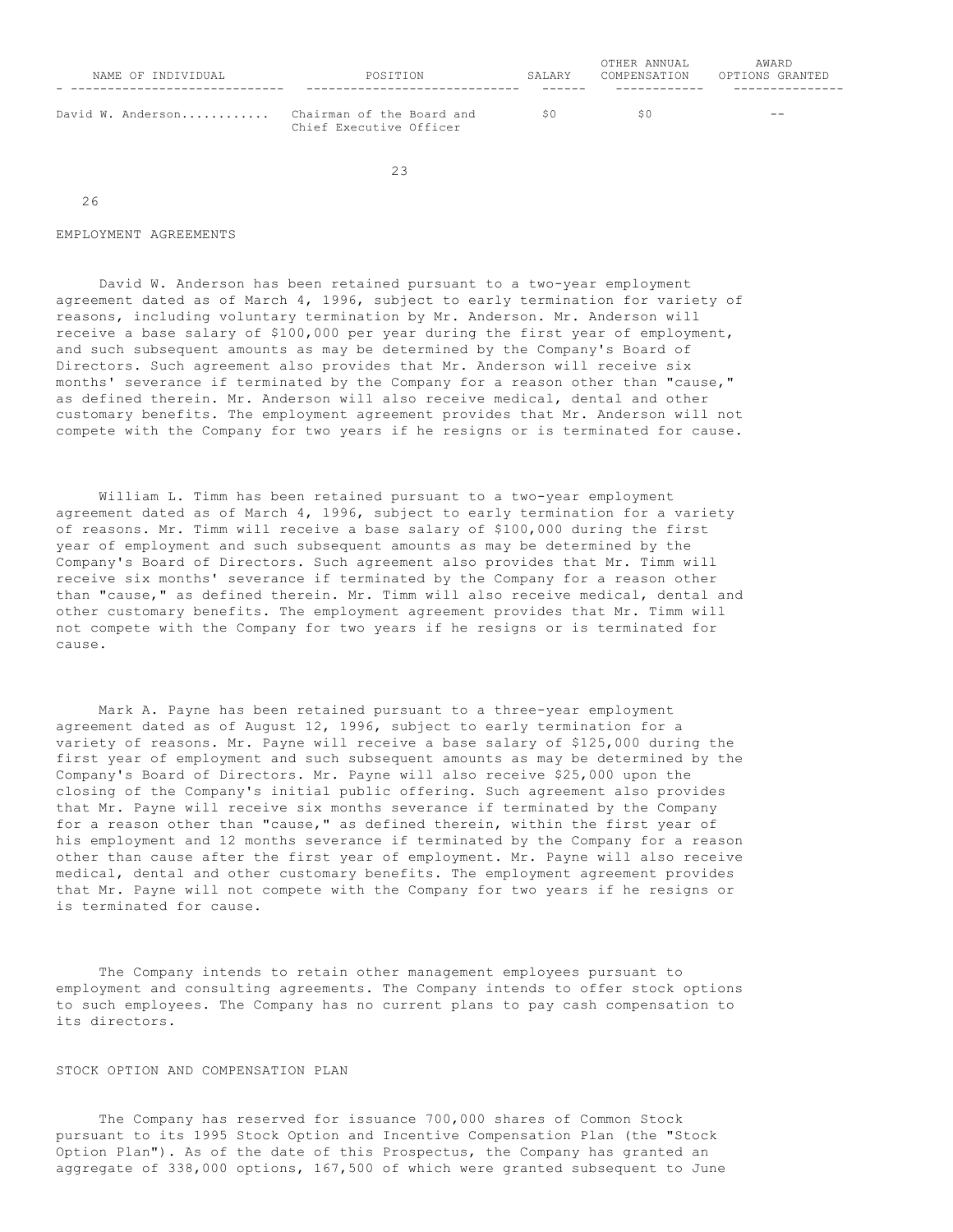30, 1996.

 The Plan is administered by a stock option committee (the "Stock Option Committee") which has the discretion to determine the number and purchase price of shares subject to stock options (which price may not be below 85% of the fair market value of the Common Stock on the date granted), the term of each option, and the time or times during its term when the option becomes exercisable.

aggregate of 338,000 options, 167,500 options, 167,500 options, 167,500 of which were granted subsequent to Ju

 For a one-year period following the Effective Date, the Company will not grant options to promoters, employees or affiliates of the Company which, together with options previously granted to such persons, would in the aggregate exceed 15% of the then outstanding shares of Common Stock.

#### BOARD OF DIRECTORS

 Each of the Company's directors has been elected to serve until the next annual meeting of shareholders. The Company's executive officers are appointed annually by the Company's directors. Each of the Company's directors continues to serve until his or her successor has been designated and qualified. Directors currently receive no fees.

24

27

# DIRECTOR STOCK OPTIONS

 As of the Effective Date, the Company granted options to acquire an aggregate of 50,000 shares of Common Stock at an exercise price of \$4.33 per share to Messrs. O'Dowd and Brosig, the Company's two outside directors. These options vest on a pro-rata basis on the first, second and third anniversaries of the Effective Date and are exercisable for ten years from the date of grant.

# CERTAIN TRANSACTIONS

 On January 1, 1996, the Company transferred the real estate, excluding improvements, of its Linden Hills Unit and the site of the proposed unit in the Highland Park area of St. Paul, Minnesota to David W. Anderson, Chairman and Chief Executive Officer of the Company, in exchange for amounts due to Mr. Anderson and assumption of bank debt totaling \$781,023. These properties were transferred to Mr. Anderson at the Company's cost which, due to the short amount of time which elapsed between the transfer and the Company's original acquisition, the Company believes approximated the fair market values of the real estate exchanged. Mr. Anderson concurrently transferred the real estate to S&D Land Holdings, Inc. ("S&D"), a Minnesota company wholly owned by Mr. Anderson, and entered into leases with the Company for such real estate. See Note (7) to the Consolidated Financial Statements. The Company also leases the Roseville Unit and the real estate for the Minnetonka Unit from S&D. The Company does not currently intend to enter into any additional leases with S&D. See "Business -- Property and Unit Locations."

 The Company has a \$2,000,000 revolving note with David W. Anderson. The note bears interest at 8%, is unsecured and due on demand. The outstanding balance on the note was \$359,349 at June 30, 1996. This note was paid in full in August 1996.

 Pursuant to a license and trademark agreement between the Company and Grand Pines Resort, Inc., a Minnesota corporation wholly-owned by David W. Anderson ("Grand Pines"), the Company licenses its trademarks and recipes to Grand Pines in exchange for a 4% annual royalty fee on gross food sales. Also, pursuant to a management agreement between the Company and Grand Pines Resort, Inc., the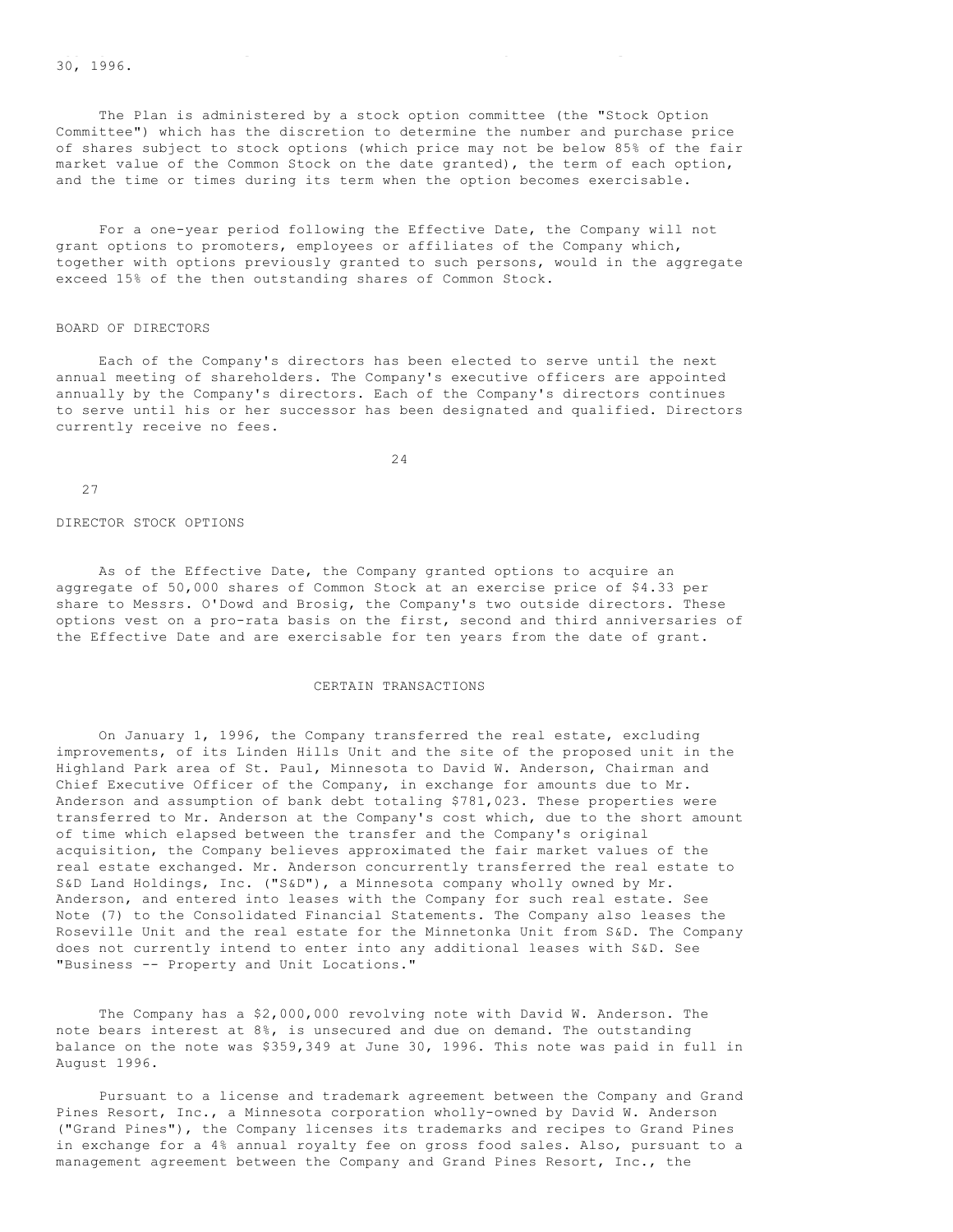Company has agreed to provide certain management services relative to the Hayward Facility in exchange for a fee of 3% of gross food sales.

 It is the Company's belief that each transaction referred to in this section was on terms no less favorable to the Company than could have been obtained from non-affiliated parties. Any future transactions and loans with officers, directors or 5% shareholders of the Company's Common Stock will be on terms no less favorable to the Company than could be obtained from unaffiliated third parties. All future material affiliated transactions and loans, and any forgiveness of loans, must be approved by a majority of the independent outside members of the Company's Board of Directors who do not have an interest in the transactions.

## PRINCIPAL SHAREHOLDERS

 There are presently 100,000,000 shares of the Company's Common Stock authorized, of which 3,356,250 shares are issued and outstanding. The following table sets forth certain information regarding beneficial ownership of the Company's Common Stock as of the date of this Prospectus, as adjusted to give effect to the issuance of the securities offered hereby, by (i) each person known by the Company to be the beneficial owner of more than 5% of the outstanding Common Stock, (ii) each director of the Company, (iii) each executive officer of the Company, and (iv) all executive officers and directors of the Company as a group. See "Description of Securities -- Conversion of Notes." Unless otherwise indicated, each of the following persons has sole voting and investment power with respect to the shares of Common Stock set forth opposite their

25

28

respective names. The address of directors and executive officers is 12700 Industrial Boulevard, Suite 60, Minneapolis, Minnesota 55441.

|                                                   |                           | PERCENT              |                      |  |
|---------------------------------------------------|---------------------------|----------------------|----------------------|--|
| <b>NAME</b>                                       | SHARES OF<br>COMMON STOCK | PRIOR TO<br>OFFERING | AFTER<br>OFFERING(1) |  |
|                                                   |                           |                      |                      |  |
|                                                   | 2,000,000(2)              | 59.6%                | 35.4%                |  |
|                                                   | 600,000(3)                | 17.9                 | 10.6                 |  |
|                                                   | 25,000(4)                 | 0.7                  | 0.4                  |  |
|                                                   | 13,000                    | 0.4                  | 0.2                  |  |
|                                                   | 20.000                    | 0.6                  | 0.4                  |  |
|                                                   | 292,750(5)                | 8.7                  | 5.2                  |  |
| All officers and directors as a group (5 persons) | 2,058,000                 | 60.9                 | 36.4                 |  |

#### - -------------------------

- (1) Does not include any Shares that may be purchased in the offering by the listed persons.
- (2) Owned in joint tenancy with his spouse, Kathryn Anderson. Includes 100,000 shares owned by Grand Pines Resorts, Inc., a corporation wholly-owned by Mr. Anderson. 600,000 of such Shares are subject to an option to purchase for \$1.00 per share held by William L. Timm, the Company's President. Such options vest over a five-year period in equal increments beginning March 1, 1997. Giving effect to such options, Mr. Anderson's percentage ownership would be 41.7% prior to the offering and 26.1% after the offering.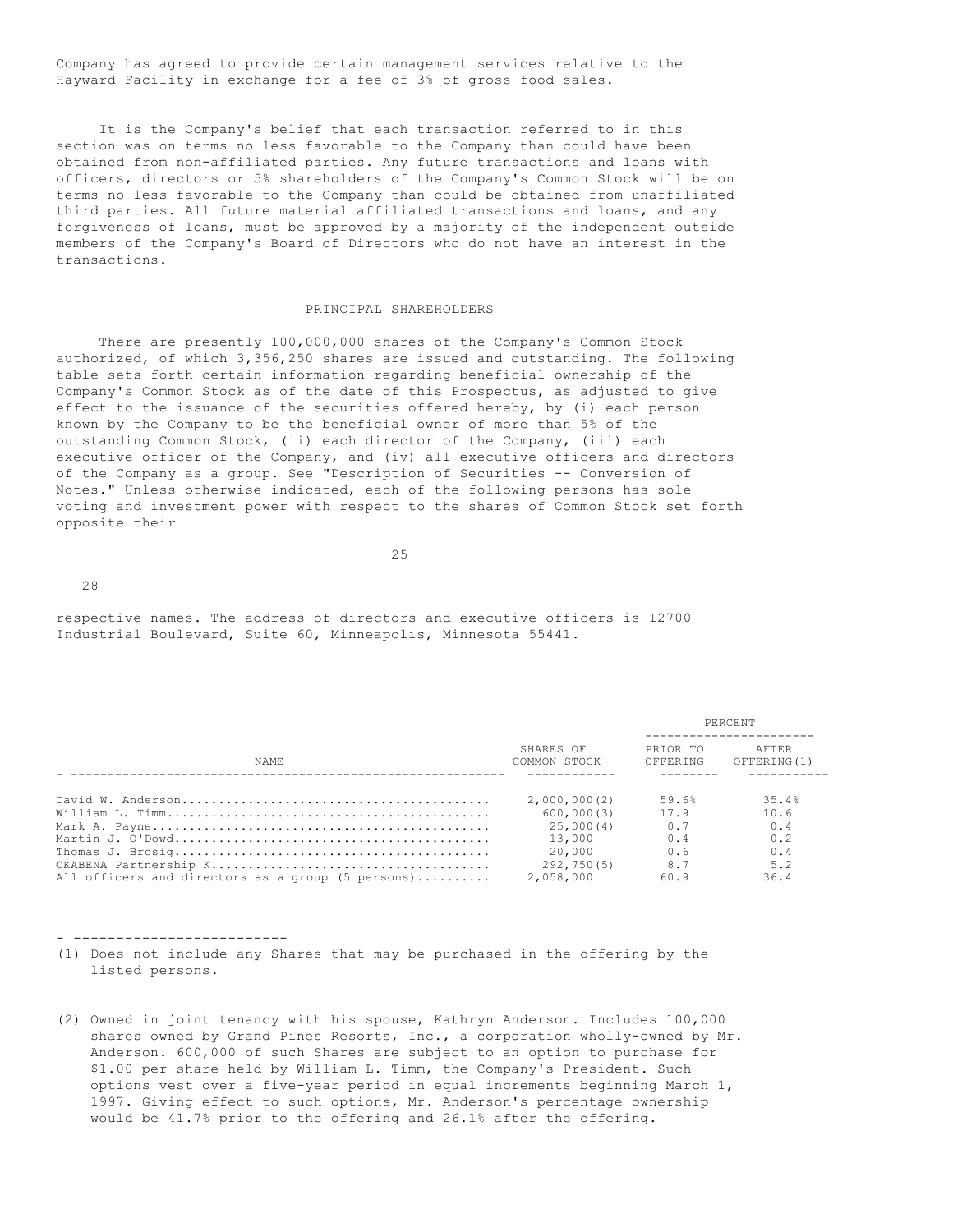- (3) Includes 600,000 shares beneficially owned by David W. Anderson subject to an option held by Mr. Timm to purchase for \$1.00 per share. Such options vest over a five-year period in equal increments beginning March 1, 1997.
- (4) Represents shares issuable upon exercise of stock options to be vested on the Effective Date that will be exercisable within 60 days. Does not include 100,000 shares pursuant to options granted to Mr. Payne on August 12, 1996 which vest and become exercisable ratably over a four-year period.
- (5) Includes 10,000 shares owned by Gary S. Kohler, an affiliate. The address of both such persons is 5140 Norwest Center, 90 South Seventh Street, Minneapolis, Minnesota 55402. None of the Partnership nor any person who may be deemed to be an ultimate beneficial owner of the shares held by the Partnership is otherwise affiliated with the Company, the Underwriter or any of their affiliates.

26

29

## DESCRIPTION OF SECURITIES

#### UNITS

 Each Unit offered hereby consists of one share of Common Stock and one redeemable Class A Warrant. Warrants are immediately exercisable and, commencing ten trading days after the Effective Date, separately transferable from the Common Stock. Each Class A Warrant entitles the holder to purchase at any time, until the earlier of redemption by the Company or four years following the Effective Date, one share of Common Stock at an exercise price of \$8.50 per warrant, subject to adjustment.

# CAPITAL STOCK

 The Company's authorized capital stock consists of 100,000,000 undesignated shares, \$.01 par value per share in the case of Common Stock, and a par value as determined by the Board of Directors in the case of Preferred Stock. After the closing of this Offering, there will be issued and outstanding 6,001,250 shares of Common Stock (if the Underwriter's over-allotment option is exercised in full).

#### COMMON STOCK

 There are no preemptive, subscription, conversion or redemption rights pertaining to the Common Stock. The absence of preemptive rights could result in a dilution of the interest of existing shareholders should additional shares of Common Stock be issued. Holders of the Common Stock are entitled to receive such dividends as may be declared by the Board of Directors out of assets legally available therefor, and to share ratably in the assets of the Company available upon liquidation.

 Each share of Common Stock is entitled to one vote for all purposes and cumulative voting is not permitted in the election of directors. Accordingly, the holders of more than 50% of all of the outstanding shares of Common Stock can elect all of the directors. Significant corporate transactions such as amendments to the articles of incorporation, mergers, sales of assets and dissolution or liquidation require approval by the affirmative vote of the majority of the outstanding shares of Common Stock. Other matters to be voted upon by the holders of Common Stock normally require the affirmative vote of a majority of the shares present at the particular shareholders' meeting. The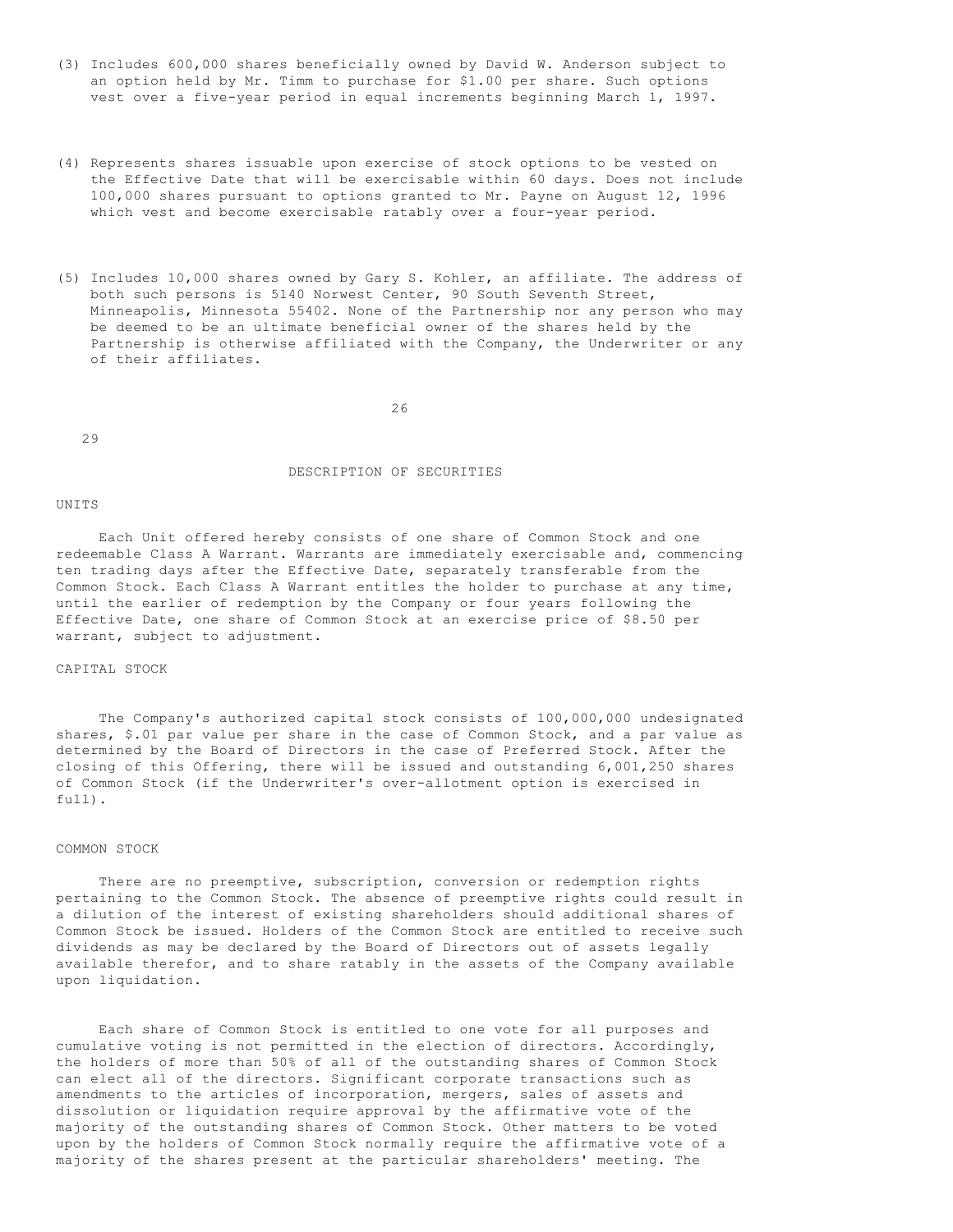Company's directors and officers as a group beneficially own approximately 60.9% of the outstanding Common Stock of the Company. Upon completion of this Offering, such persons will beneficially own approximately 36.4% of the outstanding shares (34.3% if the Underwriter's over-allotment option is exercised in full). See "Principal Shareholders." Accordingly, such persons will continue to be able to substantially control the Company's affairs, including, without limitation, the sale of equity or debt securities of the Company, the appointment of officers, the determination of officers' compensation and the determination whether to cause a registration statement to be filed. There are 119 holders of record of the Company's Common Stock as of the date of this Prospectus.

 The rights of holders of the shares of Common Stock may become subject in the future to prior and superior rights and preferences in the event the Board of Directors establishes one or more additional classes of Common Stock, or one or more additional series of Preferred Stock. The Board of Directors has no present plan to establish any such additional class or series.

#### CLASS A WARRANTS

 The Class A Warrants included as part of the Units being offered hereby will be issued under and governed by the provisions of a Warrant Agreement (the "Warrant Agreement") between the Company and Norwest Bank Minnesota, N.A., as Warrant Agent (the "Warrant Agent"). The following summary of the Warrant Agreement is not complete, and is qualified in its entirety by reference to the Warrant Agreement, a copy of which has been filed as an exhibit to the Registration Statement of which this Prospectus is a part.

 Commencing ten days after the Effective Date, the shares of Common Stock and the Class A Warrants offered as part of the Units will be detachable and separately transferable. One Class A Warrant entitles the holder ("Warrantholder") thereof to purchase one share of Common Stock during the four years following

27

30

the Effective Date, subject to earlier redemption, provided that at such time a current prospectus relating to the shares of Common Stock issuable upon exercise of the Class A Warrants is in effect and the issuance of such shares is qualified for sale or exempt from qualification under applicable state securities laws. Each Class A Warrant will be exercisable at an exercise price of \$8.50 per warrant, subject to adjustment in certain events.

 The Class A Warrants are subject to redemption by the Company beginning 90 days after the Effective Date, on not less than 30 days written notice, at a price of \$.01 per warrant at any time following a period of 10 consecutive trading days where the per share average closing bid price of the Common Stock exceeds 120% of the Exercise Price (subject to adjustment), provided that a current prospectus covering the shares issuable upon the exercise of the Class A Warrants is then effective under federal securities laws. For these purposes, the closing bid price of the Common Stock shall be determined by the closing bid price as reported by Nasdaq so long as the Common Stock is quoted on Nasdaq and, if the Common Stock is listed on a national securities exchange, shall be determined by the last reported sale price on the primary exchange on which the Common Stock is traded. Holders of Class A Warrants will automatically forfeit all rights thereunder except the right to receive the \$.01 redemption price per warrant unless the Class A Warrants are exercised before they are redeemed.

 The Warrantholders are not entitled to vote, receive dividends, or exercise any of the rights of holders of shares of Common Stock for any purpose. The Class A Warrants are in registered form and may be presented for transfer,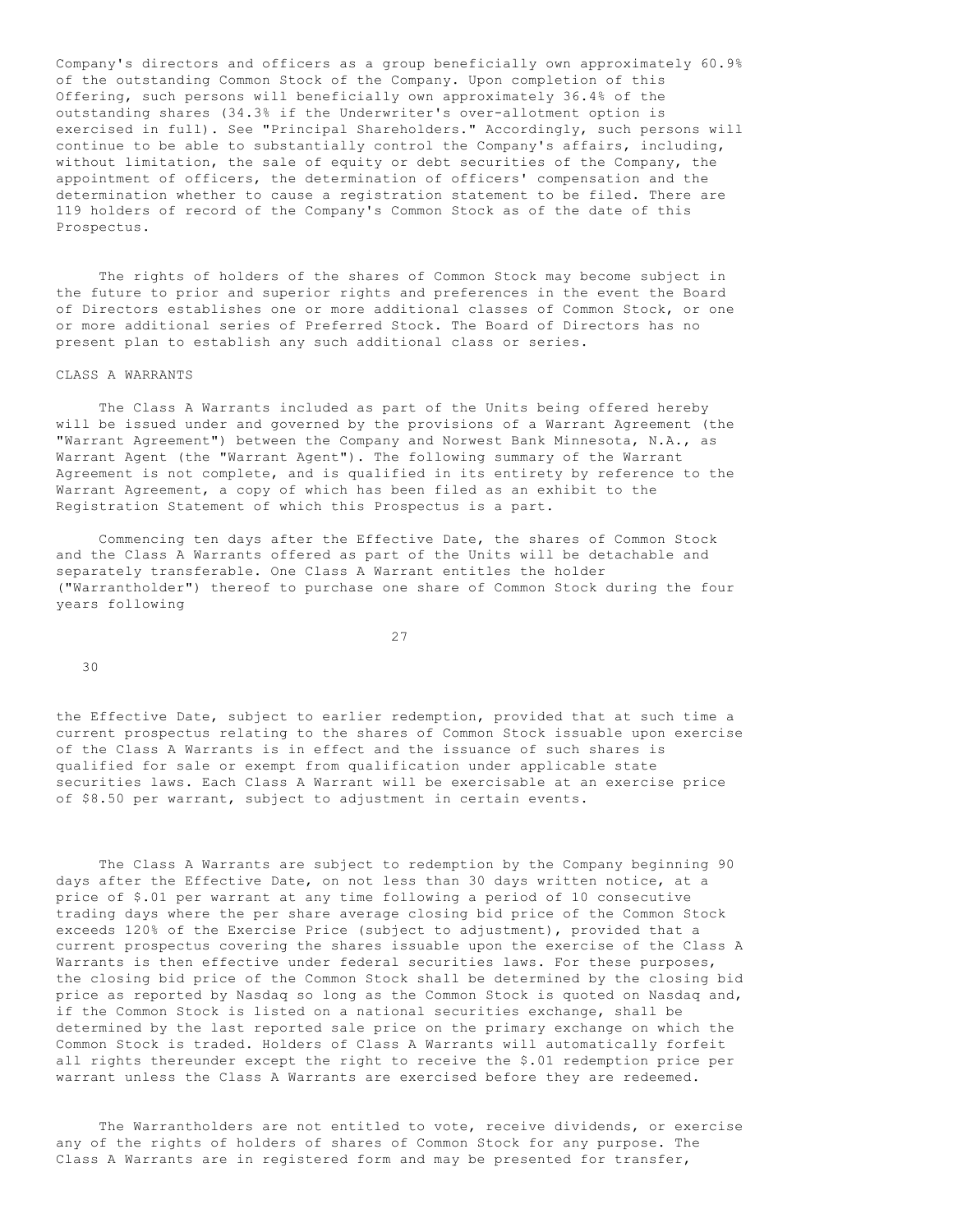exchange or exercise at the office of the Warrant Agent. Although the Company has applied for listing of the Class A Warrants on the Nasdaq SmallCap Market, there is currently no established market for the Class A Warrants, and there is no assurance that any such market will develop.

 The Warrant Agreement provides for adjustment of the exercise price and the number of shares of Common Stock purchasable upon exercise of the Class A Warrants to protect Warrantholders against dilution in certain events, including stock dividends, stock splits, reclassification, and any combination of Common Stock, or the merger, consolidation, or disposition of substantially all the assets of the Company.

 The Class A Warrants may be exercised upon surrender of the certificate therefor on or prior to the expiration date (or earlier redemption date) at the offices of the Warrant Agent, with the form of "Election to Purchase" on the reverse side of the certificate properly completed and executed as indicated, accompanied by payment of the full exercise price (by certified or cashier's check payable to the order of the Company) for the number of Class A Warrants being exercised.

# SHARES ELIGIBLE FOR FUTURE SALE

 Upon completion of this Offering, there will be 5,656,250 shares of Common Stock issued and outstanding (6,001,250 if the Underwriter's over-allotment option is exercised in full). The shares purchased in this Offering will be freely tradeable without registration or other restriction under the Securities Act of 1933, as amended (the "Act"), except for any shares purchased by an "affiliate" of the Company (as defined in the Act).

 All the currently outstanding shares were issued in reliance upon the "private placement" exemptions provided by the Act and are deemed restricted securities within the meaning of Rule 144 ("Restricted Shares"). Restricted Shares may not be sold unless they are registered under the Act or are sold pursuant to an applicable exemption from registration, including an exemption under Rule 144. It is expected that 1,356,250 Restricted Shares will become eligible for sale in July 1998, assuming all of the other requirements of Rule 144 have been satisfied. In addition, the Company has agreed to file a registration statement relating to these shares one year following the Effective Date, provided that the Company is then eligible to use Form S-3.

 In general, under Rule 144 as currently in effect, any person (or persons whose shares are aggregated) including persons deemed to be affiliates, whose restricted securities have been fully paid for and held for at least two years from the later of the date of issuance by the Company or acquisition from an affiliate, may sell such securities in broker's transactions or directly to market makers, provided that the number of shares sold in any three month period may not exceed the greater of 1% of the then-outstanding shares of Common Stock

28

31

or the average weekly trading volume of the shares of Common Stock in the over-the-counter market during the four calendar weeks preceding the sale. Sales under Rule 144 are also subject to certain notice requirements and the availability of current public information about the Company. After three years have elapsed from the later of the issuance of restricted securities by the Company or their acquisition from an affiliate, such securities may be sold without limitation by persons who are not affiliates under the rule.

 In general, under Rule 701 as currently in effect, any employee, consultant or advisor of the Company who purchases shares from the Company by exercising a stock option outstanding on the date of the Offering is eligible to resell such shares 90 days after the date of the Prospectus in reliance on Rule 144, but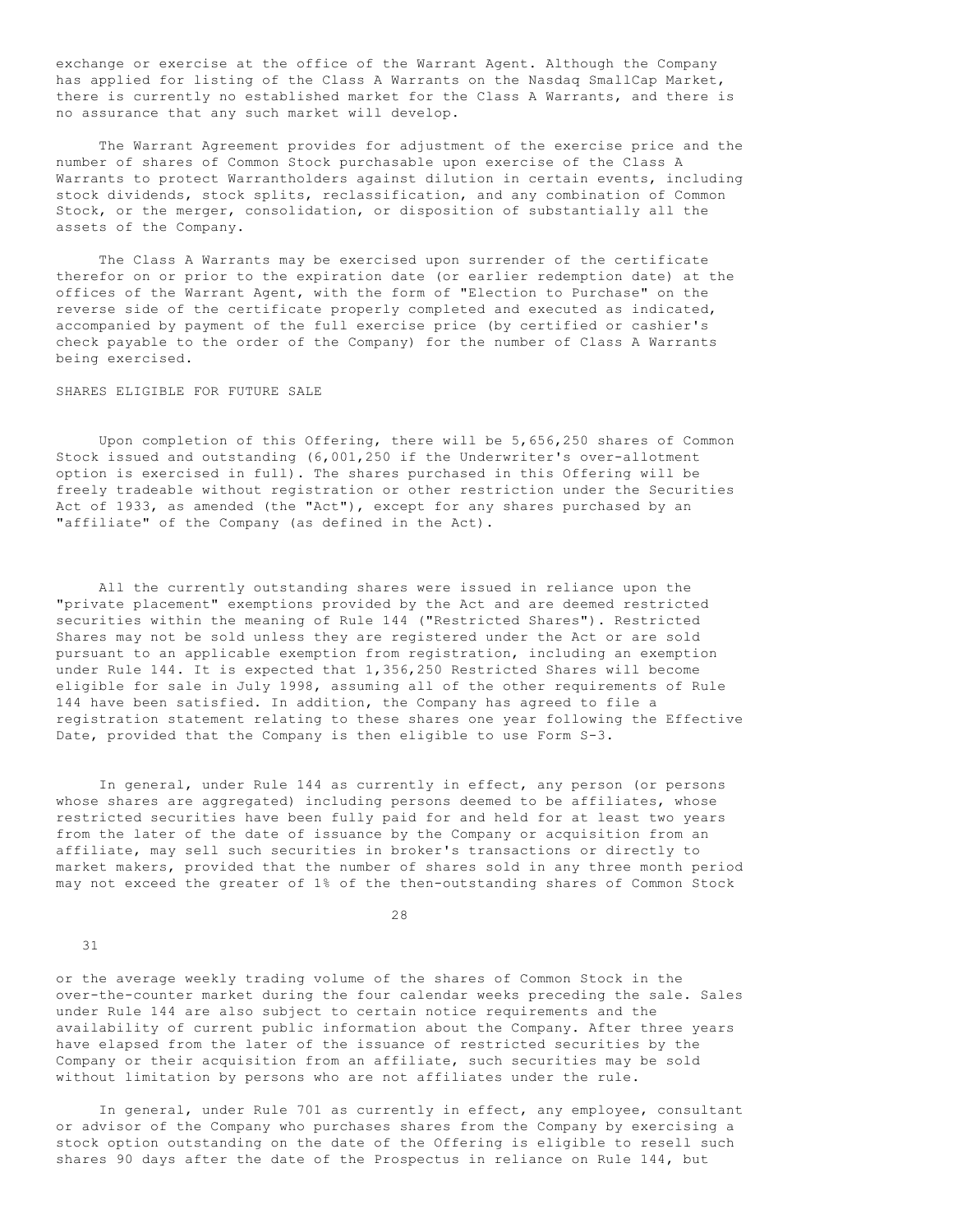need not comply with certain restrictions contained in Rule 144, including the holding period requirement. As soon as practicable after the Offering, the Company intends to register 700,000 shares of Common Stock that are reserved for issuance under the Stock Option Plan. See "Management." After the effective date of such registration statement, shares issued upon exercise of outstanding options would generally be eligible for immediate resale in the public market, subject to vesting under the applicable option agreements.

 Following this Offering, the Company cannot predict the effect, if any, that sales of the Common Stock or the availability of such Common Stock for sale will have on the market price prevailing from time to time. Nevertheless, sales by existing shareholders of substantial amounts of Common Stock could adversely affect prevailing market prices for the Common Stock if and when a public market exists. David W. Anderson, Chairman and Chief Executive Officer of the Company, has agreed that he will not sell, grant any option for the sale of, or otherwise dispose of any shares of Common Stock for 365 days after the Effective Date without the prior written consent of the Underwriter. The Company's other executive officers and directors have agreed to be subject to the same restrictions for a period of 180 days.

# MINNESOTA ANTI-TAKEOVER LAW

 The Company is governed by the provisions of Sections 302A.671 and 302A.673 of the Minnesota Business Corporation Act. In general, Section 302A.671 provides that the shares of a corporation acquired in a "control share acquisition" have no voting rights unless voting rights are approved in a prescribed manner. A "control share acquisition" is an acquisition, directly or indirectly, of beneficial ownership of shares that would, when added to all other shares beneficially owned by the acquiring person, entitle the acquiring person to have voting power of 20% or more in the election of directors. In general, Section 302A.673 prohibits a publicly-held Minnesota corporation from engaging in a "business combination" with an "interested shareholder" for a period of four years after the date of the transaction in which the person became an interested shareholder, unless the business combination is approved in a prescribed manner. "Business combination" includes mergers, asset sales and other transactions resulting in a financial benefit to the interested shareholder. An "interested shareholder" is a person who is the beneficial owner, directly or indirectly, of 10% or more of the corporation's voting stock or who is an affiliate or associate of the corporation and at any time within four years prior to the date in question was the beneficial owner, directly or indirectly, of 10% or more of the corporation's voting stock.

### TRANSFER AGENT AND REGISTRAR

 Firstar Trust Company is the transfer agent and registrar for the Common Stock, the Class A Warrants and the Units.

29

32

#### UNDERWRITING

 Subject to the terms and conditions of the Underwriting Agreement between the Company and R.J. Steichen and Company (the "Underwriter"), the Underwriter has agreed to purchase from the Company, and the Company has agreed to sell to the Underwriter, 2,300,000 Units.

 The Underwriting Agreement provides that the obligations of the Underwriter are subject to approval of certain legal matters by counsel and to various other conditions. The nature of the Underwriter's obligations are such that they are committed to purchase and pay for all of the Units if any are purchased.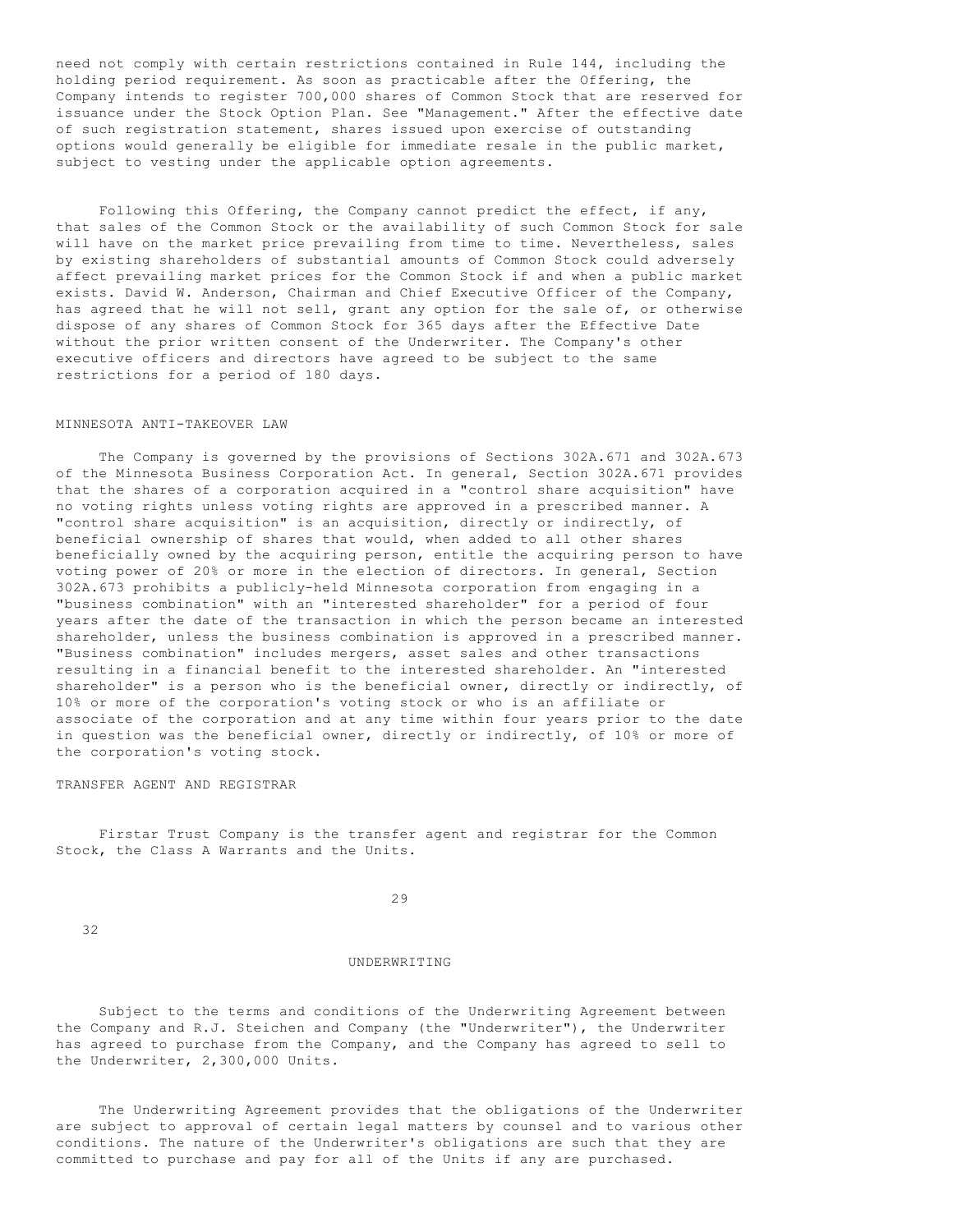The Underwriter proposes to offer the Units directly to the public at the public offering price set forth on the cover page of this Prospectus, and at such price less a concession not in excess of \$ per Unit to certain other dealers who are members of the National Association of Securities Dealers, Inc. After the public offering, the initial offering price and other selling terms may be changed by the Underwriter. The Underwriter has advised the Company that it does not intend to confirm sales of Units to any accounts over which it exercises discretionary authority.

 The Company has granted the Underwriter a 45-day over-allotment option to purchase up to an aggregate of 345,000 additional Units exercisable at the public offering price less the underwriting discount. The Underwriter may exercise such option only to cover over-allotments made in connection with the sale of the Units offered hereby.

 David W. Anderson, Chairman and Chief Executive Officer of the Company, has agreed that he will not sell, grant any option for the sale of, or otherwise dispose of any equity securities of the Company (or any securities convertible into or exercisable or exchangeable for equity securities of the Company), for a period of 365 days after the date hereof without the prior written consent of the Underwriter. The Company's other executive officers and directors have agreed to be subject to the same restrictions for a period of 180 days.

 Each of the Company and the Underwriter has agreed to indemnify the other (including officers, directors and control persons of each other) against certain liabilities, losses and expenses, including liabilities under the Act, or to contribute to payments that the Underwriter may be required to make in respect thereof. Insofar as indemnification for liabilities arising under the Act may be permitted to directors, officers and controlling persons of the small business issuer pursuant to the foregoing provisions, or otherwise, the small business issuer has been advised that in the opinion of the Securities and Exchange Commission such indemnification is against public policy as expressed in the Act and is, therefore, unenforceable.

 The Company has agreed to sell to the Underwriter, for \$50.00, five-year warrants to purchase up to 230,000 shares of Common Stock (the "Underwriter's Warrant") at 140% of the Price to Public. The Underwriter's Warrant may be exercised commencing one year after the Effective Date. The exercise price and the number of shares may, under certain circumstances, be subject to adjustment pursuant to anti-dilution provisions.

 The Company has agreed to pay the Underwriter a nonaccountable expense allowance equal to 2.0% of the aggregate offering price of the shares or \$299,000 (\$343,850 if the Underwriter's over-allotment option is exercised in full).

 In July 1996, the Company sold an aggregate of 1,356,250 shares of Common Stock in a private placement in which the Underwriter acted as selling agent. The Underwriter received agent's commissions of approximately \$427,000. The Underwriter was given a one-year right of first refusal with respect to the Company's initial public offering.

 At the request of the Company, up to 15% of the Units offered hereby (the "Designated Units") may be reserved for sale to persons designated by the Company. The price of the Designated Units will be the Price to Public set forth on the cover of this Prospectus.

 Prior to the Offering, there exists no public market for the securities of the Company. The initial public offering price of the Units and the exercise price of the Warrants have been arbitrarily determined by negotiation between the Company and the Underwriter and bear no relationship to the Company's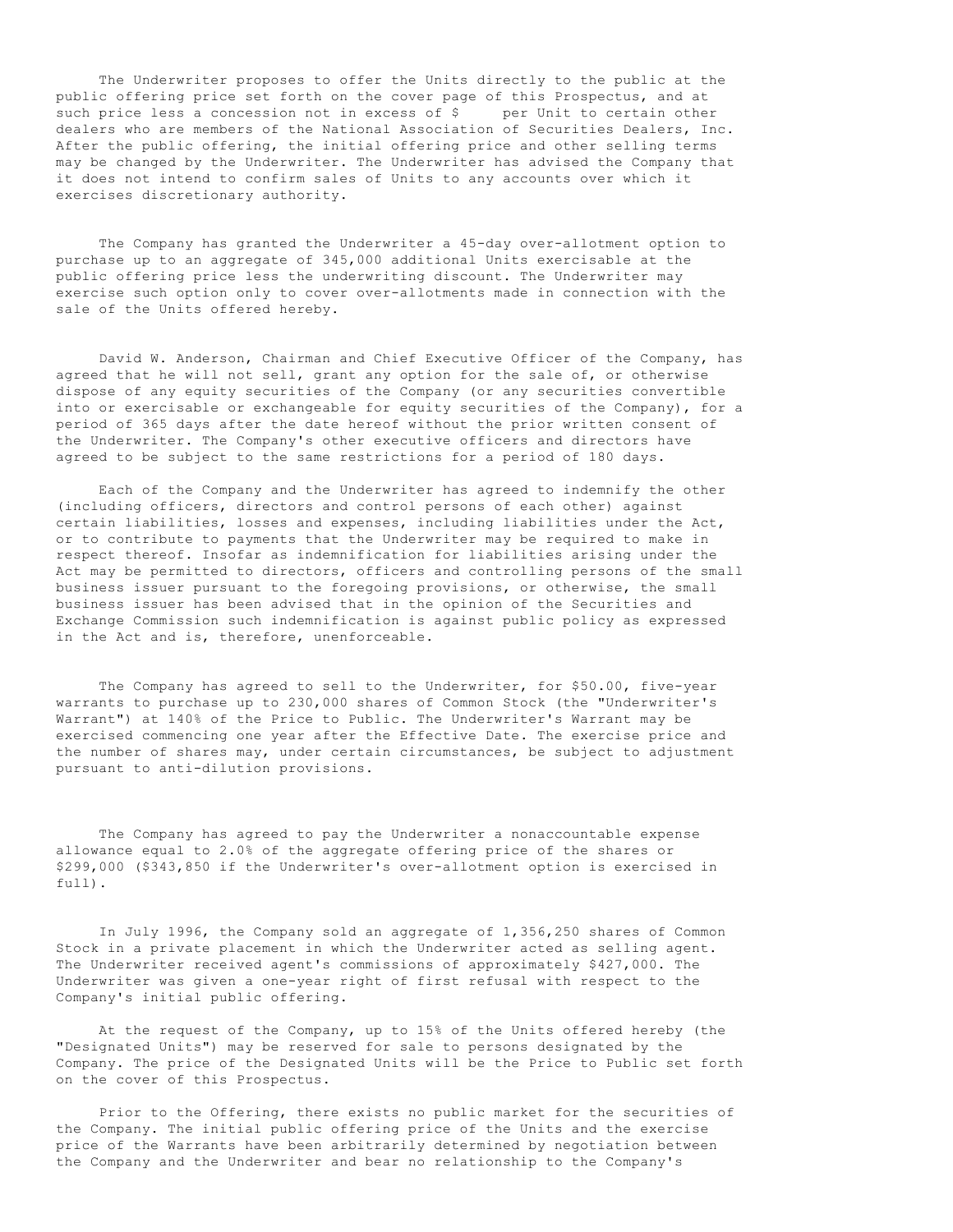30

33

operating results, book value, net worth, financial statement criteria of value, the history of and prospects for the industry in which the Company principally competes or the capability of the Company's management. There can be no assurance, however, that the price at which the Common Stock, the Class A Warrants or the Units will sell in the public market after this Offering will not be lower than the price at which they are sold by the Underwriter.

### LEGAL MATTERS

 The validity of the securities offered hereby will be passed upon for the Company by Maslon Edelman Borman & Brand, a Professional Limited Liability Partnership, Minneapolis, Minnesota. Certain legal matters relating to the sale of the shares of Common Stock will be passed upon for the Underwriter by Doherty, Rumble & Butler, P.A., Minneapolis, Minnesota.

### EXPERTS

 The financial statements for the periods ended December 31, 1994 and 1995 included herein have been audited by Lund Koehler Cox & Company, PLLP, independent public accountants, as indicated in their report with respect thereto, and are included herein in reliance upon the authority of said firm as experts in giving said report.

#### ADDITIONAL INFORMATION

 The Company is not a reporting company under the Securities Exchange Act of 1934, as amended. The Company has filed with the Washington, D.C. Office of the Securities and Exchange Commission (the "Commission") a Registration Statement on Form SB-2 under the Act with respect to the Common Stock offered hereby. This Prospectus filed as a part of the Registration Statement does not contain all of the information contained in the Registration Statement and the exhibits thereto, certain portions of which have been omitted in accordance with the rules and regulations of the Commission. For further information with respect to the Company and the securities offered hereby, reference is made to such Registration Statement including the exhibits and schedules thereto. Statements contained in this Prospectus as to the contents of any contract, agreement or other documents are not necessarily complete, and in each instance, reference is made to such contract or other document filed as an exhibit to the Registration Statement, each such statement being qualified in all respects by such reference. The Registration Statement and exhibits may be inspected without charge and copied at the Washington office of the Commission, 450 Fifth Street, N.W., Washington, DC 20549, and copies of such material may be obtained at prescribed rates from the Commission's Public Reference Section at the same address.

31

34

## INDEX TO CONSOLIDATED FINANCIAL STATEMENTS

| Consolidated Financial Statements: |  |
|------------------------------------|--|
|                                    |  |
|                                    |  |

PAGE **PAGE**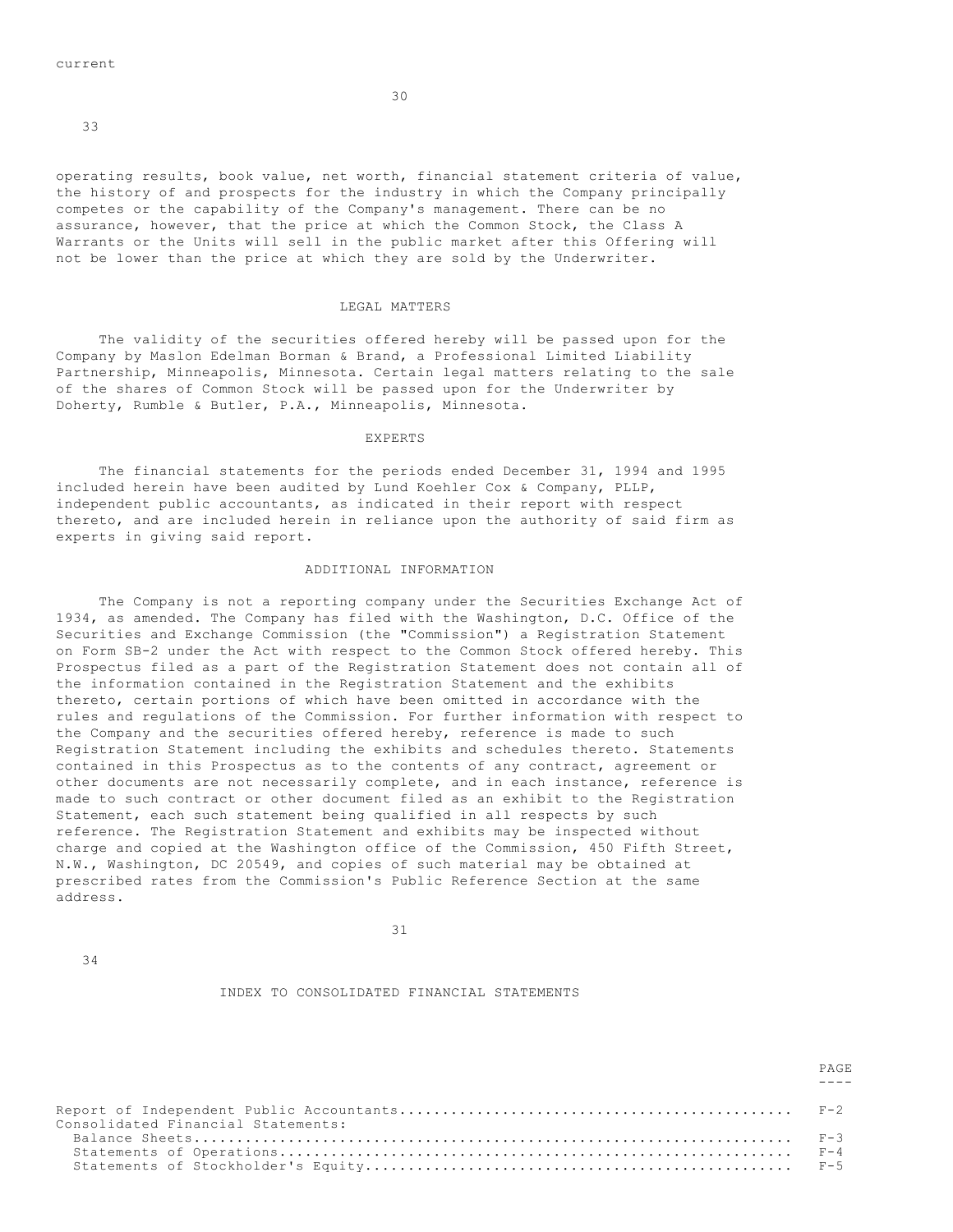$F-1$ 

35

## REPORT OF INDEPENDENT PUBLIC ACCOUNTANTS

To Famous Dave's of America, Inc.:

 We have audited the accompanying consolidated balance sheet of Famous Dave's of America, Inc. and Subsidiary as of December 31, 1995 and the related consolidated statements of operations, stockholder's equity and cash flows for the period from March 14, 1994 (inception) to December 31, 1994 and the year ended December 31, 1995. These consolidated financial statements are the responsibility of the Company's management. Our responsibility is to express an opinion on these consolidated financial statements based on our audits.

 We conducted our audits in accordance with generally accepted auditing standards. Those standards require that we plan and perform the audit to obtain reasonable assurance about whether the consolidated financial statements are free of material misstatement. An audit includes examining, on a test basis, evidence supporting the amounts and disclosures in the consolidated financial statements. An audit also includes assessing the accounting principles used and significant estimates made by management, as well as evaluating the overall financial statement presentation. We believe that our audits provide a reasonable basis for our opinion.

 In our opinion, the consolidated financial statements referred to above present fairly, in all material respects, the financial position of Famous Dave's of America, Inc. and Subsidiary as of December 31, 1995 and the results of their operations and their cash flows for the period from March 14, 1994 (inception) to December 31, 1994 and the year ended December 31, 1995 in conformity with generally accepted accounting principles.

LUND KOEHLER COX & COMPANY, PLLP

Minneapolis, Minnesota August 2, 1996

 $F-2$ 

36

## FAMOUS DAVE'S OF AMERICA, INC. AND SUBSIDIARY

## CONSOLIDATED BALANCE SHEETS

|                                                                                    | DECEMBER 31.<br>1995           | JUNE 30.<br>1996               |  |
|------------------------------------------------------------------------------------|--------------------------------|--------------------------------|--|
|                                                                                    | -------------                  | (UNAUDITED)                    |  |
| ASSETS                                                                             |                                |                                |  |
| CURRENT ASSETS:                                                                    | \$100, 297<br>10,921<br>69,176 | \$252,137<br>53.049<br>409,409 |  |
|                                                                                    | 180,394                        | 714,595                        |  |
| PROPERTY, EQUIPMENT AND LEASEHOLD IMPROVEMENTS, NET                                | 1,203,265                      | 1,682,654<br>---------         |  |
| OTHER ASSETS:<br>Pre-opening expenses, net of accumulated amortization of $$3,081$ | 73,487<br>$\Omega$             | 995,964<br>82,324<br>35,987    |  |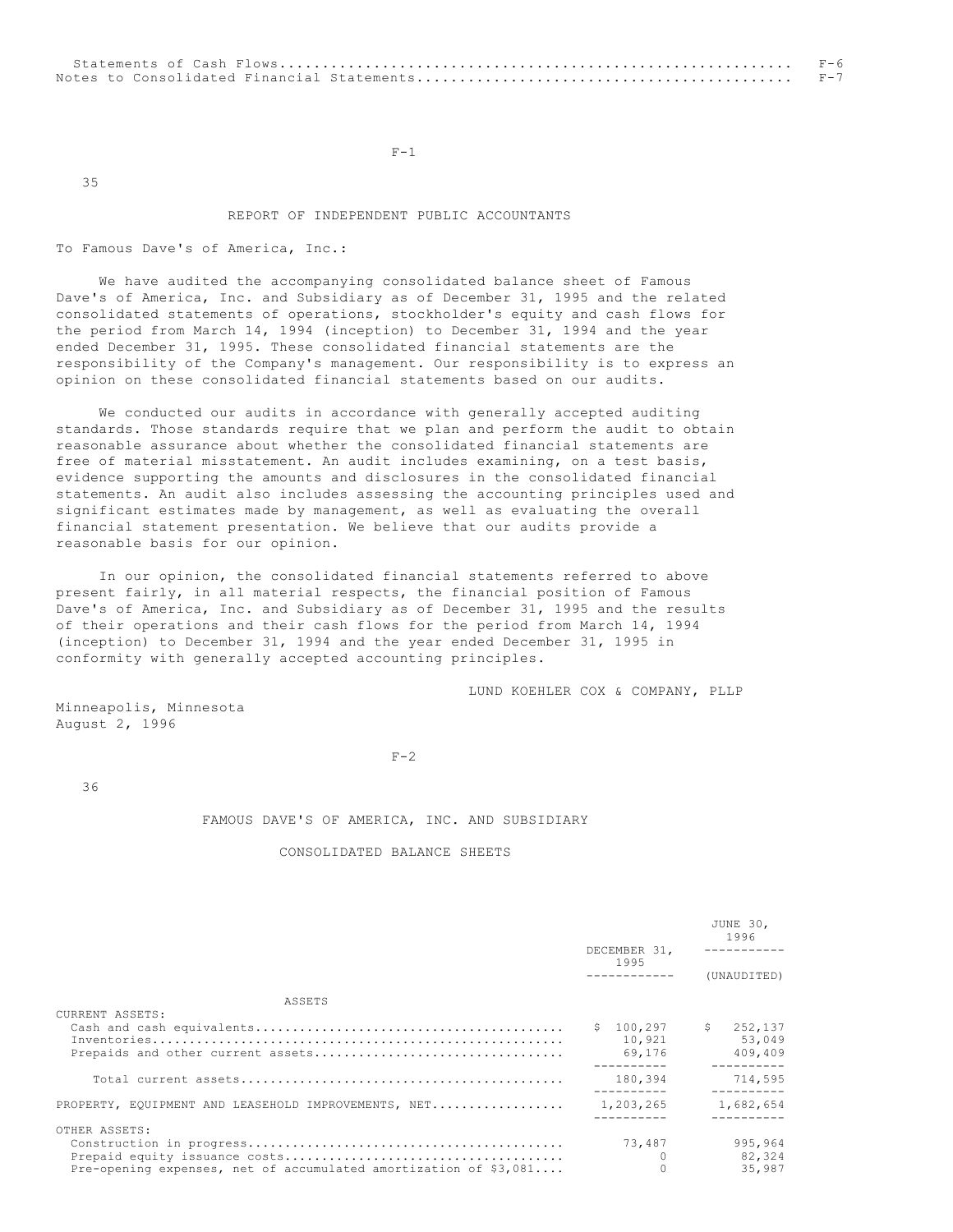|                                                               |                            | ----------                |
|---------------------------------------------------------------|----------------------------|---------------------------|
|                                                               | 73,487<br>__________       | 1, 114, 275               |
|                                                               | ==========                 | \$1,457,146 \$3,511,524   |
| LIABILITIES AND STOCKHOLDER'S EOUITY                          |                            |                           |
| CURRENT LIABILITIES:                                          |                            |                           |
|                                                               | $S \qquad \qquad 0$        | \$1,000,000               |
|                                                               | 347.823                    | $\sim$ 0                  |
|                                                               | 276,046                    | 359,349                   |
| Current portion of capital lease obligation                   | $\bigcirc$                 | 50,224                    |
|                                                               | 109,974                    | 1,312,154                 |
| Accrued rent -- S&D Land Holdings, Inc. (related party)       | $\overline{0}$             | 82,729                    |
|                                                               | $\Omega$                   | 22,492                    |
|                                                               | $\bigcap$                  | 32,527                    |
| Accrued payroll and related withholdings                      | 13,412                     | 42,474                    |
|                                                               | 16,081                     | 51,986<br>____________    |
|                                                               | 763.336                    | 2,953,935                 |
| CAPITAL LEASE OBLIGATION, NET OF CURRENT PORTION              | $\sim$ 0                   | 251,981                   |
|                                                               | 763.336 3.205.916          |                           |
|                                                               | __________                 | __________                |
| COMMITMENTS AND CONTINGENCIES                                 |                            |                           |
| STOCKHOLDER'S EQUITY:                                         |                            |                           |
| Common stock, \$.01 par value, 100,000,000 shares authorized, |                            |                           |
| $2,000,000$ shares issued and outstanding                     | 20,000                     | 20,000                    |
|                                                               | 980,000                    | 980,000                   |
|                                                               | (306, 190)                 | (694, 392)                |
|                                                               | 693,810                    | 305,608                   |
|                                                               | ___________<br>\$1.457.146 | __________<br>\$3.511.524 |
|                                                               | ==========                 |                           |

See accompanying notes to consolidated financial statements.

#### $F-3$

37

# FAMOUS DAVE'S OF AMERICA, INC. AND SUBSIDIARY

# CONSOLIDATED STATEMENTS OF OPERATIONS

|                                                                                               |             |                                                                                 |  |                                       |                            | TWENTY-SIX WEEKS ENDED                                             |
|-----------------------------------------------------------------------------------------------|-------------|---------------------------------------------------------------------------------|--|---------------------------------------|----------------------------|--------------------------------------------------------------------|
|                                                                                               |             | MARCH 14, 1994<br>(INCEPTION) TO<br>DECEMBER 31, DECEMBER 31, 1995 1996<br>1994 |  | YEAR ENDED JUNE 30, JUNE 30,<br>1995  | ___________                | __________                                                         |
|                                                                                               |             | ______________                                                                  |  | -------------                         | (UNAUDITED)                | (UNAUDITED)                                                        |
| SALES:                                                                                        |             |                                                                                 |  |                                       |                            |                                                                    |
| Restaurant                                                                                    |             | $\zeta$ 0<br>$\cap$                                                             |  | \$481,510<br>$\bigcap$<br>----------- | $\sim$ 0<br>-----------    | $$23,601$ $$1,001,055$<br>14,801                                   |
| Total sales                                                                                   |             | $\bigcap$                                                                       |  | 481,510                               | __________                 | 23,601 1,015,856                                                   |
| COSTS AND EXPENSES:<br>Food and beverage costs $--$ restaurant<br>Cost of sales $--$ retail   |             | $\Omega$<br>$\Omega$                                                            |  | $\overline{0}$                        |                            | 169,789 13,278 326,451                                             |
| Restaurant operating expenses<br>Depreciation and amortization<br>General, administrative and |             | $\Omega$<br>$\cap$                                                              |  |                                       |                            | $0 \t 10, 149$<br>302, 217 45, 991 391, 232<br>17,009 2,000 36,289 |
| development                                                                                   |             |                                                                                 |  | __________                            | ___________                | 332,331 57,040 634,460<br>__________                               |
| Total costs and expenses                                                                      |             | $\cap$                                                                          |  | ___________                           | ___________                | 821,346 118,309 1,398,581                                          |
| Loss from operations                                                                          |             | $\Omega$                                                                        |  | (339, 836)                            | (94, 708)                  | (382, 725)                                                         |
| OTHER INCOME (EXPENSE):<br>Royalty income $--$ related party<br>Interest expense              |             | $\overline{0}$                                                                  |  | __________<br>33,646<br>__________    | __________<br>-----------  | 0 17,015<br>(22, 492)                                              |
| Total other income (expense)                                                                  |             | $\cap$                                                                          |  | 33,646                                | $\cap$                     | (5, 477)                                                           |
|                                                                                               |             | $\Omega$<br>==========                                                          |  | \$(306, 190)<br>==========            | \$ (94, 708)<br>========== | \$(388, 202)<br>$=$ $=$ $=$ $=$ $=$ $=$ $=$ $=$ $=$                |
| PROFORMA DATA -- UNAUDITED (SEE NOTE 9)<br>Historical net loss                                | $S$ and $S$ | $\circ$                                                                         |  |                                       |                            | $\text{S}$ (306.190) $\text{S}$ (94.708) $\text{S}$ (388.202)      |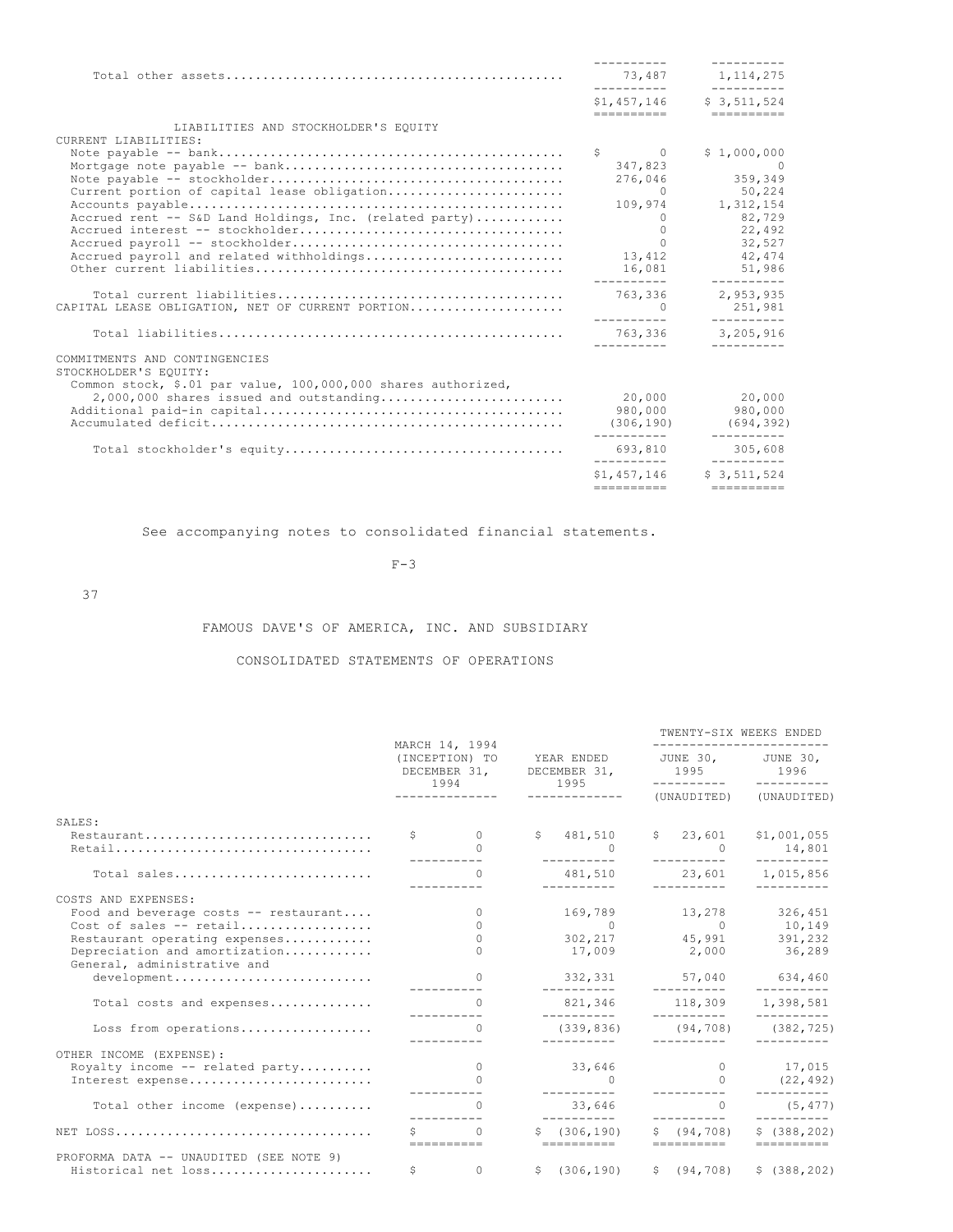| Proforma provision for income taxes   |             |             |              |              |
|---------------------------------------|-------------|-------------|--------------|--------------|
| Proforma net loss                     |             | (306, 190)  | \$ (94, 708) | \$(388, 202) |
|                                       |             |             |              |              |
| Proforma net loss per common share    | 0.00        | (0.14)      | (0.04)       | (0.18)       |
|                                       | ________    |             |              |              |
| Shares used in per share calculations | 2, 135, 417 | 2, 135, 417 | 2,135,417    | 2, 135, 417  |
|                                       |             |             |              |              |

See accompanying notes to consolidated financial statements.

 $F-4$ 

38

FAMOUS DAVE'S OF AMERICA, INC. AND SUBSIDIARY

# CONSOLIDATED STATEMENTS OF STOCKHOLDER'S EQUITY

|                                                                                         | COMMON STOCK |          | ADDITIONAL<br>PAID-IN | STOCK<br>SUBSCRIPTION | ACCUMULATED                        |                       |  |
|-----------------------------------------------------------------------------------------|--------------|----------|-----------------------|-----------------------|------------------------------------|-----------------------|--|
|                                                                                         | SHARES       | AMOUNT   | CAPITAL               | RECEIVABLE            | DEFICIT                            | TOTAL                 |  |
| BALANCE -- MARCH 14, 1994<br>$(INCEPTION) \ldots \ldots$                                |              | $0$ \$   | 0 S<br>S              | $\Omega$              | $\Omega$                           | S<br>$\Omega$         |  |
| Issuance of common stock for<br>\$.50 per share 2,000,000<br>Payments received on stock |              | 20,000   | 980,000               | (1,000,000)           |                                    | $\Omega$              |  |
| subscription<br>Net loss                                                                |              |          |                       | 425,270               | $\Omega$                           | 425,270<br>$\Omega$   |  |
| BALANCE -- DECEMBER 31, 1994 2,000,000<br>Payments received on stock                    |              | 20,000   | 980,000               | (574, 730)            | $\Omega$                           | 425,270               |  |
| subscription<br>Net loss                                                                |              |          |                       | 574,730               | (306, 190)                         | 574,730<br>(306, 190) |  |
| BALANCE -- DECEMBER 31, 1995 2,000,000 20,000<br>Net loss (unaudited)                   |              |          | 980,000               | $\Omega$              | $(306, 190)$ 693,810<br>(388, 202) | (388, 202)            |  |
| BALANCE -- JUNE 30, 1996<br>$(UNAUDITED)$ 2,000,000                                     | =========    | \$20,000 | \$980.000             | $\Omega$              | \$ (694, 392)                      | \$305.608             |  |

See accompanying notes to consolidated financial statements.

#### $F-5$

39

# FAMOUS DAVE'S OF AMERICA, INC. AND SUBSIDIARY

# CONSOLIDATED STATEMENTS OF CASH FLOWS

|                                                                               |                                                          |          | TWENTY-SIX WEEKS ENDED             |                  |             |                  |
|-------------------------------------------------------------------------------|----------------------------------------------------------|----------|------------------------------------|------------------|-------------|------------------|
|                                                                               | MARCH 14, 1994<br>(INCEPTION) TO<br>DECEMBER 31,<br>1994 |          | YEAR ENDED<br>DECEMBER 31,<br>1995 | JUNE 30.<br>1995 |             | JUNE 30,<br>1996 |
|                                                                               |                                                          |          |                                    | (UNAUDITED)      | (UNAUDITED) |                  |
| CASH FLOWS FROM OPERATING ACTIVITIES:                                         |                                                          |          |                                    |                  |             |                  |
| Adjustments to reconcile net loss to cash<br>flows from operating activities: |                                                          | $\Omega$ | \$(306, 190)                       | \$(94,708)       | S.          | (388, 202)       |
| Depreciation and amortization<br>Changes in working capital items --          |                                                          | 0        | 17,009                             | 2,000            |             | 36,289           |
| Inventories                                                                   |                                                          |          | (10, 921)                          | (3, 500)         |             | (42, 128)        |
| Prepaids and other current assets                                             |                                                          | (2, 742) | (66, 434)                          | (11, 889)        |             | (340, 233)       |
| Accounts payable<br>Accrued rent -- S&D Land Holdings,                        |                                                          |          | 109,974                            | 134,652          |             | 367,660          |
| Inc.                                                                          |                                                          |          |                                    |                  |             | 82,729           |
| Accrued interest -- stockholder                                               |                                                          |          |                                    |                  |             | 22,492           |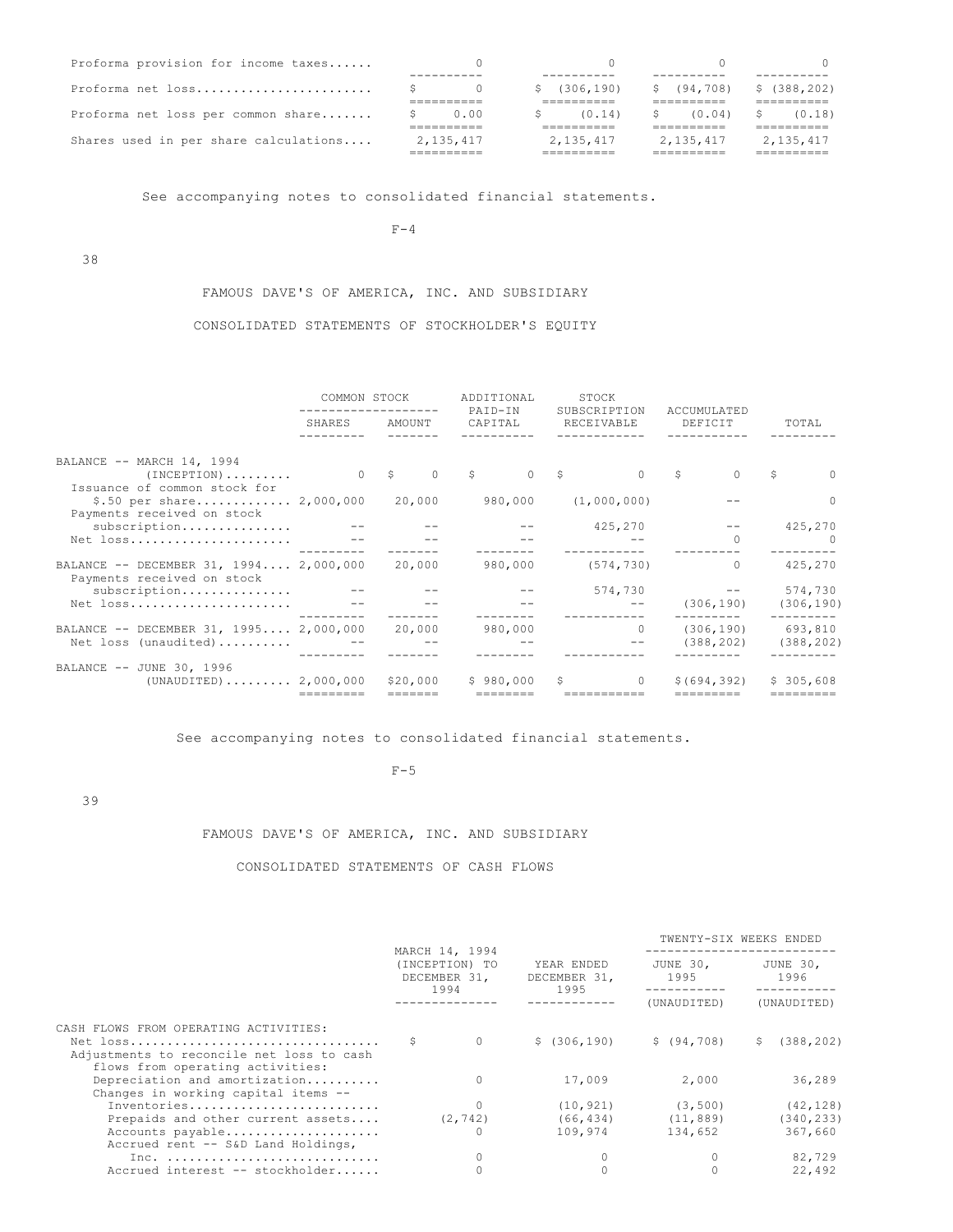| Accrued payroll -- stockholder<br>Accrued payroll and related                                                                                                                     | 0                                        | $\cap$                                                          | $\Omega$                      | 32,527                            |
|-----------------------------------------------------------------------------------------------------------------------------------------------------------------------------------|------------------------------------------|-----------------------------------------------------------------|-------------------------------|-----------------------------------|
| withholdings<br>Other current liabilities                                                                                                                                         | $\Omega$<br>$\Omega$                     | 13,412<br>16,081<br>__________                                  | 7,912<br>$938$                | 29,062<br>35,905                  |
| Cash flows from operating<br>activities                                                                                                                                           | (2, 742)                                 | (227, 069)<br>-----------                                       | 35,405                        | (163, 899)                        |
| CASH FLOWS FROM INVESTING ACTIVITIES:<br>Purchases of property, equipment and<br>leasehold improvements<br>Payment of construction in progress<br>Payment of pre-opening expenses | (411, 905)<br>$\overline{0}$<br>$\sim$ 0 | $(808, 369)$ $(369, 804)$ $(991, 415)$<br>(73, 487)<br>$\Omega$ | $\Omega$                      | (87, 957)<br>(39,068)             |
| Cash flows from investing<br>activities                                                                                                                                           | (411, 905)                               | (881, 856)                                                      | (369, 804)                    | (1, 118, 440)                     |
| CASH FLOWS FROM FINANCING ACTIVITIES:<br>Proceeds from note payable -- bank<br>Proceeds from mortgage note payable --                                                             | $\bigcap$                                | $\Omega$                                                        | $\Omega$                      | 1,000,000                         |
| Payments on mortgage note payable --                                                                                                                                              | $\Omega$                                 | 375,000                                                         | $\Omega$                      | $\Omega$                          |
| Advances on note payable -- stockholder,                                                                                                                                          | $\bigcap$                                | (27, 177)                                                       | $\Omega$                      | $\Omega$                          |
| $net \ldots \ldots \ldots \ldots \ldots \ldots \ldots \ldots \ldots \ldots \ldots$<br>Payments received on stock subscription<br>Prepaid equity issuance costs paid               | $\bigcap$<br>425,270                     | 276,046<br>574,730                                              | $\Omega$<br>429,879           | 516,503<br>$\sim$ 0<br>(82, 324)  |
| Cash flows from financing<br>activities                                                                                                                                           | 425,270<br>_________                     | 1,198,599<br>----------                                         | 429,879<br>---------          | 1,434,179<br>-----------          |
| INCREASE IN CASH AND CASH EOUIVALENTS<br>CASH AND CASH EQUIVALENTS, BEGINNING                                                                                                     | 10,623<br>$\sim$ 0                       | 89,674<br>10,623<br>__________                                  | 95,480<br>10,623<br>_________ | 151,840<br>100,297<br>___________ |
| CASH AND CASH EQUIVALENTS, ENDING                                                                                                                                                 | \$10.623<br>=========                    | \$100.297                                                       | \$106.103                     | \$252.137<br>===========          |

See accompanying notes to consolidated financial statements.

 $F-6$ 

40

## FAMOUS DAVE'S OF AMERICA, INC. AND SUBSIDIARY

# NOTES TO CONSOLIDATED FINANCIAL STATEMENTS DECEMBER 31, 1994 AND 1995 (INCLUDING DATA APPLICABLE TO UNAUDITED PERIODS)

## (1) NATURE OF BUSINESS AND SIGNIFICANT ACCOUNTING POLICIES

 NATURE OF BUSINESS -- Famous Dave's of America, Inc. (formerly known as Famous Dave's of Minneapolis, Inc.) (the Company) was incorporated in the State of Minnesota on March 14, 1994. The Company develops, owns and operates American roadhouse style barbeque restaurants (the Units) under the name "Famous Dave's Bar-B-Que Shack". The Company opened its first Unit in the Linden Hills area of Minneapolis (the Linden Hills Unit) in June 1995. Prior to opening the Linden Hills Unit, the Company had no revenues and its activities were devoted solely to development.

 The Company opened its second Unit in June 1996 in Roseville, Minnesota, a Minneapolis/St. Paul suburb and is presently developing three additional Units in the Minneapolis/St. Paul area.

 PRINCIPLES OF CONSOLIDATION -- The consolidated financial statements include the accounts of Famous Dave's of America, Inc. and its wholly owned subsidiary Lake & Hennepin BBQ and Blues, Inc. Lake & Hennepin BBQ and Blues, Inc. had no operating activity through June 30, 1996. All significant intercompany transactions have been eliminated in consolidation.

 FISCAL YEAR -- Beginning January 1, 1996, the Company adopted a 52/53 week accounting period ending on the Sunday nearest December 31 of each year. Prior periods using a calendar year end have not been restated for comparative purposes as the differences are immaterial.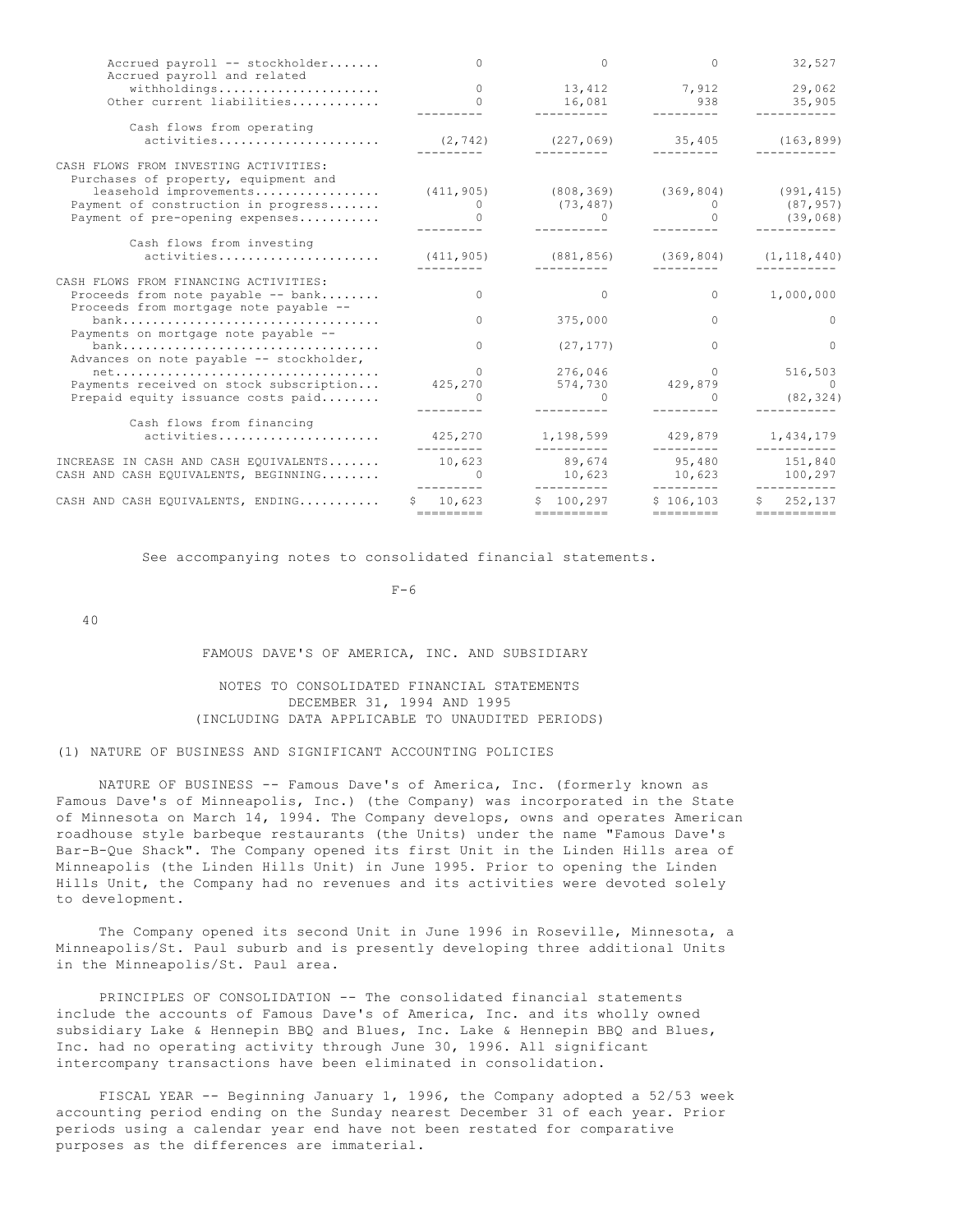CASH AND CASH EQUIVALENTS -- The Company includes as cash equivalents certificates of deposit and all other investments with original maturities of three months or less which are readily convertible into known amounts of cash.

 INVENTORIES -- Inventories are recorded at the lower of cost (first-in, first-out) or market value.

 DEPRECIATION -- Property, equipment and leasehold improvements are recorded at cost. Improvements are capitalized while repair and maintenance costs are charged to operations when incurred. Furniture, fixtures and equipment are depreciated using the straight-line method over their estimated useful lives of five to seven years. Leasehold improvements are amortized using the straight-line method over the shorter of their estimated useful lives or the lease term including option periods.

 PREPAID EQUITY ISSUANCE COSTS -- Direct costs of obtaining equity capital by issuing stock are deducted from the related proceeds, and the net amount is recorded as contributed stockholders' equity. Costs paid or incurred prior to the completion of an equity sale are recorded as a prepaid asset until the completion of the equity offering.

 PRE-OPENING EXPENSES -- It is the Company's policy to capitalize the direct and incremental costs associated with opening a new Unit which consist primarily of hiring and training the initial workforce and other direct costs. These costs are amortized over the first twelve months of the Unit's operations if the recoverability of such costs can be reasonably assured. Expenses incurred prior to opening the Company's first Unit were charged to operations when incurred due to the developmental nature of the Unit.

 MUSIC PRODUCTION COSTS -- In accordance with Financial Accounting Standards Board Statement No. 50 "Financial Reporting in the Record and Music Industry", the Company has expensed all amounts related to music production costs in the period incurred.

 RIB PROMOTIONAL ACTIVITY -- The Company incurs expenses for participation in rib festivals and other events and records these expenses in the period incurred net of any related revenues generated by the activity.

 INCOME TAXES -- Through March 3, 1996 the Company, with the consent of its sole stockholder, had elected under the Internal Revenue Code to be an S Corporation. In lieu of corporation income taxes, a

 $F-7$ 

41

## FAMOUS DAVE'S OF AMERICA, INC. AND SUBSIDIARY

## NOTES TO CONSOLIDATED FINANCIAL STATEMENTS -- CONTINUED

stockholder of an S Corporation is taxed on his proportionate share of the company's taxable income. See Note 9.

 RECENTLY ISSUED ACCOUNTING STANDARD -- During fiscal year 1996 the Company adopted Financial Accounting Standards Board Statement No. 121 "Accounting for the Impairment of Long-Lived Assets and for Long-Lived Assets to be Disposed Of" (Statement 121). Statement 121 establishes accounting standards for the recognition and measurement of impairment of long-lived assets, certain identifiable intangibles, and goodwill either to be held or disposed of. The adoption of Statement 121 did not have a material impact on the Company's financial position or results of operations.

 MANAGEMENT'S USE OF ESTIMATES -- The preparation of financial statements in conformity with generally accepted accounting principles requires management to make estimates and assumptions that affect the reported amounts of assets and liabilities and disclosure of contingent assets and liabilities at the date of the financial statements and the reported amounts of revenues and expenses during the reporting period. Actual results could differ from those estimates.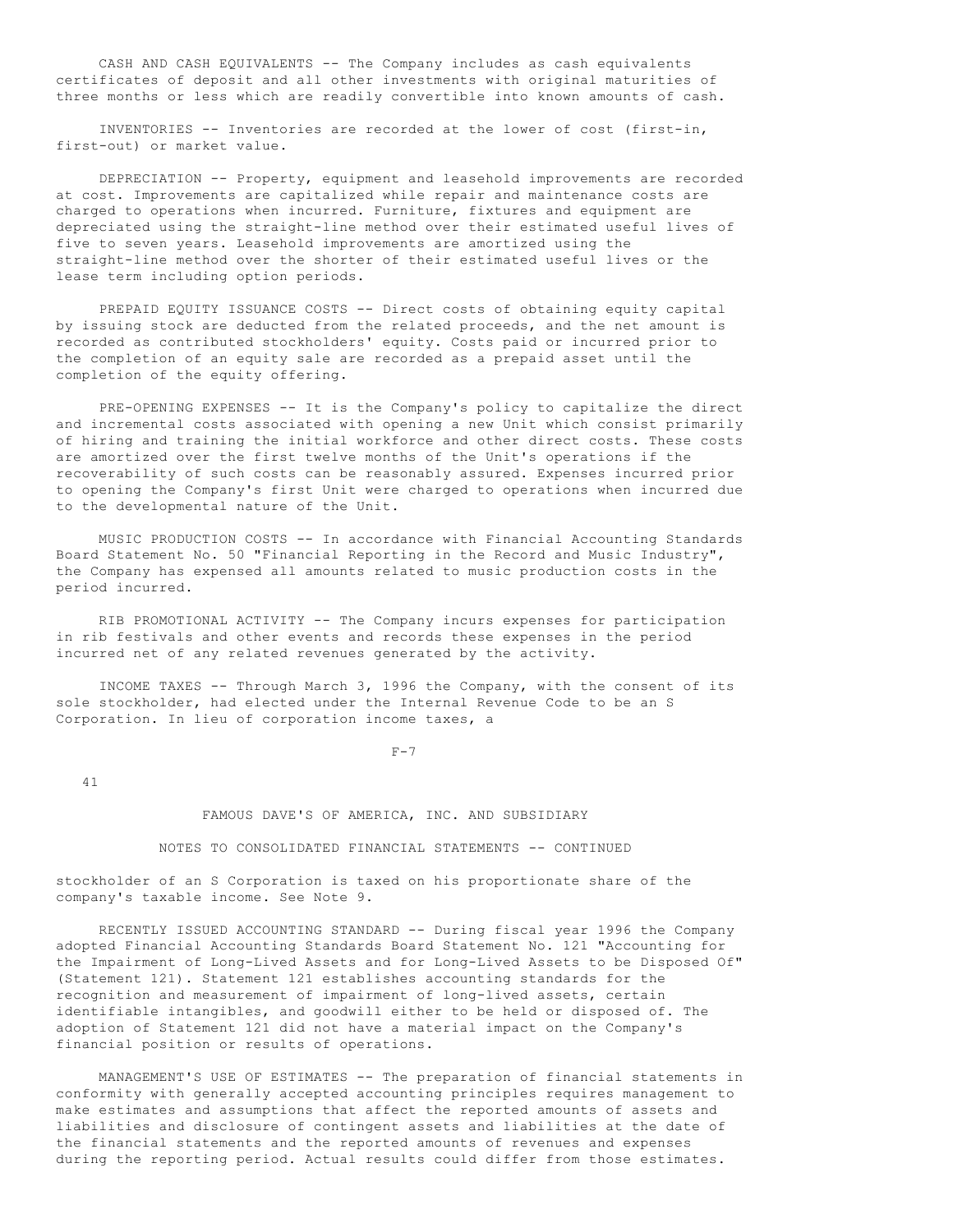NET LOSS PER COMMON SHARE -- Net loss per common share is computed by dividing net loss by the weighted average number of common shares outstanding and dilutive common equivalent shares assumed to be outstanding during each period. Common equivalent shares consist of dilutive options to purchase common stock. However, pursuant to certain rules of the Securities and Exchange Commission, the calculation also includes equity securities, including options and warrants, issued within one year of an initial public offering with an issue price less than the initial public offering price, even if the effect is anti-dilutive. The treasury stock method was used in determining the dilutive effect of such issuances.

## (2) INVENTORIES

Inventories consisted of the following at:

| DECEMBER 31, JUNE 30,<br>1995 | 1996               |
|-------------------------------|--------------------|
| \$4,950<br>5,971              | \$19,279<br>33,770 |
| \$10,921                      | \$53,049           |

## (3) PROPERTY, EQUIPMENT AND LEASEHOLD IMPROVEMENTS

 Property, equipment and leasehold improvements consisted of the following at:

|                                                                                                                                       | DECEMBER 31,<br>1995               | JUNE 30,<br>1996                               |
|---------------------------------------------------------------------------------------------------------------------------------------|------------------------------------|------------------------------------------------|
| Land, buildings and improvements<br>Furniture, fixtures and equipment<br>Portable kitchen equipment<br>Less: accumulated depreciation | \$1,066,447<br>153,827<br>(17,009) | \$1,008,095<br>584,751<br>136,141<br>(46, 333) |
|                                                                                                                                       | \$1,203,265                        | \$1,682,654                                    |

 $F-8$ 

### FAMOUS DAVE'S OF AMERICA, INC. AND SUBSIDIARY

NOTES TO CONSOLIDATED FINANCIAL STATEMENTS -- CONTINUED

# (4) CONSTRUCTION IN PROGRESS

 Construction in progress consists of direct and indirect costs related to the Company's uncompleted development of three additional Units in the Minneapolis/St. Paul area. Total costs incurred were \$73,487 and \$995,964 (including capitalized interest of \$9,067 and \$9,067) as of December 31, 1995 and June 30, 1996.

### (5) NOTES PAYABLE

42

 NOTE PAYABLE -- BANK -- The Company has a \$1,000,000 revolving note due June 26, 1997, accruing interest at the prime rate (effective rate of 8.25%), and secured by all the assets of the Company and the personal guaranty of the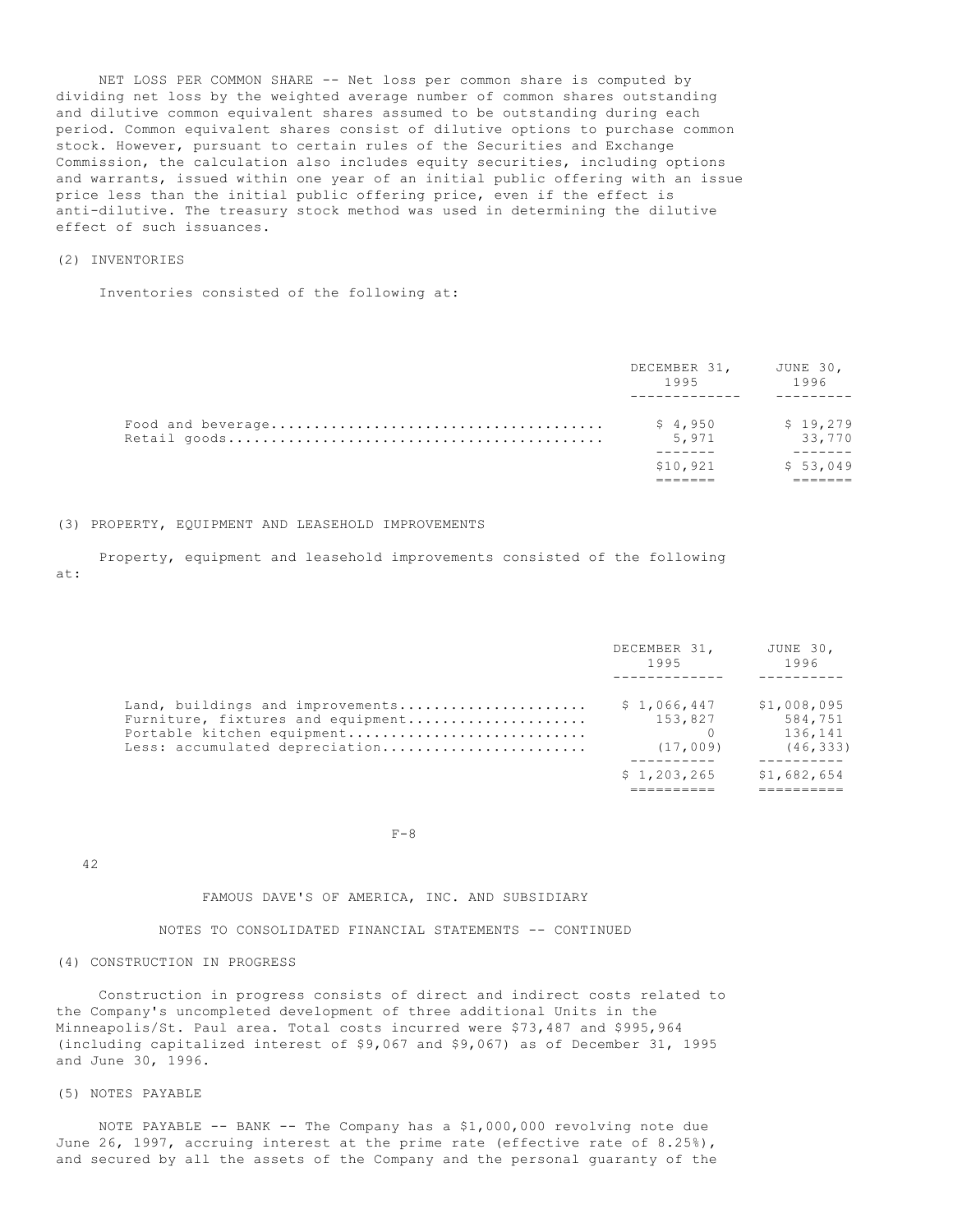sole stockholder. The balance outstanding at June 30, 1996 was \$1,000,000.

 MORTGAGE NOTE PAYABLE -- BANK -- The Company had a mortgage note maturing September 1996, accruing interest at 1% over the prime rate (effective rate of 9.75%), secured by a real estate mortgage on the site of its proposed St. Paul, Minnesota Unit. The balance outstanding at December 31, 1995 was \$347,823. This note was assumed by S&D Land Holdings, Inc. on January 1, 1996. See Note 7.

 NOTE PAYABLE -- STOCKHOLDER -- The Company has a \$2,000,000 revolving note with its sole stockholder. The note bears interest at 8%, is unsecured and is due on demand. Outstanding balances on the note were \$276,046 and \$359,349 at December 31, 1995 and June 30, 1996.

### (6) CAPITAL LEASE OBLIGATION

 The Company leases certain equipment under an agreement that expires June 2001. Interest is provided for at a rate of 11%. The obligation is secured by the equipment under lease. Prior to signing the lease, the Company made deposits for this equipment of approximately \$156,500 that will be refunded to the Company by the lessor. In addition, the Company has made, and will be reimbursed by the lessor for, deposits of \$100,000 for equipment to be leased under pending lease commitments.

 Future minimum lease payments for the years ending December 31 are as follows:

|                                                        | \$39.130<br>78,259<br>78,259<br>78,259<br>78,259<br>39,129 |
|--------------------------------------------------------|------------------------------------------------------------|
|                                                        | 391,295<br>(89,090)                                        |
| Present value of future minimum lease payments         | 302,205<br>(25, 840)                                       |
| Obligation under capital lease, net of current portion | \$276,365                                                  |

#### (7) RELATED PARTY TRANSACTIONS

 S&D LAND HOLDINGS, INC. -- On January 1, 1996, the Company transferred the real estate, excluding improvements, of its Linden Hills Unit and the site of a proposed Unit in St. Paul, Minnesota to its sole stockholder in exchange for amounts due to the stockholder and assumption of bank debt (see Note 5) totaling \$781,023. The Company believes the exchange prices approximated the fair market values of the real estate exchanged. The stockholder concurrently transferred the real estate to S&D Land Holdings, Inc. (S&D), a company wholly owned by the stockholder, and entered into leases with the Company for the real estate (see Note 11). At June 30, 1996, the Company owed S&D \$82,729 for rent through June 30, 1996.

 $F-9$ 

43

## FAMOUS DAVE'S OF AMERICA, INC. AND SUBSIDIARY

## NOTES TO CONSOLIDATED FINANCIAL STATEMENTS -- CONTINUED

 GRAND PINES RESORTS, INC. -- Grand Pines Resorts, Inc. (Grand Pines), is a company wholly owned by the sole stockholder of the Company. The Company charges Grand Pines a royalty of 4% of its food sales. Royalty income was \$33,646 and \$17,015 for the year ended December 31, 1995 and the twenty-six weeks ended June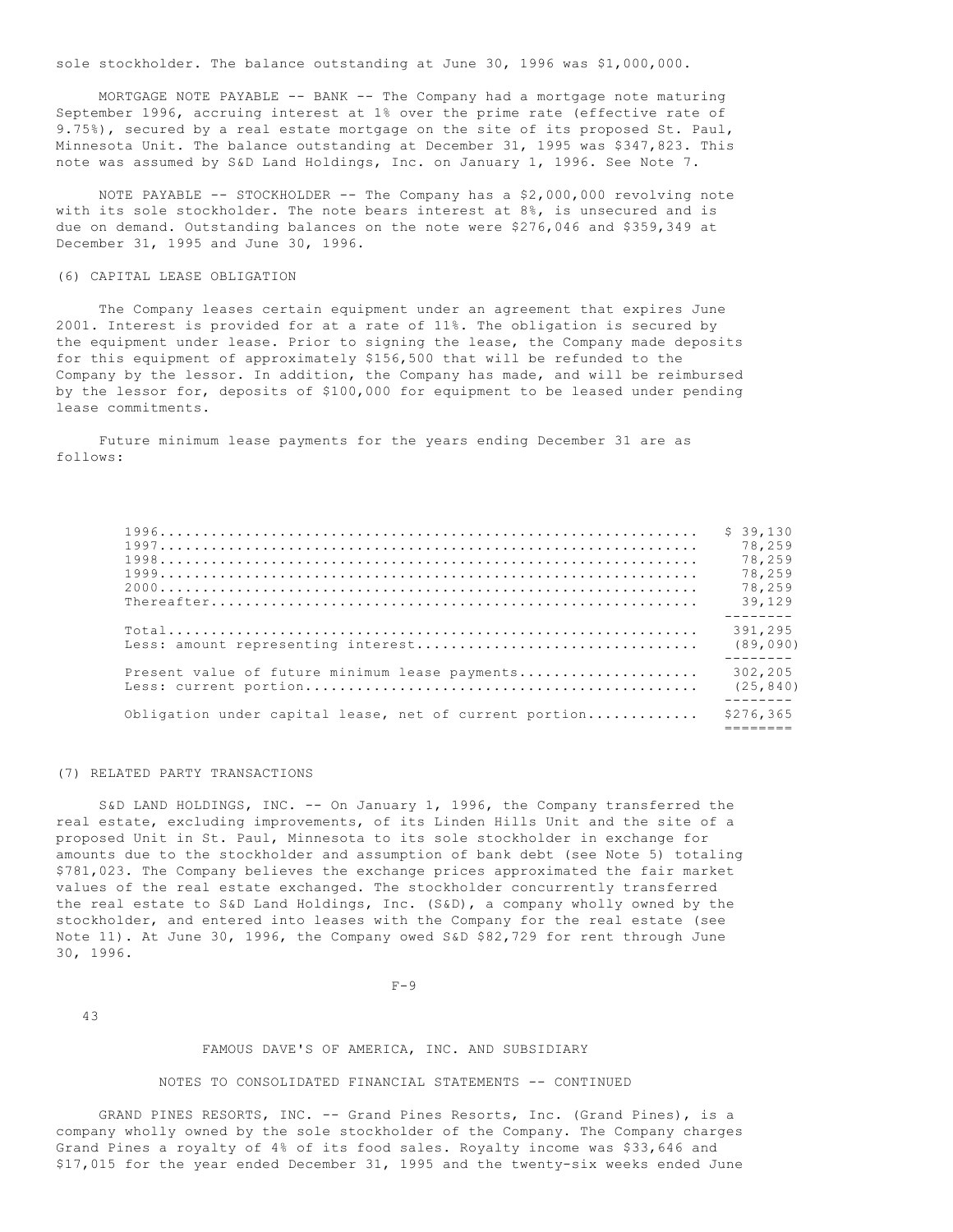30, 1996. The Company also provides certain management services to Grand Pines for 3% (4% in 1995) of its food sales. Management services income is netted with general, administrative and development expenses in the Company's consolidated statements of operations and was \$33,646 and \$12,761 for the year ended December 31, 1995 and the twenty-six weeks ended June 30, 1996.

### (8) STOCKHOLDER'S EQUITY

 STOCK SPLIT -- On June 11, 1996, the Company declared a 2,000-for-1 stock split. The stock split has been retroactively reflected in the accompanying consolidated financial statements.

 STOCK OPTION PLAN -- The Company adopted a Stock Option and Compensation Plan (the "Plan") in 1995, pursuant to which options and other awards to acquire an aggregate of 700,000 shares of the Company's common stock may be granted. Stock options, stock appreciation rights, restricted stock, other stock and cash awards may be granted under the Plan. In general, options vest over a period of five years and expire ten years from the date of grant.

Stock option transactions during 1995 and 1996 were as follows:

|                                      | SHARES            | PRICE PER SHARE |
|--------------------------------------|-------------------|-----------------|
|                                      |                   | S<br>1.00       |
| Outstanding at December 31, 1995     | 150,000<br>25,000 | 1.00<br>3.50    |
| Outstanding at June 30, 1996 175,000 |                   | $$1.00 - 3.50$  |

#### (9) INCOME TAXES -- UNAUDITED PROFORMA DATA

 The Company was an S Corporation through March 3, 1996. Accordingly, losses incurred through March 3, 1996 have been recognized by the Company's sole stockholder.

 The unaudited proforma data in the accompanying consolidated financial statements accounts for income taxes as if the Company had been subject to federal and state income taxes at regular marginal corporate tax rates. The Company generated net losses for both financial reporting and income tax purposes.

 From March 4, 1996 through June 30, 1996 the Company generated a net operating loss of approximately \$200,000 which, if not used, will expire in 2011. Future changes in the ownership of the Company may place limitations on the use of this net operating loss carryforward. The Company has recorded a full valuation allowance against its deferred tax asset due to the uncertainty of realizing the related benefit.

 $F-10$ 

44

### FAMOUS DAVE'S OF AMERICA, INC. AND SUBSIDIARY

NOTES TO CONSOLIDATED FINANCIAL STATEMENTS -- CONTINUED

(10) SUPPLEMENTAL CASH FLOWS INFORMATION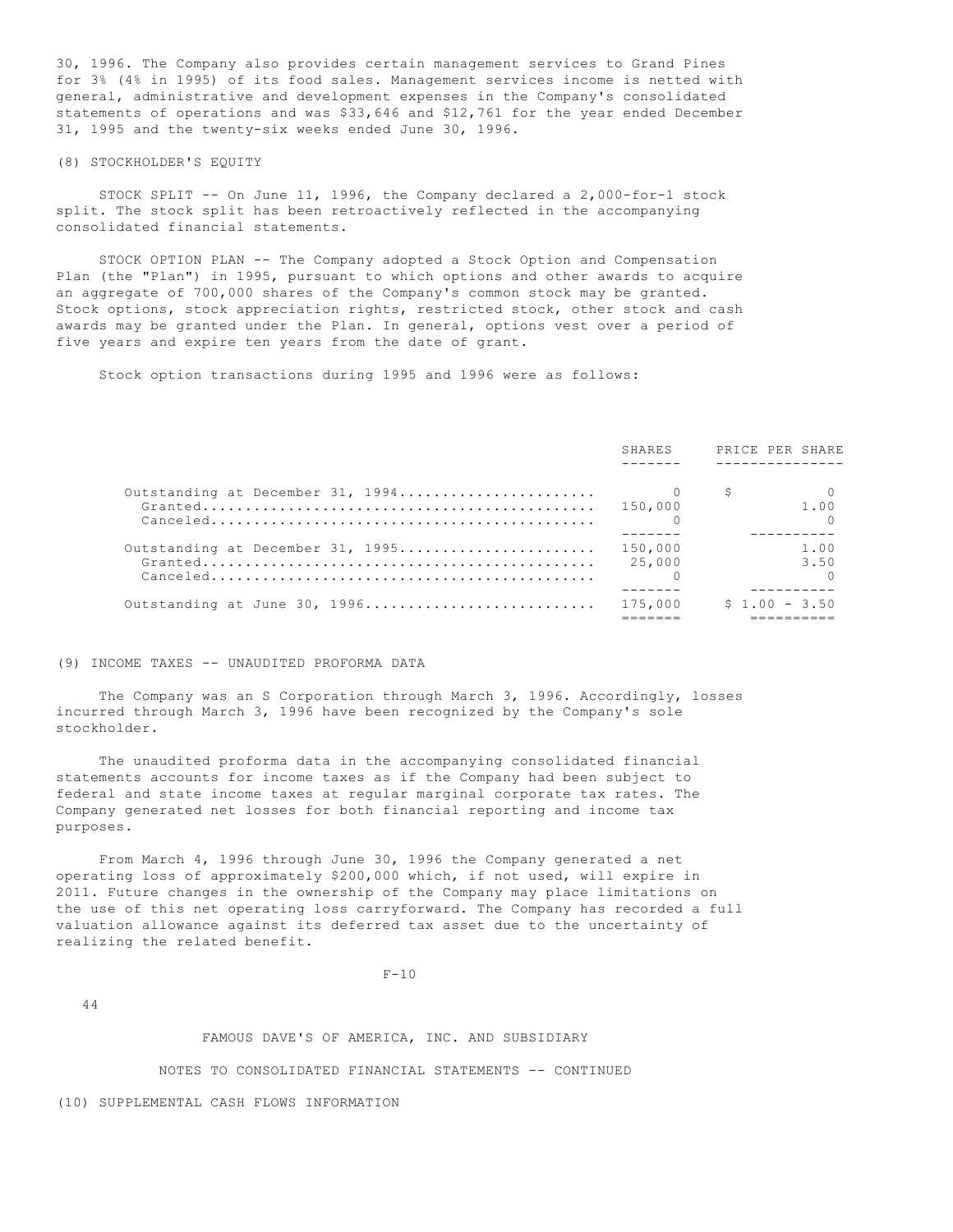|                                                                                                    | 1995         | DECEMBER 31, JUNE 30, | 1996      |  |
|----------------------------------------------------------------------------------------------------|--------------|-----------------------|-----------|--|
|                                                                                                    |              |                       |           |  |
|                                                                                                    |              | \$9,067               | $S$ 0     |  |
| Non cash investing and financing activities:<br>Equipment purchased under capital lease obligation | $S \qquad 0$ |                       | \$302,205 |  |
|                                                                                                    |              | $\cap$                | \$781,023 |  |
| Construction purchased with accounts payable                                                       |              | $\Omega$              | \$834,520 |  |

#### (11) COMMITMENTS AND CONTINGENCIES

 OPERATING LEASES -- The Company has entered into various operating leases as follows:

LEASES WITH S&D LAND HOLDINGS, INC. -- The Company leases the real estate for certain of its current or proposed Units from S&D Land Holdings, Inc., a company wholly owned by the Company's sole stockholder. Each lease generally has a ten-year term with two five-year options to extend and requires the payment of base rent plus the payment of real estate taxes and operating expenses as follows:

 Linden Hills Unit -- Base rent of \$48,800 per year payable monthly, adjusted annually for inflation. Expires in 2005 with two five-year extensions available.

Roseville Unit -- Base rent of  $$82,200$  per year payable monthly, adjusted annually for inflation. Expires in 2002 with one five-year extension available.

 Proposed St. Paul, Minnesota Unit -- Base rent of \$44,900 per year payable monthly, adjusted annually for inflation. Expires in 2005 with two five-year extensions available.

 Proposed Minnetonka, Minnesota Unit -- Base rent of \$124,129 per year payable monthly, adjusted annually for inflation. Expires in 2005 with two five-year extensions available.

 CORPORATE OFFICE -- The Company has a lease for its corporate office space that expires in 1998. Base rent is \$3,951 per month. The Company also is required to pay its pro rata share of real estate taxes and operating expenses.

PROPOSED MINNEAPOLIS, MINNESOTA UNIT -- The Company leases space for its proposed Minneapolis, Minnesota Unit under a lease that expires in 2011, but may be terminated at the Company's election after the first five years. The lease requires initial base rent of \$159,516 per year payable monthly, plus a percentage rent of 5% of annual gross sales in excess of \$3,190,320, payable annually. The Company has the right to extend the term for two five-year periods. The Company may receive approximately 18 months of base rent credit and certain other incentives if it completes its improvements and opens for business on or before October 1, 1996. In addition to the base and percentage rents, the lease requires the Company to pay real estate taxes and operating expenses.

#### $F-11$

45

#### FAMOUS DAVE'S OF AMERICA, INC. AND SUBSIDIARY

### NOTES TO CONSOLIDATED FINANCIAL STATEMENTS -- CONTINUED

 Future minimum rental payments (excluding percentage rents) for the operating leases described above are as follows for the years ending December 31: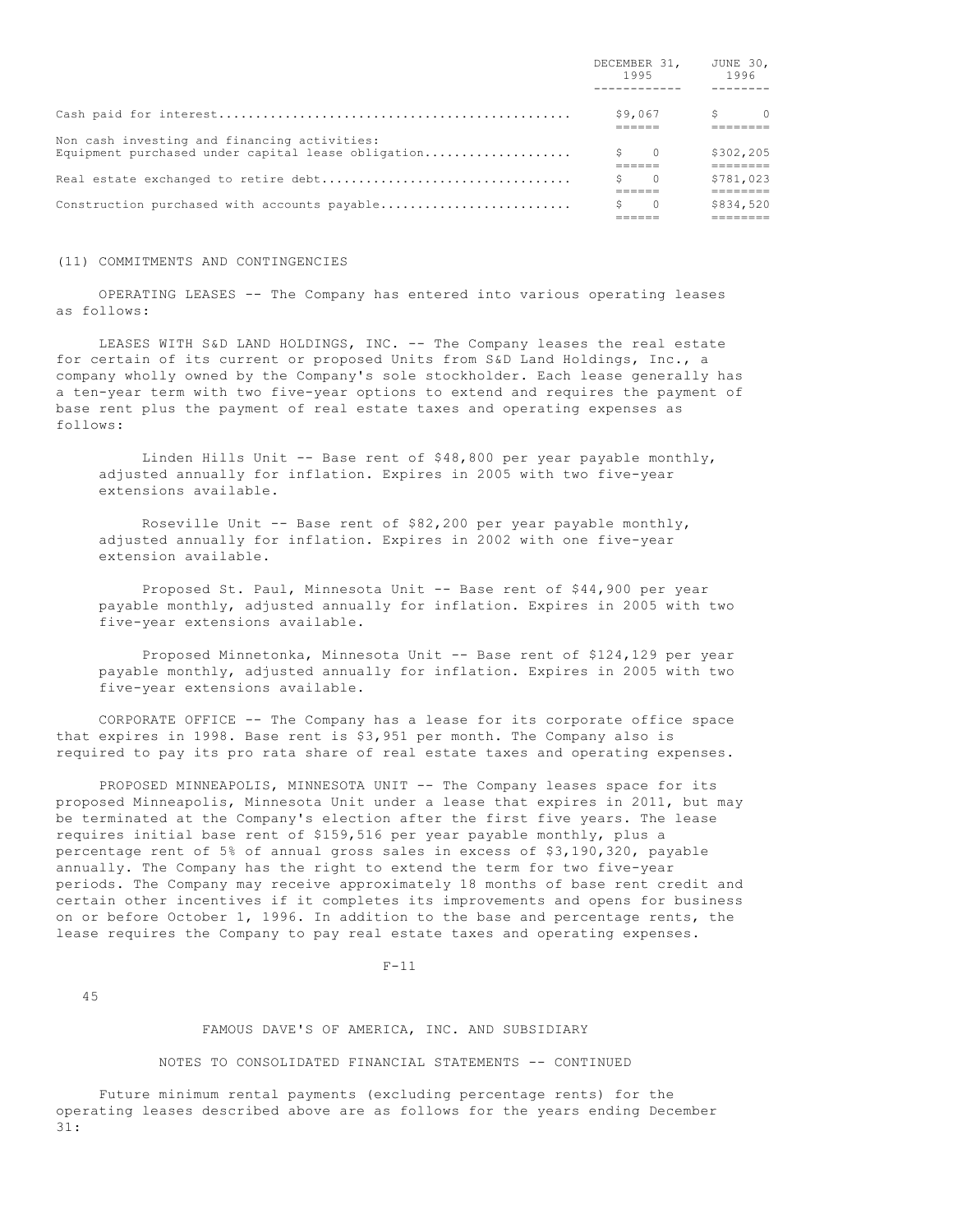| 506.957 |
|---------|
| 491.153 |
| 459,545 |
| 459,545 |
|         |
|         |
|         |
|         |

 EMPLOYMENT AGREEMENTS -- The Company has employment agreements with three of its officers. The agreements require minimum annual compensation of \$100,000 to \$125,000 and have terms of two to three years. All of the contracts require at least six month severance payments with resulting two year non-competes with one of the contracts requiring up to twelve months severance.

(12) SUBSEQUENT EVENTS (UNAUDITED)

PRIVATE PLACEMENT OF COMMON STOCK -- In July 1996, the Company sold 1,356,250 shares of its common stock in a private placement for \$3.50 per share, and received net proceeds of approximately \$4,200,000. The Company has used and plans to use the net proceeds from this private placement of common stock to complete the development of its Units and for working capital.

 STOCK OPTIONS -- Subsequent to June 30, 1996, the Company granted options to acquire 167,500 shares of common stock at exercise prices ranging from \$3.50 to \$4.33 per share and cancelled 4,500 options to acquire shares of common stock at \$3.50 per share.

 $F-12$ 

[Narrative description of photographs that appear on the inside back cover page of prospectus]

- Picture #1 -- A photograph of the interior of the Company's Linden Hills Unit, with several oilcloth-covered tables in the foreground and the counter where customers place their meal orders in the background. The order counter features a tin roof, brightly painted timbers and signs highlighting various menu items, shelves containing bottles of Famous Dave's BBQ Sauce and items of rustic Americana, and self-serve beverage fountains. Caption: "'May you always be surrounded by good friends and great barbeque.'(SM) -- Famous Dave."
- Picture #2 -- One of the restaurant's cooks holds a large platter of barbecued ribs while standing behind a large table laden with platters of food served at the Company's restaurants. Caption: "BBQ platters, sandwiches, and desserts."
- Picture #3 -- A photograph of diners seated around a table, on which is displayed the Company's "garbage can lid" entree. Caption: "St. Louis style ribs are a specialty."
- Picture #4 -- A photograph of diners seated around a table in the process of eating their meal. Caption: "Plenty of sauce, napkins, and friends."
- Picture #5 -- Two of the Company's employees are shown bringing seated diners their meals. Caption: "Down-home friendly service."

Picture #6 -- Two diners seated at a table are shown having a conversation with

#### 46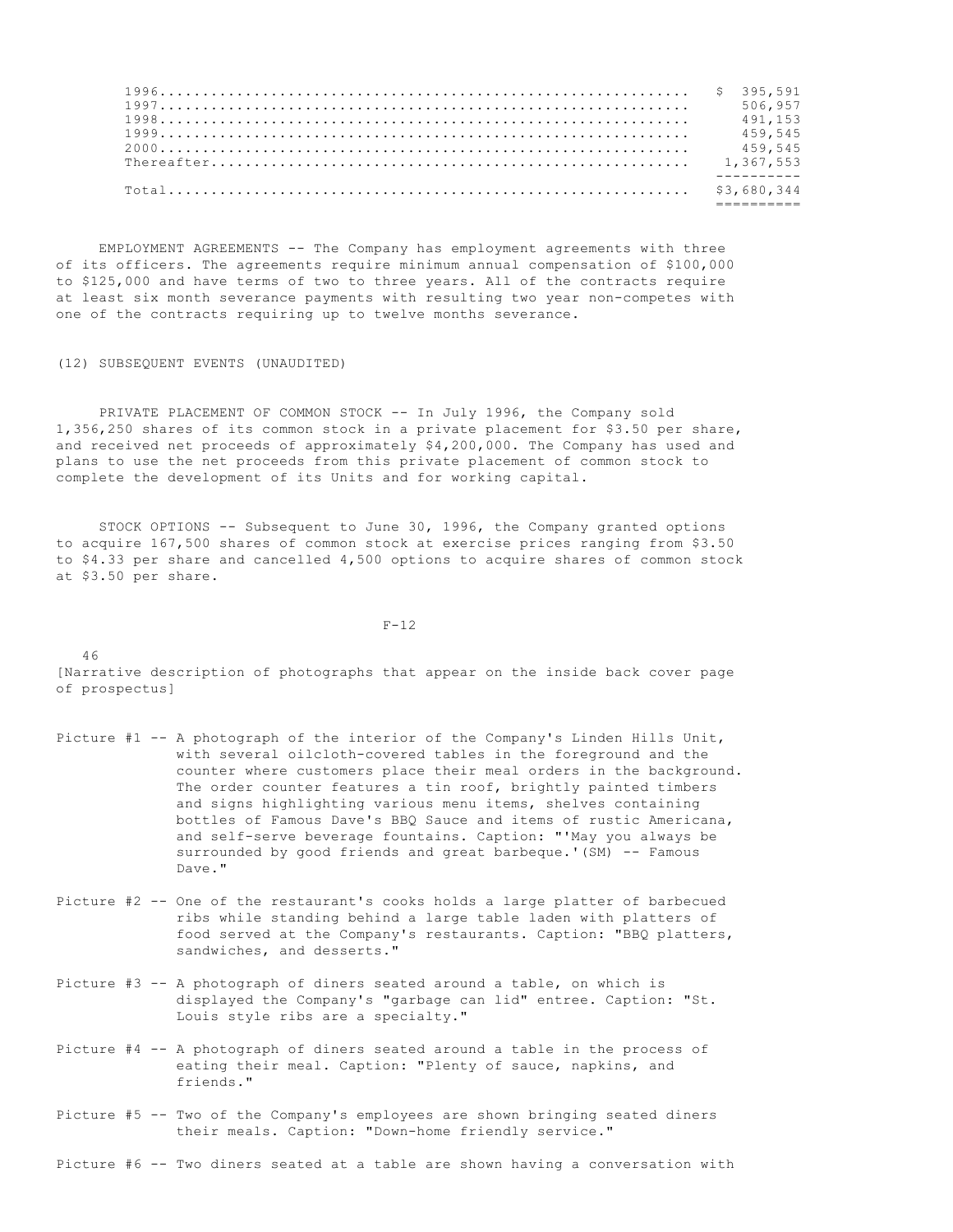a restaurant employee. Caption: "Like a good ol' backyard barbeque."

47

# ------------------------------------------------------ ------------------------------------------------------

 NO DEALER, SALESPERSON OR OTHER PERSON HAS BEEN AUTHORIZED TO GIVE ANY INFORMATION OR TO MAKE ANY REPRESENTATIONS OTHER THAN THOSE CONTAINED IN THIS PROSPECTUS IN CONNECTION WITH THE OFFER MADE BY THIS PROSPECTUS, AND, IF GIVEN OR MADE, SUCH INFORMATION OR REPRESENTATIONS MUST NOT BE RELIED UPON AS HAVING BEEN AUTHORIZED BY THE COMPANY OR THE UNDERWRITER. NEITHER THE DELIVERY OF THIS PROSPECTUS NOR ANY SALE MADE HEREUNDER SHALL UNDER ANY CIRCUMSTANCES CREATE ANY IMPLICATION THAT THERE HAS BEEN NO CHANGE IN THE AFFAIRS OF THE COMPANY SINCE THE DATE HEREOF. THIS PROSPECTUS DOES NOT CONSTITUTE AN OFFER OR SOLICITATION BY ANYONE IN ANY JURISDICTION IN WHICH SUCH OFFER OR SOLICITATION IS NOT AUTHORIZED OR IN WHICH THE PERSON MAKING SUCH OFFER OR SOLICITATION IS NOT QUALIFIED TO DO SO OR TO ANYONE TO WHOM IT IS UNLAWFUL TO MAKE SUCH OFFER OR SOLICITATION.

---------------------------

TABLE OF CONTENTS

|                                         | PAGE.      |
|-----------------------------------------|------------|
|                                         |            |
| Prospectus Summary                      | 3          |
| Risk Factors                            | $\epsilon$ |
| Use of Proceeds                         | 11         |
| Dilution                                | 12.        |
| Dividend Policy                         | 12.        |
| Capitalization                          | 1.3        |
| Management's Discussion and Analysis of |            |
| Financial Condition and Results of      |            |
| Operations                              | 14         |
| Business                                | 17         |
| Management                              | 2.3        |
| Certain Transactions                    | 25         |
| Principal Shareholders                  | 2.5        |
| Description of Securities               | 27         |
| Underwriting                            | 30         |
| Legal Matters                           | 31         |
| Experts                                 | 31         |
| Additional Information                  | 31         |
| Index to Consolidated Financial         |            |
| Statements                              | $F-1$      |

#### ----------------------------

UNTIL  $\qquad \qquad ,\quad 1996$  (25 DAYS AFTER THE DATE OF THE PROSPECTUS), ALL DEALERS EFFECTING TRANSACTIONS IN THE REGISTERED SECURITIES, WHETHER OR NOT PARTICIPATING IN THIS DISTRIBUTION, MAY BE REQUIRED TO DELIVER A PROSPECTUS. THIS IS IN ADDITION TO THE OBLIGATION OF DEALERS TO DELIVER A PROSPECTUS WHEN ACTING AS UNDERWRITERS AND WITH RESPECT TO THEIR UNSOLD ALLOTMENTS OR SUBSCRIPTIONS.

| ---------------------------------- |               |
|------------------------------------|---------------|
|                                    |               |
|                                    | FAMOUS DAVE'S |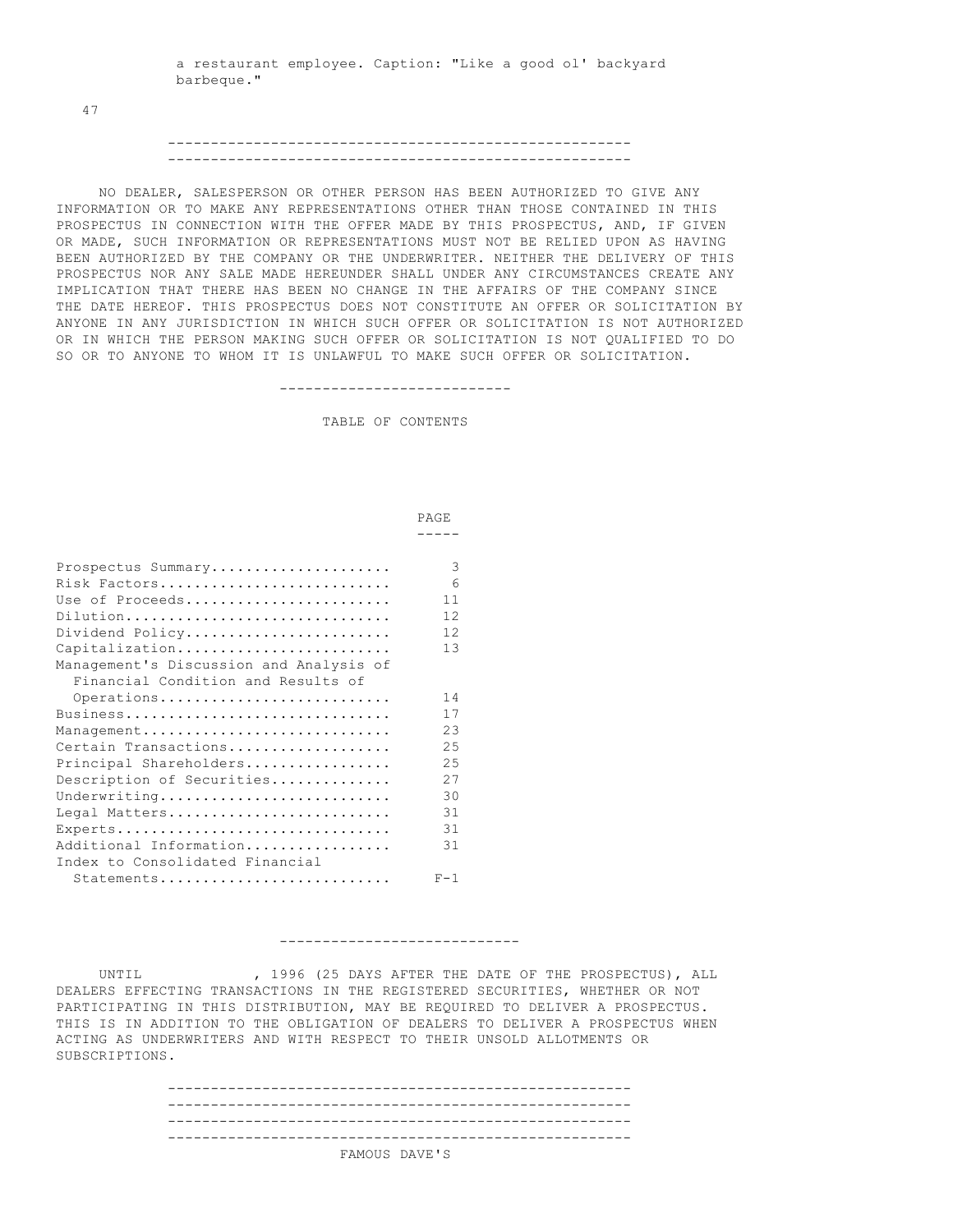OF AMERICA, INC. FAMOUS DAVE'S LOGO 2,300,000 UNITS CONSISTING OF 2,300,000 SHARES OF COMMON STOCK AND 2,300,000 REDEEMABLE CLASS A WARRANTS ------------------------------ PROSPECTUS ------------------------------ RJ STEICHEN & COMPANY LOGO , 1996 ------------------------------------------------------

48

 PART II INFORMATION NOT REQUIRED IN PROSPECTUS

------------------------------------------------------

ITEM 24. INDEMNIFICATION OF DIRECTORS AND OFFICERS.

 The Company is governed by Minnesota Statutes Chapter 302A. Minnesota Statutes Section 302A.521 provides that a corporation shall indemnify any person made or threatened to be made a party to any proceeding by reason of the former or present official capacity of such person against judgments, penalties, fines, including, without limitation, excise taxes assessed against such person with respect to an employee benefit plan, settlements, and reasonable expenses, including attorney's fees and disbursements, incurred by such person in connection with the proceeding, if, with respect to the acts or omissions of such person complained of in the proceeding, such person has not been indemnified by another organization or employee benefit plan for the same expenses with respect to the same acts or omissions; acted in good faith; received no improper personal benefit and Section 302A.255, if applicable, has been satisfied; in the case of a criminal proceeding, had no reasonable cause to believe the conduct was unlawful; and in the case of acts or omissions by persons in their official capacity for the corporation, reasonably believed that the conduct was in the best interests of the corporation, or in the case of acts or omissions by persons in their capacity for other organizations, reasonably believed that the conduct was not opposed to the best interests of the corporation.

 As permitted by Section 302A.251 of the Minnesota Statutes, the Articles of Incorporation of the Company provide that a director shall have no personal liability to the Company and its shareholders for breach of his fiduciary duty as a director, to the fullest extent permitted by law.

 The Underwriting Agreement contains provisions under which the small business issuer on the one hand, and the Underwriter, on the other hand, have agreed to indemnify each other (including officers and directors of the small business issuer and the Underwriter and any person who may be deemed to control the small business issuer or the Underwriter) against certain liabilities, including liabilities under the Securities Act of 1933, as amended.

ITEM 25. OTHER EXPENSES OF ISSUANCE AND DISTRIBUTION.

 The estimated expenses in connection with the issuance and distribution of the Units registered hereby, other than underwriting discounts and fees, are set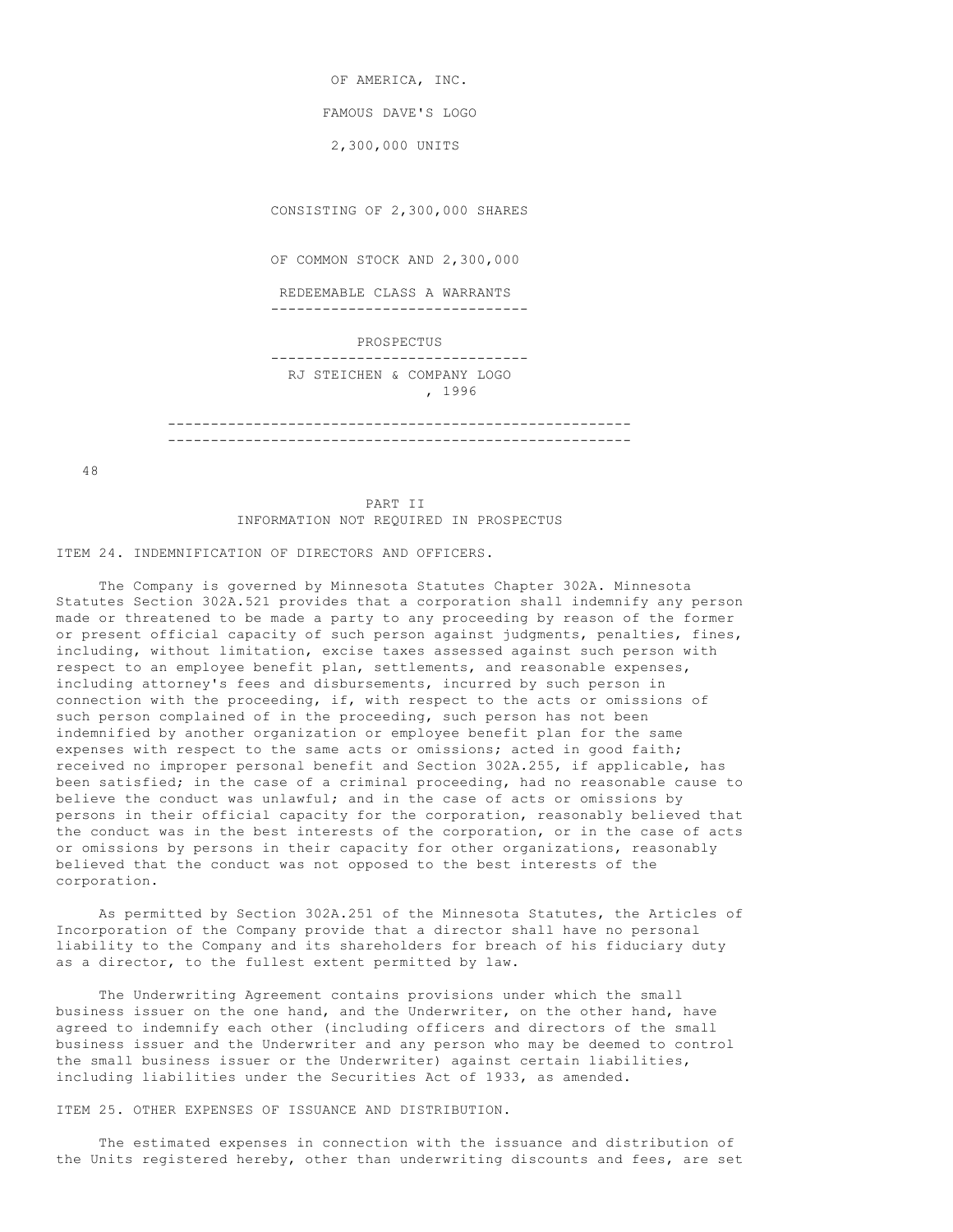| \$13.681  |
|-----------|
| 6,000     |
| 8,500     |
| 80,000    |
| 40,000    |
| 20,000    |
| 1,000     |
| 40,000    |
| 10,819    |
| \$220,000 |

ITEM 26. RECENT SALES OF UNREGISTERED SECURITIES.

 In connection with the formation of the Company in March, 1994, the Company issued 2,000,000 shares of Common Stock to David W. Anderson, Chairman and Chief Executive Officer, for an aggregate of \$1,000,000. The Company believes that such sale of securities was exempt from registration pursuant to Section 4(2) of the Securities Act as an isolated sale to an "Accredited Investor" as defined in Regulation D of the Securities Act of 1933, as amended (the "Securities Act"). In connection with additional capitalization of the Company on July 29, 1996, the Company sold and issued an aggregate of 1,356,250 shares of Common Stock to certain "Accredited Investors" for a total aggregate consideration of \$4,746,875. R.J. Steichen & Co., Inc., the Underwriter, was involved in such offering and received Agent's commissions totaling \$427,219

II-1

49

pursuant to such offering. The Company believes that each and every such sale and issuance of such securities was made to an "Accredited Investor" on the basis of representations made in writing to the Company by each purchaser prior to such sale and thus was exempt from registration pursuant to Section 4(2) of the Securities Act and Rule 506 promulgated thereunder.

ITEM 27. EXHIBITS.

| EXHIBIT NO.    | DESCRIPTION OF EXHIBIT                                                                                                                    |  |  |  |  |
|----------------|-------------------------------------------------------------------------------------------------------------------------------------------|--|--|--|--|
| 1.1            | Form of Underwriting Agreement*                                                                                                           |  |  |  |  |
| 1.2            | Form of Underwriter's Warrant*                                                                                                            |  |  |  |  |
| 3.1            | Articles of Incorporation*                                                                                                                |  |  |  |  |
| 3.2            | $By-Laws*$                                                                                                                                |  |  |  |  |
| 3.3            | Amendment to Articles of Incorporation dated May 31, 1996 increasing the number<br>of authorized shares**                                 |  |  |  |  |
| $\overline{4}$ | Form of Warrant Agreement**                                                                                                               |  |  |  |  |
| 5              | Opinion of Maslon Edelman Borman & Brand, a Professional Limited Liability<br>Partnership*                                                |  |  |  |  |
| 10.1           | Lease Agreement by and between S&D Land Holdings, Inc., and Famous Dave's of<br>Minneapolis, Inc. as of January 1, 1996 (Linden Hills)*   |  |  |  |  |
| 10.2           | Lease Agreement by and between S&D Land Holdings, Inc., and Famous Dave's of<br>Minneapolis, Inc. as of January 1, 1996 (Highland Park)*  |  |  |  |  |
| 10.3           | Lease Agreement by and between S&D Land Holdings, Inc., and Famous Dave's of<br>Minneapolis, Inc. as of January 15, 1996 (Minnetonka) $*$ |  |  |  |  |
| 10.4           | Sublease Agreement by and between S&D Land Holdings, Inc., and Famous Dave's of<br>Minneapolis, Inc. as of January 1, 1996 (Roseville)*   |  |  |  |  |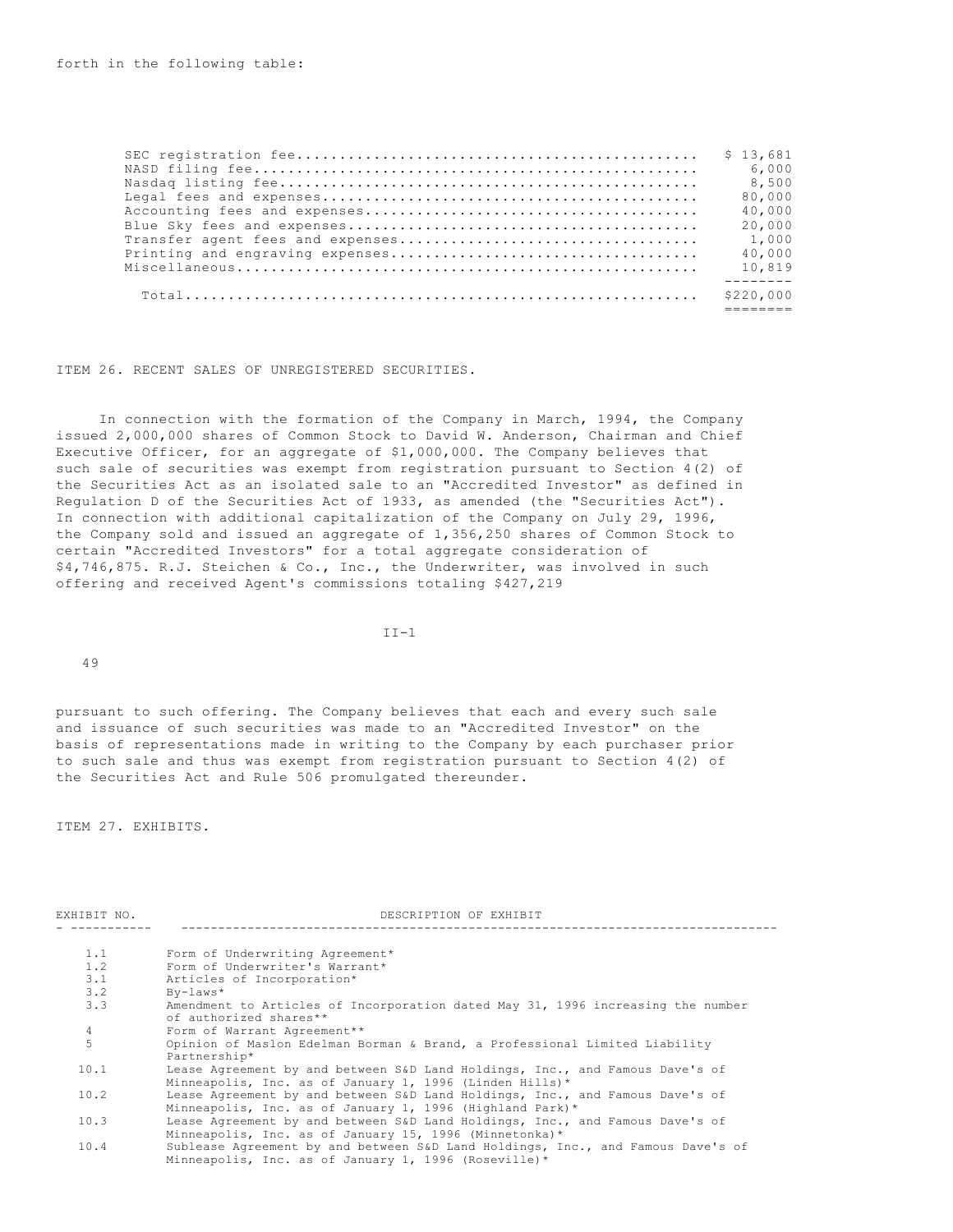| 10.5  | Lease Agreement by and between Calhoun Square Associates Limited Partnership and                                                                       |
|-------|--------------------------------------------------------------------------------------------------------------------------------------------------------|
|       | Lake & Hennepin BBO and Blues, Inc. dated January 4, 1996, as amended on March                                                                         |
| 10.6  | 26, 1996 and as further amended on July 15, 1996 (Calhoun Square) **<br>Assignment and Assumption of Lease Agreement by and between Innovative Gaming, |
|       | Inc., Carlson Real Estate Company, and Famous Dave's of America, Inc. as of May                                                                        |
|       | 13, 1996 and Side Agreement dated May 16, 1996 between Innovative Gaming, Inc.                                                                         |
|       | and Famous Dave's of America, Inc. (corporate headquarters)*                                                                                           |
| 10.7  | Company's 1995 Stock Option and Compensation Plan*                                                                                                     |
| 10.8  | Employment Agreement between the Company and David W. Anderson dated as of March<br>$4, 1996*$                                                         |
| 10.9  | Employment Agreement between the Company and William L. Timm dated as of March $4$ ,<br>1996*                                                          |
| 10.10 | Employment Agreement between the Company and Mark A. Payne dated as of August 12,<br>$1996*$                                                           |
| 10.11 | Trademark License Agreement between Famous Dave's of America, Inc. and Grand<br>Pines Resorts, Inc.*                                                   |
| 10.12 | Management Agreement dated January 1, 1996 between Famous Dave's Enterprises,<br>Inc. and Famous Dave's of Minneapolis, Inc.*                          |
| 10.13 | Amendment dated August 12, 1996 to the Company's 1995 Stock Option and<br>Compensation Plan**                                                          |
| 24.1  | Consent of Maslon Edelman Borman & Brand, a Professional Limited Liability                                                                             |
|       | Partnership (included in Exhibit 5)**                                                                                                                  |
| 24.2  | Consent of Lund Koehler Cox & Company, PLLP**                                                                                                          |
| 25    | Powers of Attorney*                                                                                                                                    |
| 27.1  | Financial Data Schedule**                                                                                                                              |
|       |                                                                                                                                                        |

- -------------------------

\* Previously filed.

\*\* Filed herewith.

 $II-2$ 

50

### ITEM 28. UNDERTAKINGS.

 Insofar as indemnification for liabilities arising under the Act may be permitted to directors, officers and controlling persons of the small business issuer pursuant to the foregoing provisions or otherwise, the small business issuer has been advised that in the opinion of the Securities and Exchange Commission such indemnification is against public policy as expressed in the Act and is, therefore, unenforceable. In the event that a claim for indemnification against such liabilities (other than the payment by the small business issuer of expenses incurred or paid by a director, officer or controlling person of the small business issuer in the successful defense of any action, suit or proceeding) is asserted by such director, officer or controlling person in connection with the securities being registered, the small business issuer will, unless in the opinion of its counsel the matter has been settled by controlling precedent, submit to a court of appropriate jurisdiction the question whether such indemnification by it is against public policy as expressed in the Act and will be governed by the final adjudication of such issue.

The undersigned small business issuer hereby undertakes that it will:

 (1) File, during any period in which it offers or sells securities, a post-effective amendment to this registration statement to (i) include any prospectus required by Section 10(a)(3) of the Securities Act; (ii) reflect in the prospectus any facts or events which, individually or together, represent a fundamental change in the information in the registration statement; and (iii) include any additional or changed material information on the plan of distribution.

 (2) For determining any liability under the Securities Act, treat the information omitted from the form of prospectus filed as part of this registration statement in reliance upon Rule 430A and contained in a form of prospectus filed by the small business issuer under Rule 424(b)(1) or (4) or Rule 497(h) under the Securities Act as part of this registration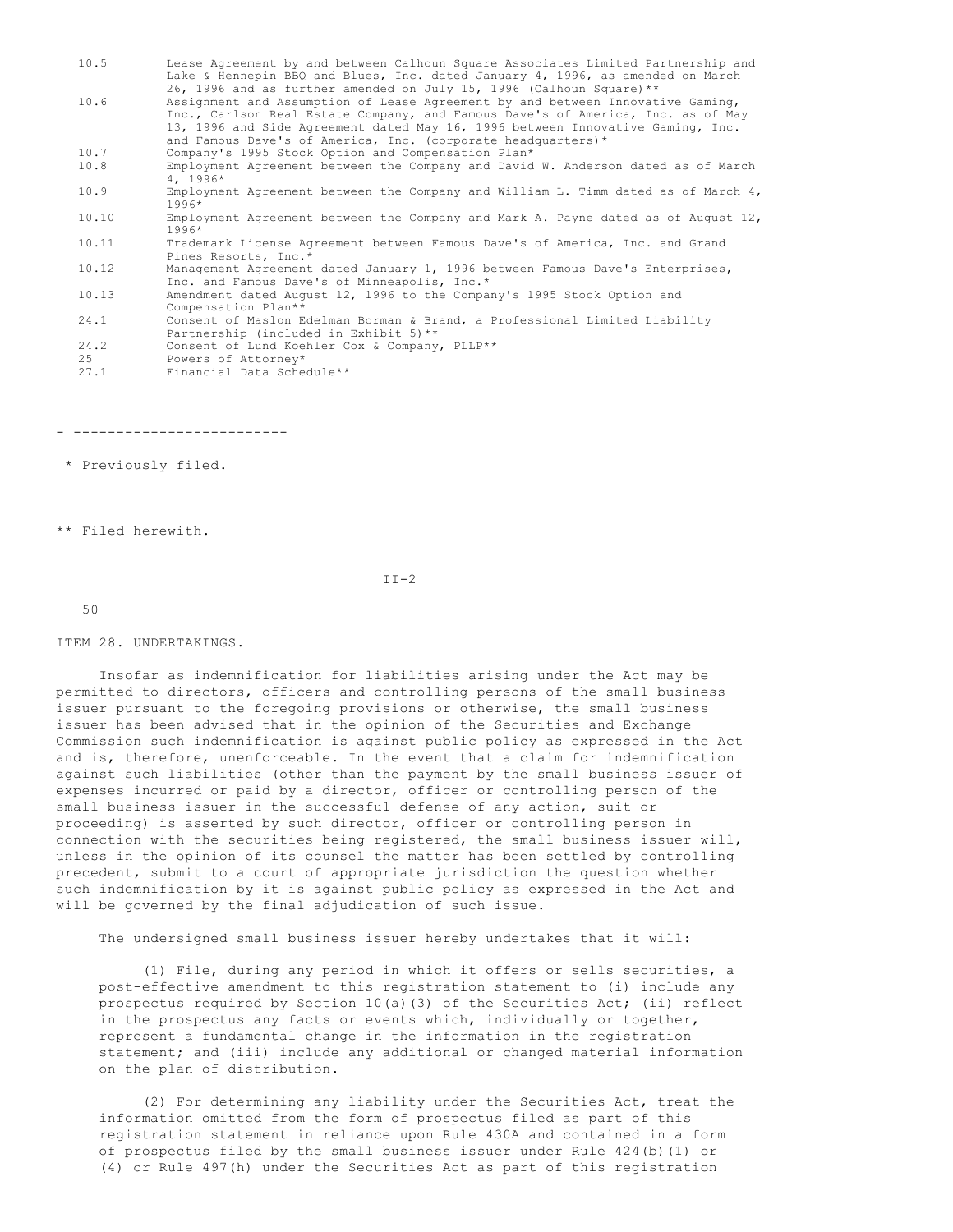statement as of the time the Commission declared it effective.

 (3) For determining any liability under the Securities Act, treat each post-effective amendment that contains a form of prospectus as a new registration statement for the securities offered in the registration statement, and that offering of the securities at that time as the initial bona fide offering of those securities.

 The small business issuer hereby undertakes to provide to the Underwriter at the closing specified in the Underwriting Agreement certificates in such denominations and registered in such names as required by the Underwriter to permit prompt delivery to each purchaser.

II-3

51

# SIGNATURES

 In accordance with the requirements of the Securities Act of 1933, the registrant certifies that it has reasonable grounds to believe that it meets all of the requirements for filing on Form SB-2 and has authorized this Amendment No. 1 to the Registration Statement to be signed on its behalf by the undersigned, thereunto duly authorized in the City of Minneapolis, State of Minnesota, on October 1, 1996.

FAMOUS DAVE'S OF AMERICA, INC.

By /s/ DAVID W. ANDERSON

------------------------------------

 David W. Anderson Chairman of the Board and Chief Executive Officer

 In accordance with the requirements of the Securities Act of 1933, this Amendment No. 1 to the Registration Statement has been signed by the following persons in the capacities and on the dates stated.

| SIGNATURE                                | TITLE                                                          | <b>DATE</b>     |
|------------------------------------------|----------------------------------------------------------------|-----------------|
| /s/ DAVID W. ANDERSON                    | Chairman of the Board and<br>Chief Executive Officer           | October 1, 1996 |
| David W. Anderson<br>/s/ WILLIAM L. TIMM | President                                                      | October 1, 1996 |
| William L. Timm<br>/s/ MARK A. PAYNE     | Vice President, Finance,<br>Chief Financial Officer, Secretary | October 1, 1996 |
| Mark A. Payne<br>/s/ THOMAS J. BROSIG    | and Treasurer<br>Director                                      | October 1, 1996 |
| Thomas J. Brosig<br>/s/ MARTIN J. O'DOWD | Director                                                       | October 1, 1996 |
| Martin J. O'Dowd                         |                                                                |                 |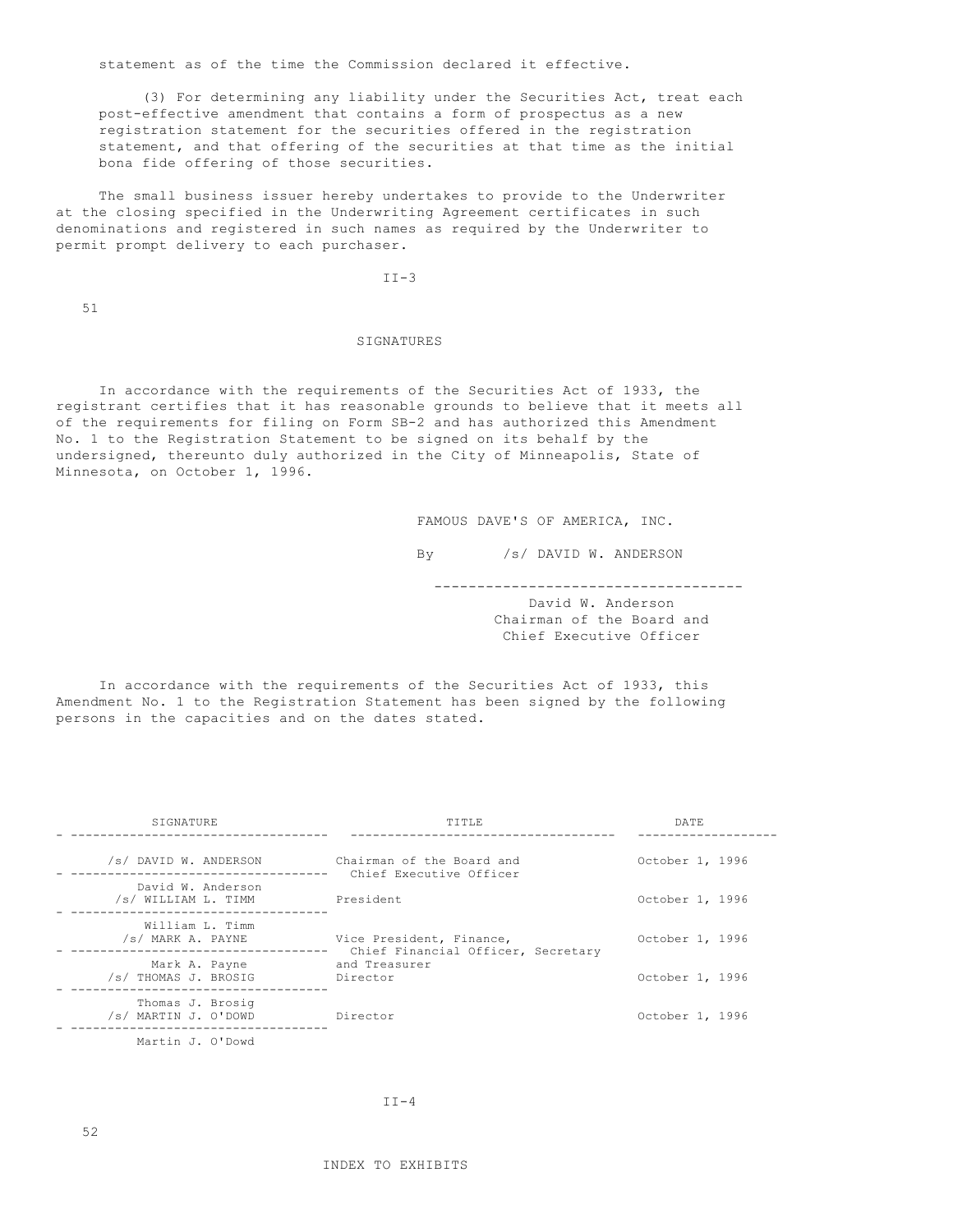| EXHIBIT NO.    | DESCRIPTION OF EXHIBIT                                                                                                                                                                                                                                                                                                  | PAGE<br>NUMBER |
|----------------|-------------------------------------------------------------------------------------------------------------------------------------------------------------------------------------------------------------------------------------------------------------------------------------------------------------------------|----------------|
|                |                                                                                                                                                                                                                                                                                                                         |                |
| 1.1            | Form of Underwriting Agreement*                                                                                                                                                                                                                                                                                         |                |
| 1.2            | Form of Underwriter's Warrant*                                                                                                                                                                                                                                                                                          |                |
| 3.1            | Articles of Incorporation*                                                                                                                                                                                                                                                                                              |                |
| 3.2            | $By-laws*$                                                                                                                                                                                                                                                                                                              |                |
| 3.3            | Amendment to Articles of Incorporation dated May 31, 1996 increasing the<br>number of authorized shares**                                                                                                                                                                                                               |                |
| $\overline{4}$ | Form of Warrant Agreement**                                                                                                                                                                                                                                                                                             |                |
| 5              | Opinion of Maslon Edelman Borman & Brand, a Professional Limited<br>Liability Partnership**                                                                                                                                                                                                                             |                |
| 10.1           | Lease Agreement by and between S&D Land Holdings, Inc., and Famous Dave's<br>of Minneapolis, Inc. as of January 1, 1996 (Linden Hills)*                                                                                                                                                                                 |                |
| 10.2           | Lease Agreement by and between S&D Land Holdings, Inc., and Famous Dave's<br>of Minneapolis, Inc. as of January 1, 1996 (Highland Park)*                                                                                                                                                                                |                |
| 10.3           | Lease Agreement by and between S&D Land Holdings, Inc., and Famous Dave's<br>of Minneapolis, Inc. as of January 15, 1996 (Minnetonka)*                                                                                                                                                                                  |                |
| 10.4           | Sublease Agreement by and between S&D Land Holdings, Inc., and Famous<br>Dave's of Minneapolis, Inc. as of January 1, 1996 (Roseville)*                                                                                                                                                                                 |                |
| 10.5           | Lease Agreement by and between Calhoun Square Associates Limited                                                                                                                                                                                                                                                        |                |
|                | Partnership and Lake & Hennepin BBQ and Blues, Inc. dated January 4,                                                                                                                                                                                                                                                    |                |
|                | 1996, as amended on March 26, 1996 and as further amended on July 15,<br>1996 (Calhoun Square) **                                                                                                                                                                                                                       |                |
| 10.6           | Assignment and Assumption of Lease Agreement by and between Innovative<br>Gaming, Inc., Carlson Real Estate Company, and Famous Dave's of America,<br>Inc. as of May 13, 1996 and Side Agreement dated May 16, 1996 between<br>Innovative Gaming, Inc. and Famous Dave's of America, Inc. (corporate<br>headquarters) * |                |
| 10.7           | Company's 1995 Stock Option and Compensation Plan*                                                                                                                                                                                                                                                                      |                |
| 10.8           | Employment Agreement between the Company and David W. Anderson dated as<br>of March 4, 1996*                                                                                                                                                                                                                            |                |
| 10.9           | Employment Agreement between the Company and William L. Timm dated as of<br>March 4, 1996*                                                                                                                                                                                                                              |                |
| 10.10          | Employment Agreement between the Company and Mark A. Payne dated as of<br>August 12, 1996*                                                                                                                                                                                                                              |                |
| 10.11          | Trademark License Agreement between Famous Dave's of America, Inc. and<br>Grand Pines Resorts, Inc.*                                                                                                                                                                                                                    |                |
| 10.12          | Management Agreement dated January 1, 1996 between Famous Dave's<br>Enterprises, Inc. and Famous Dave's of Minneapolis, Inc.*                                                                                                                                                                                           |                |
| 10.13          | Amendment dated August 12, 1996 to the Company's 1995 Stock Option and<br>Compensation Plan**                                                                                                                                                                                                                           |                |
| 24.1           | Consent of Maslon Edelman Borman & Brand, a Professional Limited<br>Liability Partnership (included in Exhibit 5)**                                                                                                                                                                                                     |                |
| 24.2           | Consent of Lund Koehler Cox & Company, PLLP**                                                                                                                                                                                                                                                                           |                |
| 25             | Powers of Attorney*                                                                                                                                                                                                                                                                                                     |                |
| 27.1           | Financial Data Schedule**                                                                                                                                                                                                                                                                                               |                |
|                |                                                                                                                                                                                                                                                                                                                         |                |

- -------------------------

\* Previously filed.

\*\* Filed herewith.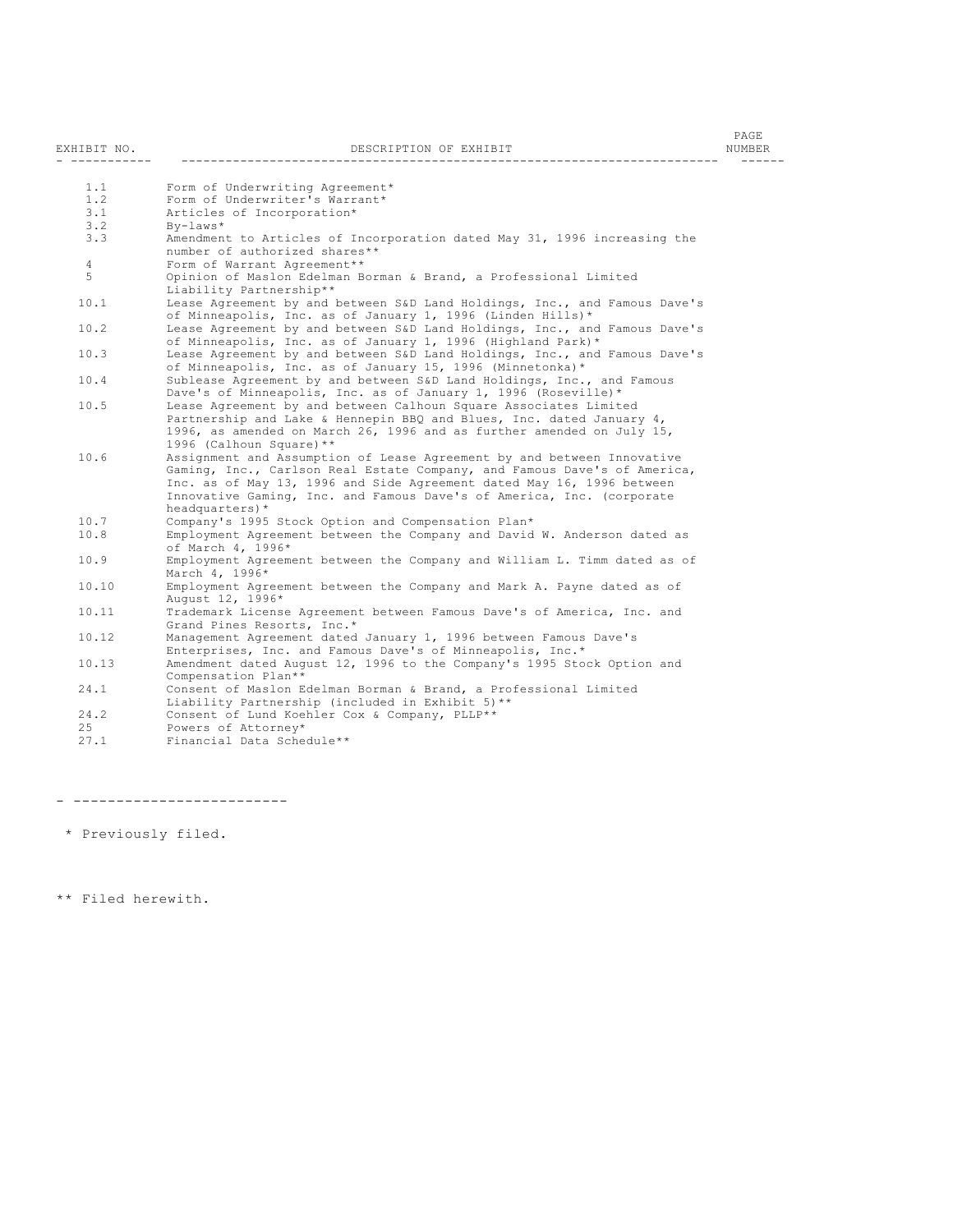EXHIBIT 3.3

 ARTICLES OF AMENDMENT OF FAMOUS DAVE'S OF AMERICA, INC.

 The undersigned Chief Executive Officer of Famous Dave's of America, Inc. (the "Corporation") hereby certifies that the following Articles of Amendment were adopted by a joint written action of the shareholders and directors of the Corporation dated May 31, 1996, pursuant to the provisions of the Minnesota Business Corporation Act.

- 1. The name of the Corporation is Famous Dave's of America, Inc.
- 2. Article 3 of the Articles of Incorporation is amended to read in its entirety as follows:

### ARTICLE 3

### CAPITAL

- A. THE CORPORATION IS AUTHORIZED TO ISSUE ONE HUNDRED MILLION (100,000,000) SHARES OF CAPITAL STOCK, HAVING A PAR VALUE OF ONE CENT (\$.01) PER SHARE IN THE CASE OF COMMON STOCK, AND HAVING A PAR VALUE AS DETERMINED BY THE BOARD OF DIRECTORS IN THE CASE OF PREFERRED STOCK, TO BE HELD, SOLD AND PAID FOR AT SUCH TIMES AND IN SUCH MANNER AS THE BOARD OF DIRECTORS MAY FROM TIME TO TIME DETERMINE IN ACCORDANCE WITH THE LAWS OF THE STATE OF MINNESOTA.
- B. IN ADDITION TO ANY AND ALL POWERS CONFERRED UPON THE BOARD OF DIRECTORS BY THE LAWS OF THE STATE OF MINNESOTA, THE BOARD OF DIRECTORS SHALL HAVE THE AUTHORITY TO ESTABLISH BY RESOLUTION MORE THAN ONE CLASS OR SERIES OF SHARES, EITHER PREFERRED OR COMMON, AND TO FIX THE RELATIVE RIGHTS, RESTRICTIONS AND PREFERENCES OF ANY SUCH DIFFERENT CLASSES OR SERIES, AND THE AUTHORITY TO ISSUE SHARES OF A CLASS OR SERIES TO ANOTHER CLASS OR SERIES TO EFFECTUATE SHARE DIVIDENDS, SPLITS OR CONVERSION OF THE CORPORATION'S OUTSTANDING SHARES.
- C. THE BOARD OF DIRECTORS SHALL ALSO HAVE THE AUTHORITY TO ISSUE RIGHTS TO CONVERT ANY OF THE CORPORATION'S SECURITIES INTO SHARES OF STOCK OF ANY CLASS OR CLASSES, THE AUTHORITY TO ISSUE OPTIONS TO PURCHASE OR SUBSCRIBE FOR SHARES OF STOCK OF ANY CLASS OR CLASSES, AND THE AUTHORITY TO ISSUE SHARE PURCHASE OR SUBSCRIPTION WARRANTS OR ANY OTHER EVIDENCE OF SUCH OPTION RIGHTS WHICH SET FORTH THE TERMS, PROVISIONS AND CONDITIONS THEREOF, INCLUDING THE PRICE OR PRICES AT WHICH SUCH SHARES MAY BE SUBSCRIBED FOR OR PURCHASED. SUCH OPTIONS, WARRANTS AND RIGHTS, MAY BE TRANSFERABLE OR NONTRANSFERABLE AND SEPARABLE OR INSEPARABLE FROM OTHER SECURITIES OF THE CORPORATION. THE BOARD OF DIRECTORS IS AUTHORIZED TO FIX THE TERMS, PROVISIONS AND CONDITIONS OF SUCH OPTIONS, WARRANTS AND RIGHTS, INCLUDING THE CONVERSION BASIS OR BASES AND THE OPTION PRICE OR PRICES AT WHICH SHARES MAY BE SUBSCRIBED FOR OR PURCHASED.
- 3. This amendment has been adopted pursuant to Chapter 302A of the Minnesota Business Corporation Act.

2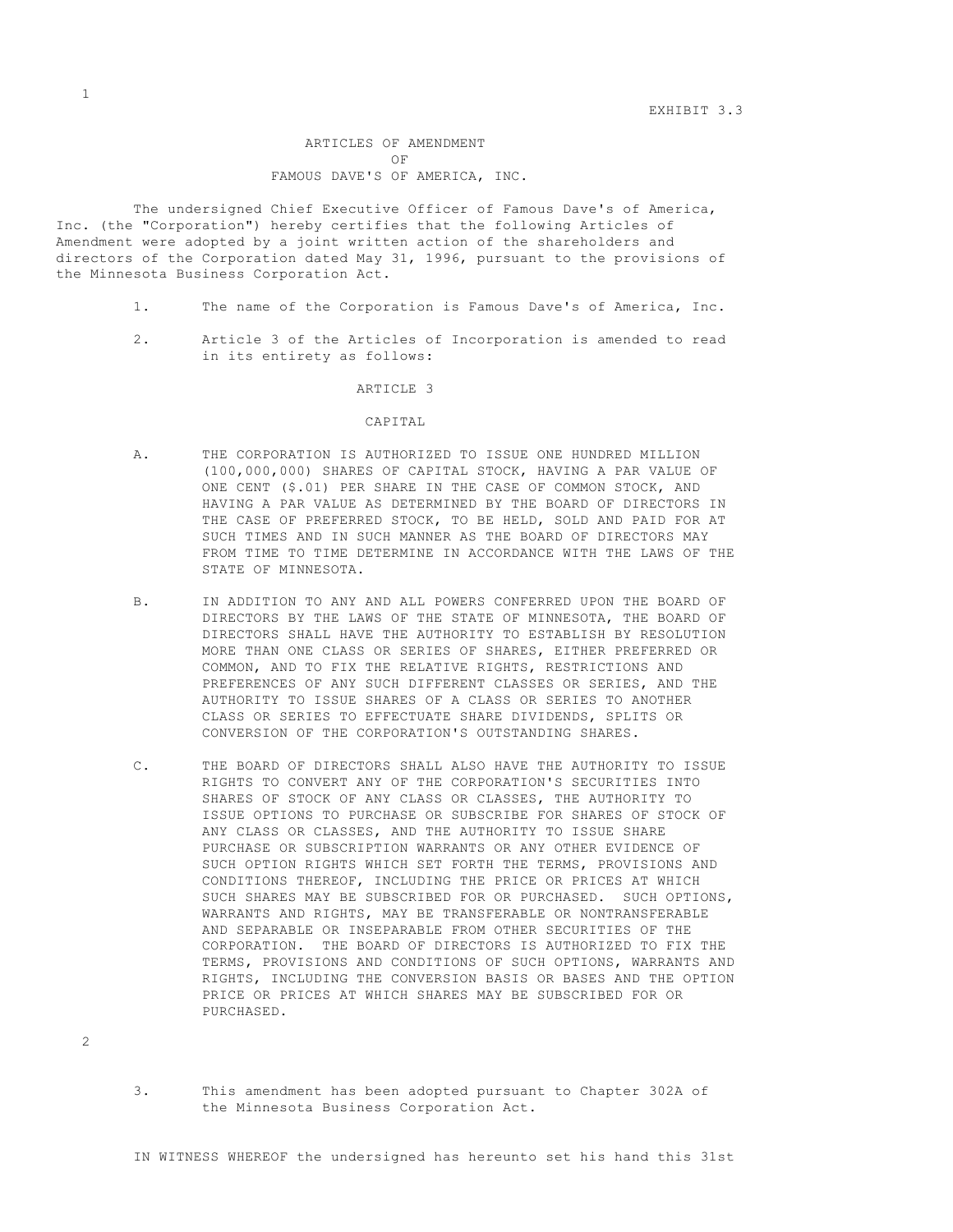FAMOUS DAVE'S OF AMERICA, INC.

By

 ------------------------------------------ David W. Anderson, Chief Executive Officer

75619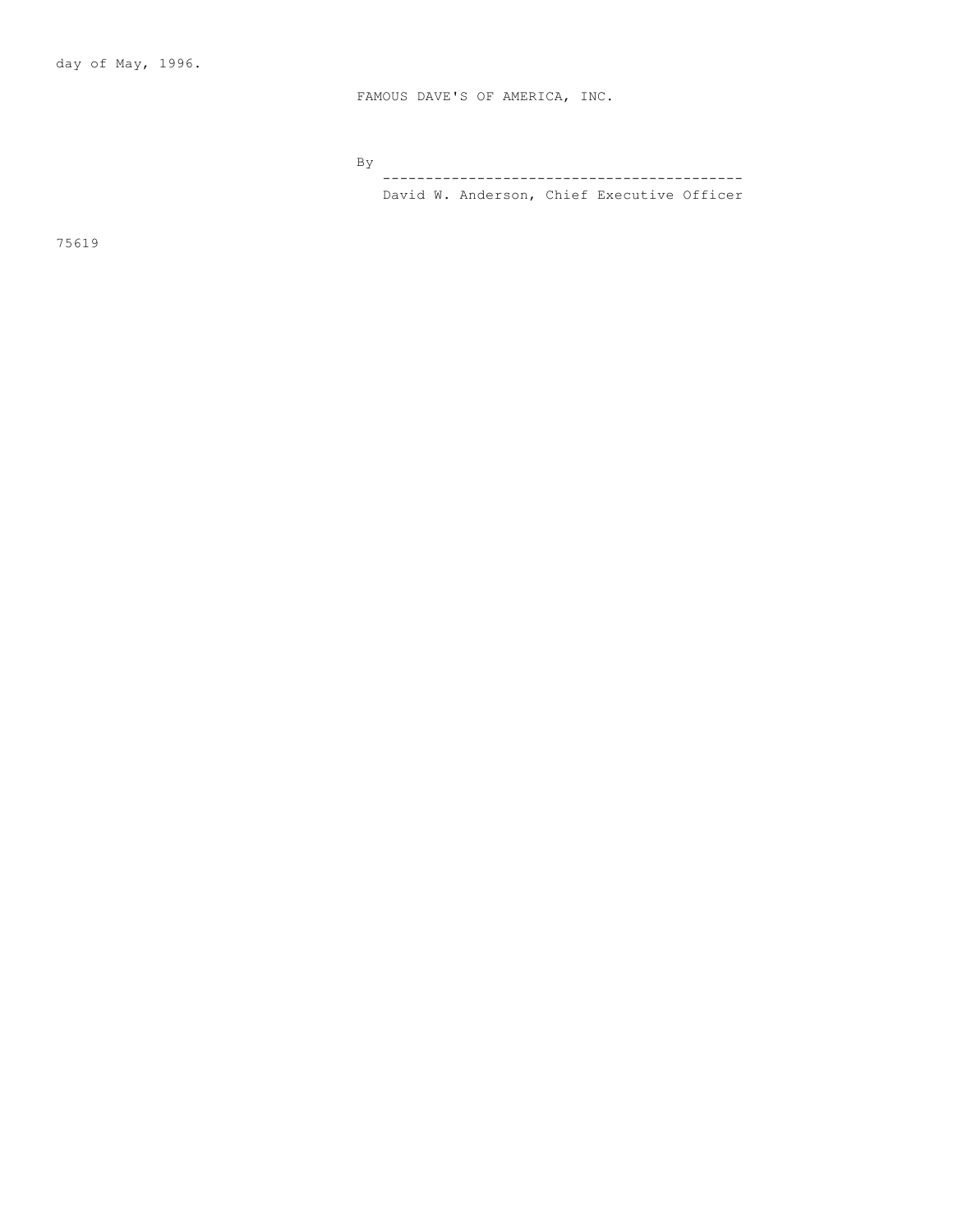### WARRANT AGREEMENT

WARRANT AGREEMENT dated as of October \_\_\_, 1996 by and between Famous Dave's of America, Inc., a Minnesota corporation (the "Company"), and Firstar Trust Company, as Warrant Agent (the "Warrant Agent").

 A. The Company proposes to issue up to 2,300,000 Redeemable Class A Warrants (the "Warrants") evidencing the right to purchase an aggregate of up to 2,300,000 authorized but previously unissued shares of Common Stock, \$.01 par value per share, of the Company (the "Common Stock"). The Warrants would be issued in connection with the issuance by the Company of up to 2,300,000 Units, each Unit consisting of one share of Common Stock and one Warrant, in connection with the Company's Registration Statement on Form SB-2.

 B. The Company desires the Warrant Agent to act on behalf of the Company, and the Warrant Agent desires so to act, in connection with the issuance, registration, transfer, exchange and exercise of the Warrants.

NOW THEREFORE, it is agreed as follows:

 ARTICLE I. APPOINTMENT OF WARRANT AGENT; ISSUANCE, FORM AND EXECUTION OF WARRANT CERTIFICATES

 Section 1.1. Appointment of Warrant Agent. The Company hereby appoints the Warrant Agent to act as agent for the Company, and the Warrant Agent hereby accepts the agency established herein and agrees to perform its agency duties in accordance with the terms and conditions of this Warrant Agreement.

 Section 1.2. Warrant Certificates. The Company shall execute and deliver to the Warrant Agent certificates which the Company has authorized to represent the Warrants ("Warrant Certificates"). The Warrant Certificates shall be substantially as set forth in Exhibit A hereto and may have such legends, summaries or endorsements printed, lithographed or engraved thereon as the Company may deem appropriate and as are not inconsistent with the provisions of this Warrant Agreement, or as may be required to comply with any law or with any rule or regulation relating to listing of the Warrants on the NASDAQ stock market, including the SmallCap Market System, or on any stock exchange or to conform to usage. The Warrant Certificates shall be dated with the date of their issuance.

 Section 1.3. Execution of Warrant Certificates. The Warrant Certificates shall be executed on behalf of the Company by a duly authorized officer of the Company, either manually or by facsimile signature printed thereon. The Warrant Certificates shall be manually countersigned by the Warrant Agent and shall not be valid for any purpose unless so countersigned. Any Warrant Certificate may be signed on behalf of the Company by the person who at the actual date of the signing of such Warrant Certificate shall have been the proper officer

2

of the Company, although at the date of issuance of such Warrant Certificate any such person has ceased to be such officer of the Company.

> ARTICLE II. EXERCISE OF WARRANTS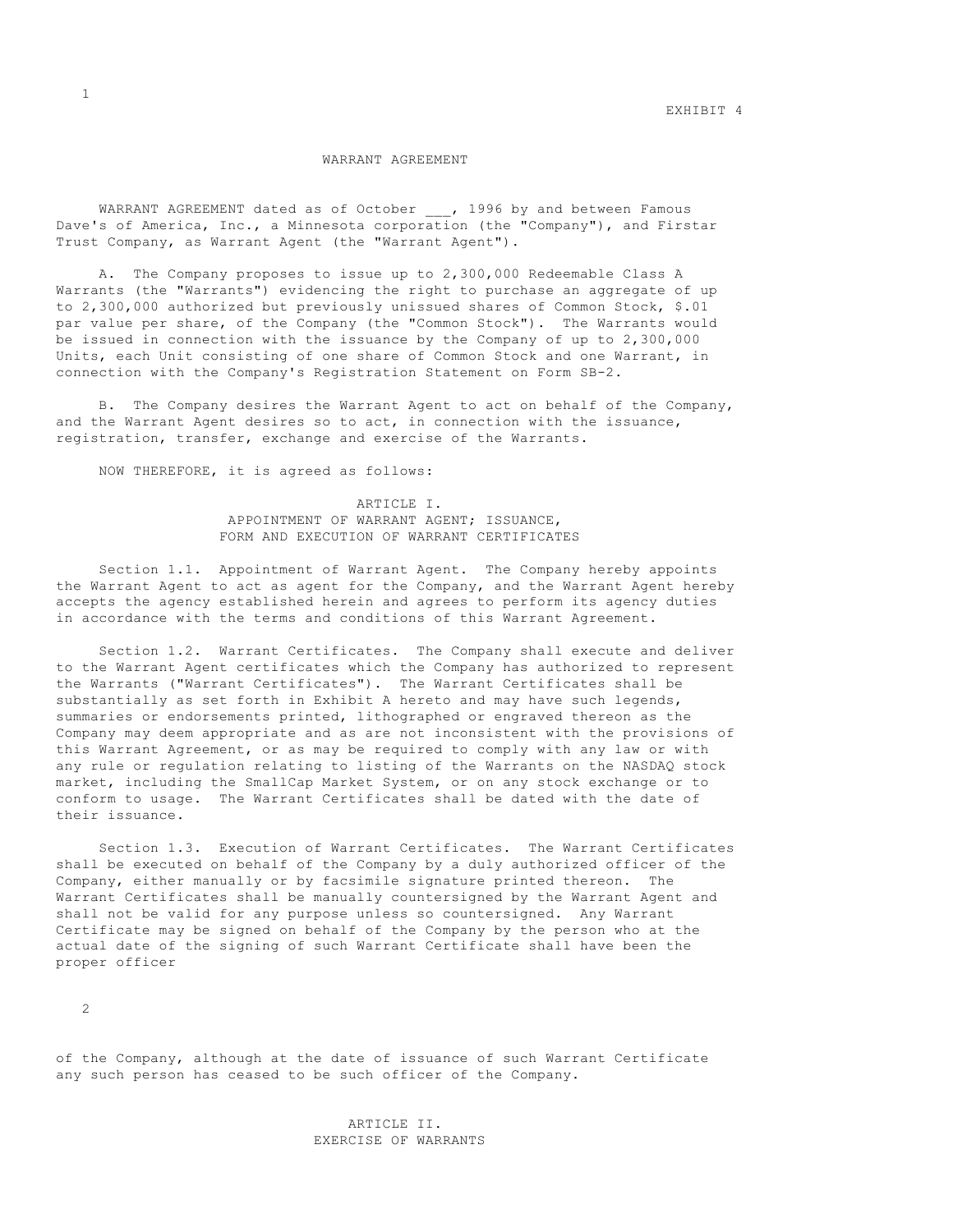Section 2.1. Exercise. Any or all of the Warrants represented by each Warrant Certificate may be exercised by the holder thereof on or before 5:00 p.m., Minneapolis time, on October \_\_\_, 2001, unless extended by the Company, by surrender of the Warrant Certificate with the Purchase Form, which is printed on the reverse thereof (or a reasonable facsimile thereof) duly executed by such holder, to the Warrant Agent at its principal office in Minneapolis, Minnesota, accompanied by payment, in cash or by certified or official bank check payable to the order of the Company, in an amount equal to the product of the number of shares of Common Stock issuable upon exercise of the Warrant represented by such Warrant Certificate, as adjusted pursuant to the provisions of Article III hereof, multiplied by the exercise price of \$8.50, as adjusted pursuant to the provisions of Article III hereof (such price as so adjusted from time to time being herein called the "Exercise Price"), and such holder shall be entitled to receive such number of fully paid and nonassessable shares of Common Stock, as so adjusted, at the time of such exercise.

 Section 2.2. Time of Exercise. Each exercise of Warrants shall be deemed to have been effective immediately prior to the close of business on the business day on which the Warrant Certificate relating to such Warrants shall have been surrendered to the Warrant Agent as provided in Section 2.1, and at such time the person or persons in whose name or names any certificate or certificates for shares of Common Stock shall be issuable upon such exercise as provided in Section 2.3, shall be deemed to have become the holder or holders of record thereof.

 Section 2.3. Issuance of Shares of Common Stock; No Fractional Shares. As soon as practicable after the exercise of any Warrant, and in any event within ten (10) days after receipt by the Warrant Agent of the notice of exercise under Section 2.1, the Company at its expense (including the payment by it of any applicable issue taxes) will cause to be issued in the name of and delivered to the holder thereof or as such holder (upon payment by such holder of any applicable transfer taxes) may direct,

 (a) a certificate or certificates for the number of fully paid and nonassessable shares of Common Stock to which such holder shall be entitled upon such exercise plus, in lieu of any fractional share to which such holder would otherwise be entitled, an amount in cash equal to such fraction multiplied by the then current value of a share of Common Stock, such current value to be determined as follows:

> (i) if the Common Stock shall be listed or admitted to unlisted trading privileges on any single national securities exchange, then such current value shall be computed on the basis of the last reported sale price of the Common Stock on such exchange on the last business day prior to the date

2

3

 of the exercise of such Warrant upon which a sale shall have been effected; or

 (ii) if the Common Stock shall not be so listed or admitted to unlisted trading privileges and bid and asked prices therefor in the over-the-counter market shall be reported by NASDAQ, including the SmallCap Market System, then such current value shall be the last reported sale on the last business day prior to the date of the exercise of such Warrant, or, in the event the last reported sale is unavailable, the average of the closing bid and asked prices on the last business day prior to the date of the exercise of such Warrant as so reported; or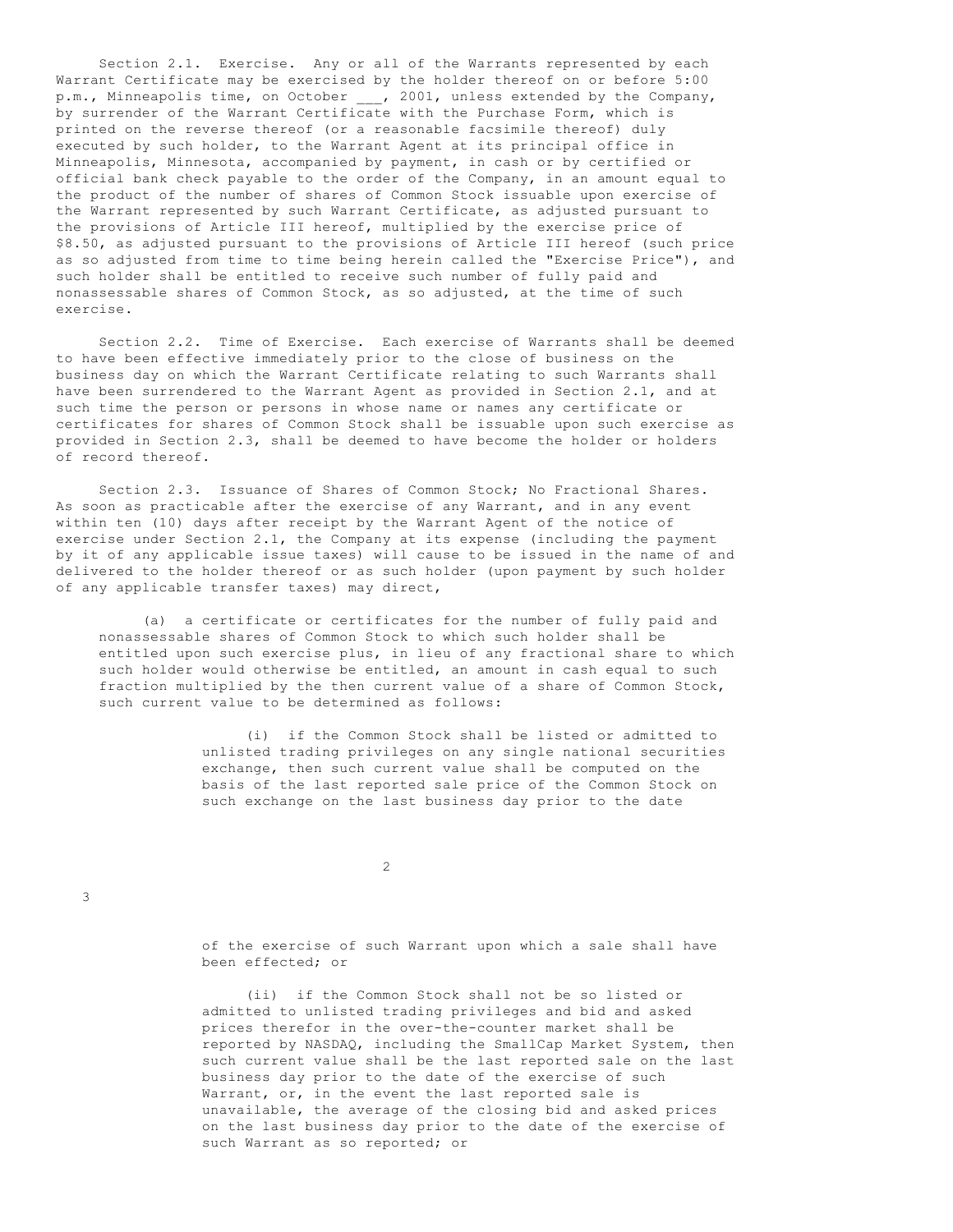(iii) if the Common Stock shall be listed or admitted to unlisted trading privileges on more than one national securities exchange or one or more national securities exchanges and in the over-the-counter market, then such current value shall, if different as a result of calculation under the applicable method(s) described above in this Section, be deemed to be the higher number calculated in connection therewith; or

 (iv) if the Common Stock shall not be so listed or admitted to unlisted trading privileges and such bid and asked prices shall not be so reported, then such current value shall be computed on the basis of the book value of Common Stock as of the close of business on the last day of the month immediately preceding the date upon which such Warrant was exercised, as determined by the Company,

and

 (b) in case such exercise includes only part of the Warrants represented by any Warrant Certificate, a new Warrant Certificate or Warrant Certificates of like tenor, calling in the aggregate on the face or faces thereof for the number of shares of Common Stock equal (without giving effect to any adjustment therein) to the number of such shares called for on the face of such Warrant Certificate minus the number of such shares designated by the holder for such exercise as provided in Section 2.1. Warrants, represented by a properly assigned Warrant Certificate, may be exercised by a new holder without first having a new Warrant Certificate issued.

 Section 2.4. Extension of Exercise Period; Change of Exercise Price. The Company may, upon notice given to the Warrant Agent, and without the consent of the holders of the Warrant Certificates, (i) reduce the Exercise Price during all or any portion of the originally stated exercise period, or (ii) extend the period over which the Warrants are exercisable beyond October \_\_\_, 2001 and increase the Exercise Price for any period the Warrant exercise period is extended. In the case of the extension of the exercise period or a change in the Exercise Price, the Company must provide the Warrant Agent and the Warrantholders of record notice of such extension of the exercise period, specifying, as the case may be, the time to which such exercise period is

3

4

extended, or specifying the new Exercise Price and the periods for which such new Exercise Price is in effect, a reasonable time prior to the date such extension or new Exercise Price is to take effect, such reasonable time to be commercially reasonable and consistent with applicable securities laws and regulations.

### ARTICLE III. ANTIDILUTION PROVISIONS

Section 3.1. Adjustment of Exercise Price.

 (a) The Exercise Price shall be subject to the following adjustments. In the event that:

> (i) any dividends on any class of stock of the Company payable in Common Stock or securities convertible into Common Stock shall be paid by the Company;

 (ii) the Company shall subdivide its then outstanding shares of Common Stock into a greater number of shares; or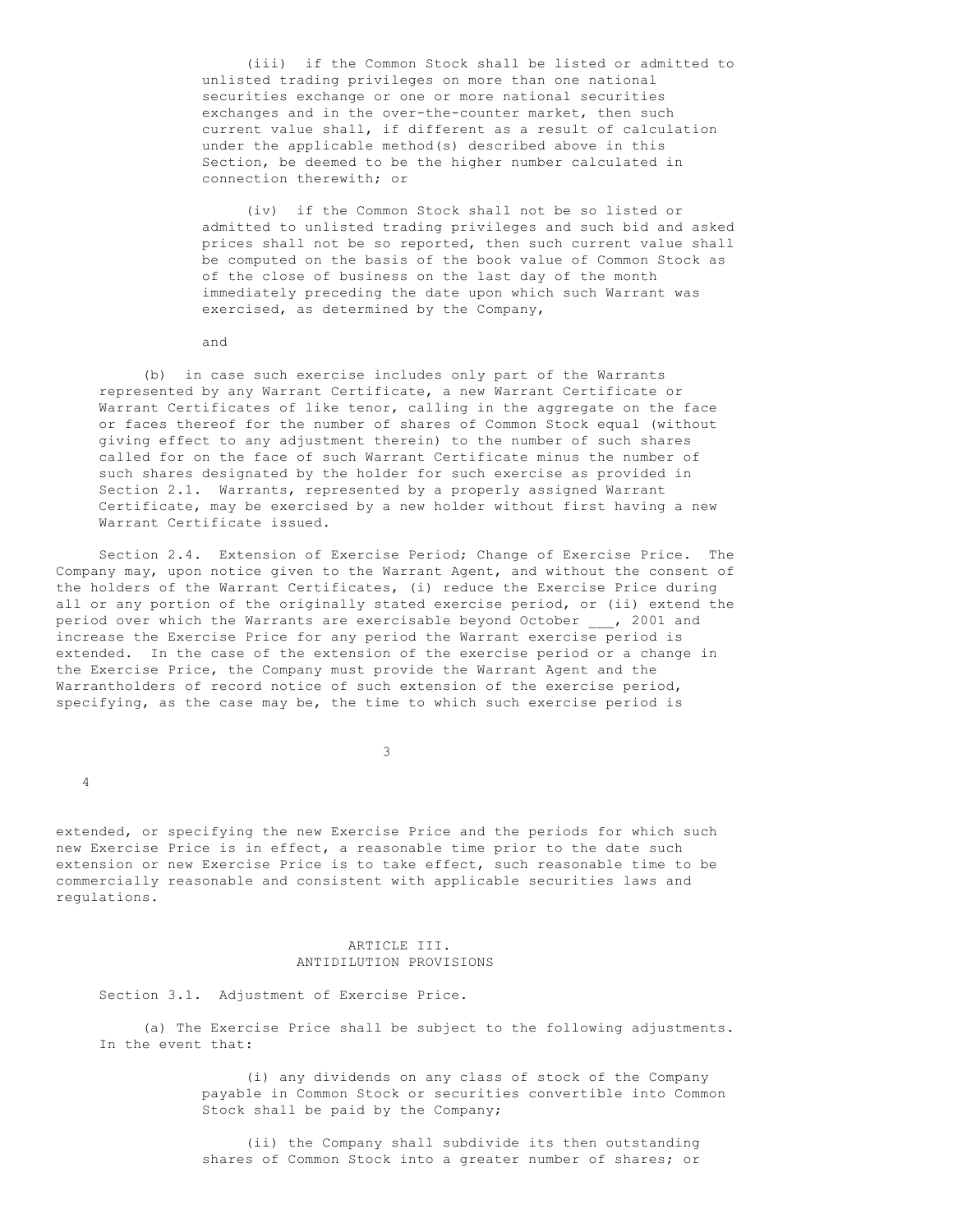# (iii) the Company shall combine outstanding shares of Common Stock, by reclassification or otherwise;

 then, in any such event, the Exercise Price in effect immediately prior to such event shall (until adjusted again pursuant hereto) be adjusted immediately after such event to a price (calculated to the nearest full cent) determined by dividing (A) the number of shares of Common Stock outstanding immediately prior to such event, multiplied by the then existing Exercise Price, by (B) the total number of shares of Common Stock outstanding immediately after such event (including the maximum number of shares of Common Stock issuable in respect of any securities convertible into Common Stock), and the resulting quotient shall be the adjusted Exercise Price per share.

 (b) No adjustment of the Exercise Price shall be made if the amount of such adjustments shall be less than no per share, but in such case any adjustment that would otherwise be required then to be made shall be carried forward and shall be made at the time and together with the next subsequent adjustment which, together with any adjustment or adjustments so carried forward, shall amount to not less than no per share.

 Section 3.2. Adjustment of Number of Shares Purchasable on Exercise of Warrants. Upon each adjustment of the Exercise Price pursuant to Section 3.1, the registered holder of each Warrant shall thereafter (until another such adjustment) be entitled to purchase at the adjusted Exercise Price the number of shares, calculated to the nearest full share, obtained by multiplying the number of shares specified in such Warrant (as adjusted as a result of all adjustments in the Exercise Price in effect prior to such adjustment) by the Exercise Price in effect prior to such adjustment and dividing the product so obtained by the adjusted Exercise Price.

4

5

 Section 3.3. Notice as to Adjustment. Upon any adjustment of the Exercise Price and an increase or decrease in the number of shares of Common Stock purchasable upon the exercise of the Warrants, then, and in each such case, the Company shall within ten (10) days after the effective date of such adjustment give written notice thereof, by first class mail, postage prepaid, addressed to each registered Warrantholder at the address of such Warrantholder as shown on the books of the Company, which notice shall state the adjusted Exercise Price and the increased or decreased number of shares purchasable upon the exercise of the Warrants, setting forth in reasonable detail the method of calculation and the facts upon which such calculation is based.

 Section 3.4. Effect of Reorganization, Reclassification, Merger, Etc. If at any time while any Warrant is outstanding there should be any capital reorganization or reclassification of the capital stock of the Company (other than the issue of any shares of Common Stock in subdivision of outstanding shares of Common Stock by reclassification or otherwise and other than a combination of shares provided for in Section 3.1 hereof) or any consolidation or merger of the Company with another corporation or any sale, conveyance, lease or other transfer by the Company of all or substantially all of its assets to any other corporation, the holder of any Warrant shall, during the remainder of the period such Warrant is exercisable, be entitled to receive, upon payment of the Exercise Price, the number of shares of stock or other securities or property of the Company, or of the successor corporation resulting from such consolidation or merger, or of the corporation to which the assets of the Company has been sold, conveyed, leased or otherwise transferred, as the case may be, to which the Common Stock (and any other securities and property) of the Company, deliverable upon the exercise of such Warrant, would have been entitled upon such capital reorganization, reclassification of capital stock, consolidation, merger, sale, conveyance, lease or other transfer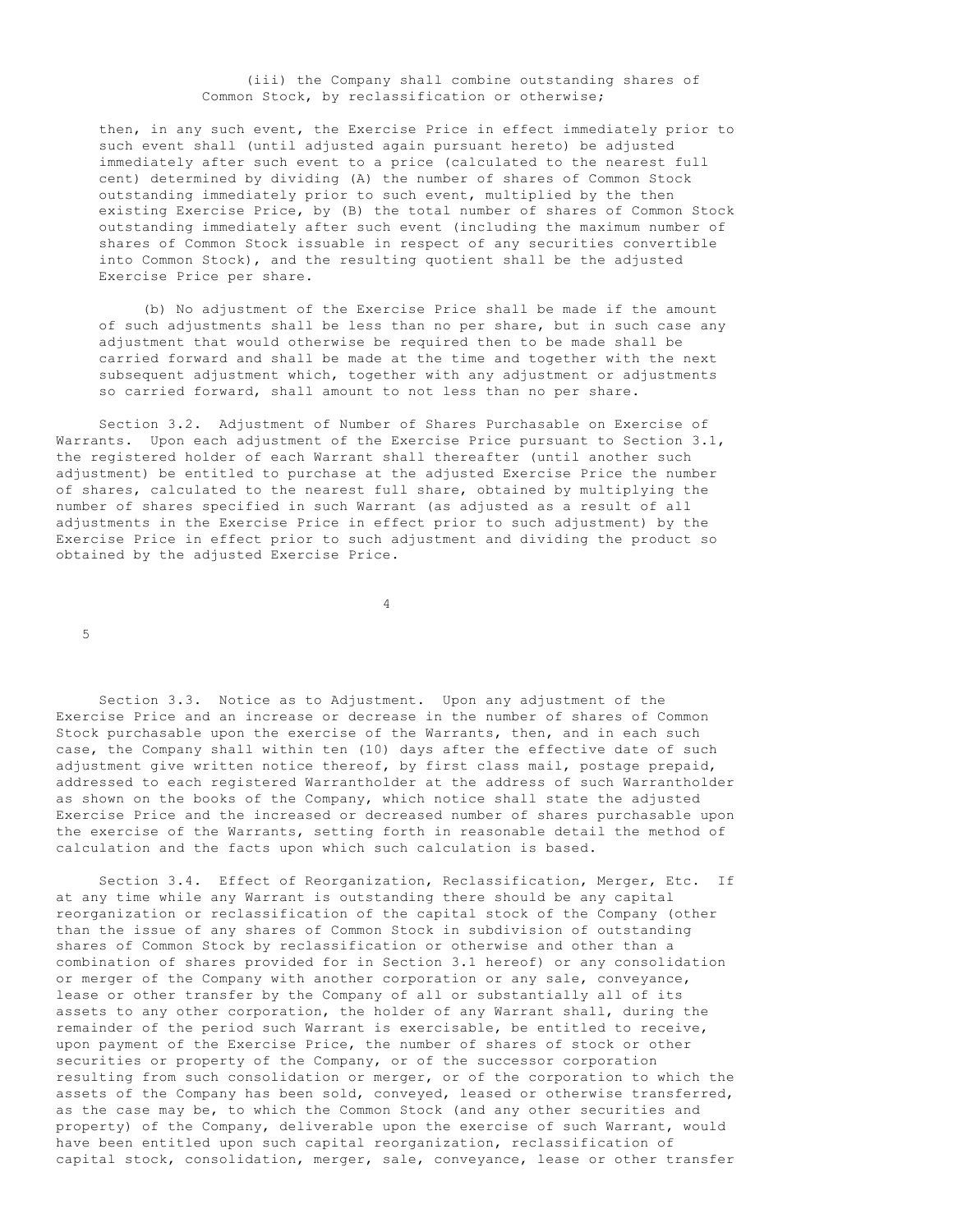if such Warrant had been exercised immediately prior to such capital reorganization, reclassification of capital stock, consolidation, merger, sale, conveyance, lease or other transfer; and, in any such case, appropriate adjustment (as determined by the Board of Directors of the Company) shall be made in the application of the provisions set forth in this Warrant Agreement with respect to the rights and interests thereafter of the Warrantholders to the end that the provisions set forth in this Warrant Agreement (including the adjustment of the Exercise Price and the number of shares issuable upon the exercise of the Warrants) shall thereafter be applicable, as near as may be reasonably practicable, in relation to any shares or other property thereafter deliverable upon the exercise of the Warrants as if the Warrants had been exercised immediately prior to such capital reorganization, reclassification of capital stock, such consolidation, merger, sale, conveyance, lease or other transfer and the Warrantholders had carried out the terms of the exchange as provided for by such capital reorganization, reclassification, consolidation or merger. The Company shall not effect any such capital reorganization, consolidation, merger or transfer unless, upon or prior to the consummation thereof, the successor corporation or the corporation to which the property of the Company has been sold, conveyed, leased or otherwise transferred shall assume by written instrument the obligation to deliver to the holder of each Warrant such shares of stock, securities, cash or property as in accordance with the foregoing provisions such holder shall be entitled to purchase.

 $5<sub>5</sub>$ 

6

Section 3.5. Prior Notice as to Certain Events. In case at any time:

 (a) The Company shall pay any dividend upon its Common Stock payable in stock or make any distribution (other than cash dividends) to the holders of its Common Stock; or

 (b) The Company shall offer for subscription pro rata to the holders of its Common Stock any additional shares of stock of any class or any other rights; or

 (c) There shall be any capital reorganization or reclassification of the capital stock of the Company, or consolidation or merger of the Company with, or sale, conveyance, lease or other transfer of all or substantially all of its assets to, another corporation; or

 (d) There shall be a voluntary or involuntary dissolution, liquidation or winding up of the Company;

then in any one or more of such cases, the Company shall give prior written notice, by first class mail, postage prepaid, addressed to each registered Warrantholder at the address of such Warrantholder as shown on the books of the Company, of the date on which (i) the books of the Company shall close or a record shall be taken for such stock dividend, distribution or subscription rights or (ii) such reorganization, reclassification, consolidation, merger, sale, dissolution, liquidation or winding up shall take place, as the case may be. Such notice shall also specify the date as of which the holders of the Common Stock of record shall participate in such dividend, distribution or subscription rights or shall be entitled to exchange their Common Stock for securities or other property deliverable upon such reorganization, reclassification, consolidation, merger, sale, dissolution, liquidation, or winding up, as the case may be. Such written notice shall be given at least twenty (20) days prior to the action in question and not less than twenty (20) days prior to the record date or the date on which the Company's transfer books are closed in respect thereto.

Section 3.6. Certain Obligations of the Company. The Company will not,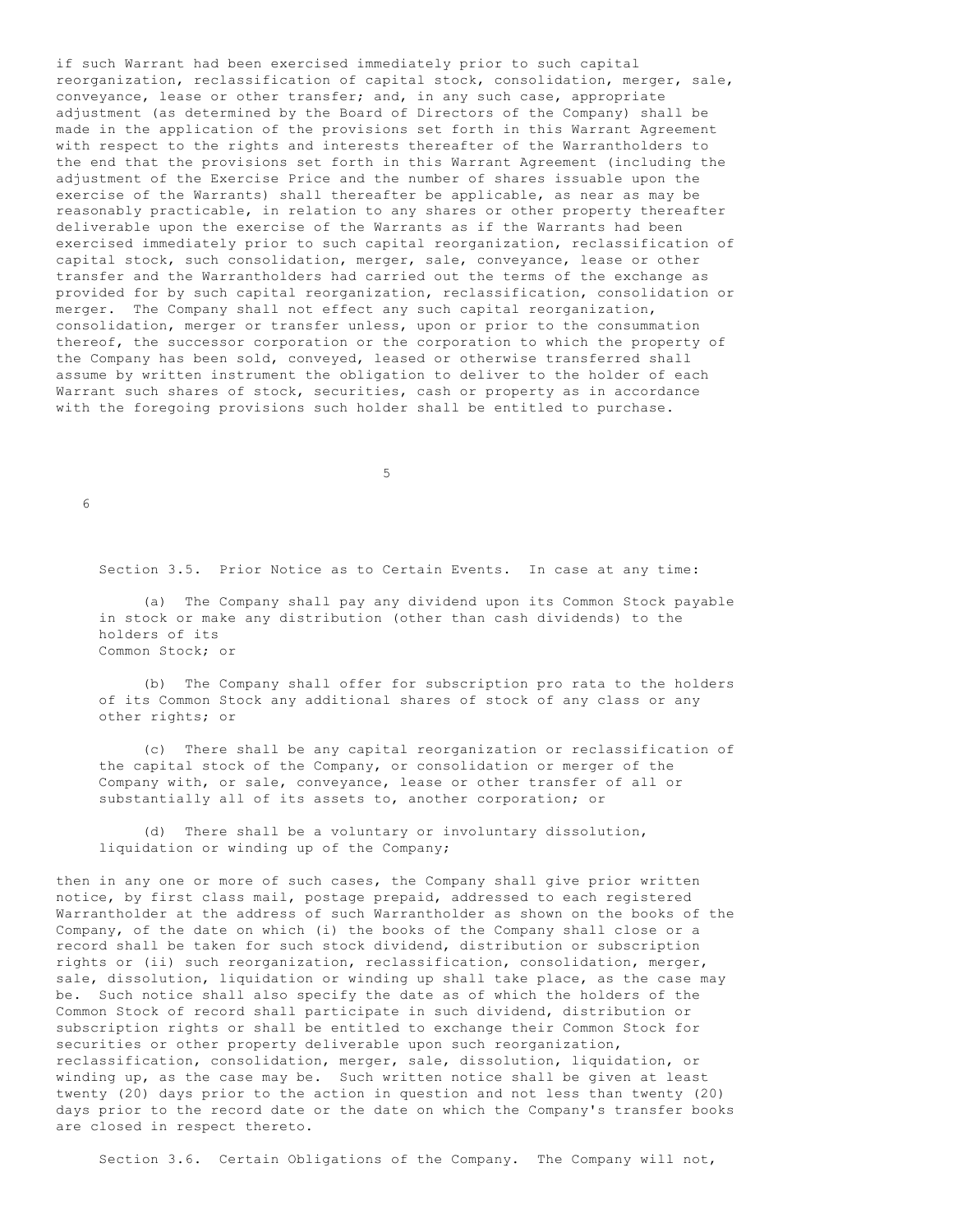by amendment of its articles of incorporation or through any reorganization, transfer of assets, consolidation, merger, dissolution, issue or sale of securities or any other voluntary action, avoid or seek to avoid the observance or performance of any of the terms of this Warrant Agreement or the Warrant Certificate, but will at all times in good faith assist in the carrying out of all such terms. Without limiting the generality of the foregoing, the Company (a) will take all such action as may be necessary or appropriate in order that the Company may validly and legally issue fully paid and nonassessable shares of such stock upon the exercise of all Warrants from time to time outstanding, and (b) will not (i) transfer all or substantially all of its properties and assets to any other person or entity, or (ii) consolidate with or merge into any other entity where the Company is not the continuing or surviving entity, or (iii) permit any other entity to consolidate with or merge into the Company where the Company is the continuing or surviving entity but, in connection with such consolidation or merger, the Common Stock then issuable upon the exercise of the Warrants shall be changed into or exchanged for shares or other securities or property of any other entity unless, in any such case, the other entity acquiring such properties and assets,

 $\sim$  6

7

continuing or surviving after such consolidation or merger or issuing or distributing such shares or other securities or property, as the case may be, shall expressly assume in writing and be bound by all the terms of this Warrant Agreement and the Warrant Certificates.

 Section 3.7. Reservation and Listing of Common Stock. The Company will at all times reserve and keep available, solely for issuance and delivery upon the exercise of the Warrants, all shares of Common Stock from time to time issuable upon such exercise. All such shares shall be authorized and, when issued upon such exercise, shall be validly issued, fully paid and nonassessable with no liability on the part of the holder thereof. The Company, at its expense, will list on each national securities exchange on which any Common Stock may at any time be listed, subject to official notice of issuance, and will maintain such listing of, the shares of Common Stock from time to time issuable upon the exercise of the Warrants.

 Section 3.8. Registration or Exemption for Common Stock. The Company will use its best efforts (a) at all times the Warrants are exercisable to maintain an effective registration statement under the Securities Act of 1933, as amended (the "Act"), covering Common Stock issuable upon exercise of the Warrants, (b) from time to time to amend or supplement the prospectus contained in such registration statement to the extent necessary in order to comply with applicable law, (c) to qualify for exemption from the registration requirements of the Act the Common Stock issuable upon exercise of the Warrants, and (d) to maintain exemptions or qualifications, in those jurisdictions in which the original registration statement relating to the Warrants was initially qualified, to permit the exercise of the Warrants and the issuance of the Common Stock pursuant to such exercise. The Warrant Agent shall have no responsibility for the maintenance of such exemptions or qualifications or for liabilities arising from the exercise or attempted exercise of Warrants in jurisdictions where exemptions or qualifications have not been maintained or are otherwise unavailable.

# ARTICLE IV. REDEMPTION OF WARRANTS

 Section 4.1. Redemption Price. The Warrants may be redeemed at the option of the Company, at any time 90 days after the date hereof following a period of 20 consecutive trading days where the per share average closing bid price of the Common Stock exceeds 120% of the Exercise Price, on notice as set forth in Section 4.2, and at a redemption price equal to \$.01 per Warrant. For purposes of this Section, the closing bid price of the Common Stock shall be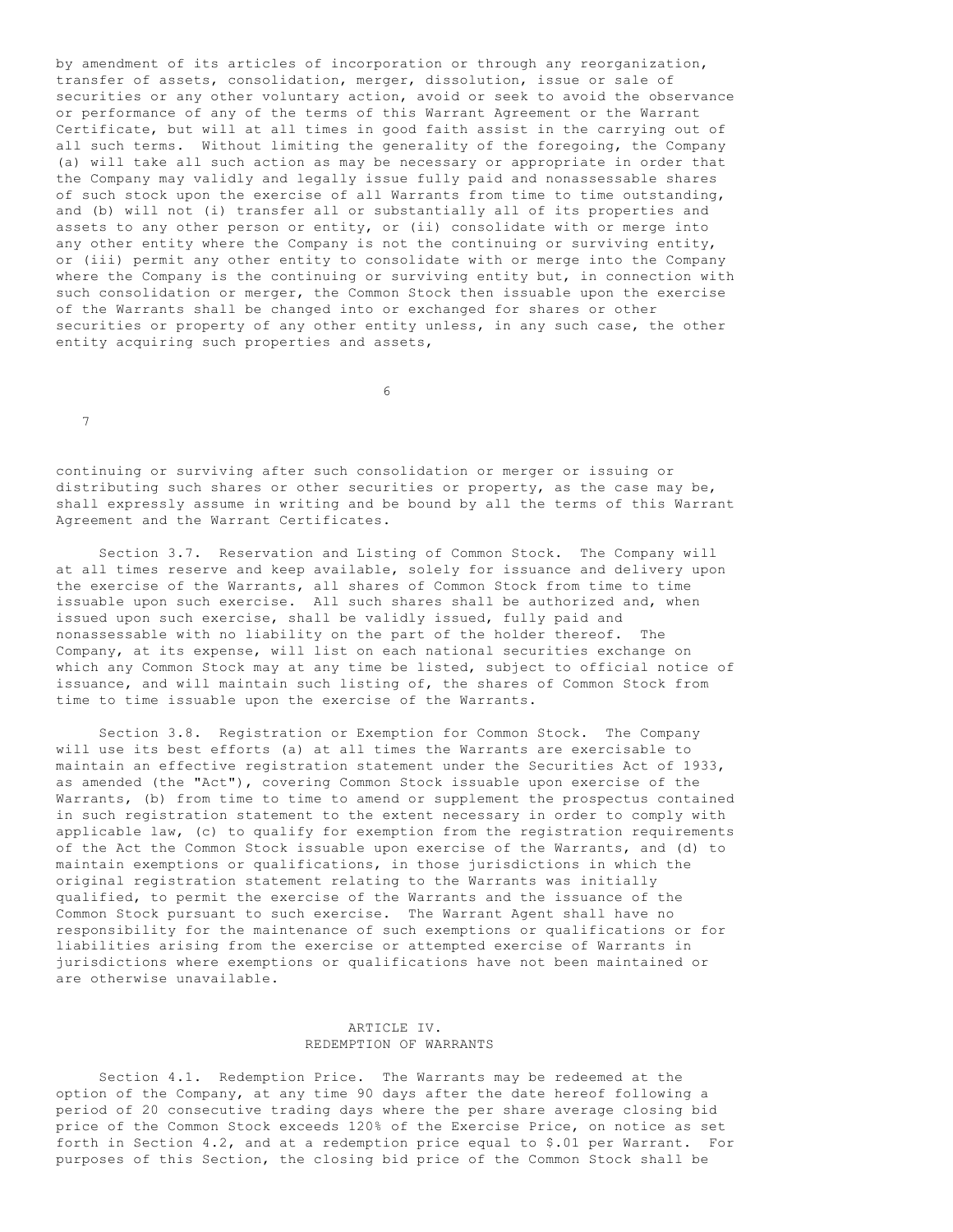determined by the closing bid price as reported by NASDAQ so long as the Common Stock is quoted on NASDAQ and, if the Common Stock is listed on a national securities exchange, shall be determined by the last reported sale price on the primary exchange on which the Common Stock is traded.

 Section 4.2. Notice of Redemption. In the case of any redemption of Warrants, the Company or, at its request, the Warrant Agent in the name of and at the expense of the Company shall give notice of such redemption to the holders of the Warrants to be redeemed as hereinafter provided in this Section 4.2. Notice of redemption to the holders of Warrants shall be given by

7

8

mailing by first-class mail a notice of such redemption not less than 30 days prior to the date fixed for redemption. Any notice which is given in the manner herein provided shall be conclusively presumed to have been duly given, whether or not the holder receives the notice. In any case, failure duly to give such notice, or any defect in such notice, to the holder of any Warrant Certificate shall not affect the validity of the proceedings for the redemption of Warrants represented by any other Warrant Certificate. Each such notice shall specify the date fixed for redemption, the place of redemption and the redemption price of \$.01 at which each Warrant is to be redeemed, and shall state that payment of the redemption price of the Warrants will be made on surrender of the Warrants at such place of redemption, and that if not exercised by the close of business on the date fixed for redemption, the exercise rights of the Warrants identified for redemption shall expire unless extended by the Company. Such notice shall also state the current Exercise Price and the date on which the right to exercise the Warrants will expire unless extended by the Company.

 Section 4.3. Payment of Warrants on Redemption; Deposit of Redemption Price. If notice of redemption shall have been given as provided in Section 4.2, the redemption price of \$.01 per Warrant shall, unless the Warrant is theretofore exercised pursuant to the terms hereof, become due and payable on the date and at the place stated in such notice. On and after such date of redemption, provided that cash sufficient for the redemption thereof shall then be deposited by the Company with the Warrant Agent for that purpose, the exercise rights of the Warrants identified for redemption shall expire. On presentation and surrender of Warrant Certificates at such place of payment in such notice specified, the Warrants identified for redemption shall be paid and redeemed at the redemption price of \$.01 per Warrant. Prior to the date fixed for redemption, the Company shall deposit with the Warrant Agent an amount of money sufficient to pay the redemption price of all the Warrants identified for redemption. Any monies which shall have been deposited with the Warrant Agent for redemption of Warrants and which are not required for that purpose by reason of exercise of Warrants shall be repaid to the Company upon delivery to the Warrant Agent of evidence satisfactory to it of such exercise.

# ARTICLE V. CERTAIN OTHER PROVISIONS RELATING TO RIGHTS OF HOLDERS OF WARRANT CERTIFICATES

 Section 5.1. No Rights of Shareholders. The Warrant Certificates shall be issued in registered form only. No Warrant Certificate shall entitle the holder thereof to any of the rights of a holder of shares of Common Stock of the Company, including, without limitation, the right to vote, to receive dividends and other distributions, or to receive any notice of, or to attend, meetings of holders of Common Stock or any other proceedings of the Company.

 Section 5.2. Loss, Theft, Destruction or Mutilation of Warrant Certificates. Upon receipt by the Warrant Agent of evidence reasonably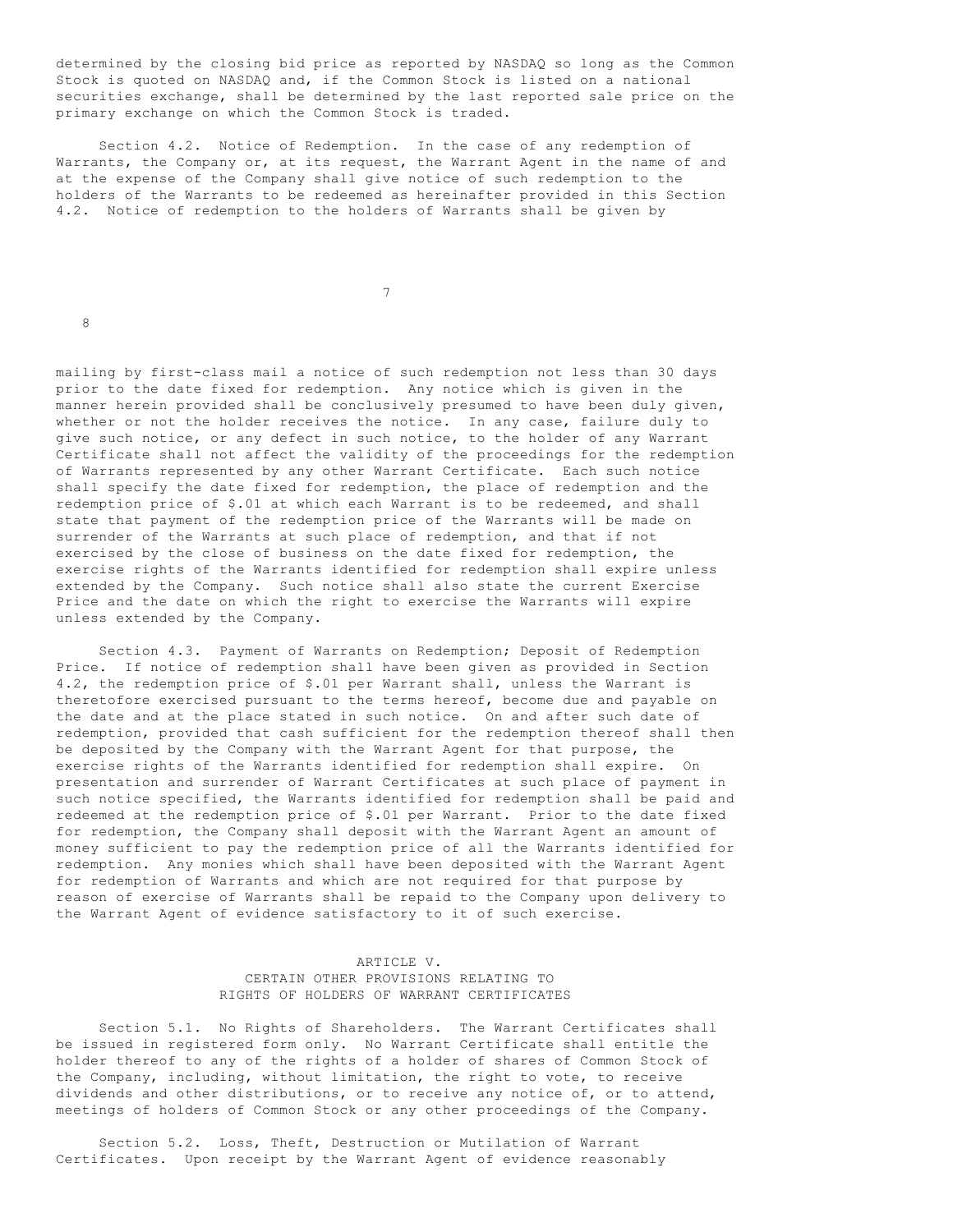satisfactory to the Warrant Agent of the loss, theft, destruction or mutilation of any Warrant Certificate, and (a) in the case of any such loss, theft, or destruction, upon delivery to the Warrant Agent of an indemnity bond in form and amount, and issued by a bonding company, reasonably satisfactory to the Company, or (b) in the case of any

8

 $\mathsf{Q}$ 

such mutilation, upon surrender to and cancellation by the Warrant Agent of such Warrant Certificate, the Company at its expense will execute and cause the Warrant Agent to countersign and deliver, in lieu thereof, a new Warrant Certificate of like tenor.

 Section 5.3. Transfer Agent; Cancellation of Warrant Certificates; Unexercised Warrants. Firstar Trust Company (and any successor), as transfer agent (the "Transfer Agent"), is hereby irrevocably authorized and directed at all times to reserve such number of authorized and unissued shares of Common Stock as shall be sufficient to permit the exercise in full of all Warrants from time to time outstanding. The Company will keep a copy of this Agreement on file with the Transfer Agent. The Warrant Agent, and any successor thereto, is hereby irrevocably authorized to requisition from time to time from the Transfer Agent certificates for shares of Common Stock required for exercise of Warrants. The Company will supply the Transfer Agent with duly executed certificates for shares of Common Stock for such purpose and will make available any cash required in settlement of fractional share interests. All Warrant Certificates surrendered upon the exercise or redemption of Warrants shall be cancelled by the Warrant Agent and shall thereafter be delivered to the Company; such cancelled Warrant Certificates, with the Purchase Form on the reverse thereof duly filled in and signed, shall constitute conclusive evidence as between the parties hereto of the numbers of shares of Common Stock which shall have been issued upon exercises of Warrants. Promptly after the last day on which the Warrants are exercisable (set forth in Section 2.1 above), the Warrant Agent shall certify to the Company the aggregate number of Warrants then outstanding and unexercised. No shares of Common Stock shall be subject to reservation with respect to Warrants not exercised prior to the time and date identified in Section 2.1 above as the last time and date at which Warrants may be exercised.

# ARTICLE VI. TRANSFER AND EXCHANGE OF WARRANT CERTIFICATES

 Section 6.1. Warrant Register; Transfer or Exchange of Warrant Certificates. The Warrant Agent shall cause to be kept at the principal office of the Warrant Agent a register (the "Warrant Register") in which, subject to such reasonable regulations as the Company may prescribe, provisions shall be made for the registration of transfers and exchanges of Warrant Certificates. Upon surrender for transfer or exchange of any Warrant Certificates, properly endorsed, to the Warrant Agent, the Warrant Agent at the Company's expense will issue and deliver to or upon the order of the holder thereof a new Warrant Certificate or Warrant Certificates of like tenor, in the name of such holder or as such holder (upon payment by such holder of any applicable transfer taxes) may direct, calling in the aggregate on the face or faces thereof for the number of shares of Common Stock called for on the face of the Warrant Certificate so surrendered. Any Warrant Certificate surrendered for transfer or exchange shall be cancelled by the Warrant Agent and shall thereafter be delivered to the Company.

 Section 6.2. Identity of Warrantholders. Until a Warrant Certificate is transferred in the Warrant Register, the Company and the Warrant Agent may treat the person in whose name the Warrant Certificate is registered as the absolute owner thereof and of the Warrants represented thereby for all purposes, notwithstanding any notice to the contrary, except that, if and when any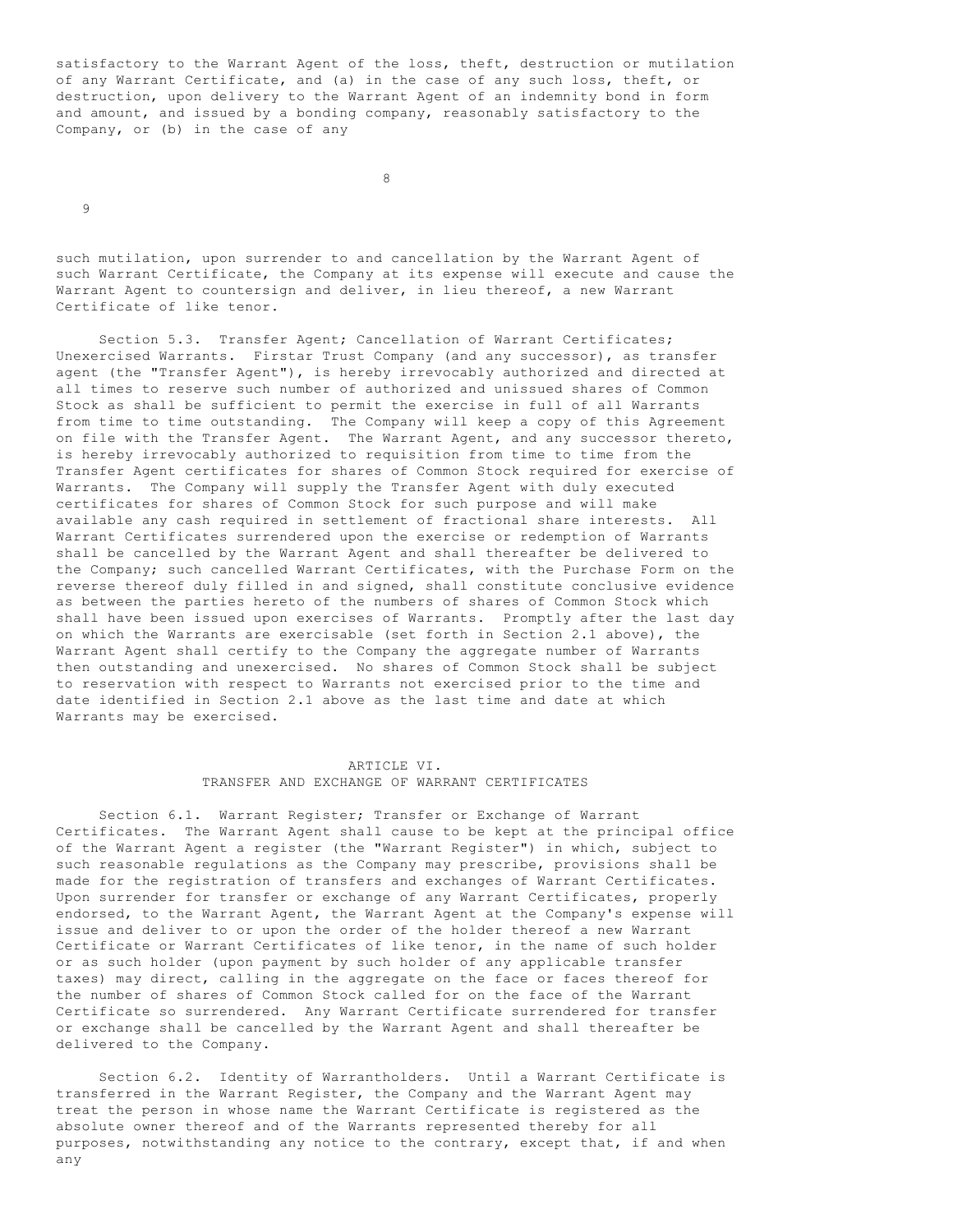Warrant Certificate is properly assigned in blank, the Company and the Warrant Agent may (but shall not be obligated to) treat the bearer thereof as the absolute owner of the Warrant Certificate and of the Warrants represented thereby for all purposes, notwithstanding any notice to the contrary.

## ARTICLE VII. CONCERNING THE WARRANT AGENT

 Section 7. 1. Taxes. The Company will, from time to time, promptly pay to the Warrant Agent, or make provision satisfactory to the Warrant Agent for the payment of, all taxes and charges that may be imposed by the United States or any State upon the Company or the Warrant Agent upon the transfer or delivery of shares of Common Stock upon the exercise of Warrants, but the Company shall not be obligated to pay any tax imposed in connection with any transfer involved in the delivery of a certificate for shares of Common Stock in any name other than that of the registered holder of the Warrant Certificate surrendered in connection with the purchase thereof.

Section 7.2. Replacement of Warrant Agent in Certain Circumstances.

 (a) The Warrant Agent may resign its duties and be discharged from all further duties and liabilities hereunder after giving thirty (30) days notice in writing to the Company, except that such shorter notice may be given as the Company shall, in writing, accept as sufficient. The Company may discharge the Warrant Agent at any time with or without reason, effective upon thirty (30) days written notice to the Warrant Agent or such shorter period as the Warrant Agent shall, in writing, accept as sufficient. If the office of Warrant Agent becomes vacant by resignation, discharge, incapacity to act or otherwise, the Company shall appoint in writing a new Warrant Agent, the principal office of which shall be in Minnesota. If the Company shall fail to make such appointment within a period of thirty (30) days after it has been notified in writing of such resignation or incapacity by the resigning or incapacitated Warrant Agent or by the holder of a Warrant Certificate, then the holder of any Warrant Certificate may apply to any court of competent jurisdiction for the appointment of a new Warrant Agent. Any new Warrant Agent, whether appointed by the Company or by such a court, shall be a corporation organized and doing business under the laws of the United States or of the State of Minnesota, of good standing, and having its principal office in Minnesota, which is authorized under such laws to exercise corporate trust powers and is subject to supervision or examination by Federal or State authority. Any new Warrant Agent appointed hereunder shall execute, acknowledge and deliver to the Company an instrument accepting such appointment hereunder and thereupon such new Warrant Agent without any further act or deed shall become vested with all the rights, powers, duties and responsibilities of the Warrant Agent hereunder with like effect as if it had been named as the Warrant Agent; but if for any reason it becomes necessary or expedient to have the former Warrant Agent execute and deliver any further assurance, conveyance, act or deed, the same shall be done and shall be legally and validly executed and delivered by the former Warrant Agent. Not later than the effective date of any such

11

10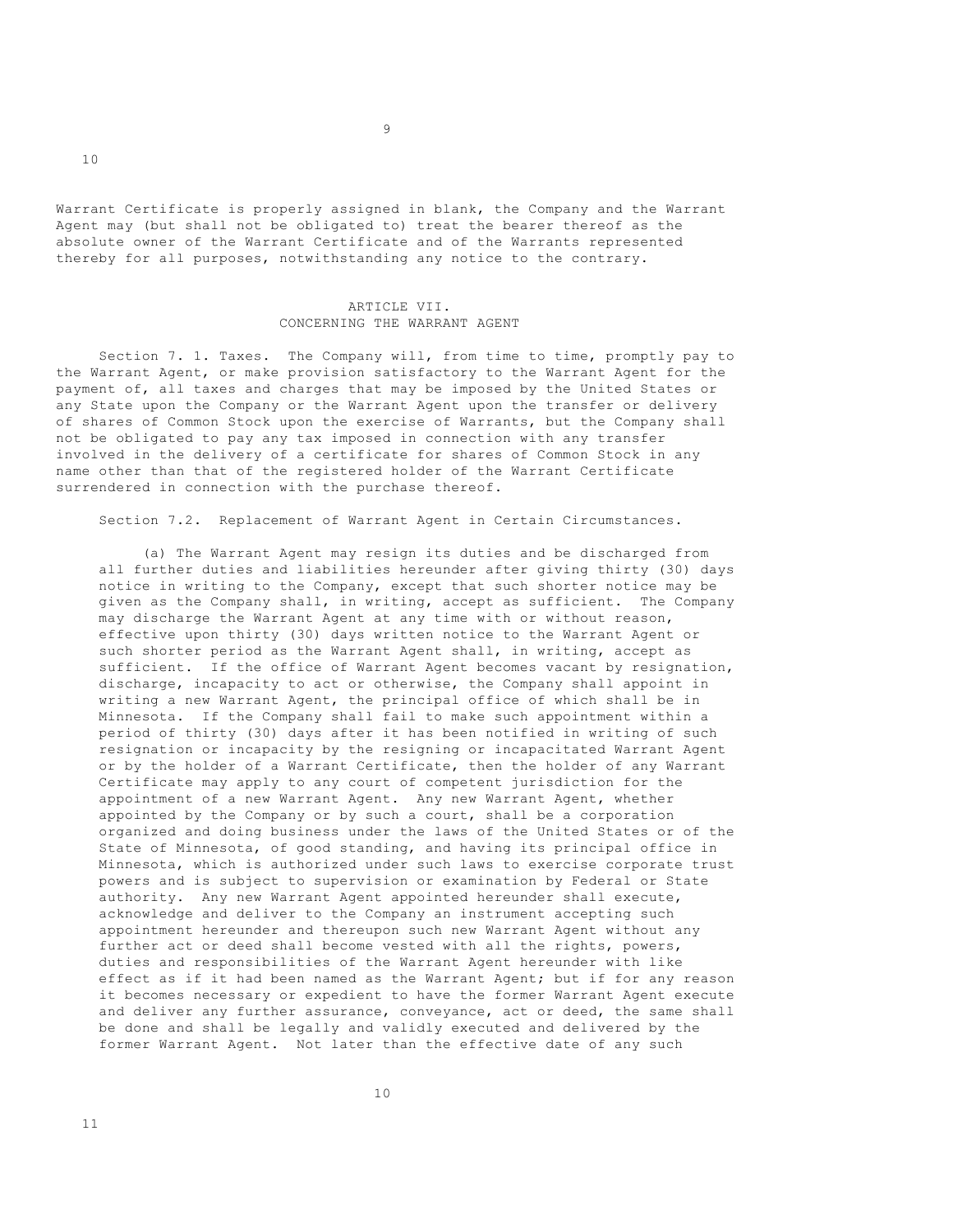appointment the Company shall file notice thereof with the former Warrant Agent. The Company shall promptly give notice of any such appointment to the holders of the Warrant Certificates by mail to their addresses as shown in the Warrant Register. Failure to file or give such notice, or any defect therein, shall not affect the legality or validity of the appointment of the successor Warrant Agent.

 (b) Any company into which the Warrant Agent or any new Warrant Agent may be merged or converted or with which it may be consolidated or any company resulting from any merger, conversion or consolidation to which the Warrant Agent or any new Warrant Agent shall be a party shall be the successor Warrant Agent under this Warrant Agreement without any further act; provided that if such company would not be eligible for appointment as a successor Warrant Agent under the provisions of paragraph (a) of this Section 7.2 the Company shall forthwith appoint a new Warrant Agent in accordance with such provisions. Any such successor Warrant Agent may adopt the prior countersignature of any predecessor Warrant Agent and deliver Warrant Certificates countersigned and not delivered by such predecessor Warrant Agent or may countersign Warrant Certificates either in the name of any predecessor Warrant Agent or the name of the successor Warrant Agent.

 Section 7.3. Remuneration of Warrant Agent. The Company will pay the Warrant Agent reasonable remuneration for its services as Warrant Agent hereunder and will reimburse the Warrant Agent upon demand for all expenditures that the Warrant Agent may reasonably incur in the execution of its duties hereunder.

Section 7.4. Further Assurances. The Company will perform, exercise, acknowledge and deliver or cause to be performed, executed, acknowledged and delivered all such further and other acts, instruments and assurances as may reasonably be required by the Warrant Agent for the carrying out or performing by the Warrant Agent of the provisions of this Warrant Agreement.

Section 7.5. Limitations on Liabilities of the Warrant Agent.

 (a) The Warrant Agent may consult with legal counsel (who may be legal counsel for the Company), and the opinion of such counsel shall be full and complete authorization and protection of the Warrant Agent as to any action taken or omitted by it in good faith and in accordance with such opinion.

 (b) Whenever, in the performance of its duties under this Warrant Agreement, the Warrant Agent shall deem it necessary or desirable that any matter be proved or established, or that any instructions with respect to the performance of its duties hereunder be given, by the Company prior to taking or suffering any action hereunder, such matter (unless other evidence in respect thereof be herein specifically prescribed) may be deemed to be conclusively proved and established, or such instructions may be given, by a certificate or instrument signed by an officer of the Company and delivered to the Warrant Agent; and such certificate or instrument shall be full authorization to the Warrant Agent for any action taken

12

 or suffered in good faith by it under the provisions of this Warrant Agreement in reliance upon such certificate or instrument; but in its discretion the Warrant Agent may in lieu thereof accept other evidence of such matter or may require such further or additional evidence as it may deem reasonable.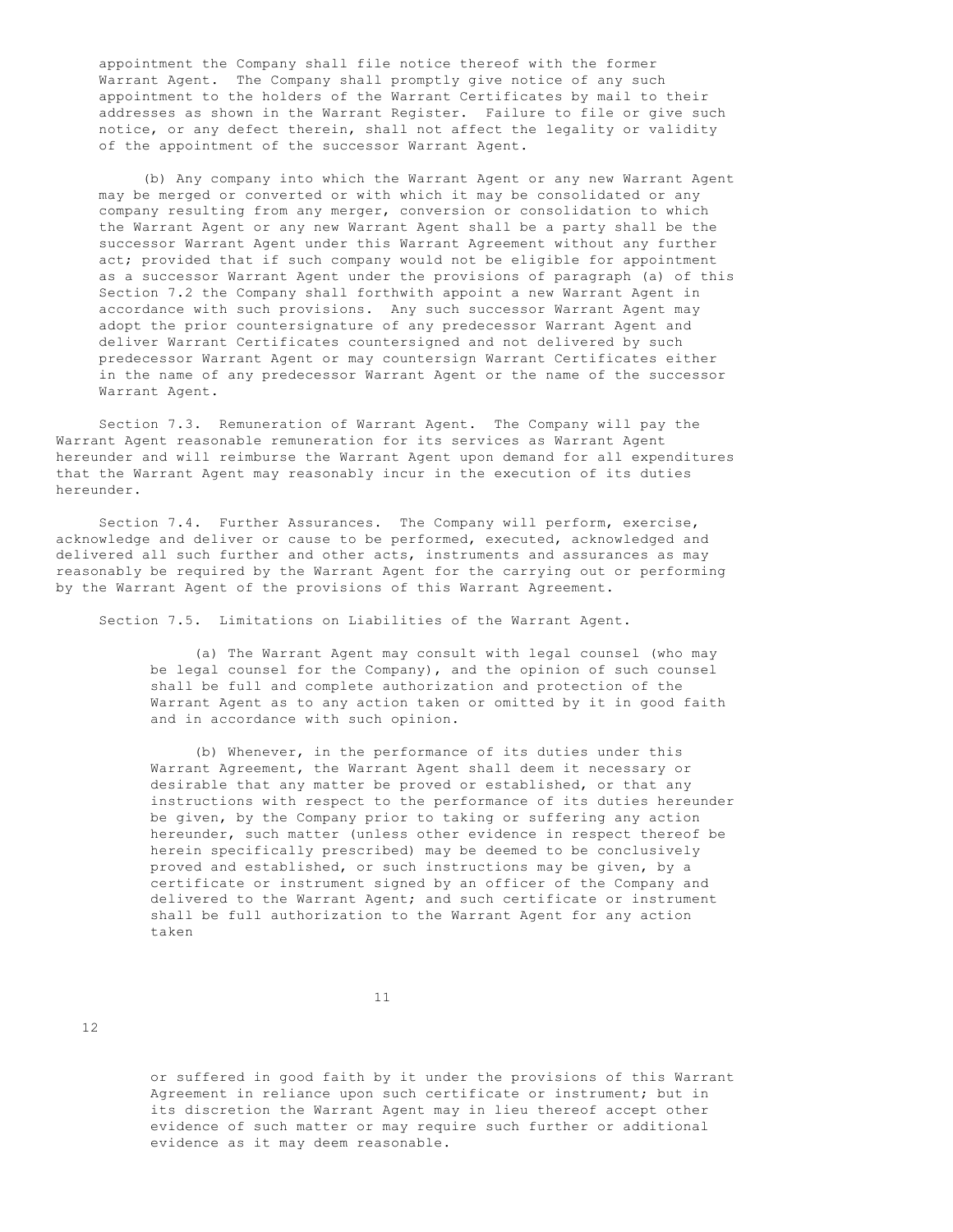(c) The Warrant Agent shall be liable hereunder only for its own negligence or willful misconduct. The Warrant Agent shall act hereunder solely as agent, and its duties shall be determined solely by the provisions hereof. The Company agrees to indemnify the Warrant Agent and save it harmless against any and all liabilities, including judgments, costs and counsel fees, for anything done or omitted by the Warrant Agent in the execution of this Warrant Agreement except as a result of the Warrant Agent's negligence or willful misconduct.

 (d) The Warrant Agent shall not be liable for or by reason of any of the statements of fact or recitals contained in this Warrant Agreement or in the Warrant Certificates (except its countersignature thereof) or be required to verify the same, but all such statements and recitals are and shall be deemed to have been made by the Company only.

 (e) The Warrant Agent shall not be under any responsibility in respect to the validity or execution of any Warrant Certificate (except its countersignature thereof); nor shall it be responsible for any breach by the Company of any covenant or condition contained in this Warrant Agreement or in any Warrant Certificate; nor shall it be responsible for the making of any adjustment in the Exercise Price, or number of shares issuable upon exercise of the Warrant Certificates or responsible for the manner, method or amount of any such adjustment or the facts that would require any such adjustment; nor shall it by any act hereunder be deemed to make any representation or warranty as to the authorization or reservation of any shares of Common Stock to be issued pursuant to this Warrant Agreement or any Warrant Certificate or as to whether any shares of Common Stock or other securities are or will be validly authorized and issued and fully paid and nonassessable.

 Section 7.6. Amendment and Modification. The Warrant Agent may, without the consent or concurrence of the holders of the Warrant Certificates, by supplemental agreement or otherwise, join with the Company in making any changes or corrections in this Warrant Agreement that they shall have been advised by counsel (a) are required to cure any ambiguity or to correct any defective or inconsistent provision or clerical omission or mistake or manifest error herein contained, (b) add to the obligations of the Company in this Warrant Agreement further obligations thereafter to be observed by it, or surrender any right or power reserved to or conferred upon the Company in this Warrant Agreement, or (c) do not or will not adversely affect, alter or change the rights, privileges or immunities of the holders of Warrant Certificates not provided for under this Warrant Agreement; provided, however, that any term of this Warrant Agreement or any Warrant Certificate may be changed, waived, discharged or terminated by an

12

13

instrument in writing signed by each party against which enforcement of such change, waiver, discharge or termination is sought, or by which the same is to be performed or observed.

# ARTICLE VIII. OTHER MATTERS

 Section 8.1. Successors and Assigns. All the covenants and provisions of this Warrant Agreement by or for the benefit of the Company or the Warrant Agent shall bind and inure to the benefit of their respective successors and assigns.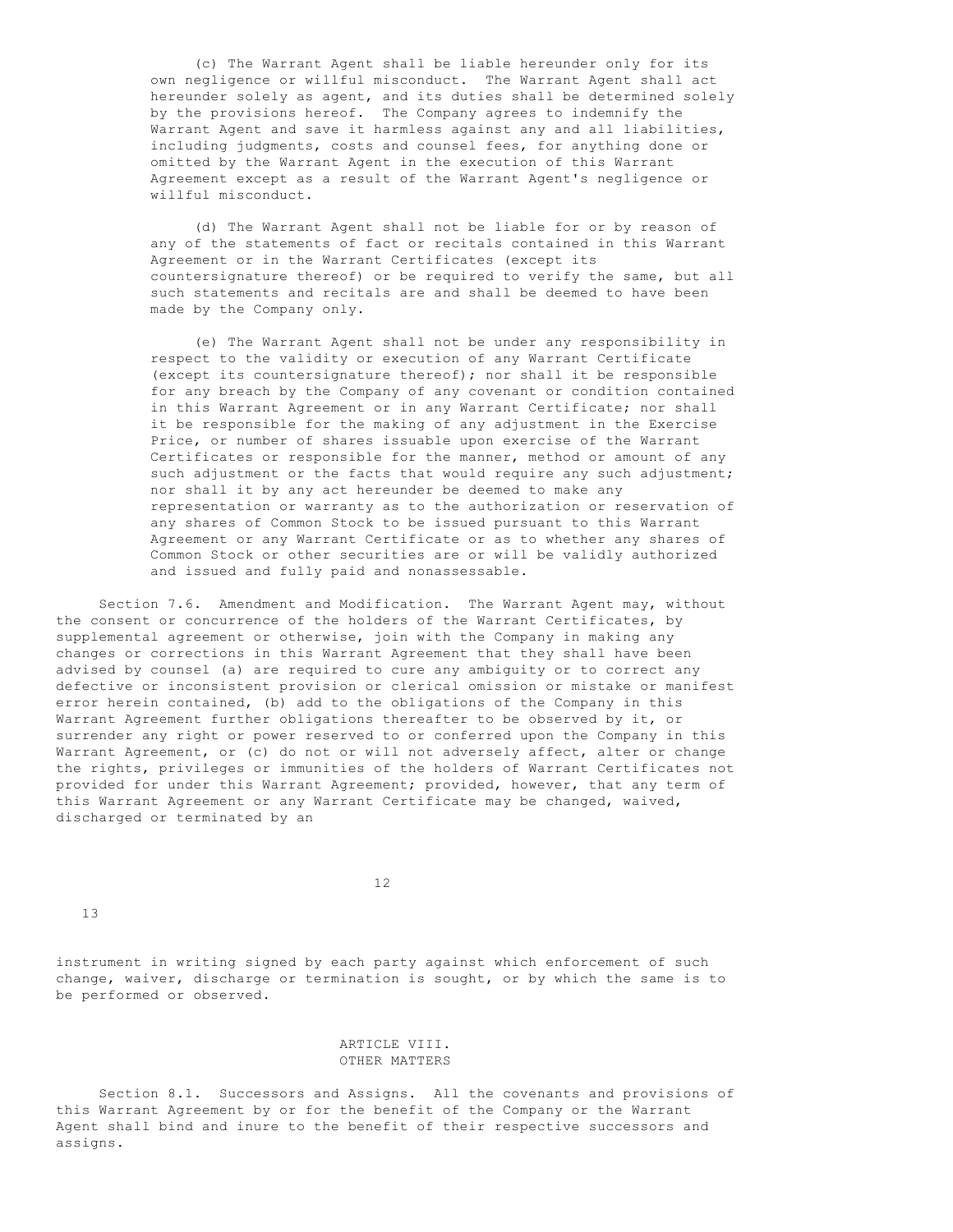Section 8.2. Notices. Any notice or demand authorized by this Warrant Agreement to be given or made by the Warrant Agent or by the holder of any Warrant Certificate to or on the Company shall be sufficiently given or made if sent by first class or registered mail, postage prepaid, addressed (until another address is filed in writing by the Company with the Warrant Agent) as follows:

 Famous Dave's of America, Inc. 12700 Industrial Park Boulevard, Suite 60 Plymouth, MN 55441

Any notice or demand authorized by this Warrant Agreement to be given or made by the holder of any Warrant Certificate or by the Company to or on the Warrant Agent shall be sufficiently given or made if sent by first class or registered mail, postage prepaid, addressed (until another address is filed in writing by the Warrant Agent with the Company) as follows:

> Firstar Trust Company 615 East Michigan Street Milwaukee, MI 53201-2077

 Section 8.3. Governing Law. This Warrant Agreement and the Warrant Certificates are being delivered in the State of Minnesota and shall be construed and enforced in accordance with and governed by the laws of such State.

 Section 8.4. No Benefits Conferred. Nothing in this Warrant Agreement expressed and nothing that may be implied from any of the provisions hereof is intended, or shall be construed, to confer upon, or give to, any person or corporation other than the Company, the Warrant Agent, and the holders of the Warrant Certificates, any right, remedy or claim under or by reason of this Agreement or of any covenant, condition, stipulation, promise or agreement herein; and all covenants, conditions, stipulations, promises and agreements in this Warrant Agreement contained shall be for the sole and exclusive benefit of the Company, the Warrant Agent, their respective successors and the holders of the Warrant Certificates.

13

14

 Section 8.5. Headings. The descriptive headings used in this Warrant Agreement are inserted for convenience only and shall not control or affect the meaning or construction of any of the provisions hereof.

 IN WITNESS WHEREOF, this Warrant Agreement has been duly executed by the parties hereto as of the day and year first above written.

FAMOUS DAVE'S OF AMERICA, INC.

By \_\_\_\_\_\_\_\_\_\_\_\_\_\_\_\_\_\_\_\_\_\_\_\_\_\_\_\_\_\_\_\_\_\_

Its Chief Executive Officer

FIRSTAR TRUST COMPANY

 $\, {\rm By} \,$ Its \_\_\_\_\_\_\_\_\_\_\_\_\_\_\_\_\_\_\_\_\_\_\_\_\_\_\_\_\_\_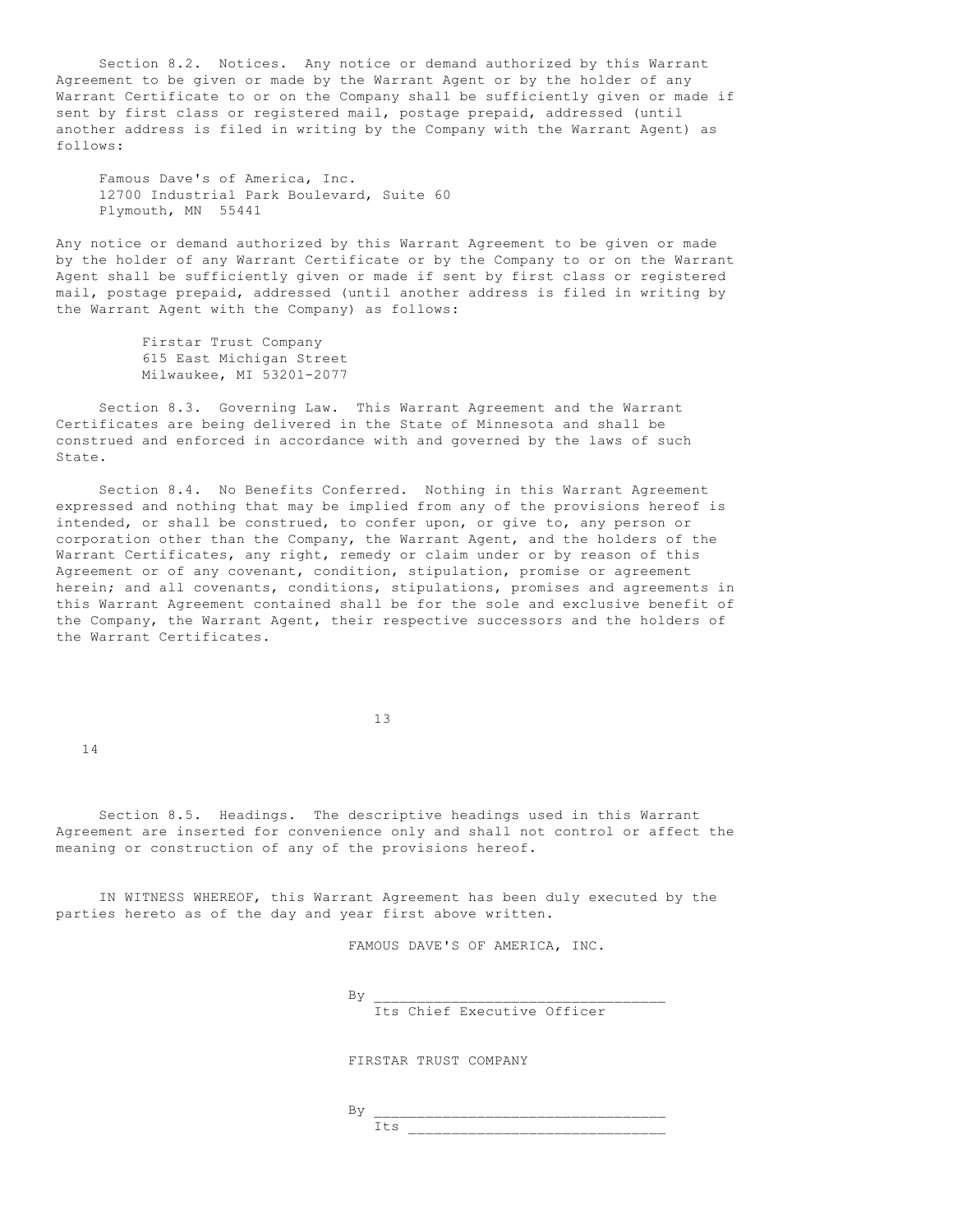#### EXHIBIT A

No.  $\blacksquare$  No.

15

 THIS WARRANT CERTIFICATE MAY BE TRANSFERRED SEPARATELY FROM THE COMMON STOCK CERTIFICATE WITH WHICH IT IS INITIALLY ISSUED

 EXERCISABLE ON OR BEFORE, AND VOID AFTER, 5:00 P.M. MINNEAPOLIS TIME OCTOBER \_\_\_\_\_, 2001

FAMOUS DAVE'S OF AMERICA, INC.

# WARRANTS TO PURCHASE COMMON STOCK OF FAMOUS DAVE'S OF AMERICA, INC. INCORPORATED UNDER THE LAWS OF THE STATE OF MINNESOTA

THIS CERTIFIES that CUSIP 307068 11 4

or assigns, is the owner of the number of Warrants set forth above, each of which represents the right to purchase from Famous Dave's of America, Inc., a Minnesota corporation (the "Company"), at any time on or before 5:00 Minneapolis time, October \_\_\_, 2001, upon compliance with and subject to the conditions set forth herein and in the Warrant Agreement hereinafter referred to, one share (subject to adjustments referred to below) of the Common Stock of the Company (such shares or other securities or property purchasable upon exercise of the Warrants being herein called the "Shares"), by surrendering this Warrant Certificate, with the Purchase Form on the reverse side duly executed, at the principal office of Firstar Trust Company, or its successor, as warrant agent (the "Warrant Agent"), and by paying in full, in cash or by certified or official bank check payable to the order of the Company, the exercise price of \$8.50 per share.

 Upon any exercise of less than all the Warrants evidenced by this Warrant Certificate, there shall be issued to the holder a new Warrant Certificate in respect of the Warrants as to which this Warrant Certificate was not exercised.

 Upon the surrender for transfer or exchange hereof, properly endorsed, to the Warrant Agent, the Warrant Agent at the Company's expense will issue and deliver to the order of the holder hereof, a new Warrant Certificate or Warrant Certificates of like tenor, in the name of such holder or as such holder (upon payment by such holder of any applicable transfer taxes) may

direct, calling in the aggregate on the face or faces thereof for the number of shares of Common Stock called for on the face hereof.

14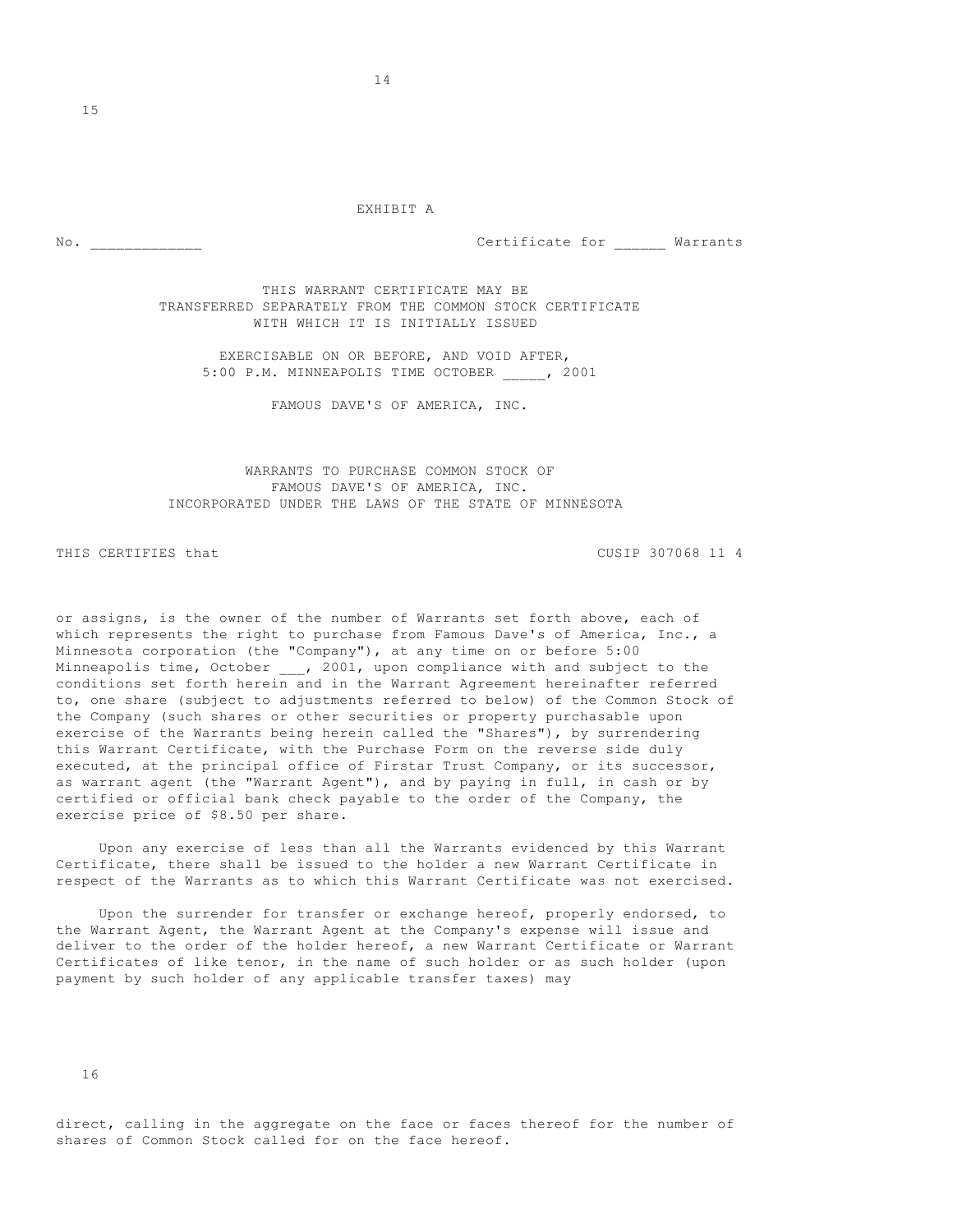The Warrant Certificates are issued only as registered Warrant Certificates. Until this Warrant Certificate is transferred in the Warrant Register, the Company and the Warrant Agent may treat the person in whose name this Warrant Certificate is registered as the absolute owner hereof and of the Warrants represented hereby for all purposes, notwithstanding any notice to the contrary.

 This Warrant Certificate is issued under the Warrant Agreement dated as of October , 1996 between the Company and the Warrant Agent. The Warrant Agreement is hereby incorporated by reference into this Warrant Certificate and this Warrant Certificate is subject to the terms and provisions contained in said Warrant Agreement, to all of which terms and provisions the registered holder of this Warrant Certificate consents by acceptance hereof. Copies of said Warrant Agreement are on file at the principal office of the Warrant Agent in Milwaukee, Wisconsin, and may be obtained by writing to the Warrant Agent.

 The number of Shares receivable upon the exercise of the Warrants represented by this Warrant Certificate and the exercise price per share are subject to adjustment upon the happening of certain events specified in the Warrant Agreement.

 No fractional Shares of the Company's Common Stock will be issued upon the exercise of Warrants. As to any final fraction of a share which a holder of Warrants exercised in the same transaction would otherwise be entitled to purchase on such exercise, the Company shall pay a cash adjustment in lieu of any fractional Share determined as provided in the Warrant Agreement.

 The Warrants may be redeemed at the option of the Company, at any time following a period of 10 consecutive trading days where the per share average closing bid price of the Common Stock exceeds 120% of the Exercise Price, on notice as set forth in the Warrant Agreement, and at a redemption price equal to \$.01 per Warrant. If notice of redemption shall have been given as provided in the Warrant Agreement and cash sufficient for the redemption be deposited by the Company for that purpose, the exercise rights of the Warrants identified for redemption shall expire at the close of business on such date of redemption unless extended by the Company.

 This Warrant Certificate shall not entitle the holder hereof to any of the rights of a holder of Common Stock of the Company, including, without limitation, the right to vote, to receive dividends and other distributions, to exercise any preemptive right, or to receive any notice of, or to attend meetings of holders of Common Stock or any other proceedings of the Company.

 This Warrant Certificate shall be void and the Warrants and any rights represented hereby shall cease unless exercised on or before 5:00 p.m. Minneapolis time on October \_\_\_, 2001, unless extended by the Company.

17

 This Warrant Certificate shall not be valid for any purpose until it shall have been countersigned by the Warrant Agent.

 WITNESS the facsimile signatures of the Company's duly authorized officers.

FAMOUS DAVE'S OF AMERICA, INC.

 $\mathbf{B} \mathbf{y}$  and  $\mathbf{y}$  and  $\mathbf{y}$  and  $\mathbf{y}$  and  $\mathbf{y}$  and  $\mathbf{y}$  and  $\mathbf{y}$  and  $\mathbf{y}$  and  $\mathbf{y}$  and  $\mathbf{y}$  and  $\mathbf{y}$  and  $\mathbf{y}$  and  $\mathbf{y}$  and  $\mathbf{y}$  and  $\mathbf{y}$  and  $\mathbf{y}$  and  $\mathbf{y}$ 

Chairman of the Board

By \_\_\_\_\_\_\_\_\_\_\_\_\_\_\_\_\_\_\_\_\_\_\_\_\_\_\_\_\_\_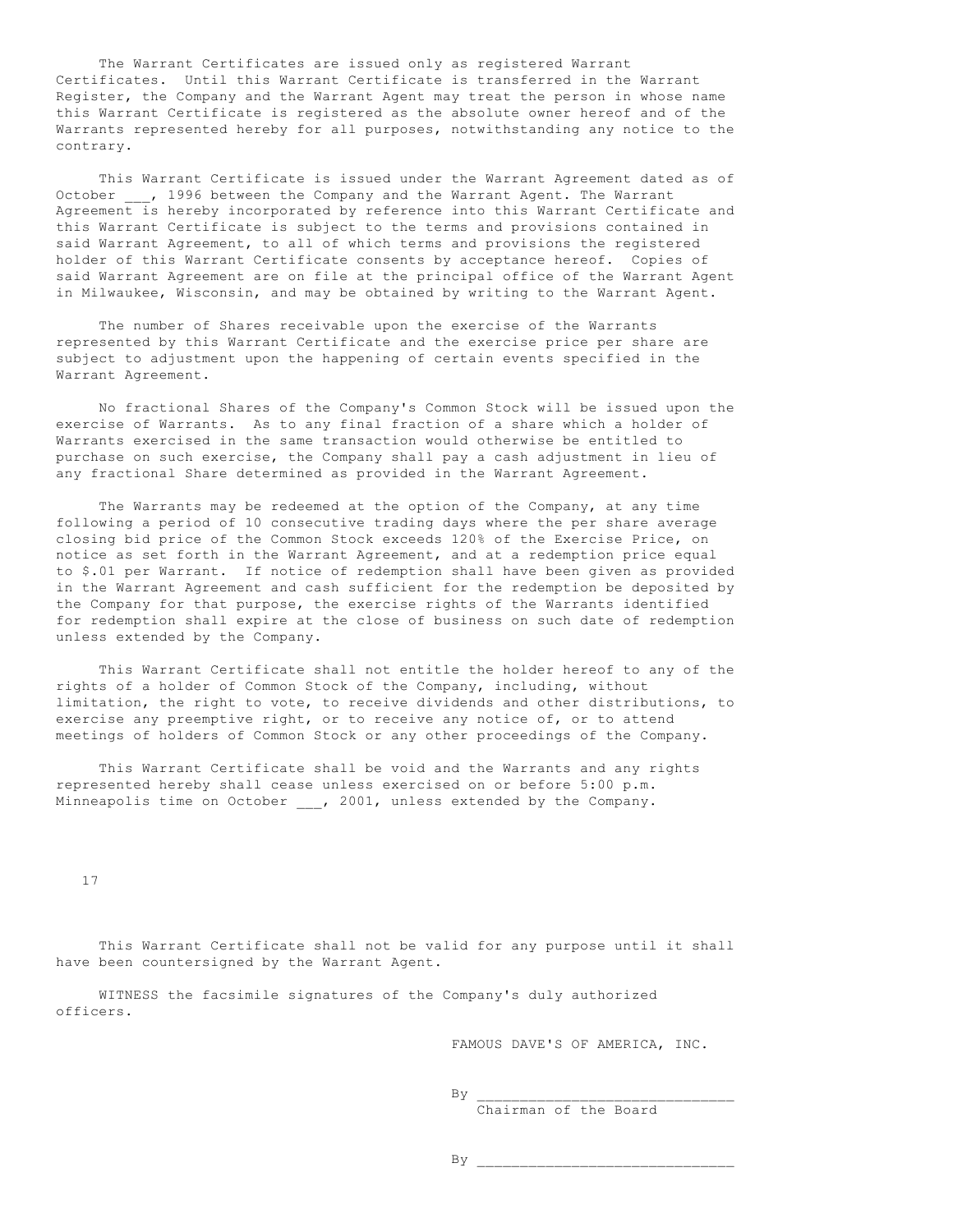Secretary

 COUNTERSIGNED AND REGISTERED: as Warrant Agent

FIRSTAR TRUST COMPANY

 $\mathbf{B} \mathbf{y}$  and  $\mathbf{y}$  and  $\mathbf{y}$  and  $\mathbf{y}$  and  $\mathbf{y}$  and  $\mathbf{y}$  and  $\mathbf{y}$  and  $\mathbf{y}$  and  $\mathbf{y}$  and  $\mathbf{y}$  and  $\mathbf{y}$  and  $\mathbf{y}$  and  $\mathbf{y}$  and  $\mathbf{y}$  and  $\mathbf{y}$  and  $\mathbf{y}$  and  $\mathbf{y}$ 

Authorized Officer

18

### [REVERSE OF WARRANT CERTIFICATE]

THE CORPORATION WILL FURNISH ANY SHAREHOLDER UPON REQUEST AND WITHOUT CHARGE, A COPY OF THE ARTICLES OF INCORPORATION AND A FULL STATEMENT OF THE DESIGNATIONS, PREFERENCES, LIMITATIONS, AND RELATIVE RIGHTS OF THE SHARES OF EACH CLASS OR SERIES AUTHORIZED TO BE ISSUED, SO FAR AS THEY HAVE BEEN DETERMINED, AND THE AUTHORITY OF THE BOARD TO DETERMINE THE RELATIVE RIGHTS AND PREFERENCES OF SUBSEQUENT CLASSES OR SERIES.

|  |               |  | TO: Famous Dave's of America, Inc. |  |
|--|---------------|--|------------------------------------|--|
|  |               |  | c/o Firstar Trust Company          |  |
|  | Warrant Agent |  |                                    |  |

 PURCHASE FORM (To be Executed by the Registered Holder in Order to Exercise of Warrant Certificates)

The undersigned hereby irrevocably elects to exercise \_\_\_\_\_\_\_\_\_\_\_\_\_\_\_\* of the Warrants represented by the Warrant Certificate and to purchase for cash the Shares issuable upon the exercise of said Warrants and requests that certificates for such Shares shall be issued in the name of

PLEASE INSERT SOCIAL SECURITY OR OTHER IDENTIFYING NUMBER OF REGISTERED HOLDER OF CERTIFICATE

|        | (Print Name)     |
|--------|------------------|
|        | (Address)        |
| Dated: | Signature:<br>__ |

\* Insert here the number of Warrants evidenced on the face of this Warrant Certificate (or, in the case of a partial exercise, the portion thereof being exercised), in either case without making any adjustment for additional Common Stock or any other securities or property or cash which, pursuant to the adjustment provisions referred to in this Warrant Certificate, may be deliverable upon exercise.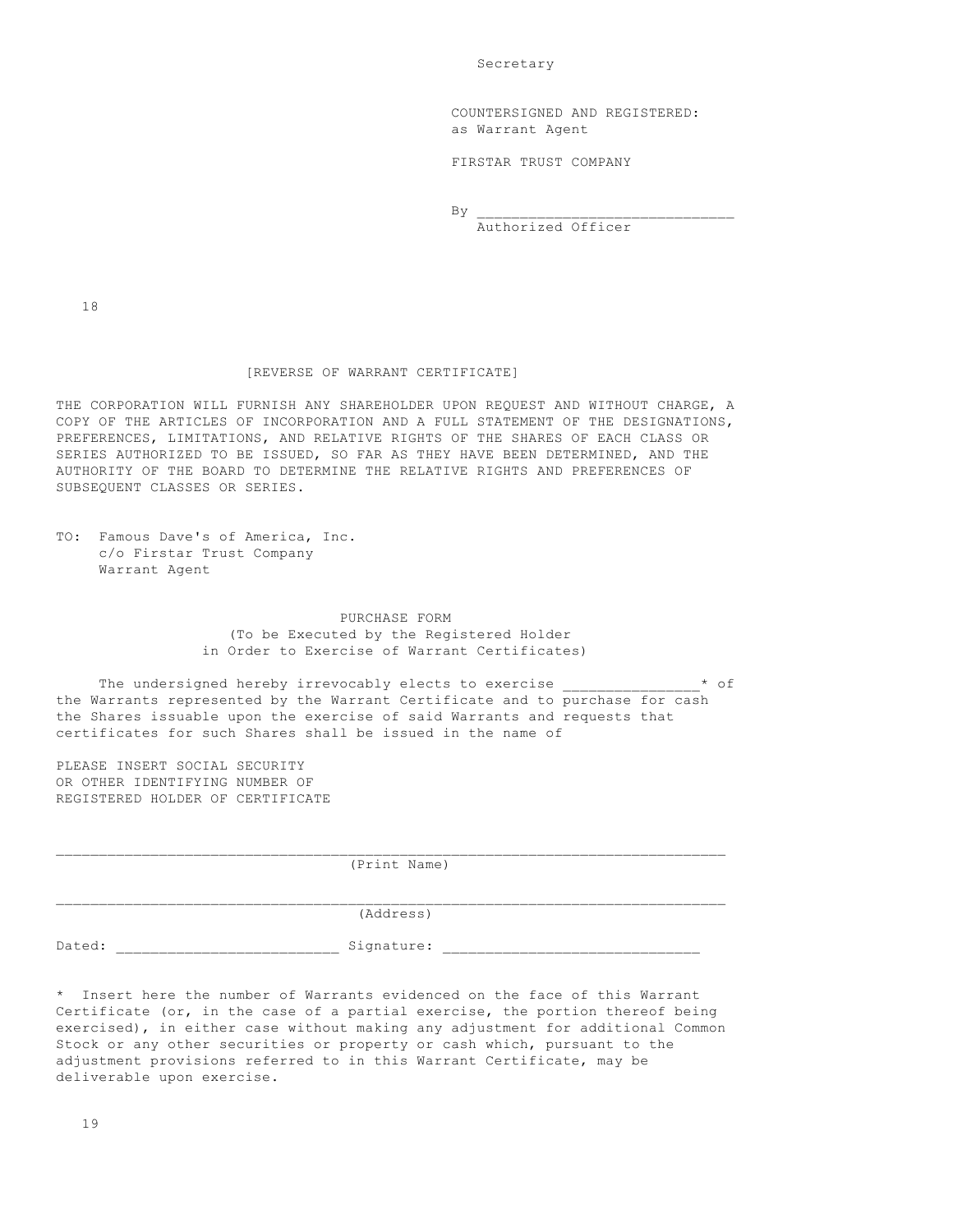| ASSIGNMENT FORM                                                                                                                                     |
|-----------------------------------------------------------------------------------------------------------------------------------------------------|
| (To be Executed by the Registered Holder                                                                                                            |
| in Order to Transfer Warrant Certificates)                                                                                                          |
| PLEASE INSERT SOCIAL SECURITY<br>OR OTHER IDENTIFYING NUMBER OF<br>ASSIGNEE                                                                         |
| FOR VALUE RECEIVED, the undersigned hereby sells, assigns, and transfers<br>--------------------------------- of the Warrants to purchase shares of |
| Common Stock represented by this Warrant Certificate unto                                                                                           |
|                                                                                                                                                     |
| (Please print or typewrite name and address including postal zip code of<br>assignee)                                                               |
|                                                                                                                                                     |
| and does hereby irrevocably constitute and appoint                                                                                                  |
| Attorney to transfer this Warrant Certificate on the records of the Company<br>with full power of substitution in the premises.                     |
|                                                                                                                                                     |
| SIGNATURE (S) GUARANTEED:                                                                                                                           |

# NOTICE

 The signature(s) to the Purchase Form or the Assignment Form must correspond to the name as written upon the face of this Warrant Certificate in every particular without alteration or enlargement or any change whatsoever.

89275-1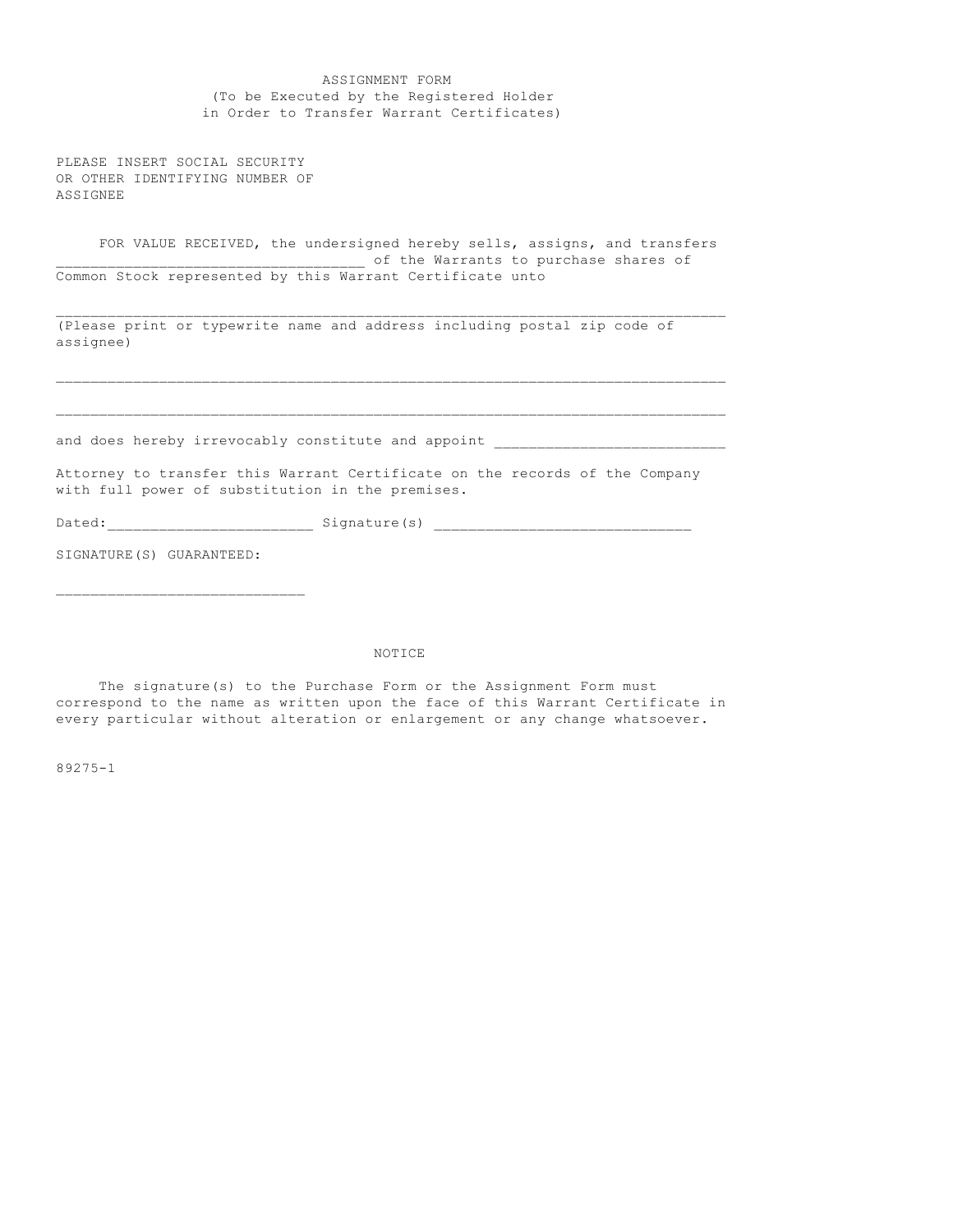[MASLON EDELMAN BORMAN & BRAND LETTERHEAD]

September 30, 1996

Famous Dave's of America, Inc. 12700 Industrial Park Boulevard, Suite 60 Minneapolis, Minnesota 55441

Re: Registration Statement on Form SB-2

Ladies and Gentlemen:

 We have acted on behalf of Famous Dave's of America, Inc. (the "Company") in connection with a Registration Statement on Form SB-2 (the "Registration Statement") filed by the Company with the Securities and Exchange Commission relating to Units (the "Units"), each consisting of one share (the "Unit Shares") of Common Stock, \$.01 par value (the "Common Stock") of the Company and one Class A Warrant (the "Warrants") to purchase one share of the Common Stock, and shares (the "Warrant Shares") of the Common Stock issuable upon exercise of the Warrants, all of which are to be issued by the Company. Upon examination of such corporate documents and records as we have deemed necessary or advisable for the purposes hereof and including and in reliance upon certain certificates by the Company, it is our opinion that:

 1. The Company is a validly existing corporation in good standing under the laws of the State of Minnesota.

 2. The Units, the Unit Shares, the Warrants and the Warrant Shares, when issued and sold as contemplated in the Registration Statement, will be validly issued, fully paid and non-assessable.

 We hereby consent to the filing of this opinion as an exhibit to the Registration Statement.

Very truly yours,

Maslon Edelman Borman & Brand, PLLP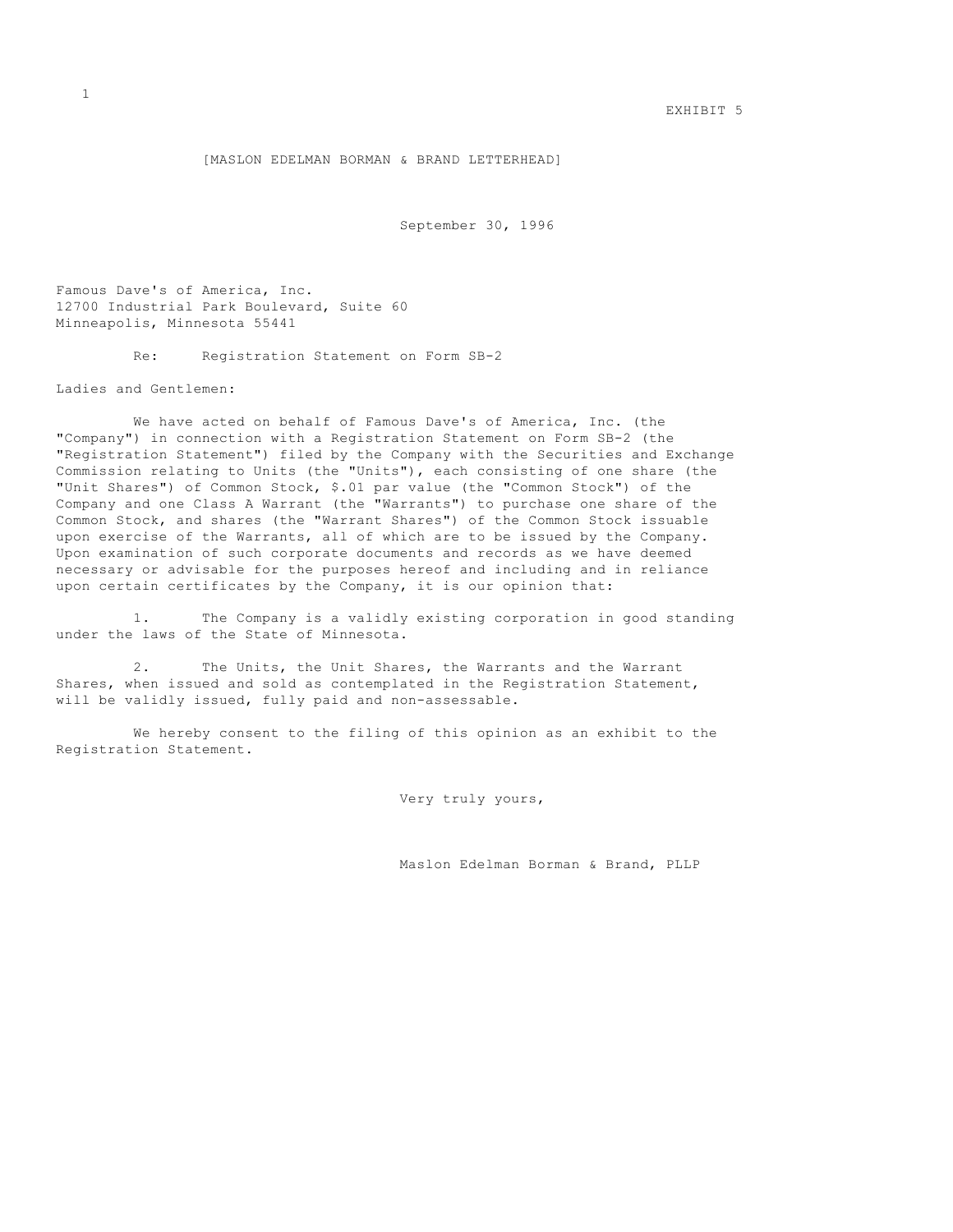# January 4, 1996

 Tenant shall use its best efforts to get approval from the City of Minneapolis to enclose the Farmers Market Area. In the event Tenant is unable to secure such approval and the Farmers Market Area is not enclosed and occupied by Tenant, then Landlord and Tenant shall modify the Lease to remove the Farmers Market Area from the Premises to adjust Annual Minimum Rent and Percentage Rent Breakpoints on a pro-rata basis.

|    | CALHOUN SQUARE ASSOCIATES<br>LANDLORD:<br>LIMITED PARTNERSHIP                                       |
|----|-----------------------------------------------------------------------------------------------------|
| By | Calhoun Square Associates<br>General Partner of Calhoun<br>Square Associates Limited<br>Partnership |
| By | RHH Limited Partnership<br>General Partner of Calhoun<br>Square Associates                          |
| By |                                                                                                     |
|    | General Partner of<br>RHH Limited Partnership                                                       |
|    | TENANT: LAKE & HENNEPIN BBQ<br>AND BLUES, INC.                                                      |
| By |                                                                                                     |
|    | Its                                                                                                 |

2

SHOPPING CENTER LEASE

CALHOUN SQUARE

Minneapolis, Minnesota

 LANDLORD: CALHOUN SQUARE ASSOCIATES LIMITED PARTNERSHIP

 TENANT: LAKE & HENNEPIN BBQ AND BLUES, INC.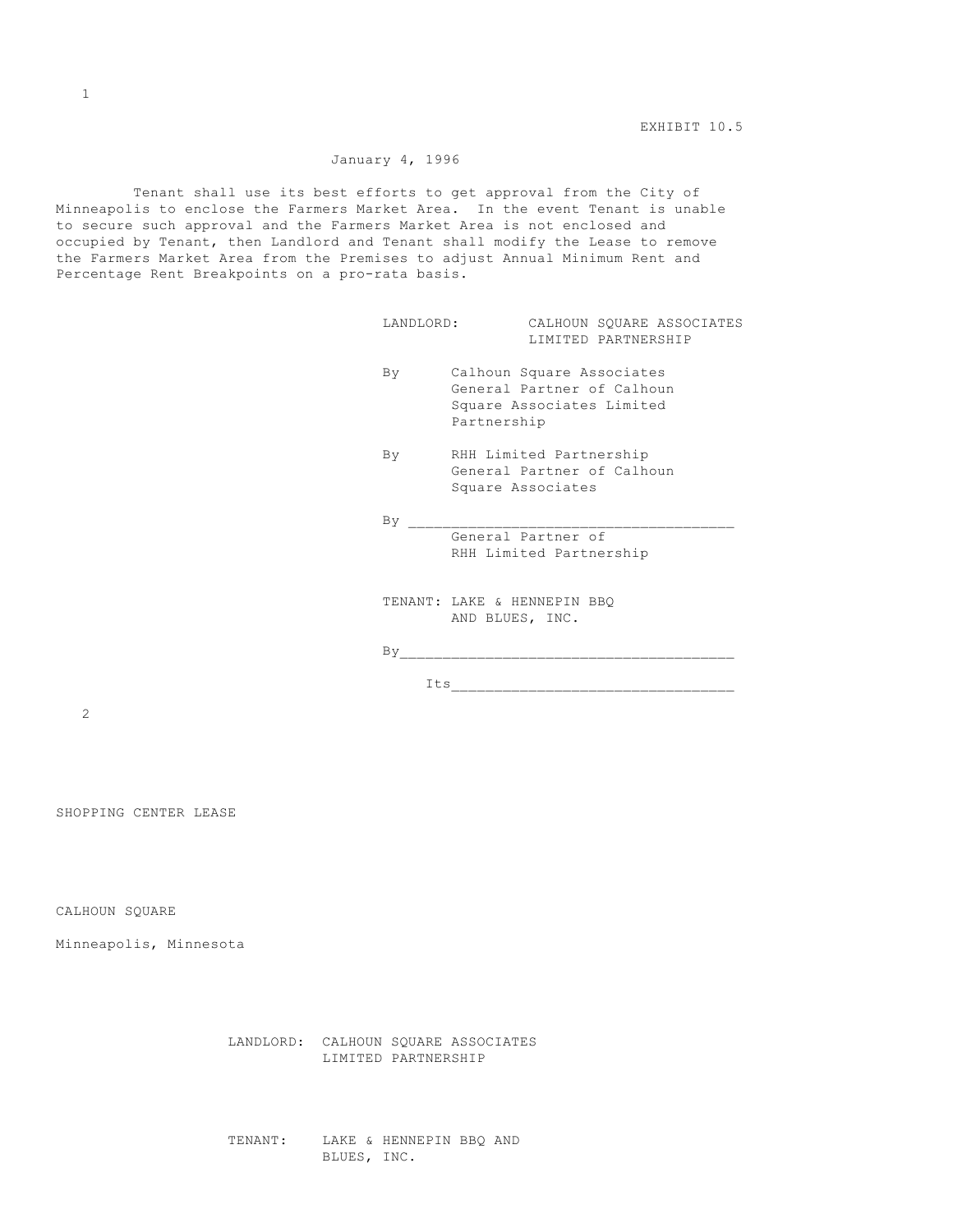3

# TABLE OF CONTENTS

| Article                                                                   | Page |
|---------------------------------------------------------------------------|------|
| I - PERTINENT DATA                                                        | -2   |
|                                                                           | 4    |
| $III -- TERN$                                                             | 6    |
| IV -- MINIMUM RENT                                                        | 6    |
| V -- PERCENTAGE RENT                                                      |      |
| VI - SALES REPORTS<br>. 10                                                |      |
| VII -- ADDITIONAL RENT<br>. 10                                            |      |
| VIII -- CONSTRUCTION AND PREPARATION OF LEASED PREMISES 11                |      |
| IX - USE OF PREMISES<br>. 12                                              |      |
| X -- OPERATION AND MAINTENANCE OF PARKING RAMP AND OTHER COMMON AREAS. 14 |      |
| XI -- REPAIRS<br>. 16                                                     |      |
| XII - INSTALLATIONS, ALTERATIONS AND SIGNS<br>. 18                        |      |
| XIII - UTILITIES<br>. 19                                                  |      |
| $XIV - TAXES$<br>. 20                                                     |      |
|                                                                           |      |
| XVI - INDEMNITY<br>. 24                                                   |      |
| XVII - INSURANCE<br>. 26                                                  |      |
| XVIII - ACCESS TO Premises                                                |      |
| XIX - DAMAGE BY FIRE OR OTHER CASUALTY 29                                 |      |
|                                                                           |      |
|                                                                           |      |
|                                                                           |      |
|                                                                           |      |
| XXIV - DEFAULT                                                            |      |
|                                                                           |      |

| XXVI - SURRENDER OF POSSESSION 42      |  |  |  |  |  |  |  |  |  |  |
|----------------------------------------|--|--|--|--|--|--|--|--|--|--|
| XXVII - FINANCIAL ABILITY OF TENANT 43 |  |  |  |  |  |  |  |  |  |  |
|                                        |  |  |  |  |  |  |  |  |  |  |
|                                        |  |  |  |  |  |  |  |  |  |  |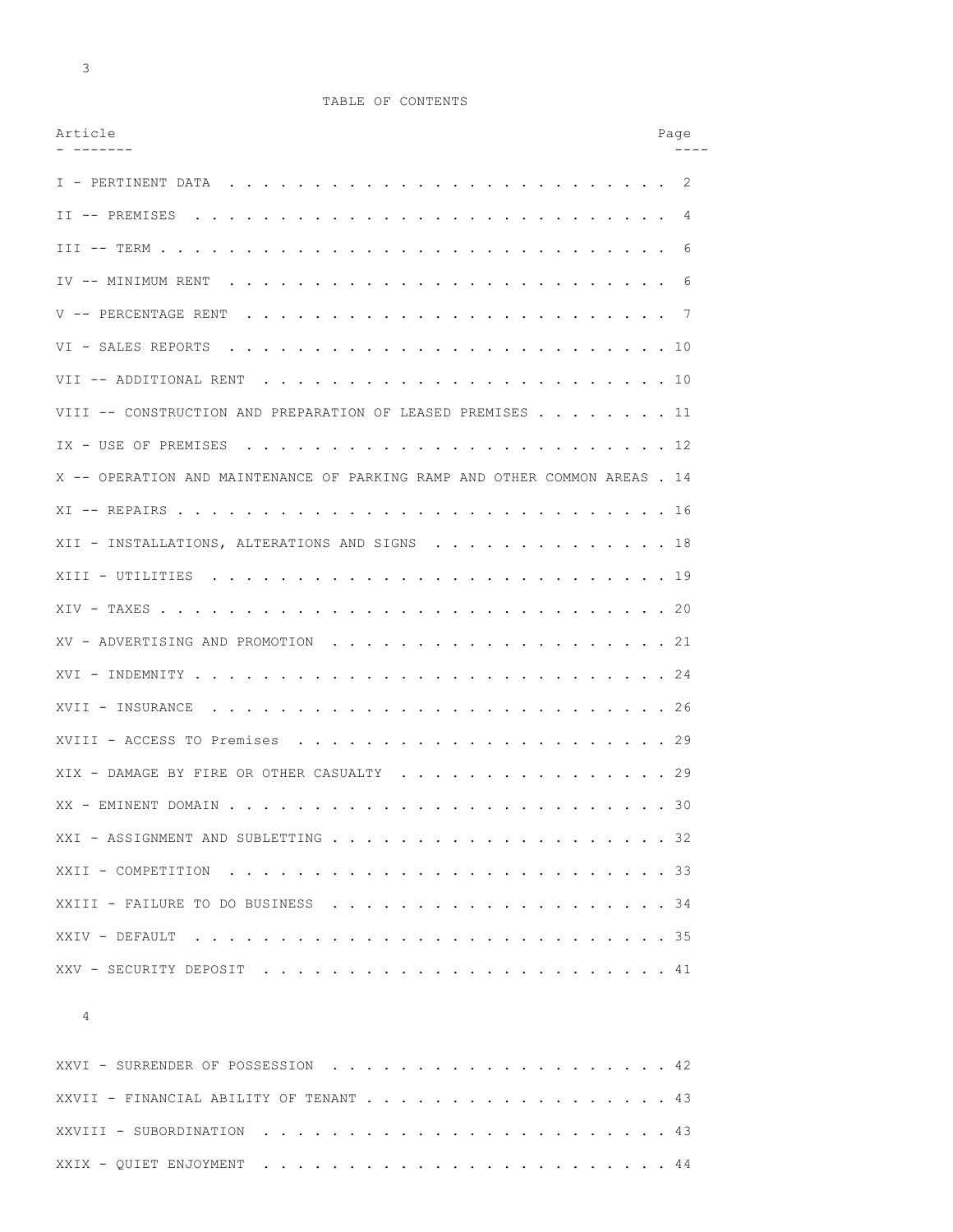| XXXII - RULES AND REGULATIONS, HOURS 45 |  |  |  |  |  |  |  |  |  |  |  |  |  |  |
|-----------------------------------------|--|--|--|--|--|--|--|--|--|--|--|--|--|--|
|                                         |  |  |  |  |  |  |  |  |  |  |  |  |  |  |
|                                         |  |  |  |  |  |  |  |  |  |  |  |  |  |  |

5

 $\overline{\phantom{a}}$  ,  $\overline{\phantom{a}}$  ,  $\overline{\phantom{a}}$  ,  $\overline{\phantom{a}}$  ,  $\overline{\phantom{a}}$  ,  $\overline{\phantom{a}}$  ,  $\overline{\phantom{a}}$  ,  $\overline{\phantom{a}}$  ,  $\overline{\phantom{a}}$  ,  $\overline{\phantom{a}}$  ,  $\overline{\phantom{a}}$  ,  $\overline{\phantom{a}}$  ,  $\overline{\phantom{a}}$  ,  $\overline{\phantom{a}}$  ,  $\overline{\phantom{a}}$  ,  $\overline{\phantom{a}}$ 

#### LEASE

This Lease Agreement, made and entered into this and  $\frac{dy}{dx}$  of January, 1996, by and between CALHOUN SQUARE ASSOCIATES LIMITED PARTNERSHIP, with offices at 3001 Hennepin Avenue South, Suite 301B, Minneapolis, Minnesota 55408, hereinafter called the "Landlord" and LAKE & HENNEPIN BBQ AND BLUES, INC., hereinafter called the "Tenant," with offices at

#### WITNESSETH:

 That, in consideration of the mutual covenants and agreements herein contained, Landlord and Tenant do hereby agree as follows:

#### ARTICLE I - PERTINENT DATA

 Each reference in this Lease to any of the following terms shall be construed to include the pertinent data set forth below.

 1. PREMISES: The area designated as space No. G-109, consisting of approximately 5,950 square feet, plus the patio adjacent thereto consisting of approximately 1,445 square feet (which area shall not be included in determining the gross leasable area of the Premises as provided in Article II, Section 3), and the currently existing farmers' market area (hereinafter the "Farmers Market Area") immediately east of space no. G-108 and G-109 consisting of approximately 1,050 square feet, all as further described in Article II. The leasable area as to which rent is payable is 7,000 square feet in aggregate.

 2. TERM: Fifteen full lease years, commencing on June 1, 1996 and ending on May 31, 2011. In addition, Tenant shall have options for two extended terms of five (5) years each as provided in Exhibit F, Section 8.

 3. PERMITTED USE: A full-service bar-b-que restaurant having a full-service bar and providing live blues entertainment with take-out dining available. In addition, Tenant shall be permitted to sell related merchandise bearing Tenant's trade name and/or logo, pre-recorded music by bands appearing live at the Premises, and merchandise such as t-shirts related to such bands, provided such merchandise and music sales shall be incidental to Tenant's primary restaurant, bar and entertainment use.

4. ANNUAL MINIMUM RENT:

 (a) For each year during the initial ten (10) years of the term of the Lease (i.e., through May 31, 2006), annual minimum rent shall be \$126,000 per year, payable \$10,500 per month.

 (b) Provided that Tenant completes its improvements (except for punch list items which do not prevent Tenant from operating) and opens for business on or before August 1, 1996 (subject to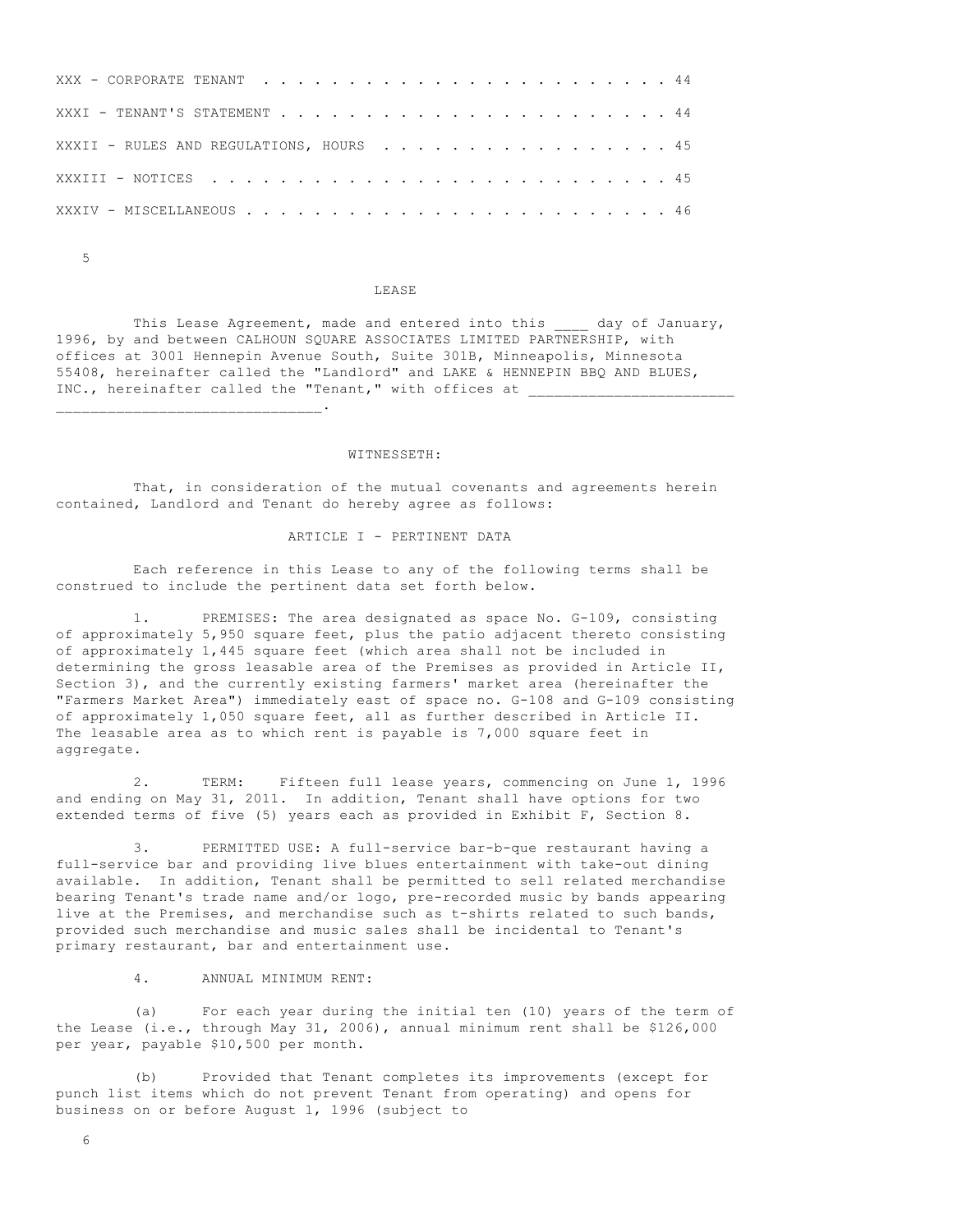delays by reason of Acts of God, the negligence of Landlord or unreasonable delays by Landlord in reviewing Tenant's plans and specifications or other cause beyond the control of Tenant, provided that Tenant shall promptly notify Landlord in writing of such delays and shall use due diligence to overcome such delays as expeditiously as possible), and further provided that Tenant has met the requirements of Exhibit F, Section 6 as to the cost of tenant improvements, and further provided that Tenant is not in default beyond applicable cure periods of any of the covenants, terms and conditions of the Lease to be performed by Tenant, Tenant shall have a credit of \$250,000 against the annual minimum rent next coming due hereunder. (See also Exhibit F, Section 69.)

 (c) For the five (5) years beginning on June 1, 2006 and ending May 31, 2011, annual minimum rent for each year during the first five (5) year extended term shall be \$168,000 per year, payable \$14,000 per month.

 (d) If Tenant effectively exercises the first option to extend the term of the Lease for an additional period of five (5) years beginning on June 1, 2011, annual minimum rent for each year during the first five (5) year extended term shall be \$182,000 per year, payable \$15,167 per month.

 (e) If Tenant effectively exercises the second option to extend the term of the Lease for an additional period of five (5) years beginning on June 1, 2016, annual minimum rent for each year during the second five (5) year extended term shall be \$210,000 per year, payable \$17,500 per month.

 5. PERCENTAGE RENT RATE: Five percent (5%) of annual gross sales. Accordingly, for each year during the initial ten (10) years of the Lease, Tenant shall pay percentage rent equal to 5% of annual gross sales in excess of \$2,520,000; for each year of the next five years (i.e., June 1, 2006 - May 31, 2011) of the Lease, Tenant shall pay percentage rent equal to 5% of annual gross sales in excess of \$3,360,000; for each year of the first option term of the Lease, Tenant shall pay percentage rent equal to 5% of annual gross sales in excess of \$3,640,000; and for each year of the second option term of the Lease, Tenant shall pay percentage rent equal to 5% of annual gross sales in excess of \$4,200,000. Notwithstanding anything to the contrary, provided that Tenant is not in default beyond applicable cure periods of any of the covenants, terms and conditions of the Lease to be performed by Tenant, Tenant shall have a credit against annual percentage rent coming due in each of the first five (5) full fiscal years of the initial term of \$12,500. The maximum credit for which Tenant is eligible hereunder shall be \$62,500. To the extent the full \$12,500 credit is not used in any year, it shall be lost, it being the agreement of the parties that the credits shall not be cumulative.

7

 6. TENANT'S TRADE NAME: Famous Dave's BAR-B-QUE or Famous Dave's BAR-B-QUE & Blues.

3

7. SECURITY DEPOSIT: \$0.00

 8. COMMENCEMENT DATE: June 1, 1996. Tenant shall have the right of early possession as provided in Exhibit F, Section 9 for purposes of preparing the Premises for occupancy.

 9. ADDITIONAL PROVISIONS: Exhibit F contains additional provisions and amendments to this Lease. In the event of any conflict between the provisions contained in Exhibit F and any other provision of this Lease and its Exhibits, the provisions of Exhibit F shall control.

#### ARTICLE II -- PREMISES

 SECTION 1. Landlord hereby leases to Tenant and Tenant hereby leases from Landlord for the term, at the rental and upon the covenants and conditions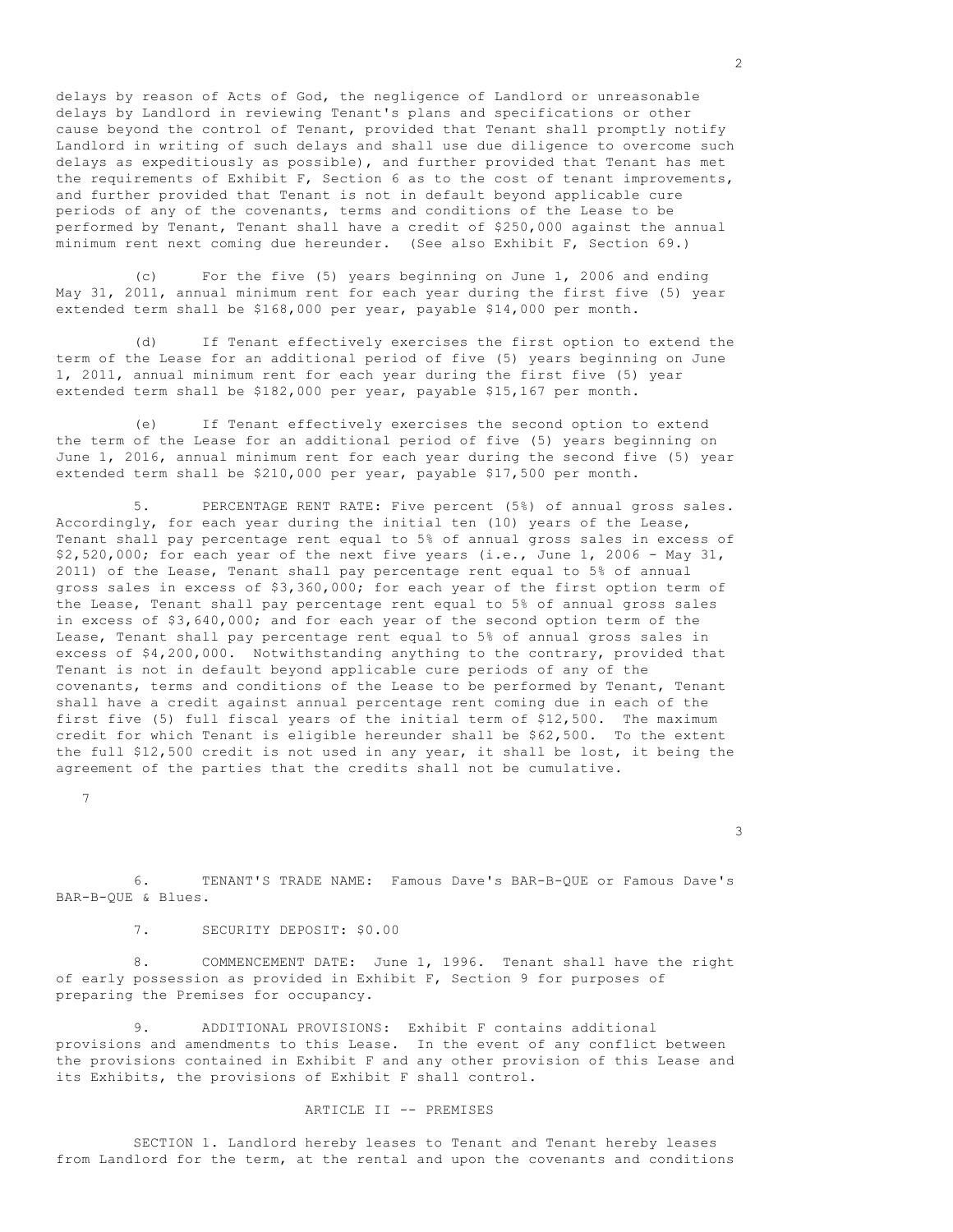set forth herein, the Premises outlined in red on Exhibit B. The Premises, having the gross leasable area as set forth in Article I, which Landlord and Tenant hereby conclusively agree represents the gross leasable area of the Premises for all purposes of this Lease, constitute a part of a shopping center, commonly known as Calhoun Square Shopping Center, at the Southeast corner of Hennepin Avenue and Lake Street, in the City of Minneapolis, County of Hennepin, State of Minnesota. The term "shopping center," as used herein, shall mean all land, buildings or other improvements owned or leased by Landlord within the boundaries of the tract indicated on Exhibit A. Landlord reserves the right to use the exterior walls and the roof of, and the right to install, maintain, use and repair pipes, ducts, conduits, vents and wires through, the Premises. Landlord shall be entitled to permit other tenants, utility companies and others to exercise such rights. Landlord and anyone else exercising such rights shall use reasonable efforts to avoid unreasonable interference or disturbance of Tenant's decoration or operations within the selling area of the Premises in connection with such installation. Notwithstanding the description of the Premises herein or the depiction of the shopping center on Exhibit B, Landlord may at any time, in its sole discretion, and with or without monetary gain to it or others, increase, reduce, rearrange or change the number, dimensions, or locations of the shopping center buildings, common areas, and parking areas as Landlord shall determine, or devote the same to other purposes either temporarily or permanently; add permanent or portable kiosks, carts or other sales facilities; build additional stories on any building or build adjoining the same; and change store sizes and the identity and type of other stores or tenancies. No such changes, or any of them, shall invalidate or affect this Lease nor result in any liability of Landlord to Tenant. Landlord and Tenant shall, on request by either, modify Exhibit B to reflect any such change(s).

8

 SECTION 2. The exhibits hereto set forth the general layout of the shopping center and may indicate certain existing or proposed store divisions and the identities and locations of certain tenants, but neither said exhibits nor anything else shall be deemed to be or contain any warranty, representation or agreement on the part of the Landlord that any of said matters shall be exactly as indicated on said exhibits or that any particular merchant shall open or remain open for business, or as to the identity, type, number or size of other stores or tenancies in the shopping center.

4

 SECTION 3. If, by reason of casualty, condemnation or a shift in the location of the Premises, the Premises shall be increased or reduced in size, then the gross leasable area of the premises shall be measured from the outside of exterior walls or of those walls facing corridors or stairways or other common areas and from the mid-point of walls common to adjacent tenant premises. No deduction shall be made for columns or other structural or mechanical elements within the Premises. If the Premises includes any mezzanine, terrace, deck, plaza or outdoor area, all of such area shall be included in calculating the gross leasable area of the Premises. If any storage areas are separately leased to Tenant, such areas shall be excluded in calculating the gross leasable area of the Premises.

 SECTION 4. The term "gross leasable area in the shopping center," as hereinafter used, shall be deemed to mean the total gross leasable area in all buildings in the shopping center (as initially constructed or as hereinafter enlarged or reduced) which is from time to time designated by Landlord for occupancy by tenants of the shopping center, excluding the square footage of building roofs, common areas (as defined in Article X hereof), outdoor sales areas, and any storage areas separately used by tenants. All measurements shall be made in the manner set forth in Section 3 of this Article.

#### ARTICLE III -- TERM

 SECTION 1. The term of this Lease and Tenant's obligation to pay rent and all other charges shall commence upon that date (hereinafter called the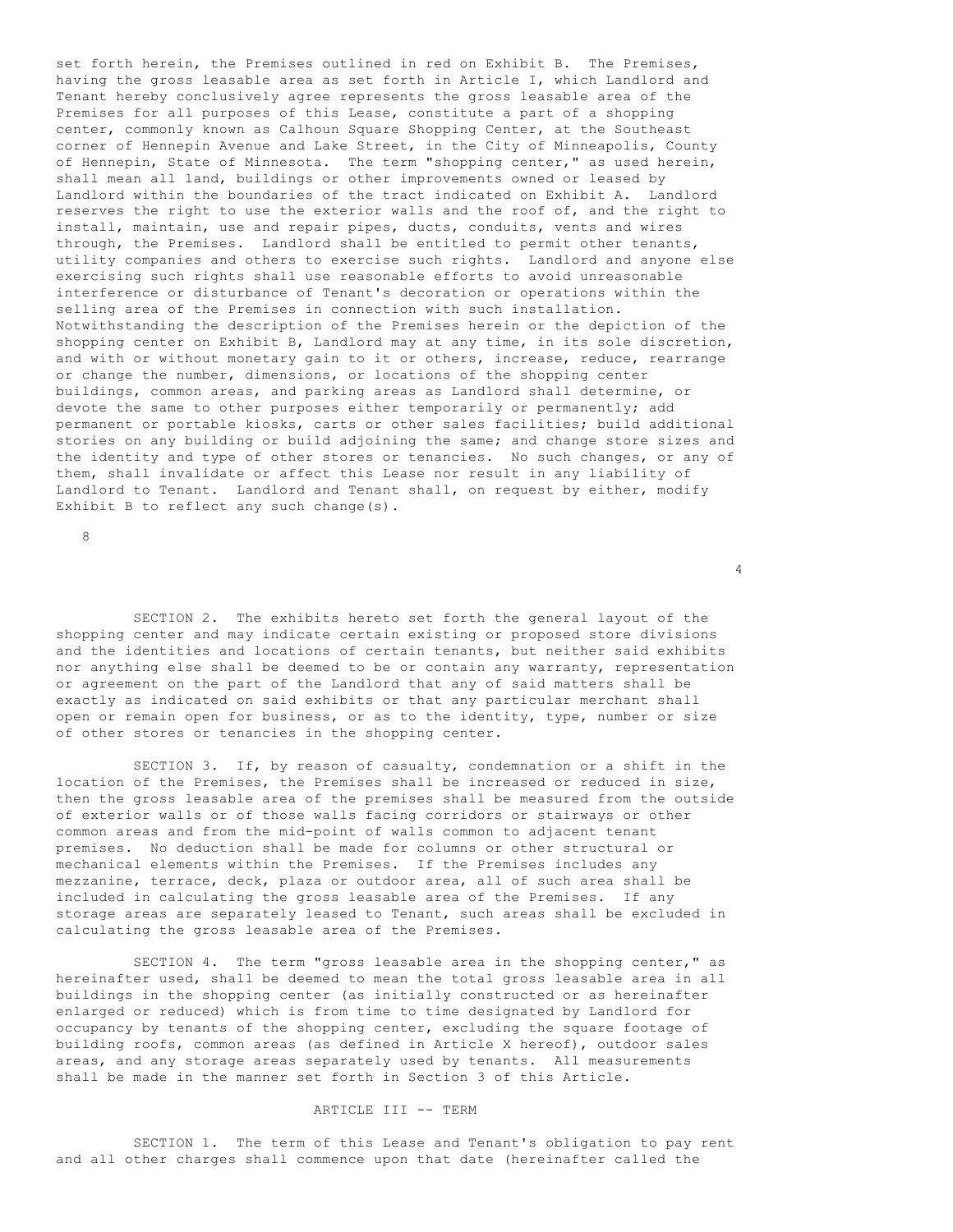"Commencement Date") which is the earlier of (a) the Commencement Date specified in Article I, or (b) the date upon which Tenant shall open the Premises for business to the public. The term of this Lease shall continue thereafter for the period specified in Article I. As used in this Lease, the term "lease year" means a 12 calendar month period beginning on the Commencement Date if it is the first day of a calendar month and otherwise beginning on the first day of the first full calendar month following the Commencement Date. If the Commencement Date is other than the first day of a calendar month, the period beginning on the Commencement Date and ending on the last day of the calendar

9

month in which the Commencement Date occurs shall be referred to as a "partial lease year."

 $\sim$  5

 SECTION 2. Within seven (7) days following the Commencement Date, Tenant shall deliver to Landlord a signed and completely filled in Tenant's Estoppel Certificate (in the form of Exhibit "D").

# ARTICLE IV -- MINIMUM RENT

 SECTION 1. The annual minimum rent payable during the term of this Lease shall be payable by Tenant in equal monthly installments, on or before the first day of each month, in advance, at the office of the Landlord or at such other place designated by Landlord, without prior demand therefore, and without any deduction or set-off whatsoever. If the Commencement Date shall occur upon a day other than the first day of a calendar month, Tenant shall pay, upon the Commencement Date, the minimum rent for the resulting partial lease year prorated on a per diem basis.

 SECTION 2. Tenant waives and disclaims any present or future right to apply any obligation of Landlord to Tenant, however incurred or created, as a set-off against or counterclaim in any action for any payment or part payment of rent owing hereunder (including minimum rent, percentage rent and additional rents), and agrees that it will not claim or assert such right, set-off or counterclaim.

### ARTICLE V -- PERCENTAGE RENT

 SECTION 1. As used in this Lease, the term "fiscal year" means a 12 calendar month period beginning on February 1 and ending on the following January 31 and the term "partial fiscal year" shall mean a period beginning on the Commencement Date (if other than February 1) and ending on the following January 31 or a period beginning on February 1 and ending on the last day of the term of this Lease (if other than January 31). As used in this Lease the term "Fiscal Year" shall mean any fiscal year or partial fiscal year during the term of this Lease. In addition to the payment of the annual minimum rent, Tenant shall pay to Landlord in the manner, upon the conditions and at the times hereinafter set forth, during each Fiscal Year during the term hereof, a sum equivalent to the amount, if any, by which the percentage specified in Article I hereof of the gross sales, as hereinafter defined, from all business done in and from the Premises during such Fiscal Year exceeds the minimum rent (other than that for basement storage space, if any) for such Fiscal Year. Said percentage rent shall be payable as hereinafter provided, at the office of the Landlord or such other place as Landlord may designate, without any prior demand therefor, and without any set-off or deduction whatsoever.

10

 Percentage rent shall be due and payable in full thirty (30) days after the end of each Fiscal Year during the term of this Lease with respect to gross sales during said Fiscal Year. The first payment of percentage rent shall be due and payable thirty (30) days after the end of the first Fiscal

 $\sim$  6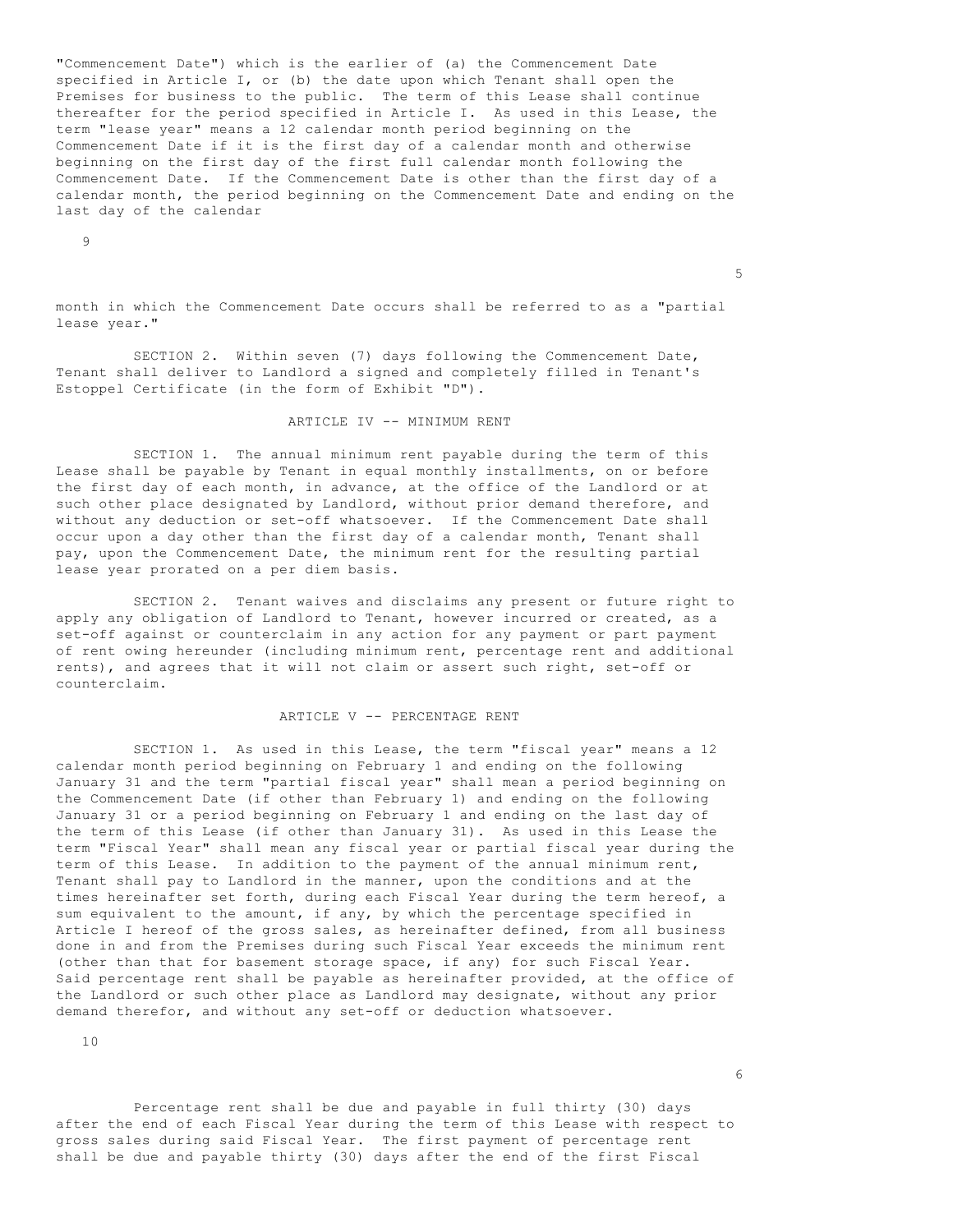Year for which percentage rent is due. After the first such Fiscal Year for which percentage rental is payable, Tenant shall pay to Landlord with the monthly minimum rental payment, as estimated percentage rent, one-twelfth (1/12th) of ninety percent (90%) of the percentage rent paid for the immediately prior Fiscal Year. If such immediately prior Fiscal Year was a partial fiscal year, the monthly estimated percentage rent payments shall be one-twelfth (1/12th) of ninety percent (90%) of the result obtained by dividing the percentage rent for such immediately preceding partial fiscal year by the number of days in such partial fiscal year and multiplying the resulting quotient by 365. If, at the end of any Fiscal Year, the total amount of estimated percentage rent paid by Tenant exceeds the total amount of percentage rent required to be paid by Tenant for the said Fiscal Year, Tenant shall receive a credit equivalent to such excess which shall be credited against the next payments due hereunder. Any excess estimated percentage rental paid during the last Fiscal Year of the lease term will be refunded to Tenant as soon as the amount of such excess is ascertained. If, at the end of any Fiscal Year, the total amount of estimated percentage rent paid by Tenant is less than the total amount of percentage rent required to be paid by Tenant for said Fiscal Year, the balance shall be due and payable in full thirty (30) days after the end of said Fiscal Year.

 SECTION 2. The term "gross sales," as used herein, means the aggregate dollar amount of all sales of Tenant from business conducted at, upon or from the Premises, whether such sales be evidenced by check, credit, charge account, exchange or otherwise, without reserve or deduction for inability or failure to collect, and shall include, but not be limited to, the amounts received from the sale of goods, wares, merchandise, beverages and food (including gift and merchandise certificates) and for services performed on or at the Premises, together with the amount of all orders taken or received at the Premises, whether such orders be filled from the Premises or elsewhere, and whether such sales be made by means of mechanical or other vending devices in the Premises, and shall include all deposits not refunded to purchasers. If any one or more departments or other divisions of Tenant's business shall be sublet by Tenant or conducted by any person, firm or corporation other than Tenant, (without implying Landlord's consent thereto) then there shall be included in gross sales all the gross sales of such departments or divisions, in the same manner and with the same effect as if the business or sales of such departments and divisions of the Tenant's business had been conducted by Tenant itself. Gross sales shall also include proceeds of business interruption insurance or similar insurance payable with respect to covered losses from business done at or

11

from the Premises and proceeds of employee fidelity insurance payable with respect to covered losses from business done at or from the Premises to the extent such proceeds represent gross sales not previously reported by the Tenant. To the extent that any proceeds of business interruption insurance or similar insurance are paid to Tenant on other than a "gross sales" basis, as between Landlord and Tenant, the amount of recovery shall be recomputed to arrive as nearly as possible at the equivalent of gross sales. Gross sales shall be reduced by the amount of any cash refunds or allowances made on merchandise claimed to be defective or unsatisfactory, provided that the sales price of said merchandise shall have been included in gross sales when originally sold. Gross sales shall not include the amount of any sales, use or gross receipts tax imposed by any federal, state, municipal or governmental authority directly on sales and collected from customers, provided that the amount thereof is added to the selling price or absorbed therein and paid by Tenant to such governmental authority. No franchise or capital stock tax and no income or similar tax based upon income or profits as such shall be deducted from gross sales in any event whatever. Gross sales shall not include merchandise transferred out of the Premises and transported to another store of Tenant or an affiliate of Tenant where such exchange of merchandise is made solely for the convenient operation of the business of Tenant and not for the purpose of consummating a sale which has theretofore been made at, in, or from the Premises nor shall gross sales include merchandise returned by Tenant to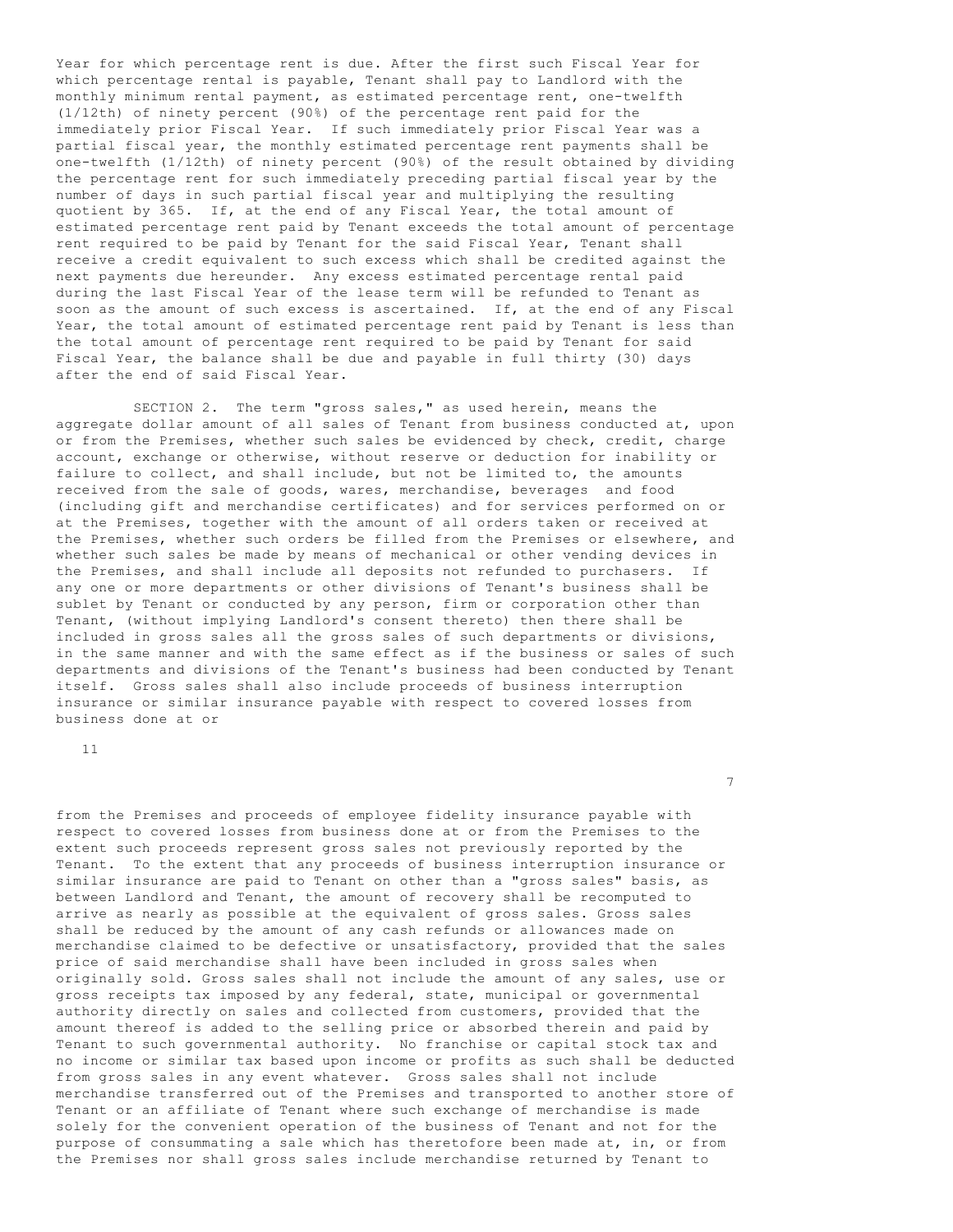shippers or manufacturers. All sales shall be recorded on cash registers equipped with a transaction number control or recorded on sales checks which are numerically controlled. There shall be no adjustment to gross sales for cash shortages.

 SECTION 3. Tenant shall keep in the Premises or some other location mutually agreed on by Landlord and Tenant a permanent accurate set of books and records of all sales of merchandise and all revenue derived from business conducted in the Premises during each day of the term hereof, and all supporting records, including excise tax reports and state sales tax, business and occupation tax and gross income tax reports and all original sales records, cash register ribbons and sales slips or sales checks and any other pertinent original sales records; and such pertinent records will be kept, retained and preserved for at least three (3) years after the expiration of each Fiscal Year or until the completion of any litigation in which they are relevant, whichever is later. All such records, including sales tax reports, state gross income tax reports, business and occupation tax reports and excise tax reports, shall be open to inspection of Landlord and its agents at all reasonable times during ordinary business hours.

 SECTION 4. The acceptance by Landlord of payments of percentage rent shall be without prejudice to the Landlord's right to an examination of the Tenant's books and records of its gross sales and inventories of merchandise at the Premises in order to

12

verify the amount of annual gross sales received by the Tenant. Landlord may, at any reasonable time, cause a complete audit to be made of Tenant's entire business affairs and records relating to the Premises for the period covered by any statement issued by the Tenant as hereinafter set forth. Such audit shall be conducted at the location where the books and records relative thereto are kept as above provided. If such audit shall disclose a liability for percentage rent to the extent of two percent (2%) or more in excess of the percentage rentals theretofore computed and paid by Tenant for such period, Tenant shall promptly pay to Landlord the cost of said audit in addition to the deficiency, which deficiency shall be payable in any event, and in addition, Landlord may, at its option, terminate this Lease upon five (5) days notice to Tenant. Any information obtained by the Landlord as a result of such audit shall be held in strict confidence by Landlord except in any litigation or arbitration proceedings between the parties and except further, that Landlord may disclose such information to its mortgagees and to prospective buyers and lenders.

# ARTICLE VI - SALES REPORTS

 On or before the fifteenth (15th) day of each calendar month to and including the calendar month following the termination of the term of this Lease, Tenant shall prepare and deliver to Landlord at the place where rent is payable a monthly statement of gross sales during the preceding calendar month verified by the affidavit of Tenant. On or before the thirtieth (30th) day after the end of each Fiscal Year, Tenant shall prepare and deliver to Landlord at the place where rent is payable a yearly statement of gross sales prepared and certified by a certified public accountant as being full, true, and correct and as having been prepared in accordance with generally accepted accounting principles consistently applied, such statement to be delivered whether or not percentage rent is payable.

## ARTICLE VII -- ADDITIONAL RENT

 SECTION 1. In addition to the minimum rent and percentage rent, all other payments required of Tenant pursuant to the provisions of this Lease shall be deemed, for the purpose of securing the collection thereof, to be additional rent due hereunder whether or not the same be designated as such, including, but not limited to, payments for Utilities (XIII), Common Areas (X), Taxes (XIV), Insurance (XVII) and Advertising and Promotion (XV). Landlord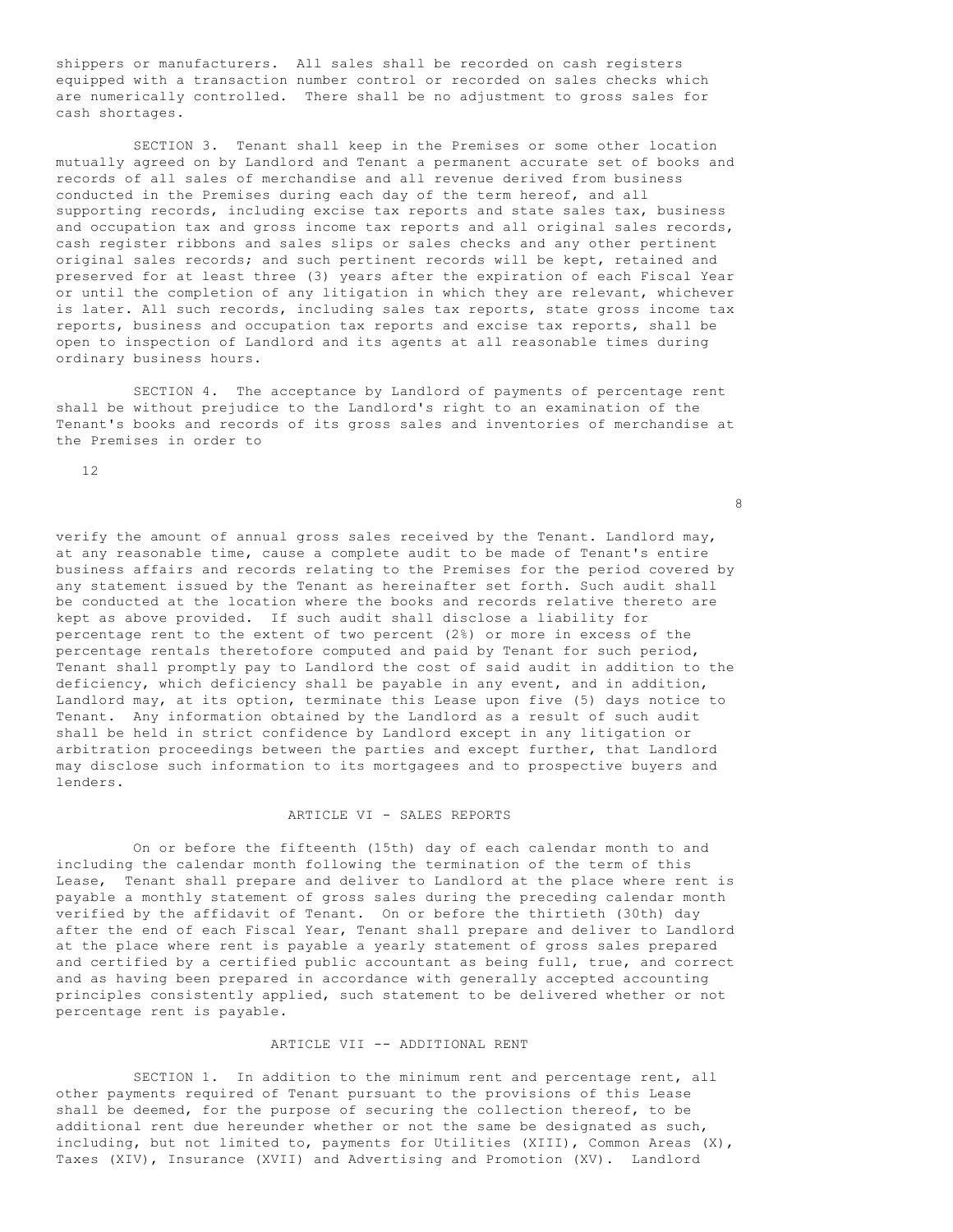shall have the same rights and remedies upon Tenant's failure to pay the same as for non-payment of the minimum rent, and shall have such rights upon Tenant's failure to pay percentage rent or estimate thereof as well. All such payments of additional rent shall, unless otherwise provided, be paid in monthly installments with the minimum rent payments (and estimated percentage rent, if any). The monthly payments shall be based, in each case, on Landlord's reasonable estimate of such costs made at

13

the beginning of each Fiscal Year; the payments for any partial month shall be pro-rated. If, at the end of any Fiscal Year, the amount paid by Tenant is less than its share, the balance, as shown on Landlord's statement, shall be paid on or before the first day of the following month, and if the amount paid by Tenant is greater than its share, the excess, as shown on said statement, shall be credited against the next payments (whether of rent or otherwise) due hereunder. All provisions dealing with abatement of rent are to be construed to refer to abatement of minimum rent only, and not abatement of any other payment required hereunder.

experience of the state of the state of the state of the state of the state of the state of the state of the s<br>The state of the state of the state of the state of the state of the state of the state of the state of the st

 SECTION 2. If Tenant shall fail to pay any rent within five (5) days after the due date, Tenant shall be obligated to pay a late payment charge equal to the greater of Fifty and no/l00 Dollars (\$50.00) or five percent (5%) of any rent payment not paid when due to reimburse Landlord for its additional administrative costs. In addition, all rent and other payments required of Tenant under the provisions of this Lease shall bear interest commencing five (5) days after the due date of each payment and continuing until the date actually paid by Tenant, at a rate equal to three (3) percentage points over the prime rate published by Norwest Bank Minnesota, N.A., at the time the payment was due or the maximum rate permissible by law, whichever is less.

# ARTICLE VIII CONSTRUCTION AND PREPARATION OF LEASED PREMISES

 SECTION 1. Tenant agrees, that any remodeling of the interior and exterior of the Premises shall be at Tenant's sole cost and expense and be in accordance with plans and specifications approved by Landlord. Plans and specifications for improvements shall be submitted for approval promptly after execution of the Lease, and shall meet the requirements for "Tenants Work" set forth in "Exhibit C." Tenant shall complete said work, complete installation of fixtures and equip the Premises for Tenant's occupancy prior to the Commencement Date. Unless otherwise specifically provided herein, Tenant is taking the Premises "AS IS" and Landlord is under no obligation to make any structural or other alterations, decoration, additions or improvements in or to the Premises. By entering the Premises and commencing work, Tenant shall be deemed to have inspected the Premises and to have accepted same.

 SECTION 2. Tenant agrees that all workers of Tenant or any of Tenant's contractors or subcontractors entering upon the Premises for performance of Tenant's Work or for any subsequent repairs or alterations will be union workers.

## ARTICLE IX - USE OF PREMISES

 SECTION 1. The Premises may be used and occupied by Tenant under Tenant's trade name solely for the retail sale of merchandise

14

10

falling within the classifications specified in Article I hereof. Tenant shall not use or permit the Premises to be used for any other purpose or purposes or under any other trade name without the prior written consent of Landlord. Tenant shall not sell, offer to sell, or display any item or items of merchandise not within such classifications. Tenant shall at all times operate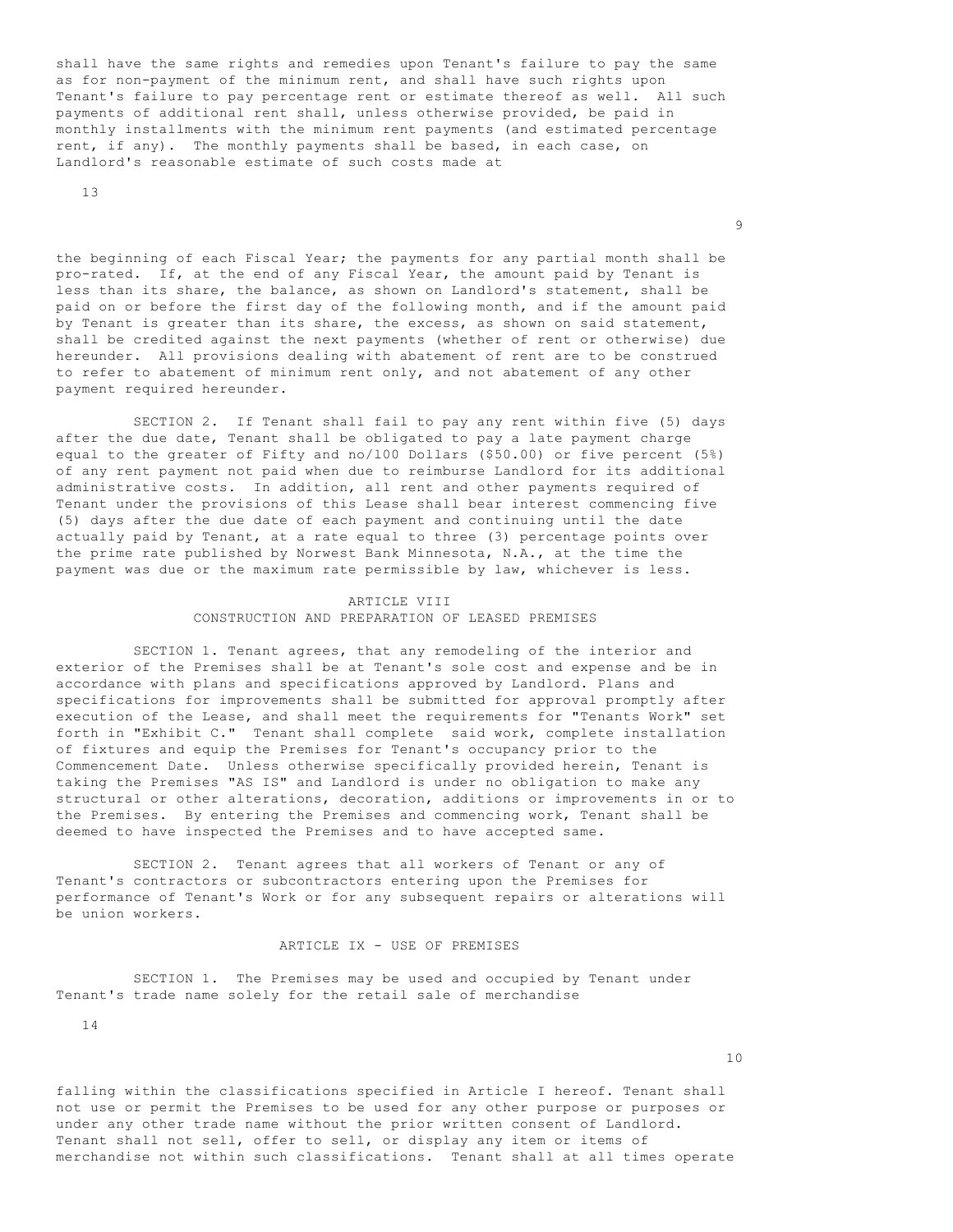in and promote the Premises as a first quality retail establishment in accordance with the standards of the shopping center as established by Landlord. In no event shall Tenant in any manner operate in or promote the Premises as a "discount," "off-price," "below market" or similar retailer. The foregoing provision shall not prohibit Tenant from conducting periodic promotional, seasonal or clearance sales of limited duration in the Premises. Tenant agrees to utilize the entire Premises, fully stocked and adequately staffed, during the entire term of this Lease and any renewal thereof, and to conduct its business at all times in good faith, in a high grade and reputable manner, and in such manner as will produce the maximum amount of rent from the Premises. Tenant shall promptly comply with all laws, ordinances, governmental orders and regulations, and insurance company requirements affecting the Premises and the cleanliness, safety, use and occupation thereof. Tenant shall stock in the Premises only such merchandise as Tenant intends to offer for sale at retail in the Premises. Tenant acknowledges that it is Landlord's intent that the shopping center be operated in a manner which is consistent with the highest standards of decency and morals prevailing in the community which it serves. Toward that end, Tenant agrees that it will not sell, distribute, display or offer for sale any item which, or conduct its business in any manner which, in Landlord's good faith judgment is inconsistent with the quality of operation of the shopping center or may tend to injure or detract from the moral character or image of the shopping center within such community. Without limiting the general prohibition against other uses, it is expressly agreed that Tenant will not use the Premises for the sale of liquor, prescription drugs, groceries or food items (except as hereinbefore specifically permitted), pornographic materials, drug-related paraphernalia or any illegal activity.

 SECTION 2. No provision of this Lease is intended to grant an exclusive right to conduct a particular business, sell any particular merchandise or offer any particular service within the shopping center.

 SECTION 3. The Premises shall be used only for business and commercial purposes, and no industrial, manufacturing, packaging, or processing activities shall be conducted therein. Tenant shall not use the Premises for any purpose which increases the rate of premium on or invalidates any policy of insurance covering the shopping center, the operation thereof or any appurtenances thereto; nor conduct any auction, fire sale, closing-out or bankruptcy sales in or about the Premises; nor obstruct the sidewalks or common areas or use the same for business or display

15

11

purposes; nor abuse any part of the shopping center; nor use plumbing for any purpose other than that for which constructed; nor make or permit any noise or odor objectionable to the public, to other occupants of the building or the Landlord to emit from the Premises; nor create or permit a nuisance thereon; nor do any act tending to injure the reputation of the shopping center; nor place nor permit any radio or television antenna, loudspeaker or sound amplifier, or any phonograph or other devices similar to any of the foregoing on the roof or outside of the building or at any place where the same may be seen or heard outside of the Premises; nor use or permit to be used entrances other than those specified by Landlord for delivery or pick-up of merchandise or supplies to or from the Premises, or permit trucks or other delivery vehicles while being used for any such purpose to be parked at any place except at such facilities as are specifically provided for such purpose; nor use or permit the use of any portion of the Premises as sleeping quarters; nor install or operate in the Premises any mechanical, self-operating or automatic vending machines without Landlord's prior written approval; nor keep or permit the keeping of any animal in or about the Premises; nor distribute or display handbills, posters or other advertising of political or religious nature on or about the Premises or the sidewalks, streets, passageways or public areas within or surrounding the shopping center.

 SECTION 4. Tenant shall keep the Premises clean, safe, and free from rubbish and dirt at all times. Tenant shall store all trash and garbage and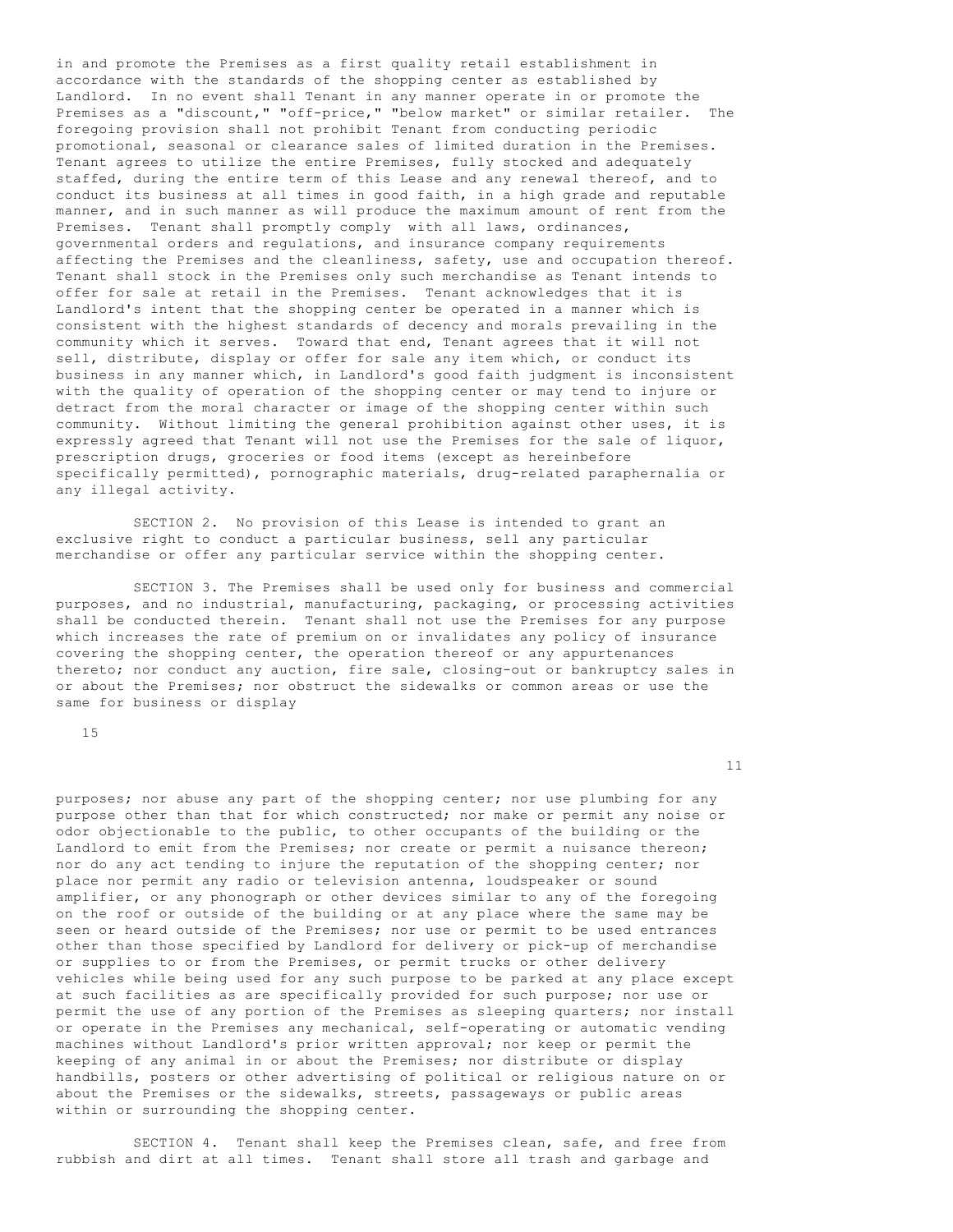make the same available for regular pick-up and cartage in accordance with such rules regarding trash and garbage as Landlord may from time to time establish.

#### ARTICLE X

OPERATION AND MAINTENANCE OF PARKING RAMP AND OTHER COMMON AREAS

 SECTION 1. As used in this Lease, the term "common areas" shall mean all of the shopping center improvements except that area which is leased or held for lease to tenants, and shall include but shall not be limited to, access roads, walkways, driveways, sidewalks, parking areas, loading docks and areas, package pick-up stations, courts, ramps, elevators, escalators, landscaped and planting areas, stairways, roof, water, sewer and other utility pipes and conduits serving the shopping center, comfort stations and all other areas and improvements which may be provided from time to time by Landlord for the general use in common of the tenants or customers.

 SECTION 2. Landlord shall have the right to restrict employees generally from parking areas in the parking ramp designated exclusively for customers or others, to enforce parking charges, and to discourage non-customer parking. Upon reasonable request by Landlord, Tenant shall furnish a complete list of the names of the Tenant's employees at the Premises who have

16

automobiles and of the state license numbers of their automobiles, respectively, and the state license number of all motor vehicles operated by Tenant. Revenues derived from the parking ramp shall be applied to offset the expenses of management, operation and maintenance thereof. If said revenues exceed said expenses, the net revenue shall belong to Landlord.

 SECTION 3. Landlord shall manage, operate and maintain the parking ramp and all other common areas and facilities within the shopping center. The manner in which such common areas and facilities shall be managed, operated and maintained and the expenditures therefor shall be at the sole discretion of Landlord. Landlord shall have the right to use the common areas for displays, promotions, programs, games, and other uses which may be of interest to all or part of the general public. Any fees or charges derived from such uses of the common areas (other than parking) shall be added to the promotional Fund to defray the cost of the event from which such fees were derived or other events or promotions.

 All common areas and facilities not within the Premises which Tenant may be permitted to use and occupy, are to be used and occupied under a revocable license, and if the amount of such areas be diminished, Landlord shall not be subject to any liability nor shall Tenant be entitled to any compensation or diminution or abatement of rent, nor shall such diminution of such areas be deemed constructive or actual eviction.

 SECTION 4. Tenant agrees to pay, as additional rent, a sum equal to Tenant's proportionate share of all costs and expenses of every kind and nature, whether foreseen or unforeseen, paid or incurred by Landlord in managing, operating and maintaining the shopping center and Tenant's proportionate share of all costs and expenses paid or incurred by Landlord for the joint benefit of all tenants, including, but not limited to personal property or use taxes; fees for permits or licenses; landscaping, gardening and planting; cleaning; painting (including line painting); decorating; paving; lighting; sanitary control; policing, security guards and patrols; music and intercom systems; maintenance, installing and renting of signs; the net expense, if any, of managing, operating, and maintaining the parking ramp; removal of snow, trash, garbage and other refuse; heating, ventilating and air conditioning the common areas; costs and expenses in connection with meeting federal, state or local environmental or energy standards; fire protection; water and sewage and other utility charges; the cost of all types of insurance carried by Landlord covering the shopping center, including, without limitation, public liability including liability for false arrest, property damage, automobile coverage, fire and extended coverage, vandalism and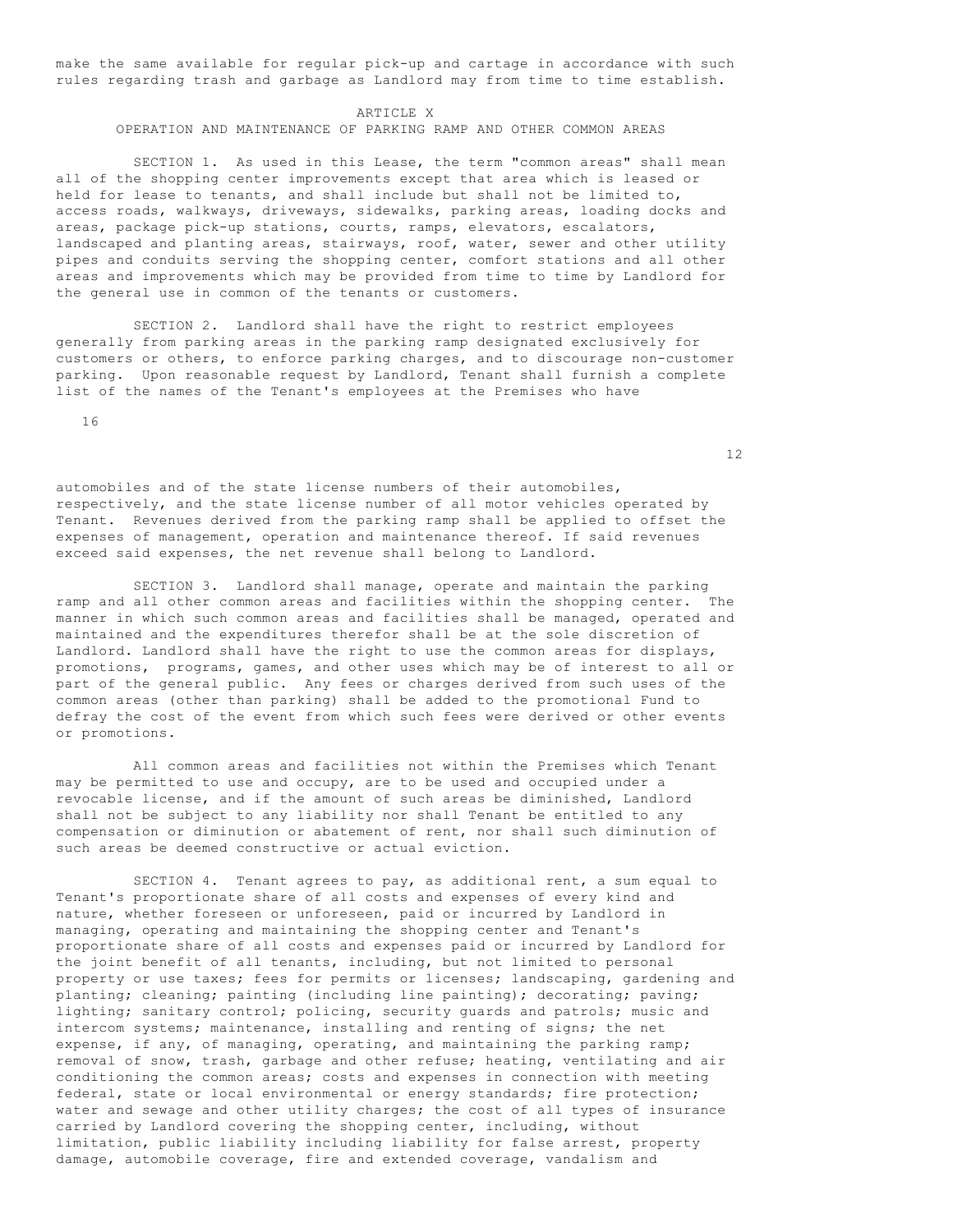malicious mischief and all broad form coverage, insurance for costs of repair and replacement of walls, roofs and other structural components, fidelity bonds on employees, worker's compensation, rent loss,

17

plate glass, signs and any other insurance; all costs borne by Landlord which, though of a nature insured against under insurance policies maintained by Landlord, are not covered by said policies due to "deductible" provisions therein; all costs and expenses of maintaining, repairing and replacing paving, curbs, sidewalks, walkways, roadways, parking surfaces, landscaping, drainage, lighting and all utility systems other than those exclusively serving a single leased Premises (including utility lines, pipes, and conduits serving the center generally), maintenance and depreciation of all heating, ventilating and air conditioning equipment serving the common areas and the cost of maintaining and repairing the same; depreciation of and/or rental charges for machinery and equipment used in maintaining and operating the common areas; all salaries and compensation of on site personnel connected with such operation, maintenance and management; to the total of which costs and expenses shall be added an amount equal to fifteen percent (15%) thereof in payment of all administrative costs of Landlord in relation thereto. Landlord may cause any or all of said services to be provided by an independent contractor or contractors, the cost of which shall likewise be treated as a common expense.

 Tenant's proportionate share of such costs shall be a fraction, the numerator of which is the gross leasable area of the Premises as specified in Article I or as redetermined pursuant to Article II and the denominator of which is the gross leasable area of the shopping center.

#### ARTICLE XI -- REPAIRS

 SECTION 1. Landlord shall maintain the foundations, exterior walls (except plate glass or other breakable material used in structural portions) and roof of the shopping center in good repair, ordinary wear and tear excepted. Except for costs of routine maintenance and repair, any costs of such maintenance and repairs which is not covered by insurance shall be borne by Landlord. If the need for any such repair is directly or indirectly attributable to or results from the business activity being conducted within the Premises or becomes necessary by reason of the negligence of Tenant, its agents, servants, employees, or anyone else for whose acts Tenant is responsible or by reason of anyone illegally entering in or upon the Premises, and if such repair is caused by a risk which cannot be covered by standard fire and extended coverage insurance and is not covered by other insurance, Tenant agrees to reimburse Landlord for all costs and expenses incurred by Landlord with respect to any such repair. Landlord shall commence repairs it is required to perform as soon as, reasonably practicable after receiving written notice from Tenant of the necessity for such repairs. Landlord shall not be obligated to make repairs, replacements or improvements of any kind to the Premises, or any equipment, facilities or fixtures contained

18

14

therein or appurtenant thereto, even if such equipment, facilities, or fixtures are located outside the Premises.

 SECTION 2. Tenant, at its own expense, shall maintain the Premises at all times in good order, condition and repair of equal quality with the original work, ordinary wear and tear excepted, and in a clean, sanitary and safe condition in accordance with all applicable laws, ordinances and regulations; including, without limitation, all plumbing, sewage, ventilating and electrical systems exclusively serving the Premises, doors, windows, floors and floor coverings, interior walls and all interior painting and decorating, and all equipment, facilities, fixtures and appurtenances. Tenant shall permit no waste, damage, or injury to the Premises. If Tenant refuses or neglects to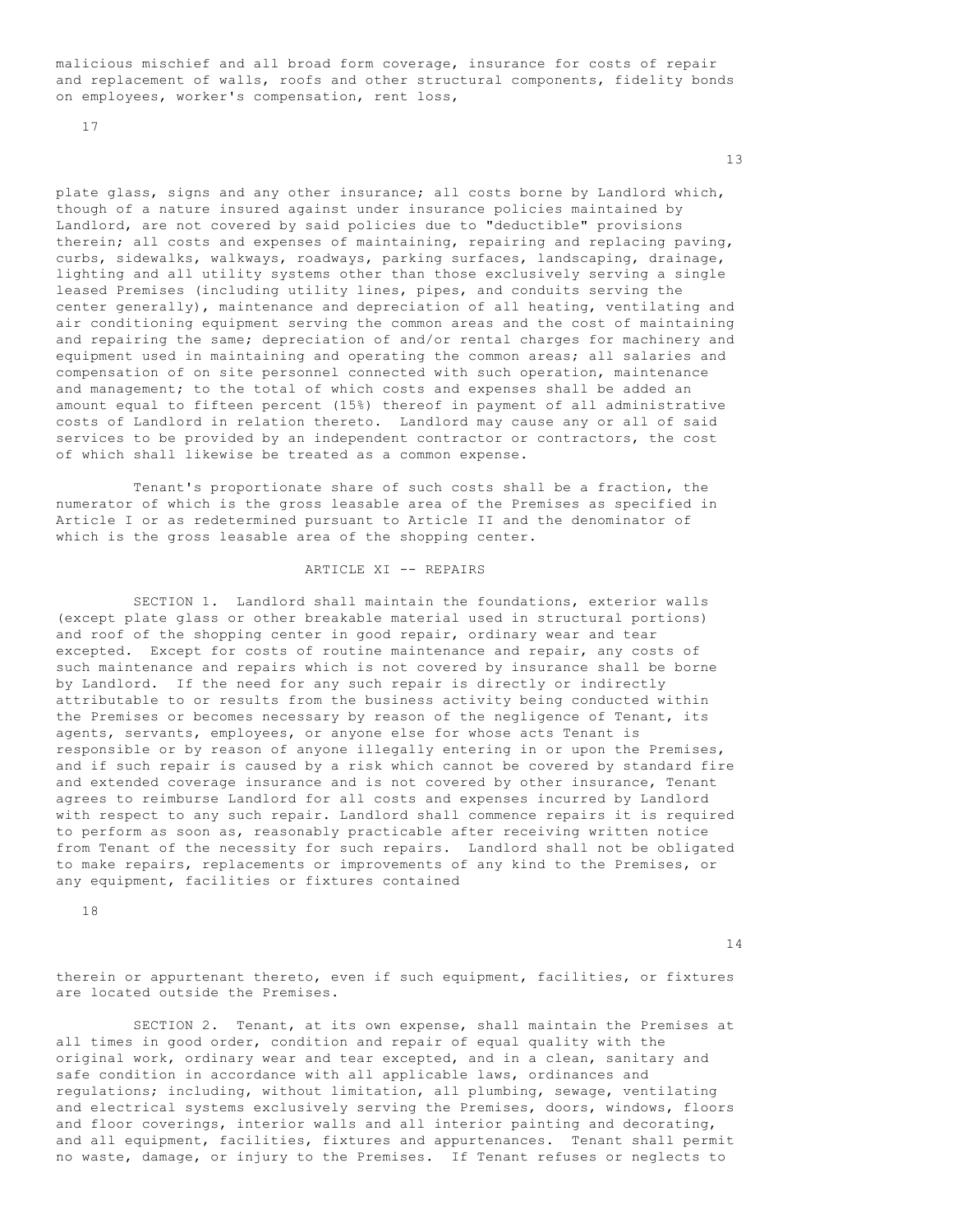commence necessary repairs within a reasonable period (no longer than five (5) consecutive days) after written request, or does not adequately complete such repairs within a reasonable time thereafter, Landlord may make the repairs without liability to Tenant for any loss or damage that may occur to Tenant's stock or business by reason thereof, and if Landlord makes such repairs, Tenant shall pay to Landlord, on demand, the costs thereof.

 SECTION 3. Tenant shall replace forthwith, at its own cost and expense, any cracked or broken glass with glass of the same quality, including plate glass or glass or other breakable materials used in structural portions, and in any interior and exterior windows and doors in the Premises.

ARTICLE XII - INSTALLATIONS, ALTERATIONS AND SIGNS

 SECTION 1. Tenant shall not erect or install any exterior or interior window, door, floor, or hanging signs, advertising media or window or door lettering or placards or other signs without Landlord's written consent.

 SECTION 2. Tenant shall not make any repairs, alterations or additions to the interior or exterior of Premises or make any contract therefor without first procuring Landlord's written consent and delivering to Landlord the plans and specifications and copies of the proposed contracts and necessary permits, and shall furnish such indemnification against liens, costs, damages and expenses and such insurance and other assurances as may be required by Landlord. All permanent alterations, additions, improvements and fixtures, other than trade fixtures, which may be made or installed by either of the parties hereto upon the Premises shall, at the termination of this Lease become the property of Landlord and shall remain upon and be surrendered with the Premises as a part thereof, without damage or injury and without compensation or credit to Tenant, unless Landlord, at its option, requires the removal of any such alterations, additions, improvements or fixtures as provided in Article XXVI, Section 3 hereof. All non-permanent alterations, additions, improvements and fixtures which may be made or installed

19

by Tenant upon the Premises shall remain at all times the property of the Tenant and shall be removed by Tenant upon termination of this Lease. At the time Tenant applies for Landlord's written consent to any alterations, additions, improvements and fixtures, Landlord shall determine, in its reasonable discretion, which are to be deemed permanent and which are non-permanent for purposes hereof.

 SECTION 3. Tenant covenants not to suffer any mechanic's lien to be filed against the Premises or the shopping center by reason of any work, labor, services or materials performed at or furnished to the Premises, to Tenant, or to anyone holding the Premises through or under Tenant. If such mechanic's lien shall at any time be filed, Tenant shall forthwith cause the same to be discharged of record by payment, bond, order of a court of competent jurisdiction or otherwise, but Tenant shall have the right to contest any and all such liens. If Tenant shall fail to cause such lien to be discharged within thirty (30) days after being notified of the filing thereof and before judgment or sale thereunder, then, in addition to any other right or remedy Landlord may, but shall not be obligated to, discharge the same by paying the amount claimed to be due or by bonding or other proceeding deemed appropriate by Landlord, and the amount so paid by Landlord and/or all costs and expenses incurred by the Landlord in procuring the discharge of such lien, including reasonable attorney's fees, shall be deemed to be additional rent for the Premises and shall be due and payable by Tenant to Landlord on demand. Nothing contained in this Lease shall be construed as a consent on the part of Landlord to subject Landlord's estate in the Premises or any portion of the shopping center to any lien or liability under the lien laws of the State of Minnesota.

#### ARTICLE XIII - UTILITIES

SECTION 1. Tenant shall pay for all heating, air conditioning,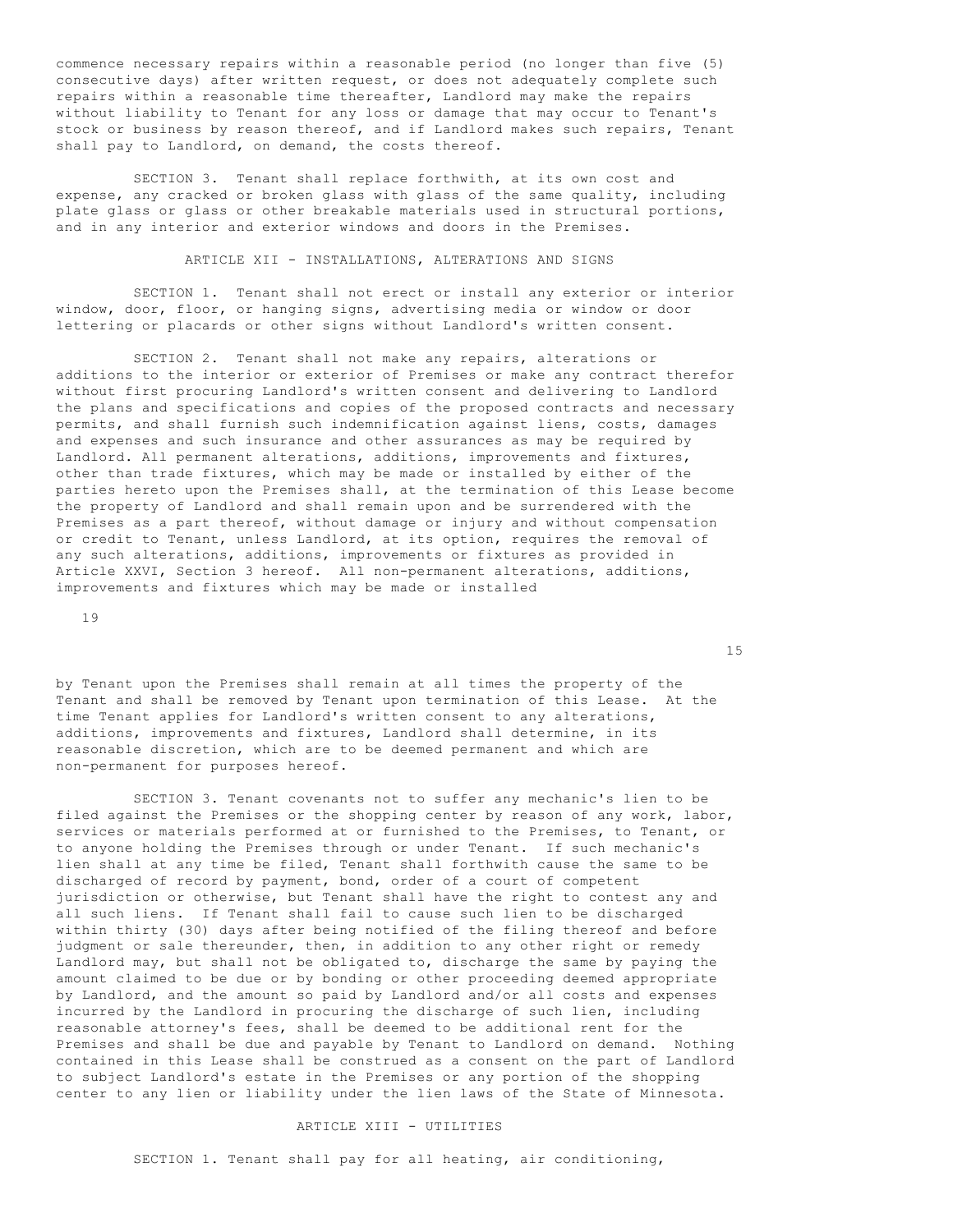electricity, gas, water and sewer charges, waste removal and other services used in the Premises. Tenant shall pay for all such services from the time it has access to the Premises pursuant to the terms of Exhibit C hereof. In the event that heating, air conditioning or other services such as, but not necessarily limited to, electricity, water, or trash and/or garbage compaction and/or removal are provided to the Premises from a system also serving other Premises in the shopping center, Tenant shall pay its share of operating, maintaining and depreciation of such system as billed monthly by Landlord. Tenant's share of such costs shall be the sum bearing the same relationship to said costs as the gross leasable area of the Premises bears to the gross leasable area of all of the Premises served by the system, or at Landlord's sole option, Tenant's monthly share for any or all such services may be determined by a study and opinion expressed by a professional engineer or other consultant selected by Landlord. Such study shall determine the amount to be billed to each tenant based upon

20

16

usage estimates for each tenant and any other factors deemed relevant to equitably apportioning the usage of the services and shall be billed at the rates established by the supplier of such services for Tenant's usage. Such computation may be changed from time to time during the term of the Lease as Tenant's or other tenants' loads may change.

 SECTION 2. Tenant shall keep any air conditioning and heating systems under its control operating during business hours at levels sufficient to satisfy the requirements of the Premises.

 SECTION 3. Landlord shall not be liable in damages or otherwise if the furnishing by Landlord or by any other supplier of any utility or other service to the Premises shall be interrupted or impaired by fire, accident, riot, strike, act of God, the making of repairs or improvements or by any causes beyond Landlord's control, nor shall it constitute a constructive or actual eviction nor cause abatement of minimum, percentage or additional rents.

# ARTICLE XIV - TAXES

 SECTION 1. During each calendar year during any part of which the term of this Lease is in effect, Tenant shall pay to Landlord Tenant's share of all taxes coming due and payable with respect to the land, buildings and improvements comprising the shopping center. In addition, Tenant shall pay to Landlord Tenant's share of annual installments of special assessments coming due and payable with respect to the land, buildings and improvements comprising the shopping center during each calendar year during any part of which the term of this Lease is in effect. Tenant's share of such taxes and annual installments of special assessments (including interest) shall be a fraction, the numerator of which shall be the gross leasable area of the Premises as specified in Article I or as redetermined pursuant to Article II and the denominator of which shall be the gross leasable area of the shopping center, excluding any portions separately taxed or assessed and for which such taxes and special assessments (including interest) are directly allocated to the tenants thereof. For the calendar years in which this Lease commences or terminates, Tenant's liability for the amounts payable pursuant to this paragraph shall be subject to a pro rata adjustment based upon the number of days of said calendar year during which the term of this Lease is in effect.

 Tenant shall pay the amounts payable pursuant to the preceding paragraph in equal monthly installments due on the first (1st) day of each month during each calendar year during the term of this Lease. Until the exact amount payable during any calendar year is known, the monthly installments shall be based on Landlord's estimate. As soon as is reasonably practicable after the commencement of each calendar year during the term of the Lease, Landlord will furnish to Tenant a statement showing the computation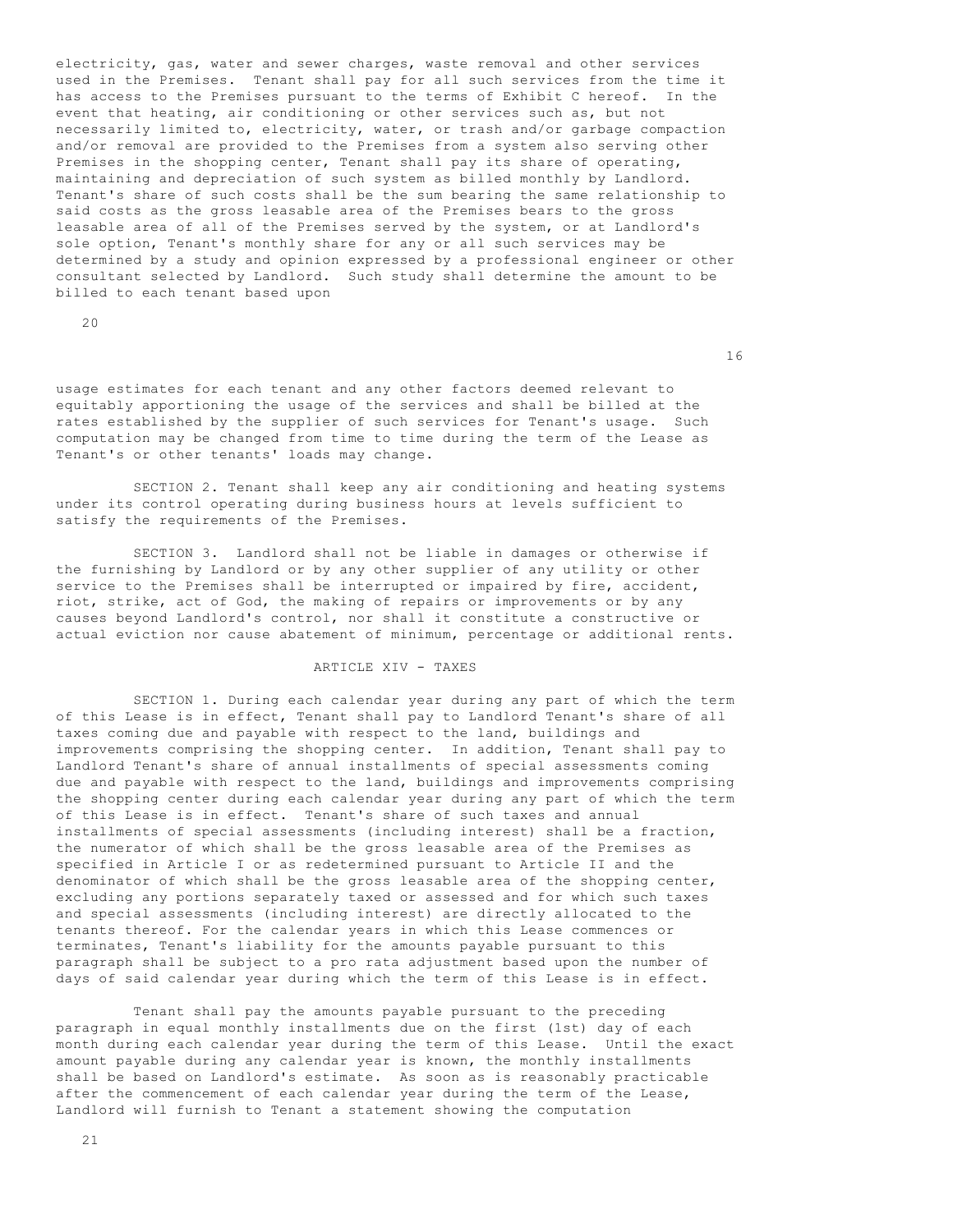of the exact amount payable during said year. The monthly installments due thereafter shall be in such amount as is required so that the amount payable will be fully paid in equal installments over the remaining portion of said calendar year. Landlord's and Tenant's obligations under this Article shall survive the expiration of this Lease.

 In the event Landlord is required under any mortgage covering the shopping center to escrow taxes and annual installments of special assessments, Landlord may, but shall not be obligated to, use the amount required to be so escrowed as a basis for determining the amount of the monthly installments due from Tenant hereunder.

 SECTION 2. Tenant shall also reimburse Landlord for rental taxes, if any, paid by Landlord on rentals from the Premises.

 SECTION 3. Tenant shall pay all personal property and other taxes on its property in the Premises.

 SECTION 4. All costs and expenses incurred by Landlord, including attorney's fees, in contesting the amount of any taxes or special assessments shall be a common area expense for the purpose of Article X, Section 4 hereof.

ARTICLE XV - ADVERTISING AND PROMOTION

 SECTION 1. Landlord shall establish a Promotional Fund for the shopping center. The uses of the Promotional Fund shall include, but will not necessarily be limited to, special and seasonal events, shows, displays, signs, decor packages, community relations efforts, advertising, promotional literature, research, tenant education and motivation and other activities designed to attract customers to the shopping center and the hiring of a promotional director if deemed appropriate or necessary by Landlord. Landlord shall have the exclusive management, direction and control of all advertising, promotion and public relations for the shopping center, including without limitation, expenditures from the Promotional Fund. Landlord shall provide to all tenants, at least once a year, a statement of the Promotional Fund expenditures. Tenant may, at Tenant's cost, examine Landlord's books and records relating to the Promotional Fund. Such examination shall be made during normal business hours upon reasonable prior written notice to Landlord. Landlord shall not be obligated to incur any expenses for the promotion of the shopping center unless and until funds for the payment thereof are available in the Promotional Fund.

 As Tenant's contribution toward the advertising, promotion, public relations and administrative expenses relating to the promotion of the shopping center, Tenant shall pay to Landlord an amount equal to the lesser of \$1.50 per square foot of gross leasable area of the Premises, adjusted as provided below, or one

22

18

percent (1%) of Tenant's "sales Breakpoint" as set forth in Item 9 of the Data Sheet for each lease year or partial lease year of the lease term, which sum will be payable in equal monthly installments in advance on the first day of each calendar month of the lease term. Should one percent (1%) of Tenant's gross sales, as required to be reported following the end of each lease year or partial lease year pursuant to Article VI, above, be more than the total contribution to the Promotional Fund required by the above provisions of this section for such lease year or partial lease year, then Tenant will pay to Landlord, as additional rent an additional contribution sufficient to make Tenant's total contributions to the Promotional Fund pursuant to this section 1 during such lease year or partial lease year equal to one percent (1%) of Tenant's gross sales during such lease year or partial lease year, which payment will accompany the statement of gross sales referred to above. In no event, however, shall Tenant's contribution for any lease year exceed \$1.50 per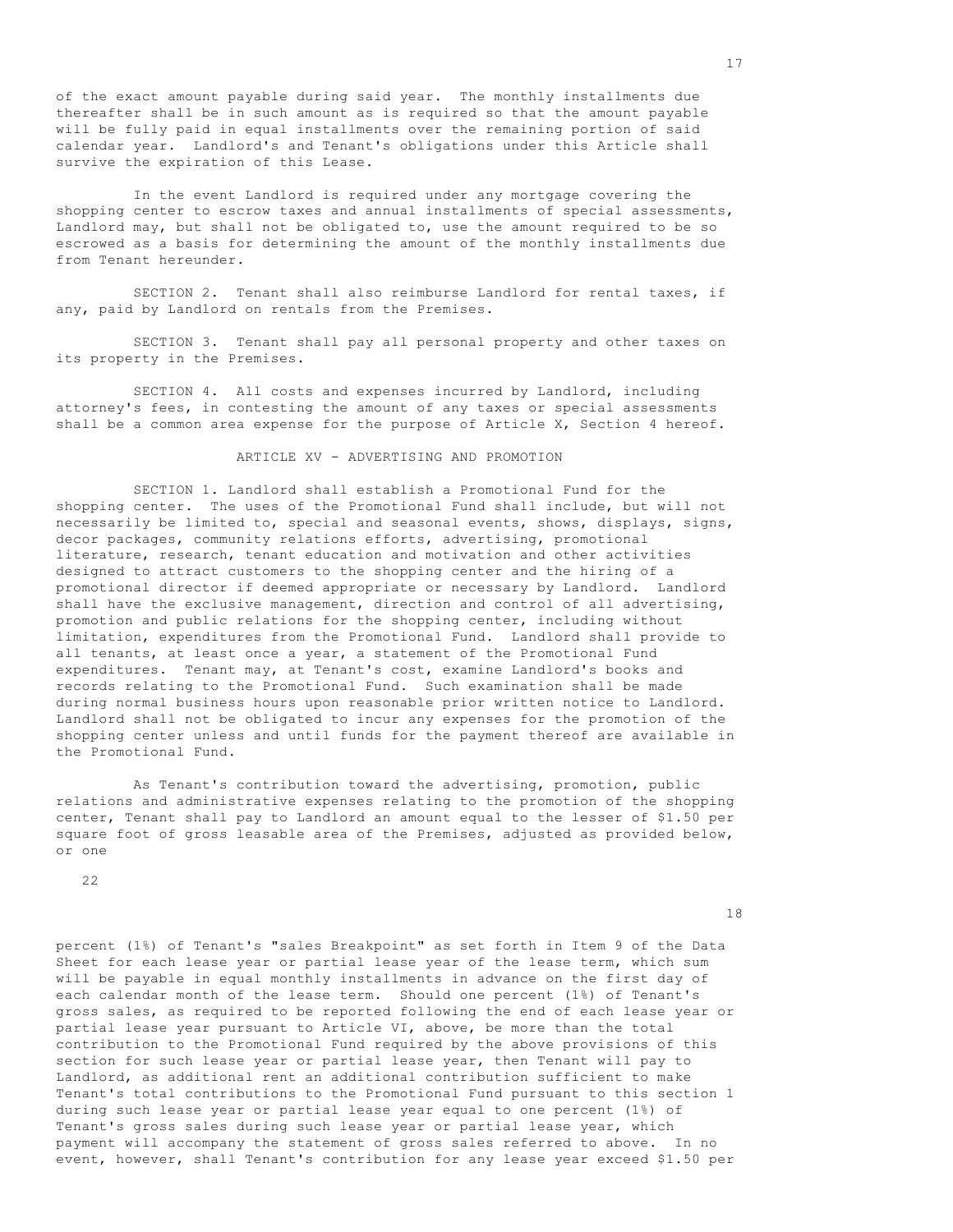square foot of gross leasable area of the Premises, adjusted as provided herein. For each lease year commencing after December 31, 1989, Tenant's contribution per square foot of gross leasable area of the Premises shall not exceed the amount derived by multiplying \$1.50 by a fraction, the numerator of which is the "price index" (as defined in Article XXXIV, Section 15) for January of the calendar year during which such lease year begins, and the denominator of which is the price index for January, 1989. The failure of any other tenant to contribute to the Promotional Fund will not affect Tenant's obligations hereunder.

 SECTION 2. In addition to the foregoing, Tenant shall spend the amount set forth in Item 10 of the Data Sheet on advertising and promotion of the opening of its business in the Premises within sixty (60) days of the Commencement Date. The media and method of such advertising and promotion shall be as determined by Tenant, but must in any event be in conformity with the standards in the Tenant Advertising Criteria rules established by Landlord pursuant to Article XXXII. Tenant shall provide Landlord with an accounting of Tenant's expenditures pursuant to this section 2, prepared in accordance with generally accepted accounting principles, within ninety (90) days of the Commencement Date. If such accounting shall indicate that Tenant has expended less than the amount required to be expended by this section 2, then Tenant shall pay Landlord for deposit into the Promotional Fund, on demand, the amount of the deficiency. In lieu of the foregoing, Tenant may elect, by notice to Landlord given not later than the Commencement Date, to pay to Landlord the sum set forth in Item 10 of the Data Sheet, to be used in a manner determined in the sole discretion of Landlord, to advertise and promote the opening of Tenant's business in the shopping center. Said sum shall be paid to Landlord not later than the Commencement Date.

 SECTION 3. In addition, Tenant agrees that during each lease year or partial lease year it will spend on advertising and

23

promotion of its business in the Premises an amount at least equal to one percent (1%) of its gross sales during said lease year or partial lease year. The media and method of such advertising and promotion shall be of Tenant's own choosing but in any event must be in conformity with the standards in the Tenant advertising Criteria rules established by Landlord pursuant to Article XXXII. Tenant shall provide Landlord an accounting of such expenditures prepared in accordance with generally accepted accounting principles and such shall be made part of Tenant's annual report of gross sales furnished pursuant to Article VI. If such accounting shall indicate that Tenant has expended less than the amount required to be expended by this Section 3, then Tenant shall pay to Landlord at the time the annual statement of gross sales is required to be delivered, for deposit into the Promotional Fund, the amount of the deficiency. Notwithstanding the foregoing, Tenant's expenditures for advertising and promotion pursuant to this section 3 in the third and succeeding lease years shall not be less than the amount required to be expended by Tenant in the second lease year.

 Amounts payable by Tenant pursuant to sections 1 and 2 of this Article XV shall not be deemed to be amounts expended for advertising within the meaning of this Section 3, but all expenditures made by Tenant for advertising in connection with Tenant's other stores, if any, within a fifteen (15) mile radius from the nearest perimeter boundary of the shopping center (provided such advertising in each instance included the name of the shopping center and its logo and encompassed or was distributed in the trade area of the shopping center) may be applied to Tenant's obligation for that lease year or partial lease year pursuant to this Section 3.

 SECTION 4. In lieu and instead of the Promotional Fund, Landlord shall have the right and option to form a Merchants Association; and in such case, Tenant shall become a member of the Merchants Association (as soon as the same has been formed) and Tenant agrees to remain a member in good standing of said Association and Landlord agrees to promptly pay to said Association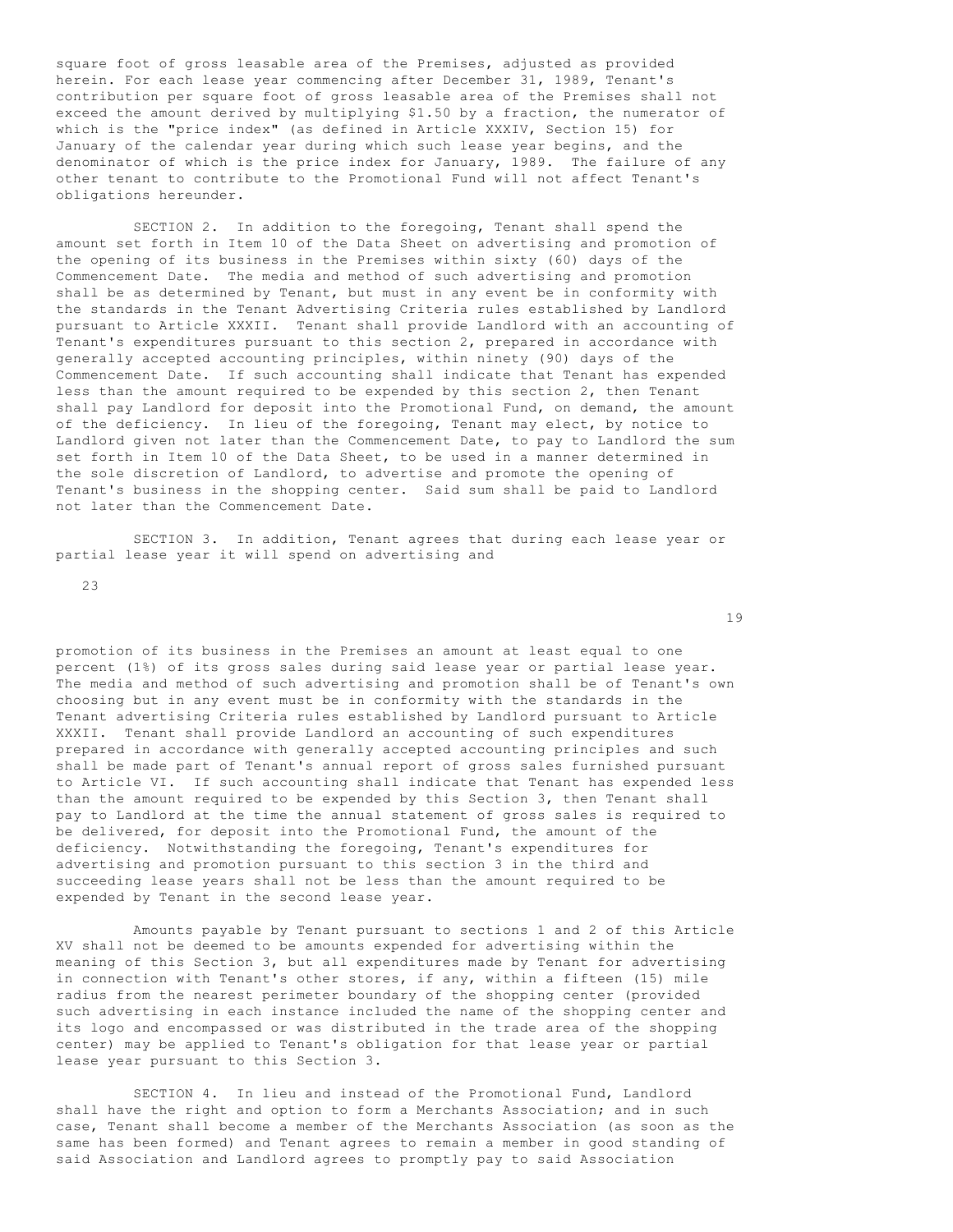Tenant's promotional contribution as and when actually paid to Landlord by Tenant.

 SECTION 5. The shopping center name is subject to change by Landlord. Tenant agrees to refer to the shopping center by name in designating the location of the Premises in all newspaper or other advertising, stationery, other printed material and all other references to the location of the Premises, and to include the address and identity of its business activity in the Premises in all advertisements made by Tenant in which the address and identity of any other local business activity of like character conducted by Tenant shall be mentioned.

24

20

 SECTION 6. Except as provided in section 5 above, Tenant shall not use as part of its name or style, or publish, advertise or use in any solicitation or otherwise the name "Calhoun Square" or the words "Calhoun Square" or any logo thereof without the prior written approval by Landlord of the time, place and manner of such publication or use. Tenant further agrees that after the date of termination of this lease, it will not, nor will any person, firm or corporation which controls or is controlled by Tenant, operate under or use in any manner any name which includes the name "Calhoun Square" or any logo thereof. The prohibitions in this section shall apply as well to any future name for the shopping center which may be selected by Landlord.

### ARTICLE XVI - INDEMNITY

 SECTION 1. Tenant agrees to defend, pay, indemnify and save harmless Landlord (and/or any fee owner or ground or underlying lessor of the shopping center or any part thereof) from and against any and all claims, demands, suits, actions, proceedings, orders, decrees, judgments and damages of every kind and nature, and from and against all costs and expenses, including reasonable attorney's fees, arising out of or on account of any occurrence in, upon, at or from the Premises, or occasioned wholly or in part through the use and occupancy of the Premises or any improvements therein or appurtenances thereto, or from the conduct of or management of the business conducted by Tenant in the Premises, or from any breach or default on the part of Tenant in the performance of any covenant or agreement on the part of Tenant to be performed pursuant to the terms of this Lease, or from any act or omission or negligence of Tenant, its agents, contractors, employees, sublessees, concessionaires or licensees, or others for whose acts Tenant is responsible in or about the Premises, or its appurtenances or any common areas of the shopping center. In case of any action or proceeding brought against Landlord by reason of any such claim, upon notice from Landlord, Tenant covenants to defend such action or proceeding by counsel satisfactory to Landlord.

SECTION 2. Tenant and all those claiming by, through or under Tenant shall keep their property in and shall occupy and use the Premises and any improvements therein and appurtenances thereto and all portions of the shopping center solely at their own risk; Tenant and all those claiming through Tenant hereby release Landlord, to the full extent permitted by law, from all claims of every kind, including loss of life, personal or bodily injury, damage to merchandise, equipment, fixtures or other property or damage to business or for business interruption, arising, directly or indirectly, out of or on account of such occupancy and use or resulting from any present or future condition or the state of repair thereof. Landlord shall not be responsible or liable for damages at any time to Tenant, or to those claiming through Tenant, for any loss of life, bodily or personal injury, damage to property or business, or for business interruption that may be occasioned by

25

the acts, omissions or negligence of any other persons, or any other tenants or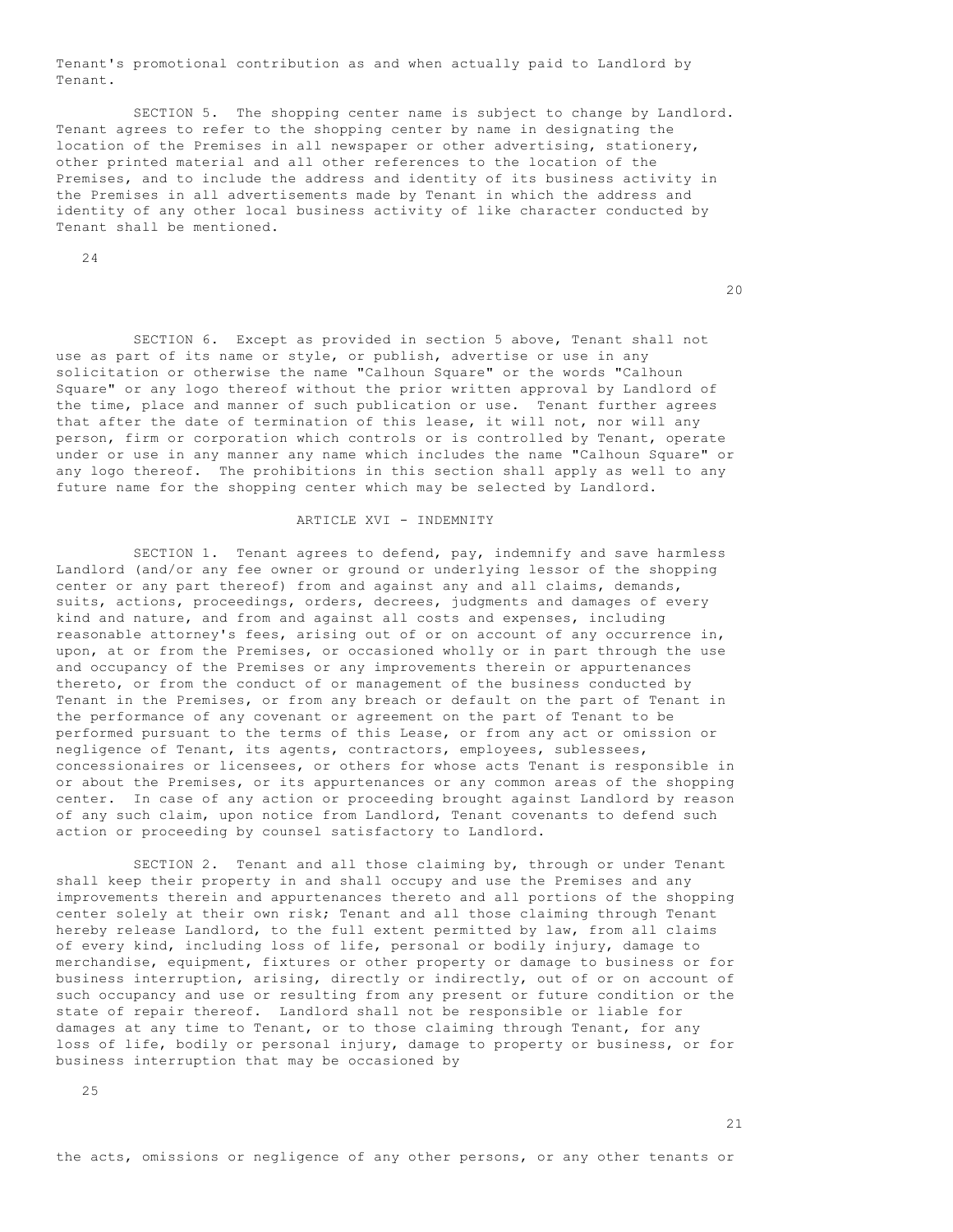occupants of the shopping center. Landlord shall not be responsible or liable for damages at any time for any defects, latent or otherwise, in any buildings or improvements in the shopping center or any of the equipment, machinery, utilities, appliances or apparatus therein, nor shall Landlord be responsible or liable for damages at any time for loss of life, personal or bodily injury or damage to any property or business of Tenant or those claiming through Tenant, caused by or resulting from the bursting, breaking, leaking, running, seeping, overflowing or backing up of water, steam, gas, sewage, snow or ice in any part of the Premises, or caused by or resulting from acts of God or the elements, or resulting from any defect or negligence in the occupancy, construction, operation or use of any buildings or improvements in the shopping center, including the Leased Premises or any of the equipment, fixtures, machinery, appliances or apparatus therein. Tenant expressly acknowledges that all of the foregoing provisions of this Article shall apply and become effective from and after the date Landlord shall deliver possession of the Premises to Tenant for installation of Tenant's improvements or otherwise.

#### ARTICLE XVII - INSURANCE

 SECTION 1. Landlord shall procure such fire insurance and extended coverage, sprinkler leakage insurance, rent loss insurance, structural repair and maintenance insurance and other insurance Landlord may deem advisable or as required by Landlord's mortgagee on all improvements constructed by Landlord provided, however, that Tenant shall reimburse Landlord for Tenant's share of the premiums for all such insurance. Tenant's share of such costs shall be based on the ratio the gross leasable area of the Premises bears to the gross leasable area in the shopping center (or such lesser amount of the gross leasable area in the shopping center as may be covered by such insurance). Landlord may, at its option, bill the portion of the insurance cost attributable to the common areas together with other common area expenses, pursuant to Article X hereof. In the event of damage to or destruction of the shopping center or any part thereof due to risks which can be insured by standard fire and extended coverage insurance or are covered by other insurance maintained by Landlord, all claims of Landlord against Tenant, its agents, employees or servants for any such damage or destruction, whether or not caused by the negligence of anyone, are hereby waived by Landlord.

 SECTION 2. Tenant agrees to secure and keep in force from and after the date Landlord shall deliver possession of the Premises to Tenant and throughout the Lease Term, at Tenant's own cost and expense:

> a. Comprehensive or Commercial General Public Liability Insurance on an occurrence personal

26

- injury and property damage basis with a minimum limit of liability in an amount of Two Million Dollars (\$2,000,000), or such greater amount as may be required by Landlord from time to time, including water damage and sprinkler leakage legal liability; which insurance shall contain a contractual liability endorsement covering the matters set forth in Article XVI hereof;
- b. "All Risk" fire and extended coverage insurance in an amount adequate to cover the full replacement value of all of Tenant's leasehold improvements and of any work done by Landlord at Tenant's expense and of all fixtures and contents in the Premises in the event of a fire or other casualty;
- c. Broad Form Boiler and Machinery Insurance on all air conditioning equipment, boilers and other pressure vessels or systems, whether fired or unfired, installed by or for the use of Tenant in, adjoining, above or beneath the Premises; and if said objects and the damage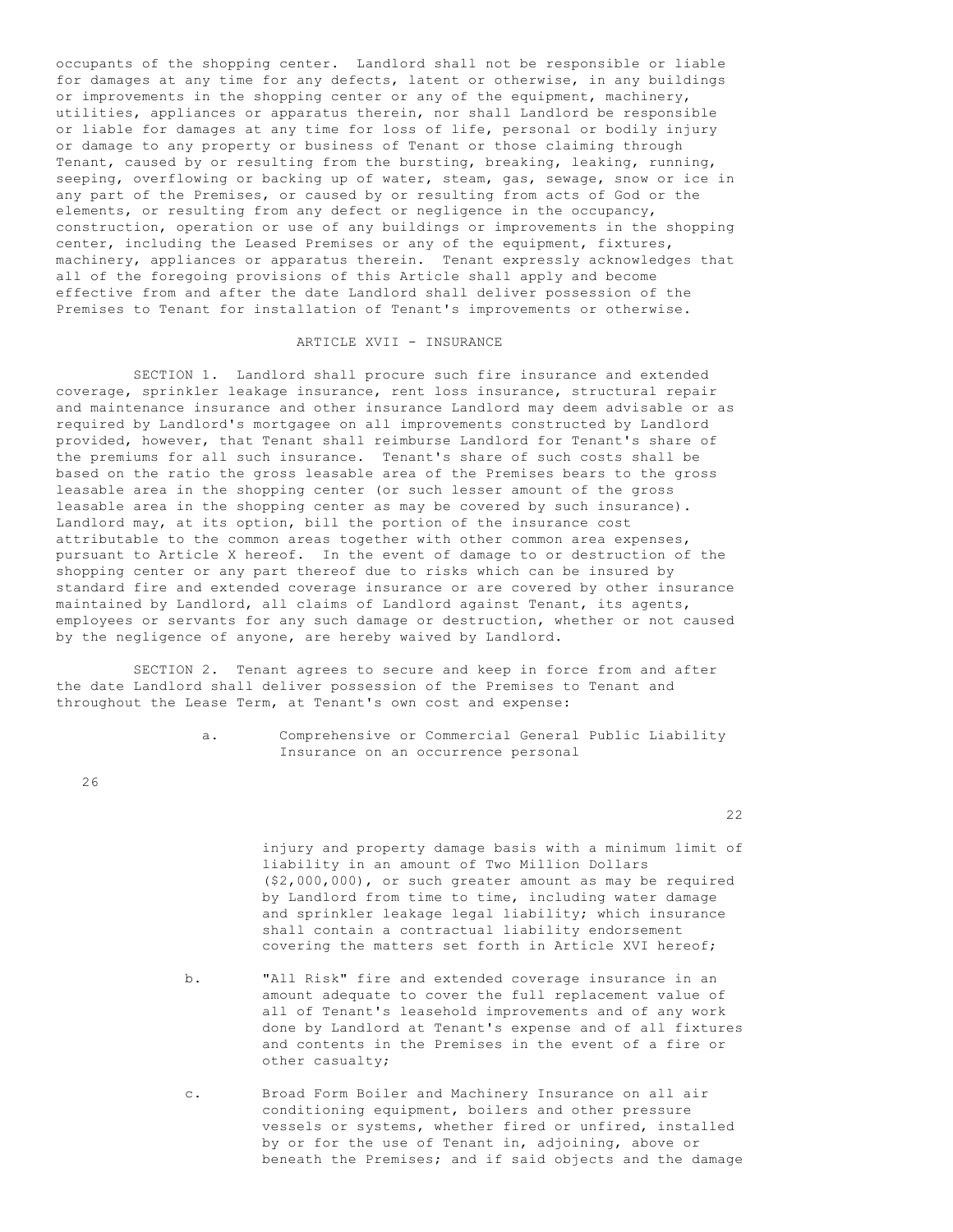that may be caused by or result from them are not covered by Tenant's all risk insurance mentioned in subdivision b of this Section, such Boiler and Machinery Insurance shall be in amounts specified by Landlord from time to time.

- d. Plate Glass Insurance covering all plate glass in the Premises;
- e. Such additional insurance during construction as is required by Exhibit "C" of this Lease.

 The insurance coverages set forth in this Section shall apply only to Tenant's operations in the shopping center and separate additional coverage shall be procured for Tenant's other locations, if any.

SECTION 3. All policies of insurance procured by Tenant shall:

- a. Be issued by insurance companies reasonably acceptable to Landlord;
- b. Be written as primary policies not contributing with and not in excess of coverage that Landlord may carry;
- c. All Comprehensive General Liability Insurance procured by Tenant under this section shall be issued for the benefit of Landlord and Tenant and,

27

23

 at Landlord's request, its mortgagee(s) and ground lessor(s), as their respective interests may appear;

 d. Contain endorsements providing as follows: (i) that such insurance may not be materially changed, amended, canceled or allowed to lapse with respect to Landlord except after twenty (20) days' prior written notice from the insurance company to Landlord, sent by registered mail, and (ii) that Tenant be solely responsible for the payment of all premiums under such policy and that Landlord shall have no obligation for the payment thereof notwithstanding that Landlord is or may be named as an insured.

 The original policy or policies, or duly executed certificates for the same, together with reasonably satisfactory evidence of payment of the premium thereof shall be delivered to Landlord on or before the day Tenant begins Tenant's Work under Exhibit "C" and upon renewals of such policies not less than twenty (20) days prior to the expiration of the term of any such coverage. The minimum limits of any insurance coverage required herein to be carried by Tenant shall not limit Tenant's liability under Article XVI hereof.

 SECTION 4. All policies procured by either Landlord or Tenant pursuant to this Article shall contain an endorsement containing an express waiver of any right of subrogation by the insurance company against Landlord or Tenant, whichever the case may be (whether named as an insured or not). This section shall not be construed as a waiver by either Landlord or Tenant of any rights either may have in the event of a loss exceeding applicable insurance coverage, said rights being specifically reserved except as they may be modified by other provisions of this Article or any other Article of this Lease.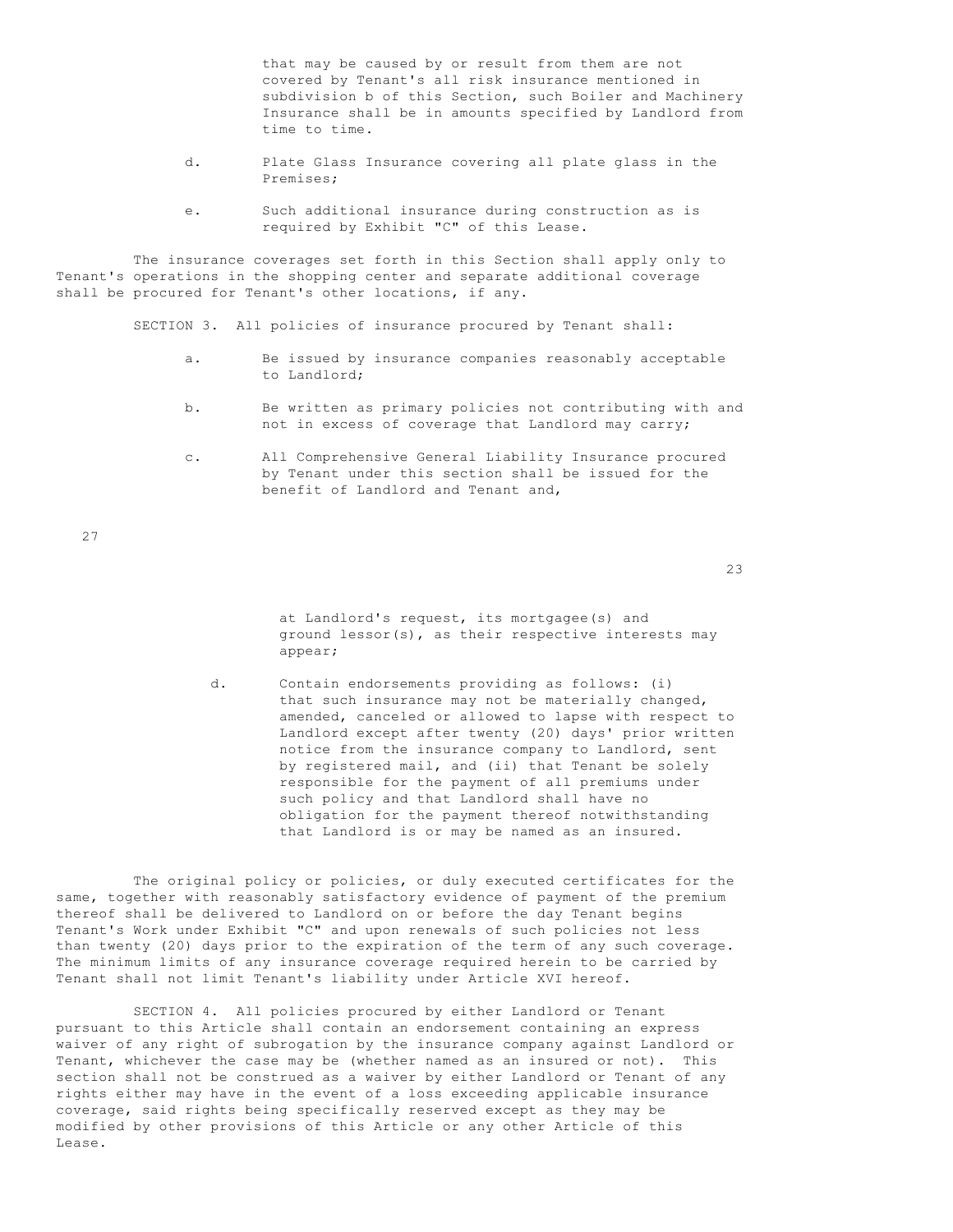SECTION 5. Tenant shall not carry a stock of goods or do anything in or about the Premises which will in any way tend to increase insurance rates on the Premises or the building in which the same are located without Landlord's prior written consent. If Landlord shall consent to such use, Tenant agrees to pay as additional rental any increase in insurance premiums resulting from the business carried on in the Premises by Tenant. Tenant shall, at its own expense, comply with the requirements of insurance underwriters and insurance rating bureaus and governmental authorities having jurisdiction.

## ARTICLE XVIII - ACCESS TO PREMISES

 Landlord shall have the right to enter the Premises at all reasonable hours for the purpose of inspecting the same or making repairs, additions or alterations thereto or to the building in

28

24

which the same are located, or for the purpose of exhibiting the same to prospective tenants, purchasers or others. Landlord shall not be liable to Tenant in any manner for any expense, loss or damage by reason thereof, nor shall the exercise of such right be deemed an eviction or disturbance of Tenant's use or possession. If Tenant or Tenant's employees shall not be personally present to permit an entry into the Premises when an emergency or casualty occurs, Landlord may enter the same by the use of force or otherwise without rendering Landlord liable therefor and without in any manner affecting Tenant's obligations under this Lease. Tenant shall be solely responsible for the control of access to, and the security of, the Premises and all property located within the Premises.

#### ARTICLE XIX - DAMAGE BY FIRE OR OTHER CASUALTY

 SECTION 1. In case the building in which the Premises are situated shall be partially or totally destroyed by fire or other casualty which can be covered by standard fire and extended coverage insurance or which is covered by other insurance so as to become partially or totally untenantable, the same shall be repaired as speedily as possible at the expense of Landlord to the extent of the insurance proceeds, unless Landlord shall elect not to rebuild as hereinafter provided, and a just and proportionate part of Tenant's rent shall be abated until the Premises are so repaired based upon the time and the extent the Premises are untenantable.

 SECTION 2. In case the building in which the Premises are situated, including common areas, shall be destroyed or so damaged by fire or other casualty as to render more than fifty percent (50%) thereof untenantable, or in case of any destruction or damage not covered by Landlord's insurance, Landlord may, if it so elects, rebuild or restore said building to good condition within a reasonable time after such destruction or damage or may, at its election, by notice in writing within ninety (90) days after such destruction or damage, terminate this Lease. If Landlord elects to rebuild or restore said building, it shall within said ninety (90) day period, give Tenant notice of its intention to do so and proceed with the rebuilding and restoration as promptly as may be reasonable and a just and proportionate part of Tenant's rent shall be abated until the Premises are repaired, based upon the time and the extent the Premises are untenantable. In the event that the Premises are totally destroyed and minimum rent is totally abated for a period of time, the term of this Lease shall be extended for a period equal to the period of such abatement.

 SECTION 3. In no event in the case of any such destruction shall Landlord be required to repair or replace Tenant's stock in trade, leasehold improvements, fixtures, furniture, furnishings or floor coverings and equipment. Tenant covenants to make such repairs and replacements.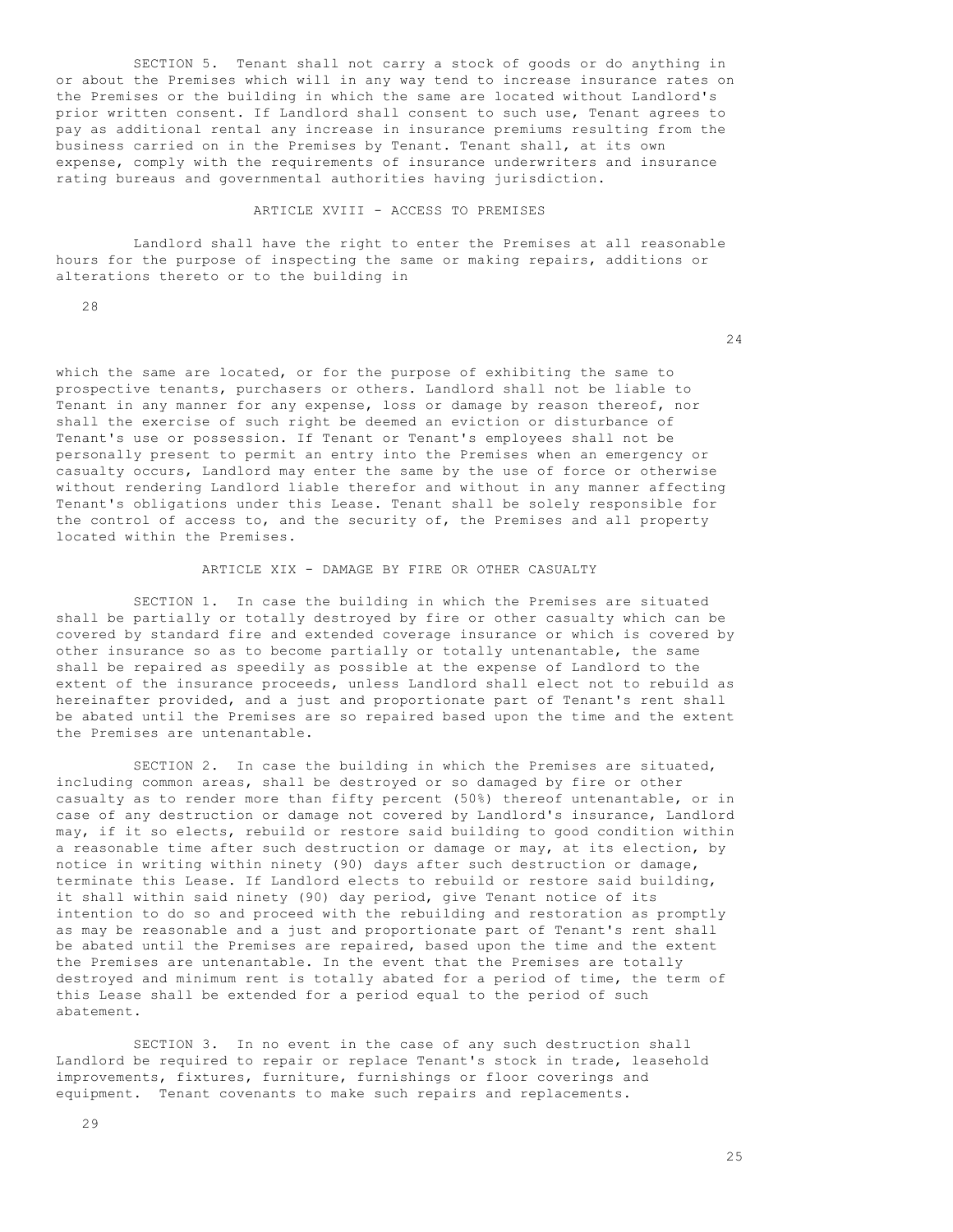SECTION 1. If the whole of the Premises shall be taken by any public authority under the power or threat of eminent domain, then the term of this Lease shall cease as of the day possession shall be taken by such public authority, and the rent shall be paid up to that date with a proportionate refund by Landlord of such rent as shall have been paid in advance.

 SECTION 2. In the event more than ten percent (10%) in area of the land underlying the shopping center shall be so taken, the Landlord shall have the right to terminate this Lease by giving Tenant written notice of termination within thirty (30) days after the taking of possession by such public authority.

 SECTION 3. If less than all but more than twenty-five percent (25%) of the Premises shall be so taken, Tenant shall have the right either to terminate this Lease, or subject to Landlord's right of termination as set forth in Section 2 of this Article, to continue in possession of the remainder of the Premises upon notice in writing to Landlord of Tenant's intention within ten (10) days after such taking of possession. In the event Tenant elects to remain in possession, and Landlord does not so terminate, all of the terms herein provided shall continue in effect except that the minimum rent shall be proportionately and equitable abated, based on the amount of the Premises taken, and Landlord shall make all necessary repairs or alterations to restore the portion of the Premises remaining to as near its former condition as the circumstances will permit and to restore the building to the extent necessary to constitute the remainder a complete architectural unit; provided, however, that Landlord shall not be required to spend amounts in excess of the respective amounts received by Landlord for the taking of such part of the Premises and the building of which it forms a part, and Tenant, at Tenant's expense, shall make all necessary repairs and alterations to those items listed as "Tenant's Work" in Exhibit "C" hereto, including but not limited to Tenant's trade and lighting fixtures, decor, signs and contents.

 If less than twenty-five percent (25%) of the Premises shall be taken, the lease term shall cease on the day of taking only as to the part so taken (subject to Landlord's right of termination as set forth in Section 2 of this Article); rent shall be proportionately abated and Landlord shall make necessary repairs or alterations as described in the previous paragraph.

 SECTION 4. All damages awarded for such taking under the power or threat of eminent domain, whether for the whole or a part of the Premises, shall be assigned to and be the property of Landlord without any participation by Tenant, whether such damages shall be awarded as compensation for diminution in value or taking of the leasehold estate or the fee of the Premises; provided,

30

<u>26 маја и податници се податници се податници се податници се податници се податници се податници се податниц</u>

however, that nothing herein contained shall be construed to preclude Tenant from prosecuting any claim directly against the condemning authority, but not against Landlord, for the value of or damage to and/or for the cost of removal of Tenant's trade fixtures and other personal property which under the terms of this Lease would remain Tenant's property upon the expiration of the lease term, as may be recoverable by Tenant in Tenant's own right, provided further that no such claim shall diminish or otherwise affect Landlord's award. Each party agrees to execute and deliver to the other all instruments that may be required to effectuate the provisions of this Section.

 SECTION 5. If a part or parts of the parking areas are taken, equal or less than thirty percent (30%) thereof as the same existed prior to such taking, Tenant shall not be entitled to compensation, diminution or abatement of any rent or other charges, nor shall the same be deemed an actual or constructive eviction. If as a result of any such taking of the parking areas the same are reduced below seventy percent (70%) thereof, Landlord shall have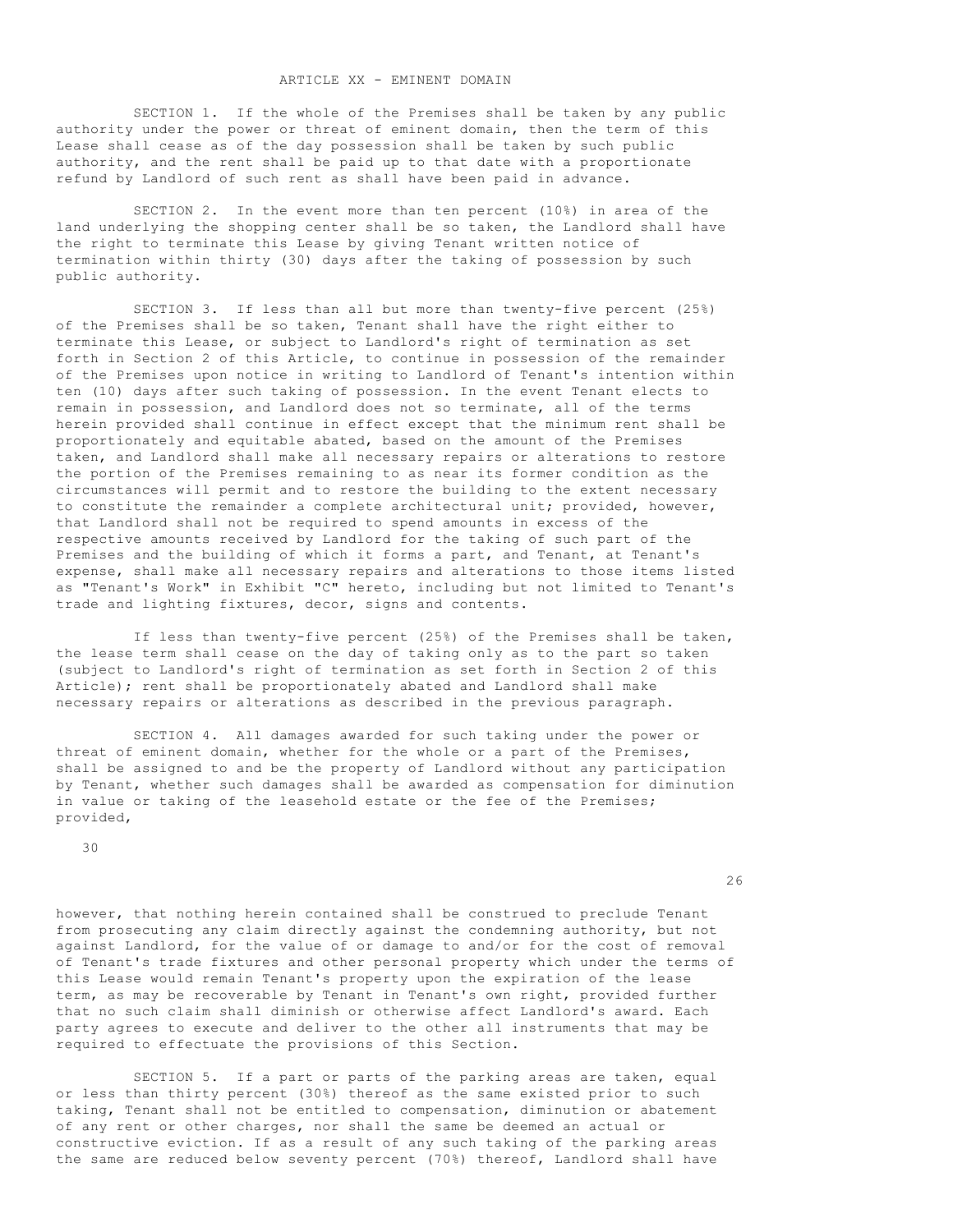the right, within one hundred eighty (180) days after receipt of the award in condemnation, to supply substitute parking facilities sufficient to meet minimum governmental requirements on the property of Landlord or within reasonable proximity to the shopping center; and in connection therewith, Landlord shall have the right to construct multi-deck, elevated, subterranean or vertical parking facilities. If Landlord shall be unable to replace or substitute any such parking facilities so taken to comply with the provisions of the preceding sentence, Landlord and Tenant shall each have the right and option to cancel and terminate this Lease, within ninety (90) days after the earlier of the end of said one hundred eighty (180) days or the date on which Landlord notifies Tenant that substitute parking facilities will not be provided by giving the other party a thirty (30) days' notice in writing; and in such event this Lease shall come to an end upon the expiration of said thirty (30) days and neither party thereafter shall have any further rights and obligations as against the other.

### ARTICLE XXI - ASSIGNMENT AND SUBLETTING

 SECTION 1. Tenant shall not assign or in any manner transfer this Lease or any interest therein, nor sublet the Premises or any part or parts thereof, nor permit occupancy by anyone with, through or under it, without the prior written consent of Landlord. Consent by Landlord to one or more assignments of this Lease or to one or more sublettings of the Premises shall not operate as a waiver of Landlord's rights under this Article as to any subsequent assignment or subletting. No assignment or sublease shall release Tenant (or its Guarantors, if any) of any of its obligations under this Lease or be construed or taken as a waiver of any of Landlord's rights or remedies hereunder. For the purpose hereof, if Tenant is a corporation or partnership or other entity, any change

31

27<sup>2</sup>

in the control of Tenant shall be deemed to be an assignment which shall required Landlord's consent as set forth above.

 SECTION 2. If Tenant desires at any time to make an assignment, it shall first notify Landlord of its desire to do so and shall submit in writing to Landlord (i) the name of the proposed assignee, mortgagee, subtenant or other transferee (any of the foregoing being hereinafter referred to as an "Assignee"), (ii) the nature of the proposed Assignee's business to be carried on at the Premises, (iii) a copy of the proposed Assignment Agreement and any other agreement to be entered into concurrently with such assignment, (iv) the financial information as Landlord may reasonably request concerning the proposed Assignee. Tenant shall pay to Landlord as additional rent at the time of submitting its notification the sum of Five Hundred Dollars (\$500.00) to cover Landlord's administrative costs, overhead and counsel fees in connection with reviewing such proposed assignment. Neither the furnishing of such information nor the payment of such fee shall limit any of Landlord's rights or alternatives under this Article XXI.

 SECTION 3. None of Tenant's rights under this Lease, nor any estate thereby created, shall pass to any trustee or receiver in bankruptcy, or any assignee for the benefit of creditors, or by operation of law.

### ARTICLE XXII - COMPETITION

 In recognition of the fact that this Lease provides for a percentage rent based on gross sales made by Tenant in or from the Premises, Tenant agrees that neither Tenant nor any affiliate or subsidiary of Tenant, directly or indirectly, shall under the same trade name or otherwise, operate, manage or have any interest in any other competing store or business for the sale of merchandise at retail, including a department or concession in another store, within three (3) miles from the shopping center, excluding establishments of Tenant in existence as of the date of the execution of this Lease, if any. If Tenant should violate this covenant, Landlord may (in addition to Landlord's other remedies) at its option, on each "date of adjustment" occurring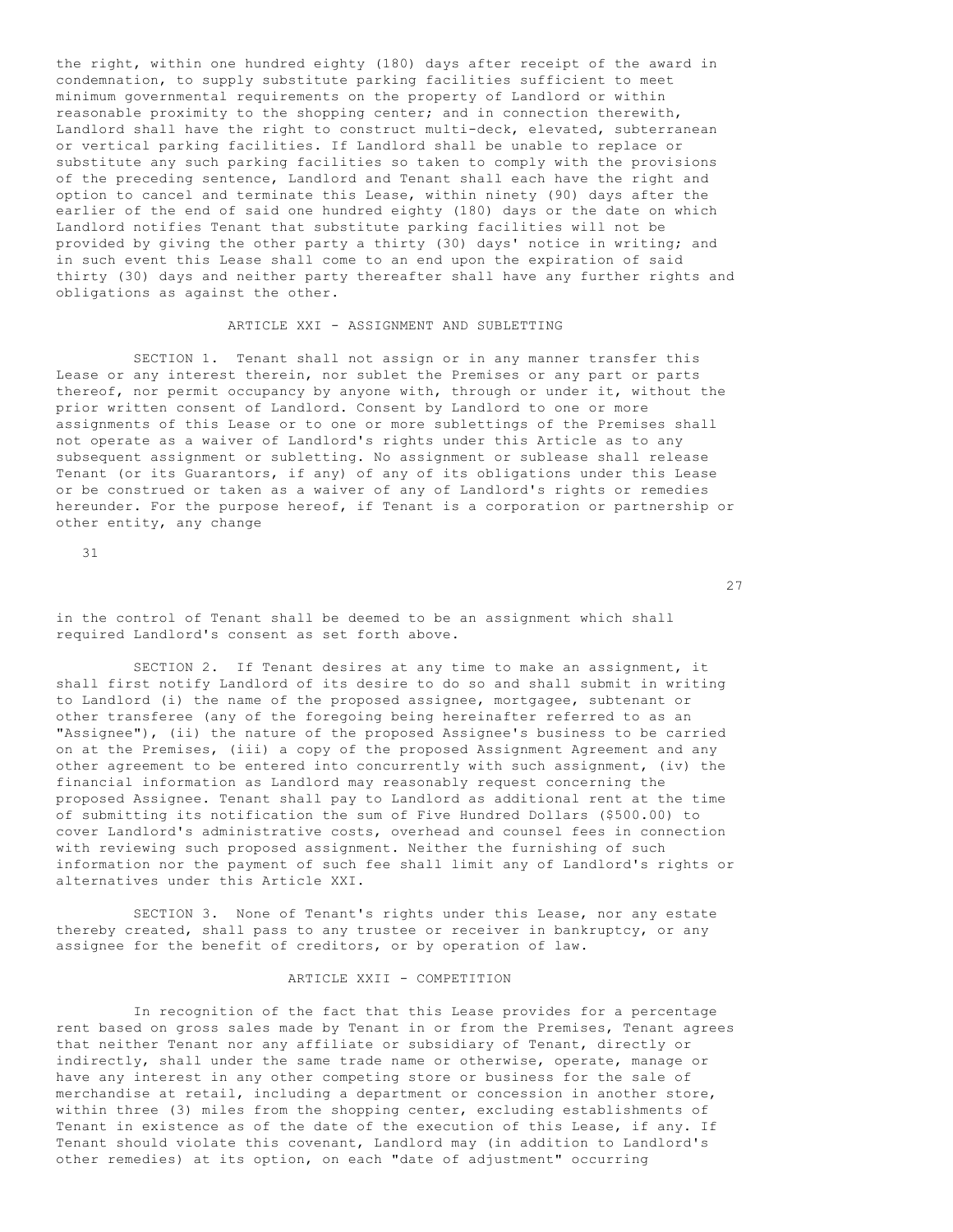thereafter, increase the annual minimum rent payable to a sum which will be in the same ratio to the annual minimum rent otherwise fixed pursuant to this Lease as the ratio of the cost of living on the date of adjustment to the cost of living for the first month of the term of this Lease (as reflected by the "price index" published for said dates).

 For purposes of this Article, the first "date of adjustment" shall be the day Tenant first violates this covenant, and each subsequent February 1 for the remainder of this Lease shall be a "date of adjustment." "Price index," as used herein, shall have the same meaning as in Article XXXIV, Section 15 hereof.

32

28

The amount of the increase in minimum rent, if any, will not be known on the date of adjustment; therefore, Tenant shall continue to pay minimum rent each month at the rate computed as of the previous date of adjustment until the new fixed minimum rent is determined. When such new minimum rent is determined, Landlord shall give Tenant notice thereof and Tenant shall add to the monthly payment first coming due thereafter the amount of arrears, if any. In no event shall the minimum rental be less than that specified in Article I hereof.

# ARTICLE XXIII - FAILURE TO DO BUSINESS

 The parties covenant and agree that because of the difficulty or impossibility of determining Landlord's damage by way of loss of anticipated percentage rent from Tenant and other tenants in the shopping center, or by way of loss of value of the shopping center or adverse publicity or appearance by Tenant's actions, should Tenant (a) fail to take possession and open for business in the Premises fully fixtured, stocked and staffed on the Commencement Date, or (b) vacate, abandon or desert the Premises, or (c) cease operating or conducting Tenant's business therein (except where the Premises are rendered untenantable by reason of fire, casualty, permitted repairs or alterations or other causes beyond Tenant's control) or (d) fail or refuse to maintain business hours on such days or nights or any part thereof as established by Landlord, then and in any of such events (hereinafter collectively referred to as "failure to do business"), Landlord shall have the right, at its option, (i) to collect not only fixed minimum rent and other rents and charges herein reserved (including percentage rent), but also additional rent equal to one-quarter (1/4) of the fixed minimum rent reserved for the period of Tenant's failure to do business, computed at a daily rate for each and every day or part thereof during such period; and such additional rent shall be deemed to be liquidated damages to compensate Landlord for percentage rent that might have been earned by Landlord during such period, and in addition, at Landlord's option (ii) to treat such failure to do business as an "Event of Default" within the meaning of Article XXIV of this Lease. As used herein the terms "vacate," "abandon" or "desert" shall not be defeated because Tenant may have left all or any part of its trade fixtures or other personal property in the Premises.

### ARTICLE XXIV - DEFAULT

 SECTION 1. Upon the happening of any one or more of the following events (herein referred to as an "Event of Default") Landlord may immediately or at any time thereafter exercise any remedies conferred upon Landlord by law or this Lease:

> a. If this Lease be assigned or the Premises be sublet, either voluntarily or by operation of law, except as herein expressly provided; or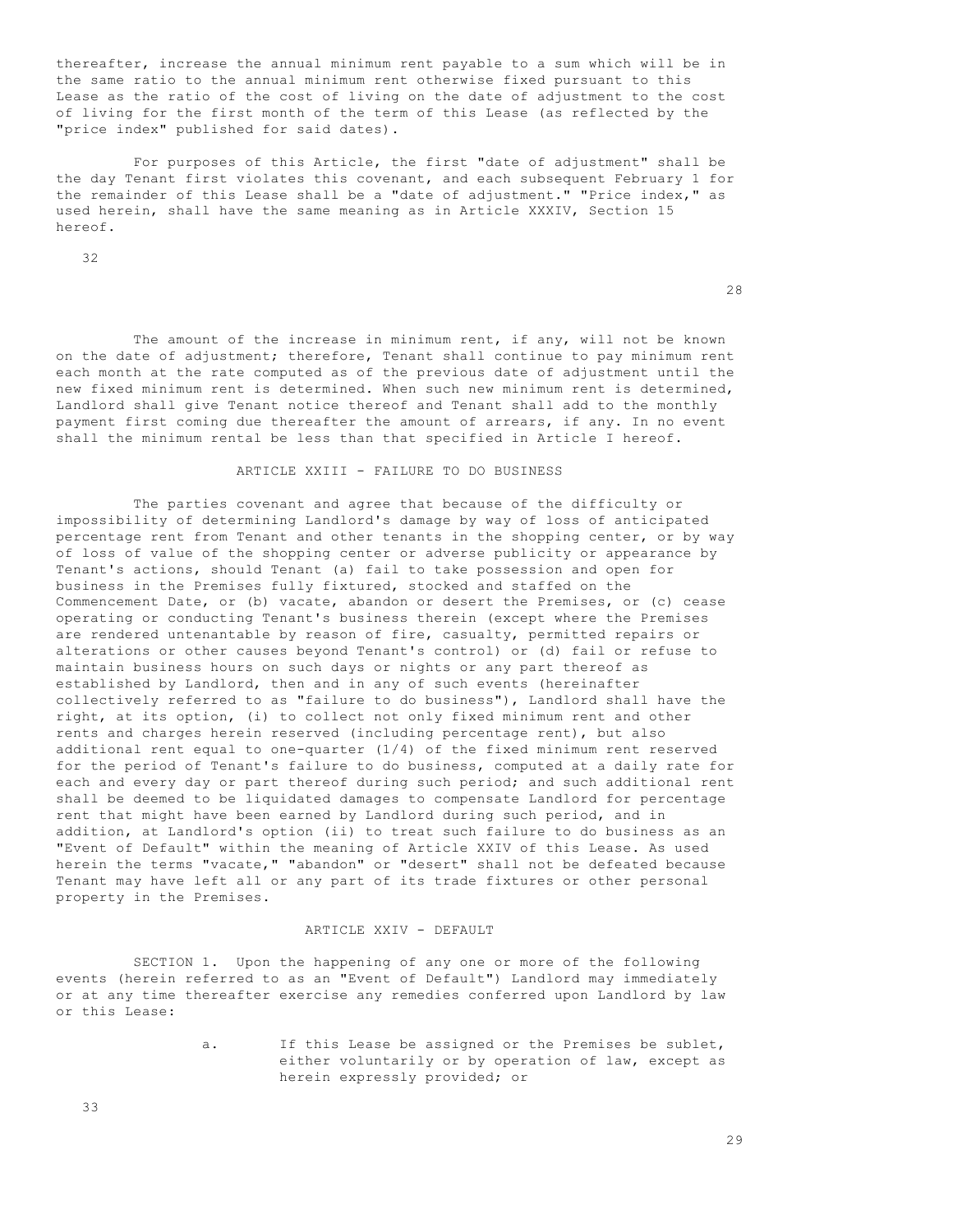- b. If Tenant shall fail to pay, within ten (10) days after the same is due, any rental, charge or other sum payable hereunder or deliver statements required pursuant to the terms hereof; or
- c. Tenant shall fail to correct any default with respect to Article XXIII hereof within five (5) days after written notice of such default shall have been given to Tenant; or
	- d. Tenant shall fail to keep, observe or perform any of the other terms, covenants and conditions herein to be kept, observed and performed by Tenant for more than thirty (30) days after written notice shall have been given to Tenant specifying the nature of such default; or
	- e. The making by Tenant of an assignment for the benefit of its creditors; or
	- f. The levying of a writ of execution or attachment on or against the property of Tenant; or
	- g. In the event proceedings are instituted in a court of competent jurisdiction for the reorganization, liquidation or involuntary dissolution of Tenant, or for its adjudication as a bankrupt or insolvent, or for the appointment of a receiver of the property of Tenant, and said proceedings are not dismissed and any receiver, trustee or liquidator appointed therein discharged within thirty (30) days after the institution of said proceedings.

 SECTION 2. Among the remedies which Landlord may exercise are the following:

> a. Landlord shall have the immediate right to re-enter the Premises and dispossess Tenant and all other occupants therefrom and remove and dispose of all property therein or, at Landlord's election, to store such property in a public warehouse or elsewhere at the cost and for the account of Tenant, all without service of any notice of intention to re-enter with or without resort to legal process (which Tenant hereby expressly waives), and without Landlord being deemed guilty of trespass or becoming liable for any loss or damage which may be occasioned thereby. Any such re-entry shall hereinafter be referred to as "Repossession." No such Repossession of the Premises by Landlord shall be construed as an election on its part to terminate this Lease.

34

30

 b. If an event of default shall have occurred and be continuing, Landlord shall also have the right, at its option, in addition to and not in limitation of any other right or remedy, to terminate this Lease by giving Tenant a written three (3) days' notice of cancellation and upon the expiration of said three (3) days, this Lease and the lease term hereof shall end and expire and thereupon, unless Landlord shall have theretofore elected to re-enter the Premises, Landlord shall have the immediate right of re-entry as more fully described in Section 2(a) of this Article, and Tenant and all other occupants shall quit and surrender the Premises to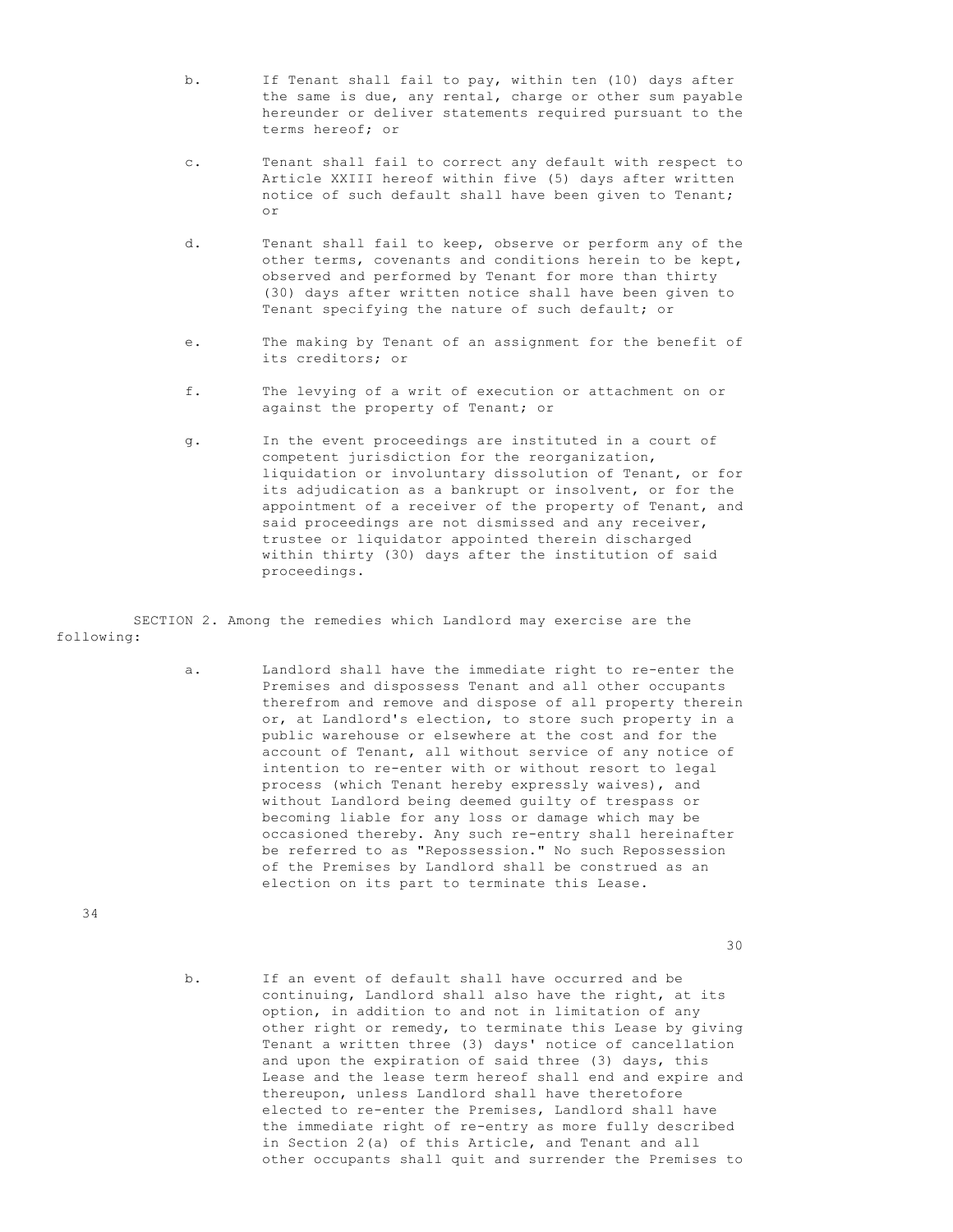Landlord, but Tenant shall remain liable as hereinafter mentioned.

- c. From time to time after Repossession of the Premises, whether or not this Lease has been terminated, Landlord may, but shall not be obligated to, attempt to re-let the Premises for the account of Tenant in the name of Landlord or otherwise, for such term or terms (which may be greater or less than the period which would otherwise have constituted the balance of the term of this Lease) and upon such terms (which may include concessions or free rent) and for such uses as Landlord, in its uncontrolled discretion, may determine, and may collect and receive the rent therefor. Any rent received shall be applied against Tenant's obligations hereunder, but Landlord shall not be responsible or liable for any failure to collect any rent due upon any such re-letting.
- d. No termination of this Lease pursuant to Section 2(b) of this Article and no Repossession of the Premises pursuant to Section 2(a) or (b) of this Article or otherwise shall relieve Tenant of its liabilities and obligations under this Lease, all of which shall survive any such termination or Repossession. In the event of any such termination or Repossession, whether or not the Premises shall have been re-let, Tenant shall pay to Landlord the minimum rent, additional rent and other sums and charges to be paid by Tenant up to the time of such termination or Repossession and thereafter Tenant, until the end of what would be been the term of this Lease in the absence of such termination or Repossession shall pay to Landlord, as and for liquidated and agreed current damages for Tenant's default, the equivalent of the amount of the minimum rent, additional rent and such other sums

35

31

 and charges which would be payable under this Lease by Tenant if this Lease were still in effect, less the net proceeds, if any, of any re-letting effected pursuant to the provisions of section 2(c) of this Article after deducting all of Landlord's expenses in connection with such re-letting, including, without limitation, all repossession costs, brokerage and management commissions, operating expenses, legal expenses, attorneys' fees, alteration costs, and expenses of preparation for such re-letting. Tenant shall pay such current damages to Landlord monthly on the days on which the minimum rent would have been payable under this Lease if this Lease were still in effect, and Landlord shall be entitled to recover the same from Tenant on each such day. At any time after such termination or Repossession whether or not Landlord shall have collected any current damages as aforesaid, Landlord shall be entitled to recover from Tenant, and Tenant shall pay to Landlord on demand, as and for liquidated and agreed final damages for Tenant's default, an amount equal to the then present value of the excess of the minimum rent, additional rent and other sums or charges reserved under this Lease from the day of such termination or Repossession for what would be the then unexpired term if the same had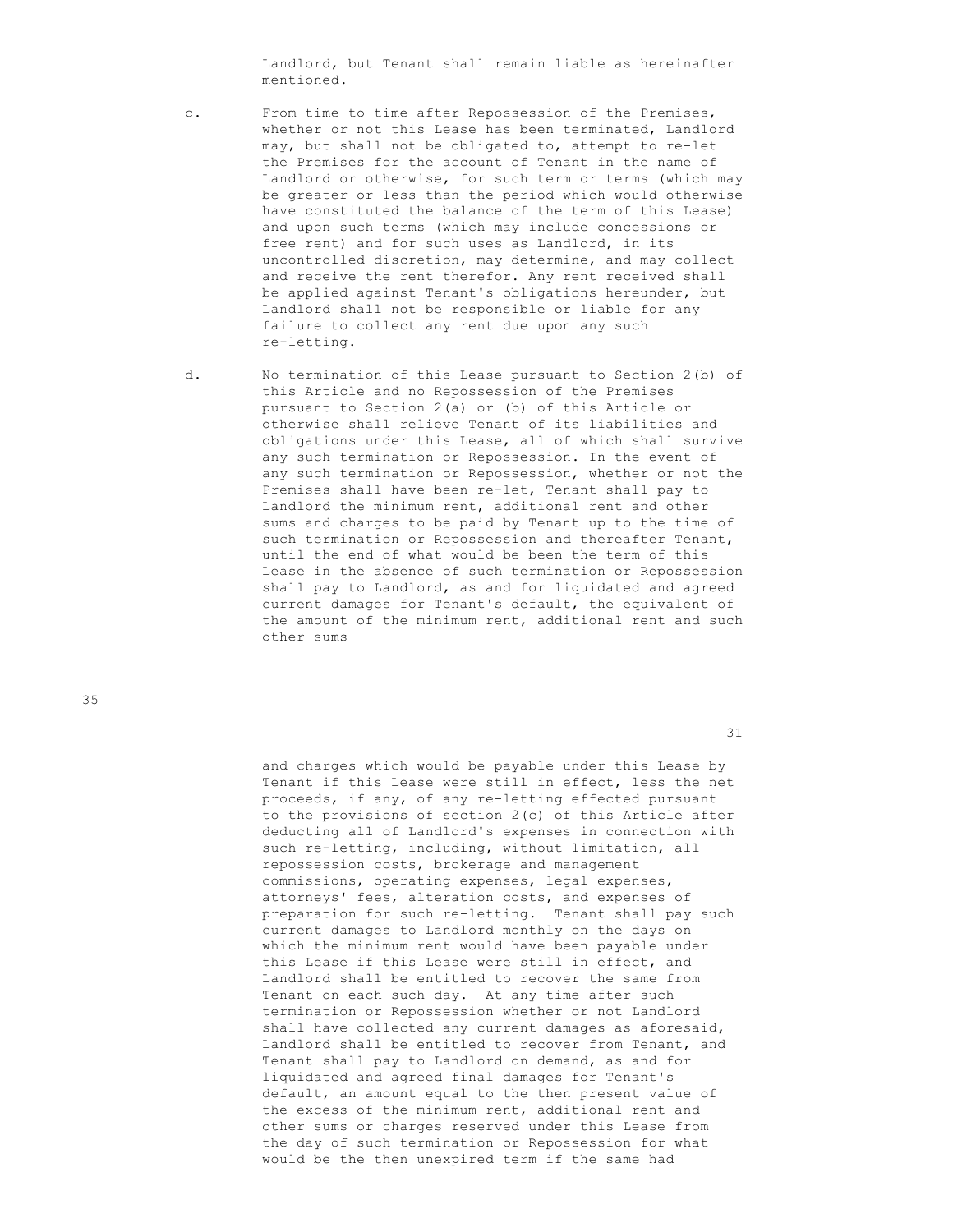remained in effect, over the then net fair rental value of the Premises for the same period as determined by an independent real estate appraiser named by Landlord. For purposes of this section, "present value" shall be computed by discounting such excess to present value at a discount rate equal to one percentage point above the discount rate then in effect at the Federal Reserve Bank of Minneapolis.

- e. In addition to all other remedies of Landlord, Landlord shall be entitled to reimbursement upon demand of all reasonable attorneys fees incurred by Landlord in connection with any Event of Default.
- f. In determining the Percentage Rent which would be payable by Tenant for any period when Tenant is no longer in possession of the Premises following an Event of Default, the same shall be deemed to be for each lease year during the remainder of the lease term hereof, or the period equivalent thereto which otherwise would have constituted the balance of the lease term hereof, the average annual percentage rent paid or payable by Tenant from the commencement of the lease term hereof to the end of lease year immediately preceding the occurrence of

32

 such Event of Default, or during the immediately preceding three (3) full lease years, whichever period is shorter.

- g. Landlord and Tenant agree that the remedies available to Landlord under law and the remedies expressly described in this Lease may not be adequate; therefore, Tenant hereby agrees that Landlord may institute any action or proceeding to compel Tenant to specifically perform and observe any covenant, agreement or condition of this Lease or to enjoin Tenant from defaulting in the performance or observance of any covenant, agreement or condition of this Lease. Tenant hereby waives the claim or defense that Landlord has an adequate remedy at law and Tenant covenants that Tenant will not assert such claim or defense in any such action or proceeding
- h. In the event of any breach hereunder by Tenant, Landlord may immediately or at any time thereafter, without notice, perform or observe any of Tenant's obligations hereunder for the account and at the expense of Tenant. Such performance or observance by Landlord shall not constitute a waiver of Tenant's default.

 If Landlord at any time, by reason of such breach, is compelled to pay, or elects to pay, any sum of money or do any act which will require the payment of any sum of money, or is compelled to incur any expense, including reasonable attorneys' fees, by instituting or prosecuting any action or proceeding to enforce Landlord's rights hereunder, the sum or sums so paid by Landlord, shall bear interest from the date of payment at the rate specified in Article VII, Section 2 hereof.

 i. The remedies conferred upon Landlord by law, and the remedies conferred upon Landlord by this Lease are cumulative; and no remedy shall be deemed to exclude any other remedy. Each remedy may be exercised from time to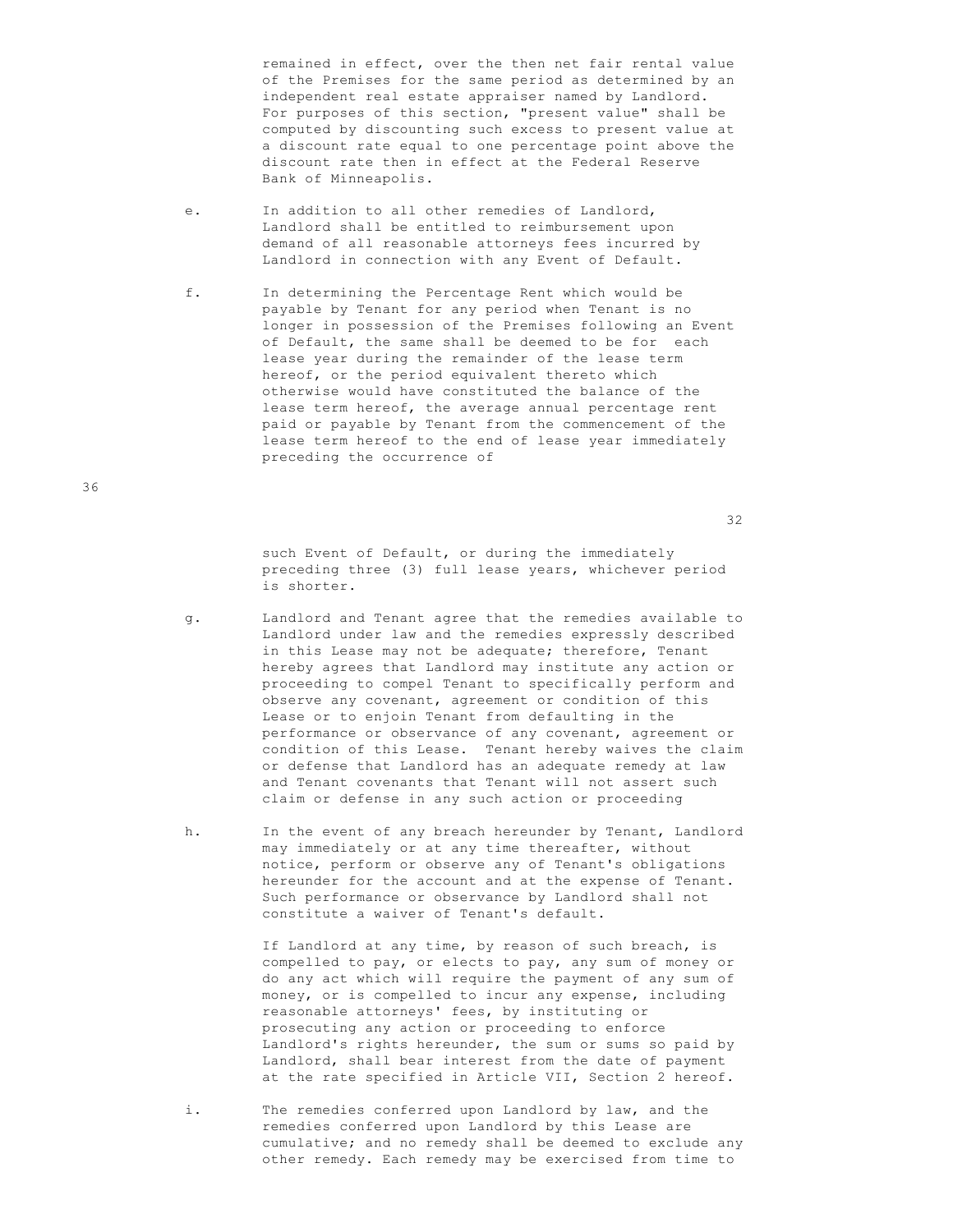#### time, as often as occasion arises.

 SECTION 3. This Lease is intended as and constitutes a security agreement within the meaning of the Uniform Commercial Code. As security for payment of rent, damages and all other payments to be made by Tenant, Tenant hereby grants to Landlord a lien and security interest under the Uniform Commercial Code in all property of Tenant now or hereafter placed on the Premises, including but not limited to leasehold improvements, trade

37

fixtures, furnishings and inventory. Tenant agrees to execute such financing statements as Landlord may from time to time request in order to perfect this security interest. Landlord may at its election file a copy of this Lease as a financing statement. Landlord, as a secured party, shall be entitled to all of the rights and remedies available to a secured party under the Uniform Commercial Code.

<u>33</u>

 SECTION 4. Should Landlord be in default under the terms of this Lease, Landlord Shall have reasonable and adequate time (which shall be at least thirty (30) days) in which to cure the same after written notice to Landlord by Tenant.

 In the event of any act or omission of Landlord which would give Tenant the right, immediately or after lapse of a period of time, to cancel or terminate this Lease, or to claim a partial or total eviction, Tenant shall not exercise such right (a) until it has given written notice of such act or omission to the holder of each superior mortgage and the lessor of each superior lease whose name and address shall previously have been furnished to Tenant in Writing; and (b) until a reasonable period for remedying such act or omission shall have elapsed following the giving of such notice and following the time when such holder or lessor shall have become entitled under such superior mortgage or superior lease, as the case may be, to remedy the same (which reasonable period shall in no event be less than the period to which Landlord would be entitled under this Lease or otherwise, after similar notice, to effect such remedy), provided that if such act or omission shall be one which is not capable of being remedied by Landlord or such mortgage holder within a reasonable period of time, Tenant shall not exercise such right if such holder or Landlord shall with due diligence give Tenant written notice of intention to, and commence and continue to remedy such act or omission.

 Anything in this agreement to the contrary notwithstanding, Landlord shall not be deemed in default with respect to the performance of any of the terms, covenants and conditions of this Lease if the same shall be due to any strike, lock-out or other labor trouble, material shortages, governmental restrictions, fire, acts of God, the elements, war, riot, rebellion or any other cause beyond the reasonable control of Landlord, and this Lease and the obligation of Tenant to pay rent hereunder and perform all of the other covenants to be performed hereunder by Tenant shall not be affected, impaired or excused, except as otherwise specifically provided herein.

### ARTICLE XXV - SECURITY DEPOSIT

 Tenant hereby deposits with Landlord the sum referred to in Article I hereof as security for the faithful performance by Tenant of every term and condition of this Lease. If any of the rents herein reserved or any other sum payable by Tenant to Landlord

38

34

shall be overdue or unpaid, or if Landlord makes any payment on behalf of Tenant or if there shall be a breach or default by Tenant in respect of any term or condition of this Lease, Landlord may use all or any part of the security to perform the same for the account of Tenant, or for any damages or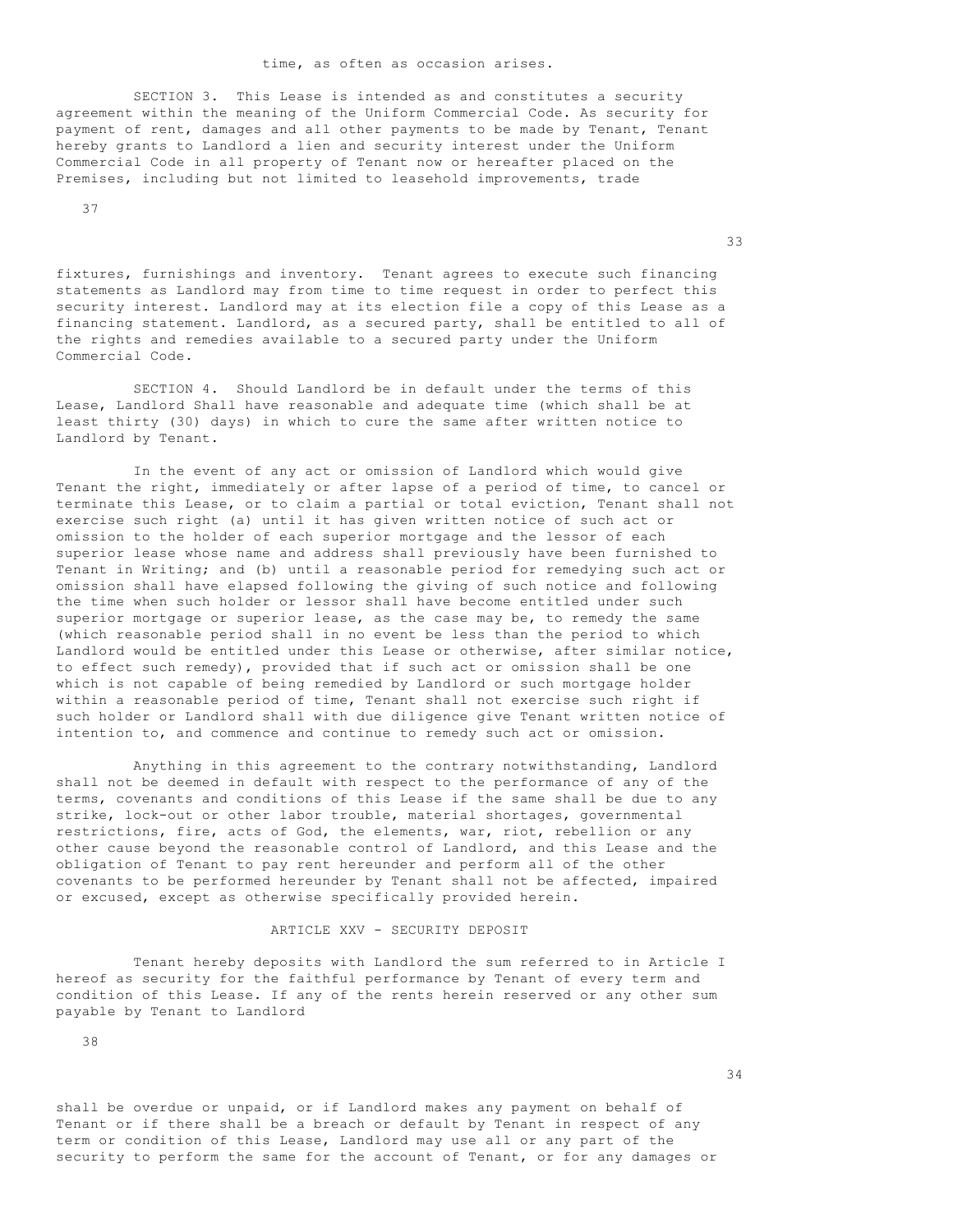deficiency in the re-letting of the Premises, whether such damages or default accrue before or after summary proceedings or re- entry by Landlord. The provisions herein contained do not limit the rights of Landlord pursuant to the terms of Article XXIV of this Lease. It is understood that no interest on said security will be paid by Landlord to Tenant.

 In the event of any sale, transfer or assignment of the Landlord's interest under this Lease, Landlord may transfer or assign said security to the vendee, transferee or assignee, as the case may be, and Landlord thereupon shall be released from all liability for the repayment of said security, and Tenant, in each instance, shall look solely to such vendee, transferee or assignee, as the case may be, for repayment of said security. The provisions hereof shall apply to each such sale, transfer or assignment and to each such transfer or assignment of such security.

# ARTICLE XXVI - SURRENDER OF POSSESSION

SECTION 1. At the expiration of the tenancy created hereunder, whether by lapse of time or otherwise, Tenant shall surrender the Premises in good condition and repair except for reasonable wear and tear, any repairs specifically required herein to be performed by Landlord and loss by fire or other causes which can be insured by standard fire and extended coverage insurance or which is covered by other insurance. If the Premises is not surrendered at the end of the term or the sooner termination thereof, Tenant shall indemnify Landlord against loss or liability resulting from delay by Tenant in so surrendering the Premises, including without limitation, claims made by any succeeding tenant founded on such delay.

 SECTION 2. In the event Tenant remains in possession of the Premises after the expiration of the tenancy created hereunder without the execution of a new lease, Tenant, at the option of Landlord, shall be deemed to be occupying the Premises as a tenant from month to month, at a monthly rental equal to the sum of (i) twice the monthly installment of minimum rent payable during the last month of the lease term, (ii) the monthly common area charge, (iii) the monthly promotional charge, and (iv) one-twelfth (1/12) of the average percentage rent payable hereunder for the last lease year, subject to all the other conditions, provisions and obligations of this Lease insofar as the same are applicable to a month-to-month tenancy.

 SECTION 3. Upon the expiration of the tenancy hereby created, if Landlord so requires in writing at that time, Tenant shall immediately remove any permanent alterations, additions, fixtures

39

35

and improvements made or installed in the Premises by Tenant as designated in said request, and shall remove all non-permanent alterations, additions, improvements and fixtures made or installed therein by Tenant, and repair any damage occasioned by all such removals at Tenant's expense, and in default thereof, Landlord may effect such removals and repairs, and Tenant shall pay Landlord the cost thereof, with interest as provided in Article VII, Section 2 hereof.

#### ARTICLE XXVII - FINANCIAL ABILITY OF TENANT

 Not later than fifteen (15) days after the date of this Lease Tenant shall furnish to Landlord evidence in form and substance satisfactory to Landlord of Tenant's ability to perform its financial obligations under this Lease including but not limited to payment of costs of Tenant's Work (as defined in Exhibit "C"), costs of other initial leasehold improvements, fixtures and furnishings of the Premises and costs of operation of Tenant's business including working capital, inventory purchases and rent and costs and charges under this Lease. In the event that Tenant is relying upon a lender's commitment to provide financing, such commitment shall be in form and substance satisfactory to Landlord. In making its determination of Tenant's financial ability, Landlord may, but shall not be required to, take into account the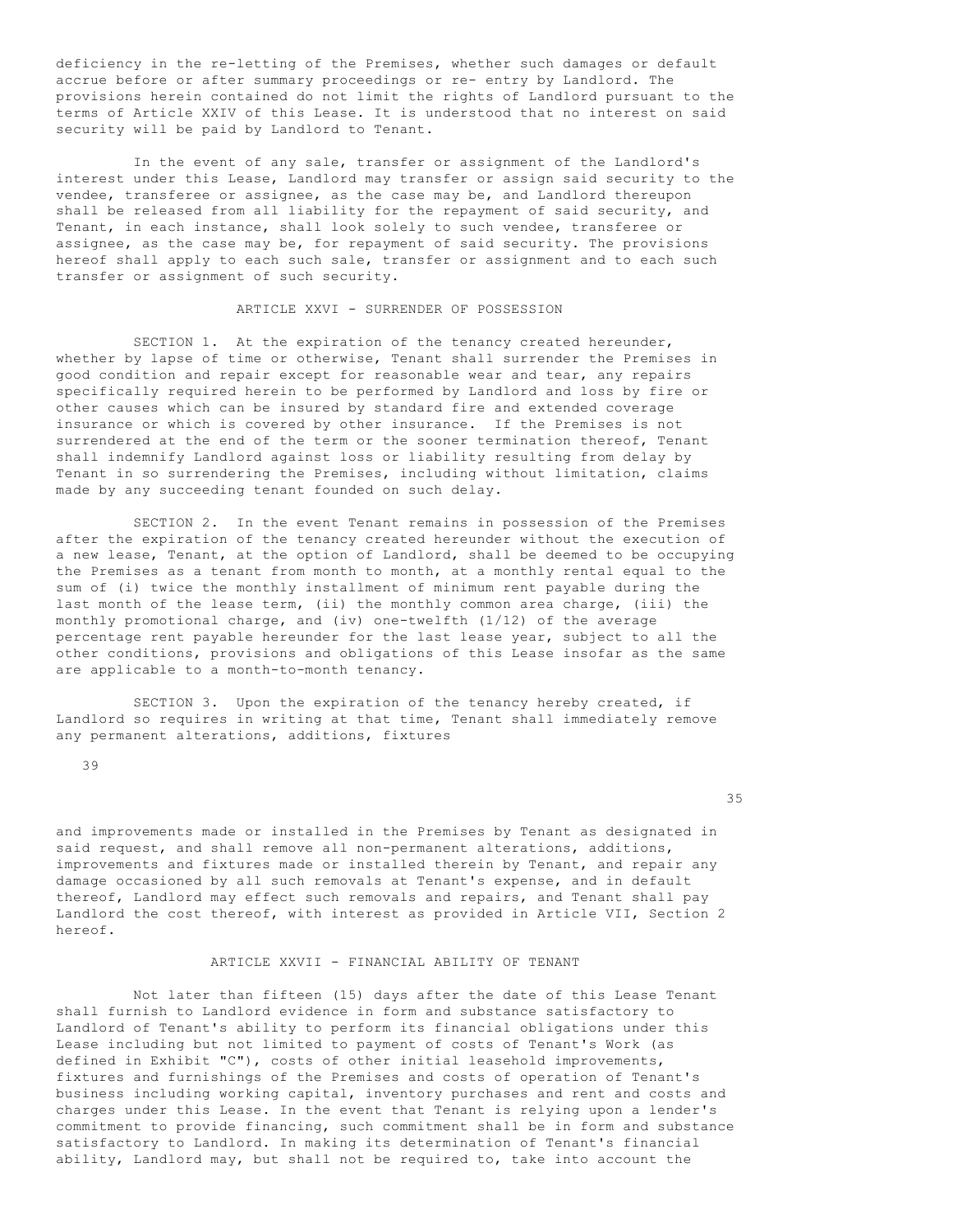financial ability of any guarantors of Tenant's obligations under this Lease.

 In the event that Tenant's financial condition (or the evidence of such condition) is not satisfactory to Landlord, Landlord shall have the option, exercisable by written notice delivered to Tenant within thirty (30) days to terminate this Lease. In the event that this Lease is terminated pursuant to this Article XXVII, any money or security deposited hereunder shall be returned to Tenant and neither party shall have any further right, duty, privilege or obligation hereunder.

#### ARTICLE XXVIII - SUBORDINATION

 Tenant agrees that this Lease shall be subject and subordinate to all covenants, restrictions, easements, agreements, liens and encumbrances now or hereafter affecting the fee title to the shopping center property and to all ground and underlying leases and mortgages, trust deeds, or any other method of financing or refinancing in any amounts, and to any and all advances to be made thereunder and to the interest thereon, which may now or hereafter be placed against or affect any and all of the land and/or the Premises and/or any or all of the buildings and improvements now or at any time hereafter constituting a part of or adjoining the shopping center and all renewals, modifications, replacements and extensions thereof. Tenant further agrees that upon notification by Landlord to Tenant, this Lease shall be or become prior to any ground and underlying leases and mortgages, trust deeds or any other method of financing or refinancing that may heretofore or

 $40$ 

 $36<sup>2</sup>$ 

hereafter be placed on the shopping center or any part thereof. Tenant shall execute and deliver whatever instruments may be required for the above purposes, and failing to do so within ten (10) days after demand in writing, in addition to the remedies provided in Article XXIV, does hereby make, constitute and irrevocably appoint Landlord as its attorney-in-fact and in its name, place and stead so to do.

### ARTICLE XXIX - QUIET ENJOYMENT

 Tenant, upon paying the rents herein reserved and performing and observing all of the other terms, covenants and conditions of this Lease on the Tenant's part to be performed and observed hereunder, shall peaceably and quietly have, hold and enjoy the Premises during the lease term hereof, subject nevertheless, to the terms of this Lease, and to any mortgages, ground or underlying leases, agreements and encumbrances to which this Lease is or may be subordinated.

#### ARTICLE XXX - CORPORATE TENANT

 If Tenant is a corporation, the persons executing this Lease on behalf of Tenant hereby covenant, represent and warrant that Tenant is a duly incorporated or duly qualified (if foreign) corporation and is authorized to do business in the State of Minnesota (a copy of evidence thereof to be supplied to Landlord upon request), that each person executing this Lease on behalf of Tenant is an officer of Tenant, and that he or they as such officers are duly authorized to sign and execute this Lease (a copy of a resolution of the same to be supplied to Landlord upon request).

# ARTICLE XXXI - TENANT'S STATEMENT

 Within ten (10) days after written request therefor by Landlord, Tenant shall execute, acknowledge and deliver to Landlord or to any proposed purchaser or lender a written statement, similar in form to Exhibit D hereto attached, certifying: (a) the commencement date of this Lease; (b) that this Lease is unmodified and in full force and effect (or if there have been modifications, that the Lease with such modifications is in full force and effect); (c) the dates to which the minimum rent and other charges have been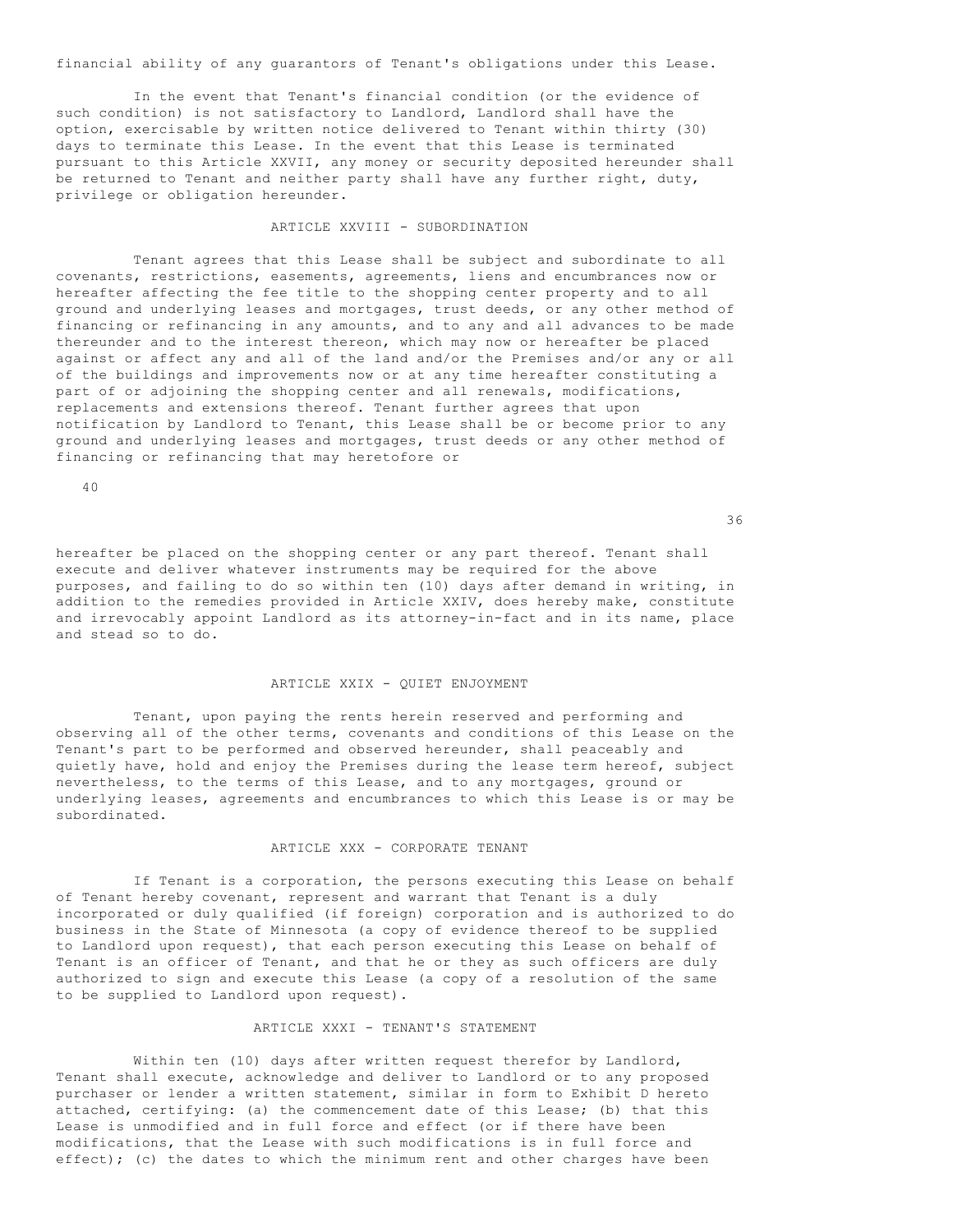paid; (d) that there are no defenses or offsets to the Lease (or if there are offsets, the offsets claimed by Tenant); and (e) such other matters as may reasonably be requested by Landlord.

 Tenant's failure to deliver such a statement within such time shall be conclusive upon Tenant (i) that this Lease is in full force and effect, without modification except as may be represented by Landlord, (ii) that there are no uncured defaults in Landlord's

 $11$ 

performance, and (iii) that no rental has been paid in advance unless otherwise herein specifically provided.

37

#### ARTICLE XXXII - RULES AND REGULATIONS, HOURS

 Tenant agrees that Landlord may, from time to time, establish reasonable rules and regulations for the management, safety, care and cleanliness of the shopping center and the preservation of good order therein and for the convenience of all occupants and tenants of the shopping center including, but not limited to, rules concerning shopping center hours, trash and garbage and parking. Landlord shall have the right to establish different rules for different tenants or classes of tenants as Landlord in its sole discretion deems necessary or appropriate. Tenant, together with all other persons entering or occupying the Premises at Tenant's invitation or with Tenant's permission, shall comply with such rules and regulations, which, by this reference, become binding conditions of this Lease. Any changes from time to time in such rules and regulations shall become effective upon delivery of a copy thereof to Tenant at the Premises by Landlord and shall apply equally to all tenants similarly situated without discrimination, except as otherwise provided in this Lease. Tenant shall keep the Premises open for business during the days and hours designated by Landlord from time to time. Landlord shall have the right to establish different business hours and/or days for different Tenants or classes of Tenants.

# ARTICLE XXXIII - NOTICES

Whenever under this Lease a provision is made for notice of any kind, such notice shall be in writing and signed by or on behalf of the party giving or making the same, and it shall be deemed sufficient notice and service thereof if delivered or tendered in person or if sent by registered or certified mail, postage prepaid, return receipt requested, and if such notice is to Tenant, to the post office address of Tenant set forth on the first page of this Lease, or to the Premises; and if such notice is to Landlord, to the address set forth on the first page of this Lease, or to the place then fixed for the payment of rent. Either party may designate a different address to which notices shall thereafter be sent by giving notice thereof to the other party in accordance with this Article. If Landlord or Tenant is more than one person, notice need be sent to but one tenant or one landlord, as the case may be. The Tenant hereby agrees to give the mortgagee of the shopping center notice of any default of the Landlord in the performance of any of the terms, covenants and provisions to be performed by the Landlord hereunder, as required by Article XXIV, Section 4 hereof.

#### ARTICLE XXXIV - MISCELLANEOUS

42

<u>38</u>

 SECTION 1. All negotiations, considerations, representations and understandings between the parties are incorporated herein and may be modified or altered only by a writing signed by the party to be charged.

SECTION 2. The headings of the several articles contained herein are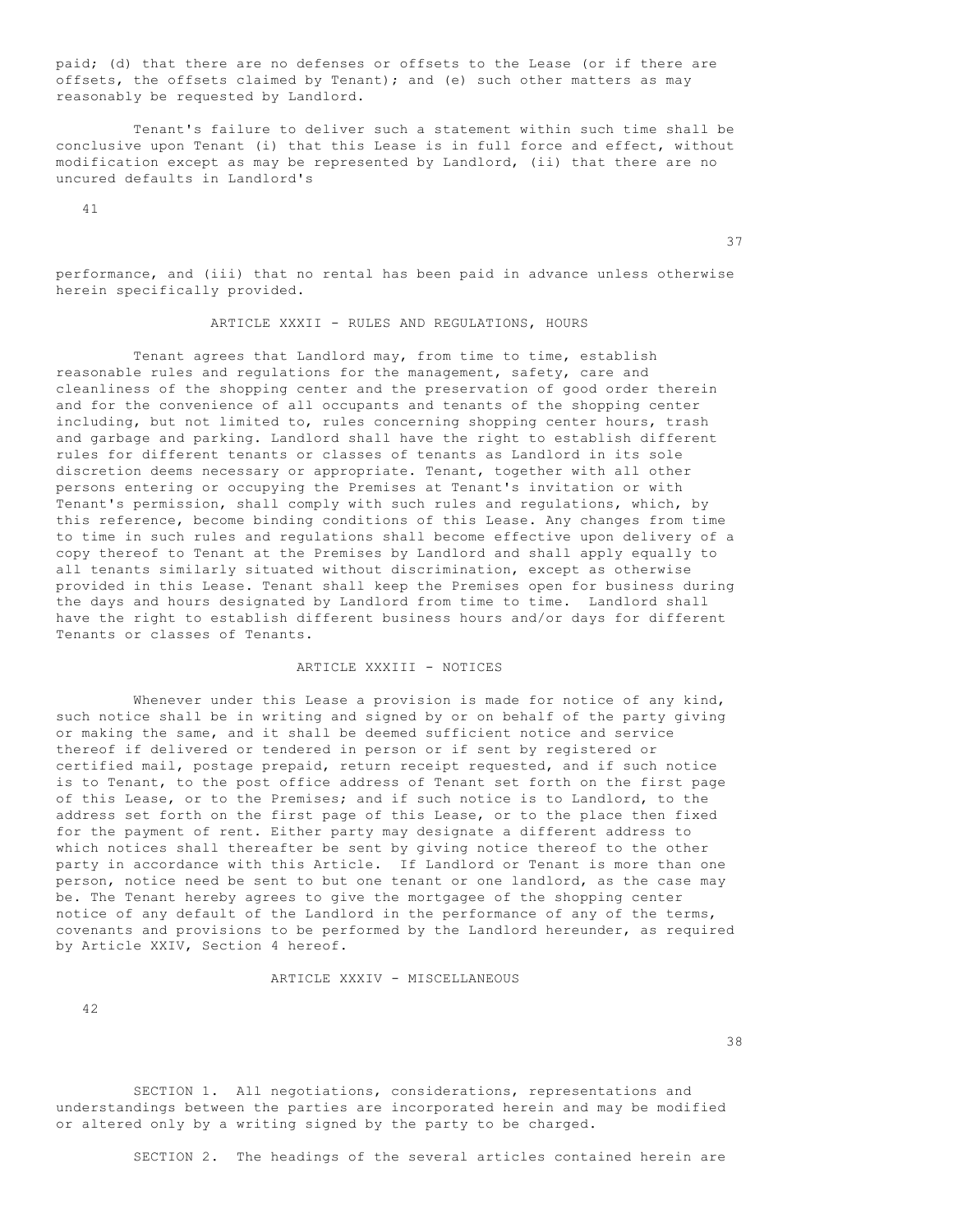for convenience only and do not define, limit or construe the contents of such articles.

 SECTION 3. The word "Tenant," as used herein, shall include the plural as well as the singular; if there are more than one Tenant hereunder, the obligations imposed on Tenant shall be joint and several. Whenever herein the singular number is used, the same shall include the plural, and the masculine gender shall include the feminine and neuter genders.

 SECTION 4. This Lease is submitted to Tenant on the understanding that it will not be considered an offer or constitute an option to lease the Premises and will not bind Landlord in any way until (a) Tenant has duly executed and delivered duplicate originals to Landlord and (b) Landlord has executed and delivered one of such originals to Tenant.

 SECTION 5. Nothing contained herein shall be deemed or construed by the parties hereto, nor by any third party, as creating the relationship of principal and agent or of partnership or of joint venture between the parties hereto.

 SECTION 6. Landlord and Tenant acknowledge that each of them and their counsel have had an opportunity to review this Lease and that this Lease will not be construed against Landlord merely because Landlord's counsel has prepared it.

 SECTION 7. The invalidity or unenforceability of any provision contained in this Lease shall not affect or impair the validity of any other provision of this Lease.

 SECTION 8. The laws of the State of Minnesota shall govern the validity, performance and enforcement of this Lease.

 SECTION 9. Upon request, Tenant agrees to execute a "Memorandum Lease" for recording. Tenant shall not record this Lease or any memorandum thereof without the prior written consent of Landlord.

 SECTION 10. Tenant warrants that it has had no dealings with any broker or agent in connection with this Lease and covenants to pay, hold harmless and indemnify Landlord from and against any and all cost, expense or liability for any compensation, commissions and charges claimed by any broker or other agent with respect to this Lease or the negotiation thereof.

43

39

 SECTION 11. Tenant acknowledges and agrees that the liability of Landlord under this Lease shall be limited to its interest in the shopping center and any judgments rendered against Landlord shall be satisfied solely out of the proceeds of sale of its interest in the shopping center. No personal judgment shall lie against Landlord upon extinguishment of its rights in the shopping center and any judgment so rendered shall not give rise to any right of execution or levy against Landlord's assets. The foregoing provisions are not intended to relieve Landlord from the performance of any of Landlord's obligations under this Lease, but only to limit the personal liability of Landlord in case of recovery of a judgment against Landlord; nor shall the foregoing be deemed to limit Tenant's rights to obtain injunctive relief or specific performance or to avail itself of any other right of remedy which may be award Tenant by law or under this Lease.

 SECTION 12. The various rights and remedies herein contained and reserved to each of the parties hereto shall not be considered as exclusive of any other right or remedy of such party, but shall be construed as cumulative and shall be in addition to every other remedy now or hereafter existing at law, in equity, or by statute. No delay or omission of the exercise of any right or power by either party shall impair such right or power, or shall be construed as a waiver of any default or as acquiescence therein. One or more waivers of any covenant, term or condition of this Lease by either party shall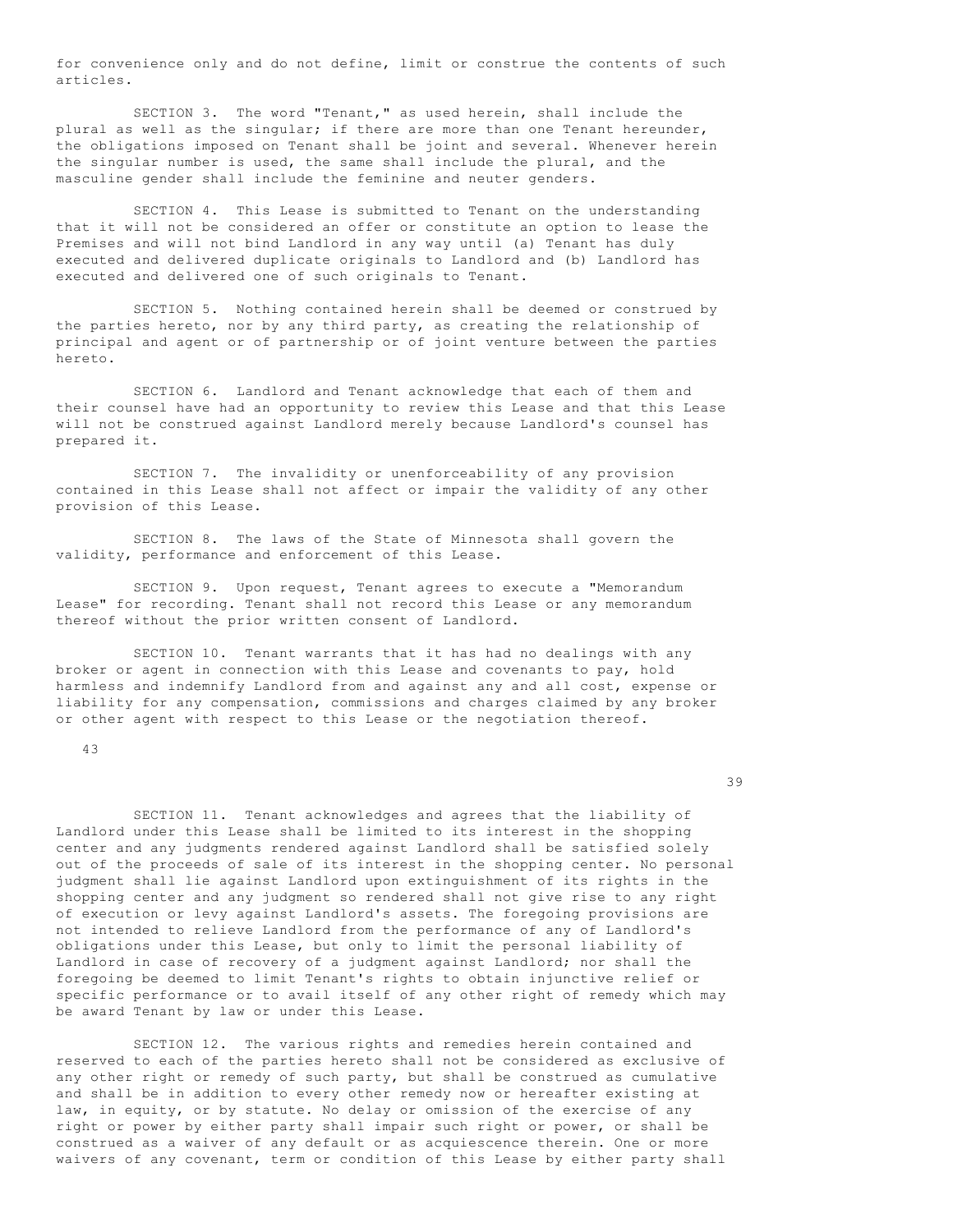not be construed by the other party as a waiver of a subsequent breach of the same covenant, term or condition.

 The consent or approval by either party to or of any act by the other party of a nature requiring consent or approval shall not be deemed to waive or render unnecessary consent to or approval of any subsequent similar act. The receipt by Landlord of rent or other charges with knowledge of a breach of any provision of this Lease shall not be deemed a waiver of such breach. No provision of this Lease shall be deemed to have been waived unless such waiver shall be in writing and signed by the party to be charged. No waiver by Landlord in favor of any other tenant or occupant shall constitute a waiver in favor of the Tenant herein.

 SECTION 13. No payment by Tenant or receipt by Landlord of a lesser amount than the monthly rent and/or other charges herein stipulated shall be deemed to be other than on account of the earliest stipulated rent and/or other charges then unpaid, nor shall any endorsement or statement on any check or any letter accompanying any check or payment by Tenant be deemed an accord and satisfaction, and Landlord may accept such check or payment without prejudice to Landlord's right to recover the balance of such rent and/or other charges or pursue any other remedy in this Lease or by law provided.

44

40

 SECTION 14. The covenants, agreements and obligations herein contained shall extend to, bind and inure to the benefit not only of the parties hereto but their respective personal representatives, heirs, successors and assigns, provided, that nothing in this section shall be deemed to permit any assignment, subletting or occupancy by Tenant contrary to the provisions of Article XXI. If Landlord or any successor or assign of Landlord shall assign its interest in this Lease, it shall thereafter be entirely relieved of all terms, covenants and obligations thereafter to be performed by Landlord under this Lease, provided (a) that any funds then being held by Landlord or the then grantor or transferor for Tenant's account shall be turned over, subject to such interest, to the then grantee or transferee; and (b) notice of such assignment shall be delivered to Tenant.

 Tenant agrees that in the event of a sale, transfer or assignment of the Landlord's interest in the shopping center or any part thereof, including the Premises, or in the event any proceedings are brought for the foreclosure of or for the exercise of any power of sale under any mortgage made by Landlord covering the shopping center or any part thereof, including the Premises, or in the event of a cancellation or termination of any ground or underlying lease covering the shopping center or any part thereof, including the Premises, to attorn to and to recognize such transferee, purchaser, ground or underlying lessor or mortgagee as Landlord under this Lease.

 SECTION 15. "Price index," as used in this Lease, means the "Minneapolis St. Paul - All Items - Consumer Price Index for All Urban Consumers (1982-1984 = 100)" issued from time to time by the Bureau of Labor Statistics of the U.S. Department of Labor, or any other measure hereafter employed by said Bureau or any successor in lieu thereof which purports to reflect the change in the cost of living; if the government ceases to publish a price index which will permit the measurement of the approximate cost of living increase from time to time, then the amount of such increase shall be determined by arbitration in accordance with the procedures of the American Arbitration Association in order to give effect to the intent of this Section.

 SECTION 16. This Lease may be executed in several counterparts, each of which shall be deemed an original, and all such counterparts shall together constitute one and the same instrument.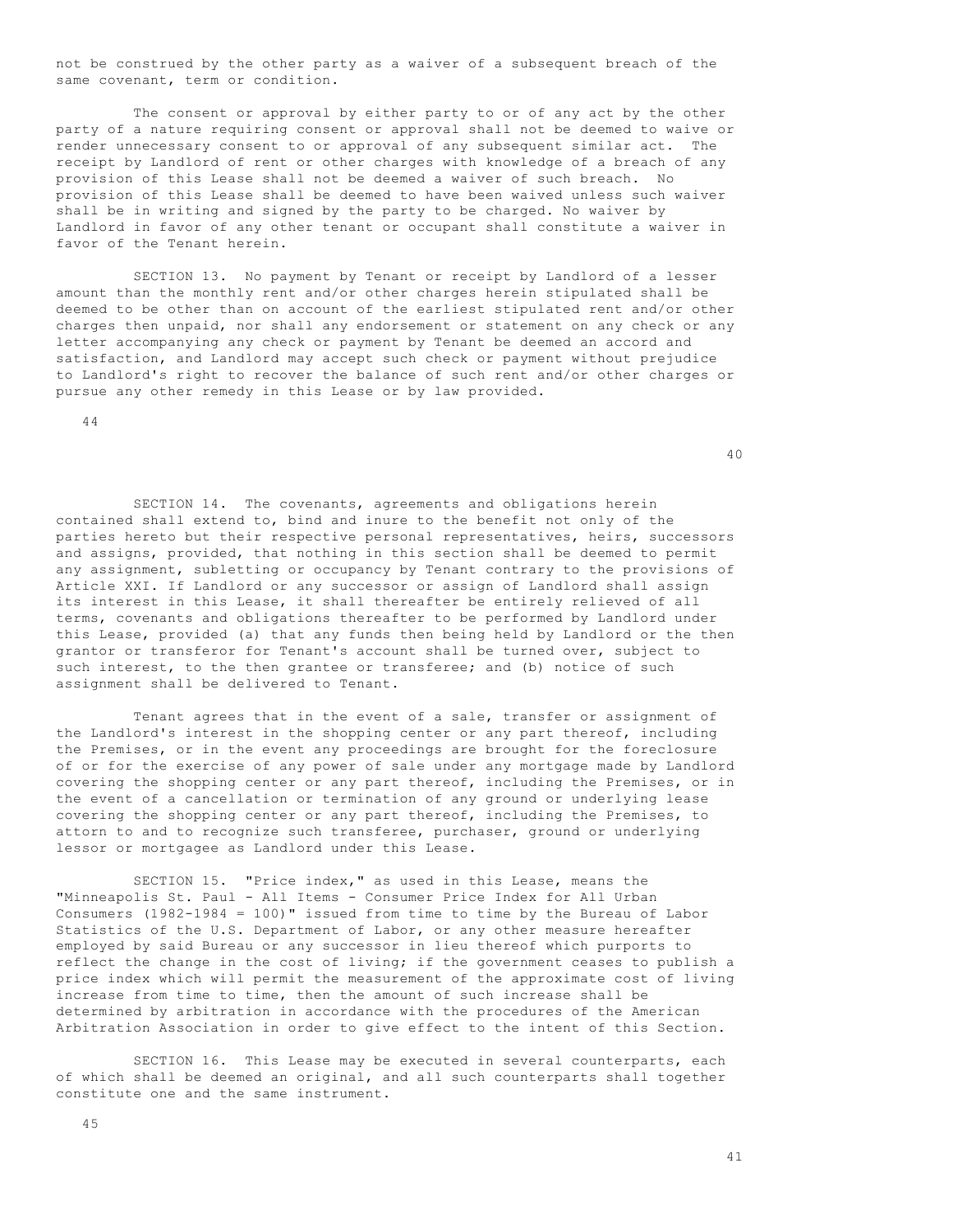IN WITNESS THEREOF, Landlord and Tenant have executed this Lease as of the 4th day of January, 1996.

|    | LANDLORD: CALHOUN SQUARE ASSOCIATES<br>LIMITED PARTNERSHIP                                          |
|----|-----------------------------------------------------------------------------------------------------|
| By | Calhoun Square Associates<br>General Partner of Calhoun<br>Square Associates Limited<br>Partnership |
| By | RHH Limited Partnership<br>General Partner of Calhoun<br>Square Associates                          |
| By |                                                                                                     |
|    | General Partner of<br>RHH Limited Partnership                                                       |
|    |                                                                                                     |
|    | TENANT: LAKE & HENNEPIN BBQ                                                                         |
|    | AND BLUES, INC.                                                                                     |
| By |                                                                                                     |
|    | Its                                                                                                 |

46

#### EXHIBIT A

The Land described in the referenced instrument is located in Hennepin County, Minnesota, and is described as follows:

Lots 2 thru 12, inclusive, Block 15 and all of the vacated alley in said Block 15, Calhoun Park.

Lots 1, 2, 3, 10, 11, 12, Block 14, Calhoun Park and all of the vacated alley adjacent thereto.

Lots 4, 5 and 6, Block 14, Calhoun Park and the East 1/2 of the vacated alley adjacent thereto.

Lots 7 thru 12, inclusive, Block 13, Calhoun Park.

Lots 7 thru 10, inclusive, Block 12, Calhoun Park.

All of the vacated Girard Avenue South lying North of the North line of West 31st Street and South of the North line of Lot 10, Block 12 extended west.

Part of the above property being registered property, more particularly described as follows:

The North 1 foot of Lot 9 and the South 45 feet of Lot 10, Block 15, Calhoun Park.

47

### EXHIBIT A-1 CALHOUN SQUARE LEASE PERMITTED ENCUMBRANCES

 To the best of Landlord's knowledge, the attached Condition of Title (which pertains to the Torrens part of the real property described in Exhibit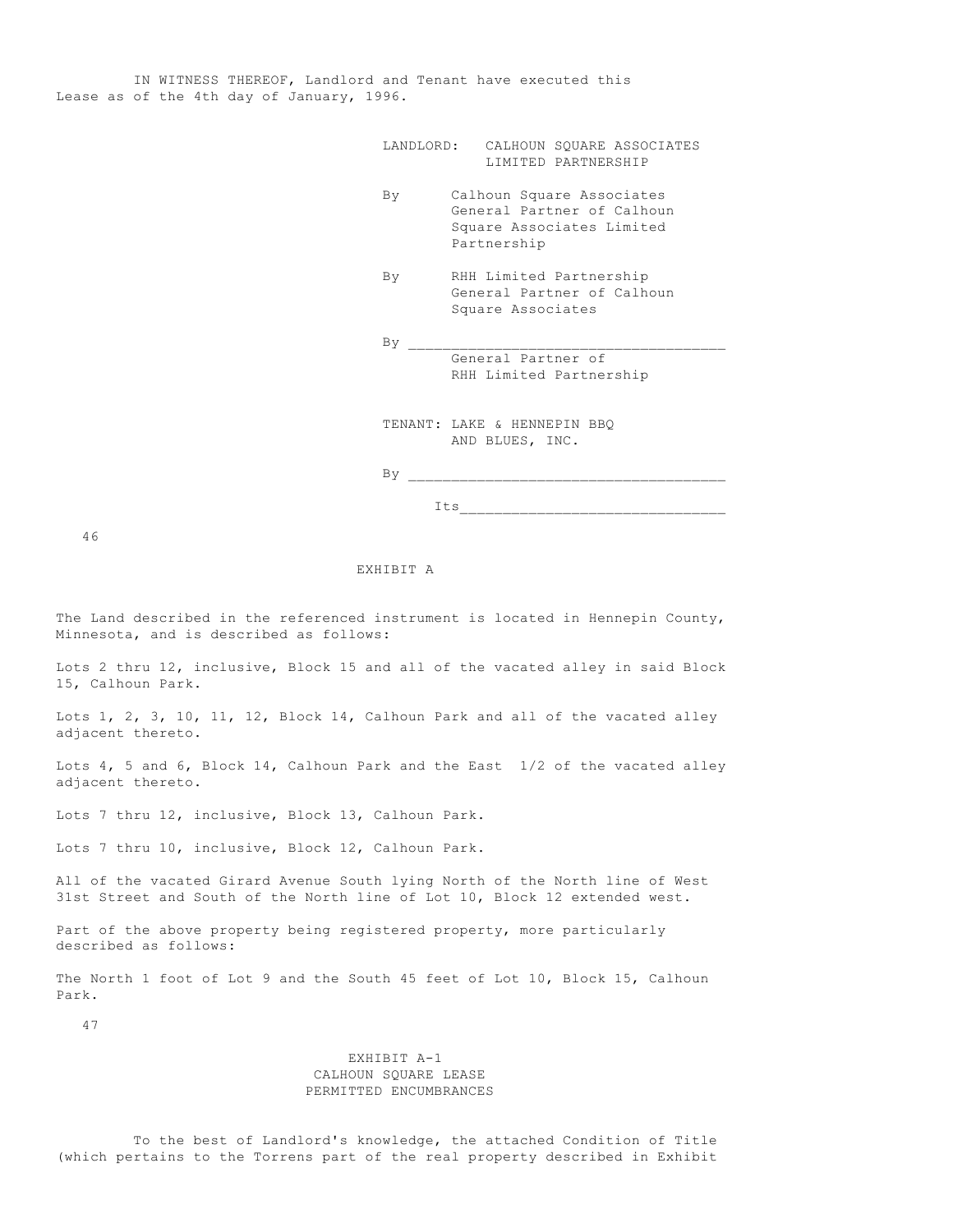A) describes the encumbrances as to all of the real property described in Exhibit A except as follows:

- (1) The mortgage identified in entry 1 has been satisfied and the memorial has been deleted by order of the Examiner of Titles;
- (2) The assignments of rents identified in entries 7 and 9 relate to mortgages identified in entries 6 and 8, respectively, both of which have been satisfied. Accordingly, the assignments of rent are no longer effective.

 Landlord and Tenant agree that the encumbrances in the attached Condition of Title are permitted encumbrances.

[Attachment has been deleted -- document is of record in the Hennepin County Clerk's office]

48

#### EXHIBIT B

Exhibit B is a map showing location of the Property.

49

### EXHIBIT C CONSTRUCTION

#### I. PRELIMINARY MATTERS:

#### A. DESIGN PACKAGE

 Promptly upon execution of this Lease, Landlord shall deliver to Tenant applicable architectural, structural, electrical and mechanical information, design theme criteria and other data, details, and requirements (hereinafter collectively referred to as "Design Package") with which Tenant shall fully comply in the preparation of Tenant's Work. Landlord makes no warranties or representations regarding the accuracy of plans, drawings or other information prepared by or for the use of former tenants of the Premises and furnished to Tenant. Tenant assumes all risks arising out of the use of such plans, drawings and information.

#### B. TENANT CONTRACTS

 Within ten (10) days after delivery by Landlord to Tenant of the Design Package, Tenant shall inform Landlord, in writing, of the name, address and telephone number of Tenant's architect or designer and also Tenant's authorized business representative. Tenant agrees to promptly notify Landlord, in writing, of any change or changes of its architect or designer and/or business representative.

#### II. PLAN REVIEWAL:

- A. SUBMISSION PROCEDURE
	- 1. Preliminary Drawings. Within twenty (20) days after the date on which Landlord delivers the Design Package to Tenant, Tenant shall prepare and deliver to Landlord a preliminary drawing of Tenant's storefront.
	- 2. Working Drawings. Within thirty (30) days after the date of Landlord's delivery of the Design Package to Tenant, Tenant shall prepare and submit to Landlord both: (a) the working drawings and specifications for Landlord's written approval (including working drawings for the storefront); and (b) an estimate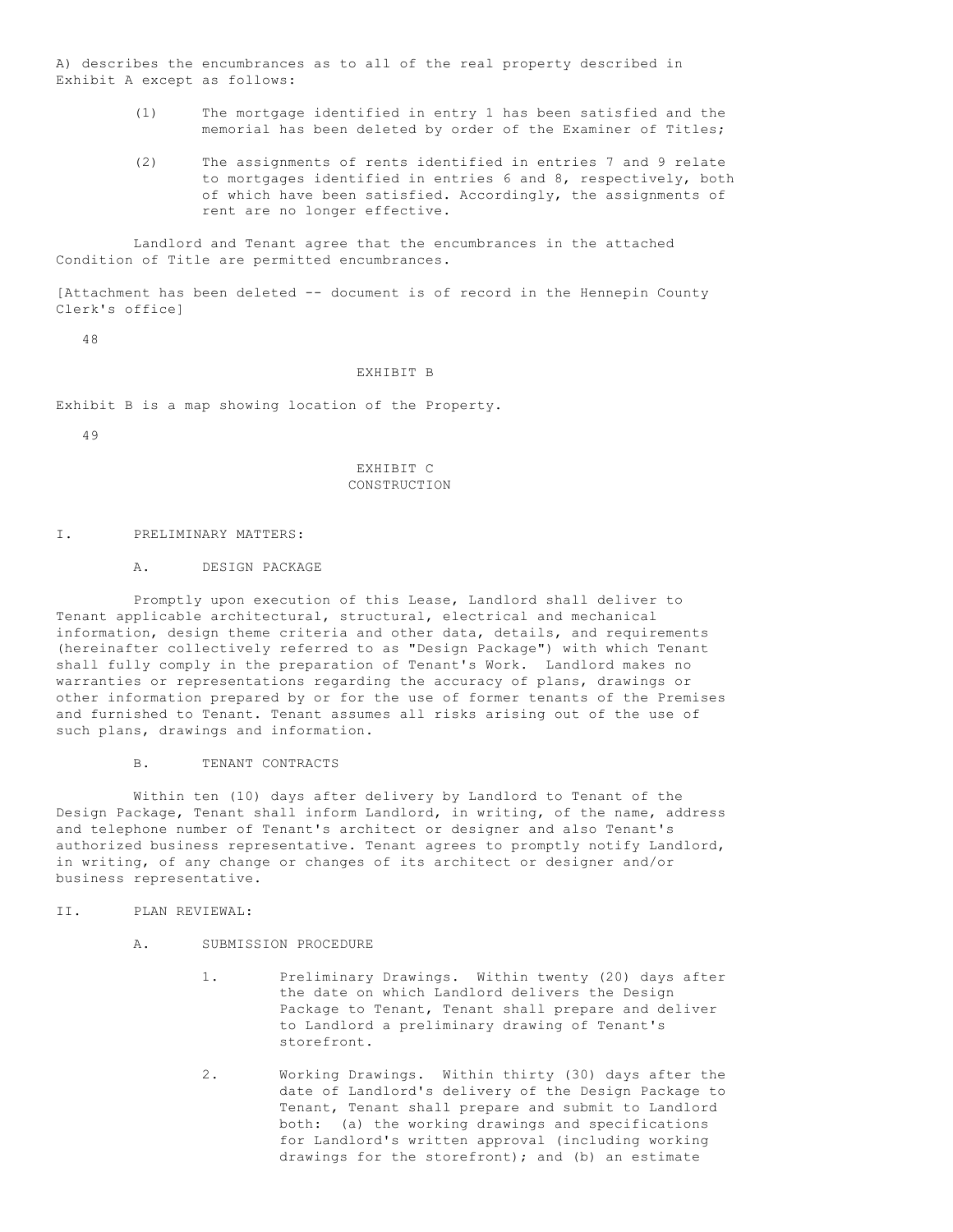prepared by Tenant's architect or designer, of the probable cost of Tenant's Work, such estimated probable cost to be itemized as to the various portions of Tenant's Work in such detail as Landlord may reasonably request. The working drawings (plans) and specifications shall include the complete development and delineation by

1

 licensed architects, engineers, or designers of working drawings (plans), specifications, bid instructions, bid forms, general conditions, and other documents and details as required to completely describe the architectural, mechanical and electrical components of the work, all as more fully defined in the Design Package.

 3. Review and Approval of Drawings. Landlord will review Tenant's drawings within ten (10) days after receipt thereof and either approve or reject the same. Landlord's approval will be evidenced by returning one set of drawings to Tenant with an endorsement of either (i) "Approved, Final" or (ii) "Approved, Final as Noted". Landlord shall notify Tenant of the manner, if any, in which said drawings as submitted by Tenant fail to conform with the provisions of this Lease or the Design Package, are incomplete, inadequate or are otherwise unacceptable to Landlord and in any such case, Landlord's rejection will be endorsed thereon in one of the following manners: (i) "Approved as Noted, Resubmit", or (ii) "Not Approved, Resubmit" or (iii) "Other".

- 4. Resubmission. Within ten (10) days following receipt of Landlord's rejection, if any, Tenant shall promptly revise or correct the drawings and resubmit revisions or corrections to Landlord correcting the objections previously noted. Landlord shall review said resubmitted drawings within ten (10) days. If Tenant's resubmitted drawings are again rejected, (i) Tenant shall be responsible for all ensuing delays as provided in paragraph XIII of this Exhibit, (ii) Tenant shall continue to resubmit drawings until the same are approved, and (iii) Tenant shall pay to Landlord upon demand all costs and expenses thereafter incurred by Landlord in connection with such drawings including, but not limited to the costs and charges of Landlord's representative, architect and engineer for work done thereon.
- 5. Final Date. In any event, Tenant is obligated to have completed and approved working drawings and specifications no later than ninety (90) days after the complete Design Package is sent to Tenant.
- 6. Changes. Tenant covenants and agrees that no other revisions, corrections, additions or changes shall be made by Tenant to the working drawings except with respect to such objections expressly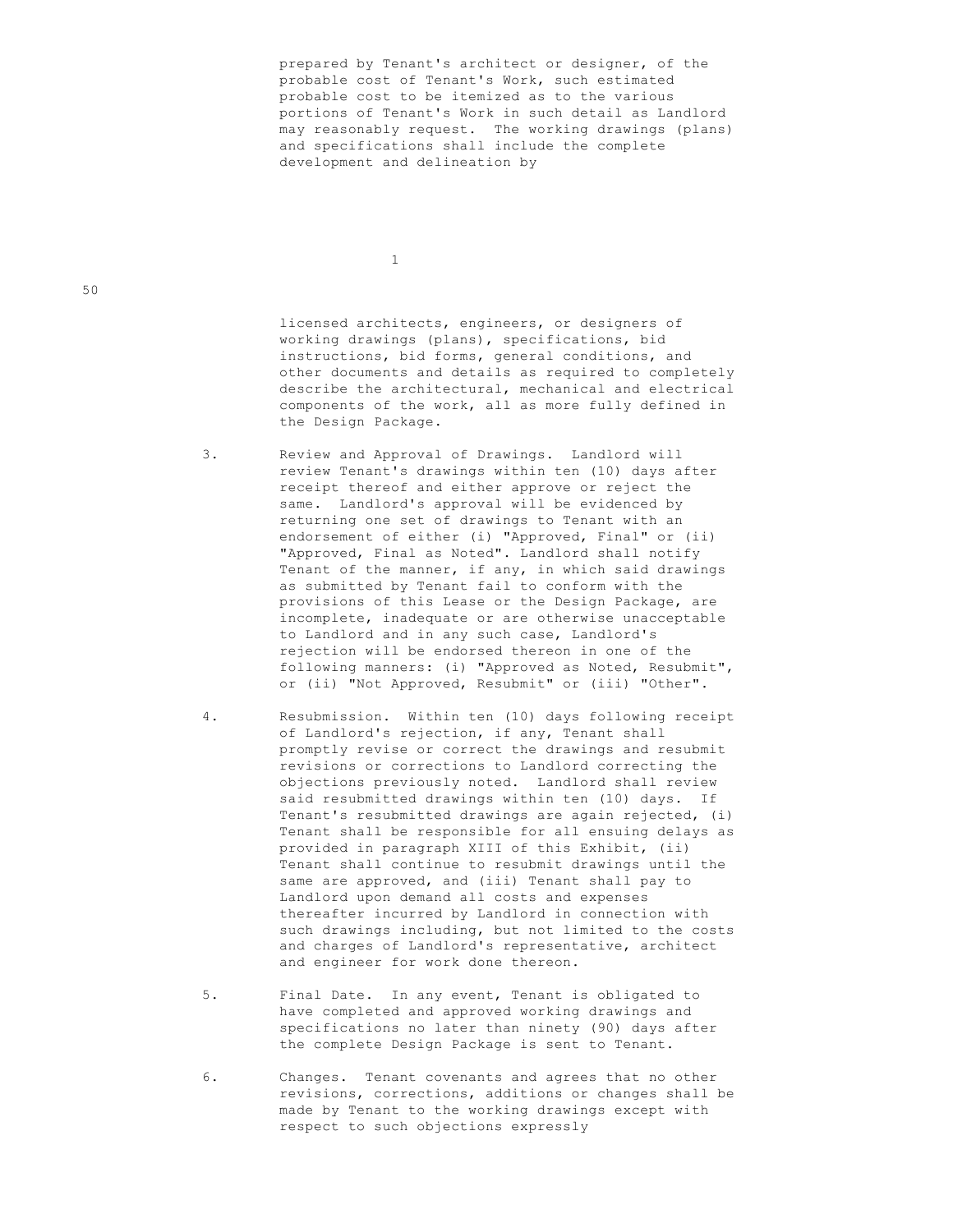previously noted; and Tenant shall be liable for any and all costs and damages incurred by Landlord resulting from a breach of this covenant.

 If any changes are made in Tenant's working drawings and/or color rendition of the storefront design, after Landlord's approval thereof, as above provided, either prior to or during construction of Tenant's Work, Tenant shall submit to Landlord, for Landlord's approval, two (2) sets of revised working drawings and/or one (1) color rendition of the storefront design, whichever the case may be; and in such event, Tenant shall pay to Landlord all reasonable architectural and engineering fees and costs of Landlord's architects and engineers for the study, review and approval of such revised working drawings and/or such revised color rendition of the storefront design.

- 7. Anything herein contained to the contrary notwithstanding, any approval or other action given or taken by Landlord or Landlord's architect with respect to Tenant's preliminary drawings or working drawings or Tenant's Work shall not obligate Landlord in any manner whatsoever in respect to the finished product, design and/or construction by Tenant. Any deficiency in design or construction, although the same had prior approval of Landlord, shall be solely the responsibility of Tenant. Tenant shall be solely responsible for corrections in Tenant's Work and its working drawings and specifications required by governmental authority.
- 8. Within thirty (30) days after completion of the Premises, Tenant shall deliver to Landlord one set of rolled reproducibles of working drawings of the Premises as built. "Reproducibles" shall be full size mylars or sepias capable of reproducing Tenant's complete approved final working drawings (plans) and specifications; and shall be rolled and delivered in a suitable mailing tube so as to prevent creasing.

# B. MINIMUM REQUIRED PRELIMINARY DRAWINGS

 All submissions of preliminary drawings shall consist of at least one (1) sepia transparency and two (2) blueline prints of the following:

> 1. Elevation(s) of storefront at a minimum scale of 1/4" = 1'0" to include the following details: (a) type of closure (doors/grilles); (b) show windows; (c) relief air

3

 grille; (d) type of material; (e) finish of material; (f) colors of finish; (g) sign: indicate color, style, size and

51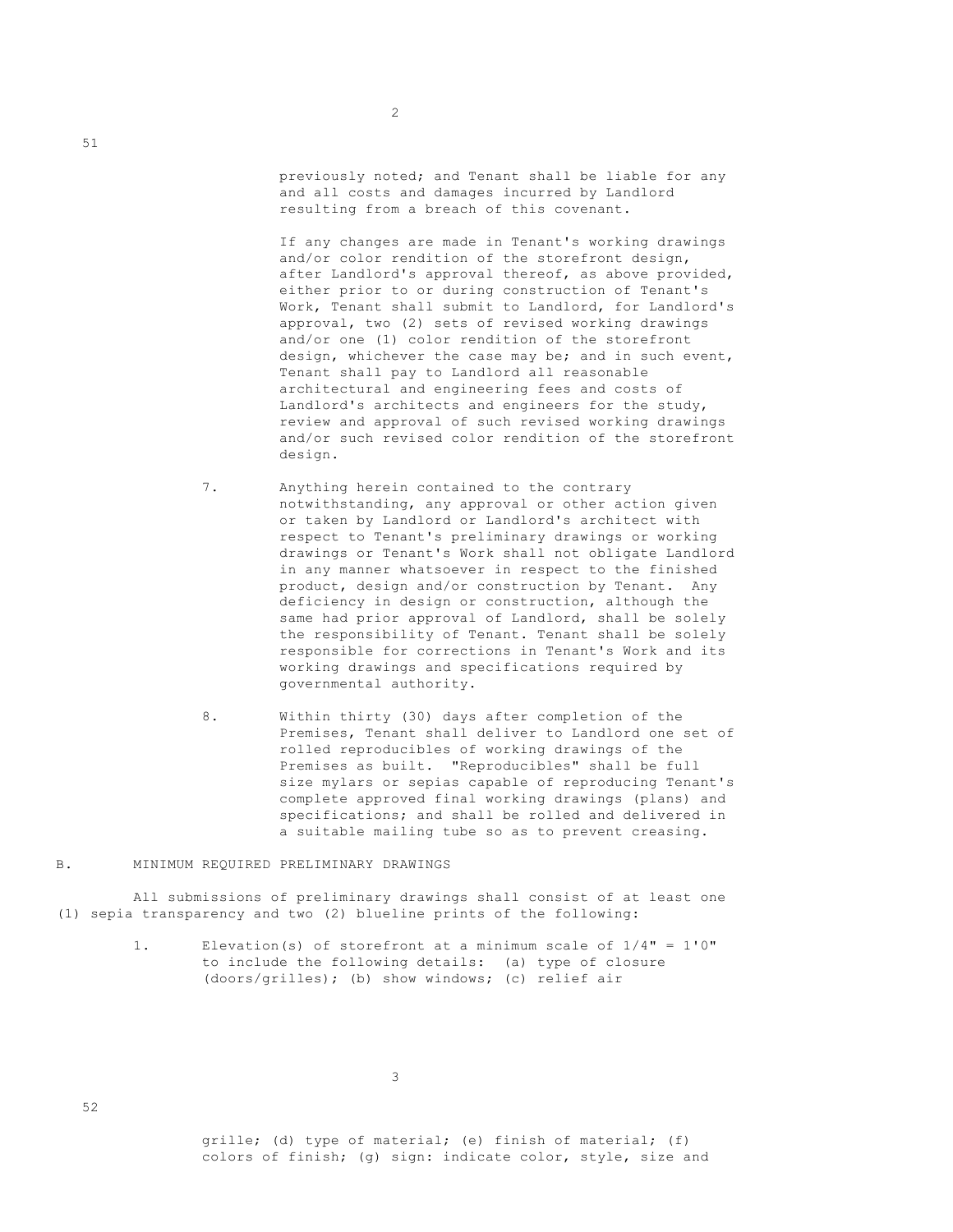location on storefront; and (h) logo (if applicable).

2. Rendering of a colored storefront elevation.

### C. MINIMUM REQUIRED WORKING DRAWINGS

 All submissions of working drawings shall consist of at least one (1) sepia transparency and two (2) blueline prints of the following:

- 1. Key Plan showing location of particular tenant.
- 2. Floor Plan(s) at a minimum scale of 1/4" = l'0" to include the following detail: (a) location of walls and interior partitions; (b) fixtures; (c) displays; (d) show grid lines by letter and number to match Landlord's grid; (e) include space number designation; (f) North Arrow; (g) room finish schedule; and (h) door schedule.
- 3. Elevation(s) at a minimum scale of  $1/4" = 1'$  0" to include the following detail: a. Storefront: (1) type of closure (door/grille); (2) show windows; (3) Relief air grille; (4) type of material; (5) finish of material; (6) colors of finish; (7) sign: indicate color, style, size and location on storefront; (8) logo (if applicable); b. Interior Walls: (1) type of material; (2) finish of material; and (3) color of finish.
- 4. Detail at the minimum scale of 1/4" = 1' 0" unless otherwise noted: (a) overall longitudinal section; (b) storefront; and (c) interior partitions at  $1/2" - 1,0".$
- 5. Sections at the minimum scale of 1-1/2" = 1' 0" unless otherwise noted: (a) storefront; (b) special conditions encountered; and (c) door jamb.
- 6. Reflected Ceiling Plan at the minimum scale of 1/4" 1' 0" to include the following detail: (a) layout of ceiling, including sprinkler heads; (b) lighting fixture location; (c) special ceiling fixtures; and (d) materials.
- 7. Electrical distribution plan at the minimum scale of 1/4" = 1' 0" to include the following detail: (a) circuiting and switching; (b) wall and floor outlets; (c) riser diagram; (d) telephone; (e) reflected ceiling plan; and (f) electrical fixture/equipment schedule.
- 8. Heating, Ventilating and Air Conditioning Plans at the minimum scale of  $1/4" = 1'$  0" to include the following

4

53

 detail: (a) ductwork layout; (b) reheat coil(s); (c) thermostat(s); (d) hot water piping; (e) diffusers, grilles, registers; (f) free air opening to mall; (g) special exhaust systems (where applicable); (h) makeup air systems (where applicable); (i) mechanical details at a scale of  $1/2"$  = l'0"; and (j) tabulation sheet included in Tenant Information package is to be filled out by the mechanical/electrical designer and attached to the HVAC drawing.

 9. Specifications. Outline specifications covering all Tenant work, architectural (including list of hardware), electrical, mechanical,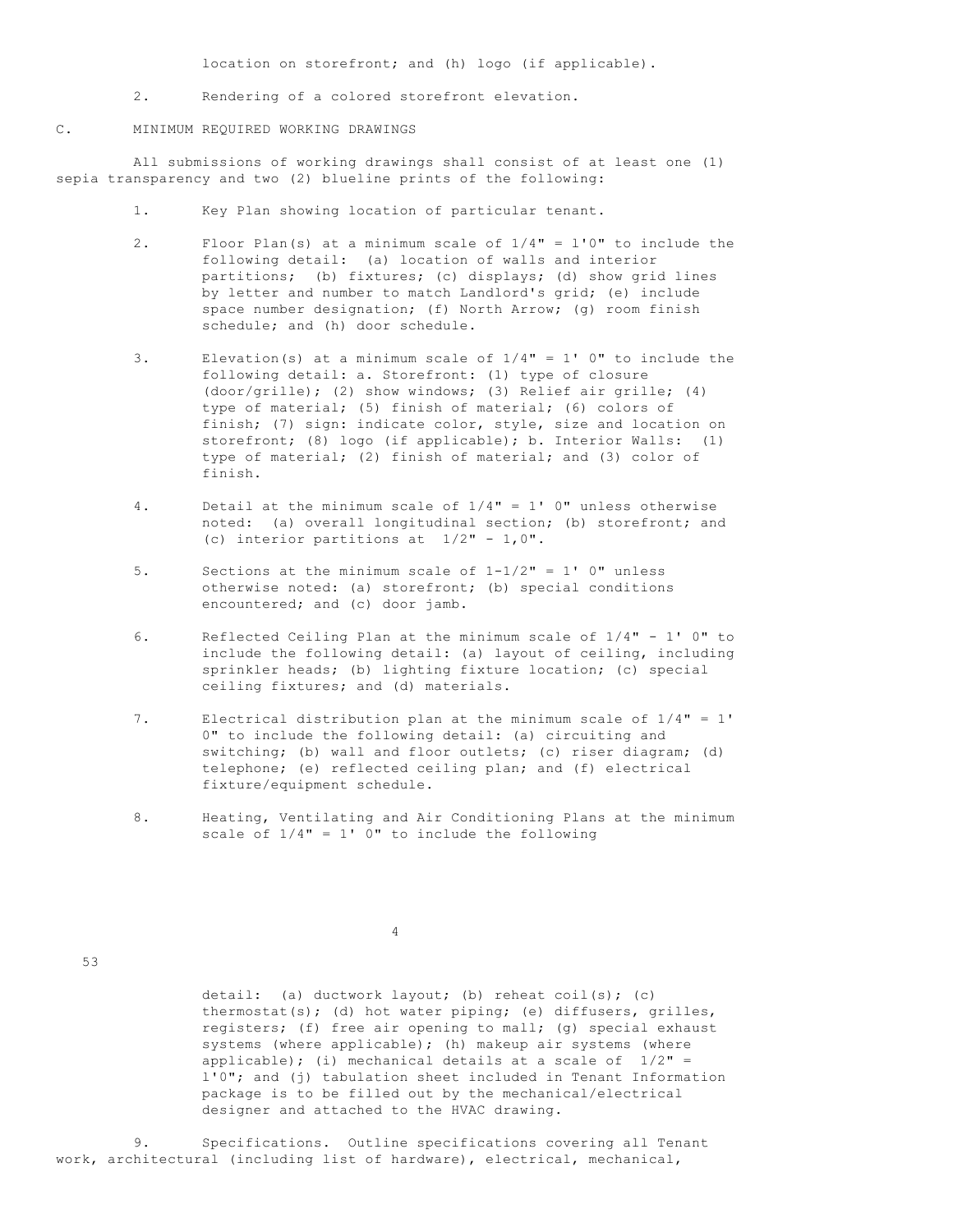sprinkler and heating, ventilating and air conditioning, shall be provided with the above drawings.

 10. Structural drawings. If Tenant's mechanical equipment (including escalators, elevators . . .) requires a structural revision in the Landlord's shell, Tenant shall furnish Landlord with sufficient plans, specifications, and data that Landlord's structural engineers may design correct structural revisions.

 11. Sample Boards. With the minimum required working drawings, Tenant will furnish sample boards indicating colors, textures, materials, etc., of all surfaces on storefront(s) and public areas in the Premises.

### III. CONDITION OF PREMISES:

 Except as may be otherwise herein provided, Tenant shall by entering into and occupying the Premises, and by commencing Tenant's Work therein, be conclusively deemed to have accepted the same and to have acknowledged that the Premises are as represented by the Landlord and are in the condition required by the Lease.

#### IV. TENANT'S WORK:

 Except as otherwise provided in the Lease, all work required to complete and place the Premises in finished condition for the opening for business shall be at Tenant's sole expense and shall be Tenant's responsibility to perform or, where hereinafter noted, to request Landlord to perform for Tenant at Tenant's cost.

- A. WORK DONE BY TENANT AT TENANT'S COST
	- 1. Floors. All construction and finishes related to floors shall be designed by Tenant and when approved by Landlord shall be installed by Tenant. Such work shall include but not be limited to: inserts, sleeves and conduit in slabs, slab depressions, raised floors, wood, tile, carpet or other special floor finishes. Tenant shall not install flooring or locate sales fixtures over

 $\sim$  5

54

 plumbing cleanouts in a manner which renders them not easily accessible.

- 2. Ceilings. All construction and finishes relating to ceilings shall be designed by Tenant and when approved by Landlord shall be installed by Tenant. Such work shall include but not be limited to: ceiling drops, facias, coves, integrated ceilings and special ceiling finishes, paint, etc. All ceiling heights are subject to Landlord's approval. Access shall be provided to HVAC equipment at locations designated by Landlord.
- 3. Walls. Construction and finishing of partitions shall be designed by Tenant and when approved by Landlord shall be installed by Tenant. Such work shall include but not be limited to: additional backing support in demising walls as required, additional interior stud walls, sheetrock, painting, decorating, etc.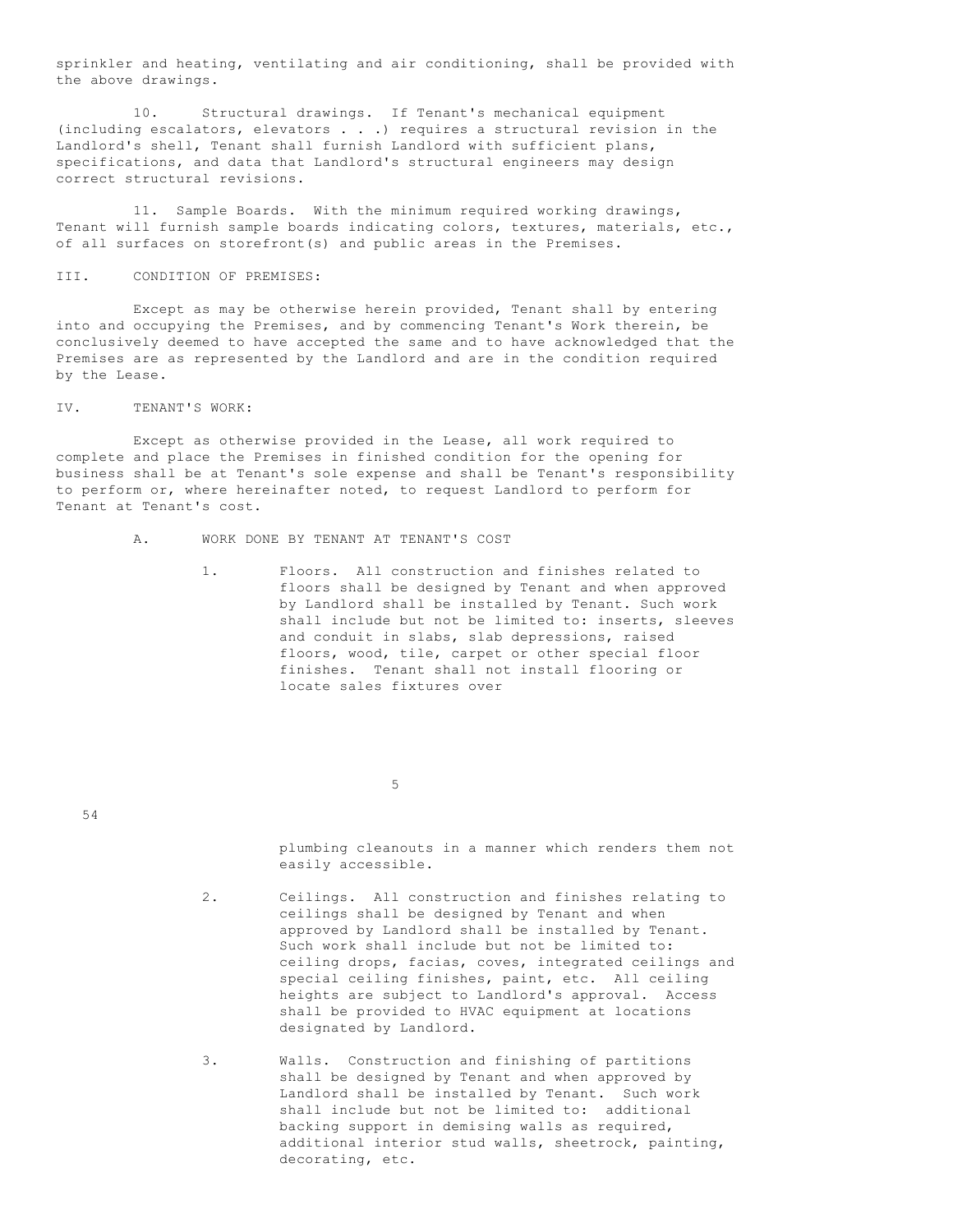- 4. Doors. Doors and frames into service corridors not required by code may upon approval by Landlord be installed by Tenant.
- 5. Storefronts. Tenant shall be solely responsible for design and, when approved by Landlord, installation of a storefront to the Premises. Design of the storefront shall meet the Landlord's design criteria which will be set forth in the Design Package.
- 6. Electrical. All construction and finishes relating to electrical work shall be designed by Tenant and when approved by Landlord shall be installed by Tenant. Such work shall include but not be limited to: distribution, switches, outlets, special lighting, fixture wiring and lighting, intercom, alarm systems, timers, sound systems, etc. In the event the roof is penetrated by this equipment, the Landlord's roofing contractor will, at Tenant's cost, provide the necessary curbs, flashing, patching, etc., to maintain the integrity and guaranty of the roof.
- 7. Heating, Ventilating and Air Conditioning. HVAC systems from the point at which Landlord delivers ventilation and cooling to the Premises shall be designed by Tenant and when approved by Landlord shall be installed by Tenant's contractor. Such work shall include but not be limited to additional

 $\sim$  6

 ducts, exposed ducts, exhaust fans, make-up air systems, unit heaters, control devices, etc.

- 8. Gas Connections. All gas connections and gas meters within the Premises and to the meter bank shall be designed by Tenant and, when approved by Landlord, shall be installed by Tenant.
- 9. Water, Sewer, Vents. All water, sewer and venting facilities within the Premises and extensions to Landlord's main facilities shall be designed by Tenant and when approved by Landlord shall be installed by Tenant. Tenant shall provide and install a water meter at Tenant's expense.
- 10. Telephone Equipment. All telephone equipment and conduit within the Premises shall be designed by Tenant and, when approved by Landlord, shall be installed by Tenant.
- 11. Special Equipment. All mechanical equipment, elevators (passenger and freight), escalators, conveyers or other equipment related to the operation of the Tenant, located within the Premises shall be designed by Tenant, and when approved by Landlord, shall be installed by Tenant. Landlord will, at Tenant's cost, provide the necessary structural revisions to accommodate the special equipment. (See IV.B.1).

55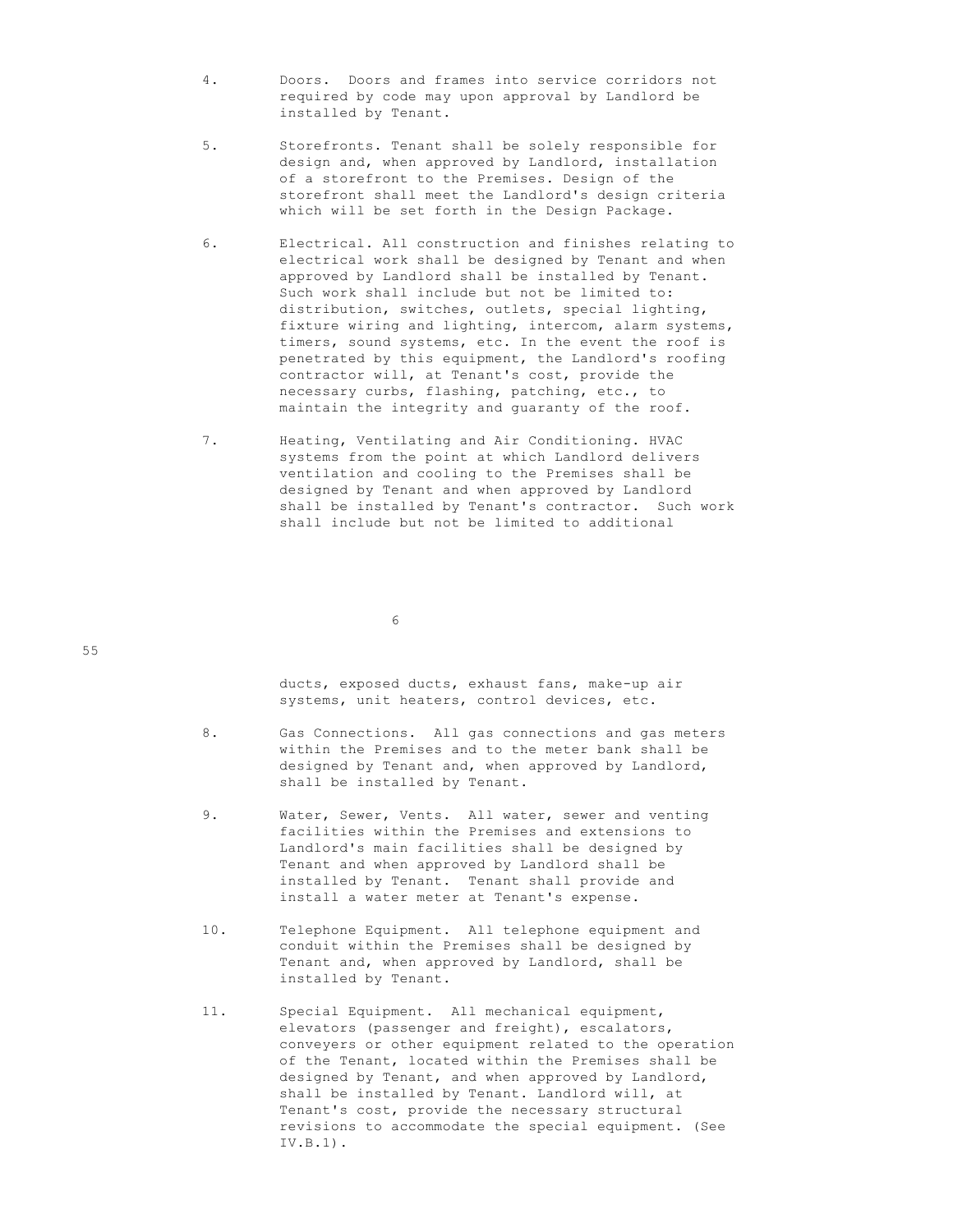- 12. Safety Equipment. Installation of all required safety and emergency equipment, including emergency lighting, exit lights, exit hardware, fire extinguishers and any other items required by code or any governmental body shall be designed by Tenant and when approved by Landlord shall be installed by Tenant.
- 13. Handicapped Facilities. Tenant shall install all equipment for aiding the handicapped, as required by any governmental body.
- 14. Storefront. Landlord's Use. Landlord shall have the right, at its option, to take small portions of each end of Tenant's storefront for use as a neutral strip service facility, or other noncommercial use. The maximum taking at each end of the storefront will be two (2) feet in width and two (2) feet in depth, and may extend the full height of the storefront. Landlord shall be responsible for finishing such areas, but such taking shall not reduce any rents, fees or charges

7

 mentioned in this Lease. Landlord shall notify Tenant of such taking not later than the date of delivery of the Design Package unless such taking is made necessary by subsequent action of law or any governmental body.

- 15. Temporary Utilities. Tenant agrees to pay for utilities used or consumed in or supplied to the Premises prior to opening for business. Tenant and its contractors shall make arrangements for the supply of utilities with the utility company and shall promptly pay for the same.
- 16. Signs. The design and location of all signs, either for the interior or the exterior of the Premises, shall be subject to prior approval by Landlord and in conformity with criteria set forth in the Design Package. Tenant shall submit detailed sign drawings to Landlord; and no sign shall be installed until Landlord's written approval has been obtained by Tenant.
- 17. Show Windows. All show window backgrounds, show window floors and ceilings and show window lighting installations shall be designed by Tenant and, when approved by Landlord, shall be installed by Tenant.
- 18. Furniture and Fixtures. All furniture and fixtures within the Premises shall be provided by Tenant and, when approved by Landlord, shall be installed by Tenant.
- B. WORK DONE FOR TENANT BY LANDLORD, TENANT REIMBURSING LANDLORD FOR THE COST OF SUCH WORK
	- 1. Special Equipment. Landlord will, at Tenant's written request and upon Landlord approval of Tenant's

56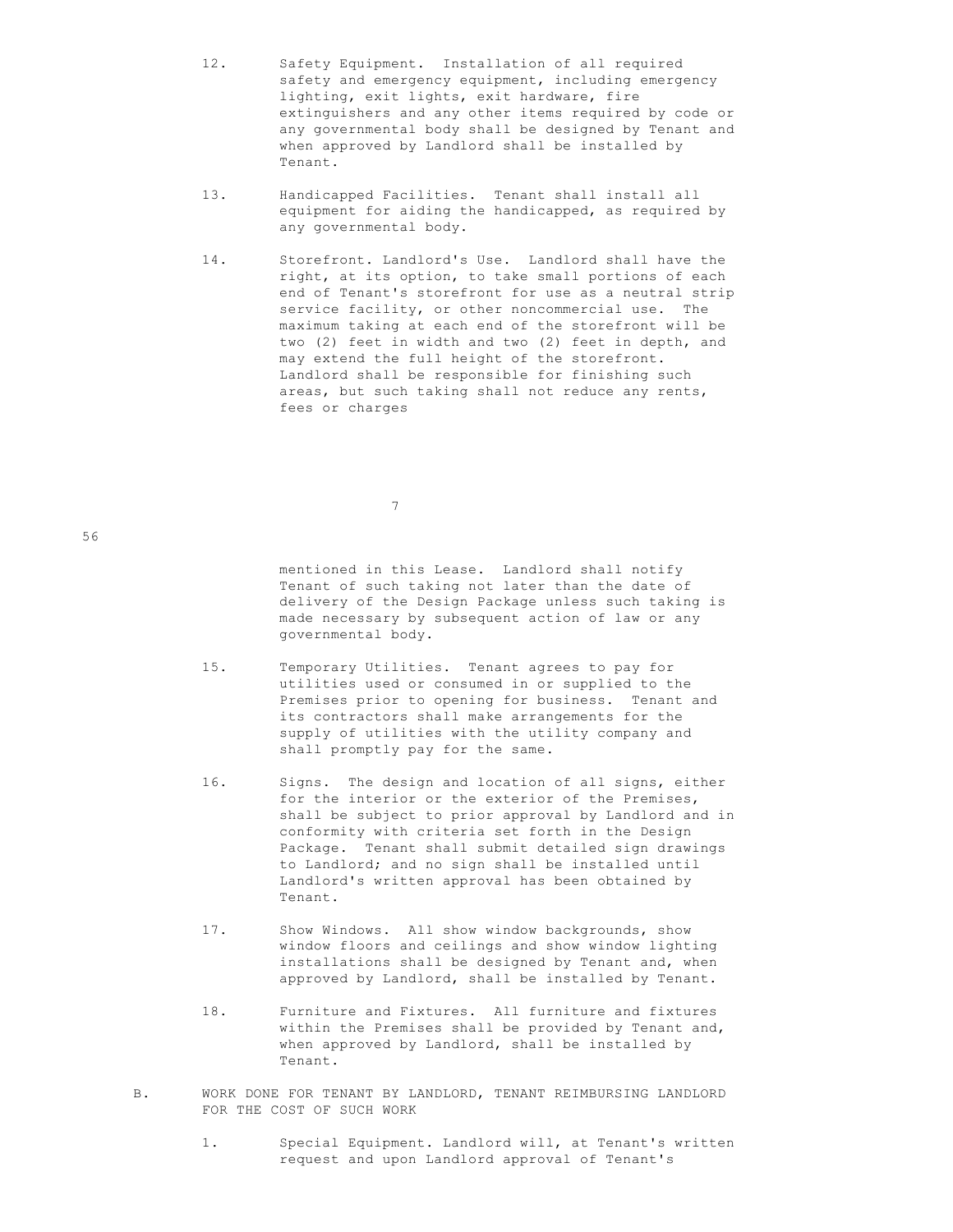drawings, provide structural revisions to the building shell as are necessary to accommodate any special equipment to be installed by Tenant pursuant to paragraph IV.A.11.

 2. Openings through Roof. In the event the roof is to be penetrated by Tenant's special or electrical equipment or otherwise, the Landlord's roofing contractor will at Tenant's cost provide the

[NEED PAGE 9 - MISSING]

 therefor, all expenses and damages in connection with the removal, replacement and/or repair in a first-class workmanlike manner of any other part of the Tenant's Work

8

### 57

 which may be damaged or disturbed thereby. All warranties or guarantees as to materials or workmanship on or with respect to Tenant's Work shall be contained in the contracts and subcontracts for performance of Tenant's Work and shall be written so that they shall inure to the benefit of Landlord and Tenant, as their respective interests may appear, and so that they can be directly enforced by either; and Tenant shall furnish to Landlord any assignment or other assurances necessary to effectuate the intent and purpose of this paragraph.

### VI. CONSTRUCTION PROCEDURE:

The following provisions shall apply to Tenant's Work:

A. SCHEDULING

 Tenant shall furnish Landlord, prior to the commencement of Tenant's Work, with a detailed work schedule of all work to be performed by Tenant's contractors and subcontractors, as well as the names, addresses and telephone numbers of such contractors and subcontractors. No work which, in the sole opinion of Landlord, causes noise, vibration, odor or dust which unduly interferes with the conduct of business by other tenants of the shopping center or with the enjoyment of the shopping center by it patrons shall be conducted between 10:00 a.m. and 9:00 p.m. No deliveries of building materials, equipment, fixtures or inventory shall be made to the Premises through the atrium of the shopping center between 10:00 a.m. and 9:00 p.m.

B. MECHANICS LIEN POSTING

 Tenant shall advise Landlord prior to the commencement of Tenant's Work within the Premises and shall not commence said work until Landlord shall have posted notices of non-liability for mechanics liens on and within the Premises. Violation of this provision shall give Landlord the right to terminate this Lease.

# C. OUALITY

 Tenant's Work shall be performed in a first-class and workmanlike manner and shall be in good and usable condition at the date of completion thereof.

# D. FEES AND PERMITS

Tenant or Tenant's contractor shall pay for all necessary permits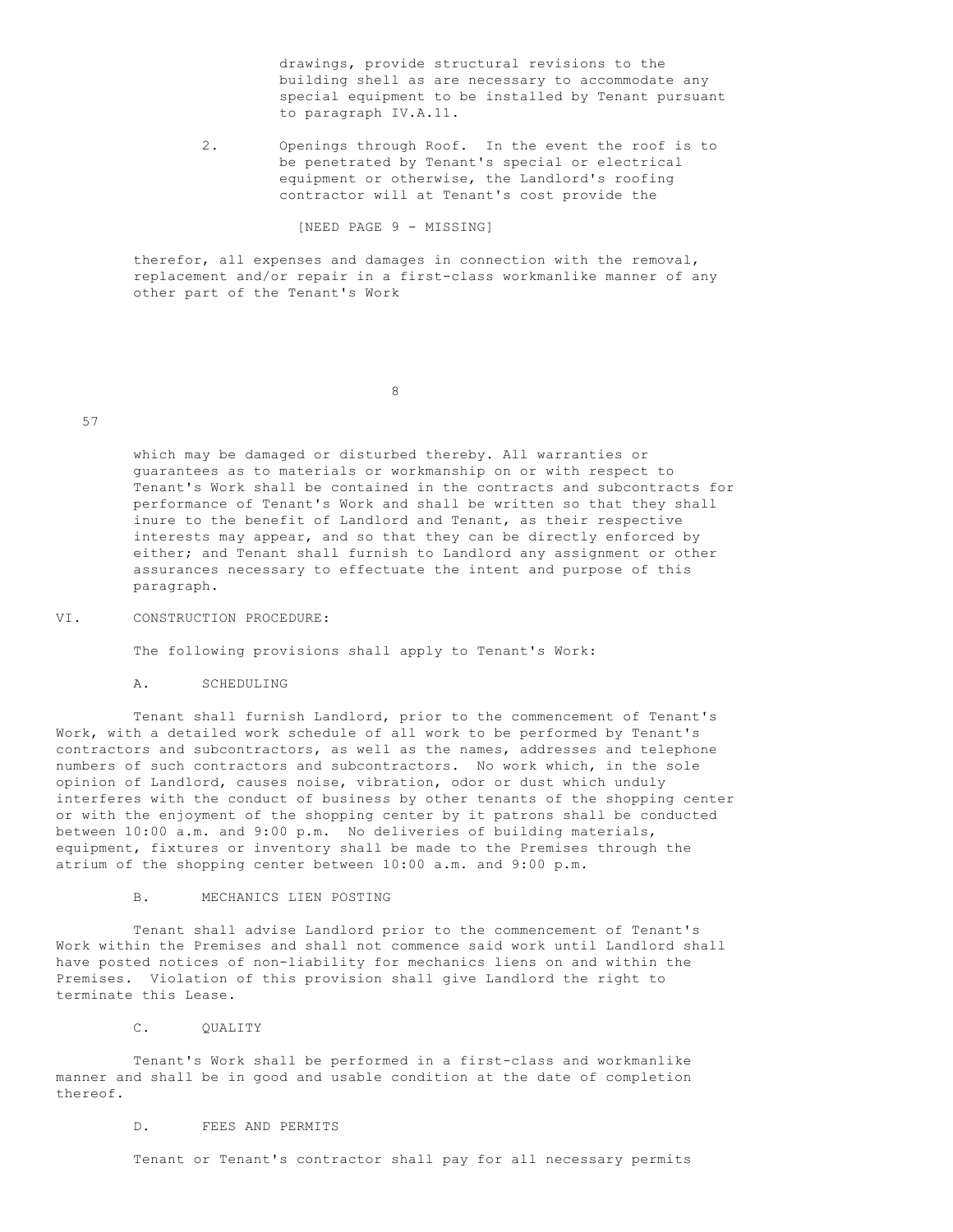and/or fees required by public authorities and/or utility companies with respect to Tenant's Work.

E. DEBRIS

9

58

 It shall be Tenant's responsibility to cause each of Tenant's contractors and subcontractors participating in Tenant's Work to remove, haul away from the shopping center and dispose of, at least once a week, all debris and rubbish caused by or resulting from the construction of Tenant's Work. No construction waste, dirt, supplies or machinery and equipment may be placed in areas or space exposed to the public under any circumstances. Upon completion of Tenant's Work, Tenant shall cause its contractors to remove all temporary structures, surplus materials, machinery and equipment, debris and rubbish of whatever kind remaining in the building or within the shopping center, which has been brought in or created by the contractors and subcontractors in the construction of Tenant's Work. If Tenant fails to comply with the foregoing responsibilities, then Landlord may cause the removal of all debris, rubbish, material and equipment, and charge the cost thereof to Tenant, who agrees to pay for the same within ten (10) days after billing.

### F. PROTECTION

 It shall be the Tenant's responsibility to cause each of Tenant's contractors and subcontractors to maintain continuous protection of adjacent premises in a manner as to prevent any damage to Tenant's Work or adjacent property, improvements and contents by reason of the performance of Tenant's Work. Each contractor and subcontractor shall properly protect Tenant's Work with lights, guard rails and barricades and shall secure all parts of Tenant's Work against accident, storm and any other hazard.

# G. COORDINATION OF TENANT'S WORK

 Tenant at all times will enforce strict discipline and good order among its employees and contractors hired to perform Tenant's Work. If Tenant's employees, agents or contractors cause any dispute or stoppages among other contractors performing work in the shopping center, Landlord shall have the right to order Tenant to terminate any construction work at any time (i.e. either in the initial construction of the Premises or at any time during the lease term) being performed by or on behalf of Tenant in the Premises. Upon notification from Landlord to Tenant to cease any such work, Tenant shall forthwith remove from the Premises all agents, employees and contractors of Tenant performing such work, until such time as Landlord shall have given its written consent for the resumption of such construction work, and Tenant shall have no claim for damages of any nature whatsoever against Landlord in connection therewith. Tenant shall use, and Tenant shall require its contractors and subcontractors to use, every effort to prevent work stoppages in the Premises or elsewhere in the shopping center, to the extent attributable to work being performed in the Premises, irrespective of the reason for any such stoppage, in recognition of the fact that it is of the utmost importance to Landlord, Tenant and all those occupying space in the shopping center that there be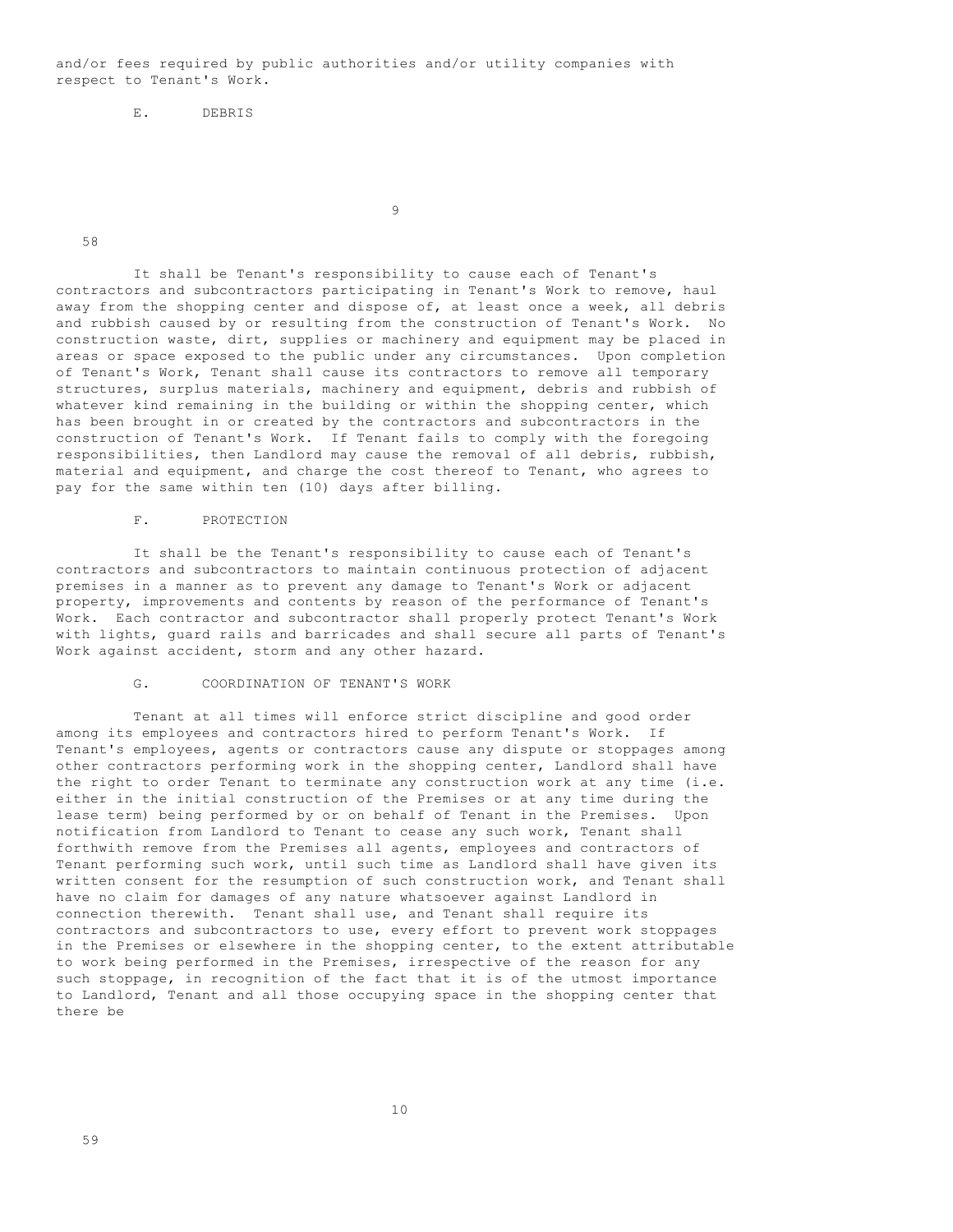no interruptions in the progress and completion of the construction work. In any contract or undertaking which Tenant may make or enter into with a contractor or subcontractor for work to be performed in the Premises, provision shall be made for the dismissal from the job for stoppage of work as herein provided. Landlord may assign specific entrances to the shopping center to be used by one, several or all of Tenant's contractors and subcontractors, and Tenant agrees to require strict compliance with the same.

#### VII. INSURANCE REQUIREMENTS:

#### A. BUILDERS RISK INSURANCE

 At all times during the period between the commencement of construction of Tenant's Work and the opening for business in the Premises, Tenant shall maintain, or cause to be maintained, casualty insurance in Builder's Risk Form, covering Landlord, Landlord's agents, Landlord's Architect, Landlord's contractor or subcontractors (if any), Tenant and Tenant's contractors, as their interest may appear, against loss or damage by fire, vandalism and malicious mischief and other such risks as are customarily covered by the so-called "all risk endorsement" upon all Tenant's Work in place and all materials stored at the site of Tenant's Work and all materials, equipment, supplies and temporary structures of all kinds incident to Tenant's Work and builder's machinery, tools and equipment, all while forming a part of, or contained in, such improvements or temporary structures while on the Premises or when adjacent thereto, while on malls, drives, sidewalks, streets or alleys, all to the full insurable value thereof at all times. Said Builder's Risk Insurance shall contain an express waiver of any right of subrogation by the insurance company against Landlord, its agents, employees and contractors.

## B. WORKER'S COMPENSATION

 At all times during the period of construction of Tenant's Work, Tenant's contractors and subcontractors shall maintain in effect statutory Worker's Compensation and Occupational Disease Insurance as required by the State of Minnesota.

- C. PUBLIC LIABILITY INSURANCE
	- 1. Contractors' Public Liability Insurance. Tenant's contractors and subcontractors shall maintain in effect Comprehensive General Liability Insurance (including Contractor's Protective Liability) in an amount not less than Five Hundred Thousand Dollars (\$500,000.00) per person and One Million Dollars (\$1,000,000.00) per occurrence whether involving personal injury liability (or death resulting therefrom) or property damage liability or a

11

 combination thereof with a minimum aggregate limit of One Million Dollars (\$1,000,000.00). Such insurance shall provide for explosion and collapse coverage and contractual liability coverage and shall insure the general contractor and/or subcontractors against any and all claims for personal injury, including death resulting therefrom, and damage to the property of others and arising from his or her operations in connection with Tenant's Work and whether such operations are performed by the general contractor, subcontractors or any of their subcontractors, or by

60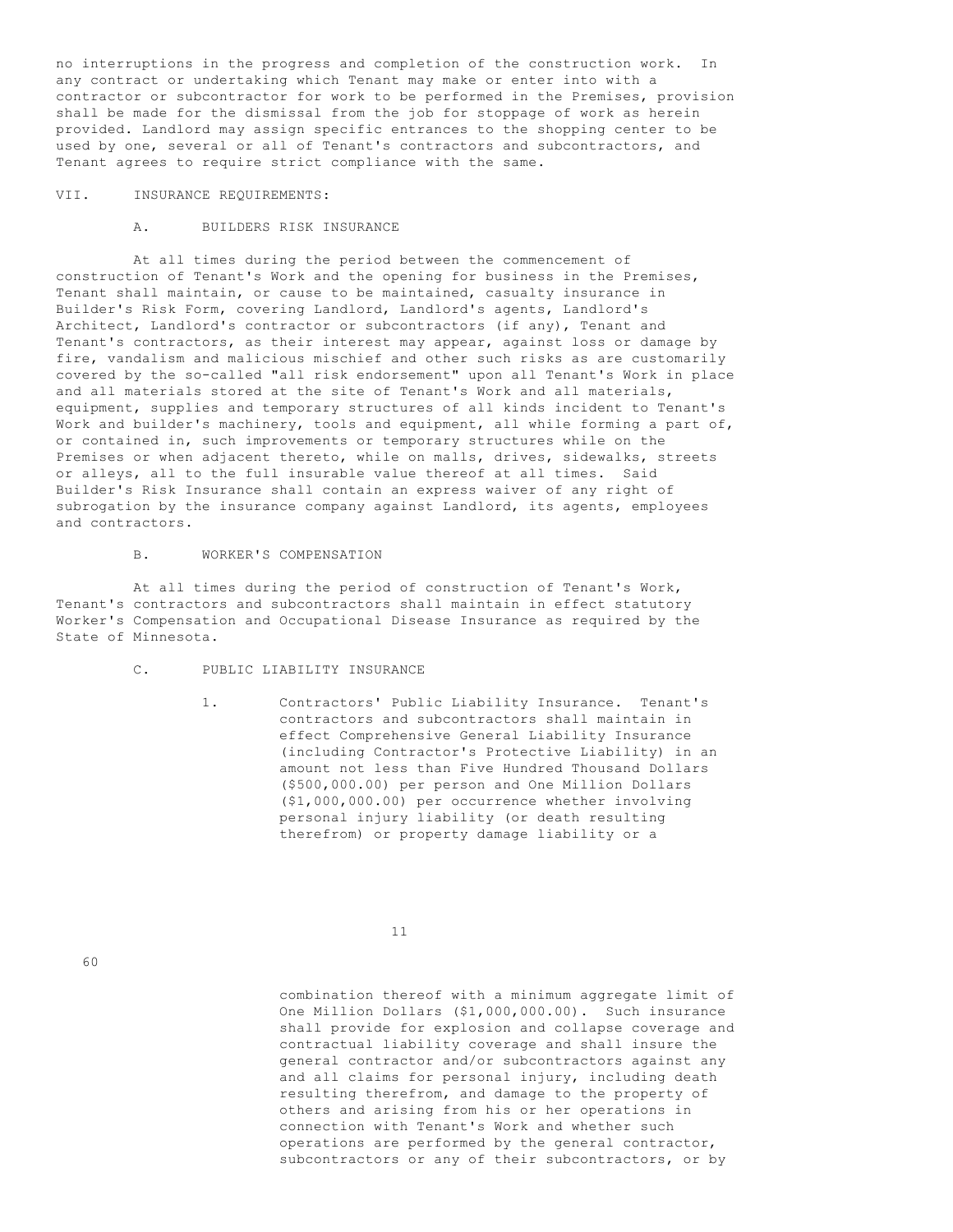anyone directly or indirectly employed by any of them.

- 2. Tenant's Public Liability Insurance. Within ten (10) days after delivery by Landlord to Tenant of the Design Package (provided under Paragraph I hereof), Tenant shall secure and cause to be maintained in effect at all times thereafter until the termination of this Lease, at Tenant's cost and expense a Comprehensive General Liability Policy, on an occurrence personal injury and property damage basis with limits of not less than One Million Dollars (\$1,000,000.00) including Property Damage, Water Damage, and Sprinkler Leakage Liability. The Liability policy shall be on a Comprehensive General and Automobile Liability form and shall include, but not be limited to, coverage for all operations of Tenant with respect to Premises, Tenant's contractor and subcontractors, including automobile coverage (for both owned and non-owned vehicles), contractual liability (provided under Paragraph VIII hereof), completed operations liability and contingent or protective liability.
- 3. UMBRELLA COVERAGE. In addition, Tenant shall secure and maintain umbrella coverage of at least One Million Dollars (\$1,000,000.00) over amounts specified in subparagraphs 1 and 2, above.

#### D. CANCELLATION

 The policies of insurance referred to in this Paragraph VII shall contain the following endorsement: "It is understood and agreed that the coverage of this policy shall not be canceled or modified by the company until the company has mailed written notice, by registered or certified mail, to Landlord stating when (but in no event less than twenty (20) days thereafter) such cancellation or modification in coverage shall be effective."

E. CERTIFICATES

12

61

 Prior to the commencement of Tenant's Work, Tenant and Tenant's contractor or subcontractors shall provide Landlord with a copy of a Certificate or Memorandum of Insurance showing complete coverage as required under subsection A, B and C of this Paragraph VII

VIII. INDEMNITY:

 It is agreed that Tenant assumes the entire responsibility and liability, for any and all injuries or death of any or all persons, including Tenant's contractor and subcontractors, and their respective employees and for any and all damages to property caused by, or resulting from or arising out of any act or omission on the part of the Tenant, Tenant's contractor or subcontractors or their respective employees, in the prosecution of the Tenant's Work and with respect to such work agrees to indemnify and save harmless the Landlord, the fee owner and any ground or underlying ground lessors of the shopping center from and against all losses and/or expenses including reasonable legal fees and expenses, which they may suffer or pay as the result of claims or lawsuits due to, because of, or arising out of any and all such injuries or death and/or damage, whether real or alleged and Tenant and Tenant's contractor and/or subcontractors shall assume and defend at their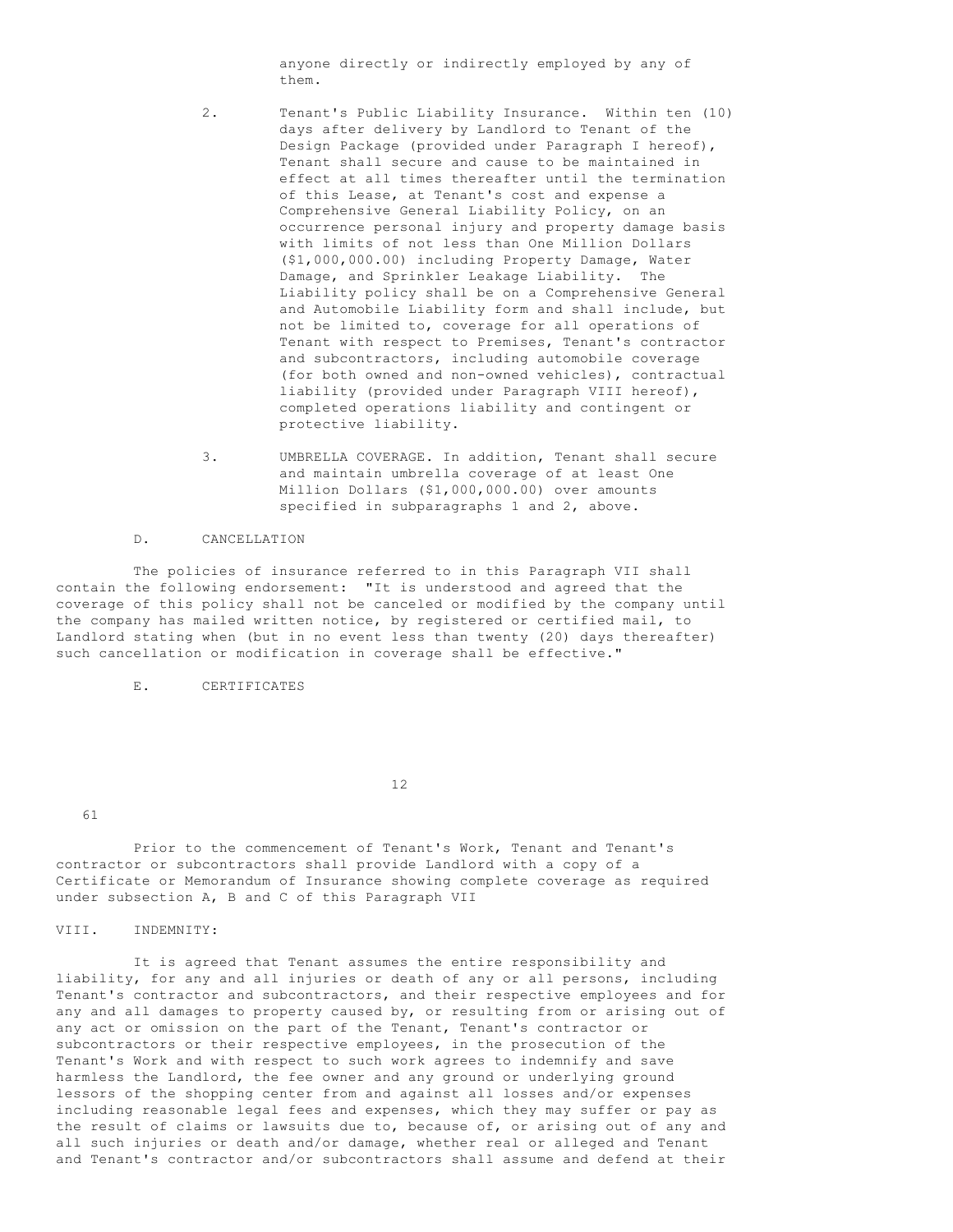own expense all such claims or lawsuits. Tenant agrees to insure this assumed liability in its Comprehensive General Liability Policy and the Certificate of Insurance or copy of the policy that the Tenant will present to Landlord shall so indicate such contractual coverage.

# IX. TEMPORARY STORE FRONT:

 Tenant shall erect and install, at its own cost and expense, a temporary decorative and noncombustible storefront enclosure in accordance with Landlord's standard design and color criteria, until the Premises are completely enclosed by the permanent storefront. Tenant's storefront shall not extend beyond the lease line during the period commencing November 1 and ending December 25, it being the desire of the parties not to impair visibility of adjacent premises during the pre-Christmas holiday selling period.

## X. STOPPAGE OF TENANT'S WORK:

 If Tenant's Work in the Premises is not completed during pre-Christmas and/or pre-Easter holiday selling periods and Tenant's Work creates noise, vibrations or odors, Landlord shall have the right to order Tenant to terminate any and all construction work being performed by or on behalf of Tenant in the Premises and/or the shopping center. Upon notification from Landlord to Tenant to cease any such work, Tenant shall forthwith remove from the Premises all agents, employees and contractors of Tenant performing such work and Tenant shall have no claim for damages of any nature whatsoever against Landlord in connection therewith. Landlord

13

62

shall have the right to establish rules and regulations for all work under this Paragraph, and Tenant agrees to enforce the same.

# XI. COMMENCEMENT OF TENANT'S WORK:

 Following Landlord's approval of Tenant's working drawings Tenant agrees to employ contractors and subcontractors to perform Tenant's Work in accordance with the said approved working drawings Tenant's Work will be commenced promptly after Landlord's approval of Tenant's working drawings.

# XII. COMPLETION OF TENANT'S WORK:

 Within a period of ninety (90) days after the Design Package is sent to Tenant, or by the Commencement Date otherwise specified in the Lease, whichever is earlier, Tenant shall cause its contractors and subcontractors to complete Tenant's Work in the premises, and Tenant shall cause its trade fixtures and merchandise to be installed and stocked in the Premises and be ready to open for business.

### XIII. DELAY:

 Tenant agrees that the respective time periods hereinabove set forth for the submission and/or revision or correction of Tenant's plans and the commencement and the completion of Tenant's Work shall be of the essence of this Lease. If Tenant fails or omits to make timely submission to Landlord of any plans or specifications or unreasonably delays in submitting or supplying information concerning the revision and/or correction thereof or in commencing to perform or performing or completing Tenant's Work, Landlord may in addition to any other right or remedy it may have, give Tenant at least ten (10) days' written notice that if a specified failure, omission or delay is not cured by the date therein stated, this Lease be deemed canceled and terminated. If such notice shall not be complied with, this Lease shall, on the date stated in such notice, automatically be canceled and terminated, without prejudice to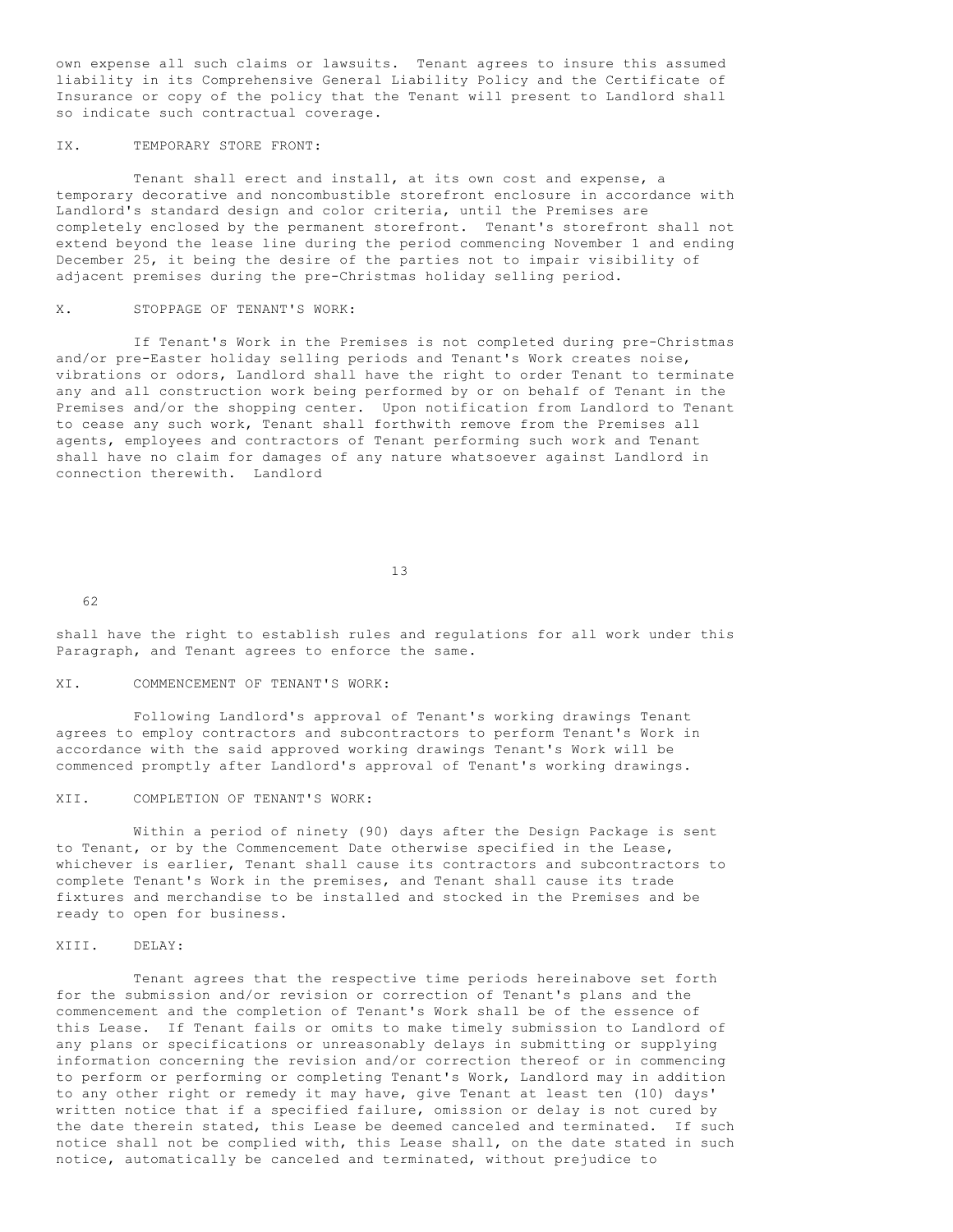Landlord's other rights under this Lease or pursuant to law.

### XIV. SECURITY FOR TENANT'S WORK:

 Landlord may require Tenant, before entering on the Premises for any purpose, or at any time before the completion of Tenant's Work, to give Landlord proof reasonably satisfactory to Landlord, of Tenant's financial ability to complete and fully pay for Tenant's Work prior to opening for business and in addition thereto, Landlord may require Tenant (a) to furnish to Landlord a payment and performance bond in an amount satisfactory to Landlord written by a surety company licensed and authorized to issue such bonds in Minnesota, guaranteeing the payment and performance of Tenant's work free of mechanic's or other liens, or (b) to deposit in escrow with Landlord an amount equal to one hundred percent

14

63

(100%) of the estimated sum required to complete Tenant's Work. Landlord shall release portions of such escrow deposit to pay bills as Tenant's Work progresses, providing however, for a fifteen percent (15%) retention until Tenant's full compliance with the requirements of this Exhibit C. Should Tenant fully comply with the requirements of this Exhibit C, said deposit shall be returned to Tenant, less any portion thereof which may have been applied to compensate Landlord for any loss or damages sustained by Landlord due to any breach on the part of Tenant.

### XV. REQUIREMENTS UPON COMPLETION:

 Upon the completion of Tenant's Work but in no event later than thirty (30) days after completion of the Premises, Tenant shall deliver to Landlord and/or comply with the following: (1) Tenant's affidavit stating that Tenant's Work has been substantially completed in compliance with Exhibit C and Tenant's approved working drawings, and which affidavit shall include a reasonably itemized general breakdown of Tenant's final and total construction costs, together with proof, reasonably satisfactory to Landlord, of payment thereof; and a statement, if such be the case, that no security interests under the Uniform Commercial Code or chattel mortgages are outstanding or have been filed. Such affidavit may be relied upon by Landlord, it being understood that any deliberate misstatement by Tenant therein shall constitute an Event of Default hereunder; (2) an affidavit of the general contractor or contractors performing Tenant's Work stating that Tenant's Work has been fully completed in compliance with Exhibit C and Tenant's approved working drawings (plans) and specifications and that all subcontractors, laborers and material suppliers, who supplied labor and/or material for Tenant's Work (whose names and addresses shall be recited in the affidavit) have been paid in full; and proof that all liens therefor have been waived or, if filed, have been discharged of record; (3) complete releases and waivers of liens with respect to the Premises and shopping center, executed by said contractor or subcontractors supplying labor and/or materials for Tenant's Work; (4) the written certification by Tenant's architect that Tenant has fully completed all of Tenant's Work in compliance with this Exhibit C; (5) reimbursed Landlord for the cost of any of Tenant's Work done for or on behalf of Tenant, as set forth in Exhibit C or otherwise; (6) all certificates and approvals with respect to Tenant's Work that may be required by any governmental authorities as a condition for the issuance of a Certificate of Occupancy for the Premises; (7) the estoppel certificate referred to and mentioned in Article III of this Lease; and (8) copies of approved manufacturer's literature or catalogue relating to equipment and machinery installed by Tenant within the Premises (including heating, ventilating and air conditioning equipment).

XVI. INSPECTION: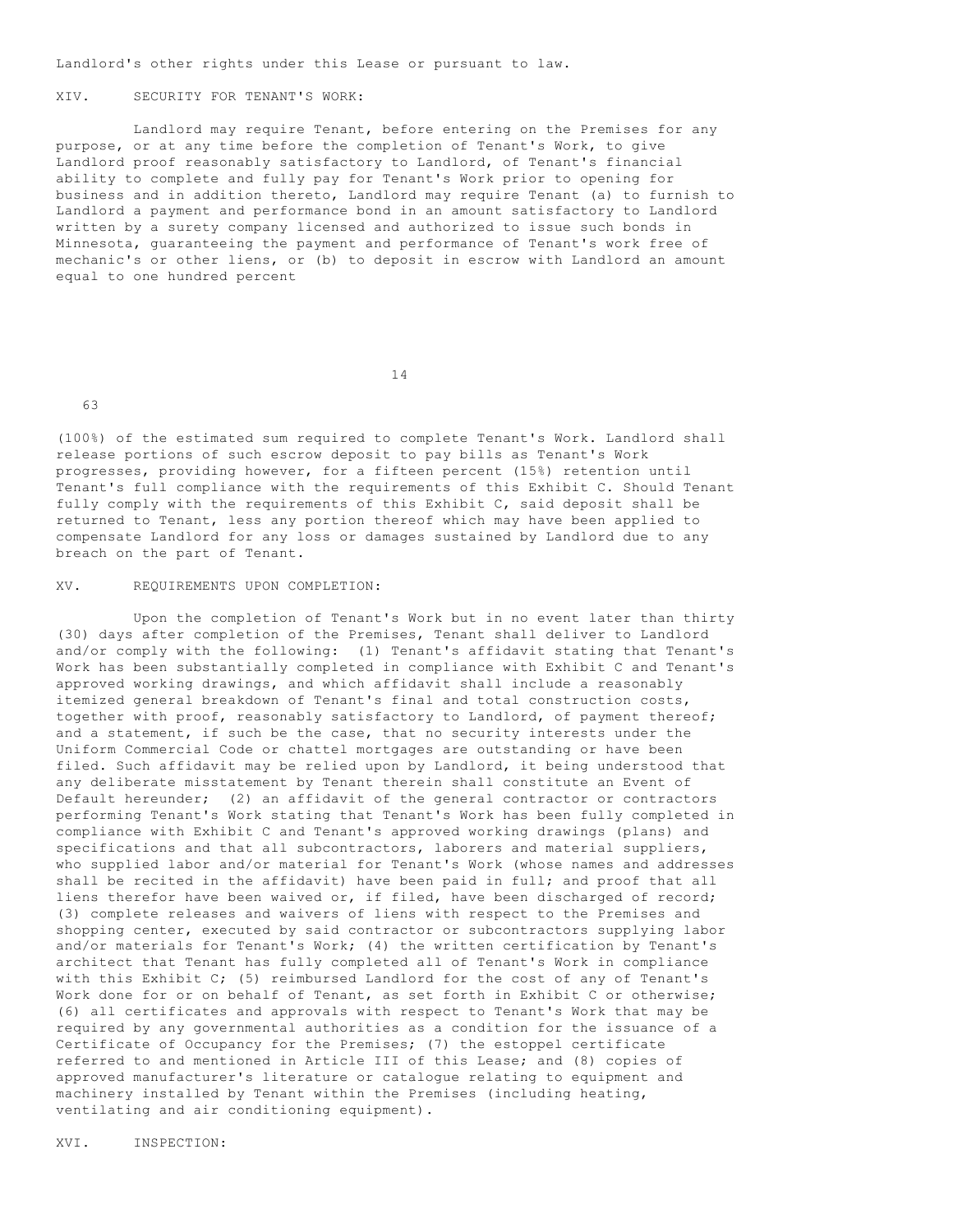Landlord or Landlord's representative shall, during the course of construction and after completion of construction of the Premises, have the right to inspect the Premises to verify completion in accordance with the approved working drawings (plans) and specifications.

16

### EXHIBIT E GUARANTY

In consideration of, and as an inducement for the granting, execution ery of a certain Lease dated  $\frac{1}{\frac{1}{2}}$ , 199 (herein the and delivery of a certain Lease dated \_\_\_\_\_\_\_\_\_\_\_\_\_\_, 199\_ (herein the "Lease"), by Calhoun Square Associates Limited Partnership, the Landlord therein named, to Dave's BAR-B-QUE & Blues, Inc. (herein the "Tenant"), the undersigned (herein the "Guarantor"), hereby guarantees to Landlord, its successors and assigns, the full and prompt payment of Rent (including Minimum Rent, Percentage Rent and Additional Rent, as defined in the Lease), and any and all other sums and charges payable by Tenant, its successors and assigns, under the Lease, and hereby further guarantees the full and timely performance and observance of all the covenants, terms, conditions and agreements of the Lease to be performed and observed by Tenant, its successors and assigns; and Guarantor hereby covenants and agrees to and with Landlord, its successors and assigns, that if default shall at any time be made by Tenant, its successors and assigns in the payment of Rent, or if Tenant should default in the performance and observance of any of the terms, covenants, provisions or conditions contained in this Lease, Guarantor shall and will forthwith pay such Rent to Landlord, its successors and assigns, and any arrears thereof, and shall and will forthwith faithfully perform and fulfill all of such terms, covenants, conditions and provisions, and will forthwith pay to Landlord all damages that may arise in consequence of any default by Tenant, its successors and assigns, under the Lease, including without limitation, all reasonable attorneys' fees and disbursements incurred by Landlord or caused by any such default and/or by the enforcement of this Guaranty.

 The foregoing notwithstanding, Guarantor shall not be liable for any defaults by Tenant which occur or arise after the date which is five (5) years after the Commencement Date of the Lease. Guarantor shall, in any event, be liable for all costs, disbursements and reasonable attorneys' fees incurred by Landlord with respect to or arising out of the enforcement of this Guaranty.

 THIS GUARANTY IS AN ABSOLUTE AND UNCONDITIONAL GUARANTY OF PAYMENT AND PERFORMANCE. It shall be enforceable against Guarantor, its successors and assigns, without the necessity for any suit or proceedings on Landlord's part of any kind or nature whatsoever against Tenant, its successors and assigns, and without the necessity of notice of non-payment, non-performance or non-observance or of any notice of acceptance of this Guaranty or of any other notice or demand to which Guarantor might otherwise be entitled, all of which the Guarantor hereby expressly waives, and Guarantor hereby expressly agrees that the validity of this Guaranty and the obligations of the Guarantor hereunder shall not be terminated, affected, diminished or impaired by reason of the assertion or the failure to assert by Landlord against Tenant, or

64

65

15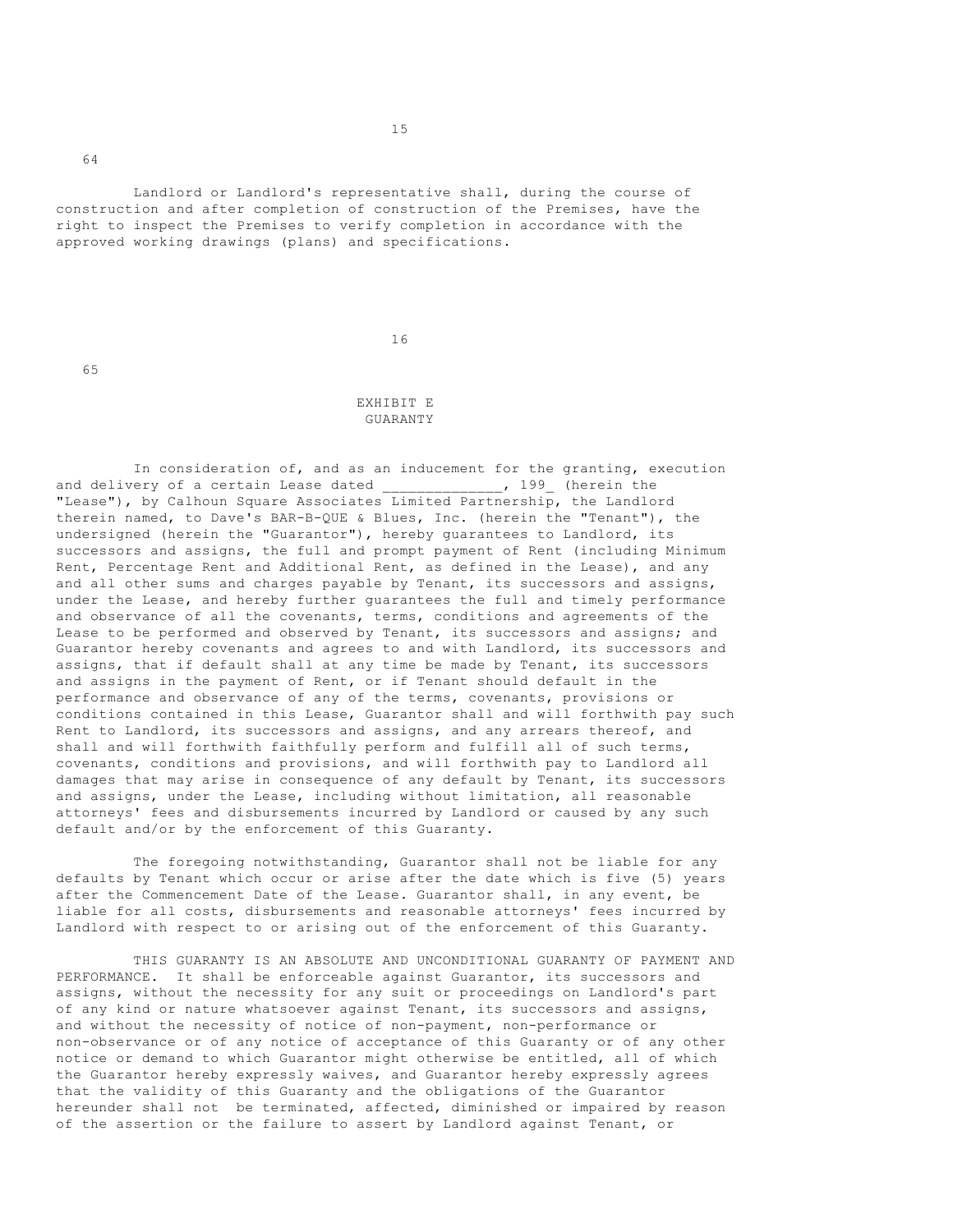against Tenant's successors or assigns, of any of the rights or remedies reserved to Landlord pursuant to the provisions of the Lease.

 This Guaranty shall be a continuing Guaranty and the liability of Guarantor hereunder shall in no way be affected, modified of diminished by reason of any modification or extension of the Lease or by reason of any modification or waiver of or change in any of the terms, covenants, conditions or provisions of the Lease by Landlord and Tenant, or by reason of any extension of time that may be granted by Landlord and Tenant, its successors and assigns, or by reason of any dealing or transactions or matter or thing occurring between Landlord and Tenant, its successors and assigns, or by reason of any bankruptcy, insolvency, reorganization, arrangement, assignment for the benefit of creditors, receivership or trusteeship affecting Tenant, whether or not notice thereof or of any thereof is given to Guarantor.

 Guarantor warrants and represents to Landlord that it has the legal right and capacity to execute this Guaranty.

 All of the Landlord's rights and remedies under the Lease or under this guaranty are intended to be distinct, separate and cumulative, and no such right or remedy therein or herein mentioned is intended to be in exclusion of or a waiver of any other right or remedy available to Landlord.

 As used herein, the term "successors and assigns" shall be deemed to include the heirs and legal representatives of Tenant and Guarantor, as the case may be.

 This Guaranty shall be governed by and construed in accordance with the laws of the State of Minnesota.

 Guarantor agrees that within 10 days after any request therefor by Landlord, Guarantor will execute, acknowledge and deliver to Landlord or to any proposed purchaser of the shopping center or any proposed lender designated by Landlord, a written statement certifying that this Guaranty is unmodified (or stating any such modifications) and in full force and effect and that Guarantor has no defenses or offsets against the enforcement of this Guaranty.

 IN WITNESS WHEREOF, the Guarantor has executed this \_\_\_\_ day of  $\frac{19}{1}$ .

 $\_$ 

David Anderson, Guarantor

STATE OF MINNESOTA (1) )ss.

18

67

66

COUNTY OF HENNEPIN )

The foregoing instrument was acknowledged before me this day of \_\_, 19\_\_ by \_\_\_\_\_\_\_\_\_\_\_\_\_\_\_\_\_\_\_\_\_\_\_\_\_\_\_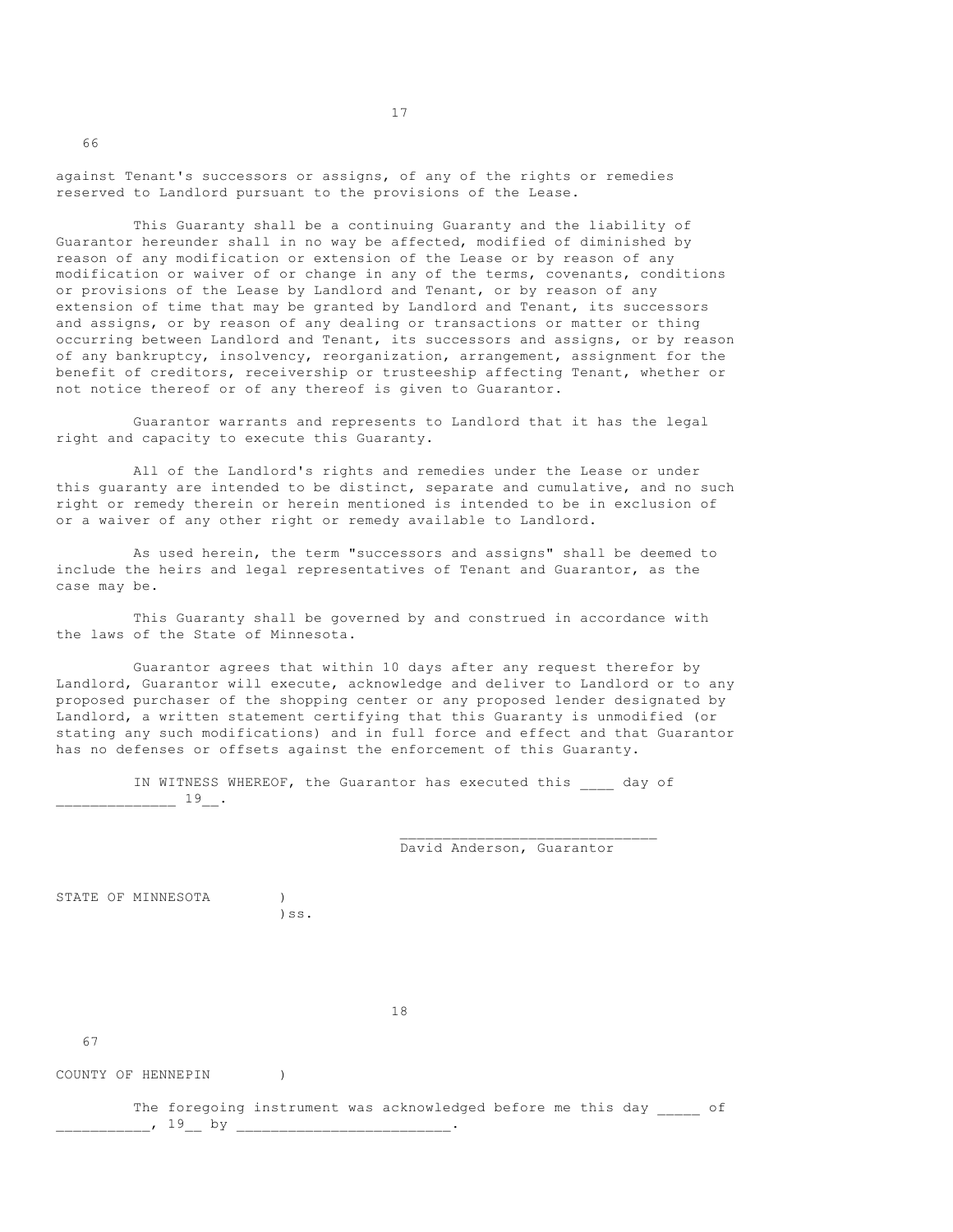Notary Public

68

19

 $\_$ 

 EXHIBIT F TO LEASE BETWEEN CALHOUN SQUARE ASSOCIATES LIMITED PARTNERSHIP AND LAKE & HENNEPIN BBQ AND BLUES, INC.

SECTION 1. Article II, Section 1 is amended by adding the words "and green" following the word "red" in the third line thereof; and is further amended by deleting the fifth sentence: "Landlord shall be entitled to permit other tenants, utility companies and others to exercise such rights" and by inserting in lieu thereof the following sentence: "Landlord shall be entitled to permit utility companies and Landlord's agents and employees to exercise such rights. Landlord and anyone else exercising such rights shall use reasonable efforts to avoid diminishment of the usable space of the Premises or unreasonable interference with Tenant's use and enjoyment of the Premises. Landlord shall expeditiously repair at its expense any affected areas. When economically reasonable, structurally feasible and necessary to avoid significant, detrimental impact to the appearance of the Premises, such pipes, ducts, conduits, vents and wires shall be installed and concealed behind the walls, columns and ceilings. Except in the case of emergencies, Landlord shall give reasonable prior notice of any entry into the Premises (whether pursuant to Article II or any other provision of the Lease, notwithstanding any provision to the contrary herein or therein) and enter the Premises only at reasonable times.

SECTION 2. Article II, Section 1 is further amended by adding at the end thereof the following:

> No such change shall materially and adversely affect access to or visibility of the Premises nor result in the closing of the shopping center exterior doors located adjacent to the Premises nor in the relocation of the parking ramp.

SECTION 3. Article II, Section 3 is amended by adding after the first sentence thereof the following:

> Nothing herein shall be deemed to authorize Landlord to shift the location of the Premises without the consent of Tenant.

SECTION 4. Article II, Section 3 is further amended by deleting the last sentence thereof and inserting the following:

> The area of the patio and any storage areas separately leased to Tenant shall be excluded in any calculation of the gross leasable area of the Premises. The area of the Farmers Market Area shall be included in calculating the gross leasable area of the Premises.

 $F-1$ 

69

SECTION 5. Article II is amended by adding a new Section 5 thereto reading as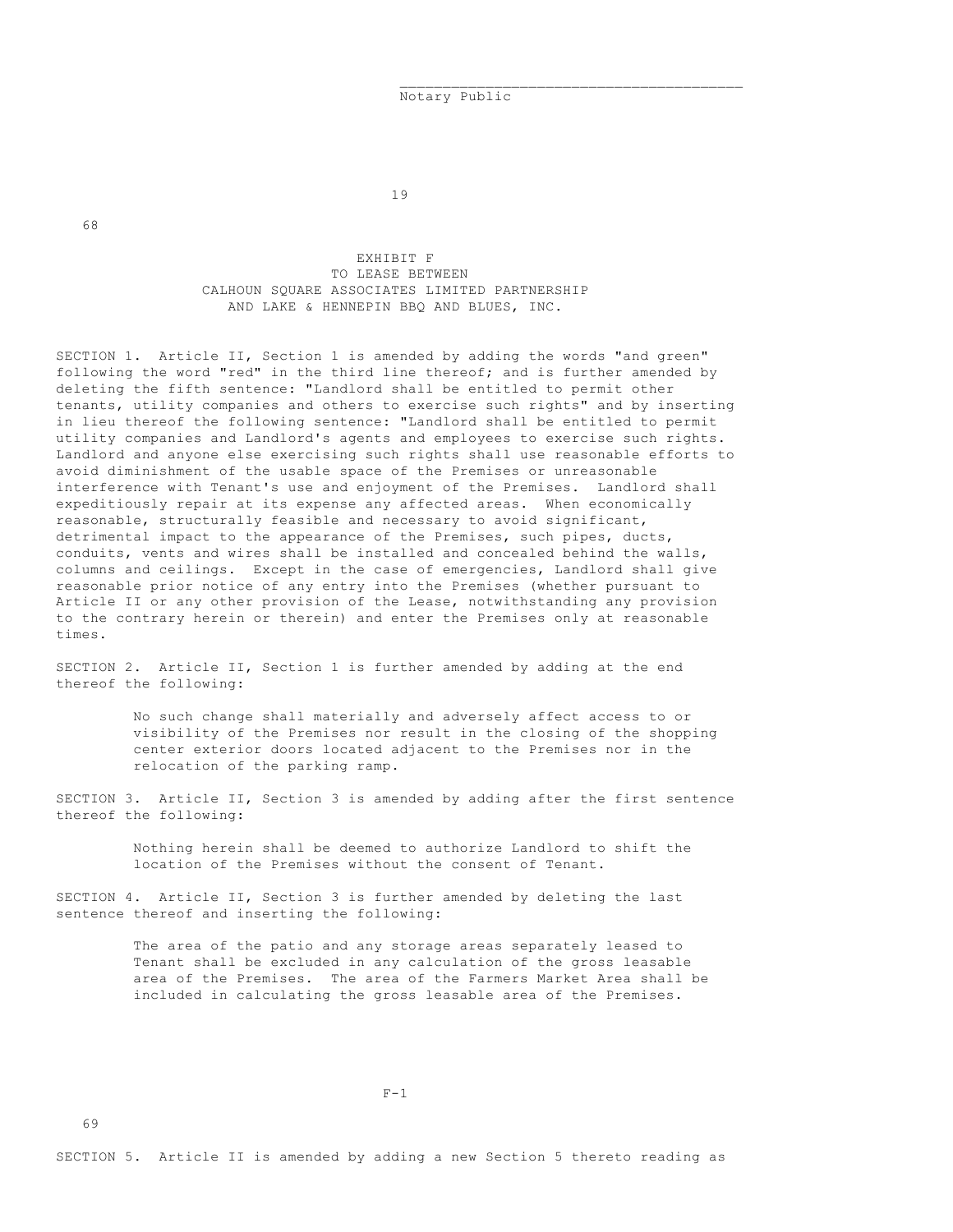SECTION 5. If at any time during the term or extended term of the Lease, storage space in the basement of the shopping center becomes available for lease, and Tenant has previously notified Landlord of its desire to lease basement storage space, Tenant shall have the option to lease said space at the then current market rate as determined by Landlord; provided, however, that Tenant's right to lease any such space is subject to the rights of other tenants granted previous to the date of this Lease. Tenant is granted the further option, exercisable by notice to Landlord given within sixty days of the date hereof, to construct storage areas in either or both of the locations outlined in blue on attached Exhibit B. Any such storage areas shall be improved only after Landlord has approved the plans and specifications therefore. Rent for any such storage space within the present exterior walls of the shopping center shall be payable from and after the earlier of August 1, 1996 or the date on which Tenant first uses said space. Through December 31, 1996 the gross rental rate shall be \$6.50 per square foot of rentable area. On January 1, 1997 and on each January 1 thereafter during the term, rent shall be adjusted to reflect any change in the Price Index as defined in Article XXXIV, Section 15. No rent shall be payable for any storage space built by Tenant and located outside of the present exterior walls of the shopping center. The term of any storage lease entered into pursuant to these options shall be coterminous with the term of the Lease for the Premises. A default in Tenant's performance of the terms and conditions of any lease for storage space shall also be an "event of default" within the meaning of Article XXIV of this Lease entitling Landlord to exercise its remedies as provided in said Article as to the Premises and as to the storage space. Any storage space leased shall be delivered in "AS IS" condition. Landlord's standard storage space lease reflecting the foregoing terms shall be executed by the parties.

SECTION 6. Article II is further amended by adding a new Section 6 thereto reading as follows:

> SECTION 6. Tenant covenants and agrees that the total capitalized costs of the project determined in accordance with generally accepted accounting principles (but excluding pre-opening expenses in excess of \$50,000, and consulting, development or similar fees paid or payable to Tenant, or to David Anderson or to entities affiliated or related to either of them) shall be not less than \$700,000. Tenant shall provide Landlord promptly after substantial completion of the tenant improvements with paid invoices, mechanics' lien waivers or other evidence reasonably acceptable to Landlord of the project costs showing that Tenant has performed its

 $F-2$ 

70

 obligations under this Section 6. Tenant shall have the right to enclose the Farmers Market Area (outlined in green on attached Exhibit B). All such work shall be done at Tenant's sole expense pursuant to plans and specifications approved by Landlord in writing prior to the commencement of construction.

SECTION 7. Article II is further amended by adding a new Section 7 thereto reading as follows:

> SECTION 7. Landlord represents to Tenant that it is the fee owner or ground lessee of the property described in Exhibit A to the Lease, that to the best of its knowledge, its ownership is subject to the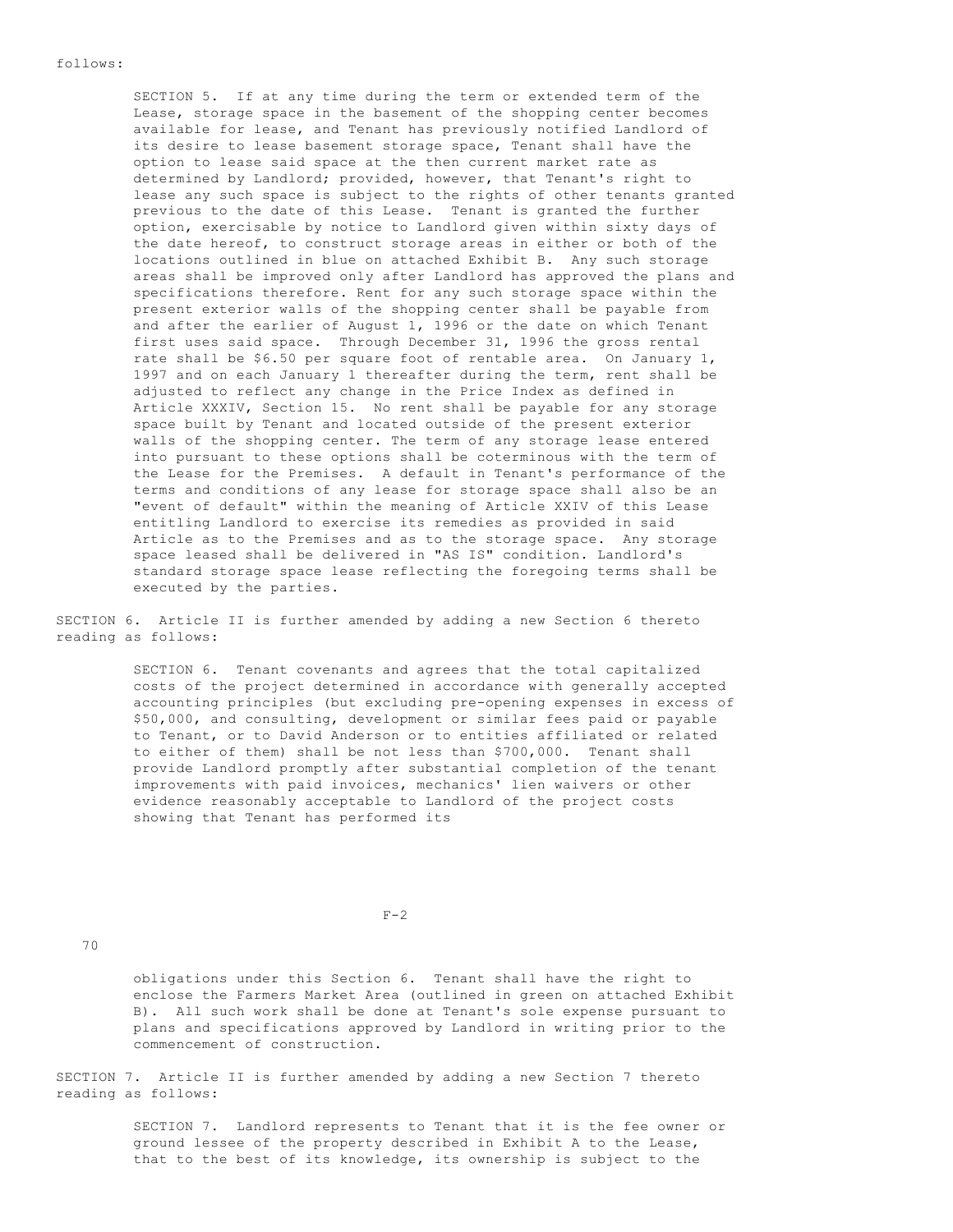encumbrances described on Exhibit A-1 to the Lease and that the shopping center and the parking ramp, as they presently exist, are located on the property described on Exhibit A.

SECTION 8. Article III is amended by adding a new Section 3 thereto reading as follows:

> SECTION 3. The term of this Lease may be extended for two (2) additional terms of five (5) years each if Tenant effectively exercises its option to do so in the manner hereinafter set forth. Such additional terms shall be on the same covenants, agreements and conditions contained in this Lease for the original term except that (1) if Tenant fails to effectively exercise its first option to extend the term Tenant shall have no second option, (2) Tenant shall have no options to further extend the term, and (3) the annual minimum rent and percentage rent payable during the option periods shall be calculated as set forth in Article I, paragraphs 4 and 5. If Tenant gives Landlord written notice of Tenant's election to extend the term of this Lease not later than one hundred eighty (180) days prior to the expiration of the initial term of this Lease, or prior to the expiration of the first five-year extended term, as the case may be, and if Tenant is not in default in the performance or observance of any covenant, agreement or condition of this Lease at the time such notice is given or on the expiration date of the relevant term of the Lease, the term of this Lease shall have been effectively extended by Tenant for the first or second additional five-year period.

SECTION 9. Article III is amended by adding a new Section 4 thereto reading as follows:

> SECTION 4. Tenant shall be permitted to enter the Premises to begin its tenant's improvements on the date on which Landlord has finally approved Tenant's working drawings, the contingency set forth in Exhibit F, Section 67(b) as to a nondisturbance agreement has either been satisfied by Landlord or waived by Tenant, and the contingency set forth in Exhibit

 $F-3$ 

71

 F, Section 67(c) as to the ground lease has either been satisfied or waived by Tenant. Tenant's occupancy of the Premises between the date of entry and the Commencement Date shall be upon all of the terms and conditions of the Lease, except that Tenant's only occupancy costs shall be as provided in Exhibit C with respect to temporary utilities.

SECTION 10. Article IV, Section 2 is deleted and the following is substituted in lieu thereof:

> Except as expressly provided in Article I, paragraphs 4 and 5, and in Exhibit F, Section 13, Tenant waives and disclaims any present or future right to apply any liability or obligation of Landlord, however incurred, as a set-off or other reduction against any payment or part payment of rent (including minimum rent, percentage rent and additional rent) due from Tenant hereunder unless and until such liability or obligation of Landlord to Tenant has been established by a judgment rendered by a court of competent jurisdiction with all rights of appeal or review having been waived or expired.

SECTION 11. Article V, Section 1 is amended by replacing the phrase "February 1" with the phrase "June 1" and by replacing the phrase "January 31" with the phrase "May 30." The last sentence of the first grammatical paragraph of said Section 1 is amended by adding at the end thereof the phrase, "except as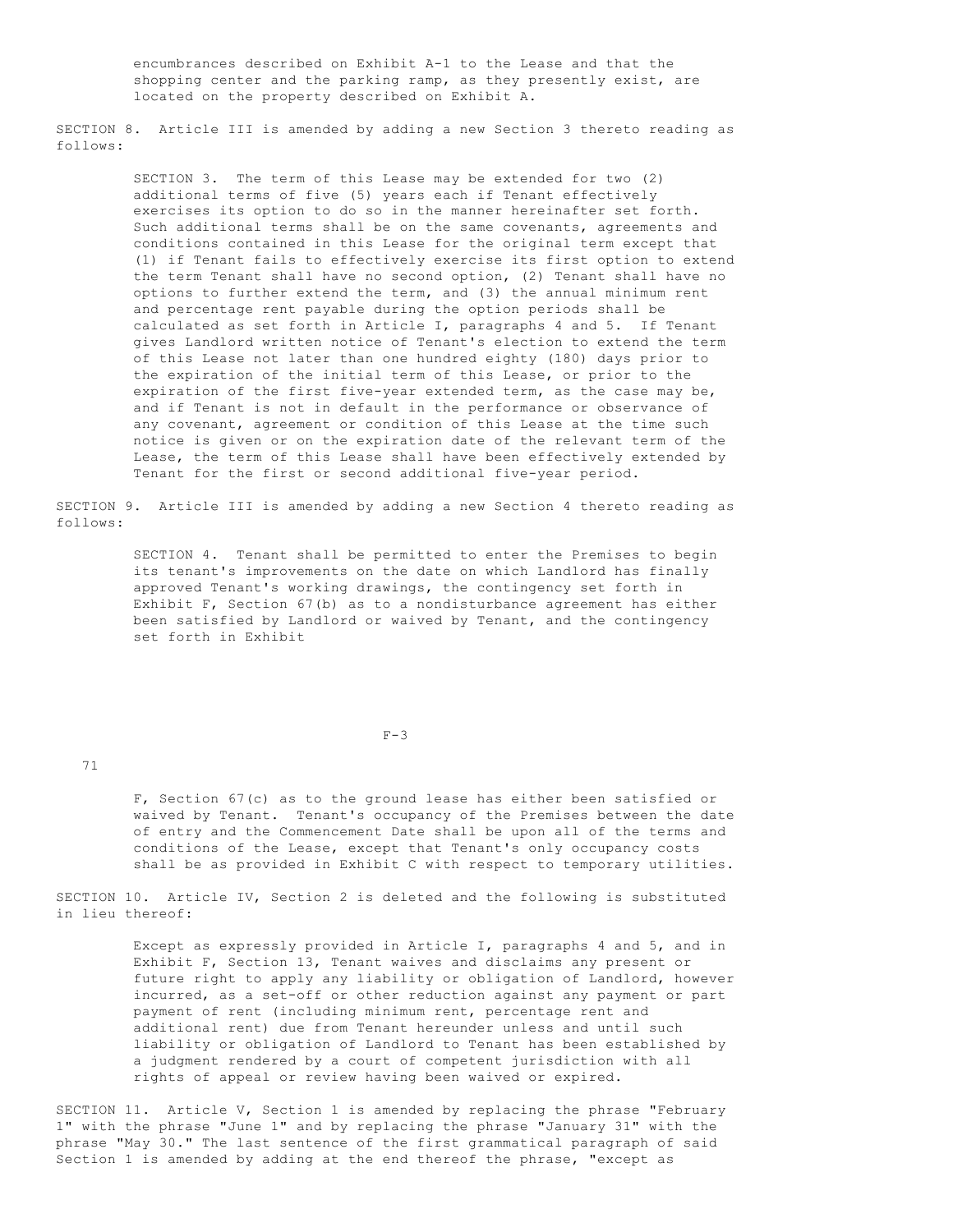expressly provided in Article I, paragraph 5."

SECTION 12. Article V, Section 1 is further amended by deleting the second grammatical paragraph and inserting in lieu thereof the following:

> Percentage rent, if any, for the fiscal year ending May 30, 1997 shall be due and payable in full on or before June 30, 1997. Thereafter, percentage rent shall be determined and payable quarterly on or before the fifteenth (15th) day following the close of each such quarterly period during the term based on year-to-date gross sales for the fiscal year in which the quarter occurs. Quarters end on August 31, November 30, February 28 (or 29) and May 30. The "annual breakpoint" for each full fiscal year during the first ten years of the term is \$2,520,000. The "annual breakpoint" for the next five years of the term is \$3,360,000. The "annual breakpoint" for the first five year extended term is \$3,640,000. The "annual breakpoint" for the second five year extended term is \$4,200,000. The first quarterly payment shall be five percent (5%) of the amount by which Tenant's gross sales for the first quarter exceed one-quarter of the relevant annual breakpoint. The second quarterly payment shall be five percent (5%) of the amount by which Tenant's gross sales for the first two quarters exceed one-half of the relevant annual breakpoint. The third quarterly payment shall be five percent

 $F-4$ 

72

 (5%) of the amount by which Tenant's gross sales for the first three quarters exceed three-fourths of the relevant annual breakpoint. The fourth quarterly payment shall be five percent (5%) of the amount by which Tenant's gross sales for the year exceed the relevant annual breakpoint. The percentage rent credit provided for in Article I, paragraph 5 for each of the first five full fiscal years shall be taken against the first payments of percentage rent due hereunder. Further, if at the end of any such fiscal year the credit taken by Tenant in preceding quarters exceeds the amount of credit for which Tenant is eligible for the year, then Tenant shall, not later that fifteen (15) days after the end of the fiscal year, pay to Landlord the amount of the excess. If, at the end of any Fiscal Year, the total amount of estimated percentage rent paid by Tenant exceeds the total amount of percentage rent required to be paid by Tenant for the said Fiscal Year, Tenant shall, notwithstanding any provision in this Lease to the contrary, have the right to off-set such excess against the next payments of rent due hereunder. Any excess estimated percentage rental paid during the last Fiscal Year of the lease term will be refunded to Tenant as soon as the amount of such excess is ascertained. If, at the end of any Fiscal Year, the total amount of estimated percentage rent required to be paid by Tenant is less than the total amount of percentage rent required to be paid by Tenant for said Fiscal Year, the balance shall be due and payable in full thirty (30) days after the end of said Fiscal Year.

SECTION 13. Article V, Section 2 is amended by deleting the words "without reserve or deduction for inability or failure to collect" from the fifth line thereof, and by inserting after the sentence that ends "to shippers or manufacturers" the following:

> In addition to the above, the following will specifically be excluded from Gross Sales for purposes of computing Percentage Rent: (i) Sales to employees of Tenant at a discount, to the extent said sales do not exceed two percent (2%) of annual Gross Sales; (ii) sales of merchandise bearing Tenant's trade name or logo to the extent said sales do not exceed \$200,000; (iii) the amount of any sale paid for by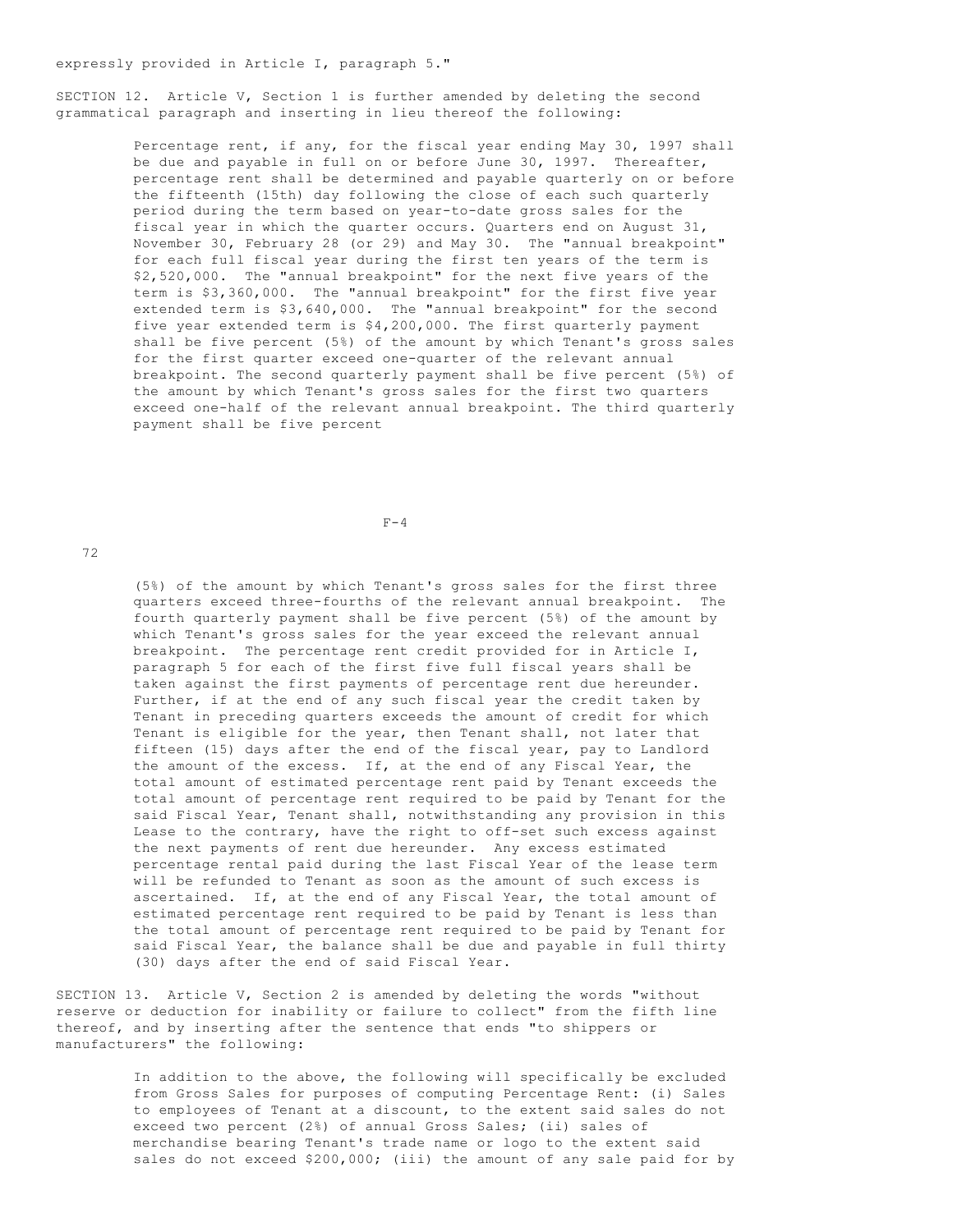check or credit card where the check is uncollectible or the credit card charge is not paid by the card issuer; (iv) proceeds from the sale of pre-recorded music by artists appearing live at the Premises and of merchandise such as t-shirts and hats related to such artists; and (v) cover charges and event fees collected by Tenant in connection with live entertainment at the Premises. Notwithstanding the foregoing, the full retail price of any food, beverage, pre-recorded music and merchandise provided without charge to persons in consideration of the payment of a cover charge or event fee, or the value of any discount on the purchase of the same given in consideration of the payment of a cover charge or event fee shall be included in gross

 $F-5$ 

73

 sales. To the extent Tenant earns a "profit" from the activities described in subparagraphs (iv) and (v) above, such "profit" shall be included in gross sales. For purposes of the foregoing, "profit" shall mean the proceeds, charges and fees described in subparagraphs (iv) and (v) above, less the following costs and expenses incurred by Tenant and reasonably attributable to the performance of live music or sale of prerecorded music and merchandise: (1) direct costs of prerecorded music and t-shirts, hats and music-related merchandise; (2) direct costs of live performance including contract and payments for services, wages, fringe benefits, payroll taxes and insurance; (3) costs and expenses of promoting live music performance including, but not limited to, print and electronic media advertising; (4) insurance; (5) security; (6) administration of live music performance; (7) licenses; and (8) other directly related costs and expenses.

 Article V, Section 2 is further amended by deleting the last sentence thereof.

SECTION 14. Article V, Section 3 is amended by deleting the word "accurate" from the third line, by inserting following the phrase "books and records" in said third line the phrase "maintained in accordance with generally accepted accounting principles," and by inserting after the words "reasonable times" in the last line thereof the words "after notice to Tenant."

SECTION 15. Article V, Section 3 is amended by deleting the phrases "and gross income tax reports" and "state gross income tax reports,".

SECTION 16. Article V, Section 4 is amended by deleting the words "entire business affairs and" from the second sentence thereof. The second to the last sentence of Article V, Section 4 is amended by deleting the words "two percent (2%)" and inserting in lieu thereof the words "three percent (3%)" and by inserting the word "reasonable" before the words "cost of said audit."

SECTION 17. Notwithstanding the provisions of Article V, Section 4 to the contrary, Landlord shall be permitted to terminate the Lease on account of under-reported sales only if two such audits in any five-year period disclose a liability for percentage rent to the extent of three percent (3%) or more in excess of the percentage rentals therefor computed and paid for by Tenant.

SECTION 18. Article VI is amended by deleting the words "by a certified public accountant" in the second sentence and inserting in lieu thereof the words, "by Tenant if Tenant is an individual, by the chief financial officer of Tenant if Tenant is a corporation or by a general partner of Tenant if Tenant is a partnership."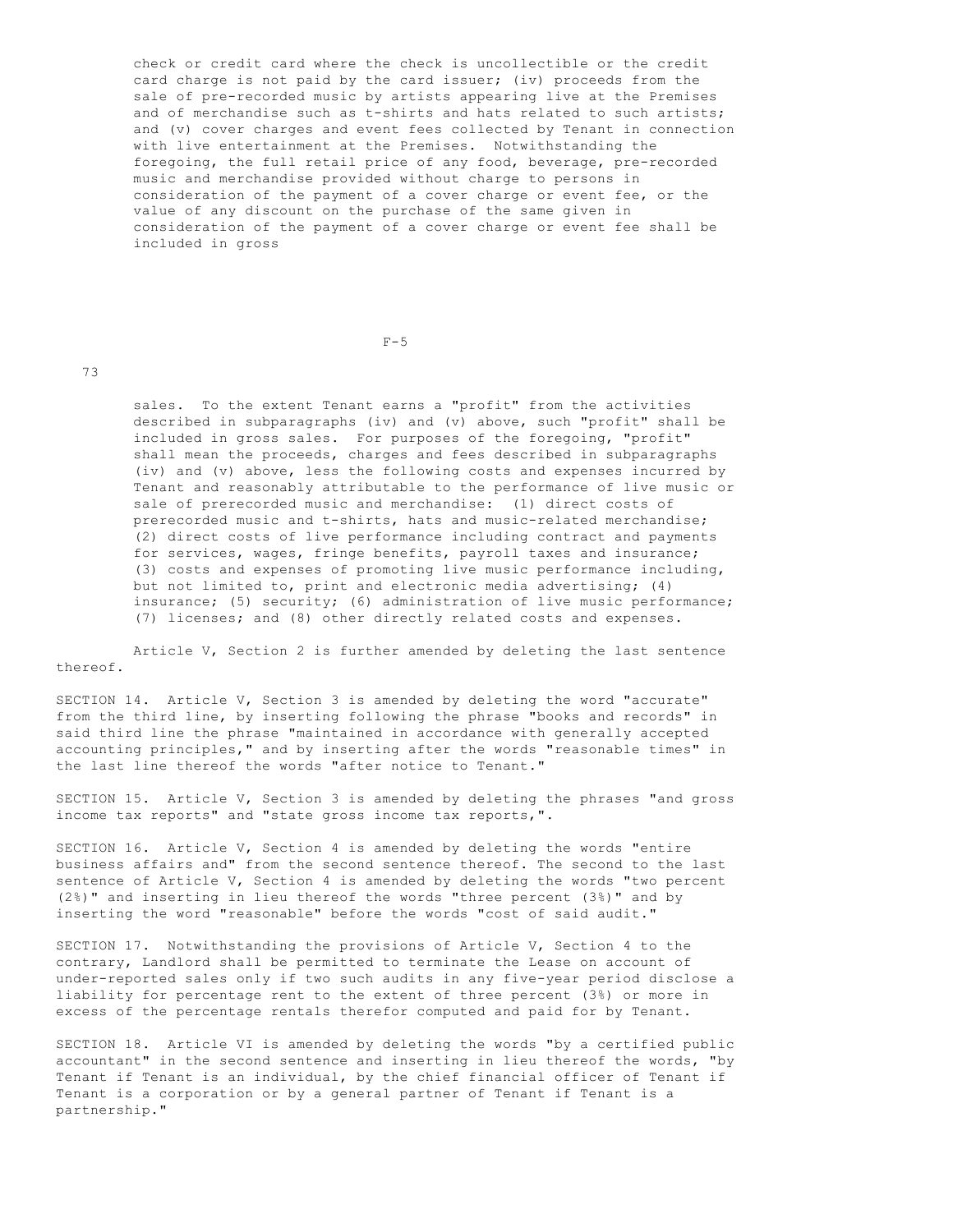SECTION 19. Article VII, Section 2 is amended by adding after the words "If Tenant shall fail" in the first line the words "on three or more occasions during any lease year" and by adding after the words "Tenant shall" in the second line the words "on the third and any subsequent occasions during such lease year."

SECTION 20. Article VIII, Section 1 is amended by adding at the end thereof the following:

> All equipment and fixtures in the Premises as of the date hereof may be used or disposed of by Tenant in its discretion.

SECTION 21. Article VIII, Section 2 is amended by deleting said Section in its entirety and inserting a new Section 2 in lieu thereof as follows:

> Tenant's contractors, subcontractors and material suppliers shall be subject to Landlord's prior approval. All tenant improvements done in the Premises shall be performed by professional contractors. Contractor's and any subcontractors' workers shall work in harmony with workers of other contractors at the Shopping Center. In the event of any actual or threatened picketing of the Shopping Center related in any way to the performance of Tenant's Work, Landlord shall have the right to require Tenant's contractor's and subcontractors' workers to immediately stop construction and leave the Premises and the Shopping Center. In the event Tenant's contractor's and subcontractors' workers are required to leave the Premises pursuant to the operation of this Section, Tenant shall not receive any extension of time in which Tenant's Work is required to be completed.

SECTION 22. Article IX, Section 1 is hereby deleted and the following is substituted in lieu thereof:

> The Premises may be used and occupied by Tenant solely under Tenant's trade name and solely for the purposes specified in Article I, paragraph 3 hereof. Tenant shall not use or permit the Premises to be used to any other purpose or purposes or under any other trade name without the prior written consent of Landlord. Tenant shall at all times operate in and promote the Premises as a first quality restaurant and, if a license can be secured, bar. Tenant agrees to utilize the Premises during the entire term of the Lease and any extensions thereof in such a manner as will produce the maximum amount of percentage rent from the Premises Tenant shall promptly comply with all laws (including the Americans with Disabilities Act), ordinances, governmental orders and regulations, and all insurance company requirements affecting the Premises and the cleanliness, safety, use and occupation thereof. Tenant covenants, agrees and represents that of Tenant's gross sales (as defined in Article V, Section 1) attributable to food and

 liquor in any fiscal year at least sixty percent (60%) will consist of food sales and that no more than forty percent (40%) will consist of liquor sales. Tenant agrees to provide Landlord with a breakdown of its gross sales between food sales and liquor sales as part of its monthly sales reports submitted pursuant to Article VI of the Lease.

74

 $F-6$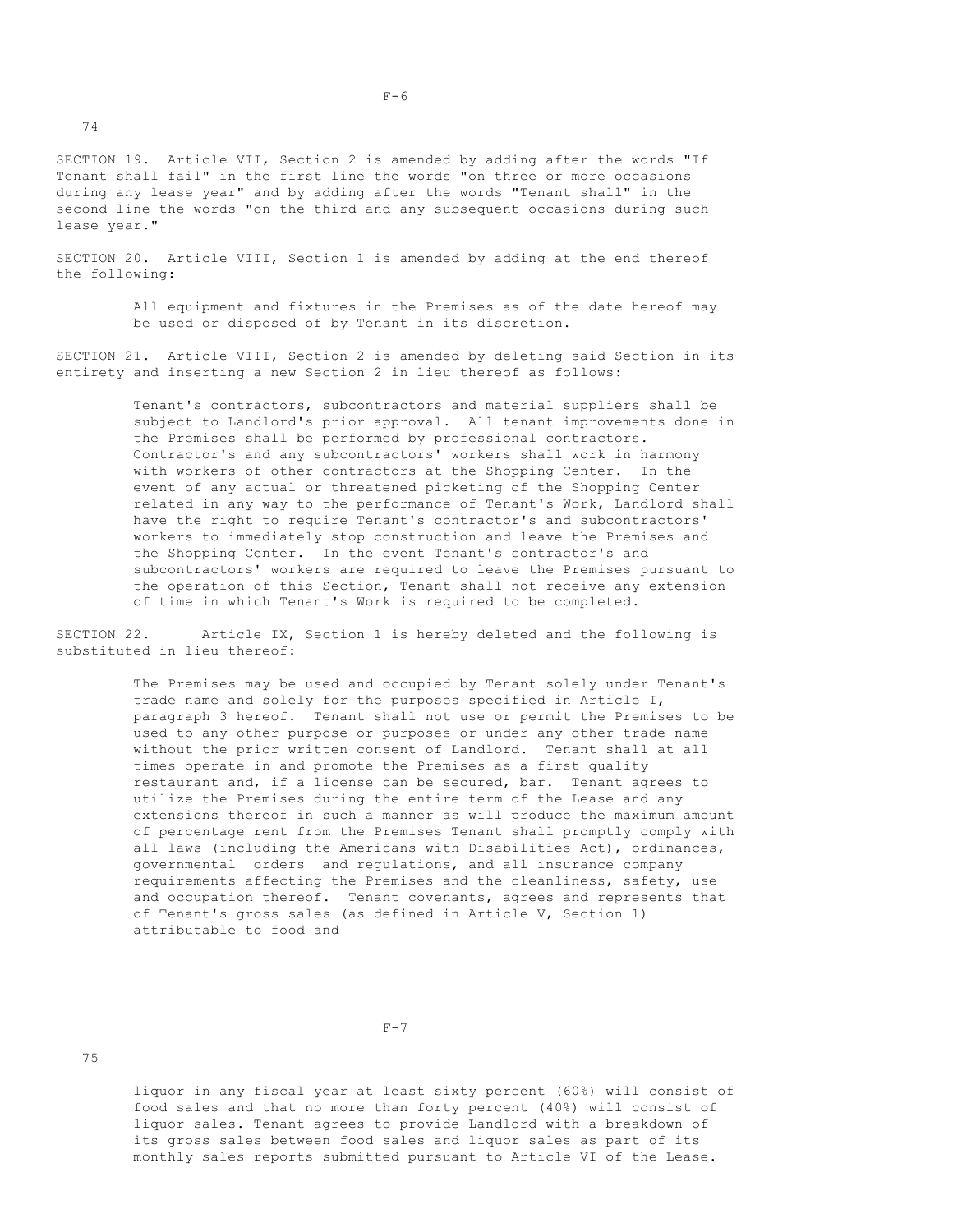Monthly statements shall also contain a "year-to-date" breakdown of sales between food and liquor sales. Such breakdown shall also be certified in the manner required with respect to Tenant's monthly statement of gross sales pursuant to Article VI of the Lease. Tenant shall also provide Landlord with a copy of Tenant's annual liquor license renewal application at the time such application is filed with the City of Minneapolis.

SECTION 23. Article IX, Section 2 is amended by adding at the end thereof the following:

> Notwithstanding the foregoing and provided Tenant is not in default of its obligations under the Lease beyond applicable cure periods, Landlord shall not enter into a lease wherein the tenant is permitted to operate as its principal business in the shopping center a full-service restaurant and bar specializing in the sale of bar-b-que meat and/or poultry.

SECTION 24. Article IX, Section 3 is amended by inserting at the end thereof the following:

> Notwithstanding the foregoing, Landlord consents to the presentation of live, amplified music in the Premises and agrees that Tenant will not be deemed to be in default of the Lease provided that Tenant strictly complies with all ordinances, rules and regulations of the City of Minneapolis having to do with the presentation of live music or having to do with noise, sound or nuisance, that live music be presented only after 9:00 p.m., that the sound not be transmitted or broadcast to the adjacent patio and that doors leading to the patio will not be propped open while live music is being presented. Nothing herein or elsewhere in the Lease shall be deemed to require Tenant to present live music in the Premises at any time.

SECTION 25. Article X, Section 2 is amended by inserting at the beginning thereof the following:

> Landlord has constructed a parking ramp which serves the shopping center. Landlord agrees that during the lease term it will not by its own intentional act reduce the parking capacity serving the shopping center to less than the capacity to park 325 cars.

 $F-8$ 

## 76

 Article X, Section 2 is further amended by deleting the second sentence thereof. Article X, Section 2 is further amended by adding at the end thereof the following:

 Tenant shall take reasonable steps to discourage employee parking in the parking ramp, particularly during holiday shopping seasons, at Landlord's request.

 Tenant shall be permitted to purchase four monthly parking permits for the Calhoun Square parking ramp at the rates from time to time charged by Landlord to the public. Tenant shall not, however, have a designated or reserved space in the parking ramp.

 Landlord agrees to install signs on the four (4) metered parking spaces located along Girard Avenue immediately behind the shopping center and located closest to the Premises which signs shall indicate that such parking spaces are for the use of Tenant's "take-out" customers only between the hours of 5:00 p.m. and 11:00 p.m. daily and which designate a 15-minute time limit for their use. The design and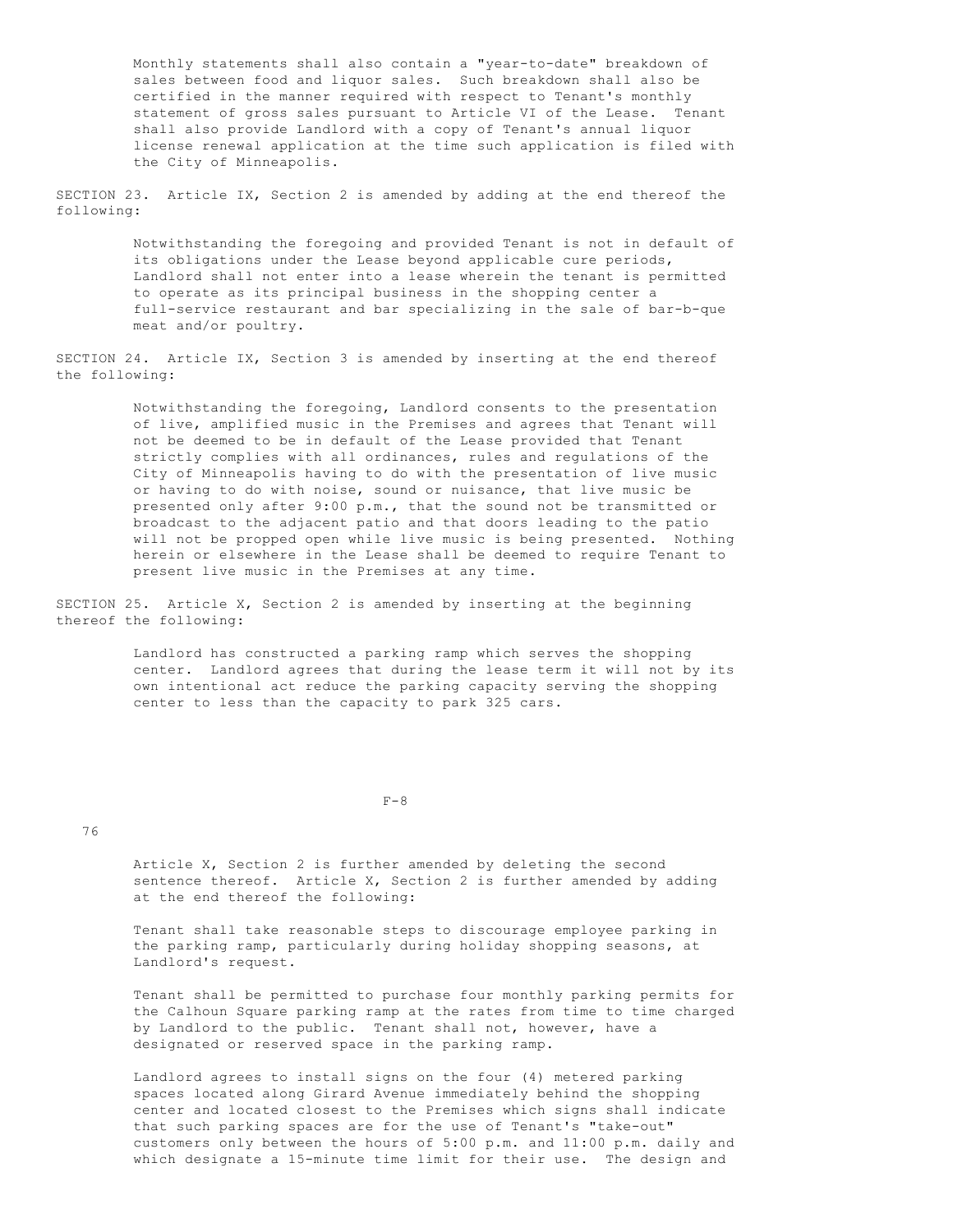text of such signs must be approved in advance by Landlord and prepared by Tenant. Users of the spaces shall pay the then-current parking meter rates. Landlord shall have no obligation to monitor or control the use of such parking spaces.

SECTION 26. Article X, Section 3 is amended by adding at the end of the second sentence thereof, ", provided, however, that Landlord shall endeavor to manage, operate and maintain the shopping center in a manner which is consistent with other first class shopping centers in the Twin Cities metropolitan area. Landlord, and not Tenant, shall be responsible for the compliance of the common areas of the shopping center with the provisions of the Americans with Disabilities Act."

SECTION 27. Article X, Section 4 is amended by adding at the end thereof the following:

> Tenant shall have the right to examine and/or audit Landlord's books and records in connection with expenses of which Tenant is required to pay its proportionate share as provided in this Section 4. Any such examination or audit shall be conducted at Landlord's offices at Tenant's sole cost and expense during reasonable business hours and without unreasonable frequency.

SECTION 28. Article XI, Section 1 is amended by deleting the phrase "or by reason of anyone illegally entering in or upon the Premises," from the third sentence thereof.

SECTION 29. Article XI, Section 2 is amended by adding at the end of the first sentence the words "exclusively serving the Premises" and by adding after the first sentence thereof the following:

 $F-9$ 

77

 Without limiting the foregoing obligations of Tenant, Tenant shall enter into one or more agreements, the form and substance of which shall be subject to Landlord's reasonable approval, for the regular preventative maintenance of the heating, ventilating (including cooking ventilation), gas and sewage systems and/or equipment serving the Premises. Such agreement(s) shall provide for inspection and maintenance by contractor(s) approved by Landlord at least once each calendar quarter, or more frequently if necessary to comply with the recommendations of manufacturers or installers of such systems and equipment. Tenant shall, if requested by Landlord, submit to Landlord at least once each calendar quarter evidence of the completion of the inspection and any maintenance required hereby or recommended by the inspecting contractor(s). Landlord reserves the right to inspect or retain a consultant to inspect the Premises at reasonable times to insure that the same are operated and maintained in accordance with applicable codes, to verify that all safety equipment is operating properly, and to verify that the requirements of this Article are being met.

 Article XI, Section 2 is further amended by deleting the phrase "five (5) consecutive days" and inserting in lieu thereof the phrase "fifteen (15) consecutive days."

SECTION 30. Article XI, Section 3 is amended by adding the words "of the Premises" following the words "structural portions."

SECTION 31. Article XII, Section 1 is amended by adding at the end thereof the following:

> Notwithstanding the foregoing, Tenant shall be entitled to one listing on each shopping center directory. Subject to receipt of Landlord's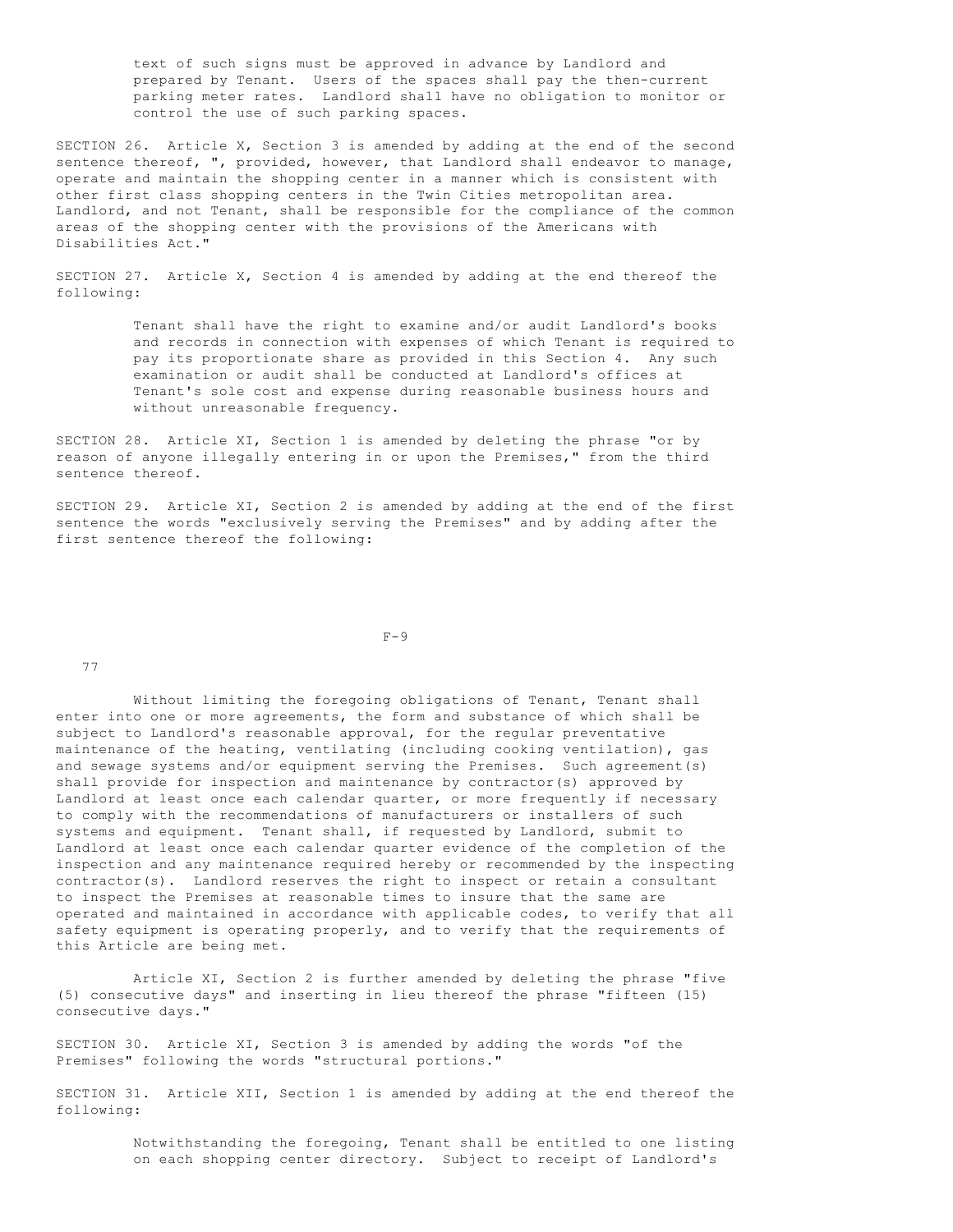prior written approval as to content, materials, and method of installation and to compliance with all applicable ordinances and regulations, Tenant shall have: (a) the exclusive right to place signage in the location depicted in Exhibit G-1, in the area (but at a somewhat lower elevation as reasonably determined by Landlord) depicted in Exhibit G-2, in the third floor window immediately below the "Calhoun Square" sign and in the two windows immediately adjacent to and on either side of such window as depicted in Exhibit G-3; (b) the exclusive right to place a sign below the second floor windows and above the shopping center entrance at the intersection of Hennepin and Lake as depicted in Exhibit G-3; and (c) the non-exclusive right to signage at the locations depicted in Exhibit G-4, G-5, G-6, G-7, G-8 and G-9 as part of a coordinated sign program developed by Landlord. In the event Tenant installs signs as described in subparagraph (c) above, before Landlord has finalized its coordinated sign program, and if Tenant's signs are removed within two (2) years of the Commencement Date such that Landlord can effectuate the coordinated sign program, then Landlord shall

#### $F-10$

78

 reimburse Tenant's cost of the signs so removed. If as part of Landlord's coordinated sign program, Tenant shares sign locations with other tenants, Tenant's contribution to the cost of the shared sign(s) shall be pro-rata based upon the total number of tenants on the shared sign(s).

SECTION 32. Article XII, Section 2 is amended by deleting from the first sentence thereof the phrase "or make any contract therefore".

SECTION 33. Article XIII, Section 1 is amended by adding at the end thereof the following: Water, gas and electricity are separately metered at the Premises, and Tenant's HVAC system is designed to serve only the Premises.

SECTION 34. Article XIII, Section 3 is amended by adding at the end thereof the following:

> Notwithstanding the foregoing, in the event that the furnishing of utilities or other services to the Premises is materially and substantially interrupted such that Tenant cannot conduct its business in the Premises and such interruption is caused by Landlord rather than by any supplier of utilities or services or any cause beyond Landlord's reasonable control and such interruption continues for a period in excess of five (5) consecutive days, then, thereafter, Tenant's annual minimum rent shall be abated for the remaining period of time such service is materially and substantially interfered with.

SECTION 35. Article XIV, Section 1 is amended by adding at the end of the first grammatical paragraph thereof the following:

> Tenant shall not be liable for all or part of any interest or penalty assessed on account of Landlord's failure to timely pay taxes and assessments. Landlord shall take reasonable steps to assure that the assessment of the shopping center is fair, just and equitable.

SECTION 36. Article XIV, Section 2 is amended by adding at the end thereof the following:

> As of the date hereof, no rental taxes are paid or payable by Landlord with respect to the shopping center.

SECTION 37. Article XV, Section 1 is amended by deleting the second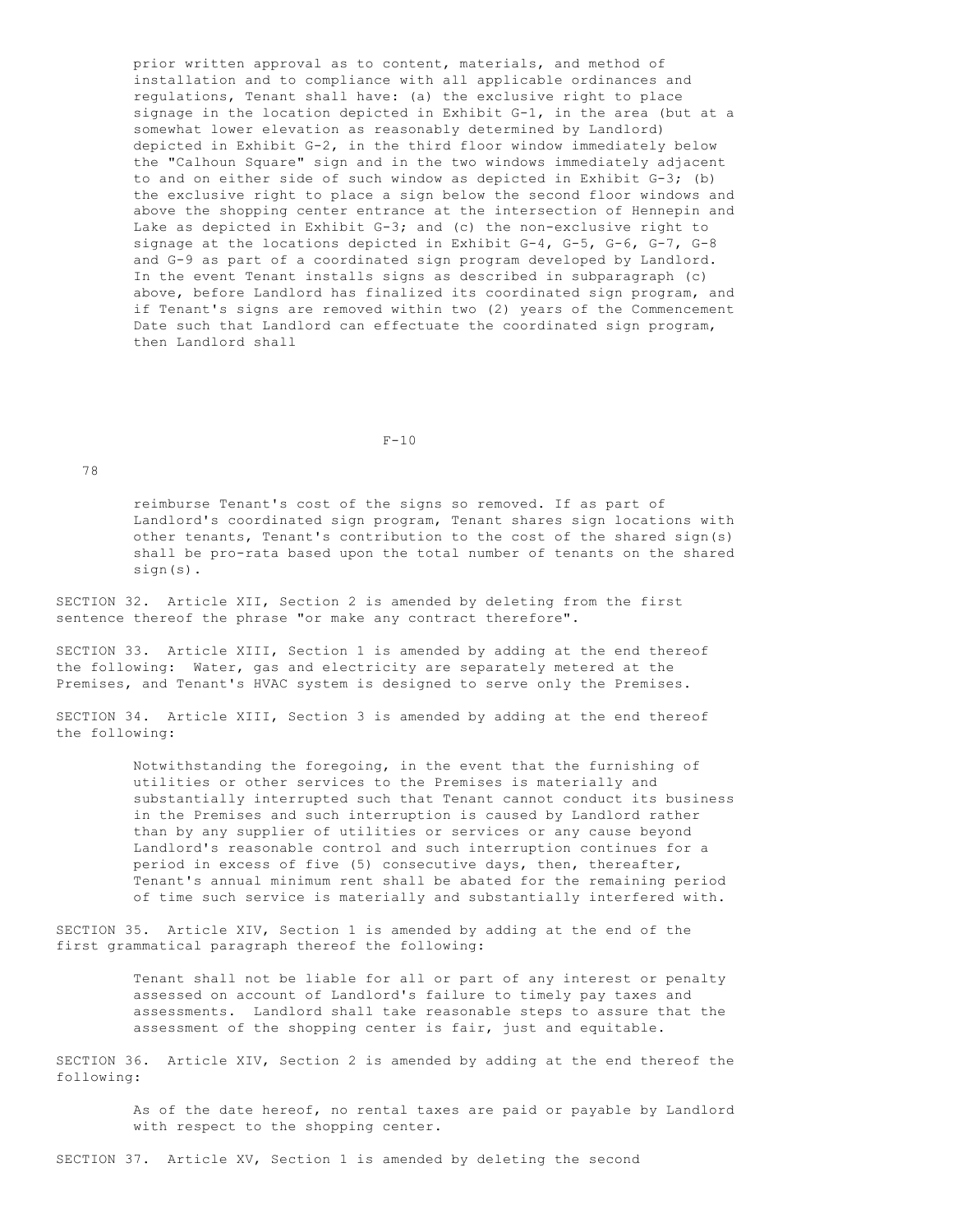grammatical paragraph thereof and the following is inserted in lieu thereof:

 For so long at Tenant is licensed to present and does present live blues entertainment at least two evenings per week in the Premises, Tenant shall not be required to make contributions to any Promotional Fund established by Landlord for the

 $F-11$ 

79

 shopping center. Otherwise, as Tenant's contribution toward the advertising, promotion, public relations and administrative expenses relating to the promotion of the shopping center for each lease year of the lease term and any extended term, Tenant shall pay to Landlord \$0.75 per square foot of gross leasable area of the Premises, prorated on a per diem basis in the case of a partial lease year, which sum shall be payable in equal monthly installments in advance on the first day of each calendar month of the lease term; provided that if the Commencement Date of the lease is on a day other than the first day of a calendar month, the first monthly installment shall be payable on the Commencement Date and all subsequent payments shall be payable on the first day of each calendar month of the lease term. The failure of any other tenant to contribute to the Promotional Fund shall not affect Tenant's obligations hereunder. On January 1, 1997 and on each January 1 thereafter Tenant's contribution per square foot of leasable area of the Premises shall be adjusted to an amount derived by multiplying \$0.75 by a fraction, the numerator of which is the "price index" (as defined in Article XXXIV, Section 15) as of the date of the adjustment and the denominator of which is the price index for January, 1996

SECTION 38. Article XV, Sections 2, and 3 are deleted in their entirety.

SECTION 39. Article XV, Section 4 is amended by adding at the end thereof the following:

> Notwithstanding the foregoing or any provision of this Lease to the contrary, Tenant shall not be required to pay dues or other amounts, however characterized, to any Merchant's Association formed by Landlord.

SECTION 40. Article XV, Section 5 is amended by adding after the first sentence thereof the following:

> Landlord shall endeavor to give Tenant reasonable notice of any name change, but Landlord's failure to do so shall not be a default on the part of the Landlord under the terms of this Lease.

SECTION 41. Article XVI, Section 1 is hereby deleted and the following is inserted in lieu thereof:

> Tenant shall indemnify and hold Landlord harmless against and from liability and claims of any kind for loss or damage to property of Tenant or any other person, except for willful misconduct or negligence of Landlord, its agents, contractors, and employees, or for any injury to or death of any person, arising out of: (a) Tenant's use and occupancy of the Premises, or any work, activity or other things allowed by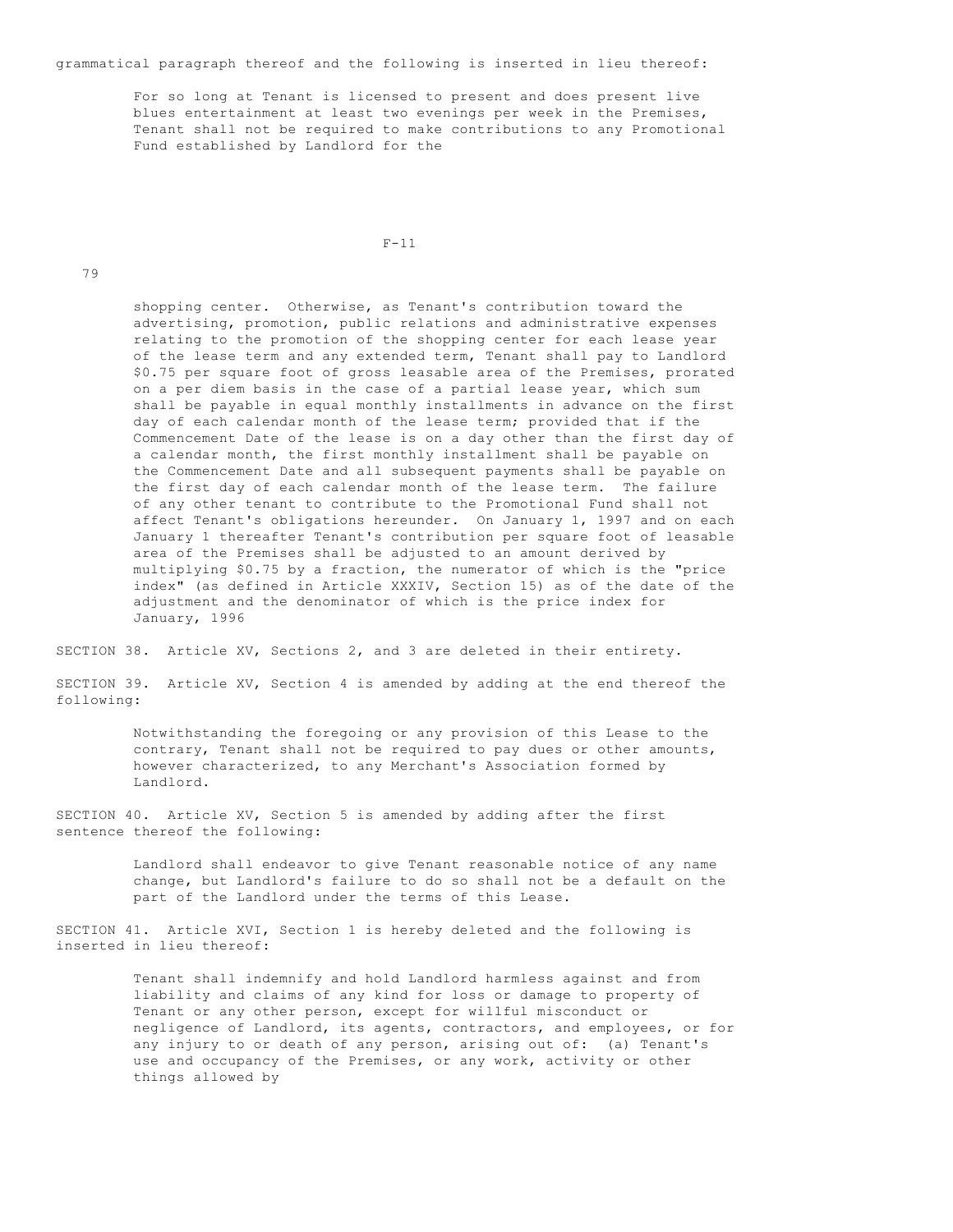Tenant to be done in or about the Premises; (b) any breach or default by Tenant of any of Tenant's obligations under this Lease; or (c) any negligent or otherwise tortious act or omission of Tenant, its agents, employees, invitees or contractors. Tenant shall at Tenant's expense, and by counsel satisfactory to Landlord and Tenant, defend Landlord in any action arising from any such claim and shall indemnify Landlord against all costs, attorneys' fees, expert witness fees and any other expenses incurred in such action. As a material part of the consideration for Landlord's execution of this Lease, Tenant hereby assumes all risk of damage or injury to any person or property in or about the Premises from any cause, including, without limitation, from environmental contamination from any source whatsoever. Landlord shall indemnify and hold Tenant harmless against and from liability and claims of any kind for loss or damage to property of Landlord or any other person, except for willful misconduct or negligence of Tenant, its agents, employees, invitees or contractors, or for any injury to or death of any person, arising out of: (a) any work, activity or other things allowed by Landlord to be done in or about the shopping center except for the Premises; or (b) any breach of default by Landlord of any of Landlord's obligations under this Lease.

SECTION 42. Article XVII, Section 1 is amended by adding after the first sentence the following:

> Landlord agrees that it will maintain fire insurance in an amount as is customary for similar retail shopping complexes.

SECTION 43. Article XVII, Section 2 is amended by deleting subparagraph (a) in its entirety and substituting in lieu thereof the following:

> (a) Commercial General Liability Insurance on an occurrence personal injury and property damage basis with a minimum limit of liability in the amount of two million dollars (\$2,000,000) covering only Tenant's operations at the Premises, including water damage and sprinkler leakage legal liability. In addition, Tenant shall maintain at all times during the term and any extended term a two million dollar (\$2,000,000) umbrella policy covering Tenant's operations at the Premises and, at Tenant's option, any of Tenant's other restaurants.

SECTION 44. Article XVII, Section 5 is amended by adding after the words "consent to such use" in the fourth line thereof the words "and if Landlord's insurer determines and notifies Landlord and Tenant that as a result of Tenant's business carried on in the Premises the insurance premiums payable by Landlord with respect to the shopping center have been increased,".

 $F-13$ 

81

SECTION 45. Article XVIII is amended by adding immediately after the first sentence thereof the following: "Landlord shall not exhibit the Premises to prospective tenants more than 180 days prior to the end of the lease term, or any applicable extension thereof, and shall provide Tenant with reasonable advance notice that the Premises will be so exhibited." Article XVIII is further amended by adding after the words "damage by reason thereof" the words "unless due to Landlord's negligence."

SECTION 46. Article XIX, Section and Section 2 are amended by substituting for the word "building" wherever it appears the words "shopping center." Further,

80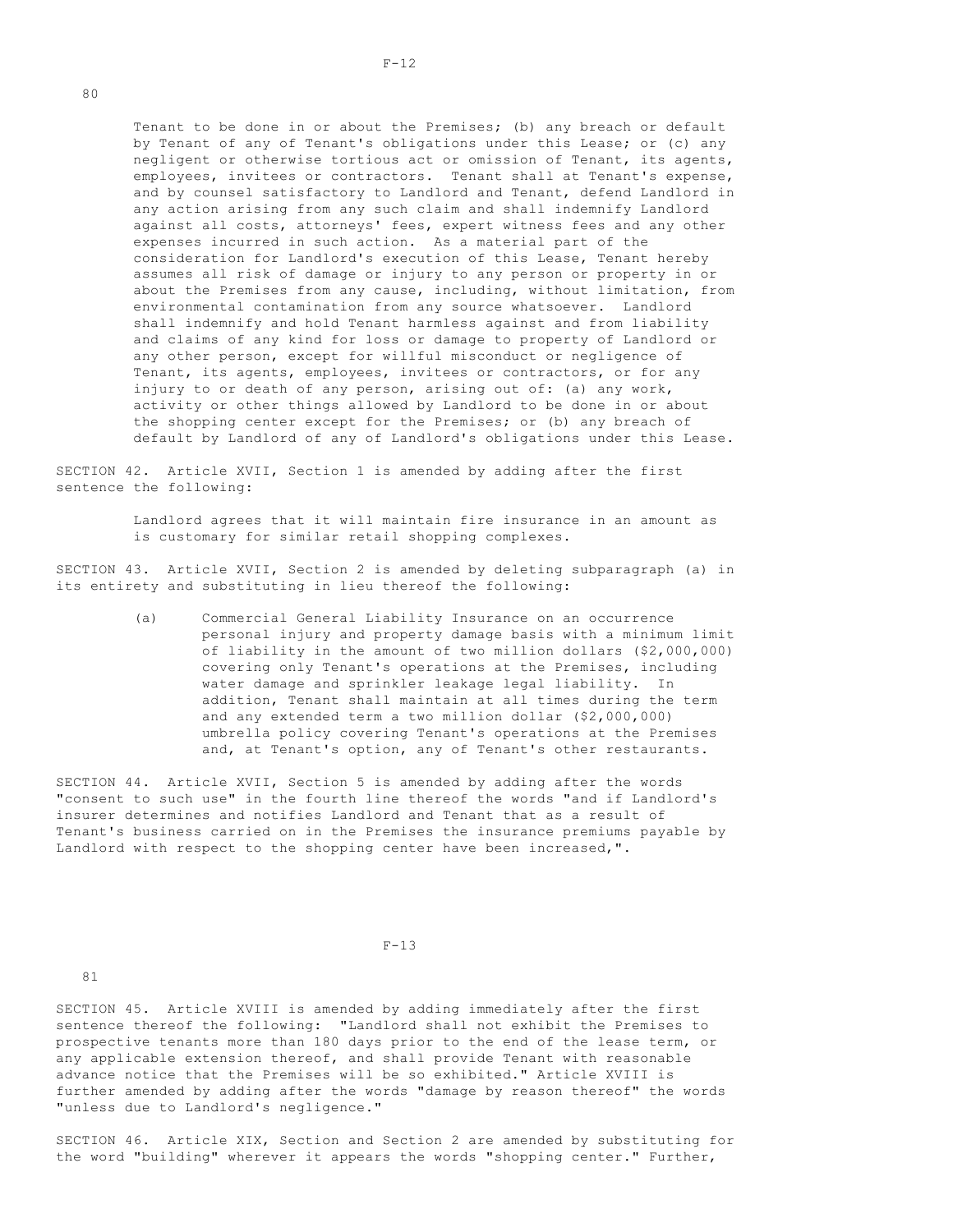notwithstanding any provision of the Lease to the contrary, if Landlord elects not to rebuild the shopping center, the Lease shall terminate as of the date of the destruction.

SECTION 47. Wherever in Articles XIX or XX either Landlord or Tenant has the right to take action based upon the destruction, damage to or taking of a specified percentage of the shopping center or the land or the Premises, the percentage shall be determined by a construction professional (such as an architect, engineer, or surveyor) having at least 10 years experience in the construction industry who shall be selected by Landlord with the approval of tenant (which approval shall not be unreasonably withheld or delayed).

SECTION 48. Article XX, Section 4 is amended by adding at the end thereof the following:

> Nothing herein contained shall be construed to preclude Tenant from prosecuting any claim directly against the condemning authority, but not against Landlord, and retaining any award for the unamortized cost of Tenant's leasehold improvements (provided that leasehold improvements shall be amortized at the same rate as Tenant elects to depreciate the leasehold improvements for federal income tax purposes and that the cost amortized shall be reduced by the amount of credit taken by Tenant under Article I, paragraphs 4(b) and 5) and the value of or damage to and/or for the cost of removal of Tenant's trade fixtures and other personal property which under the terms of this Lease would remain Tenant's property upon the expiration of the term of this Lease, as may be recoverable by Tenant in Tenant's own right, or from retaining any other awards specifically made to Tenant, provided that no claim prosecuted by Tenant and no award retained by Tenant shall, except as provided herein, diminish or otherwise affect Landlord's award or be for any taking of the Premises, Tenant's leasehold interest in the Premises, the building of which the Premises are a part or other real estate, fixture or other property of Landlord constituting a part of or used in connection with the shopping center.

#### $F-14$

82

SECTION 49. Article XXI, Section 1 is amended by adding at the end thereof the following:

> The foregoing notwithstanding, Landlord will not unreasonably withhold its consent to the assignment of Tenant's leasehold interest or subletting of the Premises, subject to the following conditions:

- (i) Tenant shall not thereby be relieved from any liability hereunder;
- (ii) Any such assignee or sublessee shall enter into a writing with Landlord agreeing to be directly bound to Landlord for the payment and performance of all things to be paid and performed by Tenant hereunder;
- (iii) Without limiting the generality of the foregoing, any such assignee or sublessee shall be strictly bound to use the Premises only for the uses to which it may be put and subject to the restrictions in the uses to which it may be put, both as specifically set forth herein;
- (iv) Any such assignment or subleasing shall not have any detrimental economic impact on Landlord;
- (v) Such assignee or sublessee shall have a net worth as is reasonably determined by Landlord to be sufficient to permit such assignee or sublessee to pay and perform all things to be paid and performed by Tenant hereunder (provided, however, that the foregoing condition shall be applicable only as to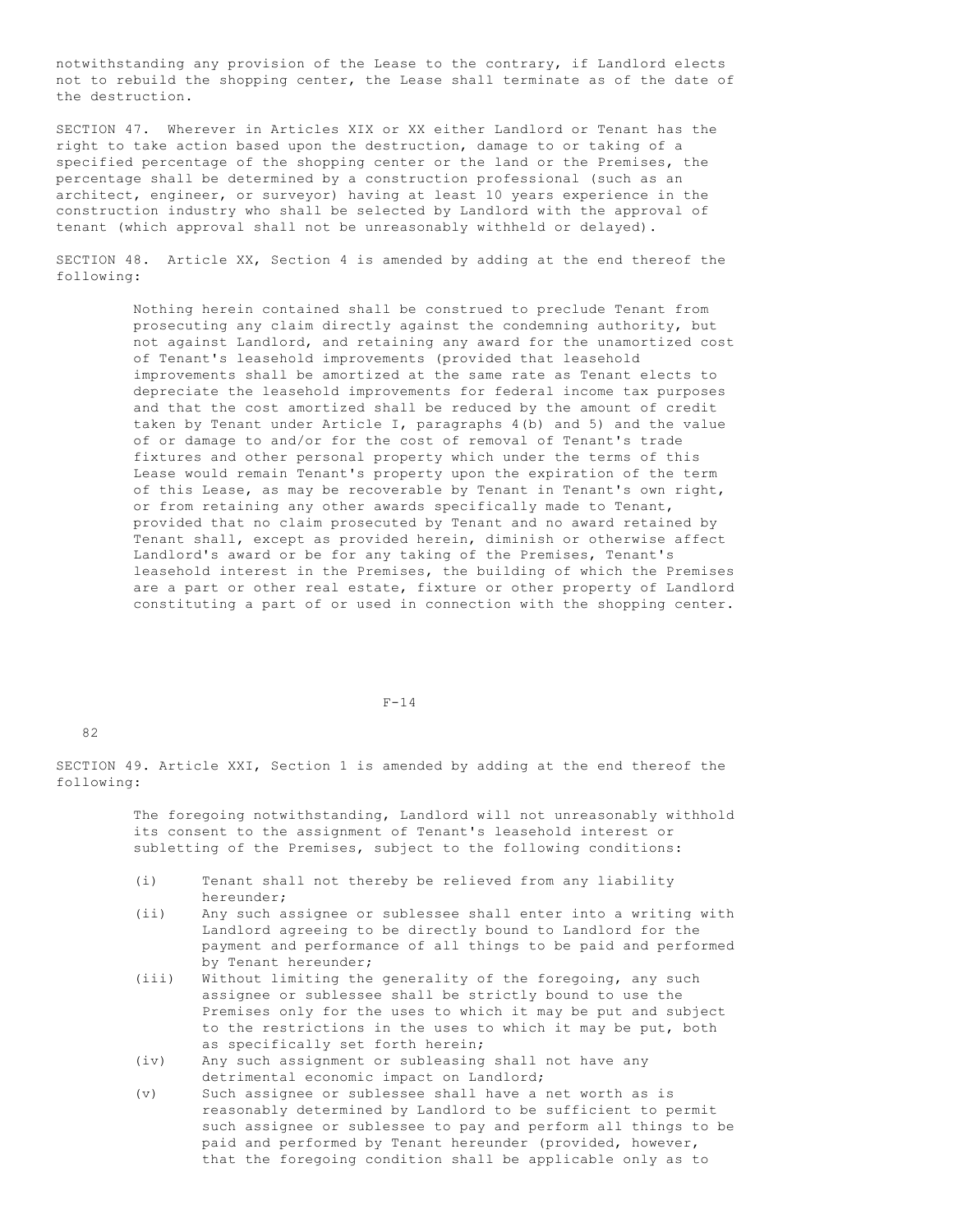subleases or assignments made after the expiration of the Guaranty of David W. Anderson); and

 (vi) Such assignee or sublessee shall continue to operate in the Premises under the same trade name utilized by Tenant or such other name as is reasonably acceptable to Landlord.

Subject only to the requirements contained in subparagraphs (i), (iii) and (vi), Landlord hereby consents to the sublease of the Premises to Famous Dave's of America, Inc. based upon the representation by Tenant that Famous Dave's of America, Inc. d/b/a Famous Dave's BAR-B-QUE is a corporation wholly owned by David W Anderson and Kathryn W. Anderson, who are the sole shareholders of Tenant. In the event Tenant enters into such sublease, Tenant shall promptly furnish a copy of the same to Landlord.

SECTION 50. Article XXI, Section 2 is amended by deleting the second sentence thereof.

SECTION 51. Article XXII is amended by adding after the first sentence of the first grammatical paragraph the following. "For purposes hereof, 'competing establishment' means an establishment whose primary use is as a full-service bar-b-que restaurant."

 $F-15$ 

 $83$ 

SECTION 52. Article XXIV, Section 1(b) if amended by adding after the word "hereof" the words "and such failure shall continue for a period of five (5) days after notice from Landlord to Tenant."

SECTION 53. Article XXIV, Section 1(d) is amended by placing a period after the word "default" and inserting the following:

> In the event that the default is of such a nature as to reasonably require greater than thirty (30) days to cure, Tenant shall be permitted such longer reasonable period as is required to cure such default provided that Tenant immediately commences and diligently pursues curing such default.

SECTION 54. Article XXIV, Section 1(f) is amended by adding at the end thereof the words, "and Tenant fails to cause such writ to be released within 15 days of the date of the levy or attachment."

SECTION 55. Article XXIV, Section 1 is amended by adding subparagraph (h) as follows:

> Tenant shall fail to secure and keep in good standing a full liquor license for the Premises.

SECTION 56. Article XXIV, Section 2(a) is amended by inserting at the beginning thereof the following: "Except to the extent Landlord's rights are limited by law,"

SECTION 57. Article XXIV, Section 2(b) is amended by adding following the words "continuing" in the second line thereof the words, "beyond any applicable cure period as provided in this Lease."

SECTION 58. Article XXIV, Section 2(c) is amended by inserting after the first sentence the following:

> Landlord agrees that under the circumstances and subject to the conditions set forth in both the preceding and following sentences, Landlord will have an obligation to endeavor to relet the Premises. Landlord shall not be obligated to relet the Premises to any tenant,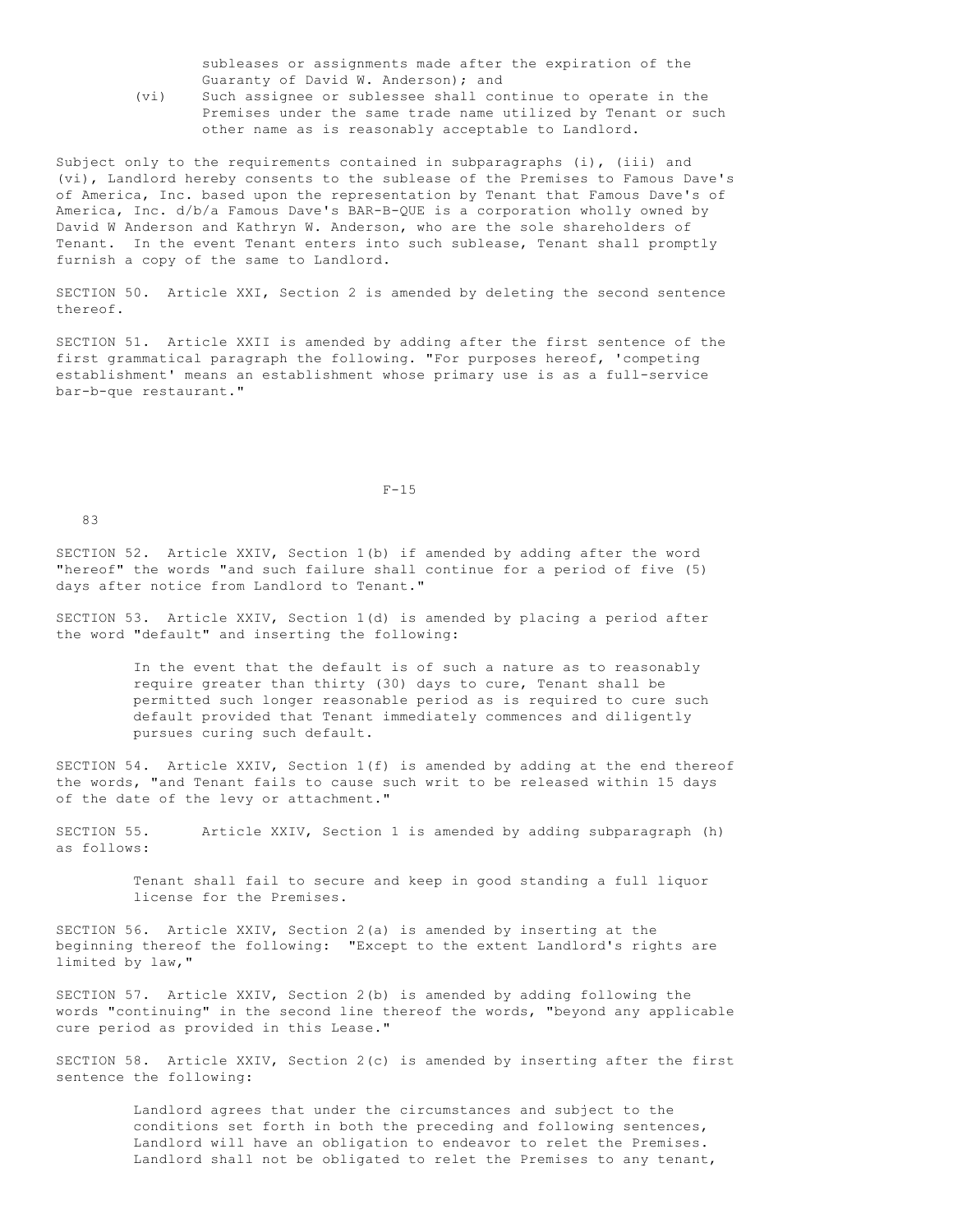for any purposes other than as a full-service restaurant and licensed bar, and upon any terms which do not satisfy the conditions precedent specified in Article XXI, Section 1 as amended by Exhibit F, Section \_, with respect to Landlord's consent to assignment or subletting, which, except for the amount of rental reserved or the length of the term are inconsistent with the terms hereof, or which are otherwise determined by Landlord to be detrimental to the shopping center, the other tenants therein or the economic benefits to Landlord as owner of the shopping center.

#### $F-16$

84

SECTION 59. Article XXIV, Section 2(h) is amended by adding after the word "Tenant" in the first line of the first grammatical paragraph thereof the words "which is not cured within the applicable cure period as provided in this Lease," and is further amended by adding after the word "such" in the first line of the second grammatical paragraph thereof the word "uncured."

SECTION 60. Article XXIV, Section 3 is amended by adding at the end thereof the following:

> Notwithstanding anything herein to the contrary, the security interest granted by Tenant to Landlord pursuant to this Section 3 shall automatically be subordinate to any lien placed by Tenant on Tenant's property for the purpose of securing payment of the purchase price thereof or the repayment of any loan made to pay the purchase price thereof or any leasehold mortgage made in connection with Tenant's operations in the Premises. Further, Landlord's rights hereunder shall automatically be subordinate to the rights of any equipment lessor as to the equipment leased by such lessor. Tenant shall execute and deliver any documents as Landlord may reasonably require to evidence and perfect the security interest granted herein.

SECTION 61. Article XXV is deleted in its entirety.

SECTION 62. Article XXVI, Section 2 is amended by deleting the word "twice" from the sixth line and inserting in lieu thereof the words "one and one-half times"; and by deleting the phrase "(iii) the monthly promotional charge,".

SECTION 63. Article XXVII is deleted in its entirety.

SECTION 64. Article XXXII is amended by adding immediately following the word "regulations" on the second line thereof the following: "(which rules and regulations shall be nondiscriminatory in their application to tenants of the same class)." Article XXXI I is further amended by adding at the end thereof the following:

> Tenant shall be open for business to the public during at least the following hours:

| Monday-Saturday: |  | $11:00$ a.m. through $12:00$ a.m. |  |
|------------------|--|-----------------------------------|--|
| Sunday:          |  | $12:00$ noon through $10:00$ p.m. |  |

 Tenant may extend the opening and closing hours as desired and as is otherwise allowed by law. Landlord agrees to keep the common areas of the shopping center open and to provide shopping center security services during Tenant's permitted business hours.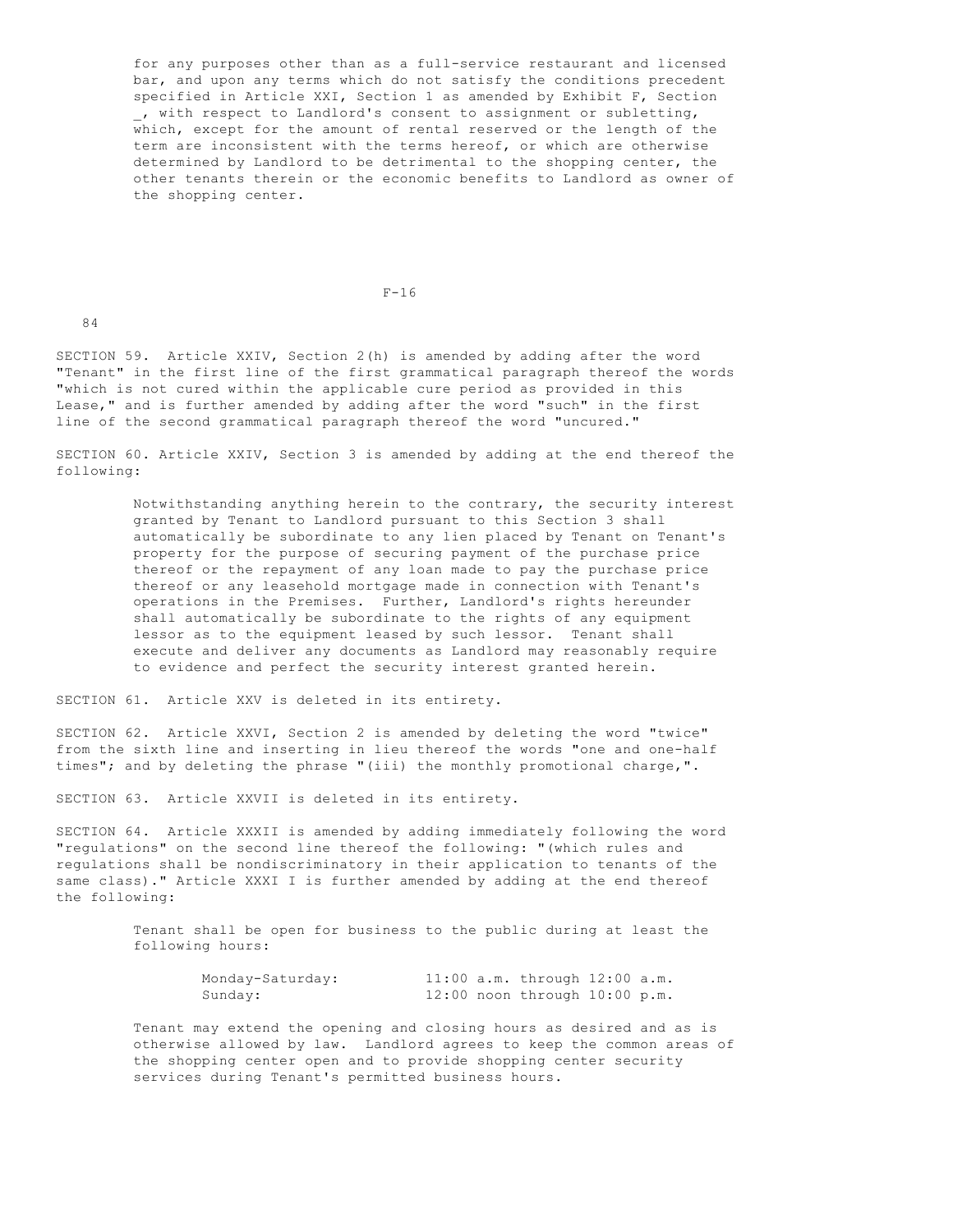SECTION 65. Article XXXVIII is amended by adding at the end of the first sentence thereof the following:

> provided that such mortgagee or lender agrees to enter into a non-disturbance agreement that shall provide that in the event Landlord defaults under such mortgage or other security instrument, Tenant's possession of the Premises shall not be disturbed so long as Tenant is not in breach or default under this Lease.

SECTION 66. Article XXXII I is amended by adding at the end of the last sentence thereof the words ", provided Landlord has given Tenant notice of the name, address and contact person, of said mortgagee."

SECTION 67. Article XXXIV is amended by adding Section 17 thereto as follows:

 Tenant shall promptly apply for and use its best efforts to secure a full liquor license for the Premises. Landlord shall cooperate with Tenant in securing such license, including but not limited to, allocating the number of parking spaces required by the City of Minneapolis. Tenant shall notify Landlord in writing immediately upon Tenant's receipt of such license.

 The obligations of Landlord and Tenant under this Lease are subject to the following contingencies:

- (a) David Anderson having personally guaranteed this Lease by executing a Guaranty in the form attached to this Lease as Exhibit E and having delivered such Guaranty to Landlord contemporaneously with the execution of the Lease.
- (b) Landlord having secured from First Trust Company of St. Paul a nondisturbance agreement in form and substance satisfactory to Tenant by January 19, 1996. In the event such agreement has not been secured by January 19, 1996, Tenant may terminate this Lease based upon such failure by giving written notice to Landlord in which event this Lease shall become null and void and neither party shall have any further right or obligation hereunder. In the event notice of termination is not given on or before January 19, 1996, the right to terminate this Lease pursuant to this subparagraph (c) shall cease, and this Lease shall continue in full force and effect.
- (c) Tenant having approved that certain Amended and Restated Lease dated December 30, 1982 between Landlord and Norman J. Ackerberg by January 19, 1996. Tenant may terminate this Lease based upon its review of said lease

#### $F-18$

86

 by giving written notice to Landlord in which event this Lease shall become null and void and neither party shall have any further right or obligation hereunder. In the event notice of termination is not given on or before January 19, 1996, the right to terminate this Lease pursuant to this subparagraph (d) shall cease, and this Lease shall continue in full force and effect.

SECTION 68. Article XXXIV is amended by adding thereto Section 18 as follows: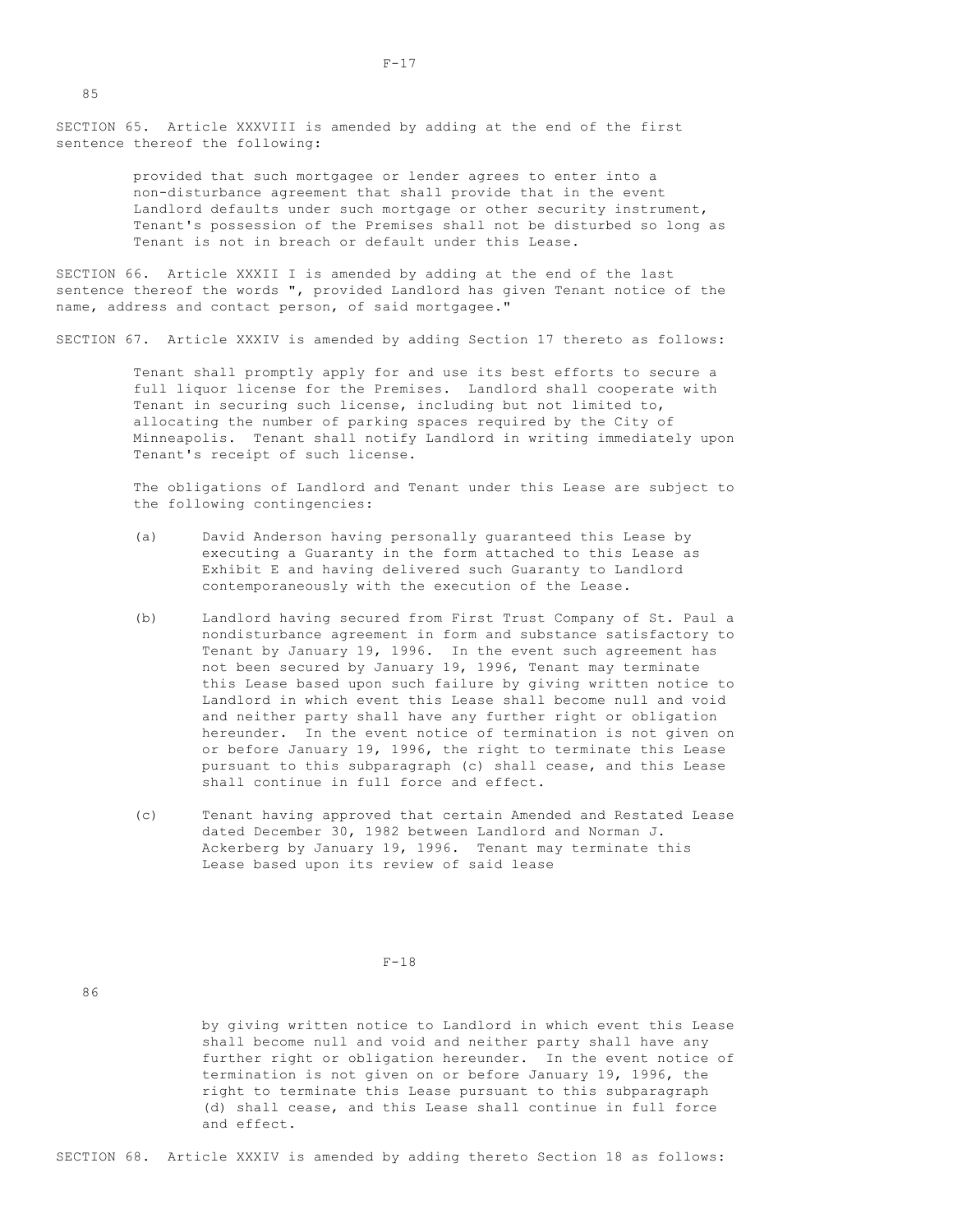SECTION 18. Whenever the consent of Landlord is required pursuant to the terms of this Lease, such consent shall not be unreasonably withheld so long as the following conditions are met:

- (a) The matter to which Landlord's consent is requested shall not be reasonably believed by Landlord to constitute a risk of any detrimental economic impact on Landlord;
- (b) The matter to which Landlord's consent is requested shall not be reasonably believed by Landlord to create any difficulty or impediment with respect to any existing or future contemplated financing on, or to be obtained on, the shopping center or with respect to any other tenant in the shopping center;
- (c) The matter to which Landlord's consent is requested shall not constitute a violation of, or place Landlord in default under, any other agreement, contract or other instrument relating to the shopping center or any tenant therein;
- (d) The matter to which Landlord's consent is requested shall not be reasonably believed by Landlord to have any significant detrimental impact, physically, economically or otherwise, on the shopping center, or on anything relative to the shopping center, or on Landlord's rights with respect to the shopping center;
- (e) At the time such consent is requested, there shall be no default existing or which would exist after the giving of notice, the passage of time, or both in any payment or performance of Tenant hereunder;
- (f) The satisfaction of any other conditions herein specifically set forth with respect to the matter with respect to which Landlord's consent if being requested.

SECTION 69. Article XXXIV, is amended by adding thereto Section 19 as follows:

#### $F-19$

# 87

 SECTION 19. Anything in this agreement to the contrary notwithstanding, except for a failure to pay money due Landlord under this Lease, Tenant shall not be deemed in default with respect to the performance of any of the terms, covenants and conditions of this Lease if the same be due to any strike, lock-out or other labor trouble, material shortages, governmental restrictions, fire, acts of God, the elements, war, riot, rebellion or any other cause beyond the reasonable control of Tenant, provided that no such cause shall relieve Tenant of its obligation to pay rent and other amounts due Landlord hereunder or to perform any of the other covenants to be performed hereunder by Tenant except as the same may be delayed by such causes.

SECTION 7O. Article XXXIV is further amended by the addition of Section 20 thereto as follows:

> SECTION 20. Tenant covenants not to disclose the terms of this Lease to the media or tenants in the shopping center.

 IN WITNESS WHEREOF, Landlord and Tenant have executed this Exhibit F to the Lease as of this 4th day of January, 1996.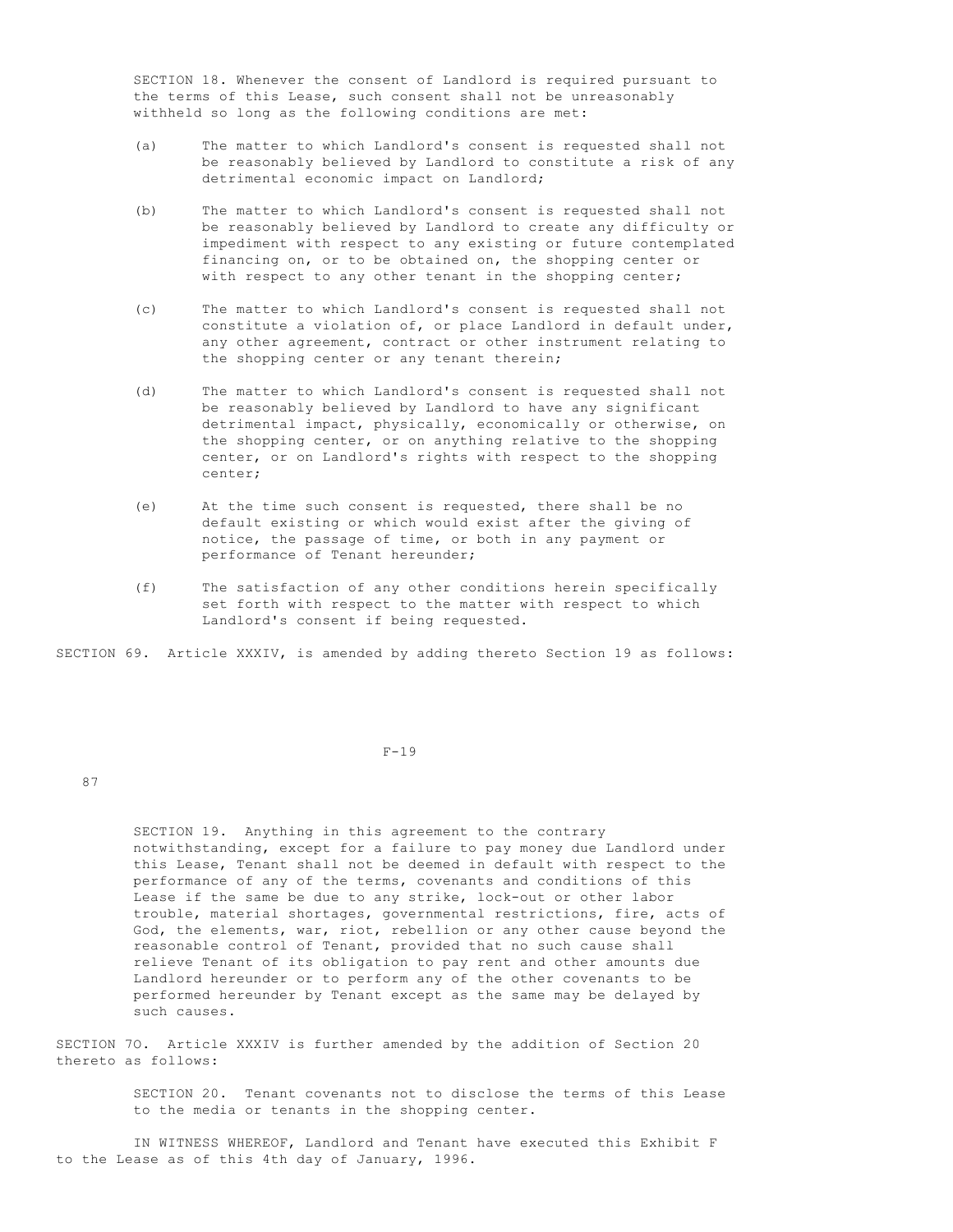|         | LANDLORD: CALHOUN SQUARE ASSOCIATES<br>LIMITED PARTNERSHIP                                          |
|---------|-----------------------------------------------------------------------------------------------------|
| By      | Calhoun Square Associates<br>General Partner of Calhoun<br>Square Associates Limited<br>Partnership |
| By      | RHH Limited Partnership<br>General Partner of Calhoun<br>Square Associates                          |
| By      |                                                                                                     |
|         | General Partner of<br>RHH Limited partnership                                                       |
| TENANT: | LAKE & HENNEPIN BBQ<br>AND BLUES, INC.                                                              |
| By      |                                                                                                     |
|         | Its                                                                                                 |

 $F-20$ 

88

EXHIBIT G

Exhibit G consists of pictures showing the location of signs.

89

### FIRST AMENDMENT TO LEASE

THIS FIRST AMENDMENT TO LEASE is made and entered into this \_\_\_\_\_\_ day of March, 1996, by and between Calhoun Square Associates Limited Partnership, (hereinafter "Landlord") and Lake & Hennepin BBQ and Blues, Inc. (hereinafter "Tenant") and amends that certain Lease between Landlord and Tenant, dated January 4, 1996 for premises in the Calhoun Square Shopping Center (hereinafter referred to as the "Lease").

 WHEREAS, Tenant desires to expand the Premises by building a permanent addition thereto over the existing patio and by expanding into the interior common area of the shopping center; and

 WHEREAS, Landlord has consented to the expansion provided that adjustments are made to the rents and charges payable under the Lease.

 NOW, THEREFORE, in consideration of the foregoing and the mutual covenants and agreements herein contained, Landlord and Tenant do hereby agree as follows:

 Section 1. Except as hereinafter specifically provided to the contrary, all of the terms, covenants and conditions of the Lease are, and shall remain, in full force and effect. To the extent the provisions of this First Amendment conflict with the terms of the Lease, the provisions of this First Amendment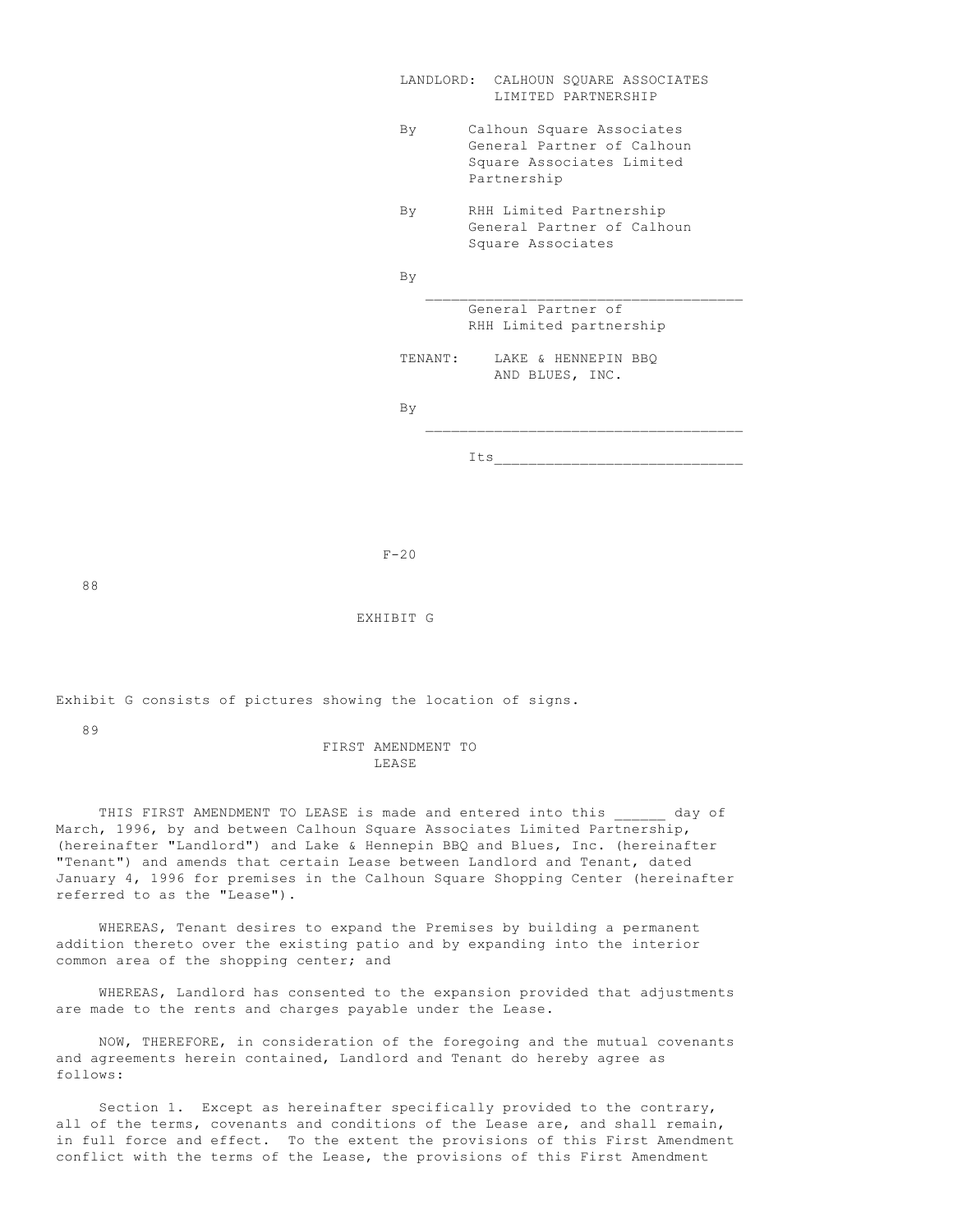shall be controlling.

 Section 2. Article I is hereby deleted in its entirety and the following is inserted in lieu thereof:

# ARTICLE I - PERTINENT DATA

 Each reference in this Lease to any of the following terms shall be construed to include the pertinent data set forth below.

 1. PREMISES: The area designated as space no. G-109, plus the patio area immediately south of space no. G-109 on which Tenant will construct a fully enclosed expansion (the lower level, if any, of which shall be disregarded for purposes of computing minimum rent and additional rent so long as it is not used for customer seating and entertainment purposes), plus the currently existing farmers' market area (hereinafter the "Farmers Market Area") immediately east of space no. G-109 (which area shall not be included in determining the gross leasable area of the Premises as provided in Article II, Section 3). The gross leasable area as to which minimum rent, percentage rent and additional rent is payable is agreed to be 7,220 square feet. To the extent the expansion of the Premises into the existing common areas of the shopping center and onto the existing patio result in

90

 the Premises having a leasable area in excess of 7,220 square feet no minimum rent shall be payable as to the excess area, but such excess area (excluding the lower level unless and to the extent used for customer seating or entertainment purposes) shall be considered as part of the gross leasable area of the Premises for purposes of determining Tenant's share of common area expenses and, commencing January 1, 1998, Tenant's share of real property taxes. In the event any other tenant of the shopping center asserts that all or part of the excess area should have been included as part of the leasable area of the shopping center for purposes of calculating such tenant's share of taxes for the period beginning on the Commencement Date and ending December 31, 1997, and in the further event Landlord makes a refund to such tenant, Tenant shall reimburse Landlord in an amount equal to any such refund. The parties have based their determination of the gross leasable area of the Premises for certain purposes as being 7,220 square feet upon the assumption that the expansion of the storefront into the existing interior common area of the shopping center will add 222 square feet of gross leasable area. In the event the gross leasable area of the storefront expansion is other than 222 square feet, then the leasable area as to which minimum rent, percentage rent and additional rent are payable shall be adjusted upward or downward to reflect any change in the leasable area of the storefront expansion, and the minimum rents and percentage rent breakpoints set forth below shall be adjusted to reflect such change. In the event the parties cannot agree upon the adjustment in area resulting from the storefront expansion, and they shall promptly appoint a neutral architect licensed in the State of Minnesota to make the determination based on the provisions of Article II, Section 3, and such architect's determination shall be conclusive upon the parties.

 2. TERM: Fifteen full lease years, commencing on July 1, 1996 and ending on June 30, 2011. In addition, Tenant shall have options for two extended terms of five (5) years each as provided in Exhibit F, Section 8.

 3. PERMITTED USE: A full-service bar-b-que restaurant having a full-service bar and providing live blues entertainment with take-out dining available. In addition, Tenant shall be permitted to sell related merchandise bearing Tenant's trade name and/or logo, prerecorded music by bands appearing live at the Premises, and merchandise such as t-shirts related to such bands, provided such merchandise and music sales shall be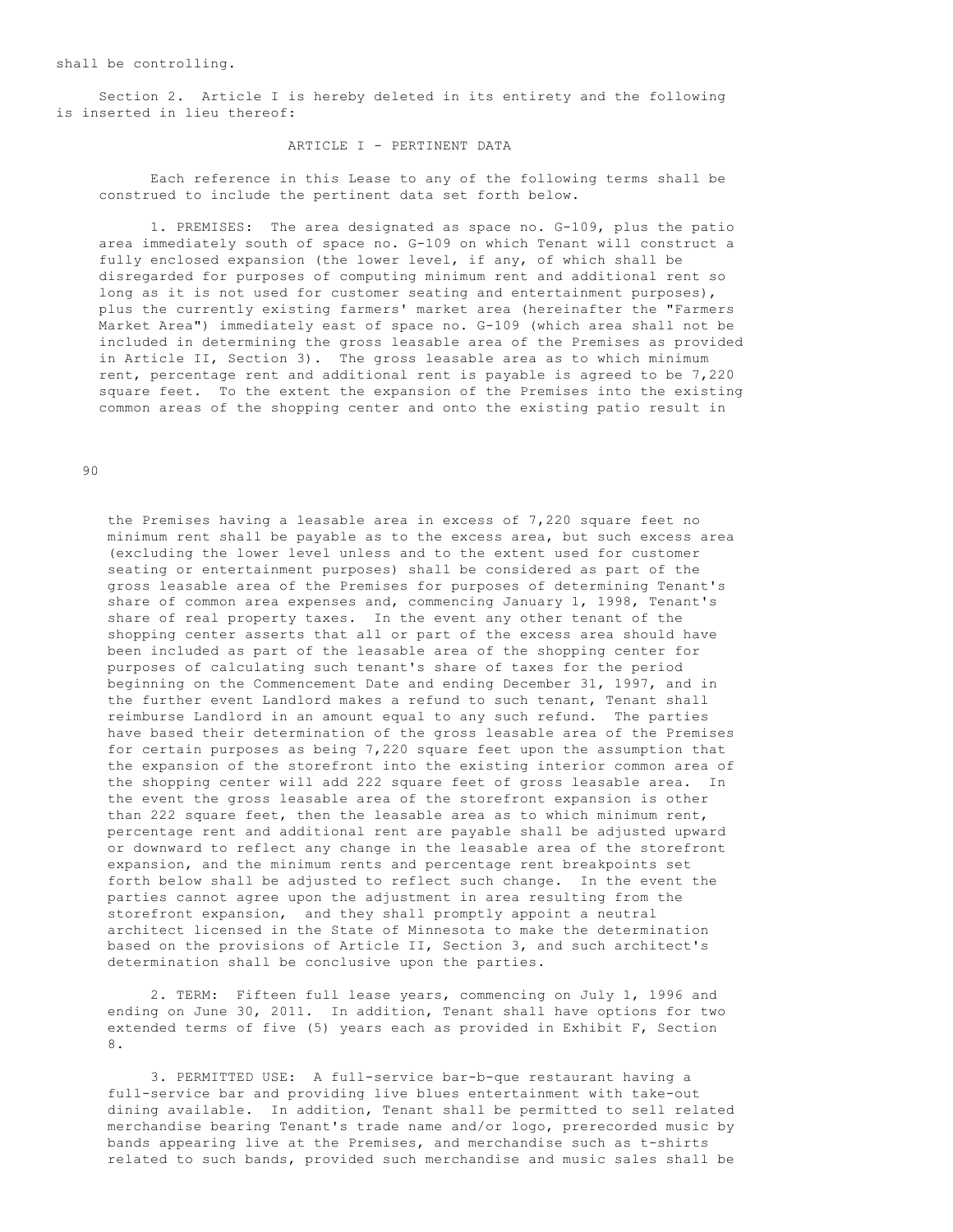incidental to Tenant's primary restaurant, bar and entertainment use.

4. ANNUAL MINIMUM RENT:

2

91

 (a) For each year during the initial ten (10) years of the term of the Lease (i.e., through June 30, 2006), annual minimum rent shall be \$129,960 per year, payable \$10,830 per month.

 (b) Provided that Tenant completes its improvements (except for punch list items which do not prevent Tenant from operating) and opens for business on or before September 1, 1996 (subject to delays by reason of Acts of God, the negligence of Landlord or unreasonable delays by Landlord in reviewing Tenant's plans and specifications or other cause beyond the control of Tenant, provided that Tenant shall promptly notify Landlord in writing of such delays and shall use due diligence to overcome such delays as expeditiously as possible), and further provided that Tenant has met the requirements of Exhibit F, Section 6 as to the cost of tenant improvements, and further provided that Tenant is not in default beyond applicable cure periods of any of the covenants, terms and conditions of the Lease to be performed by Tenant, Tenant shall have a credit of \$250,000 against the annual minimum rent next coming due hereunder. (See also Exhibit F, Section 69.)

 (c) For the five (5) years beginning on July 1, 2006 and ending June 30, 2011, annual minimum rent for each year during the first five (5) year extended term shall be \$173,280 per year, payable \$14,440 per month.

 (d) If Tenant effectively exercises the first option to extend the term of the Lease for an additional period of five (5) years beginning on July 1, 2011, annual minimum rent for each year during the first five (5) year extended term shall be \$187,720 per year, payable \$15,643.33 per month.

 (e) If Tenant effectively exercises the second option to extend the term of the Lease for an additional period of five (5) years beginning on July 1, 2016, annual minimum rent for each year during the second five (5) year extended term shall be \$216,600 per year, payable \$18,050 per month.

 5. PERCENTAGE RENT RATE: Five percent (5%) of annual gross sales. Accordingly, for each year during the initial ten (10) years of the Lease, Tenant shall pay percentage rent equal to 5% of annual gross sales in excess of \$2,599,200; for each year of the next five years (i.e., July 1, 2006 - June 30, 2011) of the Lease, Tenant shall pay percentage rent equal to 5% of annual gross sales in excess of \$3,465,600; for each year of the first option term of the Lease, Tenant shall pay percentage rent equal to 5% of annual gross sales in excess of \$3,754,400; and for each year of the second option term of the Lease, Tenant shall pay percentage rent equal to 5% of annual gross sales in excess of \$4,332,000.

92

 Notwithstanding anything to the contrary, provided that Tenant is not in default beyond applicable cure periods of any of the covenants, terms and conditions of the Lease to be performed by Tenant, Tenant shall have a credit against annual percentage rent coming due in each of the first five (5) full fiscal years of the initial term of \$12,500. The maximum credit for which Tenant is eligible hereunder shall be \$62,500. To the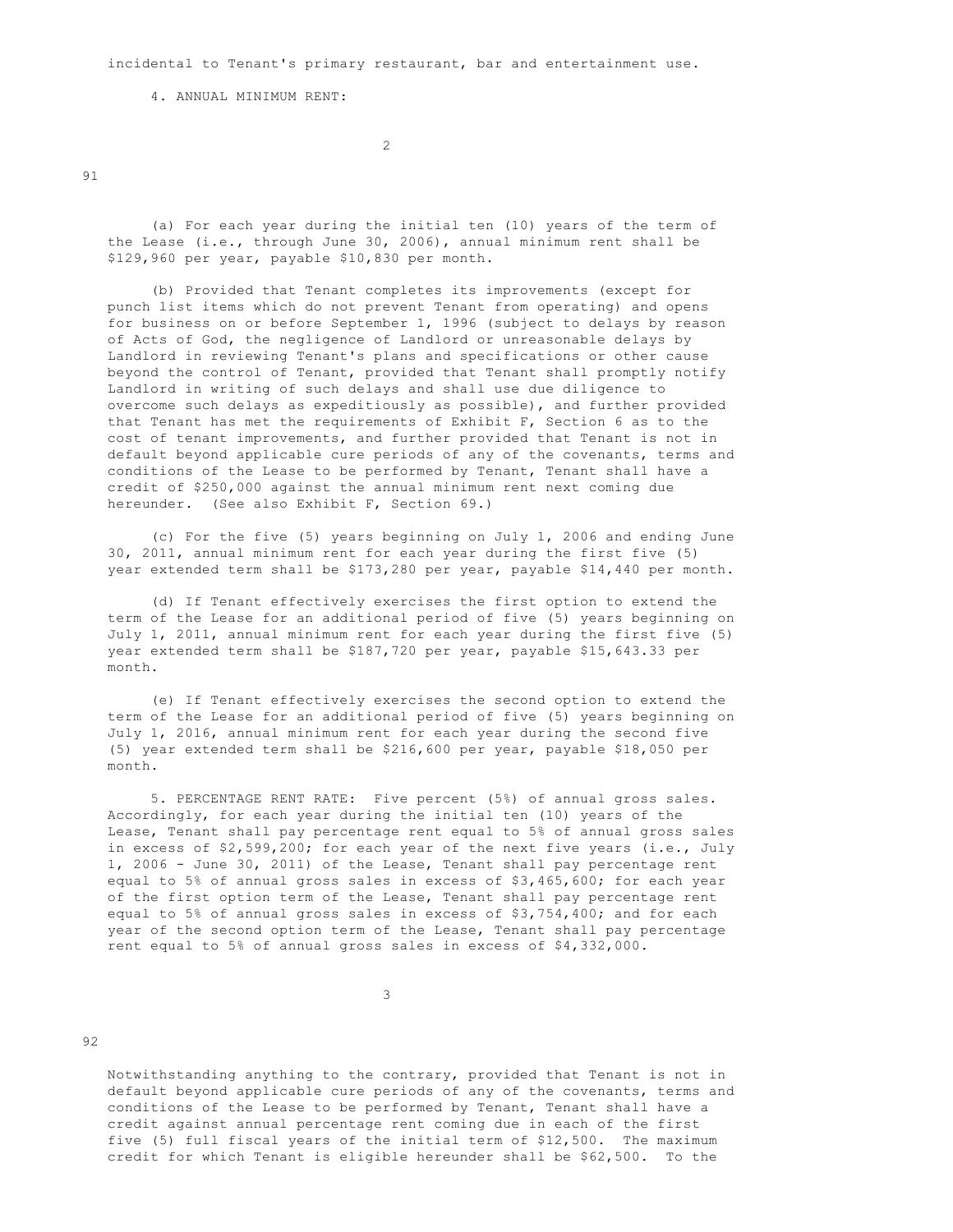extent the full \$12,500 credit is not used in any year, it shall be lost, it being the agreement of the parties that the credits shall not be cumulative.

 6. TENANT'S TRADE NAME: Famous Dave's BAR-B-QUE or Famous Dave's BAR-B-QUE & Blues.

7. SECURITY DEPOSIT: \$0.00

 8. COMMENCEMENT DATE: July 1, 1996. Tenant shall have the right of early possession as provided in Exhibit F, Section 9 for purposes of preparing the Premises for occupancy.

 9. ADDITIONAL PROVISIONS: Exhibit F contains additional provisions and amendments to this Lease. In the event of any conflict between the provisions contained in Exhibit F and any other provision of this Lease and its Exhibits, the provisions of Exhibit F shall control.

 Section 3. Exhibit F, Section 4 is hereby deleted and replaced with the following:

 SECTION 4. Article II, Section 3 is further amended by deleting the last sentence thereof and inserting the following:

 The area of the Farmers Market Area, the lower level of the expansion constructed on the existing patio so long as it is not used for customer seating and entertainment purposes, and any storage areas separately leased to Tenant shall be excluded in any calculation of the gross leasable area of the Premises.

 Section 4. Exhibit F, Section 6 is hereby deleted and replaced with the following:

 SECTION 6. Article II is further amended by adding a new Section 6 thereto reading as follows:

 SECTION 6. Tenant covenants and agrees that the total capitalized costs of the project determined in accordance with generally accepted accounting principles (but excluding pre-opening expenses in excess of \$50,000, and consulting, development or similar fees paid or payable

4

### 93

 to Tenant, or to David Anderson or to entities affiliated or related to either of them) shall be not less than \$700,000. Tenant shall provide Landlord promptly after substantial completion of the tenant improvements with paid invoices, mechanics' lien waivers or other evidence reasonably acceptable to Landlord of the project costs showing that Tenant has performed its obligations under this Section 6. Tenant shall have the right to construct an expansion of approximately 2,374 square feet to the south of space no. G-109 in accordance with plans and specifications approved by Landlord. All such work shall be done at Tenant's sole expense pursuant to plans and specifications approved by Landlord in writing prior to the commencement of construction.

 Section 5. Exhibit F, Section 12 is hereby deleted and replaced with the following:

 SECTION 12. Article V, Section 1 is further amended by deleting the second grammatical paragraph and inserting in lieu thereof the following:

 Percentage rent, if any, for the fiscal year ending June 30, 1997 shall be due and payable in full on or before July 31, 1997.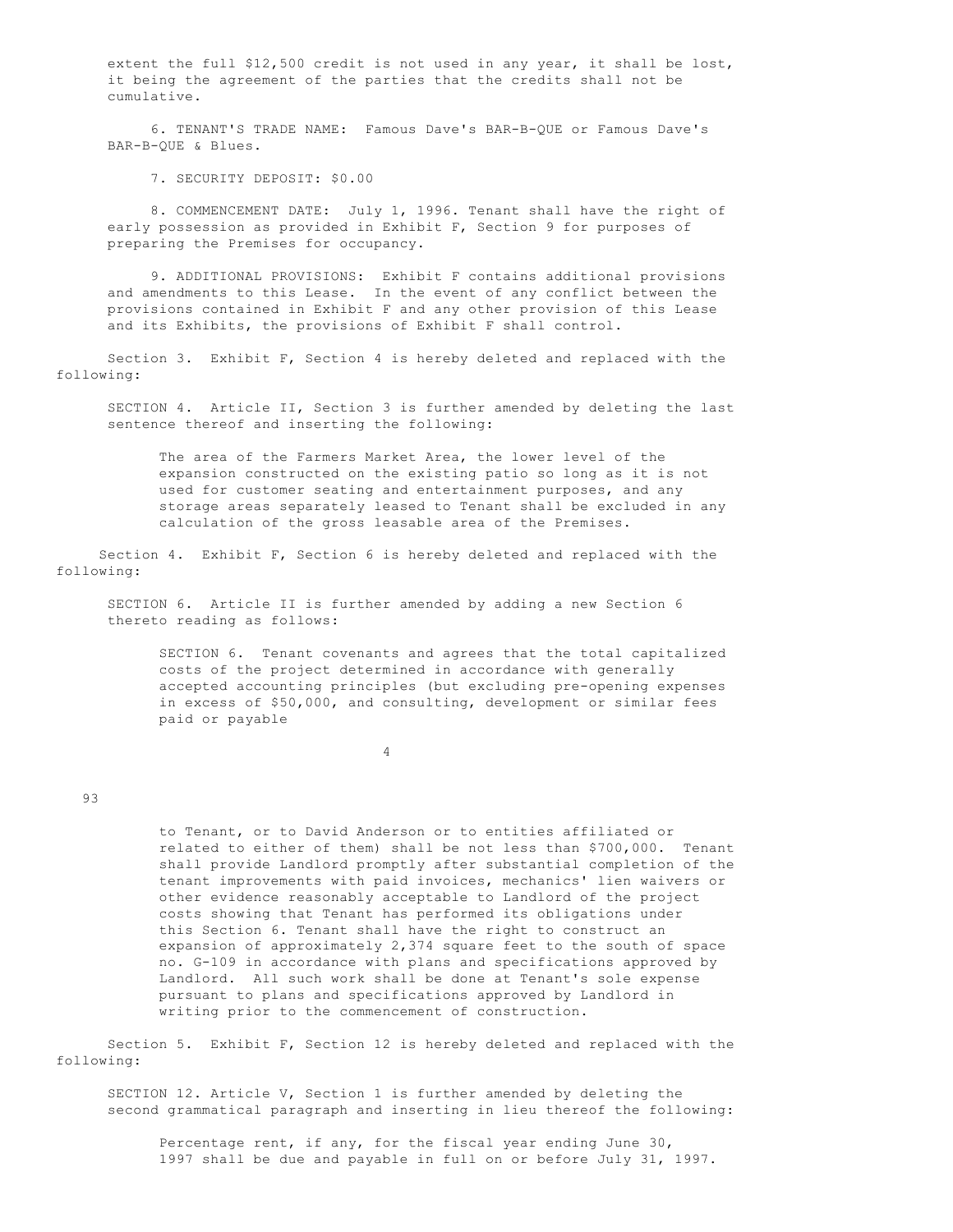Thereafter, percentage rent shall be determined and payable quarterly on or before the fifteenth (15th) day following the close of each such quarterly period during the term based on year-to-date gross sales for the fiscal year in which the quarter occurs. Quarters end on September 30, December 31, March 31 and June 30. The "annual breakpoint" for each full fiscal year during the first ten years of the term is \$2,599,200. The "annual breakpoint" for the next five years of the term is \$3,465,600. The "annual breakpoint" for the first five year extended term is \$3,754,400. The "annual breakpoint" for the second five year extended term is \$4,332,000. The first quarterly payment shall be five percent (5%) of the amount by which Tenant's gross sales for the first quarter exceed one-quarter of the relevant annual breakpoint. The second quarterly payment shall be five percent (5%) of the amount by which Tenant's gross sales for the first two quarters exceed one-half of the relevant annual breakpoint. The third quarterly payment shall be five percent (5%) of the amount by which Tenant's gross sales for the first three quarters exceed three-fourths of the relevant annual breakpoint. The fourth quarterly payment shall be five percent (5%) of the amount by which Tenant's gross sales for the year exceed the relevant annual breakpoint. The percentage rent credit provided for in Article I, paragraph 5 for each of the first five full fiscal years shall be taken against the first payments of percentage

 $5<sub>5</sub>$ 

 $94$ 

 rent due hereunder. Further, if at the end of any such fiscal year the credit taken by Tenant in preceding quarters exceeds the amount of credit for which Tenant is eligible for the year, then Tenant shall, not later that fifteen (15) days after the end of the fiscal year, pay to Landlord the amount of the excess. If, at the end of any Fiscal Year, the total amount of estimated percentage rent paid by Tenant exceeds the total amount of percentage rent required to be paid by Tenant for the said Fiscal Year, Tenant shall, notwithstanding any provision in this Lease to the contrary, have the right to off-set such excess against the next payments of rent due hereunder. Any excess estimated percentage rental paid during the last Fiscal Year of the lease term will be refunded to Tenant as soon as the amount of such excess is ascertained. If, at the end of any Fiscal Year, the total amount of estimated percentage rent required to be paid by Tenant is less than the total amount of percentage rent required to be paid by Tenant for said Fiscal Year, the balance shall be due and payable in full thirty (30) days after the end of said Fiscal Year.

 Section 6. Exhibit F, Section 24 is hereby deleted and replaced with the following:

 SECTION 24. Article IX, Section 3 is amended by inserting at the end thereof the following:

 Notwithstanding the foregoing, Landlord consents to the presentation of live, amplified music in the Premises and agrees that Tenant will not be deemed to be in default of the Lease provided that Tenant strictly complies with all ordinances, rules and regulations of the City of Minneapolis having to do with the presentation of live music or having to do with noise, sound or nuisance, that live music be presented only after 9:00 p.m., that the sound not be transmitted or broadcast through outside speakers to the adjacent Farmers Market Area and that doors leading to the Farmers Market Area will not be propped open while live music is being presented. Nothing herein or elsewhere in the Lease shall be deemed to require Tenant to present live music in the Premises at any time after June 30, 1997.

Section 7. Exhibit F, Section 31 is hereby deleted and replaced with the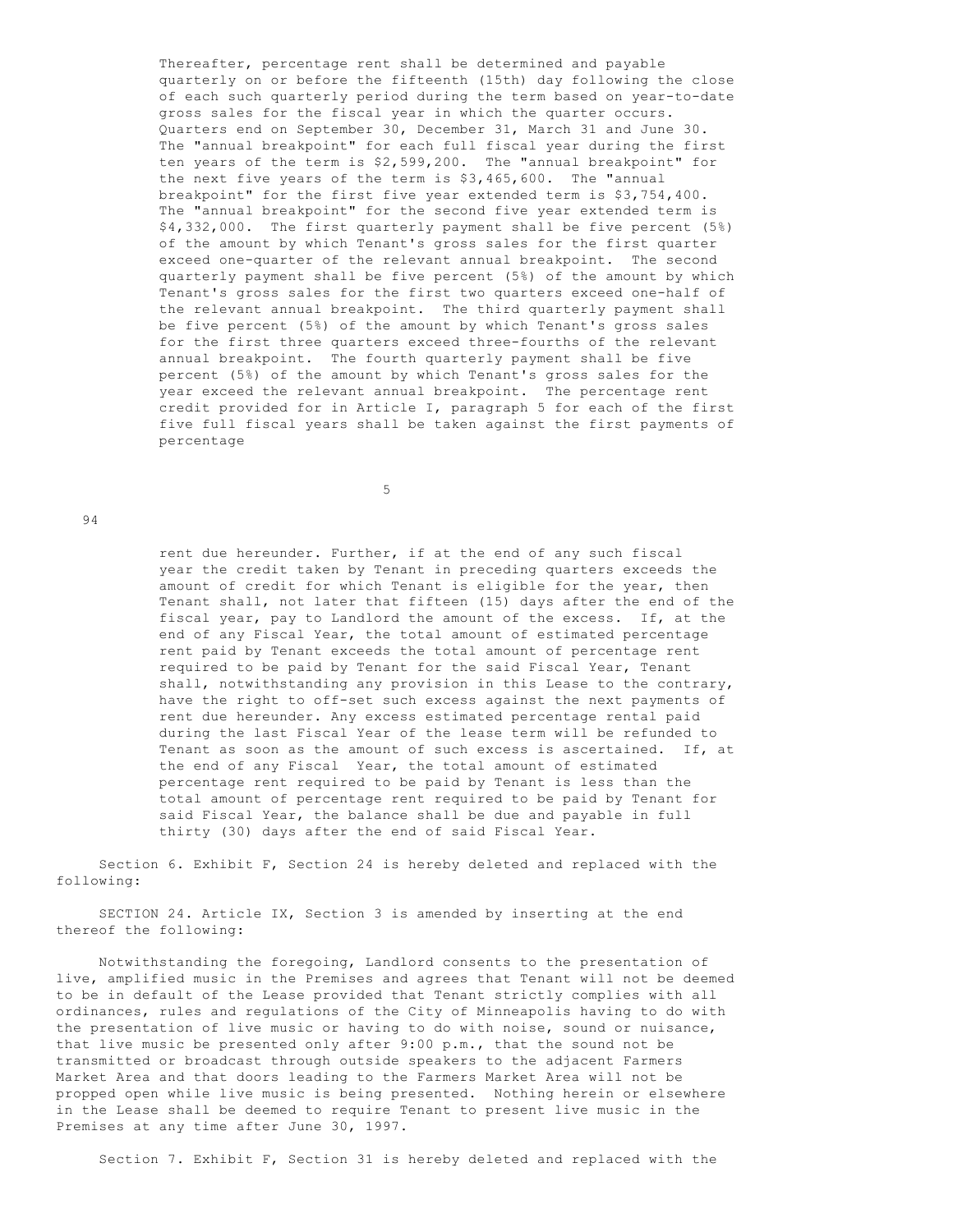following:

 SECTION 31. Article XII, Section 1 is amended by adding at the end thereof the following:

 Notwithstanding the foregoing, Tenant shall be entitled to one listing on each shopping center directory. Subject to receipt of Landlord's prior written approval as to content, materials, and

 $\sim$  6

95

method of installation and to compliance with all applicable ordinances and regulations, Tenant shall have: (a) the exclusive right to place signage in the location depicted in Exhibit G-1, on the south exterior wall of the expanded Premises facing 31st Street, in the third floor window immediately below the "Calhoun Square" sign and in the two windows immediately adjacent to and on either side of such window as depicted in Exhibit G-3; (b) the exclusive right to place a sign below the second floor windows and above the shopping center entrance at the intersection of Hennepin and Lake as depicted in Exhibit G-3; and (c) the non- exclusive right to signage at the locations depicted in Exhibit G-4, G-5, G-6, G-7, G-8 and G-9 as part of a coordinated sign program developed by Landlord. In the event Tenant installs signs as described in subparagraph (c) above, before Landlord has finalized its coordinated sign program, and if Tenant's signs are removed within two (2) years of the Commencement Date such that Landlord can effectuate the coordinated sign program, then Landlord shall reimburse Tenant's cost of the signs so removed. If as part of Landlord's coordinated sign program, Tenant shares sign locations with other tenants, Tenant's contribution to the cost of the shared sign(s) shall be pro-rata based upon the total number of tenants on the shared sign(s).

> CALHOUN SQUARE ASSOCIATES LIMITED PARTNERSHIP

 By Calhoun Square Associates, General Partner of Calhoun Square Associates Limited partnership

 By RHH Limited Partnership, General Partner of Calhoun Square Associates

By

 ----------------------------------- General Partner of RHH Limited Partnership

 TENANT: LAKE & HENNEPIN BBQ AND BLUES, INC.

By

 ----------------------------------- Its **I** --------------------------------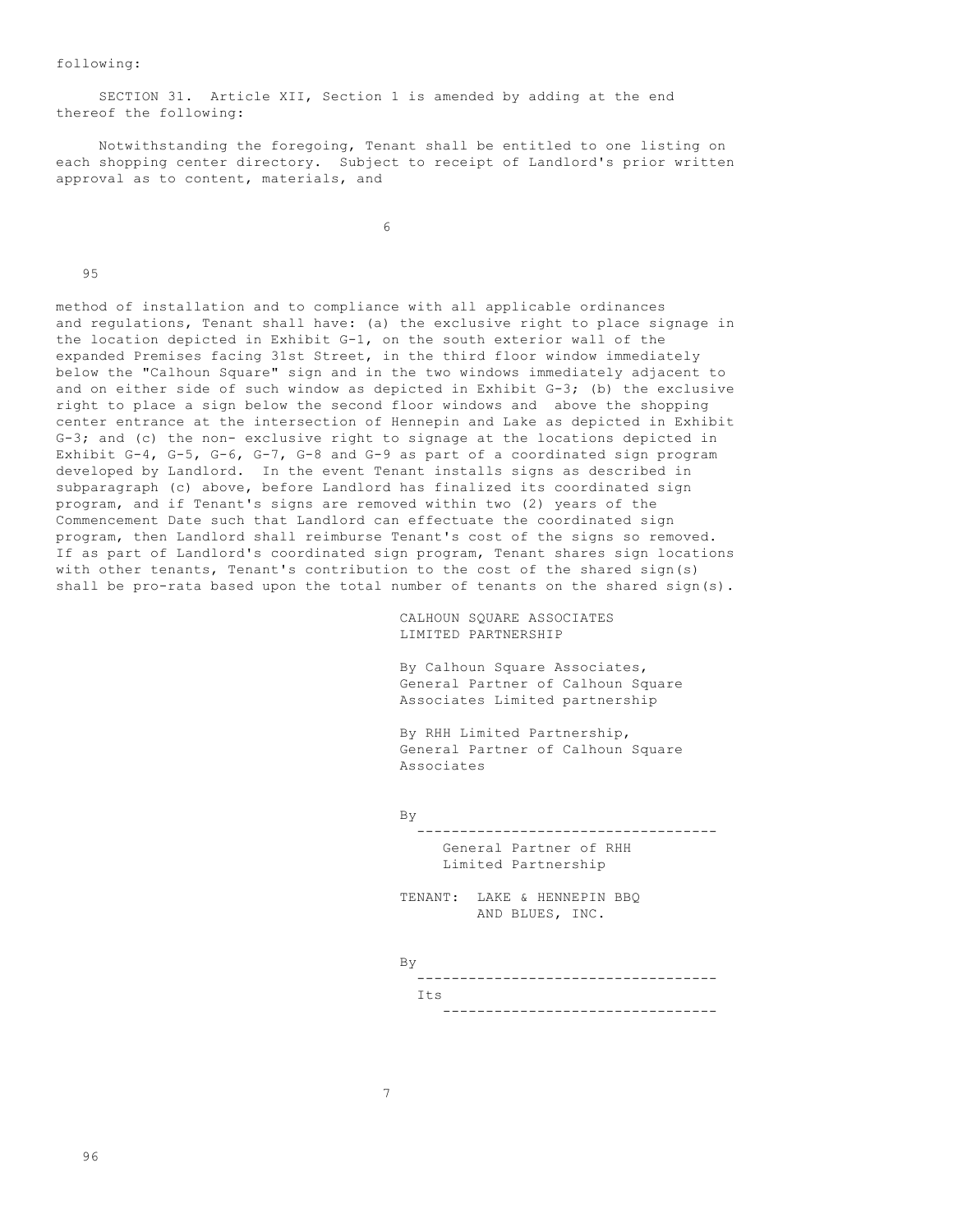# SECOND AMENDMENT TO LEASE

THIS SECOND AMENDMENT TO LEASE is made and entered into this ally of , 1996, by and between Calhoun Square Associates Limited Partnership, (hereinafter "Landlord") and Lake & Hennepin BBQ and Blues, Inc. (hereinafter "Tenant") and amends that certain Lease between Landlord and Tenant, dated January 4, 1996 and amended by the First Amendment to Lease dated March 26, 1996 for premises in the Calhoun Square Shopping Center (hereinafter referred to as the "Lease")

 WHEREAS, Tenant is now constructing its improvements to the shopping center; and

 WHEREAS, Landlord and Tenant have agreed to certain modifications to the size and layout of the Premises and related changes in the rents and other charges payable by Tenant during the term of the Lease; and

 WHEREAS, as a result of the further expansion of the Premises beyond that contemplated in the First Amendment to Lease completion of Tenant's improvements to the Premises may be delayed by as much as one month.

 NOW, THEREFORE, in consideration of the foregoing and the mutual covenants and agreements herein contained, Landlord and Tenant do herebyagree as follows:

 Section 1. Except as hereinafter specifically provided to the contrary, all of the terms, covenants and conditions of the Lease are, and shall remain, in full force and effect. To the extent the provisions of this Second Amendment conflict with the terms of the Lease, the provisions of this Second Amendment shall be controlling.

 Section 2. Tenant shall have the right to enclose the Farmers Market Area immediately east of space No. G-109 and the gross leasable area of the Farmers Market Area shall, notwithstanding any provision of the Lease to the contrary, be included in determining the gross leasable area of the Premises. The gross leasable area of the Farmers Market Area is agreed to be 1,588 square feet.

 Section 3. Article I, Paragraph 1 is hereby deleted in its entirety and the following is inserted in lieu thereof:

 1. PREMISES: For purposes of this Lease, the Premises consist of (a) The area designated as space no. G-1O9 and the adjacent area to be constructed by Tenant expanding said space no. G-109 into the interior common area consisting of 6,226 square feet of gross leasable area; (b) The current patio area located immediately south of space no. G-109 on which Tenant will construct an expansion to the shopping center consisting

#### 97

 of approximately 2,373 square feet of gross leasable area at street level with a basement, the area of which is not included in said 2,373 square feet and which is to be disregarded in the computation of any rents due under the Lease so long as said basement is not used for customer seating and entertainment purposes; (c) The current farmers market area (hereinafter the "Farmers Market Area") located immediately east of space no. G-109 which Tenant will expand and enclose and which, upon completion, will have a gross leasable area of approximately 1,588 square feet; and (d) The take-out waiting area which Tenant will construct between the patio area and the Farmers Market Area and which, upon completion, will have a gross leasable area of approximately 436 square feet. The total gross leasable area described above (exclusive of the basement) is 10,623 square feet.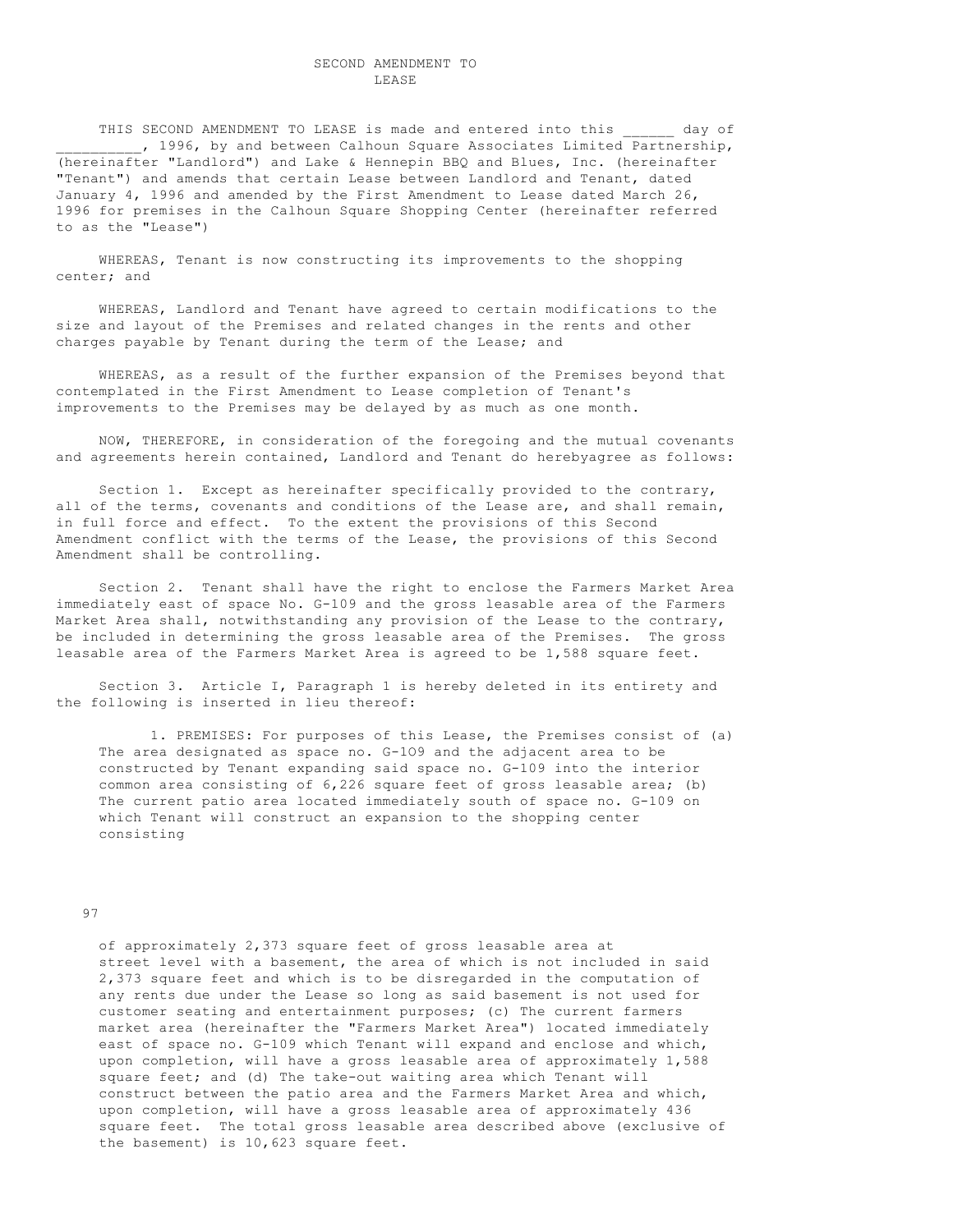For purposes of computing the rents due under this Lease, the parties agree as follows:

 With respect to minimum rent only the gross leasable area of those portions of the Premises described in clauses (a) and (c), above, shall be taken into account;

 With respect to common area expenses other than taxes the entire gross leasable area of the Premises as described in clauses a), (b), (c), and (d), above, shall be taken into account;

 With respect to taxes for the period commencing on July 1, 1996 and ending on December 31, 1997 only the gross leasable area described in clause (a) shall be taken into account, but after December 31, 1997 the entire gross leasable area of the Premises as described in clauses (a), (b), (c) and (d), above shall be taken into account. Notwithstanding the foregoing, in the event any other tenant of the shopping center asserts that all or part of the areas described in clauses (b), (c) or (d), above, should have been included as part of the leasable area of the shopping center for purposes of calculating such tenant's share of taxes for the period beginning on July 1, 1996 and ending December 31, 1997, and in the further event Landlord makes a refund to such tenant, Tenant shall reimburse Landlord in an amount equal to any such refund.

 In the event the gross leasable area of the street level of that portion of the Premises described in clause (b) above is determined to be other than 2,373 square feet or the gross leasable area of the Farmers Market Area described in clause (c) above is determined to be other than 1,588 square feet or the gross leasable area of the take-out waiting area described in clause (d) is determined to be other than 436 square feet,

2

98

 the rents payable with respect to such areas shall be adjusted upward or downward to reflect such change. In the event the parties cannot agree upon the adjustment in area, they shall promptly appoint a neutral architect licensed in Minnesota to make the determination based upon the provisions of Article II, Section 3, and such architect's determination shall be conclusive on the parties.

 Section 4. Article I, Paragraphs 4 and 5 are hereby deleted in their entirety and the following is inserted in lieu thereof:

4. ANNUAL MINIMUM RENT:

 (a) For each year during the initial ten (10) years of the term of the Lease (i.e., through June 30, 2006), annual minimum rent shall be \$140,652 per year, payable \$11,721 per month.

 (b) Provided that Tenant completes its improvements (except for punch list items which do not prevent Tenant from operating) and opens for business on or before October 1, 1996 (subject to delays by reason of Acts of God, the negligence of Landlord or unreasonable delays by Landlord in reviewing Tenant's plans and specifications or other cause beyond the control of Tenant, provided that Tenant shall promptly notify Landlord in writing of such delays and shall use due diligence to overcome such delays as expeditiously as possible), and further provided that Tenant has met the requirements of Exhibit F, Section 6 as to the cost of tenant improvements, and further provided that Tenant is not in default beyond applicable cure periods of any of the covenants, terms and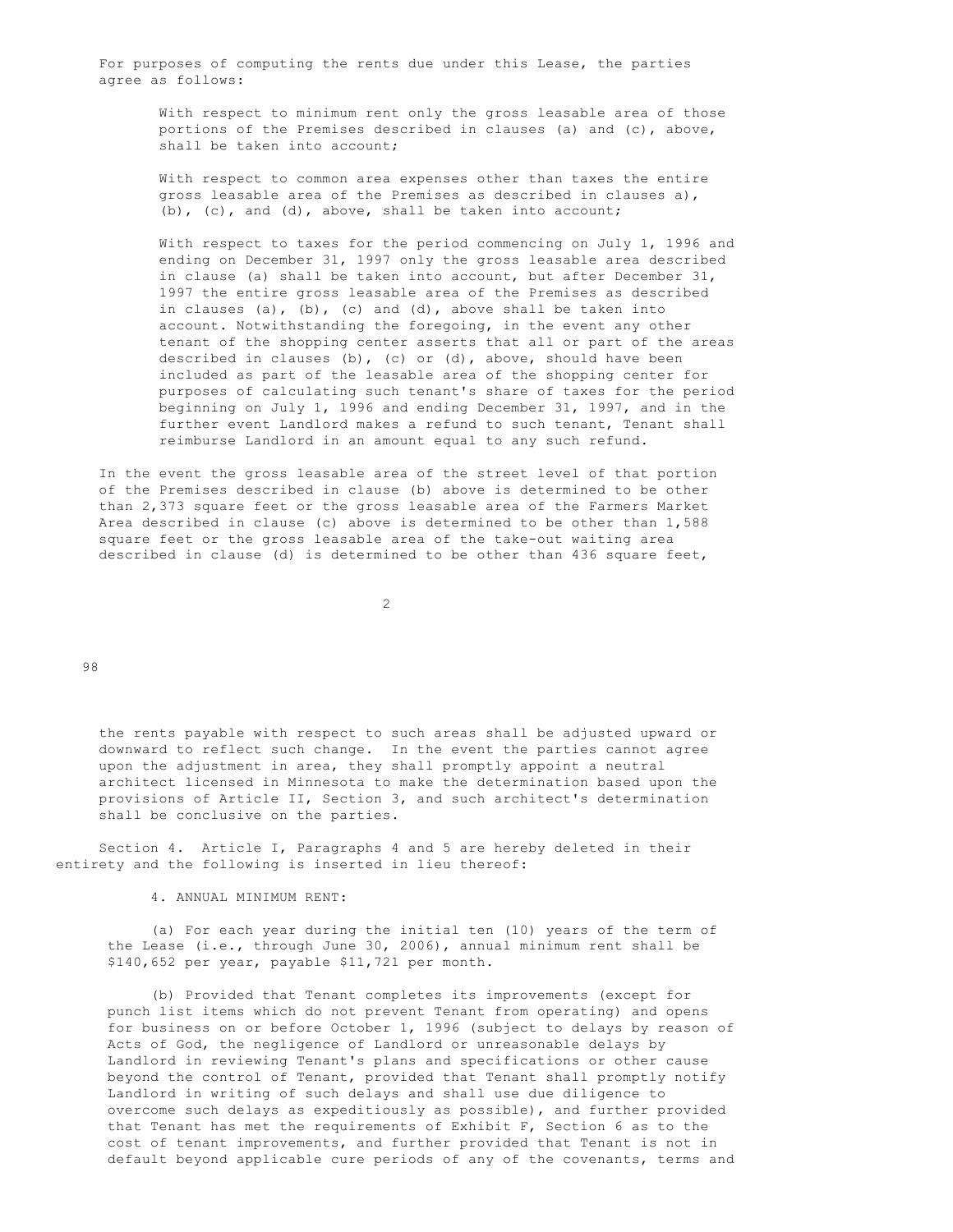conditions of the Lease to be performed by Tenant, Tenant shall have a credit of \$250,000 against the annual minimum rent next coming due hereunder. (See also Exhibit F, Section 69.)

 (c) For the five (5) years beginning on July 1, 2006 and ending June 30, 2011, annual minimum rent for each year during the first five (5) year extended term shall be \$187,536 per year, payable \$15,628 per month.

 (d) If Tenant effectively exercises the first option to extend the term of the Lease for an additional period of five (5) years beginning on July 1, 2011, annual minimum rent for each year during the first five (5) year extended term shall be \$203,164 per year, payable \$16,930 per month.

 (e) If Tenant effectively exercises the second option to extend the term of the Lease for an additional period of five (5) years beginning on July 1, 2016, annual minimum rent for each year during the second five (5) year extended term shall be \$234,420 per year, payable \$19,535 per month.

3

## 99

 5. PERCENTAGE RENT RATE: Five percent (5%) of annual gross sales. Accordingly, for each year during the initial ten (10) years of the Lease, Tenant shall pay percentage rent equal to 5% of annual gross sales in excess of \$2,813,040; for each year of the next five years (i.e., July 1, 2006 - June 30, 2011) of the Lease, Tenant shall pay percentage rent equal to 5% of annual gross sales in excess of \$3,750,720; for each year of the first option term of the Lease, Tenant shall pay percentage rent equal to 5% of annual gross sales in excess of \$4,063,280; and for each year of the second option term of the Lease, Tenant shall pay percentage rent equal to 5% of annual gross sales in excess of \$4,688,400. Notwithstanding anything to the contrary, provided that Tenant is not in default beyond applicable cure periods of any of the covenants, terms and conditions of the Lease to be performed by Tenant, Tenant shall have a credit against annual percentage rent coming due in each of the first five (5) full fiscal years of the initial term of \$12,500. The maximum credit for which Tenant is eligible hereunder shall be \$62,500. To the extent the full \$12,500 credit is not used in any year, it shall be lost, it being the agreement of the parties that the credits shall not be cumulative.

 Section 5. Exhibit F, Section 4 is hereby deleted and replaced with the following:

 SECTION 4. Article II, Section 3 is further amended by deleting the last sentence thereof and inserting the following:

 The area of the lower level of the expansion constructed on the existing patio so long as it is not used for customer seating and entertainment purposes, and any storage areas separately leased to Tenant shall be excluded in any calculation of the gross leasable area of the Premises.

 Section 6. Exhibit F, Section 6 is hereby deleted and replaced with the following:

 SECTION 6. Article II is further amended by adding a new Section 6 thereto reading as follows:

 SECTION 6. Tenant covenants and agrees that the total capitalized costs of the project determined in accordance with generally accepted accounting principles (but excluding pre-opening expenses in excess of \$50,000, and consulting, development or similar fees paid or payable to Tenant, or to David Anderson or to entities affiliated or related to either of them) shall be not less than \$700,000. Tenant shall provide Landlord promptly after substantial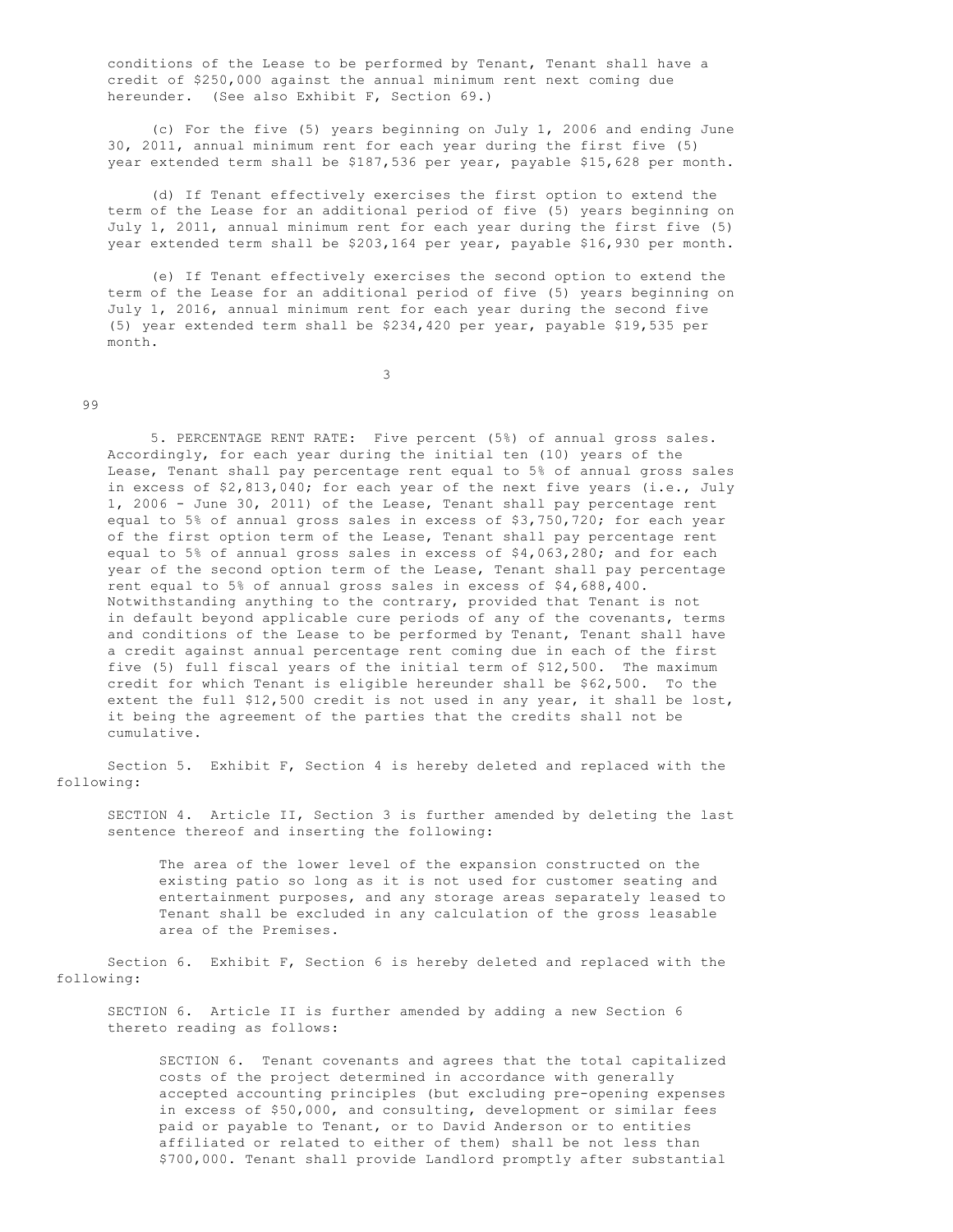4

100

 paid invoices, mechanics' lien waivers or other evidence reasonably acceptable to Landlord of the project costs showing that Tenant has performed its obligations under this Section 6. Tenant shall have the right to construct an expansion of approximately 2,374 square feet to the south of space no. G-l09 , to enclose the Farmers Market Area of approximately 1,588 square feet to the east of space No. G-109 and to construct an expansion of approximately 436 square feet to the south of the Farmers Market Area in accordance with plans and specifications approved by Landlord. All such work shall be done at Tenant's sole expense pursuant to plans and specifications approved by Landlord in writing prior to the commencement of construction.

 Section 7. Exhibit F, Section 12 is hereby deleted and replaced with the following:

 SECTION 12. Article V, Section 1 is further amended by deleting the second grammatical paragraph and inserting in lieu thereof the following:

 Percentage rent, if any, for the fiscal year ending June 30, 1997 shall be due and payable in full on or before July 31, l997. Thereafter, percentage rent shall be determined and payable quarterly on or before the fifteenth (15th) day following the close of each such quarterly period during the term based on year-to-date gross sales for the fiscal year in which the quarter occurs. Quarters end on September 30, December 31, March 31 and June 30. The "annual breakpoint" for each full fiscal year during the first ten years of the term is \$2,813,040. The "annual breakpoint" for the next five years of the term is \$3, 750, 720. The "annual breakpoint" for the first five year extended term is \$4,063,280. The "annual breakpoint" for the second five year extended term is \$4,688,400. The first quarterly payment shall be five percent (5%) of the amount by which Tenant's gross sales for the first quarter exceed one-quarter of the relevant annual breakpoint. The second quarterly payment shall be five percent (5%) of the amount by which Tenant's gross sales for the first two quarters exceed one-half of the relevant annual breakpoint. The third quarterly payment shall be five percent (5%) of the amount by which Tenant's gross sales for the first three quarters exceed three-fourths of the relevant annual breakpoint. The fourth quarterly payment shall be five percent (5%) of the amount by which Tenant's gross sales for the year exceed the relevant annual breakpoint. The percentage rent credit provided for in Article I, paragraph 5 for each of the first five full fiscal years shall be taken against the first

 $5<sup>h</sup>$ 

101

 payments of percentage rent due hereunder. Further, if at the end of any such fiscal year the credit taken by Tenant in preceding quarters exceeds the amount of credit for which Tenant is eligible for the year, then Tenant shall, not later that fifteen (15) days after the end of the fiscal year, pay to Landlord the amount of the excess. If, at the end of any Fiscal Year, the total amount of estimated percentage rent paid by Tenant exceeds the total amount of percentage rent required to be paid by Tenant for the said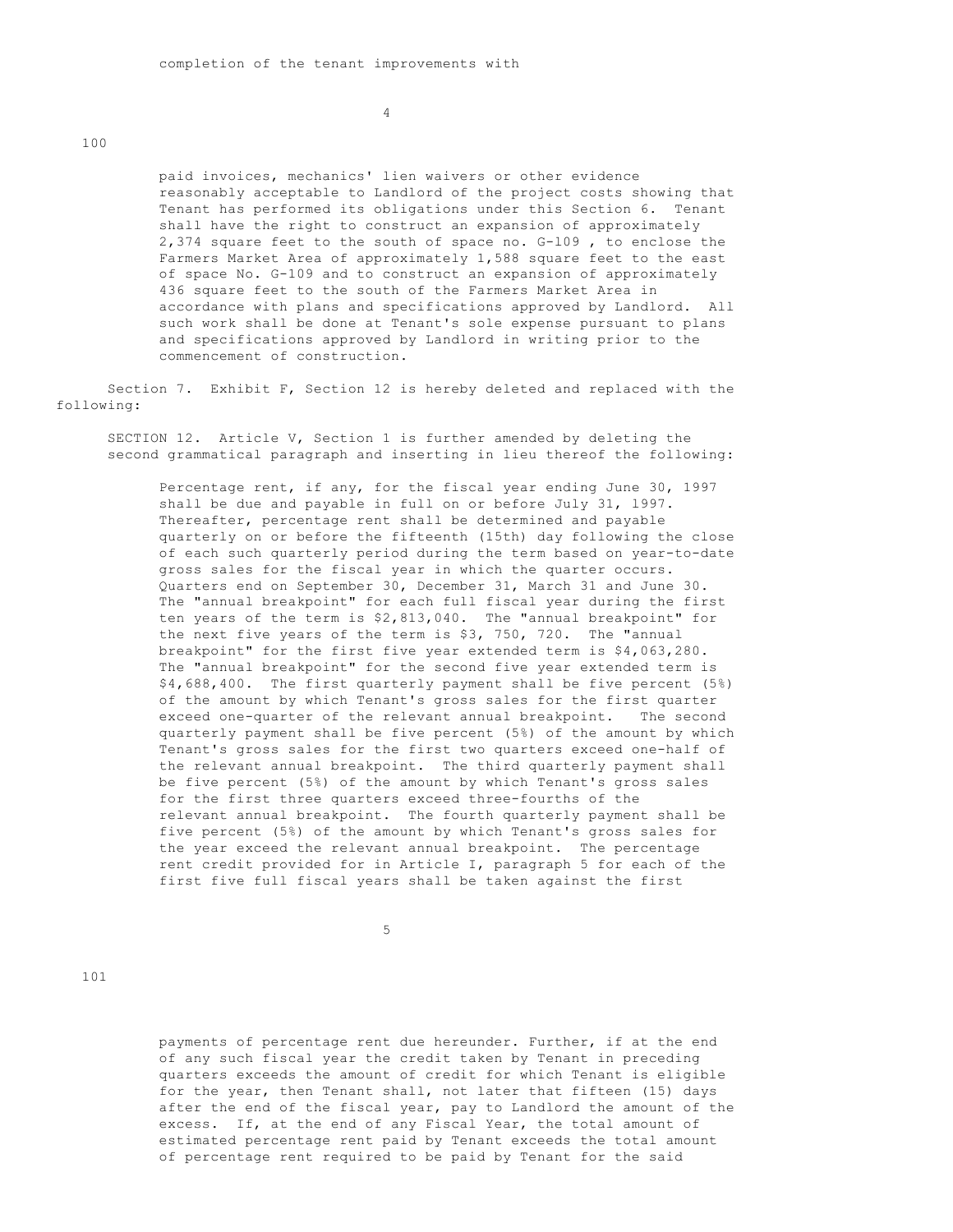Fiscal Year, Tenant shall, notwithstanding any provision in this Lease to the contrary, have the right to off-set such excess against the next payments of rent due hereunder. Any excess estimated percentage rental paid during the last Fiscal Year of the lease term will be refunded to Tenant as soon as the amount of such excess is ascertained. If, at the end of any Fiscal Year, the total amount of estimated percentage rent required to be paid by Tenant is less than the total amount of percentage rent required to be paid by Tenant for said Fiscal Year, the balance shall be due and payable in full thirty (30) days after the end of said Fiscal Year.

> CALHOUN SQUARE ASSOCIATES LIMITED PARTNERSHIP

 By Calhoun Square Associates, General Partner of Calhoun Square Associates Limited Partnership

 By RHH Limited Partnership, General Partner of Calhoun Square Associates

## By

 --------------------------------- General Partner of RHH

Limited Partnership

 TENANT: LAKE & HENNEPIN BBQ AND BLUES, INC.

## By

 --------------------------------- Its **I** ------------------------------

 $\sim$  6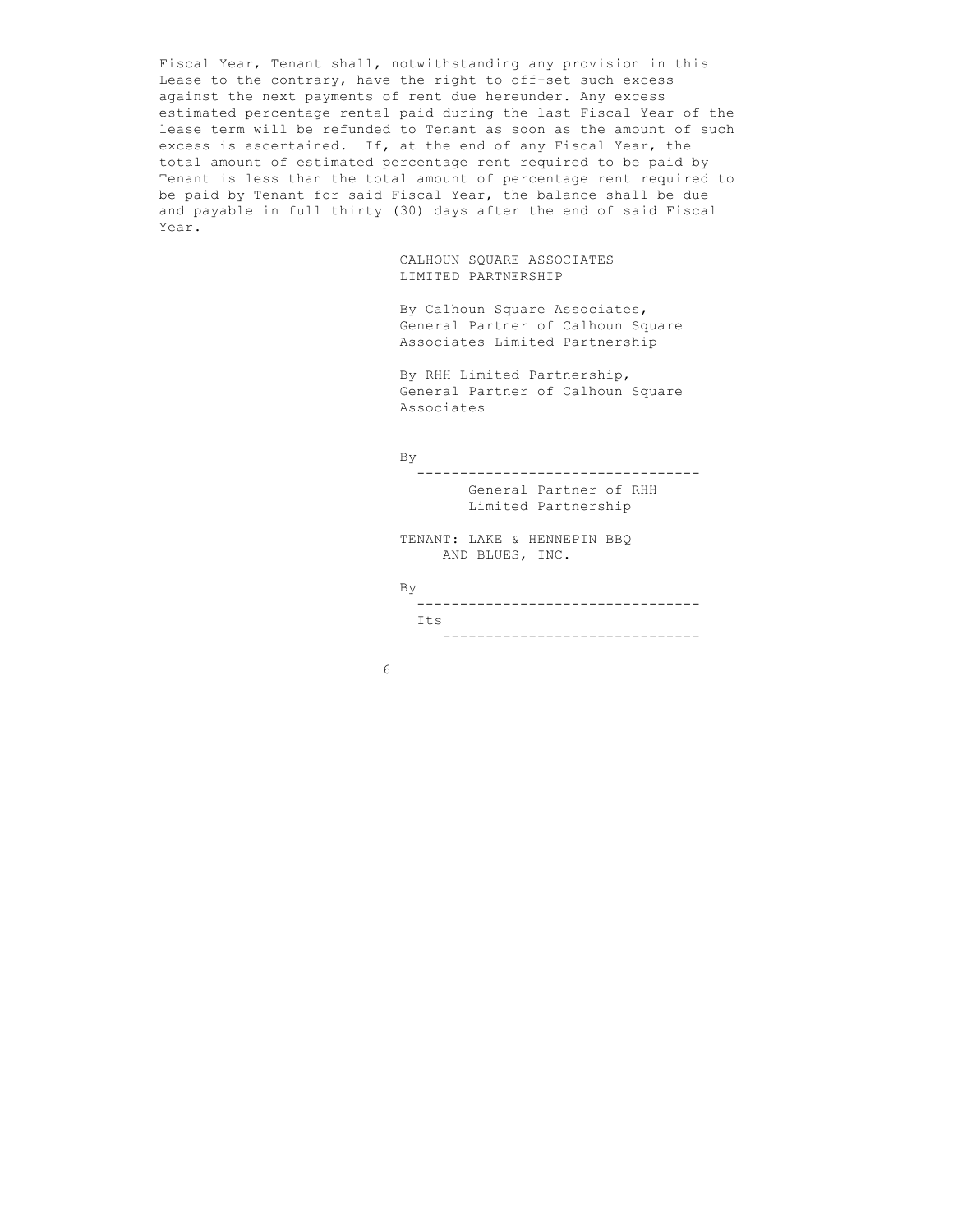FAMOUS DAVE'S OF MINNEAPOLIS, INC.

 AMENDMENT TO 1995 STOCK OPTION AND COMPENSATION PLAN

 1. Increase in Number of Shares Subject to the Plan. Section 5.1 of the 1995 Stock Option and Compensation Plan is hereby amended to read in its entirety as follows:

> 5.1 Number of Shares. Subject to adjustment as provided in Section 11.6, the number of shares of Common Stock which may be issued under the Plan shall not exceed 700,000 shares of Common Stock.

 2. Effective Date. This Amendment will become effective upon approval thereof by the shareholders of the Company at the next annual meeting of shareholders.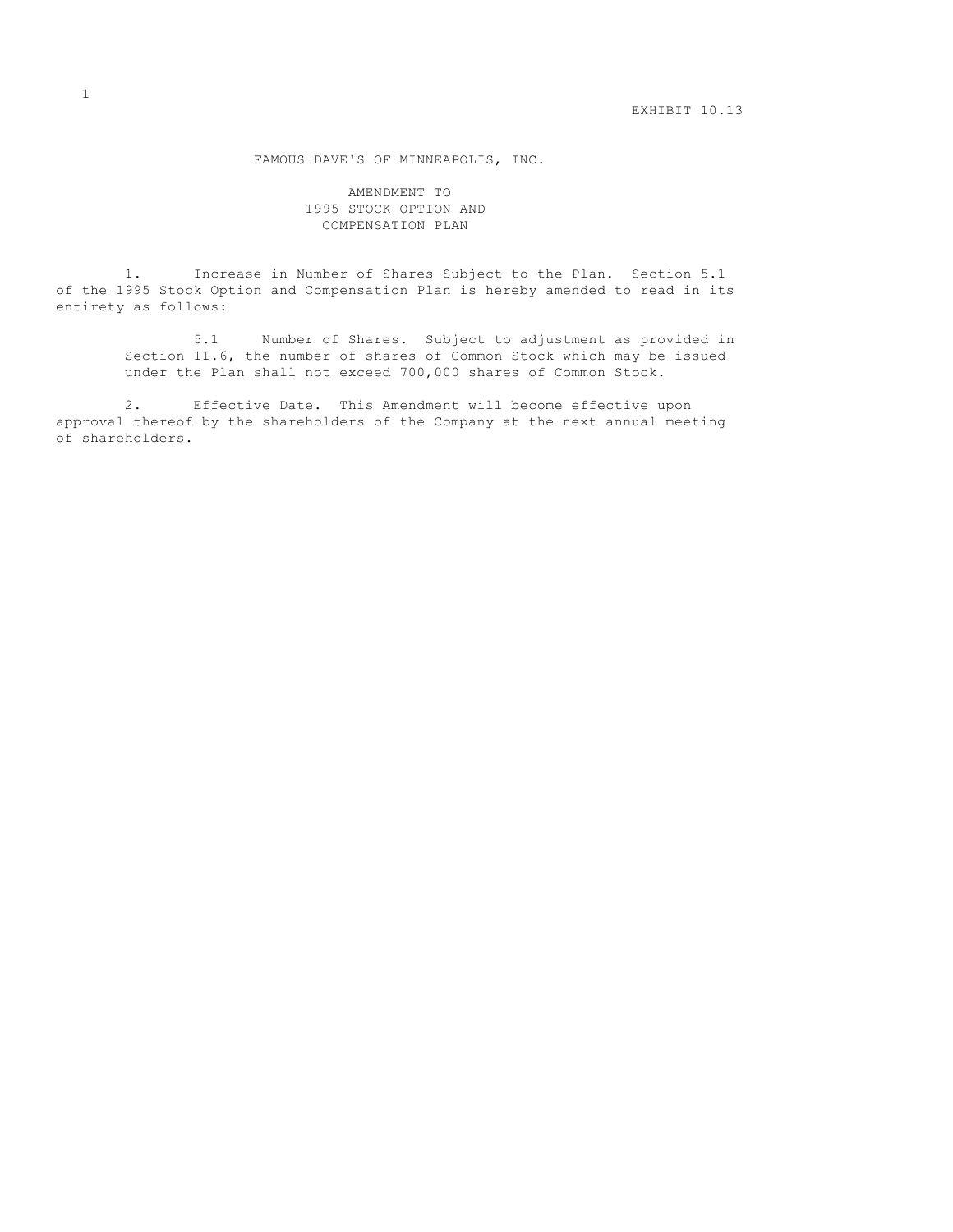EXHIBIT 24.2

## CONSENT OF INDEPENDENT PUBLIC ACCOUNTANTS

 As independent public accountants, we hereby consent to the use of our report and to all references to our firm included in or made a part of this registration statement.

/s/ Lund Koehler Cox & Company, PLLP

LUND KOEHLER COS & COMPANY, PLLP

Minneapolis, Minnesota October 1, 1996